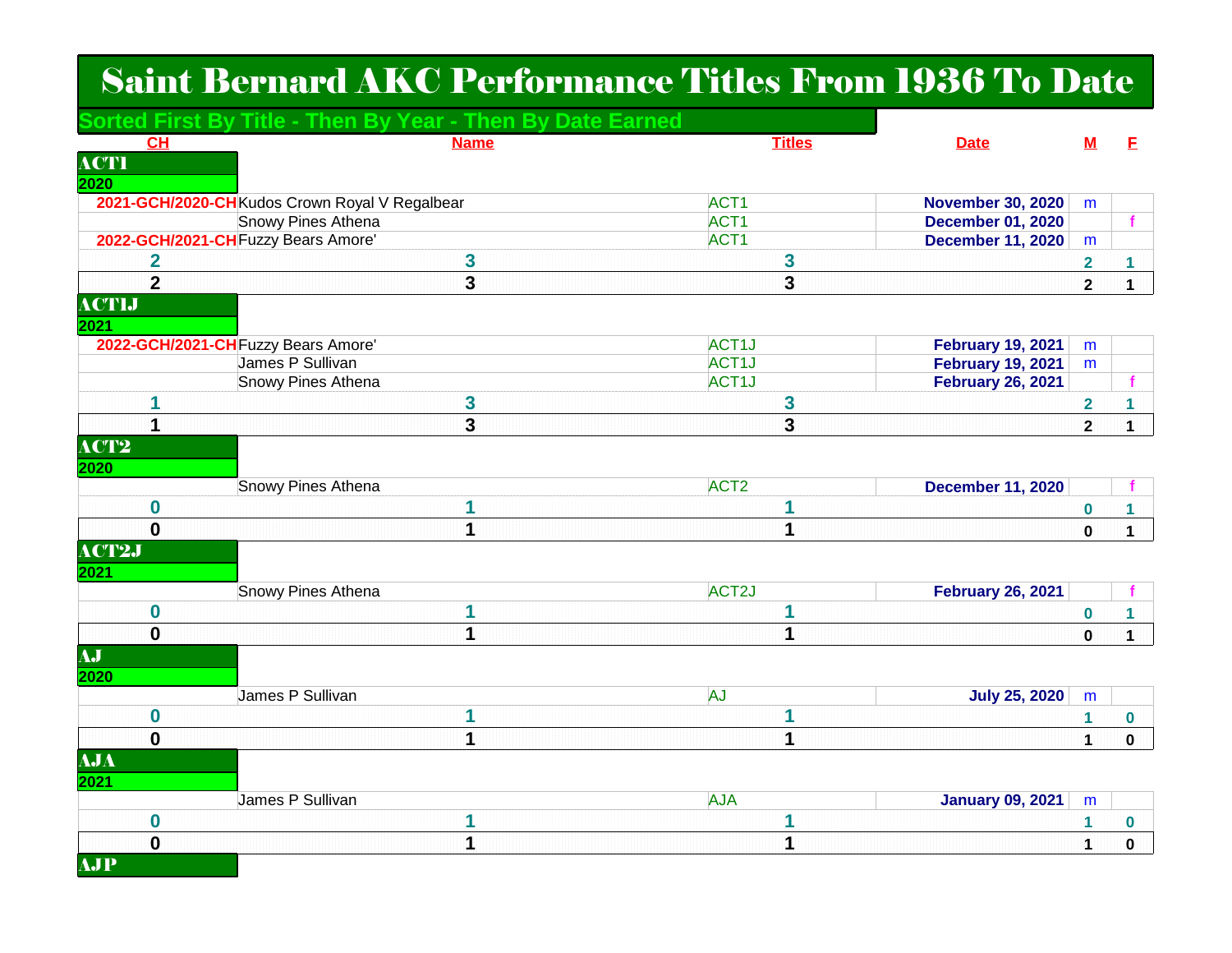| CH             | <b>Name</b>                                                                           | <b>Titles</b>            | <b>Date</b>                                      | <u>M</u>       | Е           |
|----------------|---------------------------------------------------------------------------------------|--------------------------|--------------------------------------------------|----------------|-------------|
| 2003           | 2001-CH XmaxKris Van 'T Hof Ten Eynder                                                | <b>AJP</b>               | April 19, 2003                                   | m              |             |
|                | Sir Hennessy Cognac                                                                   | <b>AJP</b>               | June 07, 2003                                    | m              |             |
| 1              | $\overline{2}$                                                                        | $\overline{2}$           |                                                  | $\overline{2}$ | 0           |
| 2011           |                                                                                       |                          |                                                  |                |             |
|                | 2013/14/15/16-PACH4Snowy Pines Hummer                                                 | <b>AJP</b>               | April 15, 2011                                   | m              |             |
|                | Snowy Pines Tundra                                                                    | <b>AJP</b>               | <b>December 30, 2011</b>                         |                |             |
| 1              | $\overline{2}$                                                                        | $\overline{2}$           |                                                  | 1              |             |
| 2012           |                                                                                       |                          |                                                  |                |             |
|                | Shadow Mtn Quidditch V Vicdory                                                        | <b>AJP</b>               | <b>February 04, 2012</b>                         |                |             |
| $\bf{0}$       | 1                                                                                     | 1                        |                                                  | $\bf{0}$       |             |
| 2021           |                                                                                       |                          |                                                  |                |             |
|                | 2022-RACH Swissmiss Shayna Snowflake                                                  | <b>AJP</b>               | <b>December 18, 2021</b>                         |                |             |
|                | 1                                                                                     | 1                        |                                                  | 0              |             |
| 3              | 6                                                                                     | $6\phantom{1}6$          |                                                  | 3              | 3           |
| AS             |                                                                                       |                          |                                                  |                |             |
| 2021           |                                                                                       |                          |                                                  |                |             |
|                | James P Sullivan                                                                      | <b>AS</b>                | <b>August 20, 2021</b>                           | m              |             |
| 0              | 1                                                                                     |                          |                                                  |                |             |
| 0              | 1                                                                                     | 1                        |                                                  | 1              | $\bf{0}$    |
|                |                                                                                       |                          |                                                  | 1              | $\mathbf 0$ |
| <b>ATT</b>     |                                                                                       |                          |                                                  |                |             |
| 2020           |                                                                                       |                          |                                                  |                |             |
|                | 2021-GCH/2020-CH Kudos Crown Royal V Regalbear<br>2022-GCH/2021-CH Fuzzy Bears Amore' | <b>ATT</b><br><b>ATT</b> | <b>March 04, 2020</b><br><b>October 29, 2020</b> | m              |             |
|                | James P Sullivan                                                                      | <b>ATT</b>               | <b>October 29, 2020</b>                          | m<br>m         |             |
| $\overline{2}$ | 3                                                                                     | 3                        |                                                  |                |             |
| 2021           |                                                                                       |                          |                                                  | 3              | 0           |
|                | 2021-CH Belhavens Shoot To Thrill                                                     | <b>ATT</b>               | <b>March 26, 2021</b>                            | m              |             |
|                | 2022-CHCache Retreat Bella In The Pnw                                                 | <b>ATT</b>               | <b>June 25, 2021</b>                             |                |             |
|                | 2022-GCH/2021-CH Hicountry Pnw Rainshadow                                             | <b>ATT</b>               | <b>June 25, 2021</b>                             |                |             |
|                | 2021-CHLasquites Doin' It Right V Charly                                              | <b>ATT</b>               | <b>September 22, 2021</b>                        | m              |             |
|                | 2018-CH Mistihil Pollyanna Rules                                                      | <b>ATT</b>               | <b>September 23, 2021</b>                        |                |             |
|                | 2021-CH Mistihil Stormy Weather By Rowdy                                              | <b>ATT</b>               | <b>September 27, 2021</b>                        |                |             |
|                | Heart Mountains Adler of Sapphire Mountain                                            | <b>ATT</b>               | <b>November 01, 2021</b>                         | m              |             |
|                | 2019-GCH/2019-CHLasquites Ian of Rolando                                              | <b>ATT</b>               | <b>November 01, 2021</b>                         | m              |             |
| 7<br>2022      | 8                                                                                     | 8                        |                                                  | 4              | 4           |
|                | Shadow Mtn Kaboom of Thunder                                                          | <b>ATT</b>               | <b>February 13, 2022</b>                         | m              |             |
|                | 2022-CHRevilos Tank Van Buffett                                                       | <b>ATT</b>               | April 24, 2022                                   | m              |             |
| 1              | $\overline{\mathbf{2}}$                                                               | $\overline{\mathbf{2}}$  |                                                  | 2              | $\mathbf 0$ |
| 10             | $\overline{13}$                                                                       | $\overline{13}$          |                                                  | 9              |             |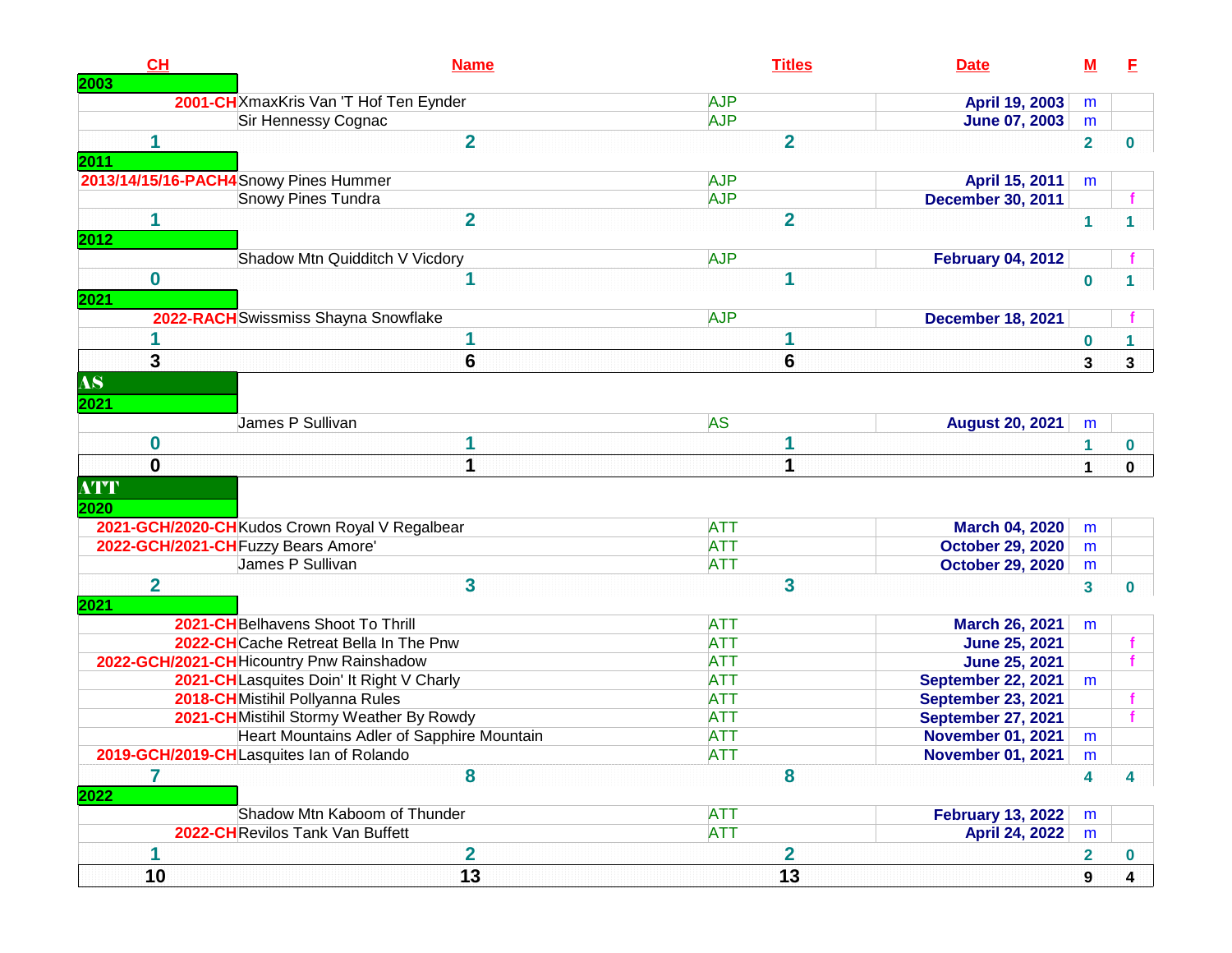| <b>AX</b><br>2005<br><b>AX</b><br>Sir Hennessy Cognac<br><b>October 08, 2005</b><br>m<br>0<br>1<br>0<br>0<br>1<br>1<br>$\mathbf 0$<br><b>AXJ</b><br>2004<br><b>AXJ</b><br>Sir Hennessy Cognac<br><b>October 31, 2004</b><br>m<br>0<br>1<br>0<br>$\mathbf 0$<br>1<br>1<br>$\mathbf 0$<br>1<br><b>AXP</b><br>2003<br>2001-CH XmaxKris Van 'T Hof Ten Eynder<br><b>AXP</b><br>April 19, 2003<br>m<br>1<br>1<br>1<br>$\mathbf{1}$<br>$\bf{0}$<br>2004<br>Sir Hennessy Cognac<br><b>AXP</b><br>May 23, 2004<br>m<br>0<br>1<br>1<br>1<br>$\bf{0}$<br>2012<br><b>Snowy Pines Tundra</b><br><b>AXP</b><br><b>January 01, 2012</b><br><b>AXP</b><br>Shadow Mtn Quidditch V Vicdory<br><b>February 05, 2012</b><br>2013/14/15/16-PACH4Snowy Pines Hummer<br><b>AXP</b><br><b>October 28, 2012</b><br>${\sf m}$<br>$\overline{\mathbf{3}}$<br>3<br>$\mathbf{1}$<br>$\mathbf{2}$<br>2021 | CL | <b>Name</b> | <b>Titles</b> | <b>Date</b> | <u>M</u> | E |
|------------------------------------------------------------------------------------------------------------------------------------------------------------------------------------------------------------------------------------------------------------------------------------------------------------------------------------------------------------------------------------------------------------------------------------------------------------------------------------------------------------------------------------------------------------------------------------------------------------------------------------------------------------------------------------------------------------------------------------------------------------------------------------------------------------------------------------------------------------------------------|----|-------------|---------------|-------------|----------|---|
|                                                                                                                                                                                                                                                                                                                                                                                                                                                                                                                                                                                                                                                                                                                                                                                                                                                                              |    |             |               |             |          |   |
|                                                                                                                                                                                                                                                                                                                                                                                                                                                                                                                                                                                                                                                                                                                                                                                                                                                                              |    |             |               |             |          |   |
|                                                                                                                                                                                                                                                                                                                                                                                                                                                                                                                                                                                                                                                                                                                                                                                                                                                                              |    |             |               |             |          |   |
|                                                                                                                                                                                                                                                                                                                                                                                                                                                                                                                                                                                                                                                                                                                                                                                                                                                                              |    |             |               |             |          |   |
|                                                                                                                                                                                                                                                                                                                                                                                                                                                                                                                                                                                                                                                                                                                                                                                                                                                                              |    |             |               |             |          |   |
|                                                                                                                                                                                                                                                                                                                                                                                                                                                                                                                                                                                                                                                                                                                                                                                                                                                                              |    |             |               |             |          |   |
|                                                                                                                                                                                                                                                                                                                                                                                                                                                                                                                                                                                                                                                                                                                                                                                                                                                                              |    |             |               |             |          |   |
|                                                                                                                                                                                                                                                                                                                                                                                                                                                                                                                                                                                                                                                                                                                                                                                                                                                                              |    |             |               |             |          |   |
|                                                                                                                                                                                                                                                                                                                                                                                                                                                                                                                                                                                                                                                                                                                                                                                                                                                                              |    |             |               |             |          |   |
|                                                                                                                                                                                                                                                                                                                                                                                                                                                                                                                                                                                                                                                                                                                                                                                                                                                                              |    |             |               |             |          |   |
|                                                                                                                                                                                                                                                                                                                                                                                                                                                                                                                                                                                                                                                                                                                                                                                                                                                                              |    |             |               |             |          |   |
|                                                                                                                                                                                                                                                                                                                                                                                                                                                                                                                                                                                                                                                                                                                                                                                                                                                                              |    |             |               |             |          |   |
|                                                                                                                                                                                                                                                                                                                                                                                                                                                                                                                                                                                                                                                                                                                                                                                                                                                                              |    |             |               |             |          |   |
|                                                                                                                                                                                                                                                                                                                                                                                                                                                                                                                                                                                                                                                                                                                                                                                                                                                                              |    |             |               |             |          |   |
|                                                                                                                                                                                                                                                                                                                                                                                                                                                                                                                                                                                                                                                                                                                                                                                                                                                                              |    |             |               |             |          |   |
|                                                                                                                                                                                                                                                                                                                                                                                                                                                                                                                                                                                                                                                                                                                                                                                                                                                                              |    |             |               |             |          |   |
|                                                                                                                                                                                                                                                                                                                                                                                                                                                                                                                                                                                                                                                                                                                                                                                                                                                                              |    |             |               |             |          |   |
|                                                                                                                                                                                                                                                                                                                                                                                                                                                                                                                                                                                                                                                                                                                                                                                                                                                                              |    |             |               |             |          |   |
|                                                                                                                                                                                                                                                                                                                                                                                                                                                                                                                                                                                                                                                                                                                                                                                                                                                                              |    |             |               |             |          |   |
|                                                                                                                                                                                                                                                                                                                                                                                                                                                                                                                                                                                                                                                                                                                                                                                                                                                                              |    |             |               |             |          |   |
|                                                                                                                                                                                                                                                                                                                                                                                                                                                                                                                                                                                                                                                                                                                                                                                                                                                                              |    |             |               |             |          |   |
|                                                                                                                                                                                                                                                                                                                                                                                                                                                                                                                                                                                                                                                                                                                                                                                                                                                                              |    |             |               |             |          |   |
|                                                                                                                                                                                                                                                                                                                                                                                                                                                                                                                                                                                                                                                                                                                                                                                                                                                                              |    |             |               |             |          |   |
| 2022-RACH Swissmiss Shayna Snowflake<br><b>AXP</b><br><b>August 14, 2021</b>                                                                                                                                                                                                                                                                                                                                                                                                                                                                                                                                                                                                                                                                                                                                                                                                 |    |             |               |             |          |   |
| $\bf{0}$<br>1                                                                                                                                                                                                                                                                                                                                                                                                                                                                                                                                                                                                                                                                                                                                                                                                                                                                |    |             |               |             |          |   |
| 3<br>6<br>6<br>3<br>3                                                                                                                                                                                                                                                                                                                                                                                                                                                                                                                                                                                                                                                                                                                                                                                                                                                        |    |             |               |             |          |   |
| <b>BCAT</b>                                                                                                                                                                                                                                                                                                                                                                                                                                                                                                                                                                                                                                                                                                                                                                                                                                                                  |    |             |               |             |          |   |
| 2019                                                                                                                                                                                                                                                                                                                                                                                                                                                                                                                                                                                                                                                                                                                                                                                                                                                                         |    |             |               |             |          |   |
| <b>BCAT</b><br>Brandau Ridge Takn A Walk Ur Heart<br><b>June 15, 2019</b>                                                                                                                                                                                                                                                                                                                                                                                                                                                                                                                                                                                                                                                                                                                                                                                                    |    |             |               |             |          |   |
| 2021-CH Mistihil Stormy Weather By Rowdy<br><b>BCAT</b><br><b>August 10, 2019</b>                                                                                                                                                                                                                                                                                                                                                                                                                                                                                                                                                                                                                                                                                                                                                                                            |    |             |               |             |          |   |
| $\overline{2}$<br>2<br>$\bf{0}$<br>$\overline{2}$                                                                                                                                                                                                                                                                                                                                                                                                                                                                                                                                                                                                                                                                                                                                                                                                                            |    |             |               |             |          |   |
| 2020                                                                                                                                                                                                                                                                                                                                                                                                                                                                                                                                                                                                                                                                                                                                                                                                                                                                         |    |             |               |             |          |   |
| 2021-GCH/2020-CHKudos Crown Royal V Regalbear<br><b>BCAT</b><br><b>November 07, 2020</b><br>m                                                                                                                                                                                                                                                                                                                                                                                                                                                                                                                                                                                                                                                                                                                                                                                |    |             |               |             |          |   |
| 1<br>1<br>-1.<br>$\bf{0}$                                                                                                                                                                                                                                                                                                                                                                                                                                                                                                                                                                                                                                                                                                                                                                                                                                                    |    |             |               |             |          |   |
| 2021                                                                                                                                                                                                                                                                                                                                                                                                                                                                                                                                                                                                                                                                                                                                                                                                                                                                         |    |             |               |             |          |   |
| <b>BCAT</b><br>Halestorm Canyon<br>April 25, 2021<br>m                                                                                                                                                                                                                                                                                                                                                                                                                                                                                                                                                                                                                                                                                                                                                                                                                       |    |             |               |             |          |   |
| <b>BCAT</b><br>Zen Laya<br>May 22, 2021                                                                                                                                                                                                                                                                                                                                                                                                                                                                                                                                                                                                                                                                                                                                                                                                                                      |    |             |               |             |          |   |
| James P Sullivan<br><b>BCAT</b><br><b>June 19, 2021</b><br>m                                                                                                                                                                                                                                                                                                                                                                                                                                                                                                                                                                                                                                                                                                                                                                                                                 |    |             |               |             |          |   |
| <b>BCAT</b><br>2021-CH Wild Turkey American Honey<br><b>July 03, 2021</b>                                                                                                                                                                                                                                                                                                                                                                                                                                                                                                                                                                                                                                                                                                                                                                                                    |    |             |               |             |          |   |
| Snowy Pines Athena<br><b>BCAT</b><br><b>July 25, 2021</b>                                                                                                                                                                                                                                                                                                                                                                                                                                                                                                                                                                                                                                                                                                                                                                                                                    |    |             |               |             |          |   |
| <b>Empty Keg Wishes of Wisteria</b><br><b>BCAT</b><br>September 04, 2021<br>m                                                                                                                                                                                                                                                                                                                                                                                                                                                                                                                                                                                                                                                                                                                                                                                                |    |             |               |             |          |   |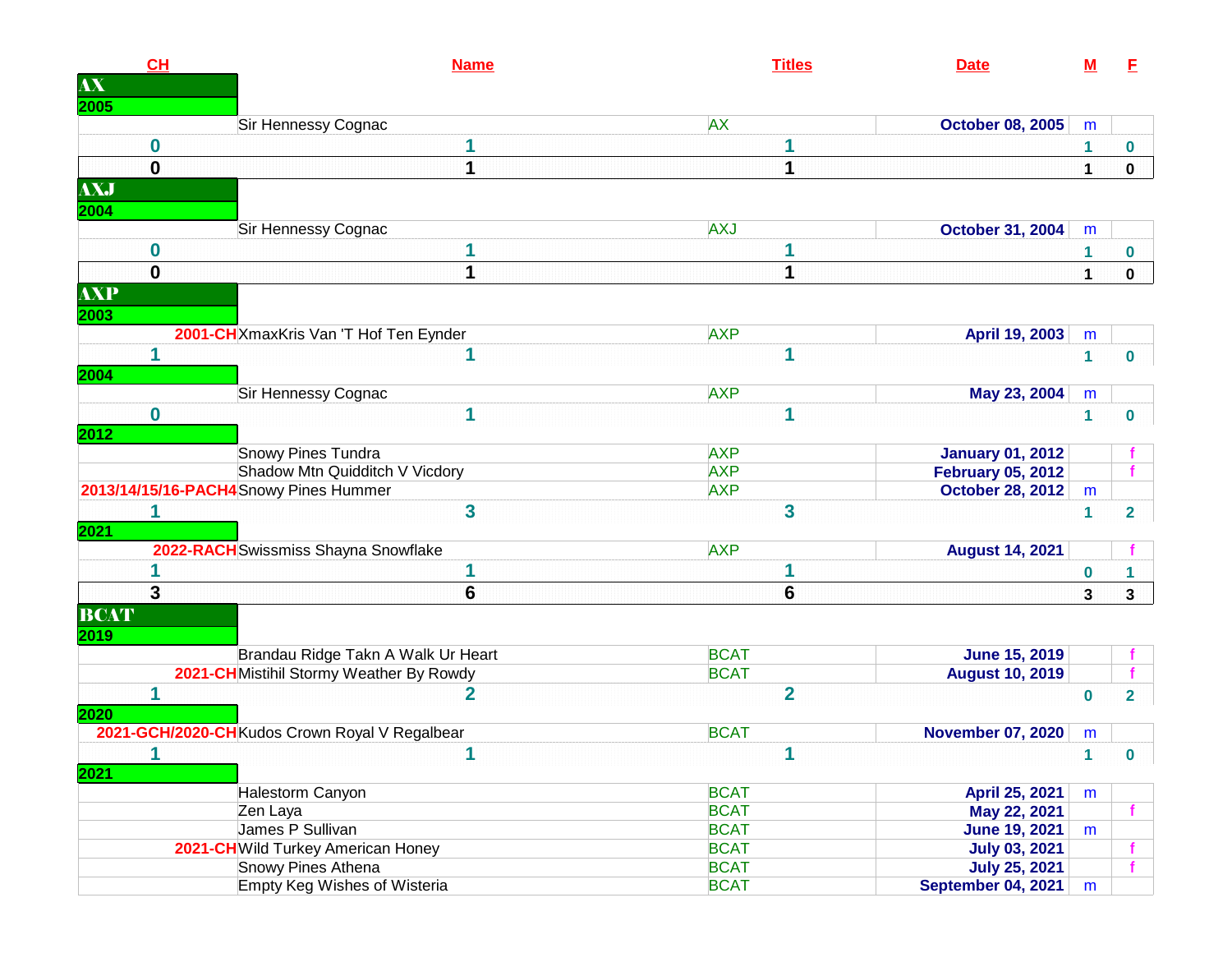| CH                      | <b>Name</b>                                       | <b>Titles</b>  | <b>Date</b>               | <u>M</u>       | E |
|-------------------------|---------------------------------------------------|----------------|---------------------------|----------------|---|
|                         | Heart Mountains Adler of Sapphire Mountain        | <b>BCAT</b>    | <b>October 23, 2021</b>   | m              |   |
| 1                       |                                                   | 7              |                           | 4              | 3 |
| 2022                    |                                                   |                |                           |                |   |
|                         | 2022-RACH Swissmiss Shayna Snowflake              | <b>BCAT</b>    | April 17, 2022            |                |   |
|                         | 1                                                 | 1              |                           | 0              |   |
| 4                       | 11                                                | 11             |                           | 5              | 6 |
| BN                      |                                                   |                |                           |                |   |
| 2010                    |                                                   |                |                           |                |   |
|                         | 2010-GCH/2009-CH Stoans Rupert of Oz              | <b>BN</b>      | <b>August 29, 2010</b>    | m              |   |
|                         | 2010-CH Stoans Rowdy Buck of Oz                   | <b>BN</b>      | <b>October 30, 2010</b>   | m              |   |
| $\overline{2}$          | $\overline{2}$                                    | $\overline{2}$ |                           | $\overline{2}$ | 0 |
| 2011                    |                                                   |                |                           |                |   |
|                         | Howe Ranch Golden Sam-R-I                         | <b>BN</b>      | April 02, 2011            | m              |   |
|                         | 2007-CH Showme Ramz Cheerleader                   | <b>BN</b>      | <b>July 01, 2011</b>      |                |   |
|                         | Melon City Highroller                             | <b>BN</b>      | <b>October 15, 2011</b>   | m              |   |
|                         | 2011-CHKashis Captain Jack                        | <b>BN</b>      | <b>October 23, 2011</b>   | m              |   |
|                         | SGT. Peppers Doctor Robert                        | <b>BN</b>      | <b>December 10, 2011</b>  | m              |   |
| $\overline{\mathbf{2}}$ | 5                                                 | 5              |                           | 4              | 1 |
| 2012                    |                                                   |                |                           |                |   |
|                         | 2011-GCH/2010-CH Vicdorys Pretty In Pink Diamonds | <b>BN</b>      | <b>January 19, 2012</b>   |                |   |
|                         | 2012-GCH/2011-CH Stoans Xena Anne De Peru         | <b>BN</b>      | <b>January 21, 2012</b>   |                |   |
|                         | Alpine Mtns Danc'N With The Starz                 | <b>BN</b>      | <b>February 11, 2012</b>  | m              |   |
|                         | Reema Amazn Promis V Shadow Mtn                   | <b>BN</b>      | <b>August 25, 2012</b>    |                |   |
|                         | Fremonts One In A Million                         | <b>BN</b>      | <b>September 16, 2012</b> |                | f |
|                         | <b>Stars Fortuitous Sequence of Events</b>        | <b>BN</b>      | <b>September 16, 2012</b> | m              |   |
|                         | Ikes Legacy Hector                                | <b>BN</b>      | <b>October 06, 2012</b>   | m              |   |
|                         | 2012-CHShowme Anheuser Busch                      | <b>BN</b>      | <b>October 06, 2012</b>   |                | f |
|                         | 2012-GCH/2009-CH Shadow Mtn Playboy Atlarge Reema | <b>BN</b>      | <b>November 04, 2012</b>  | m              |   |
|                         | Kings Mill Jezzabelle                             | <b>BN</b>      | <b>December 28, 2012</b>  |                |   |
| 4                       | 10                                                | 10             |                           | 4              | 6 |
| 2013                    |                                                   |                |                           |                |   |
|                         | Scratch & Dents Soldier of Fortune                | <b>BN</b>      | <b>January 13, 2013</b>   | m              |   |
|                         | 2013-GCH/2013-CHRock And Rolls Pinball Wizard     | <b>BN</b>      | April 14, 2013            | m              |   |
|                         | 2013-GCH/2012-CH Trademarks Aphrodite V Kashi     | <b>BN</b>      | April 27, 2013            |                |   |
|                         | Mistihil Oliphant At Stoan                        | <b>BN</b>      | <b>July 12, 2013</b>      | m              |   |
|                         | <b>Excaliburs Muse</b>                            | <b>BN</b>      | <b>October 27, 2013</b>   |                |   |
|                         | 2013-GCH/2013-CHLasquites May of Denver           | <b>BN</b>      | <b>November 03, 2013</b>  |                |   |
|                         | 2010-GCH/2008-CH Jamelles Aristocrat V Elba       | <b>BN</b>      | <b>November 21, 2013</b>  | m              |   |
|                         | SGT. Peppers Wanna Be Your Man                    | <b>BN</b>      | <b>December 07, 2013</b>  | m              |   |
| 4                       | 8                                                 | 8              |                           | 5              | 3 |
| 2014                    |                                                   |                |                           |                |   |
|                         | 2016-CH Lasquites Xantana V Lorenzo               | <b>BN</b>      | <b>January 11, 2014</b>   |                |   |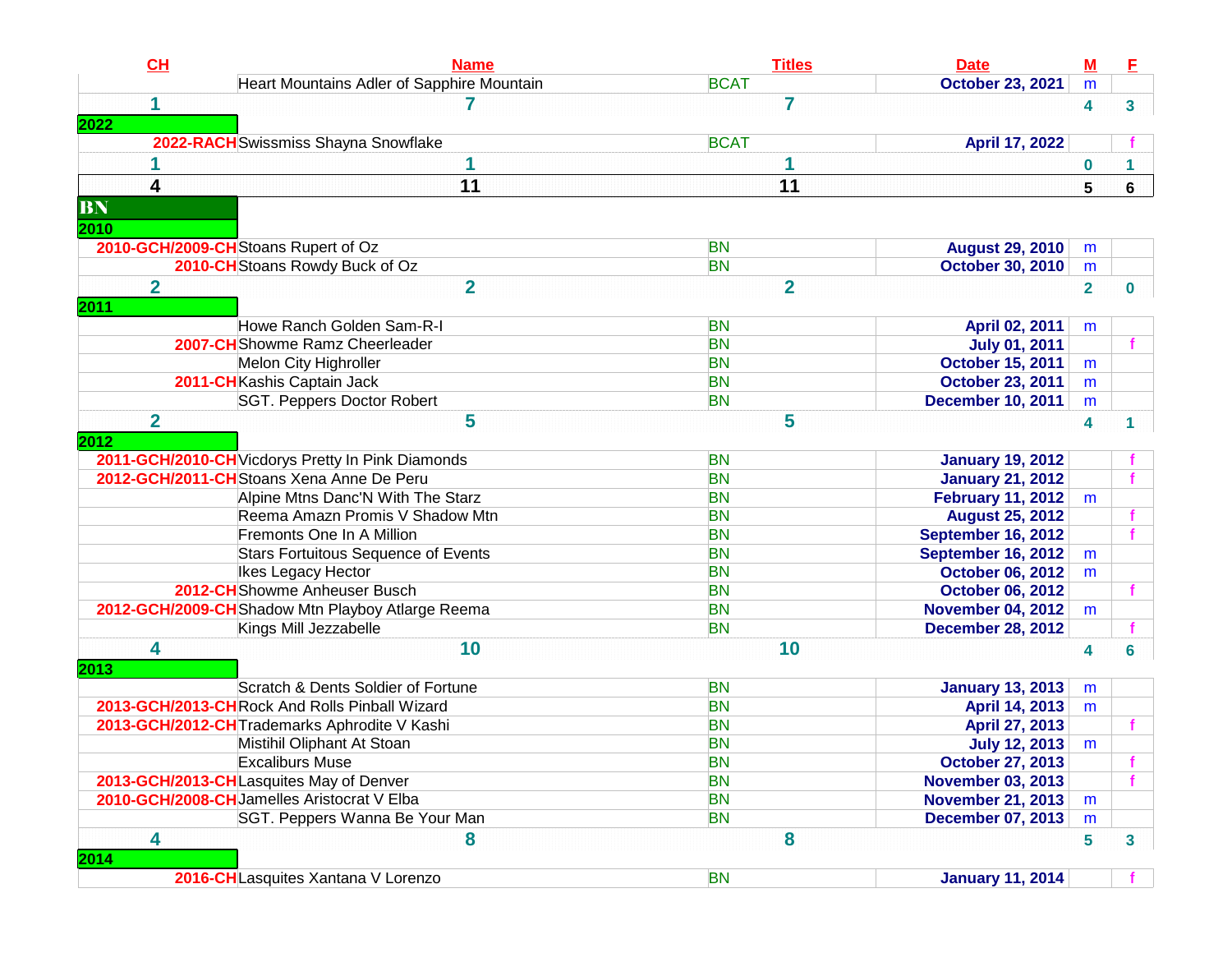| 2018-CH Mistihil Pollyanna Rules<br><b>BN</b><br><b>June 21, 2014</b><br>2018-GCH/2014-CHMistihil Promises Promises Rules<br><b>BN</b><br><b>November 15, 2014</b><br>3<br>3<br>3<br>$\bf{0}$<br>3<br>2016-CH Summerlyns U R My Keb V Showme<br><b>BN</b><br>March 11, 2015<br>Blue Collars Once To Every Woman<br><b>BN</b><br>April 18, 2015<br>m<br>Agostis Rufus<br><b>BN</b><br><b>July 25, 2015</b><br>m<br>Shelbys Cobra Namesake<br><b>BN</b><br><b>November 21, 2015</b><br>4<br>4<br>$\overline{2}$<br>$\overline{2}$<br>2016<br>Brandau Ridge Takn A Walk Ur Heart<br><b>BN</b><br><b>September 02, 2016</b><br><b>BN</b><br><b>Ss Bernice</b><br><b>October 30, 2016</b><br><b>Clementine Rose</b><br><b>BN</b><br><b>November 19, 2016</b><br>2017-GCH/2016-CH Starbrites Ellington V Cedar<br><b>BN</b><br><b>December 17, 2016</b><br>m<br>4<br>4<br>1<br>3<br>2017<br>Nebos Jenna V Arrowhead<br><b>BN</b><br><b>January 18, 2017</b><br>2016-GCH/2015-CHSlatons Ticket To Ride<br><b>BN</b><br><b>March 19, 2017</b><br>m<br>2016-CH Belle Isles Precious V Hecca<br><b>BN</b><br><b>September 23, 2017</b><br>2018-GCH/2017-CH Vicdorys Vixen<br><b>BN</b><br><b>October 21, 2017</b><br>2017-GCH/2015-CHJeul Kreeks A Rockstar For Vicdory<br><b>BN</b><br><b>October 22, 2017</b><br>Kma Minnow<br><b>BN</b><br><b>October 27, 2017</b><br>m<br>2015-CH Brock Ranch Boogi Woogi Bogie<br><b>BN</b><br><b>December 08, 2017</b><br>m<br>5<br>7<br>7<br>$\mathbf{3}$<br>4<br>2018<br>Shadow Mtn Etta At Last V Pater<br><b>BN</b><br>March 17, 2018<br>2018-CH Stillstreams You'Re So Fine<br><b>BN</b><br><b>March 24, 2018</b><br>m<br>2018-GCH/2017-CHLasquites Xavier V Horace<br><b>BN</b><br><b>September 20, 2018</b><br>m<br>Sadie Hunter<br><b>BN</b><br><b>September 20, 2018</b><br>2016-GCH/2016-CHElbas Aristo Presto<br><b>BN</b><br><b>November 03, 2018</b><br>m<br>5<br>5<br>3<br>3<br>2<br>2019<br>Joker Alsani Giants<br><b>BN</b><br><b>January 27, 2019</b><br>m<br>2021-CH Mistihil Stormy Weather By Rowdy<br><b>BN</b><br><b>March 30, 2019</b><br>2019-CHCornerstones Heartache Tonight<br><b>BN</b><br><b>October 11, 2019</b><br>m<br><b>BN</b><br><b>November 30, 2019</b><br>2022-RACH Swissmiss Shayna Snowflake<br>3<br>4<br>4<br>$\overline{2}$<br>$\overline{\mathbf{2}}$<br>2020<br>My White Queen Alsani Giants<br><b>BN</b><br><b>January 26, 2020</b><br>Wild Turkey American Legend<br><b>BN</b><br><b>August 29, 2020</b><br>m<br>My Penny From Heaven<br><b>September 20, 2020</b><br><b>BN</b><br>$\overline{\mathbf{3}}$<br>3<br>$\boldsymbol{0}$<br>1<br>$\overline{\mathbf{2}}$ | CL   | <b>Name</b> | <b>Titles</b> | <b>Date</b> | ${\bf M}$ |  |
|-----------------------------------------------------------------------------------------------------------------------------------------------------------------------------------------------------------------------------------------------------------------------------------------------------------------------------------------------------------------------------------------------------------------------------------------------------------------------------------------------------------------------------------------------------------------------------------------------------------------------------------------------------------------------------------------------------------------------------------------------------------------------------------------------------------------------------------------------------------------------------------------------------------------------------------------------------------------------------------------------------------------------------------------------------------------------------------------------------------------------------------------------------------------------------------------------------------------------------------------------------------------------------------------------------------------------------------------------------------------------------------------------------------------------------------------------------------------------------------------------------------------------------------------------------------------------------------------------------------------------------------------------------------------------------------------------------------------------------------------------------------------------------------------------------------------------------------------------------------------------------------------------------------------------------------------------------------------------------------------------------------------------------------------------------------------------------------------------------------------------------------------------------------------------------------------------------------------------------------------------------------------------------------------------------------------------------------------------------------------------------------------------------------------------------------------------------------------------------------------------------------------------------------------------------------------------------------------------------------------------------------------------|------|-------------|---------------|-------------|-----------|--|
|                                                                                                                                                                                                                                                                                                                                                                                                                                                                                                                                                                                                                                                                                                                                                                                                                                                                                                                                                                                                                                                                                                                                                                                                                                                                                                                                                                                                                                                                                                                                                                                                                                                                                                                                                                                                                                                                                                                                                                                                                                                                                                                                                                                                                                                                                                                                                                                                                                                                                                                                                                                                                                               |      |             |               |             |           |  |
|                                                                                                                                                                                                                                                                                                                                                                                                                                                                                                                                                                                                                                                                                                                                                                                                                                                                                                                                                                                                                                                                                                                                                                                                                                                                                                                                                                                                                                                                                                                                                                                                                                                                                                                                                                                                                                                                                                                                                                                                                                                                                                                                                                                                                                                                                                                                                                                                                                                                                                                                                                                                                                               |      |             |               |             |           |  |
|                                                                                                                                                                                                                                                                                                                                                                                                                                                                                                                                                                                                                                                                                                                                                                                                                                                                                                                                                                                                                                                                                                                                                                                                                                                                                                                                                                                                                                                                                                                                                                                                                                                                                                                                                                                                                                                                                                                                                                                                                                                                                                                                                                                                                                                                                                                                                                                                                                                                                                                                                                                                                                               |      |             |               |             |           |  |
|                                                                                                                                                                                                                                                                                                                                                                                                                                                                                                                                                                                                                                                                                                                                                                                                                                                                                                                                                                                                                                                                                                                                                                                                                                                                                                                                                                                                                                                                                                                                                                                                                                                                                                                                                                                                                                                                                                                                                                                                                                                                                                                                                                                                                                                                                                                                                                                                                                                                                                                                                                                                                                               | 2015 |             |               |             |           |  |
|                                                                                                                                                                                                                                                                                                                                                                                                                                                                                                                                                                                                                                                                                                                                                                                                                                                                                                                                                                                                                                                                                                                                                                                                                                                                                                                                                                                                                                                                                                                                                                                                                                                                                                                                                                                                                                                                                                                                                                                                                                                                                                                                                                                                                                                                                                                                                                                                                                                                                                                                                                                                                                               |      |             |               |             |           |  |
|                                                                                                                                                                                                                                                                                                                                                                                                                                                                                                                                                                                                                                                                                                                                                                                                                                                                                                                                                                                                                                                                                                                                                                                                                                                                                                                                                                                                                                                                                                                                                                                                                                                                                                                                                                                                                                                                                                                                                                                                                                                                                                                                                                                                                                                                                                                                                                                                                                                                                                                                                                                                                                               |      |             |               |             |           |  |
|                                                                                                                                                                                                                                                                                                                                                                                                                                                                                                                                                                                                                                                                                                                                                                                                                                                                                                                                                                                                                                                                                                                                                                                                                                                                                                                                                                                                                                                                                                                                                                                                                                                                                                                                                                                                                                                                                                                                                                                                                                                                                                                                                                                                                                                                                                                                                                                                                                                                                                                                                                                                                                               |      |             |               |             |           |  |
|                                                                                                                                                                                                                                                                                                                                                                                                                                                                                                                                                                                                                                                                                                                                                                                                                                                                                                                                                                                                                                                                                                                                                                                                                                                                                                                                                                                                                                                                                                                                                                                                                                                                                                                                                                                                                                                                                                                                                                                                                                                                                                                                                                                                                                                                                                                                                                                                                                                                                                                                                                                                                                               |      |             |               |             |           |  |
|                                                                                                                                                                                                                                                                                                                                                                                                                                                                                                                                                                                                                                                                                                                                                                                                                                                                                                                                                                                                                                                                                                                                                                                                                                                                                                                                                                                                                                                                                                                                                                                                                                                                                                                                                                                                                                                                                                                                                                                                                                                                                                                                                                                                                                                                                                                                                                                                                                                                                                                                                                                                                                               |      |             |               |             |           |  |
|                                                                                                                                                                                                                                                                                                                                                                                                                                                                                                                                                                                                                                                                                                                                                                                                                                                                                                                                                                                                                                                                                                                                                                                                                                                                                                                                                                                                                                                                                                                                                                                                                                                                                                                                                                                                                                                                                                                                                                                                                                                                                                                                                                                                                                                                                                                                                                                                                                                                                                                                                                                                                                               |      |             |               |             |           |  |
|                                                                                                                                                                                                                                                                                                                                                                                                                                                                                                                                                                                                                                                                                                                                                                                                                                                                                                                                                                                                                                                                                                                                                                                                                                                                                                                                                                                                                                                                                                                                                                                                                                                                                                                                                                                                                                                                                                                                                                                                                                                                                                                                                                                                                                                                                                                                                                                                                                                                                                                                                                                                                                               |      |             |               |             |           |  |
|                                                                                                                                                                                                                                                                                                                                                                                                                                                                                                                                                                                                                                                                                                                                                                                                                                                                                                                                                                                                                                                                                                                                                                                                                                                                                                                                                                                                                                                                                                                                                                                                                                                                                                                                                                                                                                                                                                                                                                                                                                                                                                                                                                                                                                                                                                                                                                                                                                                                                                                                                                                                                                               |      |             |               |             |           |  |
|                                                                                                                                                                                                                                                                                                                                                                                                                                                                                                                                                                                                                                                                                                                                                                                                                                                                                                                                                                                                                                                                                                                                                                                                                                                                                                                                                                                                                                                                                                                                                                                                                                                                                                                                                                                                                                                                                                                                                                                                                                                                                                                                                                                                                                                                                                                                                                                                                                                                                                                                                                                                                                               |      |             |               |             |           |  |
|                                                                                                                                                                                                                                                                                                                                                                                                                                                                                                                                                                                                                                                                                                                                                                                                                                                                                                                                                                                                                                                                                                                                                                                                                                                                                                                                                                                                                                                                                                                                                                                                                                                                                                                                                                                                                                                                                                                                                                                                                                                                                                                                                                                                                                                                                                                                                                                                                                                                                                                                                                                                                                               |      |             |               |             |           |  |
|                                                                                                                                                                                                                                                                                                                                                                                                                                                                                                                                                                                                                                                                                                                                                                                                                                                                                                                                                                                                                                                                                                                                                                                                                                                                                                                                                                                                                                                                                                                                                                                                                                                                                                                                                                                                                                                                                                                                                                                                                                                                                                                                                                                                                                                                                                                                                                                                                                                                                                                                                                                                                                               |      |             |               |             |           |  |
|                                                                                                                                                                                                                                                                                                                                                                                                                                                                                                                                                                                                                                                                                                                                                                                                                                                                                                                                                                                                                                                                                                                                                                                                                                                                                                                                                                                                                                                                                                                                                                                                                                                                                                                                                                                                                                                                                                                                                                                                                                                                                                                                                                                                                                                                                                                                                                                                                                                                                                                                                                                                                                               |      |             |               |             |           |  |
|                                                                                                                                                                                                                                                                                                                                                                                                                                                                                                                                                                                                                                                                                                                                                                                                                                                                                                                                                                                                                                                                                                                                                                                                                                                                                                                                                                                                                                                                                                                                                                                                                                                                                                                                                                                                                                                                                                                                                                                                                                                                                                                                                                                                                                                                                                                                                                                                                                                                                                                                                                                                                                               |      |             |               |             |           |  |
|                                                                                                                                                                                                                                                                                                                                                                                                                                                                                                                                                                                                                                                                                                                                                                                                                                                                                                                                                                                                                                                                                                                                                                                                                                                                                                                                                                                                                                                                                                                                                                                                                                                                                                                                                                                                                                                                                                                                                                                                                                                                                                                                                                                                                                                                                                                                                                                                                                                                                                                                                                                                                                               |      |             |               |             |           |  |
|                                                                                                                                                                                                                                                                                                                                                                                                                                                                                                                                                                                                                                                                                                                                                                                                                                                                                                                                                                                                                                                                                                                                                                                                                                                                                                                                                                                                                                                                                                                                                                                                                                                                                                                                                                                                                                                                                                                                                                                                                                                                                                                                                                                                                                                                                                                                                                                                                                                                                                                                                                                                                                               |      |             |               |             |           |  |
|                                                                                                                                                                                                                                                                                                                                                                                                                                                                                                                                                                                                                                                                                                                                                                                                                                                                                                                                                                                                                                                                                                                                                                                                                                                                                                                                                                                                                                                                                                                                                                                                                                                                                                                                                                                                                                                                                                                                                                                                                                                                                                                                                                                                                                                                                                                                                                                                                                                                                                                                                                                                                                               |      |             |               |             |           |  |
|                                                                                                                                                                                                                                                                                                                                                                                                                                                                                                                                                                                                                                                                                                                                                                                                                                                                                                                                                                                                                                                                                                                                                                                                                                                                                                                                                                                                                                                                                                                                                                                                                                                                                                                                                                                                                                                                                                                                                                                                                                                                                                                                                                                                                                                                                                                                                                                                                                                                                                                                                                                                                                               |      |             |               |             |           |  |
|                                                                                                                                                                                                                                                                                                                                                                                                                                                                                                                                                                                                                                                                                                                                                                                                                                                                                                                                                                                                                                                                                                                                                                                                                                                                                                                                                                                                                                                                                                                                                                                                                                                                                                                                                                                                                                                                                                                                                                                                                                                                                                                                                                                                                                                                                                                                                                                                                                                                                                                                                                                                                                               |      |             |               |             |           |  |
|                                                                                                                                                                                                                                                                                                                                                                                                                                                                                                                                                                                                                                                                                                                                                                                                                                                                                                                                                                                                                                                                                                                                                                                                                                                                                                                                                                                                                                                                                                                                                                                                                                                                                                                                                                                                                                                                                                                                                                                                                                                                                                                                                                                                                                                                                                                                                                                                                                                                                                                                                                                                                                               |      |             |               |             |           |  |
|                                                                                                                                                                                                                                                                                                                                                                                                                                                                                                                                                                                                                                                                                                                                                                                                                                                                                                                                                                                                                                                                                                                                                                                                                                                                                                                                                                                                                                                                                                                                                                                                                                                                                                                                                                                                                                                                                                                                                                                                                                                                                                                                                                                                                                                                                                                                                                                                                                                                                                                                                                                                                                               |      |             |               |             |           |  |
|                                                                                                                                                                                                                                                                                                                                                                                                                                                                                                                                                                                                                                                                                                                                                                                                                                                                                                                                                                                                                                                                                                                                                                                                                                                                                                                                                                                                                                                                                                                                                                                                                                                                                                                                                                                                                                                                                                                                                                                                                                                                                                                                                                                                                                                                                                                                                                                                                                                                                                                                                                                                                                               |      |             |               |             |           |  |
|                                                                                                                                                                                                                                                                                                                                                                                                                                                                                                                                                                                                                                                                                                                                                                                                                                                                                                                                                                                                                                                                                                                                                                                                                                                                                                                                                                                                                                                                                                                                                                                                                                                                                                                                                                                                                                                                                                                                                                                                                                                                                                                                                                                                                                                                                                                                                                                                                                                                                                                                                                                                                                               |      |             |               |             |           |  |
|                                                                                                                                                                                                                                                                                                                                                                                                                                                                                                                                                                                                                                                                                                                                                                                                                                                                                                                                                                                                                                                                                                                                                                                                                                                                                                                                                                                                                                                                                                                                                                                                                                                                                                                                                                                                                                                                                                                                                                                                                                                                                                                                                                                                                                                                                                                                                                                                                                                                                                                                                                                                                                               |      |             |               |             |           |  |
|                                                                                                                                                                                                                                                                                                                                                                                                                                                                                                                                                                                                                                                                                                                                                                                                                                                                                                                                                                                                                                                                                                                                                                                                                                                                                                                                                                                                                                                                                                                                                                                                                                                                                                                                                                                                                                                                                                                                                                                                                                                                                                                                                                                                                                                                                                                                                                                                                                                                                                                                                                                                                                               |      |             |               |             |           |  |
|                                                                                                                                                                                                                                                                                                                                                                                                                                                                                                                                                                                                                                                                                                                                                                                                                                                                                                                                                                                                                                                                                                                                                                                                                                                                                                                                                                                                                                                                                                                                                                                                                                                                                                                                                                                                                                                                                                                                                                                                                                                                                                                                                                                                                                                                                                                                                                                                                                                                                                                                                                                                                                               |      |             |               |             |           |  |
|                                                                                                                                                                                                                                                                                                                                                                                                                                                                                                                                                                                                                                                                                                                                                                                                                                                                                                                                                                                                                                                                                                                                                                                                                                                                                                                                                                                                                                                                                                                                                                                                                                                                                                                                                                                                                                                                                                                                                                                                                                                                                                                                                                                                                                                                                                                                                                                                                                                                                                                                                                                                                                               |      |             |               |             |           |  |
|                                                                                                                                                                                                                                                                                                                                                                                                                                                                                                                                                                                                                                                                                                                                                                                                                                                                                                                                                                                                                                                                                                                                                                                                                                                                                                                                                                                                                                                                                                                                                                                                                                                                                                                                                                                                                                                                                                                                                                                                                                                                                                                                                                                                                                                                                                                                                                                                                                                                                                                                                                                                                                               |      |             |               |             |           |  |
|                                                                                                                                                                                                                                                                                                                                                                                                                                                                                                                                                                                                                                                                                                                                                                                                                                                                                                                                                                                                                                                                                                                                                                                                                                                                                                                                                                                                                                                                                                                                                                                                                                                                                                                                                                                                                                                                                                                                                                                                                                                                                                                                                                                                                                                                                                                                                                                                                                                                                                                                                                                                                                               |      |             |               |             |           |  |
|                                                                                                                                                                                                                                                                                                                                                                                                                                                                                                                                                                                                                                                                                                                                                                                                                                                                                                                                                                                                                                                                                                                                                                                                                                                                                                                                                                                                                                                                                                                                                                                                                                                                                                                                                                                                                                                                                                                                                                                                                                                                                                                                                                                                                                                                                                                                                                                                                                                                                                                                                                                                                                               |      |             |               |             |           |  |
|                                                                                                                                                                                                                                                                                                                                                                                                                                                                                                                                                                                                                                                                                                                                                                                                                                                                                                                                                                                                                                                                                                                                                                                                                                                                                                                                                                                                                                                                                                                                                                                                                                                                                                                                                                                                                                                                                                                                                                                                                                                                                                                                                                                                                                                                                                                                                                                                                                                                                                                                                                                                                                               |      |             |               |             |           |  |
|                                                                                                                                                                                                                                                                                                                                                                                                                                                                                                                                                                                                                                                                                                                                                                                                                                                                                                                                                                                                                                                                                                                                                                                                                                                                                                                                                                                                                                                                                                                                                                                                                                                                                                                                                                                                                                                                                                                                                                                                                                                                                                                                                                                                                                                                                                                                                                                                                                                                                                                                                                                                                                               |      |             |               |             |           |  |
|                                                                                                                                                                                                                                                                                                                                                                                                                                                                                                                                                                                                                                                                                                                                                                                                                                                                                                                                                                                                                                                                                                                                                                                                                                                                                                                                                                                                                                                                                                                                                                                                                                                                                                                                                                                                                                                                                                                                                                                                                                                                                                                                                                                                                                                                                                                                                                                                                                                                                                                                                                                                                                               |      |             |               |             |           |  |
|                                                                                                                                                                                                                                                                                                                                                                                                                                                                                                                                                                                                                                                                                                                                                                                                                                                                                                                                                                                                                                                                                                                                                                                                                                                                                                                                                                                                                                                                                                                                                                                                                                                                                                                                                                                                                                                                                                                                                                                                                                                                                                                                                                                                                                                                                                                                                                                                                                                                                                                                                                                                                                               |      |             |               |             |           |  |
|                                                                                                                                                                                                                                                                                                                                                                                                                                                                                                                                                                                                                                                                                                                                                                                                                                                                                                                                                                                                                                                                                                                                                                                                                                                                                                                                                                                                                                                                                                                                                                                                                                                                                                                                                                                                                                                                                                                                                                                                                                                                                                                                                                                                                                                                                                                                                                                                                                                                                                                                                                                                                                               |      |             |               |             |           |  |
|                                                                                                                                                                                                                                                                                                                                                                                                                                                                                                                                                                                                                                                                                                                                                                                                                                                                                                                                                                                                                                                                                                                                                                                                                                                                                                                                                                                                                                                                                                                                                                                                                                                                                                                                                                                                                                                                                                                                                                                                                                                                                                                                                                                                                                                                                                                                                                                                                                                                                                                                                                                                                                               |      |             |               |             |           |  |
|                                                                                                                                                                                                                                                                                                                                                                                                                                                                                                                                                                                                                                                                                                                                                                                                                                                                                                                                                                                                                                                                                                                                                                                                                                                                                                                                                                                                                                                                                                                                                                                                                                                                                                                                                                                                                                                                                                                                                                                                                                                                                                                                                                                                                                                                                                                                                                                                                                                                                                                                                                                                                                               |      |             |               |             |           |  |
|                                                                                                                                                                                                                                                                                                                                                                                                                                                                                                                                                                                                                                                                                                                                                                                                                                                                                                                                                                                                                                                                                                                                                                                                                                                                                                                                                                                                                                                                                                                                                                                                                                                                                                                                                                                                                                                                                                                                                                                                                                                                                                                                                                                                                                                                                                                                                                                                                                                                                                                                                                                                                                               |      |             |               |             |           |  |
|                                                                                                                                                                                                                                                                                                                                                                                                                                                                                                                                                                                                                                                                                                                                                                                                                                                                                                                                                                                                                                                                                                                                                                                                                                                                                                                                                                                                                                                                                                                                                                                                                                                                                                                                                                                                                                                                                                                                                                                                                                                                                                                                                                                                                                                                                                                                                                                                                                                                                                                                                                                                                                               |      |             |               |             |           |  |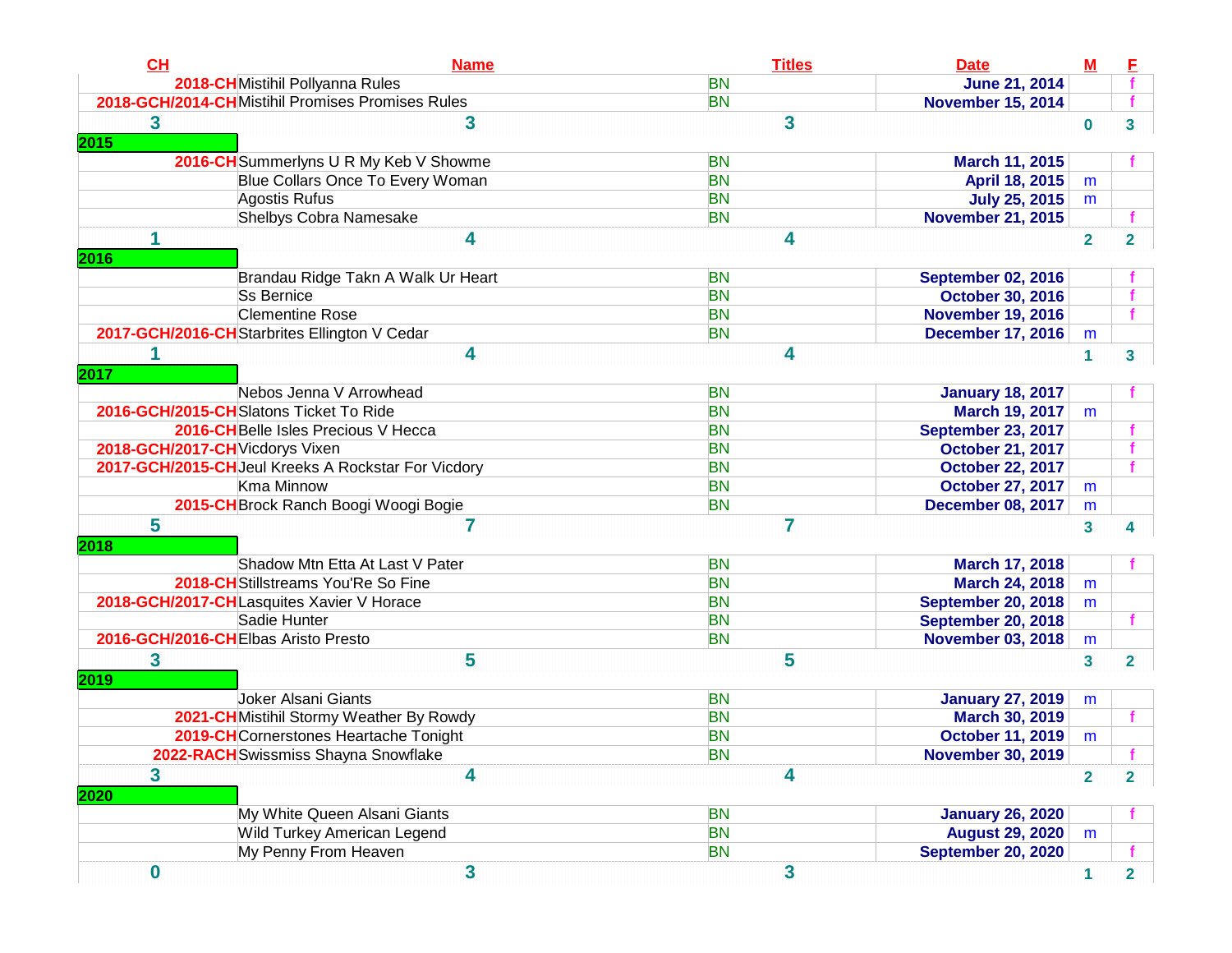| CH           | <b>Name</b>                                    | <b>Titles</b>           | <b>Date</b>               | $\underline{\mathsf{M}}$ | E                       |
|--------------|------------------------------------------------|-------------------------|---------------------------|--------------------------|-------------------------|
| <b>2021</b>  |                                                |                         |                           |                          |                         |
|              | Twin Hickory Jokers 'R Wild                    | <b>BN</b>               | March 13, 2021            | m                        |                         |
|              | 2022-GCH/2021-CH Fuzzy Bears Amore'            | <b>BN</b>               | <b>June 13, 2021</b>      | m                        |                         |
|              | James P Sullivan                               | <b>BN</b>               | <b>June 13, 2021</b>      | m                        |                         |
|              | 2021-GCH/2017-CH Shadow Mtn Back To The Future | <b>BN</b>               | <b>September 10, 2021</b> | m                        |                         |
|              | Snowy Pines Athena                             | <b>BN</b>               | September 28, 2021        |                          |                         |
|              | 2021-GCH/2021-CHReemas Fuzzy And Blue          | <b>BN</b>               | <b>December 04, 2021</b>  | m                        |                         |
|              | Wild Turkey American Pie                       | <b>BN</b>               | <b>December 04, 2021</b>  |                          |                         |
| 3            | 7                                              | 7                       |                           | 5                        | $\overline{\mathbf{2}}$ |
| 31           | 62                                             | 62                      |                           | 32                       | 30                      |
| <b>BN-V</b>  |                                                |                         |                           |                          |                         |
| 2021         |                                                |                         |                           |                          |                         |
|              | Snowy Pines Athena                             | <b>BN-V</b>             | March 05, 2021            |                          |                         |
|              | 2022-GCH/2021-CH Fuzzy Bears Amore'            | <b>BN-V</b>             | March 12, 2021            | m                        |                         |
|              | James P Sullivan                               | <b>BN-V</b>             | March 12, 2021            | m                        |                         |
| 1            | 3                                              | 3                       |                           | $\overline{\mathbf{2}}$  |                         |
| 1            | 3                                              | 3                       |                           | $\mathbf{2}$             | 1                       |
| <b>BN-V2</b> |                                                |                         |                           |                          |                         |
| 2021         |                                                |                         |                           |                          |                         |
|              | 2022-GCH/2021-CH Fuzzy Bears Amore'            | BN-V2                   | <b>August 13, 2021</b>    | m                        |                         |
|              | 1                                              | 1                       |                           | 1                        | 0                       |
| 1            | 1                                              | 1                       |                           | 1                        | $\mathbf 0$             |
| <b>CA</b>    |                                                |                         |                           |                          |                         |
| 2021         |                                                |                         |                           |                          |                         |
|              | James P Sullivan                               | <b>CA</b>               | <b>January 30, 2021</b>   | m                        |                         |
|              | 2021-GCH/2020-CH Kudos Crown Royal V Regalbear | <b>CA</b>               | <b>January 31, 2021</b>   | m                        |                         |
|              | $\mathbf 2$                                    | $\overline{\mathbf{2}}$ |                           | $\overline{\mathbf{2}}$  | 0                       |
| 1            | $\mathbf{2}$                                   | $\mathbf{2}$            |                           | $\mathbf{2}$             | $\mathbf 0$             |
| CD           |                                                |                         |                           |                          |                         |
| 1938         |                                                |                         |                           |                          |                         |
|              | <b>1938-CH</b> Mountain Scout                  | <b>CD</b>               | <b>March 05, 1938</b>     | m                        |                         |
| 1            | 1                                              | 1                       |                           | $\blacktriangleleft$     | $\mathbf 0$             |
| 1939         |                                                |                         |                           |                          |                         |
|              | Trudy Mureen V Ruheswald                       | <b>CD</b>               | <b>July 09, 1939</b>      |                          |                         |
| $\mathbf 0$  | 1                                              | 1                       |                           |                          |                         |
| 1941         |                                                |                         |                           | $\bf{0}$                 | 1                       |
|              | 1941-CHW.N.W.'s Barricade                      | <b>CD</b>               | <b>September 27, 1941</b> |                          |                         |
| 1            | 1                                              | 1                       |                           |                          |                         |
| 1942         |                                                |                         |                           | $\bf{0}$                 | 0                       |
|              | Rebecca of Ridgewold                           | <b>CD</b>               | <b>July 19, 1942</b>      |                          |                         |
|              |                                                |                         |                           |                          |                         |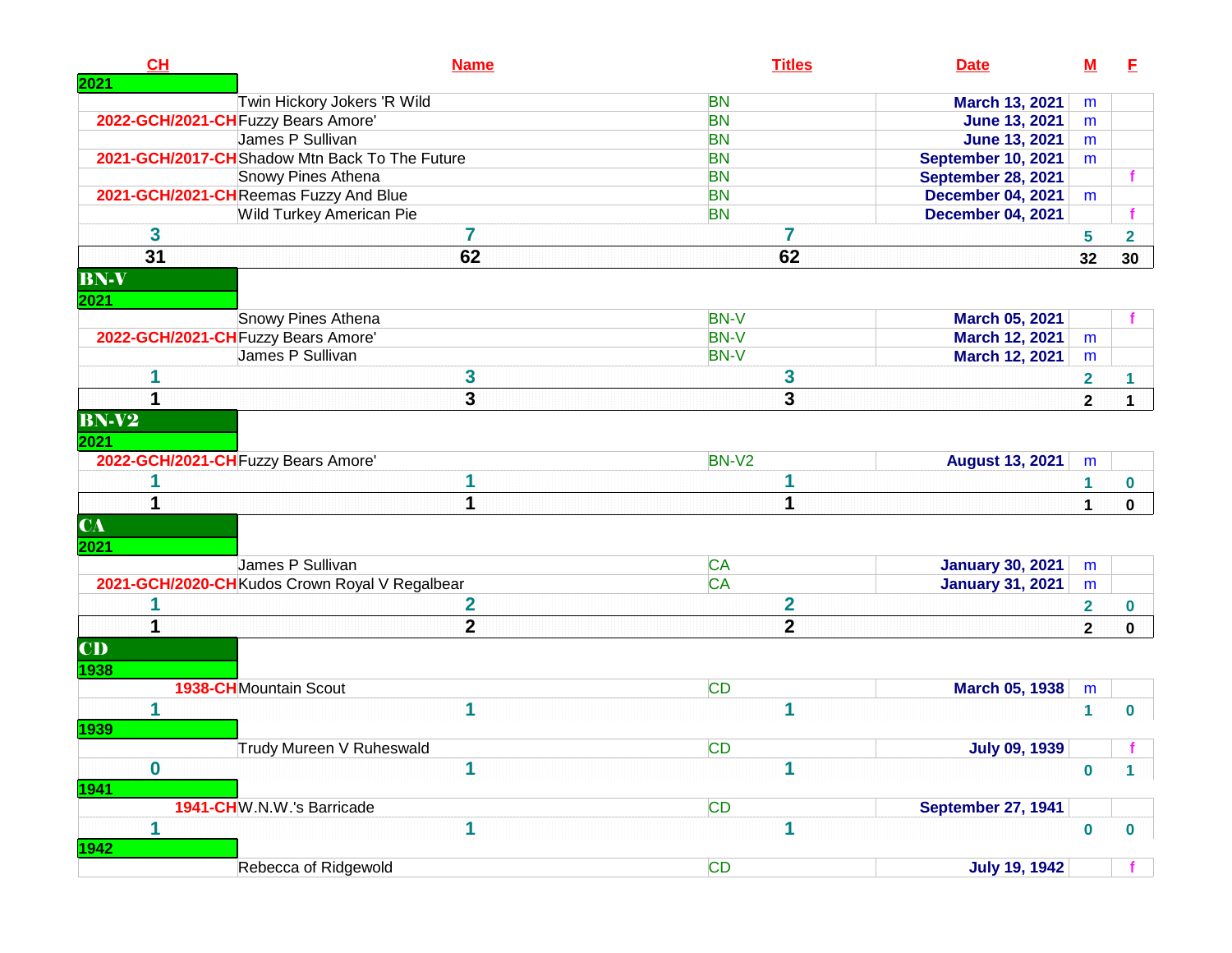|             | CL                      | <b>Name</b>                                | <b>Titles</b><br><b>Date</b>           | <u>M</u>       | E                       |
|-------------|-------------------------|--------------------------------------------|----------------------------------------|----------------|-------------------------|
|             | $\bf{0}$                |                                            |                                        | $\bf{0}$       | 1 <sup>1</sup>          |
| 1943        |                         |                                            |                                        |                |                         |
|             |                         | 1948-CHManitou Barry VI                    | <b>CD</b><br>April 17, 1943            | m              |                         |
|             | $\mathbf 1$             | 1                                          | 1                                      | $\mathbf{1}$   | $\mathbf 0$             |
| 1945        |                         |                                            |                                        |                |                         |
|             |                         | <b>1945-CH</b> Saint Peter of Sunny Slopes | <b>CD</b><br>September 16, 1945        | m              |                         |
|             |                         | 1944-CHLucky Boy of Wal Bern               | <b>CD</b><br><b>October 20, 1945</b>   | m              |                         |
|             | $\overline{\mathbf{2}}$ | $\overline{2}$                             | $\overline{2}$                         | $\overline{2}$ | 0                       |
| 1947        |                         |                                            |                                        |                |                         |
|             |                         | Chisholms Cynthis                          | <b>CD</b><br><b>March 16, 1947</b>     |                |                         |
|             |                         | 1947-CH Horsa V Zwing Uri                  | <b>CD</b><br><b>June 15, 1947</b>      |                |                         |
|             |                         | Our Lady Lassie of Merced                  | <b>CD</b><br><b>August 31, 1947</b>    |                |                         |
|             | 1                       | 3                                          | 3                                      | $\mathbf 0$    | $\overline{2}$          |
| <b>1948</b> |                         |                                            |                                        |                |                         |
|             |                         | 1949-CHCeasa Augusta                       | <b>CD</b><br><b>March 20, 1948</b>     | m              |                         |
|             |                         | Lady Linda Brown                           | <b>CD</b><br><b>July 11, 1948</b>      |                |                         |
|             | 1952-CHCzar II          |                                            | <b>CD</b><br><b>July 25, 1948</b>      | m              |                         |
|             |                         | 1948-CH Falco Vom Rigi                     | <b>CD</b><br>September 19, 1948        | m              |                         |
|             | 3                       | 4                                          | 4                                      | 3              | 1.                      |
| 1949        |                         |                                            |                                        |                |                         |
|             |                         | Doxie V Alpine Plateau                     | <b>CD</b><br><b>March 13, 1949</b>     |                |                         |
|             |                         | <b>Britta II</b>                           | <b>CD</b><br>April 02, 1949            |                |                         |
|             |                         | Rex Apollo                                 | <b>CD</b><br><b>August 14, 1949</b>    | m              |                         |
|             |                         | Nana                                       | <b>CD</b><br><b>August 17, 1949</b>    |                |                         |
|             |                         | Barth of Sunny Slope                       | <b>CD</b><br><b>October 09, 1949</b>   | m              |                         |
|             | $\mathbf 0$             | 5                                          | 5                                      | $\overline{2}$ | $\overline{2}$          |
| 1950        |                         |                                            |                                        |                |                         |
|             |                         | R Timber Ace                               | <b>CD</b><br><b>March 25, 1950</b>     |                |                         |
|             |                         | 1951-CHManitou Barry IX                    | <b>CD</b><br>May 14, 1950              |                |                         |
|             |                         | <b>Barbaras Karen</b>                      | <b>CD</b><br><b>June 10, 1950</b>      |                |                         |
|             |                         | 1953-CH Shadrack V Arnswalde               | <b>CD</b><br><b>June 24, 1950</b>      | m              |                         |
|             |                         | Delsa of Sunny Slopes                      | <b>CD</b><br><b>November 12, 1950</b>  |                |                         |
|             |                         | Prince Rasko of Lieu-Belle                 | <b>CD</b><br><b>December 02, 1950</b>  | m              |                         |
|             | $\overline{2}$          | 6                                          | 6                                      | $\overline{2}$ | $\overline{\mathbf{2}}$ |
| <b>1951</b> |                         |                                            |                                        |                |                         |
|             |                         | Thor Duncan of Park Run                    | <b>CD</b><br><b>March 17, 1951</b>     | m              |                         |
|             |                         | Nana of Vernon                             | <b>CD</b><br><b>March 18, 1951</b>     |                |                         |
|             |                         | Parquins St. Nero                          | <b>CD</b><br><b>March 18, 1951</b>     | m              |                         |
|             |                         | Saint Mark II                              | <b>CD</b><br><b>June 17, 1951</b>      | m              |                         |
|             |                         | 1949-CHLutz V Alpine Plateau               | <b>CD</b><br>June 23, 1951             | m              |                         |
|             |                         | Friar                                      | <b>CD</b><br><b>September 02, 1951</b> | m              |                         |
|             |                         | Sappho                                     | <b>CD</b><br>September 16, 1951        |                |                         |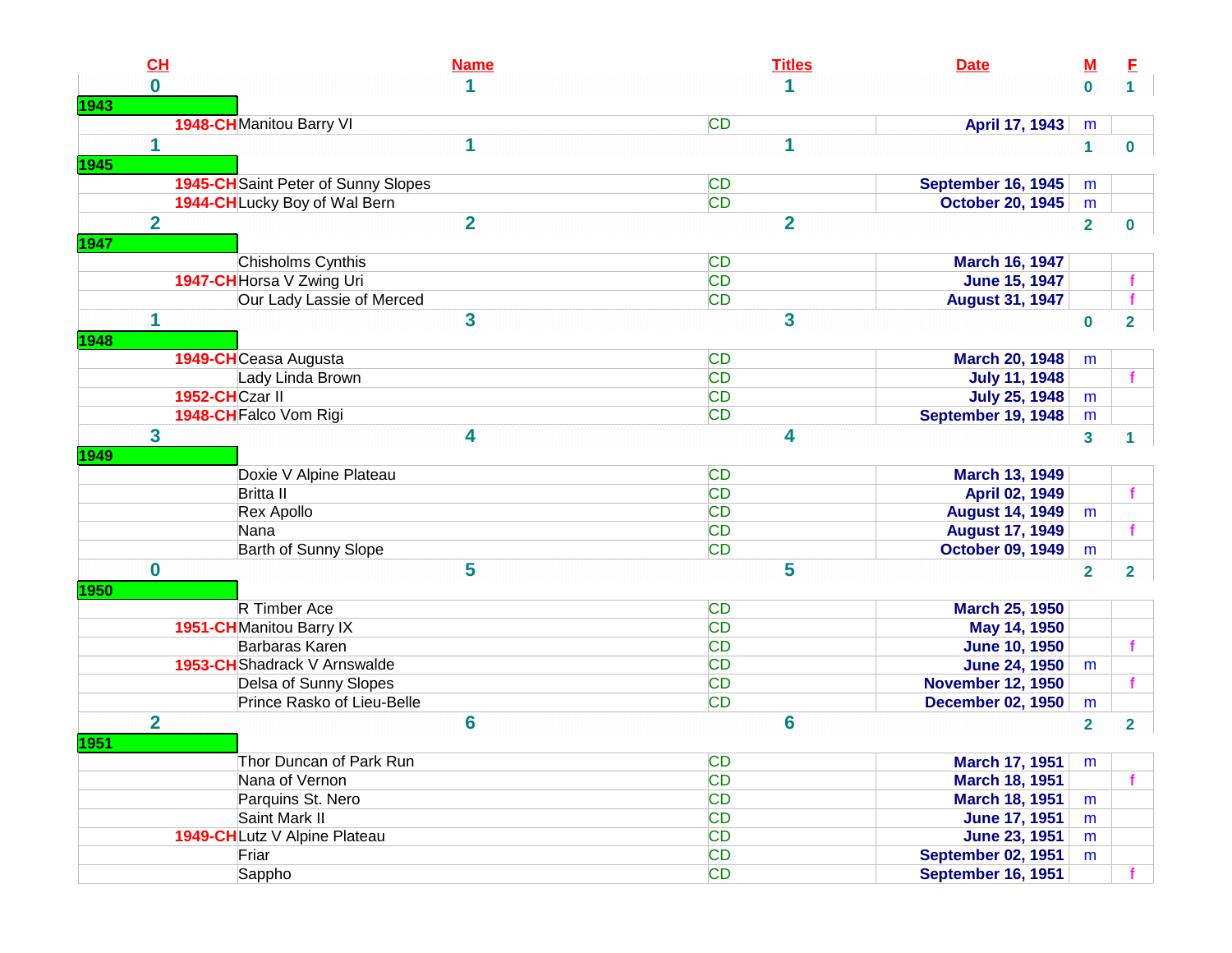|      | CH             | <b>Name</b>                         | <b>Titles</b>  | <b>Date</b>               | ${\bf M}$      | Е              |
|------|----------------|-------------------------------------|----------------|---------------------------|----------------|----------------|
|      |                | 1951-CH Dasso of Sunny Slopes       | <b>CD</b>      | <b>December 01, 1951</b>  | m              |                |
|      | $\overline{2}$ | 8                                   | 8              |                           | $6\phantom{1}$ | $\overline{2}$ |
| 1952 |                |                                     |                |                           |                |                |
|      |                | Gypsy Queen of Azusa                | <b>CD</b>      | <b>February 03, 1952</b>  |                |                |
|      |                | Heidi of Fremont                    | <b>CD</b>      | <b>March 22, 1952</b>     |                |                |
|      |                | Lone Palms Allen                    | <b>CD</b>      | <b>June 04, 1952</b>      |                |                |
|      |                | 1952-CH Sanctuary Woods Dreadnought | <b>CD</b>      | <b>June 04, 1952</b>      |                |                |
|      |                | King Alaric                         | <b>CD</b>      | <b>June 15, 1952</b>      | m              |                |
|      |                | Lone Palms Czar III                 | <b>CD</b>      | <b>September 13, 1952</b> | m              |                |
|      |                | <b>Taylors Alpine Chief</b>         | <b>CD</b>      | <b>September 28, 1952</b> | m              |                |
|      |                | Naga Sakii V Schwarzwald Hof        | <b>CD</b>      | <b>November 09, 1952</b>  |                |                |
|      | 1              | 8                                   | 8              |                           | $\mathbf{3}$   | 5              |
| 1953 |                |                                     |                |                           |                |                |
|      |                | Scotty of Belcarr                   | <b>CD</b>      | May 31, 1953              |                |                |
|      |                | 1953-CH Kornets Mille V Lutz        | <b>CD</b>      | <b>August 09, 1953</b>    |                |                |
|      | 1              | $\overline{2}$                      | $\overline{2}$ |                           | $\bf{0}$       | 1              |
| 1954 |                |                                     |                |                           |                |                |
|      |                | Cindy Von Don Dew                   | <b>CD</b>      | <b>February 14, 1954</b>  |                |                |
|      |                | 1954-CH Kornets Pam V Lutz          | <b>CD</b>      | <b>February 14, 1954</b>  |                |                |
|      |                | 1953-CH Beau of Highmont            | <b>CD</b>      | <b>March 20, 1954</b>     | m              |                |
|      |                | <b>1957-CH</b> Wanrooys Kristie     | <b>CD</b>      | <b>July 18, 1954</b>      |                |                |
|      |                | <b>Brodocks English Majorette</b>   | <b>CD</b>      | <b>August 08, 1954</b>    |                |                |
|      |                | Fellow Boy Morris                   | <b>CD</b>      | <b>October 31, 1954</b>   | m              |                |
|      | 3              | 6                                   | 6              |                           | $\overline{2}$ | 3              |
| 1955 |                |                                     |                |                           |                |                |
|      |                | Crawleys Heidi                      | <b>CD</b>      | April 10, 1955            |                |                |
|      |                | King Bourbon                        | <b>CD</b>      | <b>October 23, 1955</b>   | m              |                |
|      | $\bf{0}$       | $\overline{2}$                      | $\overline{2}$ |                           | 1              |                |
| 1956 |                |                                     |                |                           |                |                |
|      |                | Padre                               | <b>CD</b>      | <b>March 25, 1956</b>     | m              |                |
|      |                | Gostlins Jody                       | <b>CD</b>      | April 08, 1956            |                |                |
|      |                | Victoria                            | <b>CD</b>      | May 20, 1956              |                |                |
|      |                | El Captain                          | <b>CD</b>      | <b>June 09, 1956</b>      | m              |                |
|      |                | <b>Cracked Ice</b>                  | <b>CD</b>      | September 09, 1956        |                |                |
|      |                | Peaches of Sunny Slopes             | <b>CD</b>      | <b>September 09, 1956</b> |                |                |
|      |                | 1958-CH Sevargs Dixie V Lion D'Or   | CD             | <b>November 04, 1956</b>  |                |                |
|      |                | 1955-CH Baldur of Sunny Slopes      | <b>CD</b>      | <b>November 17, 1956</b>  | m              |                |
|      | $\overline{2}$ | 8                                   | 8              |                           | $\mathbf{3}$   | 4              |
| 1957 |                |                                     |                |                           |                |                |
|      |                | Pride of The Hilltop                | <b>CD</b>      | <b>February 16, 1957</b>  |                |                |
|      |                | Barrys Barney Baloo                 | <b>CD</b>      | <b>March 17, 1957</b>     | m              |                |
|      |                | Kornets Sandra V Herr               | <b>CD</b>      | May 18, 1957              |                |                |
|      |                |                                     |                |                           |                |                |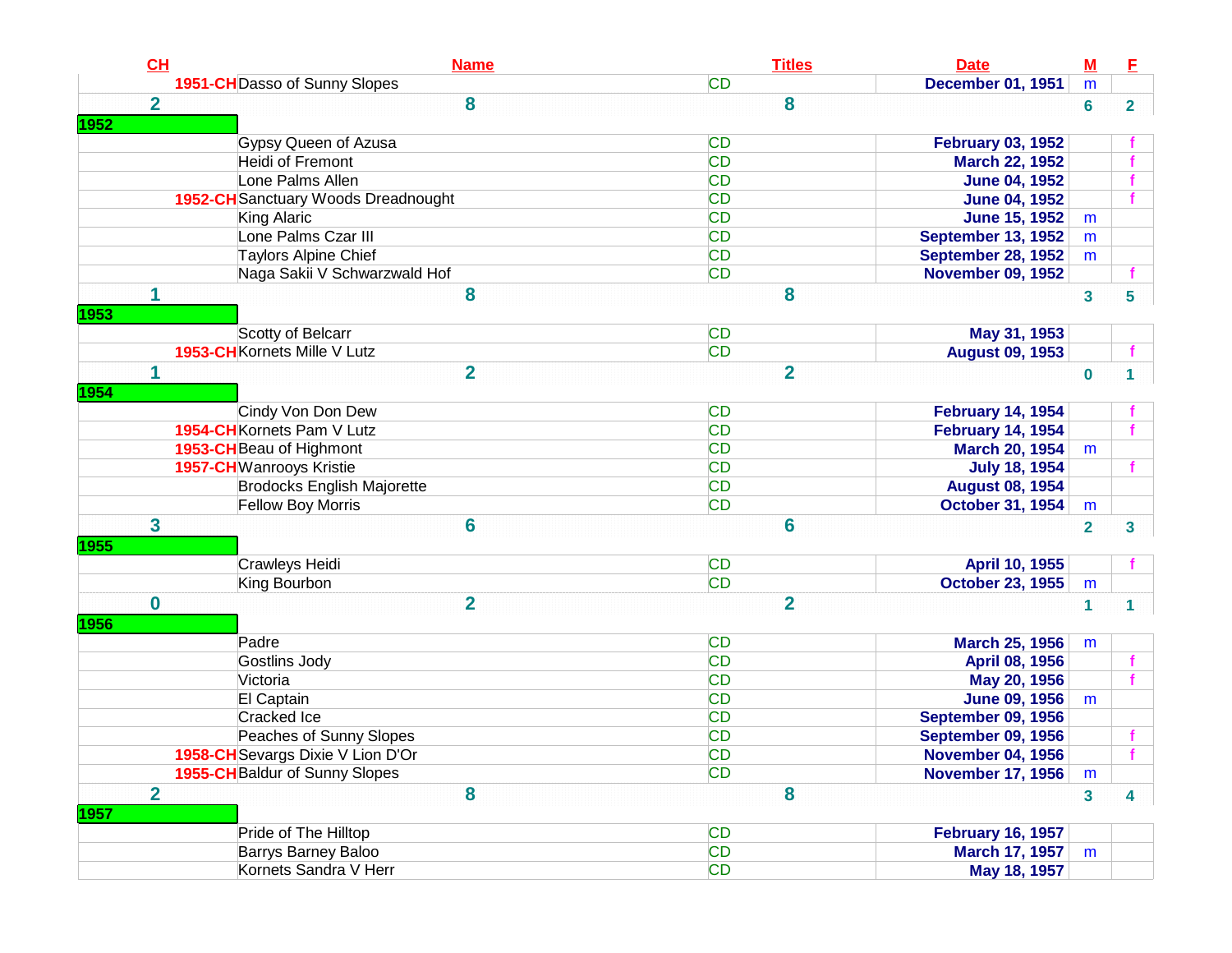| CL             | <b>Name</b>                             | <b>Titles</b> | <b>Date</b>               | $\underline{\mathbf{M}}$ | E              |
|----------------|-----------------------------------------|---------------|---------------------------|--------------------------|----------------|
|                | 1957-CH Bellow Woods                    | <b>CD</b>     | <b>June 02, 1957</b>      | m                        |                |
|                | Helvetia U W Playboy                    | <b>CD</b>     | <b>June 02, 1957</b>      | m                        |                |
|                | Barri V Schwarzwald Hof                 | <b>CD</b>     | <b>June 30, 1957</b>      | m                        |                |
|                | 1958-CH Quette of Sunny Slopes          | <b>CD</b>     | <b>August 11, 1957</b>    |                          |                |
|                | 1956-CH Domina of Mt Peekamouse         | <b>CD</b>     | September 21, 1957        |                          |                |
|                | Sanctuary Woods Nina Feil               | <b>CD</b>     | <b>November 03, 1957</b>  |                          |                |
| 3              | 9                                       | 9             |                           | 4                        | $\overline{2}$ |
| 1958           |                                         |               |                           |                          |                |
|                | Knabllaws Bacilicum V Barre             | <b>CD</b>     | March 01, 1958            |                          |                |
|                | Queen Diamond of Saint Acre             | <b>CD</b>     | <b>March 09, 1958</b>     |                          |                |
|                | <b>1958-CHLittle Precious of Mercy</b>  | <b>CD</b>     | <b>July 27, 1958</b>      |                          |                |
|                | Pinewood Ani Brode V D Mark             | <b>CD</b>     | <b>September 07, 1958</b> |                          |                |
|                | 1957-CH Grosse Ile Captain Jinks        | <b>CD</b>     | <b>November 09, 1958</b>  | m                        |                |
|                | Lord Buckley Beaver                     | <b>CD</b>     | <b>December 06, 1958</b>  | m                        |                |
| $\overline{2}$ | 6                                       | 6             |                           | $\overline{\mathbf{2}}$  | 3              |
| 1959           |                                         |               |                           |                          |                |
|                | 1958-CHLittle Farms Sir Windy           | <b>CD</b>     | <b>January 10, 1959</b>   | m                        |                |
|                | Ludwigs Heidi                           | <b>CD</b>     | <b>January 31, 1959</b>   |                          |                |
|                | 1960-CH Alaska Ann Von Grand            | <b>CD</b>     | <b>February 15, 1959</b>  |                          |                |
|                | <b>Frankos Debra</b>                    | <b>CD</b>     | <b>March 08, 1959</b>     |                          |                |
|                | 1959-CH Sanctuary Woods Gadabout        | CD            | April 12, 1959            | m                        |                |
|                | <b>Weavers Christy Cepheus</b>          | CD            | April 19, 1959            |                          |                |
|                | <b>1960-CH</b> Alaric Abbott Von Grand  | CD            | May 24, 1959              | m                        |                |
|                | 1960-CH Sanctuary Woods Bold Leader     | CD            | <b>October 04, 1959</b>   | m                        |                |
|                | Lord Goliath of Balmville               | <b>CD</b>     | <b>October 18, 1959</b>   | m                        |                |
|                | <b>1960-CH</b> Knabllaws Echo Von Barre | <b>CD</b>     | <b>November 29, 1959</b>  | ${\sf m}$                |                |
| $6\phantom{a}$ | 10                                      | 10            |                           | 6                        | 3              |
| 1960           |                                         |               |                           |                          |                |
|                | Rolf V Sauliamt                         | <b>CD</b>     | <b>February 07, 1960</b>  | m                        |                |
|                | Teddy L'ourse Alpin                     | <b>CD</b>     | <b>February 21, 1960</b>  | m                        |                |
|                | 1962-CHMr. Big of Norkin                | <b>CD</b>     | <b>March 27, 1960</b>     | m                        |                |
|                | Po Gos Top Sergeant                     | <b>CD</b>     | <b>March 27, 1960</b>     |                          |                |
|                | Zwinghof Ron D Bout Zwingo              | <b>CD</b>     | April 09, 1960            |                          |                |
|                | Panda L'ourse Alpine                    | <b>CD</b>     | May 07, 1960              |                          |                |
|                | Yolande of Sunny Slopes                 | <b>CD</b>     | May 15, 1960              |                          |                |
|                | Polar L'ourse Alpine                    | <b>CD</b>     | <b>November 13, 1960</b>  |                          |                |
|                | Honey L'ourse Alpine                    | <b>CD</b>     | <b>November 20, 1960</b>  |                          |                |
|                | Tinka Belle                             | <b>CD</b>     | <b>December 04, 1960</b>  |                          |                |
| 1<br>1961      | 10                                      | 10            |                           | $\overline{\mathbf{3}}$  | 5              |
|                | Sa Ro's Heidi Arnette                   | CD            | <b>January 29, 1961</b>   |                          |                |
|                | Sa Ro's Sir Arno                        | <b>CD</b>     | <b>January 29, 1961</b>   | m                        |                |
|                | Sanctuary Woods Kleopha                 | <b>CD</b>     | April 30, 1961            |                          |                |
|                |                                         |               |                           |                          |                |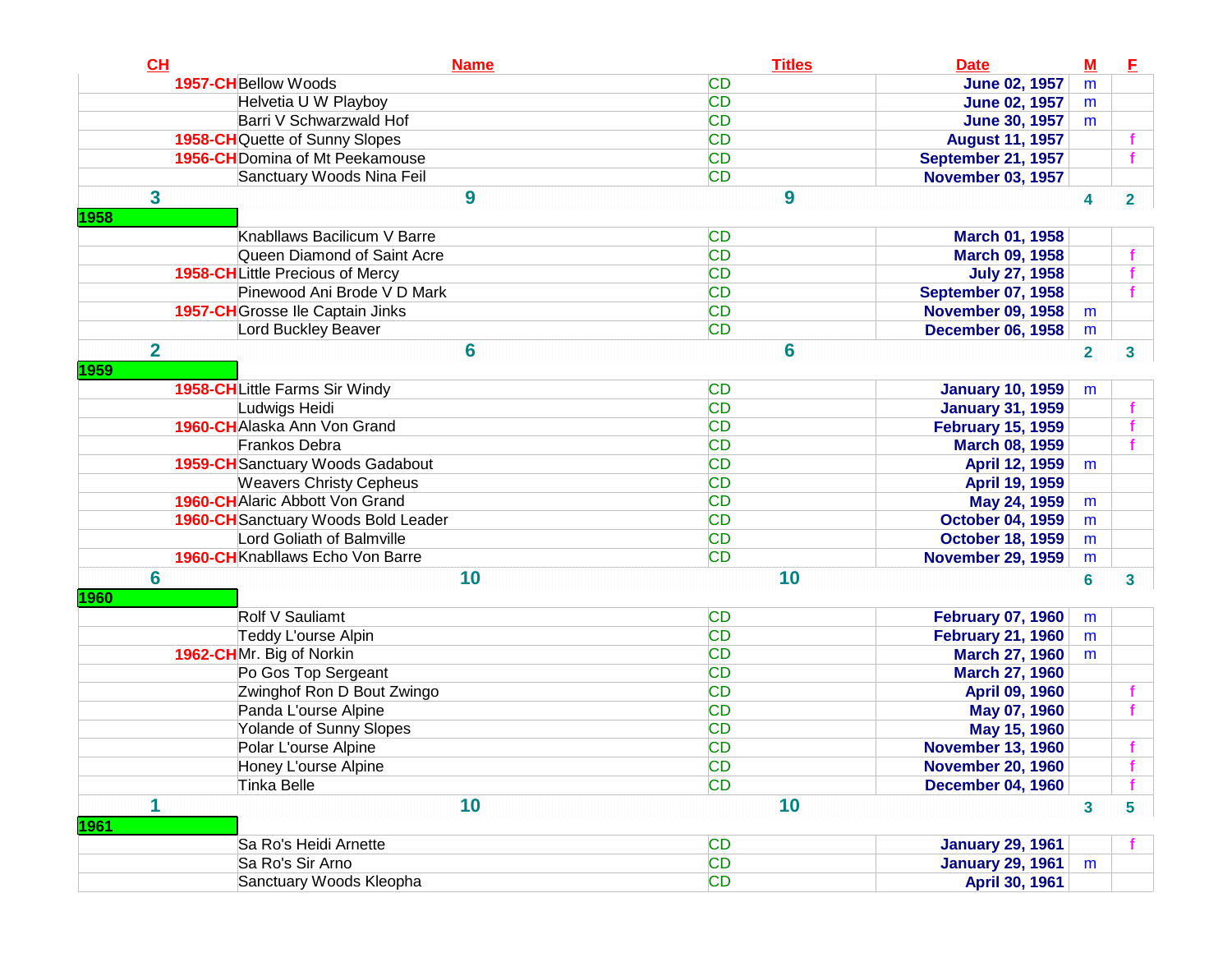| CH          | <b>Name</b>                          | <b>Titles</b> | <b>Date</b>               | M | Е               |
|-------------|--------------------------------------|---------------|---------------------------|---|-----------------|
|             | 1960-CHQueen O'Sheba of Shady Hollow | <b>CD</b>     | May 31, 1961              |   |                 |
|             | 1959-CH Hans Von Morneburg           | <b>CD</b>     | <b>June 04, 1961</b>      | m |                 |
|             | <b>Grantwoods Bernice Alpine</b>     | <b>CD</b>     | <b>June 11, 1961</b>      |   |                 |
|             | Lee Anns Belinzona of Dare           | <b>CD</b>     | <b>June 11, 1961</b>      |   |                 |
|             | Sevargs Gretta V Heilman             | <b>CD</b>     | <b>June 17, 1961</b>      |   |                 |
|             | Charlie                              | <b>CD</b>     | <b>July 15, 1961</b>      | m |                 |
|             | Irwins Island Agatha                 | <b>CD</b>     | <b>July 18, 1961</b>      |   |                 |
|             | Mondak Prince V Schwarzwald          | <b>CD</b>     | <b>July 25, 1961</b>      | m |                 |
|             | Princess Patience of Fir Hill        | <b>CD</b>     | <b>July 25, 1961</b>      |   |                 |
|             | Diane V Bernhardiner Hof             | <b>CD</b>     | September 24, 1961        |   |                 |
|             | 1964-CH Tinkerbell                   | <b>CD</b>     | <b>October 01, 1961</b>   |   |                 |
|             | Fawn                                 | <b>CD</b>     | <b>November 05, 1961</b>  |   |                 |
|             | Sanctuary Woods Alchemy              | <b>CD</b>     | <b>November 26, 1961</b>  |   |                 |
|             | 1965-CHGreshams Dam Fortune          | <b>CD</b>     | <b>December 02, 1961</b>  |   |                 |
|             | 1963-CH Marls Zorro V Mighty Moe     | <b>CD</b>     | <b>December 03, 1961</b>  | m |                 |
|             | Sanctuary Woods Dream On             | <b>CD</b>     | <b>December 10, 1961</b>  |   |                 |
| 5           | 19                                   | 19            |                           | 5 | 13 <sup>°</sup> |
| 1962        |                                      |               |                           |   |                 |
|             | <b>Brandy Bear Snoozer</b>           | <b>CD</b>     | <b>March 04, 1962</b>     | m |                 |
|             | Downriver Big Ben                    | <b>CD</b>     | <b>March 04, 1962</b>     | m |                 |
|             | Carles Little Chloe                  | <b>CD</b>     | March 17, 1962            |   | f               |
|             | Ginger Bear V Teddy                  | <b>CD</b>     | <b>March 25, 1962</b>     |   |                 |
|             | Gustav V Alpine                      | <b>CD</b>     | April 22, 1962            | m |                 |
|             | 1963-CH Snowtops Kris Kringle        | <b>CD</b>     | <b>June 03, 1962</b>      | m |                 |
|             | 1964-CH Tiny Nick of The Alps        | <b>CD</b>     | <b>June 03, 1962</b>      | m |                 |
|             | 1965-CH Greshams Fancy Free V Rocket | <b>CD</b>     | <b>June 16, 1962</b>      |   |                 |
|             | Carlo V Ober Lanzer                  | <b>CD</b>     | <b>June 17, 1962</b>      | m |                 |
|             | Sanctuary Woods Bornadoll            | <b>CD</b>     | <b>June 24, 1962</b>      |   |                 |
|             | Sanctuary Woods Rhodia               | <b>CD</b>     | September 16, 1962        |   |                 |
|             | Baron Bruno V Hysen                  | <b>CD</b>     | <b>September 23, 1962</b> | m |                 |
|             | Cinderella WeeJun V Brobeck          | <b>CD</b>     | <b>October 21, 1962</b>   |   |                 |
|             | Cindy Gal                            | <b>CD</b>     | <b>October 21, 1962</b>   |   | f.              |
|             | Von Radecs Mountain Master           | <b>CD</b>     | <b>October 21, 1962</b>   | m |                 |
|             | Cyrano De Kent                       | <b>CD</b>     | <b>November 25, 1962</b>  | m |                 |
| 3           | 16                                   | 16            |                           | 9 | 6               |
| <b>1963</b> |                                      |               |                           |   |                 |
|             | Gay Dawn                             | <b>CD</b>     | <b>February 17, 1963</b>  |   |                 |
|             | Alpsteins Sweet Deidra Ette          | <b>CD</b>     | <b>March 17, 1963</b>     |   | f.              |
|             | 1964-CHLady Belles Big Mac           | <b>CD</b>     | <b>March 17, 1963</b>     |   | $\mathbf{f}$    |
|             | Coquette of Meadowood                | <b>CD</b>     | <b>March 23, 1963</b>     |   | f               |
|             | Von Geros Brandy Snifter             | <b>CD</b>     | <b>March 23, 1963</b>     |   |                 |
|             | Meadowoods King Brian Brou           | <b>CD</b>     | April 20, 1963            | m |                 |
|             | Cindaloo                             | <b>CD</b>     | <b>April 27, 1963</b>     |   | f.              |
|             |                                      |               |                           |   |                 |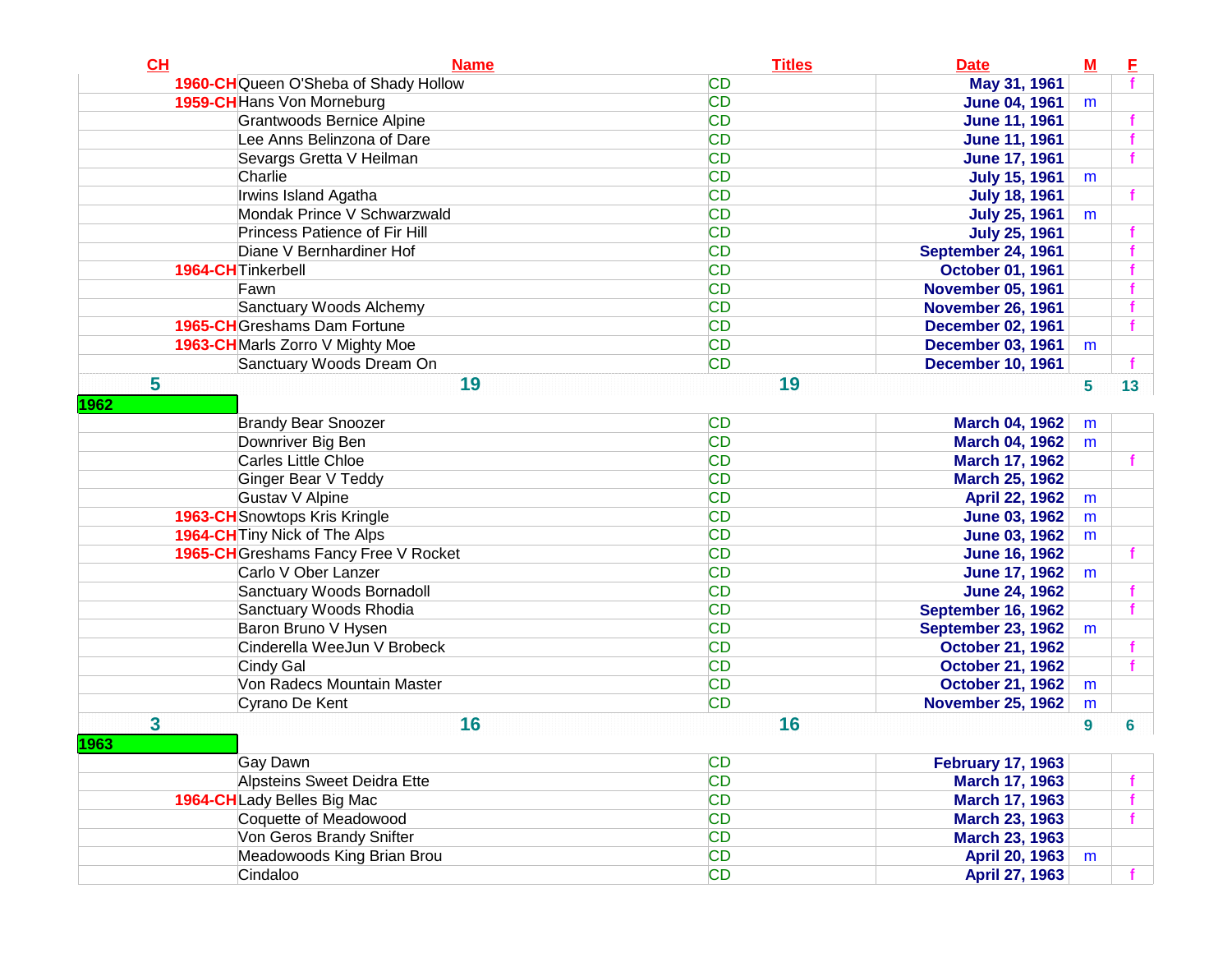| CH             | <b>Name</b>                            | <b>Titles</b> | <b>Date</b>               | M  | E               |
|----------------|----------------------------------------|---------------|---------------------------|----|-----------------|
|                | Osbornes Heidi                         | <b>CD</b>     | May 05, 1963              |    |                 |
|                | <b>Brandewijn Von Reiland</b>          | <b>CD</b>     | May 26, 1963              |    |                 |
|                | <b>1964-CH</b> Sanctuary Woods Attaboy | <b>CD</b>     | May 26, 1963              | m  |                 |
|                | Echo of Morning Mist                   | <b>CD</b>     | <b>June 01, 1963</b>      |    |                 |
|                | Zwinghof Prairie Jac Jumbo             | <b>CD</b>     | <b>June 08, 1963</b>      |    |                 |
|                | 1961-CHBlizzard V Schwarzwald Hof      | <b>CD</b>     | <b>June 09, 1963</b>      |    |                 |
|                | Coca Hills Amber of North Oaks         | <b>CD</b>     | <b>June 09, 1963</b>      |    |                 |
|                | 1962-CH Jaclyns King of Clubs V Faust  | <b>CD</b>     | <b>June 22, 1963</b>      | m  |                 |
| 1966-CHBooze   |                                        | <b>CD</b>     | <b>June 29, 1963</b>      | m  |                 |
|                | Edelweiss of Jungfrau                  | <b>CD</b>     | <b>July 06, 1963</b>      |    |                 |
|                | <b>Mister Manfred</b>                  | <b>CD</b>     | <b>July 13, 1963</b>      | m  |                 |
|                | Mt Sneffels Music Man                  | <b>CD</b>     | <b>September 08, 1963</b> | m  |                 |
|                | Ladys Marquis of Alports               | <b>CD</b>     | <b>September 22, 1963</b> | m  |                 |
|                | Bernard V Gerd Faust                   | <b>CD</b>     | <b>October 06, 1963</b>   | m  |                 |
|                | 1961-CHLee Anns Kanderstag of Dare     | <b>CD</b>     | <b>October 06, 1963</b>   |    |                 |
|                | 1963-CH Sun L'ourse Alpine             | <b>CD</b>     | <b>October 06, 1963</b>   |    |                 |
|                | Duke V Blankenbach II                  | <b>CD</b>     | <b>October 20, 1963</b>   | m  |                 |
|                | Baron Von Yogi Bayer                   | <b>CD</b>     | <b>November 23, 1963</b>  | m  |                 |
| $\overline{7}$ | 25                                     | 25            |                           | 10 | 11 <sup>1</sup> |
| 1964           |                                        |               |                           |    |                 |
|                | La Grande Freda L'ourse Alpine         | <b>CD</b>     | March 01, 1964            |    |                 |
|                | 1967-CH Ishmael Nui of Tantalus        | <b>CD</b>     | March 15, 1964            | m  |                 |
|                | Branduin of Lorien                     | <b>CD</b>     | <b>March 22, 1964</b>     | m  |                 |
|                | <b>Blue Valleys Seymour</b>            | <b>CD</b>     | April 03, 1964            | m  |                 |
|                | Rupps Mr. George                       | <b>CD</b>     | April 04, 1964            | m  |                 |
|                | 1967-CHMelodie D'Amour                 | <b>CD</b>     | April 25, 1964            |    |                 |
|                | 1964-CHSt. Brandie of Yorkfield        | <b>CD</b>     | May 10, 1964              | m  |                 |
|                | Bourbon II                             | <b>CD</b>     | May 17, 1964              |    |                 |
|                | Robertsons Jill of Riga                | <b>CD</b>     | <b>June 07, 1964</b>      |    |                 |
|                | Sham Dolomount                         | <b>CD</b>     | <b>June 21, 1964</b>      | m  |                 |
|                | Sanctuary Woods Karla V Cres           | <b>CD</b>     | <b>August 02, 1964</b>    |    |                 |
|                | Velvet Ribbon                          | <b>CD</b>     | <b>August 23, 1964</b>    |    |                 |
|                | Helena Girl                            | <b>CD</b>     | September 06, 1964        |    |                 |
|                | Lady Barrie of Edgehill                | <b>CD</b>     | September 06, 1964        |    |                 |
|                | Regina De La Villas Big Boy            | <b>CD</b>     | September 06, 1964        | m  |                 |
|                | Beckeys Hani II                        | <b>CD</b>     | September 12, 1964        |    |                 |
|                | <b>Tassells Duke</b>                   | <b>CD</b>     | <b>September 20, 1964</b> | m  |                 |
|                | Pattersons Lucky Lady                  | <b>CD</b>     | <b>November 01, 1964</b>  |    |                 |
|                | Shady Lady of Yorkfield                | <b>CD</b>     | <b>November 08, 1964</b>  |    |                 |
|                | Schon Hiedie Von Toro                  | <b>CD</b>     | <b>November 15, 1964</b>  |    |                 |
|                | D & D Alpine Brandy                    | <b>CD</b>     | <b>November 21, 1964</b>  | m  |                 |
|                | Marls Tina Victoria V Zorro            | CD            | <b>November 22, 1964</b>  |    |                 |
|                | <b>Blacks Brandy</b>                   | CD            | <b>November 29, 1964</b>  | m  |                 |
|                |                                        |               |                           |    |                 |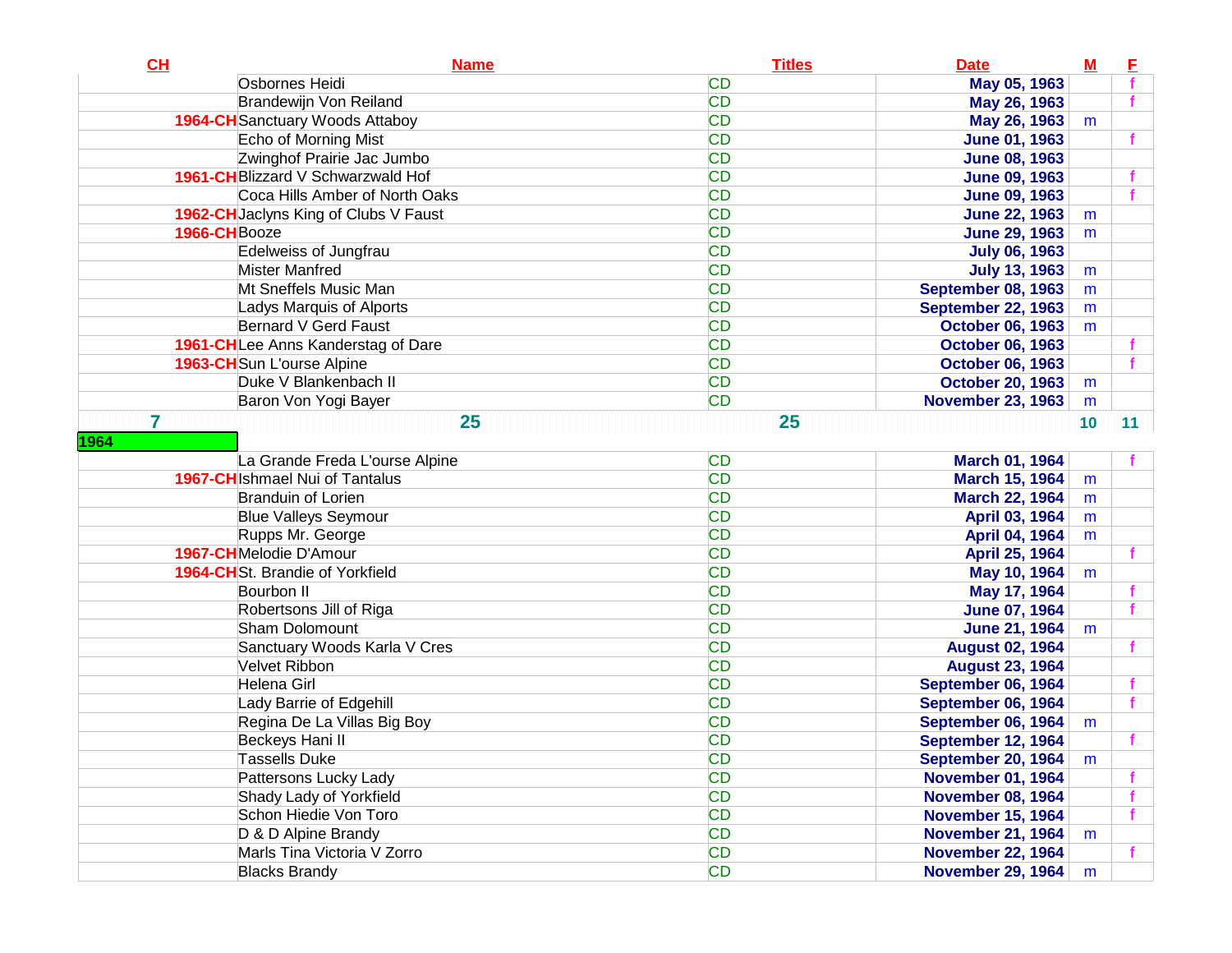| CH               | <b>Name</b>                            | <b>Titles</b> | <b>Date</b>              | $\underline{\mathbf{M}}$ | Е               |
|------------------|----------------------------------------|---------------|--------------------------|--------------------------|-----------------|
|                  | 1968-CH Thor Du Saint Gotthard         | <b>CD</b>     | <b>December 06, 1964</b> | m                        |                 |
|                  | Alpenhofs Dutchess                     | <b>CD</b>     | <b>December 13, 1964</b> |                          |                 |
| 4                | 25                                     | 25            |                          | 11                       | 13 <sup>7</sup> |
| 1965             |                                        |               |                          |                          |                 |
|                  | Sugar Plum V Schwarzwald Hof           | <b>CD</b>     | <b>March 07, 1965</b>    |                          |                 |
|                  | <b>1964-CH</b> Subira Barry The Viking | <b>CD</b>     | April 10, 1965           | m                        |                 |
|                  | <b>Coberlins Valiant Kitty</b>         | <b>CD</b>     | April 25, 1965           |                          |                 |
|                  | 1967-CHMoon L'ourse Alpine             | <b>CD</b>     | April 25, 1965           |                          |                 |
|                  | Echo Manolas First Lady                | <b>CD</b>     | May 02, 1965             |                          |                 |
|                  | Lady Tami                              | <b>CD</b>     | May 02, 1965             |                          |                 |
|                  | 1965-CHEI Dons Li'l Fancy of Yorkfield | <b>CD</b>     | May 29, 1965             |                          |                 |
|                  | Dawns Alpine Snow Storm                | <b>CD</b>     | May 30, 1965             |                          |                 |
|                  | Elva V Enziwiggerstrand                | <b>CD</b>     | <b>June 06, 1965</b>     |                          |                 |
|                  | Milan Du Hospice Du Simplon            | <b>CD</b>     | <b>June 06, 1965</b>     | m                        |                 |
|                  | Seltzer                                | <b>CD</b>     | <b>June 06, 1965</b>     |                          |                 |
|                  | <b>Coberlins Forever Adorable</b>      | <b>CD</b>     | <b>June 20, 1965</b>     |                          |                 |
|                  | Senator Smith of Bethel                | <b>CD</b>     | <b>June 20, 1965</b>     | m                        |                 |
|                  | Princess Heidi Von Thor                | <b>CD</b>     | <b>July 03, 1965</b>     |                          |                 |
|                  | Subira The Four Winds                  | <b>CD</b>     | <b>July 31, 1965</b>     |                          |                 |
|                  | Christina Banz of Mi Dreams            | <b>CD</b>     | <b>October 09, 1965</b>  |                          |                 |
|                  | Ingrid De Vilbliss Anglin              | <b>CD</b>     | <b>October 09, 1965</b>  |                          |                 |
|                  | Donbies Big Birtha                     | <b>CD</b>     | <b>October 10, 1965</b>  |                          |                 |
|                  | <b>Holly Points Kandy Saint</b>        | <b>CD</b>     | <b>October 10, 1965</b>  |                          |                 |
|                  | Schon Heilige                          | <b>CD</b>     | <b>October 10, 1965</b>  |                          |                 |
|                  | 1963-CH Subira The Red Rouge           | <b>CD</b>     | <b>October 10, 1965</b>  |                          |                 |
|                  | 1967-CH Subira The Golly Gee           | <b>CD</b>     | <b>October 30, 1965</b>  | m                        |                 |
|                  | Sa Ro's Mitzi Von Whodi                | <b>CD</b>     | <b>November 14, 1965</b> |                          |                 |
|                  | <b>Blue Valleys Brenda</b>             | <b>CD</b>     | <b>November 27, 1965</b> |                          |                 |
|                  | San Subira Sugar And Spice             | <b>CD</b>     | <b>November 28, 1965</b> |                          |                 |
|                  | Saint Lady of Shiba                    | <b>CD</b>     | <b>December 05, 1965</b> |                          |                 |
|                  | <b>Baron Bernard of Grand</b>          | <b>CD</b>     | <b>December 19, 1965</b> | m                        |                 |
| 5                | 27                                     | 27            |                          | 5                        | 16              |
| <b>1966</b>      |                                        |               |                          |                          |                 |
|                  | San Subira The Trista                  | <b>CD</b>     | <b>February 27, 1966</b> |                          |                 |
|                  | <b>Holly Demarest</b>                  | <b>CD</b>     | <b>March 06, 1966</b>    |                          |                 |
|                  | Frau Heidi                             | <b>CD</b>     | <b>March 13, 1966</b>    |                          |                 |
|                  | Prinz Hasso                            | <b>CD</b>     | <b>March 20, 1966</b>    | m                        |                 |
| 1967-CH Dolly VI |                                        | <b>CD</b>     | April 02, 1966           |                          |                 |
|                  | <b>LTR Symorrea</b>                    | <b>CD</b>     | April 02, 1966           |                          | f               |
|                  | <b>Coberlins Deep Wonder</b>           | <b>CD</b>     | May 01, 1966             |                          |                 |
|                  | <b>1967-CH</b> Fidelas Historian Magic | <b>CD</b>     | May 01, 1966             | m                        |                 |
|                  | <b>Hickory Knolls Abigail</b>          | CD            | May 01, 1966             |                          | f               |
|                  | Mims Brandy Lad                        | <b>CD</b>     | May 01, 1966             | m                        |                 |
|                  |                                        |               |                          |                          |                 |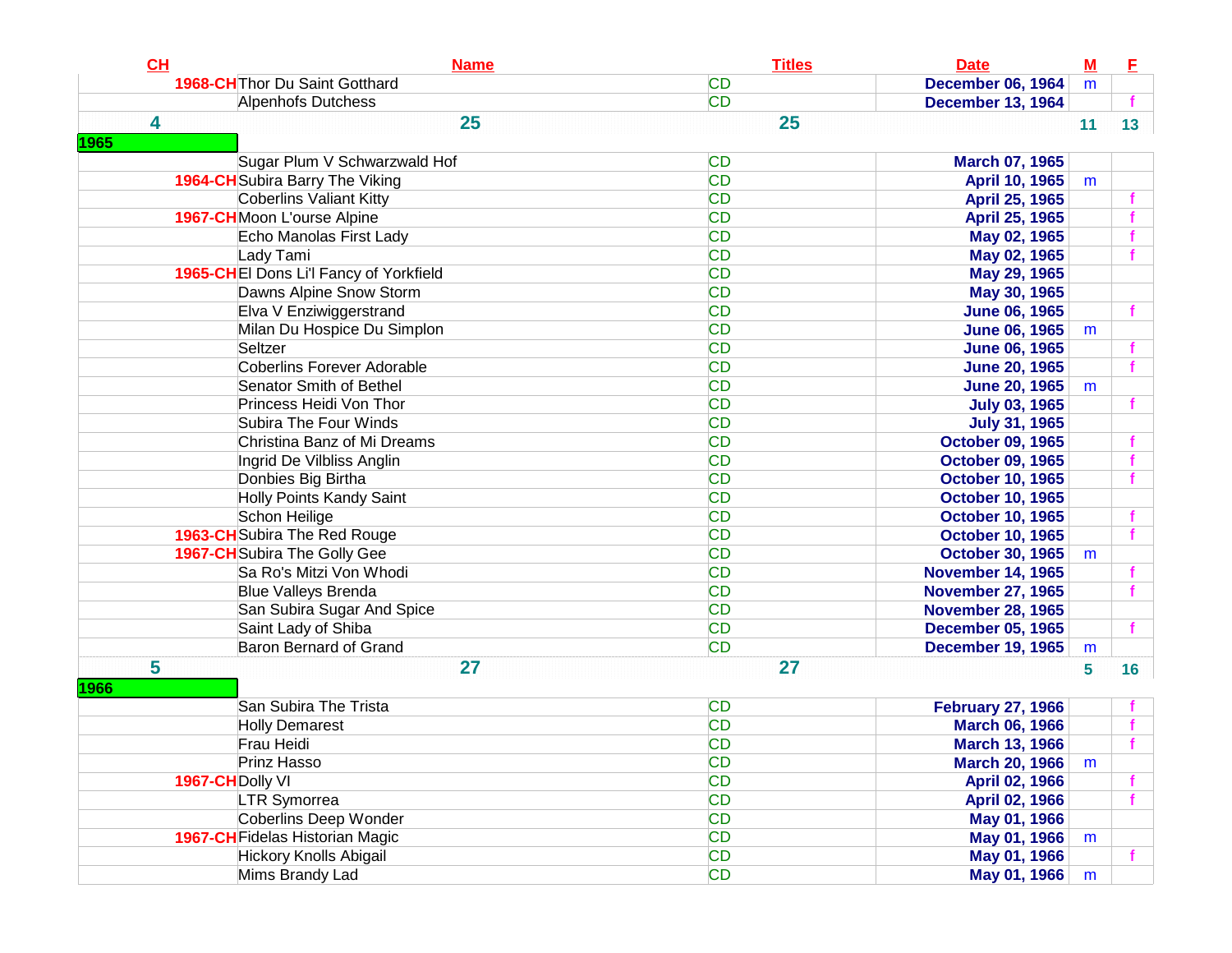| CL   | <b>Name</b>                             | <b>Titles</b> | <b>Date</b>               | $M$ | E  |
|------|-----------------------------------------|---------------|---------------------------|-----|----|
|      | Blazer L'ours Alpin V Xero              | <b>CD</b>     | May 07, 1966              | m   |    |
|      | <b>1966-CH</b> Duty Luke of Cherryacres | <b>CD</b>     | May 08, 1966              | m   |    |
|      | <b>1966-CH</b> Frances King Sampson     | <b>CD</b>     | May 21, 1966              | m   |    |
|      | 1966-CH Baron Diamant Von Seewald       | <b>CD</b>     | May 22, 1966              | m   |    |
|      | <b>Blue Valleys Merry Girl</b>          | <b>CD</b>     | <b>June 05, 1966</b>      |     |    |
|      | Bruno V Onken                           | <b>CD</b>     | <b>June 05, 1966</b>      | m   |    |
|      | Don Quest of Shady Hollow               | <b>CD</b>     | <b>June 05, 1966</b>      | m   |    |
|      | Coberlins Alpine Buttercup              | <b>CD</b>     | <b>June 11, 1966</b>      |     |    |
|      | Ralph Washington                        | <b>CD</b>     | <b>June 11, 1966</b>      | m   |    |
|      | Prince Igor of Custom                   | <b>CD</b>     | <b>June 12, 1966</b>      | m   |    |
|      | Regina of Timber Lane                   | <b>CD</b>     | <b>June 12, 1966</b>      |     |    |
|      | Timber V Bartel & Winkel                | <b>CD</b>     | <b>June 12, 1966</b>      | m   |    |
|      | Lillian of Campbell                     | <b>CD</b>     | <b>June 19, 1966</b>      |     |    |
|      | San Subira Inca                         | <b>CD</b>     | <b>June 25, 1966</b>      |     |    |
|      | Friar Tuck Bernie                       | <b>CD</b>     | <b>June 30, 1966</b>      | m   |    |
|      | Lady Allen                              | <b>CD</b>     | <b>July 24, 1966</b>      |     |    |
|      | Donbies Matholda                        | <b>CD</b>     | <b>July 31, 1966</b>      |     |    |
|      | Colt Forty Five Real Gusto              | <b>CD</b>     | <b>August 07, 1966</b>    | m   |    |
|      | Leidenscaft Gretchen                    | <b>CD</b>     | <b>August 14, 1966</b>    |     |    |
|      | Christian of Ellengowan                 | <b>CD</b>     | <b>August 20, 1966</b>    |     |    |
|      | <b>Bismarck V Bettinger</b>             | <b>CD</b>     | September 11, 1966        |     |    |
|      | <b>Blue Valleys Lady Gwen</b>           | <b>CD</b>     | September 17, 1966        |     | f  |
|      | <b>Hoges Priceless Peggy</b>            | <b>CD</b>     | September 18, 1966        |     |    |
|      | Princess Penelope                       | <b>CD</b>     | September 18, 1966        |     |    |
|      | Zwinghof Tycoon V Golden                | <b>CD</b>     | <b>September 18, 1966</b> | m   |    |
|      | 1965-CHCooks Snowman                    | <b>CD</b>     | September 19, 1966        | m   |    |
|      | <b>Killarney Colleen</b>                | <b>CD</b>     | <b>September 25, 1966</b> |     |    |
|      | Vulcano Niki Stardust                   | <b>CD</b>     | <b>October 16, 1966</b>   |     |    |
|      | 1967-CH Vero Von Sauliamt               | <b>CD</b>     | <b>October 23, 1966</b>   | m   |    |
|      | 1967-CH San Subira Tahara               | <b>CD</b>     | <b>October 30, 1966</b>   |     |    |
|      | Golden V Stringer                       | <b>CD</b>     | <b>November 06, 1966</b>  |     |    |
|      | Coberlins Just Incomparable             | <b>CD</b>     | <b>November 26, 1966</b>  |     |    |
|      | Princess Liliou Kalani                  | <b>CD</b>     | <b>December 03, 1966</b>  |     | f  |
|      | Mil Brans Sir Rascal                    | <b>CD</b>     | <b>December 04, 1966</b>  | m   |    |
| 8    | 44                                      | 44            |                           | 18  | 18 |
| 1967 |                                         |               |                           |     |    |
|      | Herr Henrik Rynkor                      | <b>CD</b>     | <b>February 18, 1967</b>  | m   |    |
|      | 1969-CHSir John Falstaff                | <b>CD</b>     | <b>February 18, 1967</b>  | m   |    |
|      | Halo Hofs Tana Wanda Subira             | <b>CD</b>     | <b>February 19, 1967</b>  |     |    |
|      | St. Francis Hildeborg Olive             | <b>CD</b>     | <b>February 19, 1967</b>  | m   |    |
|      | <b>Ishiis Aaron of Tantalus</b>         | <b>CD</b>     | March 12, 1967            | m   |    |
|      | Bae Be of Balmoral                      | <b>CD</b>     | <b>March 25, 1967</b>     |     |    |
|      | Bea Bea Aiming Hi Thunder Juba          | <b>CD</b>     | <b>March 25, 1967</b>     |     |    |
|      |                                         |               |                           |     |    |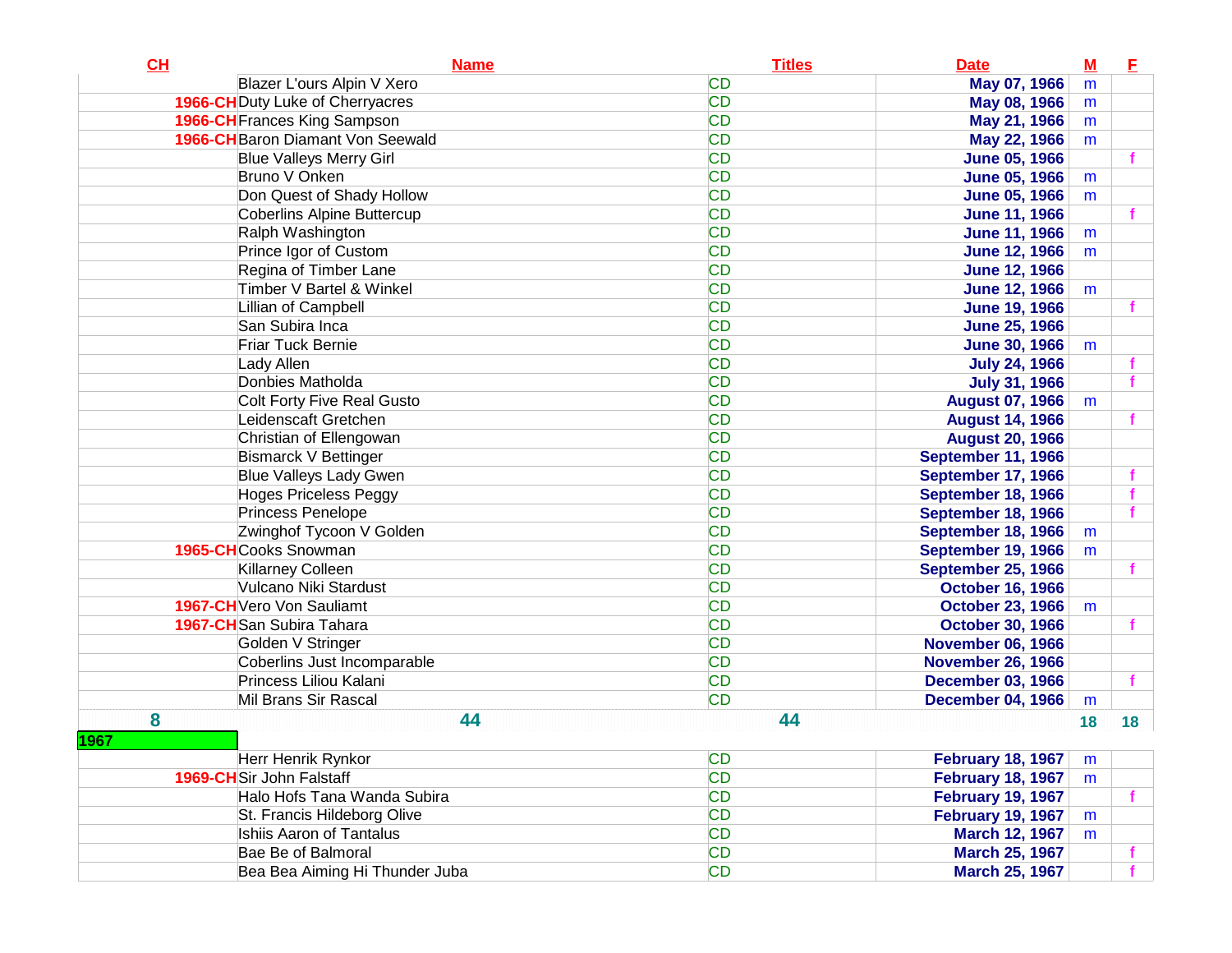| CL                                    | <b>Name</b> | <b>Titles</b> | <b>Date</b>              | $\underline{\mathbf{M}}$ | E |
|---------------------------------------|-------------|---------------|--------------------------|--------------------------|---|
| San Subira Swingin Time               |             | <b>CD</b>     | April 02, 1967           |                          |   |
| <b>1968-CH</b> Hickory Knolls Eleasah |             | <b>CD</b>     | <b>April 09, 1967</b>    |                          |   |
| Augusts Lee of Tas Bern               |             | <b>CD</b>     | April 23, 1967           | m                        |   |
| Bart No Buddy                         |             | <b>CD</b>     | <b>April 29, 1967</b>    | m                        |   |
| <b>Rutndicks Merry Mary Melody</b>    |             | <b>CD</b>     | May 06, 1967             |                          |   |
| <b>Blue Valleys Ginger Hospice</b>    |             | <b>CD</b>     | May 07, 1967             |                          |   |
| Cherryacres Jezebel V Gerd            |             | <b>CD</b>     | May 07, 1967             |                          |   |
| <b>1970-CH</b> Dawns Snow Angel       |             | <b>CD</b>     | May 07, 1967             |                          |   |
| <b>Banjos Princess</b>                |             | <b>CD</b>     | May 21, 1967             |                          |   |
| Squire Christian of Hinckle           |             | <b>CD</b>     | May 21, 1967             | m                        |   |
| <b>Buckayro Wowzer</b>                |             | <b>CD</b>     | May 27, 1967             |                          |   |
| Prairieaire Pin Up Pearl              |             | <b>CD</b>     | May 27, 1967             |                          |   |
| Lille Pegen of Pemono                 |             | <b>CD</b>     | May 28, 1967             |                          |   |
| Mildred Von Hoch                      |             | <b>CD</b>     | <b>June 03, 1967</b>     |                          |   |
| Cindy Suzann Edora V Retas            |             | <b>CD</b>     | <b>June 04, 1967</b>     |                          |   |
| Angelic V Midas                       |             | <b>CD</b>     | <b>June 10, 1967</b>     |                          |   |
| Adrian V D Eichmatt                   |             | <b>CD</b>     | <b>June 11, 1967</b>     | m                        |   |
| 1969-CH Brigadoon V Sherwood Forest   |             | <b>CD</b>     | <b>June 11, 1967</b>     | m                        |   |
| Toby V Radec                          |             | <b>CD</b>     | <b>June 11, 1967</b>     | m                        |   |
| Kessoplus Agustus Caesar              |             | <b>CD</b>     | <b>June 18, 1967</b>     | m                        |   |
| Oturns Highland Heidi                 |             | <b>CD</b>     | <b>June 18, 1967</b>     |                          |   |
| Marls Nero V Chris                    |             | <b>CD</b>     | <b>June 25, 1967</b>     | m                        |   |
| <b>Hickory Knolls Carillon</b>        |             | <b>CD</b>     | <b>July 02, 1967</b>     |                          |   |
| Bernardo Van Heiden                   |             | <b>CD</b>     | <b>July 30, 1967</b>     | m                        |   |
| El Cid                                |             | <b>CD</b>     | <b>August 19, 1967</b>   |                          |   |
| Lolli V Alpenhof                      |             | <b>CD</b>     | <b>August 19, 1967</b>   |                          |   |
| Subira The Dashing Princess           |             | <b>CD</b>     | <b>August 19, 1967</b>   |                          |   |
| Var Joy of Saintstop                  |             | <b>CD</b>     | <b>August 20, 1967</b>   |                          |   |
| Mardonfos Brunnehilda Wory            |             | <b>CD</b>     | September 04, 1967       |                          |   |
| Penns Vonda Schwarzwald Hof           |             | <b>CD</b>     | September 10, 1967       |                          |   |
| <b>Blue Valleys Flame</b>             |             | <b>CD</b>     | September 16, 1967       | m                        |   |
| Highmonts Blitzkrieg                  |             | <b>CD</b>     | September 17, 1967       | m                        |   |
| Teeters Jonathan Jay                  |             | <b>CD</b>     | September 17, 1967       | m                        |   |
| Sullivans Hercules V Echo             |             | <b>CD</b>     | September 23, 1967       | m                        |   |
| 1971-CH Heiligehofs Alpine Paco       |             | <b>CD</b>     | September 24, 1967       | m                        |   |
| <b>Thompsons Mighty Moses</b>         |             | <b>CD</b>     | September 24, 1967       |                          |   |
| Sultan of Greenstone                  |             | <b>CD</b>     | <b>October 01, 1967</b>  | m                        |   |
| Countess Golden Belle                 |             | <b>CD</b>     | <b>October 08, 1967</b>  |                          |   |
| Kragen Von Schnaps                    |             | <b>CD</b>     | <b>October 22, 1967</b>  | m                        |   |
| <b>Gustav Gero V Marmaduke</b>        |             | <b>CD</b>     | <b>October 29, 1967</b>  | m                        |   |
| Rusdeko Heidi                         |             | <b>CD</b>     | <b>October 29, 1967</b>  |                          |   |
| Dawns Lillie West                     |             | <b>CD</b>     | <b>November 12, 1967</b> |                          |   |
| Pancho De Valle                       |             | <b>CD</b>     | <b>November 26, 1967</b> | m                        |   |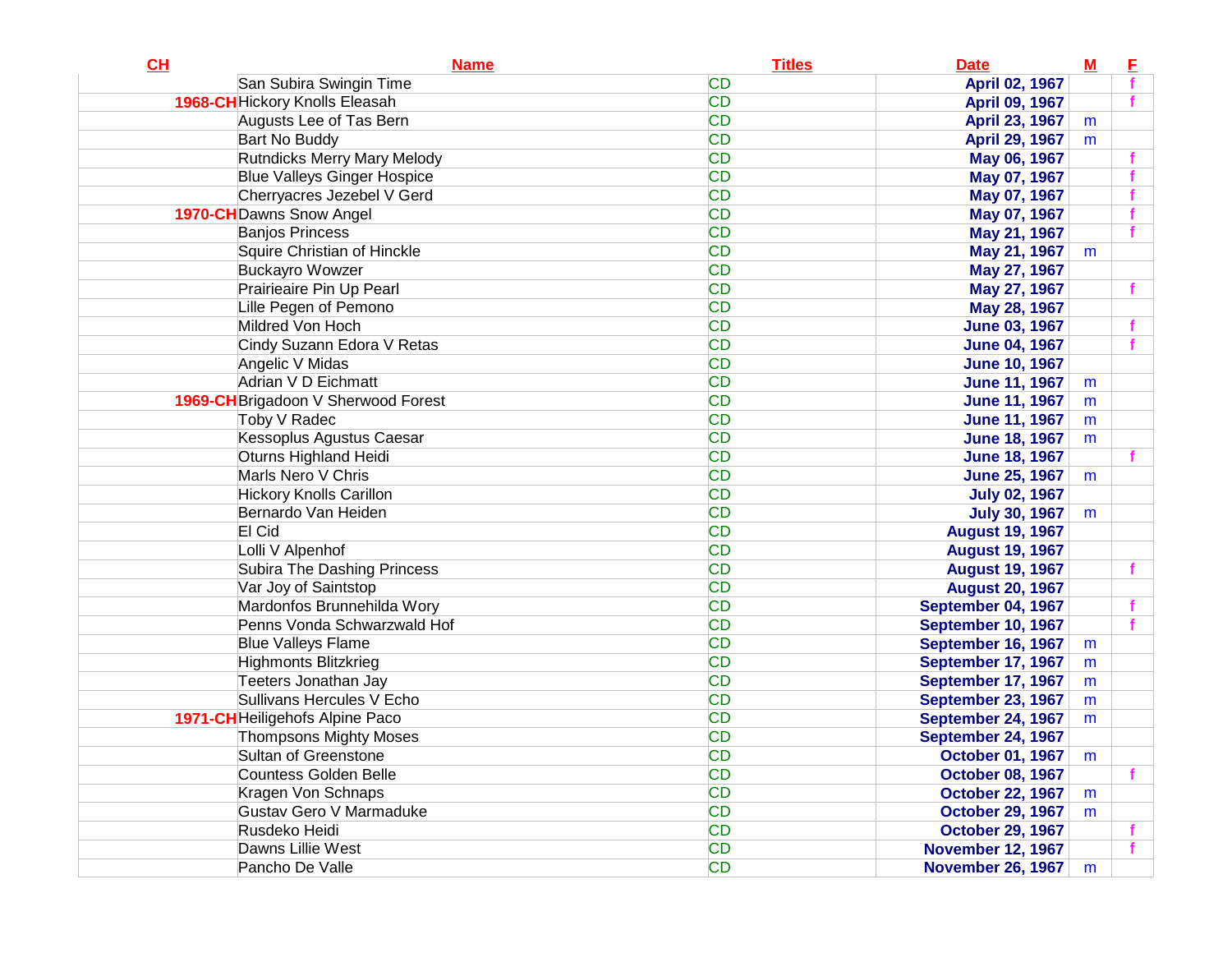| CL   | <b>Name</b>                               | <b>Titles</b> | <b>Date</b>              | $\underline{\mathbf{M}}$ | E  |
|------|-------------------------------------------|---------------|--------------------------|--------------------------|----|
|      | Lady Hathcock V McLurd                    | <b>CD</b>     | <b>December 03, 1967</b> |                          |    |
|      | Zwinghof Dyna Mite V Golden               | <b>CD</b>     | <b>December 03, 1967</b> |                          |    |
|      | <b>Beau Cheval With Love</b>              | <b>CD</b>     | <b>December 09, 1967</b> |                          |    |
|      | Countess Katrina V Durigg                 | <b>CD</b>     | <b>December 17, 1967</b> |                          |    |
|      | Ledons Happiness Is                       | <b>CD</b>     | <b>December 17, 1967</b> |                          |    |
|      | Sickels Baron Blitz Hausan                | <b>CD</b>     | <b>December 17, 1967</b> | m                        |    |
| 5    | 56                                        | 56            |                          | 23                       | 23 |
| 1968 |                                           |               |                          |                          |    |
|      | Duchess Erika V Alpsland                  | <b>CD</b>     | <b>January 28, 1968</b>  |                          |    |
|      | Santazo De Monte Bianco                   | <b>CD</b>     | <b>January 28, 1968</b>  | m                        |    |
|      | Harpenns Tarzan of The Alps               | <b>CD</b>     | <b>February 03, 1968</b> | m                        |    |
|      | Prairieaire Banner of Basko               | <b>CD</b>     | <b>February 03, 1968</b> | m                        |    |
|      | Duppy Little Bit L'ours Alpin             | <b>CD</b>     | <b>February 18, 1968</b> | m                        |    |
|      | Valiant Sugar Von Xesalance               | <b>CD</b>     | <b>February 25, 1968</b> |                          |    |
|      | <b>Grays Merry Christmas</b>              | <b>CD</b>     | <b>March 02, 1968</b>    |                          |    |
|      | Baron Von Luke of Thorne                  | <b>CD</b>     | April 07, 1968           | m                        |    |
|      | Caesar V Lieberstraum                     | <b>CD</b>     | April 07, 1968           | m                        |    |
|      | <b>Carols Tamarack of Maine</b>           | <b>CD</b>     | April 14, 1968           |                          |    |
|      | Bernie The Lion Hearted                   | <b>CD</b>     | April 21, 1968           | m                        |    |
|      | Petite Fleur De Neige                     | <b>CD</b>     | April 21, 1968           |                          |    |
|      | <b>1969-CH</b> Coberlins Tribute to Faust | <b>CD</b>     | April 28, 1968           | m                        |    |
|      | Henrique Von Bowser Connon                | <b>CD</b>     | April 28, 1968           | m                        |    |
|      | 1972-CH Sanctuary Woods Genoa             | <b>CD</b>     | <b>April 28, 1968</b>    |                          |    |
|      | Hoges Miss Penny V Neihart                | <b>CD</b>     | May 05, 1968             |                          | f  |
|      | Florian V Alpenhof                        | <b>CD</b>     | May 18, 1968             |                          |    |
|      | Lady Tareyton Mansfield                   | <b>CD</b>     | May 18, 1968             |                          | f  |
|      | Kathys Rebecca Bear                       | <b>CD</b>     | May 19, 1968             |                          | f  |
|      | <b>Speed The Early Riser</b>              | <b>CD</b>     | May 19, 1968             | m                        |    |
|      | Ziaks Gem of Tiffany                      | <b>CD</b>     | May 19, 1968             |                          | f  |
|      | <b>Brandy Bacon</b>                       | <b>CD</b>     | May 25, 1968             | m                        |    |
|      | Norcline Admirable Lady                   | <b>CD</b>     | May 25, 1968             |                          | f  |
|      | King Shane of Wurstland                   | <b>CD</b>     | May 26, 1968             | m                        |    |
|      | Lachs Little Bit                          | <b>CD</b>     | May 26, 1968             |                          |    |
|      | Loseys Disastrous Daiquiri                | <b>CD</b>     | May 26, 1968             |                          | f  |
|      | Nerak Brandy No Buddy Basko               | <b>CD</b>     | <b>June 01, 1968</b>     |                          |    |
|      | Beaucoup Chein De Burgundy                | <b>CD</b>     | <b>June 02, 1968</b>     | m                        |    |
|      | <b>Bonnies Fraulein Gretta</b>            | <b>CD</b>     | <b>June 02, 1968</b>     |                          |    |
|      | <b>Star Brite of Blue Horizons</b>        | <b>CD</b>     | <b>June 02, 1968</b>     | m                        |    |
|      | Coberlins Western Image                   | <b>CD</b>     | <b>June 08, 1968</b>     | m                        |    |
|      | <b>Grand Chien Des Neiges</b>             | <b>CD</b>     | <b>June 08, 1968</b>     |                          | f  |
|      | Chapel Hills Big Dumbo Sno                | <b>CD</b>     | <b>June 09, 1968</b>     | m                        |    |
|      | 1969-CH Stoans Beau Zeau                  | <b>CD</b>     | <b>June 09, 1968</b>     | m                        |    |
|      | <b>Halohofs Abbey Girl</b>                | <b>CD</b>     | <b>June 16, 1968</b>     |                          |    |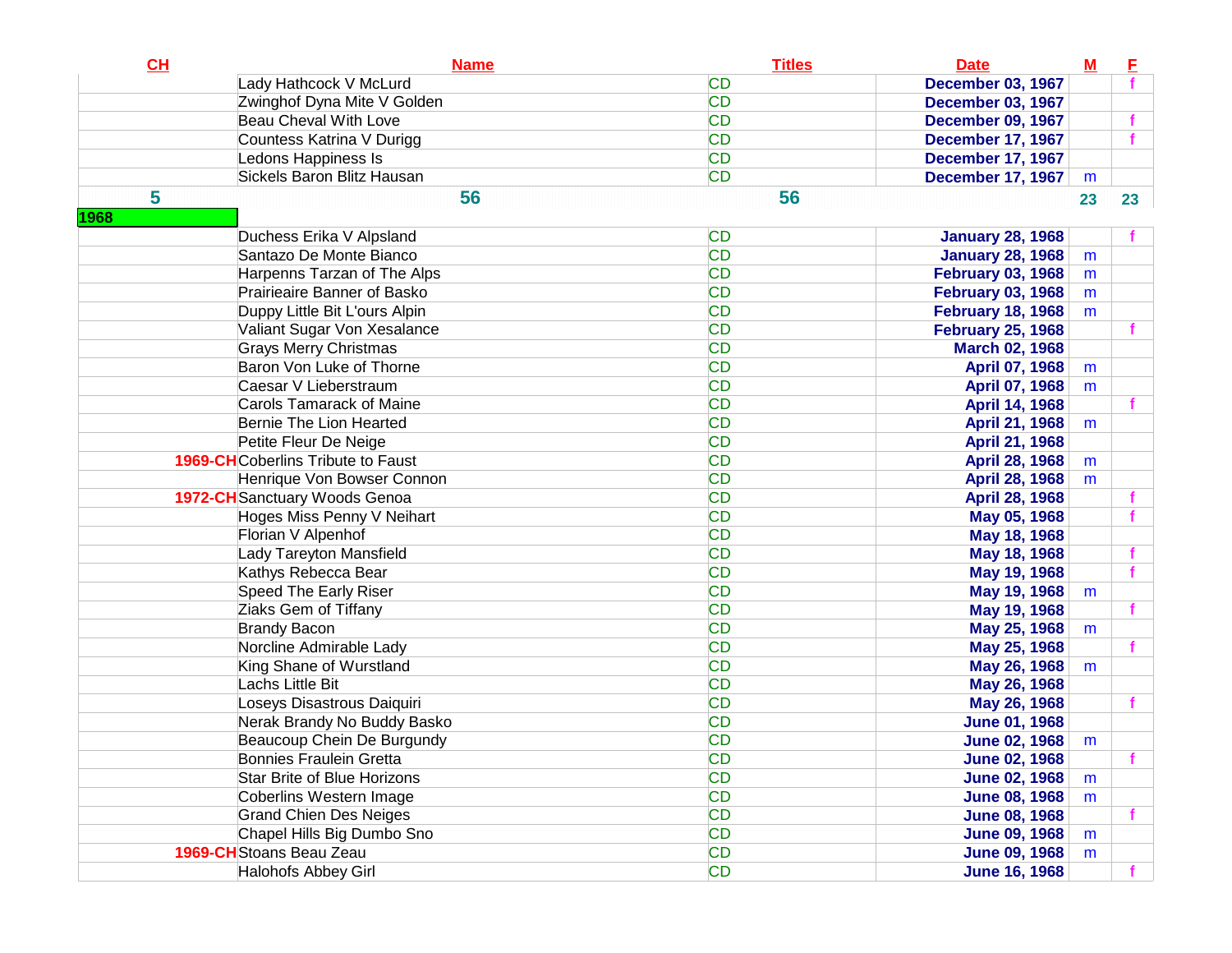| CL | <b>Name</b>                             | <b>Titles</b> | <b>Date</b>               | $M$ | E. |
|----|-----------------------------------------|---------------|---------------------------|-----|----|
|    | Sanctuary Woods Man O War               | <b>CD</b>     | <b>June 16, 1968</b>      | m   |    |
|    | Tiny Tim of Enderly                     | <b>CD</b>     | <b>June 16, 1968</b>      | m   |    |
|    | Matterns Tyrolean Hannibal              | <b>CD</b>     | <b>June 29, 1968</b>      |     |    |
|    | Tonya Brad Tim Farrar                   | <b>CD</b>     | <b>June 30, 1968</b>      |     |    |
|    | Heilige Alphonse                        | <b>CD</b>     | <b>July 07, 1968</b>      |     | f  |
|    | Jamars Kandy                            | <b>CD</b>     | <b>July 07, 1968</b>      |     |    |
|    | Major Barney of Engelberg               | <b>CD</b>     | <b>July 14, 1968</b>      | m   |    |
|    | Setons Arga                             | <b>CD</b>     | <b>July 20, 1968</b>      |     |    |
|    | Prince Irac of Custom                   | <b>CD</b>     | <b>July 21, 1968</b>      | m   |    |
|    | Singnums Brandy Wine                    | <b>CD</b>     | <b>July 28, 1968</b>      |     |    |
|    | Sir Louies Lady Lollipop                | <b>CD</b>     | <b>August 03, 1968</b>    |     |    |
|    | 1969-CHMontys Greta of Greenstone       | <b>CD</b>     | <b>August 04, 1968</b>    |     |    |
|    | 1970-CH Thompsons Gretel of Evergreen   | <b>CD</b>     | <b>August 17, 1968</b>    |     |    |
|    | Sir Lad of St. Tropaze                  | <b>CD</b>     | <b>August 18, 1968</b>    | m   |    |
|    | George L'ours Alpin                     | <b>CD</b>     | <b>August 31, 1968</b>    | m   |    |
|    | <b>1970-CH</b> Coberlins Yuletide Cheer | <b>CD</b>     | <b>September 08, 1968</b> |     |    |
|    | 1973-CHMardonofs Neptune V Figaro       | <b>CD</b>     | September 08, 1968        | m   |    |
|    | Norcline Bee Dutchess Alps              | <b>CD</b>     | <b>September 08, 1968</b> |     |    |
|    | Solomon V Finsteraarhorn                | <b>CD</b>     | September 08, 1968        | m   |    |
|    | <b>Stelpflugs Miss Amanda</b>           | <b>CD</b>     | <b>September 08, 1968</b> |     |    |
|    | Cinderella of Aurora                    | <b>CD</b>     | <b>September 15, 1968</b> |     |    |
|    | Ger Hof Rudi V Gerlo                    | <b>CD</b>     | <b>September 15, 1968</b> | m   |    |
|    | Landmarks Golden Fleece                 | <b>CD</b>     | <b>September 15, 1968</b> |     |    |
|    | Piore                                   | <b>CD</b>     | <b>September 15, 1968</b> | m   |    |
|    | Rutndicks Sir Prize Pete                | <b>CD</b>     | <b>September 15, 1968</b> | m   |    |
|    | Baron Svante V Schwarzwald Hof          | <b>CD</b>     | <b>September 28, 1968</b> | m   |    |
|    | Nacrellis Brock Del Giocate             | <b>CD</b>     | <b>September 28, 1968</b> |     |    |
|    | <b>Coberlins Legendary Star</b>         | <b>CD</b>     | <b>September 29, 1968</b> |     |    |
|    | Lady Susan Que                          | <b>CD</b>     | <b>October 06, 1968</b>   |     |    |
|    | 1966-CHMikes Hi Pro Dew Sir Sabern      | <b>CD</b>     | <b>October 06, 1968</b>   | m   |    |
|    | Samson V Lumen                          | <b>CD</b>     | <b>October 06, 1968</b>   | m   |    |
|    | Sir George                              | <b>CD</b>     | <b>October 13, 1968</b>   | m   |    |
|    | Majestic Apollo V Tycoon                | <b>CD</b>     | <b>October 20, 1968</b>   | m   |    |
|    | Subira The All Jak                      | <b>CD</b>     | <b>October 26, 1968</b>   | m   |    |
|    | <b>Princess of Running Moose</b>        | <b>CD</b>     | <b>October 30, 1968</b>   |     |    |
|    | Auroras Spartacus                       | <b>CD</b>     | <b>November 10, 1968</b>  | m   |    |
|    | <b>Hickory Knolls Inabnit</b>           | CD            | <b>November 10, 1968</b>  |     |    |
|    | <b>Hickory Knolls Leviticus</b>         | <b>CD</b>     | <b>November 10, 1968</b>  |     |    |
|    | Sassys Twiggi Liz Taylor                | <b>CD</b>     | <b>November 10, 1968</b>  |     | f. |
|    | Sir Echo of Saints Chalet               | <b>CD</b>     | <b>November 10, 1968</b>  | m   |    |
|    | Lausanne Sno Flake Rynokor              | CD            | <b>November 17, 1968</b>  |     |    |
|    | Danielsons Blue Brandy                  | <b>CD</b>     | <b>November 23, 1968</b>  |     |    |
|    | Sir Brian of Pixley                     | <b>CD</b>     | <b>November 23, 1968</b>  | m   |    |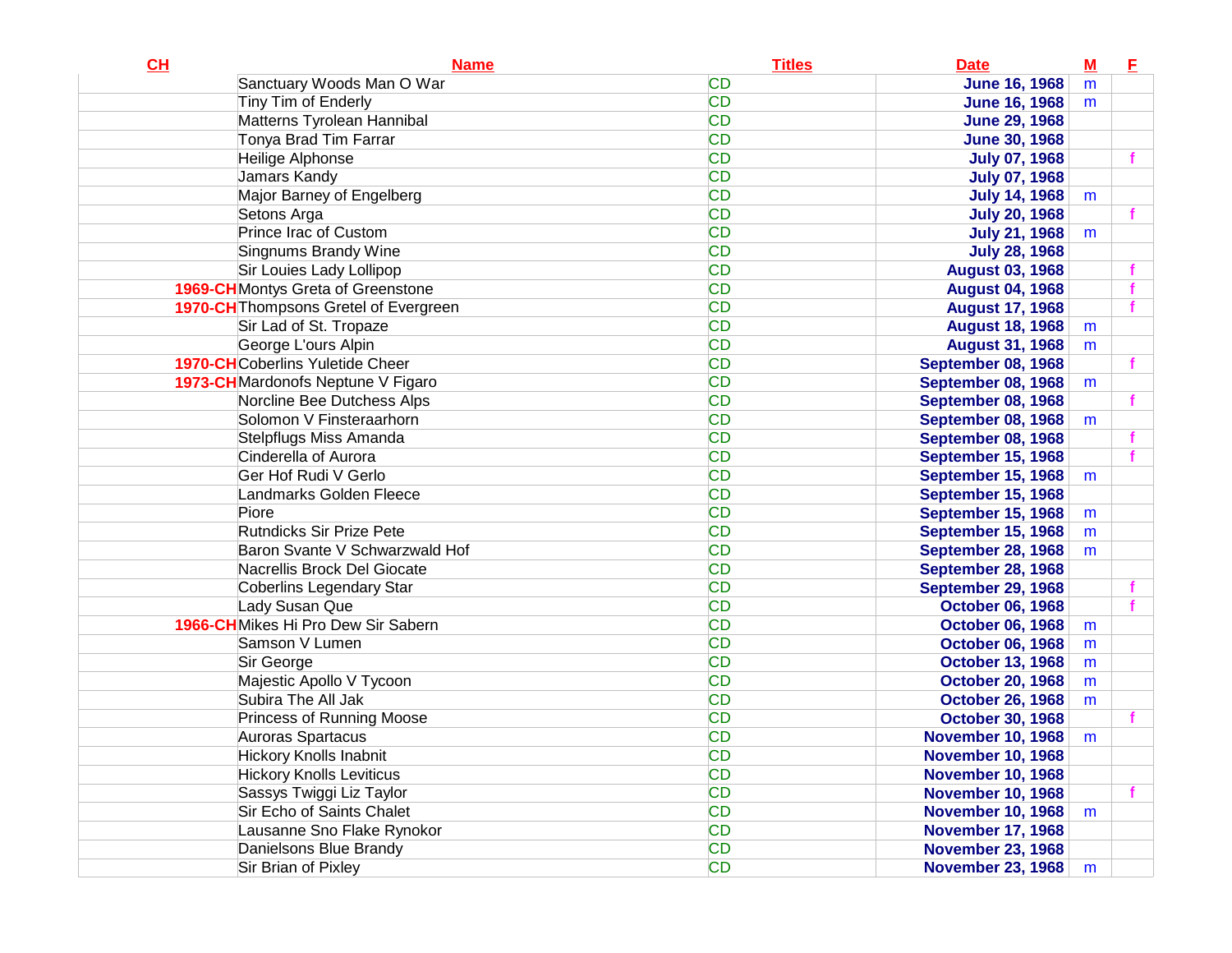| Zahnschmerz V Peaumepunkt<br><b>CD</b><br><b>November 23, 1968</b><br><b>CD</b><br>Brendi Wusten Konigin<br><b>November 24, 1968</b><br>f<br><b>CD</b><br>Wendelburgs Lady Mitzi<br><b>November 30, 1968</b><br>f<br><b>CD</b><br>1970-CH Prairieaire Wille V Basko<br><b>December 01, 1968</b><br>m<br><b>CD</b><br>Squires Im Clyde Too<br><b>December 14, 1968</b><br>m<br><b>CD</b><br>Duriggs Snow White Doll<br><b>December 15, 1968</b><br>m<br>84<br>9<br>84<br>40<br>28<br>1969<br><b>CD</b><br>Little Buddy<br><b>January 12, 1969</b><br>Princess Bandit of Bray<br><b>CD</b><br><b>January 26, 1969</b><br><b>CD</b><br><b>1966-CH</b> Subira Zippity Edgemar<br><b>January 26, 1969</b><br>m<br><b>CD</b><br>Maggie V Sambo<br><b>February 01, 1969</b><br>Danielsons Big Boy Barry<br><b>CD</b><br><b>February 02, 1969</b><br>m<br>Lachs Little Crispen<br><b>CD</b><br><b>March 09, 1969</b><br>1969-CH Dicks Dandy One of Beau Cheval<br><b>CD</b><br><b>March 15, 1969</b><br>m<br><b>CD</b><br>Hildas Christopher V Adrian<br><b>March 16, 1969</b><br>m<br>Baroness Von Hildabrant<br><b>CD</b><br><b>March 23, 1969</b><br><b>CD</b><br><b>Hospice Mark McDuff</b><br><b>March 23, 1969</b><br>m<br><b>CD</b><br>Abners Lil' Saint<br><b>March 29, 1969</b><br><b>CD</b><br>Cuddles Tepe Alpin<br>April 13, 1969<br><b>CD</b><br>Subira Freya Asgard<br>April 13, 1969<br><b>CD</b><br>Charles King of Evergreen<br>April 26, 1969<br>m<br>Cindy Ann of Tres Dale<br><b>CD</b><br>April 26, 1969<br><b>1970-CH</b> Rutndicks Corabelles A Lady<br><b>CD</b><br>April 26, 1969<br><b>CD</b><br><b>1971-CH</b> Swiss Beautys Tanya<br>April 26, 1969<br><b>Blue Valleys Great Joy</b><br><b>CD</b><br>May 04, 1969<br>Cinnabar Van Damme<br><b>CD</b><br>May 11, 1969<br>Coberlins Aspen Desire<br><b>CD</b><br>May 13, 1969<br>King Oscar of Oranje<br><b>CD</b><br>May 16, 1969<br>m<br>Julius Ceaser<br><b>CD</b><br>May 18, 1969<br>m<br>Pansy of Judys Granty<br><b>CD</b><br>May 18, 1969<br><b>CD</b><br>Sidney Bernard<br>May 18, 1969<br>m<br>Thunders Patti of Walnut Lane<br><b>CD</b><br>May 18, 1969<br>Kims Hannibal Von Mallen<br><b>CD</b><br>May 24, 1969<br>m<br><b>CD</b><br>Hannibal of Mountain View<br>May 31, 1969<br>m<br><b>CD</b><br>Mein Verstand Schatze<br>May 31, 1969<br>Le Grand Bruno<br>CD<br><b>June 07, 1969</b><br>m<br><b>CD</b><br>Longfellows Reuben<br><b>June 07, 1969</b><br>m<br><b>CD</b><br>Coberlins Zodiac Leo<br><b>June 08, 1969</b><br><b>Brandywine Lax</b><br><b>CD</b><br><b>June 15, 1969</b><br>m<br>Alpsteins Tiny Too<br><b>CD</b><br><b>June 21, 1969</b><br>Countess Von Happiness<br><b>CD</b><br><b>June 21, 1969</b> | CL | <b>Name</b>                        | <b>Titles</b> | <b>Date</b>   | $M$ | E |
|--------------------------------------------------------------------------------------------------------------------------------------------------------------------------------------------------------------------------------------------------------------------------------------------------------------------------------------------------------------------------------------------------------------------------------------------------------------------------------------------------------------------------------------------------------------------------------------------------------------------------------------------------------------------------------------------------------------------------------------------------------------------------------------------------------------------------------------------------------------------------------------------------------------------------------------------------------------------------------------------------------------------------------------------------------------------------------------------------------------------------------------------------------------------------------------------------------------------------------------------------------------------------------------------------------------------------------------------------------------------------------------------------------------------------------------------------------------------------------------------------------------------------------------------------------------------------------------------------------------------------------------------------------------------------------------------------------------------------------------------------------------------------------------------------------------------------------------------------------------------------------------------------------------------------------------------------------------------------------------------------------------------------------------------------------------------------------------------------------------------------------------------------------------------------------------------------------------------------------------------------------------------------------------------------------------------------------------------------------------------------------------------------------------------------------------------------------------------------------------------------------------------------------------------------------------------------------------------------------------------------------------------------------------------------------------------------------|----|------------------------------------|---------------|---------------|-----|---|
|                                                                                                                                                                                                                                                                                                                                                                                                                                                                                                                                                                                                                                                                                                                                                                                                                                                                                                                                                                                                                                                                                                                                                                                                                                                                                                                                                                                                                                                                                                                                                                                                                                                                                                                                                                                                                                                                                                                                                                                                                                                                                                                                                                                                                                                                                                                                                                                                                                                                                                                                                                                                                                                                                                        |    |                                    |               |               |     |   |
|                                                                                                                                                                                                                                                                                                                                                                                                                                                                                                                                                                                                                                                                                                                                                                                                                                                                                                                                                                                                                                                                                                                                                                                                                                                                                                                                                                                                                                                                                                                                                                                                                                                                                                                                                                                                                                                                                                                                                                                                                                                                                                                                                                                                                                                                                                                                                                                                                                                                                                                                                                                                                                                                                                        |    |                                    |               |               |     |   |
|                                                                                                                                                                                                                                                                                                                                                                                                                                                                                                                                                                                                                                                                                                                                                                                                                                                                                                                                                                                                                                                                                                                                                                                                                                                                                                                                                                                                                                                                                                                                                                                                                                                                                                                                                                                                                                                                                                                                                                                                                                                                                                                                                                                                                                                                                                                                                                                                                                                                                                                                                                                                                                                                                                        |    |                                    |               |               |     |   |
|                                                                                                                                                                                                                                                                                                                                                                                                                                                                                                                                                                                                                                                                                                                                                                                                                                                                                                                                                                                                                                                                                                                                                                                                                                                                                                                                                                                                                                                                                                                                                                                                                                                                                                                                                                                                                                                                                                                                                                                                                                                                                                                                                                                                                                                                                                                                                                                                                                                                                                                                                                                                                                                                                                        |    |                                    |               |               |     |   |
|                                                                                                                                                                                                                                                                                                                                                                                                                                                                                                                                                                                                                                                                                                                                                                                                                                                                                                                                                                                                                                                                                                                                                                                                                                                                                                                                                                                                                                                                                                                                                                                                                                                                                                                                                                                                                                                                                                                                                                                                                                                                                                                                                                                                                                                                                                                                                                                                                                                                                                                                                                                                                                                                                                        |    |                                    |               |               |     |   |
|                                                                                                                                                                                                                                                                                                                                                                                                                                                                                                                                                                                                                                                                                                                                                                                                                                                                                                                                                                                                                                                                                                                                                                                                                                                                                                                                                                                                                                                                                                                                                                                                                                                                                                                                                                                                                                                                                                                                                                                                                                                                                                                                                                                                                                                                                                                                                                                                                                                                                                                                                                                                                                                                                                        |    |                                    |               |               |     |   |
|                                                                                                                                                                                                                                                                                                                                                                                                                                                                                                                                                                                                                                                                                                                                                                                                                                                                                                                                                                                                                                                                                                                                                                                                                                                                                                                                                                                                                                                                                                                                                                                                                                                                                                                                                                                                                                                                                                                                                                                                                                                                                                                                                                                                                                                                                                                                                                                                                                                                                                                                                                                                                                                                                                        |    |                                    |               |               |     |   |
|                                                                                                                                                                                                                                                                                                                                                                                                                                                                                                                                                                                                                                                                                                                                                                                                                                                                                                                                                                                                                                                                                                                                                                                                                                                                                                                                                                                                                                                                                                                                                                                                                                                                                                                                                                                                                                                                                                                                                                                                                                                                                                                                                                                                                                                                                                                                                                                                                                                                                                                                                                                                                                                                                                        |    |                                    |               |               |     |   |
|                                                                                                                                                                                                                                                                                                                                                                                                                                                                                                                                                                                                                                                                                                                                                                                                                                                                                                                                                                                                                                                                                                                                                                                                                                                                                                                                                                                                                                                                                                                                                                                                                                                                                                                                                                                                                                                                                                                                                                                                                                                                                                                                                                                                                                                                                                                                                                                                                                                                                                                                                                                                                                                                                                        |    |                                    |               |               |     |   |
|                                                                                                                                                                                                                                                                                                                                                                                                                                                                                                                                                                                                                                                                                                                                                                                                                                                                                                                                                                                                                                                                                                                                                                                                                                                                                                                                                                                                                                                                                                                                                                                                                                                                                                                                                                                                                                                                                                                                                                                                                                                                                                                                                                                                                                                                                                                                                                                                                                                                                                                                                                                                                                                                                                        |    |                                    |               |               |     |   |
|                                                                                                                                                                                                                                                                                                                                                                                                                                                                                                                                                                                                                                                                                                                                                                                                                                                                                                                                                                                                                                                                                                                                                                                                                                                                                                                                                                                                                                                                                                                                                                                                                                                                                                                                                                                                                                                                                                                                                                                                                                                                                                                                                                                                                                                                                                                                                                                                                                                                                                                                                                                                                                                                                                        |    |                                    |               |               |     |   |
|                                                                                                                                                                                                                                                                                                                                                                                                                                                                                                                                                                                                                                                                                                                                                                                                                                                                                                                                                                                                                                                                                                                                                                                                                                                                                                                                                                                                                                                                                                                                                                                                                                                                                                                                                                                                                                                                                                                                                                                                                                                                                                                                                                                                                                                                                                                                                                                                                                                                                                                                                                                                                                                                                                        |    |                                    |               |               |     |   |
|                                                                                                                                                                                                                                                                                                                                                                                                                                                                                                                                                                                                                                                                                                                                                                                                                                                                                                                                                                                                                                                                                                                                                                                                                                                                                                                                                                                                                                                                                                                                                                                                                                                                                                                                                                                                                                                                                                                                                                                                                                                                                                                                                                                                                                                                                                                                                                                                                                                                                                                                                                                                                                                                                                        |    |                                    |               |               |     |   |
|                                                                                                                                                                                                                                                                                                                                                                                                                                                                                                                                                                                                                                                                                                                                                                                                                                                                                                                                                                                                                                                                                                                                                                                                                                                                                                                                                                                                                                                                                                                                                                                                                                                                                                                                                                                                                                                                                                                                                                                                                                                                                                                                                                                                                                                                                                                                                                                                                                                                                                                                                                                                                                                                                                        |    |                                    |               |               |     |   |
|                                                                                                                                                                                                                                                                                                                                                                                                                                                                                                                                                                                                                                                                                                                                                                                                                                                                                                                                                                                                                                                                                                                                                                                                                                                                                                                                                                                                                                                                                                                                                                                                                                                                                                                                                                                                                                                                                                                                                                                                                                                                                                                                                                                                                                                                                                                                                                                                                                                                                                                                                                                                                                                                                                        |    |                                    |               |               |     |   |
|                                                                                                                                                                                                                                                                                                                                                                                                                                                                                                                                                                                                                                                                                                                                                                                                                                                                                                                                                                                                                                                                                                                                                                                                                                                                                                                                                                                                                                                                                                                                                                                                                                                                                                                                                                                                                                                                                                                                                                                                                                                                                                                                                                                                                                                                                                                                                                                                                                                                                                                                                                                                                                                                                                        |    |                                    |               |               |     |   |
|                                                                                                                                                                                                                                                                                                                                                                                                                                                                                                                                                                                                                                                                                                                                                                                                                                                                                                                                                                                                                                                                                                                                                                                                                                                                                                                                                                                                                                                                                                                                                                                                                                                                                                                                                                                                                                                                                                                                                                                                                                                                                                                                                                                                                                                                                                                                                                                                                                                                                                                                                                                                                                                                                                        |    |                                    |               |               |     |   |
|                                                                                                                                                                                                                                                                                                                                                                                                                                                                                                                                                                                                                                                                                                                                                                                                                                                                                                                                                                                                                                                                                                                                                                                                                                                                                                                                                                                                                                                                                                                                                                                                                                                                                                                                                                                                                                                                                                                                                                                                                                                                                                                                                                                                                                                                                                                                                                                                                                                                                                                                                                                                                                                                                                        |    |                                    |               |               |     |   |
|                                                                                                                                                                                                                                                                                                                                                                                                                                                                                                                                                                                                                                                                                                                                                                                                                                                                                                                                                                                                                                                                                                                                                                                                                                                                                                                                                                                                                                                                                                                                                                                                                                                                                                                                                                                                                                                                                                                                                                                                                                                                                                                                                                                                                                                                                                                                                                                                                                                                                                                                                                                                                                                                                                        |    |                                    |               |               |     |   |
|                                                                                                                                                                                                                                                                                                                                                                                                                                                                                                                                                                                                                                                                                                                                                                                                                                                                                                                                                                                                                                                                                                                                                                                                                                                                                                                                                                                                                                                                                                                                                                                                                                                                                                                                                                                                                                                                                                                                                                                                                                                                                                                                                                                                                                                                                                                                                                                                                                                                                                                                                                                                                                                                                                        |    |                                    |               |               |     |   |
|                                                                                                                                                                                                                                                                                                                                                                                                                                                                                                                                                                                                                                                                                                                                                                                                                                                                                                                                                                                                                                                                                                                                                                                                                                                                                                                                                                                                                                                                                                                                                                                                                                                                                                                                                                                                                                                                                                                                                                                                                                                                                                                                                                                                                                                                                                                                                                                                                                                                                                                                                                                                                                                                                                        |    |                                    |               |               |     |   |
|                                                                                                                                                                                                                                                                                                                                                                                                                                                                                                                                                                                                                                                                                                                                                                                                                                                                                                                                                                                                                                                                                                                                                                                                                                                                                                                                                                                                                                                                                                                                                                                                                                                                                                                                                                                                                                                                                                                                                                                                                                                                                                                                                                                                                                                                                                                                                                                                                                                                                                                                                                                                                                                                                                        |    |                                    |               |               |     |   |
|                                                                                                                                                                                                                                                                                                                                                                                                                                                                                                                                                                                                                                                                                                                                                                                                                                                                                                                                                                                                                                                                                                                                                                                                                                                                                                                                                                                                                                                                                                                                                                                                                                                                                                                                                                                                                                                                                                                                                                                                                                                                                                                                                                                                                                                                                                                                                                                                                                                                                                                                                                                                                                                                                                        |    |                                    |               |               |     |   |
|                                                                                                                                                                                                                                                                                                                                                                                                                                                                                                                                                                                                                                                                                                                                                                                                                                                                                                                                                                                                                                                                                                                                                                                                                                                                                                                                                                                                                                                                                                                                                                                                                                                                                                                                                                                                                                                                                                                                                                                                                                                                                                                                                                                                                                                                                                                                                                                                                                                                                                                                                                                                                                                                                                        |    |                                    |               |               |     |   |
|                                                                                                                                                                                                                                                                                                                                                                                                                                                                                                                                                                                                                                                                                                                                                                                                                                                                                                                                                                                                                                                                                                                                                                                                                                                                                                                                                                                                                                                                                                                                                                                                                                                                                                                                                                                                                                                                                                                                                                                                                                                                                                                                                                                                                                                                                                                                                                                                                                                                                                                                                                                                                                                                                                        |    |                                    |               |               |     |   |
|                                                                                                                                                                                                                                                                                                                                                                                                                                                                                                                                                                                                                                                                                                                                                                                                                                                                                                                                                                                                                                                                                                                                                                                                                                                                                                                                                                                                                                                                                                                                                                                                                                                                                                                                                                                                                                                                                                                                                                                                                                                                                                                                                                                                                                                                                                                                                                                                                                                                                                                                                                                                                                                                                                        |    |                                    |               |               |     |   |
|                                                                                                                                                                                                                                                                                                                                                                                                                                                                                                                                                                                                                                                                                                                                                                                                                                                                                                                                                                                                                                                                                                                                                                                                                                                                                                                                                                                                                                                                                                                                                                                                                                                                                                                                                                                                                                                                                                                                                                                                                                                                                                                                                                                                                                                                                                                                                                                                                                                                                                                                                                                                                                                                                                        |    |                                    |               |               |     |   |
|                                                                                                                                                                                                                                                                                                                                                                                                                                                                                                                                                                                                                                                                                                                                                                                                                                                                                                                                                                                                                                                                                                                                                                                                                                                                                                                                                                                                                                                                                                                                                                                                                                                                                                                                                                                                                                                                                                                                                                                                                                                                                                                                                                                                                                                                                                                                                                                                                                                                                                                                                                                                                                                                                                        |    |                                    |               |               |     |   |
|                                                                                                                                                                                                                                                                                                                                                                                                                                                                                                                                                                                                                                                                                                                                                                                                                                                                                                                                                                                                                                                                                                                                                                                                                                                                                                                                                                                                                                                                                                                                                                                                                                                                                                                                                                                                                                                                                                                                                                                                                                                                                                                                                                                                                                                                                                                                                                                                                                                                                                                                                                                                                                                                                                        |    |                                    |               |               |     |   |
|                                                                                                                                                                                                                                                                                                                                                                                                                                                                                                                                                                                                                                                                                                                                                                                                                                                                                                                                                                                                                                                                                                                                                                                                                                                                                                                                                                                                                                                                                                                                                                                                                                                                                                                                                                                                                                                                                                                                                                                                                                                                                                                                                                                                                                                                                                                                                                                                                                                                                                                                                                                                                                                                                                        |    |                                    |               |               |     |   |
|                                                                                                                                                                                                                                                                                                                                                                                                                                                                                                                                                                                                                                                                                                                                                                                                                                                                                                                                                                                                                                                                                                                                                                                                                                                                                                                                                                                                                                                                                                                                                                                                                                                                                                                                                                                                                                                                                                                                                                                                                                                                                                                                                                                                                                                                                                                                                                                                                                                                                                                                                                                                                                                                                                        |    |                                    |               |               |     |   |
|                                                                                                                                                                                                                                                                                                                                                                                                                                                                                                                                                                                                                                                                                                                                                                                                                                                                                                                                                                                                                                                                                                                                                                                                                                                                                                                                                                                                                                                                                                                                                                                                                                                                                                                                                                                                                                                                                                                                                                                                                                                                                                                                                                                                                                                                                                                                                                                                                                                                                                                                                                                                                                                                                                        |    |                                    |               |               |     |   |
|                                                                                                                                                                                                                                                                                                                                                                                                                                                                                                                                                                                                                                                                                                                                                                                                                                                                                                                                                                                                                                                                                                                                                                                                                                                                                                                                                                                                                                                                                                                                                                                                                                                                                                                                                                                                                                                                                                                                                                                                                                                                                                                                                                                                                                                                                                                                                                                                                                                                                                                                                                                                                                                                                                        |    |                                    |               |               |     |   |
|                                                                                                                                                                                                                                                                                                                                                                                                                                                                                                                                                                                                                                                                                                                                                                                                                                                                                                                                                                                                                                                                                                                                                                                                                                                                                                                                                                                                                                                                                                                                                                                                                                                                                                                                                                                                                                                                                                                                                                                                                                                                                                                                                                                                                                                                                                                                                                                                                                                                                                                                                                                                                                                                                                        |    |                                    |               |               |     |   |
|                                                                                                                                                                                                                                                                                                                                                                                                                                                                                                                                                                                                                                                                                                                                                                                                                                                                                                                                                                                                                                                                                                                                                                                                                                                                                                                                                                                                                                                                                                                                                                                                                                                                                                                                                                                                                                                                                                                                                                                                                                                                                                                                                                                                                                                                                                                                                                                                                                                                                                                                                                                                                                                                                                        |    |                                    |               |               |     |   |
|                                                                                                                                                                                                                                                                                                                                                                                                                                                                                                                                                                                                                                                                                                                                                                                                                                                                                                                                                                                                                                                                                                                                                                                                                                                                                                                                                                                                                                                                                                                                                                                                                                                                                                                                                                                                                                                                                                                                                                                                                                                                                                                                                                                                                                                                                                                                                                                                                                                                                                                                                                                                                                                                                                        |    |                                    |               |               |     |   |
|                                                                                                                                                                                                                                                                                                                                                                                                                                                                                                                                                                                                                                                                                                                                                                                                                                                                                                                                                                                                                                                                                                                                                                                                                                                                                                                                                                                                                                                                                                                                                                                                                                                                                                                                                                                                                                                                                                                                                                                                                                                                                                                                                                                                                                                                                                                                                                                                                                                                                                                                                                                                                                                                                                        |    |                                    |               |               |     |   |
|                                                                                                                                                                                                                                                                                                                                                                                                                                                                                                                                                                                                                                                                                                                                                                                                                                                                                                                                                                                                                                                                                                                                                                                                                                                                                                                                                                                                                                                                                                                                                                                                                                                                                                                                                                                                                                                                                                                                                                                                                                                                                                                                                                                                                                                                                                                                                                                                                                                                                                                                                                                                                                                                                                        |    |                                    |               |               |     |   |
|                                                                                                                                                                                                                                                                                                                                                                                                                                                                                                                                                                                                                                                                                                                                                                                                                                                                                                                                                                                                                                                                                                                                                                                                                                                                                                                                                                                                                                                                                                                                                                                                                                                                                                                                                                                                                                                                                                                                                                                                                                                                                                                                                                                                                                                                                                                                                                                                                                                                                                                                                                                                                                                                                                        |    |                                    |               |               |     |   |
|                                                                                                                                                                                                                                                                                                                                                                                                                                                                                                                                                                                                                                                                                                                                                                                                                                                                                                                                                                                                                                                                                                                                                                                                                                                                                                                                                                                                                                                                                                                                                                                                                                                                                                                                                                                                                                                                                                                                                                                                                                                                                                                                                                                                                                                                                                                                                                                                                                                                                                                                                                                                                                                                                                        |    |                                    |               |               |     |   |
|                                                                                                                                                                                                                                                                                                                                                                                                                                                                                                                                                                                                                                                                                                                                                                                                                                                                                                                                                                                                                                                                                                                                                                                                                                                                                                                                                                                                                                                                                                                                                                                                                                                                                                                                                                                                                                                                                                                                                                                                                                                                                                                                                                                                                                                                                                                                                                                                                                                                                                                                                                                                                                                                                                        |    |                                    |               |               |     |   |
|                                                                                                                                                                                                                                                                                                                                                                                                                                                                                                                                                                                                                                                                                                                                                                                                                                                                                                                                                                                                                                                                                                                                                                                                                                                                                                                                                                                                                                                                                                                                                                                                                                                                                                                                                                                                                                                                                                                                                                                                                                                                                                                                                                                                                                                                                                                                                                                                                                                                                                                                                                                                                                                                                                        |    |                                    |               |               |     |   |
|                                                                                                                                                                                                                                                                                                                                                                                                                                                                                                                                                                                                                                                                                                                                                                                                                                                                                                                                                                                                                                                                                                                                                                                                                                                                                                                                                                                                                                                                                                                                                                                                                                                                                                                                                                                                                                                                                                                                                                                                                                                                                                                                                                                                                                                                                                                                                                                                                                                                                                                                                                                                                                                                                                        |    | <b>Fidlers Disastrous Superdog</b> | <b>CD</b>     | June 21, 1969 | m   |   |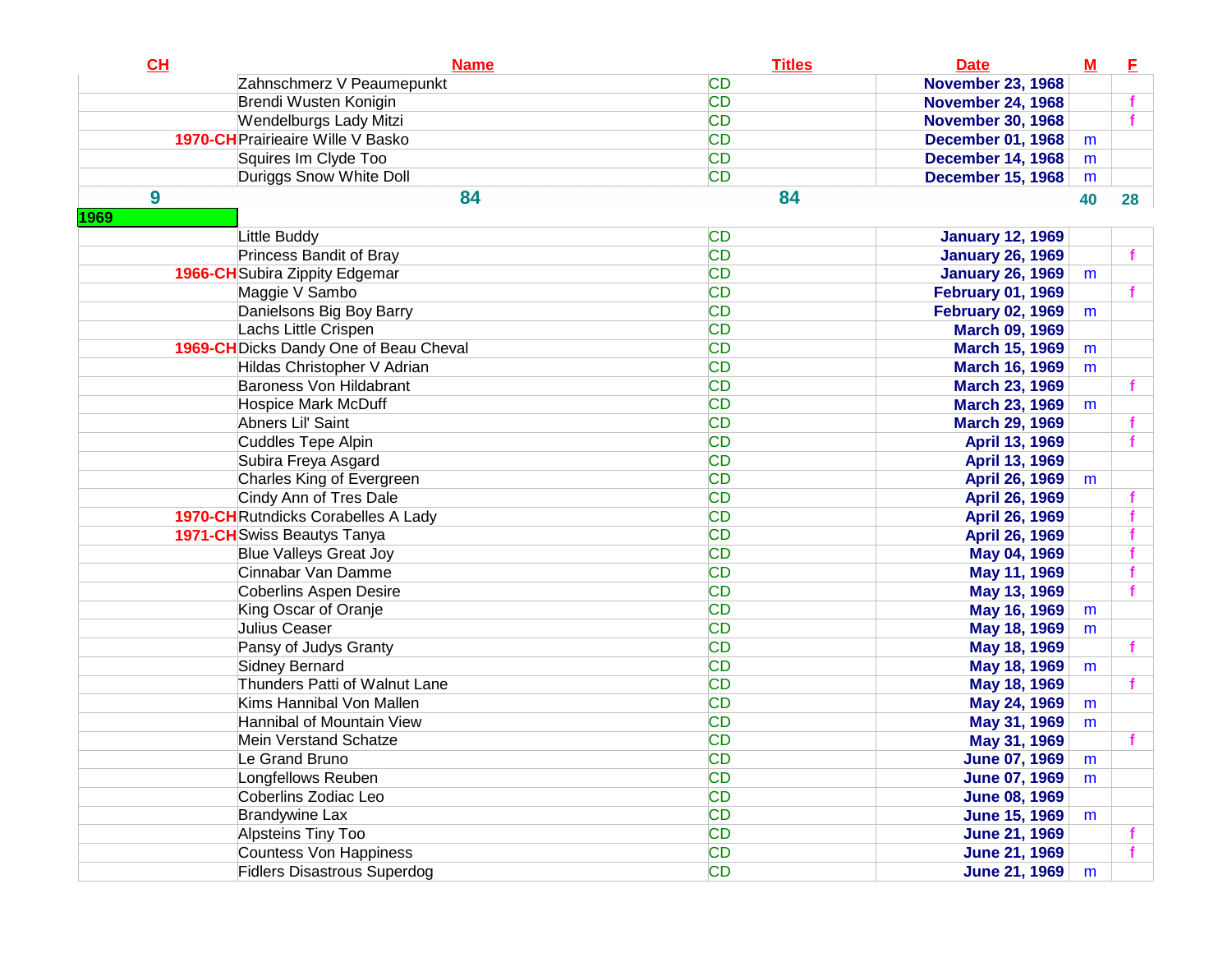| CL   | <b>Name</b>                               | <b>Titles</b> | <b>Date</b>               | $\underline{\mathbf{M}}$ | E  |
|------|-------------------------------------------|---------------|---------------------------|--------------------------|----|
|      | Richards Juno                             | <b>CD</b>     | <b>July 06, 1969</b>      |                          |    |
|      | Austins Tina Wendelburg                   | <b>CD</b>     | <b>August 03, 1969</b>    |                          |    |
|      | <b>Trina Grace</b>                        | <b>CD</b>     | <b>August 03, 1969</b>    |                          |    |
|      | Sigfried of Madonna                       | <b>CD</b>     | <b>August 09, 1969</b>    | m                        |    |
|      | Cavajones Brandy V Mardik                 | <b>CD</b>     | <b>August 16, 1969</b>    |                          |    |
|      | Noela Rouge of Century Hurs               | <b>CD</b>     | <b>August 16, 1969</b>    |                          |    |
|      | <b>Englers Peaches And Cream</b>          | <b>CD</b>     | <b>August 23, 1969</b>    |                          |    |
|      | Lost Valley Lady Leprechaun               | <b>CD</b>     | <b>August 24, 1969</b>    |                          |    |
|      | Miss Wendi V Michael                      | <b>CD</b>     | <b>September 01, 1969</b> |                          |    |
|      | <b>Blue Valleys Hospice Buffey</b>        | <b>CD</b>     | <b>September 13, 1969</b> |                          |    |
|      | <b>Bessie</b>                             | <b>CD</b>     | <b>September 20, 1969</b> |                          |    |
|      | Cherryacres Tahoma Bausn                  | <b>CD</b>     | <b>September 20, 1969</b> | m                        |    |
|      | Mitzi Schariffe Von Breier                | <b>CD</b>     | <b>September 21, 1969</b> |                          |    |
|      | Rufus Von Shagg Bark                      | <b>CD</b>     | <b>September 21, 1969</b> | m                        |    |
|      | Alpsteins Irene Dutchess Ette             | <b>CD</b>     | <b>September 27, 1969</b> |                          |    |
|      | Count Morgan Gilinsky                     | <b>CD</b>     | <b>September 28, 1969</b> | m                        |    |
|      | Beau Baron                                | <b>CD</b>     | <b>October 12, 1969</b>   | m                        |    |
|      | Meta Darling Rey Wood Sheba               | <b>CD</b>     | <b>October 19, 1969</b>   |                          |    |
|      | Burgermister Van Ster                     | <b>CD</b>     | <b>October 26, 1969</b>   | m                        |    |
|      | <b>Hickeys Brutus</b>                     | <b>CD</b>     | <b>November 08, 1969</b>  | m                        |    |
|      | <b>Coberlins Divine Sunbeam</b>           | <b>CD</b>     | <b>November 09, 1969</b>  |                          |    |
|      | Ridgedales Luana Sue                      | <b>CD</b>     | <b>November 09, 1969</b>  |                          |    |
|      | Wendys Pogo Pogo                          | <b>CD</b>     | <b>November 09, 1969</b>  | m                        |    |
|      | Lyvers Lorelei                            | <b>CD</b>     | <b>November 15, 1969</b>  |                          |    |
|      | Oso Perezoso De Arizona                   | <b>CD</b>     | <b>November 15, 1969</b>  | m                        |    |
|      | <b>Beatsons Masked Bandit</b>             | <b>CD</b>     | <b>November 16, 1969</b>  |                          |    |
|      | <b>Gewertzs Brandy Snifter</b>            | <b>CD</b>     | <b>November 16, 1969</b>  | m                        |    |
|      | Lysanders Super Claude                    | <b>CD</b>     | <b>November 16, 1969</b>  | m                        |    |
| 4    | 63                                        | 63            |                           | 26                       | 28 |
| 1970 |                                           |               |                           |                          |    |
|      | <b>Saint Taras Baroness</b>               | <b>CD</b>     | <b>January 04, 1970</b>   |                          |    |
|      | <b>Ginfres Deo Gratas</b>                 | <b>CD</b>     | <b>January 25, 1970</b>   |                          |    |
|      | Glen Ars Mystic Man Van Dam               | <b>CD</b>     | <b>January 25, 1970</b>   | m                        |    |
|      | Kellys Lady Lovey                         | <b>CD</b>     | <b>January 25, 1970</b>   |                          |    |
|      | Maryanns Maryann V Crossway               | <b>CD</b>     | <b>January 25, 1970</b>   |                          |    |
|      | Marols Anvil V Grand Kobi                 | <b>CD</b>     | <b>February 15, 1970</b>  | m                        |    |
|      | Adelbar Weinachten Madchen                | CD            | <b>February 22, 1970</b>  |                          |    |
|      | Dahlseide Abigail Sullivan                | <b>CD</b>     | <b>February 22, 1970</b>  |                          |    |
|      | <b>1970-CH</b> Kruntch Vom Tal Der Fichen | <b>CD</b>     | <b>March 08, 1970</b>     | m                        |    |
|      | Alannah Farms Judy                        | <b>CD</b>     | <b>March 14, 1970</b>     |                          |    |
|      | Balcones Brandywine V Hoff                | <b>CD</b>     | <b>March 21, 1970</b>     |                          |    |
|      | <b>1970-CH</b> Bloxoms Brutus Von Banz    | <b>CD</b>     | <b>March 22, 1970</b>     | m                        |    |
|      | 1971-CHLost Valley Amanda Stoan           | <b>CD</b>     | <b>March 22, 1970</b>     |                          |    |
|      |                                           |               |                           |                          |    |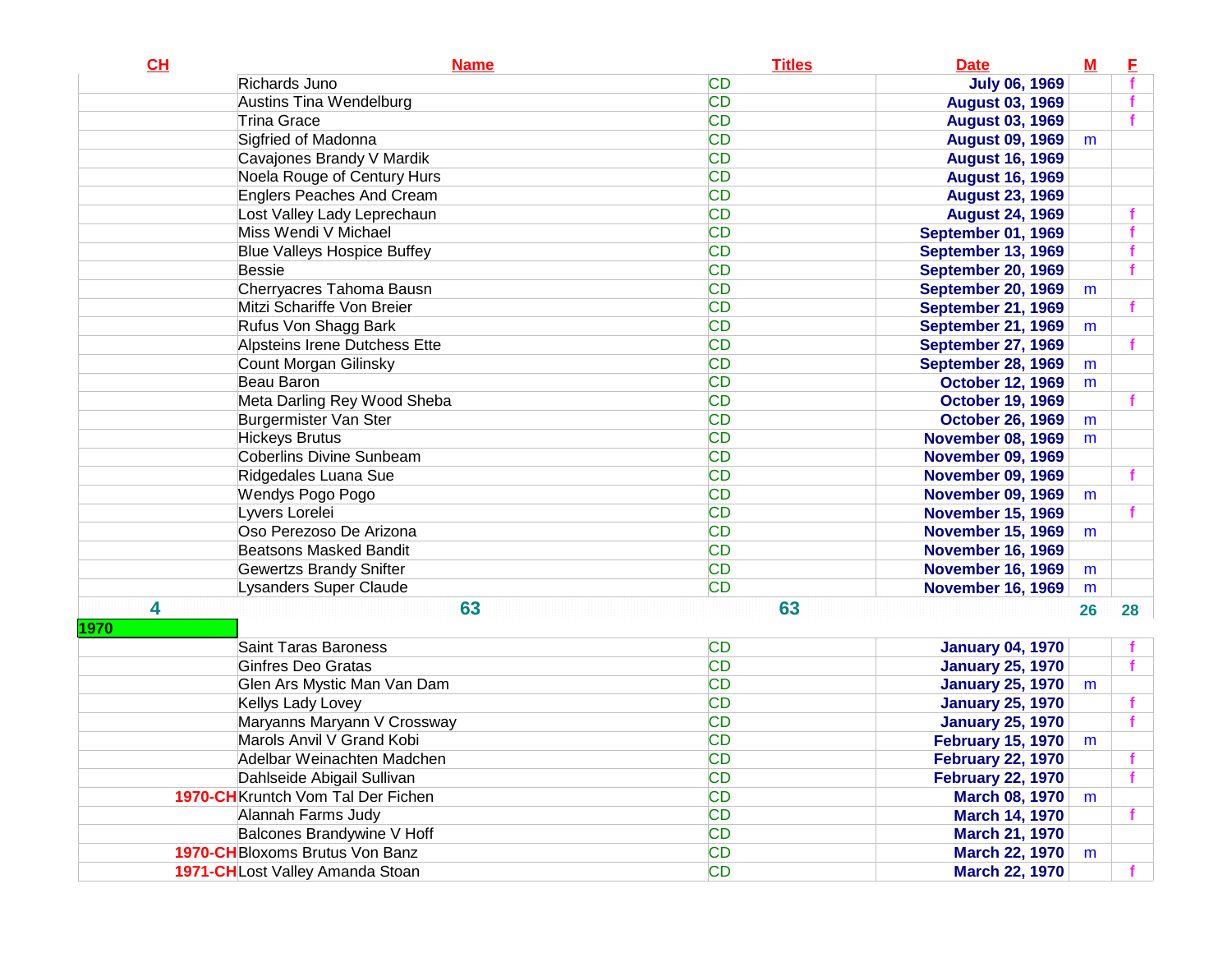| CL | <b>Name</b>                       | <b>Titles</b> | <b>Date</b>            | ${\bf M}$ | E |
|----|-----------------------------------|---------------|------------------------|-----------|---|
|    | Mar Cons Samantha Velvet          | <b>CD</b>     | <b>March 22, 1970</b>  |           |   |
|    | Serendipitys Nemo                 | <b>CD</b>     | <b>March 22, 1970</b>  | m         |   |
|    | <b>Expos Fancypants</b>           | <b>CD</b>     | <b>March 28, 1970</b>  |           |   |
|    | Hogi L'ours Alpin                 | <b>CD</b>     | April 12, 1970         | m         |   |
|    | Holly Crest Basko Von Rox         | <b>CD</b>     | April 12, 1970         |           |   |
|    | Benjamin of Glenllyn              | <b>CD</b>     | April 19, 1970         | m         |   |
|    | <b>Brandy Niclause V Magus</b>    | <b>CD</b>     | April 19, 1970         |           |   |
|    | Liebchentals Sachschaden          | <b>CD</b>     | April 19, 1970         |           |   |
|    | <b>Belle Bridget</b>              | <b>CD</b>     | April 25, 1970         |           |   |
|    | Miesslers Mountain Babe           | <b>CD</b>     | April 25, 1970         |           |   |
|    | <b>Brandis V Humboldt</b>         | <b>CD</b>     | April 26, 1970         |           |   |
|    | Sanctuary Woods Hi Fi             | <b>CD</b>     | April 26, 1970         | m         |   |
|    | Baroness Holly to Bair            | <b>CD</b>     | May 03, 1970           |           |   |
|    | <b>Swiss Tamerline</b>            | <b>CD</b>     | May 03, 1970           |           |   |
|    | Alpsteins My Shadow               | <b>CD</b>     | May 16, 1970           |           |   |
|    | <b>Flor D Alpes Little Sassy</b>  | <b>CD</b>     | May 17, 1970           |           |   |
|    | <b>Strubhars Holiday Greeting</b> | <b>CD</b>     | May 23, 1970           |           |   |
|    | Zwinghof Anheuser V Zarno         | <b>CD</b>     | May 23, 1970           | m         |   |
|    | Don Yale of Norman                | <b>CD</b>     | May 24, 1970           | m         |   |
|    | Liebchentals Katrina              | <b>CD</b>     | May 31, 1970           |           |   |
|    | Madigans Lady Lucinda             | <b>CD</b>     | May 31, 1970           |           |   |
|    | Sir Brandy Lad of Indy Town       | <b>CD</b>     | May 31, 1970           | m         |   |
|    | Sir Gaylord Von Helms             | <b>CD</b>     | May 31, 1970           | m         |   |
|    | Guenivere Antoinette              | <b>CD</b>     | <b>June 07, 1970</b>   |           |   |
|    | My Tiny Tim                       | <b>CD</b>     | <b>June 07, 1970</b>   | m         |   |
|    | Amanda Anne V Schwarzwald Hof     | <b>CD</b>     | <b>June 14, 1970</b>   |           |   |
|    | Athena The Road Runner            | <b>CD</b>     | <b>June 14, 1970</b>   |           |   |
|    | Hirschys Von Francesca            | <b>CD</b>     | <b>June 14, 1970</b>   |           |   |
|    | Shelba Lady Brandy Hof            | <b>CD</b>     | <b>June 14, 1970</b>   |           |   |
|    | <b>Comstocks Snow Fire Pachek</b> | <b>CD</b>     | <b>June 18, 1970</b>   |           |   |
|    | 1975-CH Hickory Knolls Omega      | <b>CD</b>     | <b>June 28, 1970</b>   |           |   |
|    | Lysanders Little Bateese          | <b>CD</b>     | <b>June 28, 1970</b>   | m         |   |
|    | 1970-CH Allegra L'ourse Alpine    | <b>CD</b>     | <b>July 04, 1970</b>   |           |   |
|    | McIntosh V Tuff A Nuff            | <b>CD</b>     | <b>July 18, 1970</b>   | m         |   |
|    | Riehles Danish Dama V Brite       | <b>CD</b>     | <b>July 25, 1970</b>   |           |   |
|    | Lady Tanker Von Helms             | <b>CD</b>     | <b>July 26, 1970</b>   |           |   |
|    | <b>Edelweiss of Spruce Knoll</b>  | <b>CD</b>     | <b>August 01, 1970</b> |           |   |
|    | Mikes A1 O1 of Em Jay Bee         | <b>CD</b>     | <b>August 14, 1970</b> | m         |   |
|    | Big Paws Golden Duke              | <b>CD</b>     | <b>August 15, 1970</b> | m         |   |
|    | 1972-CHLog Cabins Mighty Moose    | <b>CD</b>     | <b>August 15, 1970</b> | m         |   |
|    | <b>Stone Hollow Provo</b>         | <b>CD</b>     | <b>August 15, 1970</b> | m         |   |
|    | Bunny Rabbit                      | <b>CD</b>     | <b>August 16, 1970</b> |           |   |
|    | Tom Bar Duke Moes Thunder         | <b>CD</b>     | <b>August 16, 1970</b> | m         |   |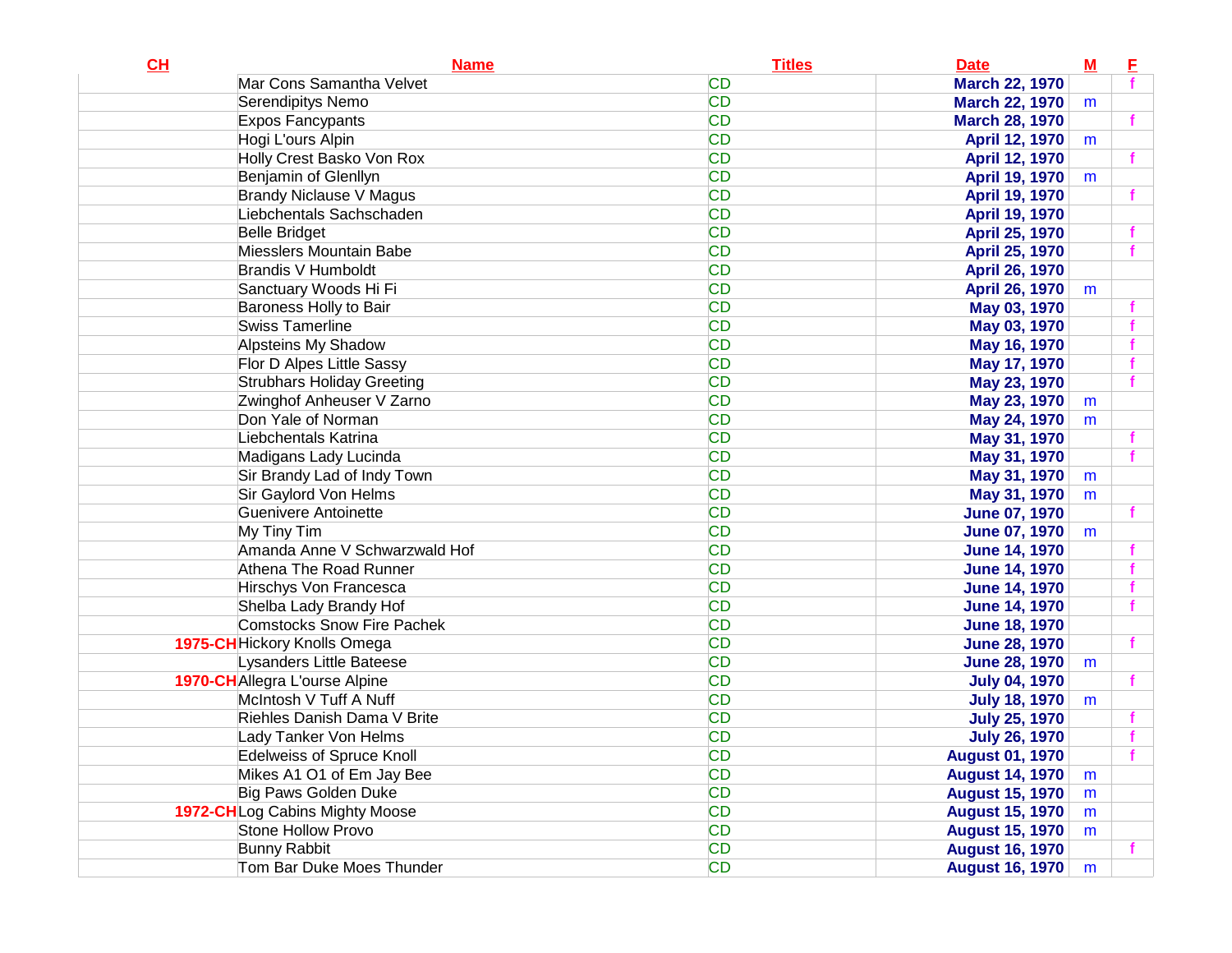| CL | <b>Name</b>                             | <b>Titles</b> | <b>Date</b>               | $\underline{\mathsf{M}}$ | E. |
|----|-----------------------------------------|---------------|---------------------------|--------------------------|----|
|    | Metaxa Brandy                           | <b>CD</b>     | <b>August 23, 1970</b>    | m                        |    |
|    | <b>Bennetts Ghost of Myrtle</b>         | <b>CD</b>     | <b>September 05, 1970</b> |                          |    |
|    | <b>Brandy Miss Heidi Doll</b>           | <b>CD</b>     | <b>September 12, 1970</b> |                          |    |
|    | Su Lins Brandy of Mag Vib               | <b>CD</b>     | <b>September 12, 1970</b> |                          |    |
|    | Ludwig Van Beethoven                    | <b>CD</b>     | <b>September 13, 1970</b> | m                        |    |
|    | Miss Suzanne of Martini                 | <b>CD</b>     | <b>September 13, 1970</b> |                          |    |
|    | Hildegards Lucky Legend                 | <b>CD</b>     | <b>September 20, 1970</b> | m                        |    |
|    | <b>1971-CH</b> Morris Sir Samson        | <b>CD</b>     | <b>September 20, 1970</b> | m                        |    |
|    | Cool Brandy                             | <b>CD</b>     | <b>September 26, 1970</b> |                          |    |
|    | Goliaths Left Wing                      | <b>CD</b>     | <b>September 26, 1970</b> | m                        |    |
|    | Dukes Honey Drop                        | <b>CD</b>     | <b>September 28, 1970</b> |                          |    |
|    | Eads Ole Olaf                           | <b>CD</b>     | <b>October 03, 1970</b>   |                          |    |
|    | <b>Gretchen Von Falstaff</b>            | <b>CD</b>     | <b>October 04, 1970</b>   |                          |    |
|    | Montys Bo Peep V Zweigie                | <b>CD</b>     | <b>October 04, 1970</b>   |                          |    |
|    | D'Aosta Signore Bozzolo                 | <b>CD</b>     | <b>October 10, 1970</b>   | m                        |    |
|    | Liebchentals Svenska Flicka             | <b>CD</b>     | <b>October 10, 1970</b>   |                          |    |
|    | Seymours Mighty Moe                     | <b>CD</b>     | <b>October 10, 1970</b>   | m                        |    |
|    | <b>Straw Barri Ginger</b>               | <b>CD</b>     | <b>October 10, 1970</b>   |                          |    |
|    | <b>Brumars Pride</b>                    | <b>CD</b>     | <b>October 11, 1970</b>   | m                        |    |
|    | Saintsides Alpine Monk                  | <b>CD</b>     | <b>October 11, 1970</b>   | m                        |    |
|    | D'Aosta Signora Mia                     | <b>CD</b>     | <b>October 12, 1970</b>   |                          |    |
|    | <b>Barmels T'is Casper Subira</b>       | <b>CD</b>     | <b>October 18, 1970</b>   | m                        |    |
|    | Brandy V Bruno II                       | <b>CD</b>     | <b>October 18, 1970</b>   |                          |    |
|    | Cumara Zietrich                         | <b>CD</b>     | <b>October 18, 1970</b>   | m                        |    |
|    | Phsalter V Schwarzwald Hof              | <b>CD</b>     | <b>October 18, 1970</b>   | m                        |    |
|    | Wintersets Guapa V Oh Boy               | <b>CD</b>     | <b>October 18, 1970</b>   |                          |    |
|    | Zoom Zoom Adelaide                      | <b>CD</b>     | <b>October 18, 1970</b>   |                          |    |
|    | Alpenix Dutchess Finkelacke             | <b>CD</b>     | <b>October 24, 1970</b>   |                          |    |
|    | <b>Brandet Ster</b>                     | <b>CD</b>     | <b>October 25, 1970</b>   |                          |    |
|    | Dinah Dee Von Dossey                    | <b>CD</b>     | <b>October 25, 1970</b>   |                          |    |
|    | <b>Thrashers Caesar</b>                 | <b>CD</b>     | <b>October 25, 1970</b>   | m                        |    |
|    | Yankee Doodle Brandy                    | <b>CD</b>     | <b>October 25, 1970</b>   | m                        |    |
|    | Charlie Brown Esquire                   | <b>CD</b>     | <b>November 01, 1970</b>  | m                        |    |
|    | Desert Winds Golden Gretchen            | <b>CD</b>     | <b>November 01, 1970</b>  |                          |    |
|    | Goliard Emma Lou Falstaff               | <b>CD</b>     | <b>November 08, 1970</b>  |                          |    |
|    | <b>Grand Raja of Georgette</b>          | <b>CD</b>     | <b>November 08, 1970</b>  | m                        |    |
|    | <b>1967-CH</b> Martinis Matterhorn Miss | CD            | <b>November 08, 1970</b>  |                          |    |
|    | Nicks Martini of Thayer                 | <b>CD</b>     | <b>November 15, 1970</b>  |                          |    |
|    | <b>Tuckers Mighty Titan</b>             | <b>CD</b>     | <b>November 21, 1970</b>  | m                        |    |
|    | <b>Wursts Swiss Gehfarte</b>            | <b>CD</b>     | <b>November 21, 1970</b>  |                          |    |
|    | Kaiserin Pandora Aus Robin              | <b>CD</b>     | <b>December 06, 1970</b>  |                          |    |
|    | 1970-CH Valbruc Aurora Val D'Aosta      | <b>CD</b>     | <b>December 06, 1970</b>  |                          |    |
|    | Bernie XVII                             | <b>CD</b>     | <b>December 12, 1970</b>  |                          |    |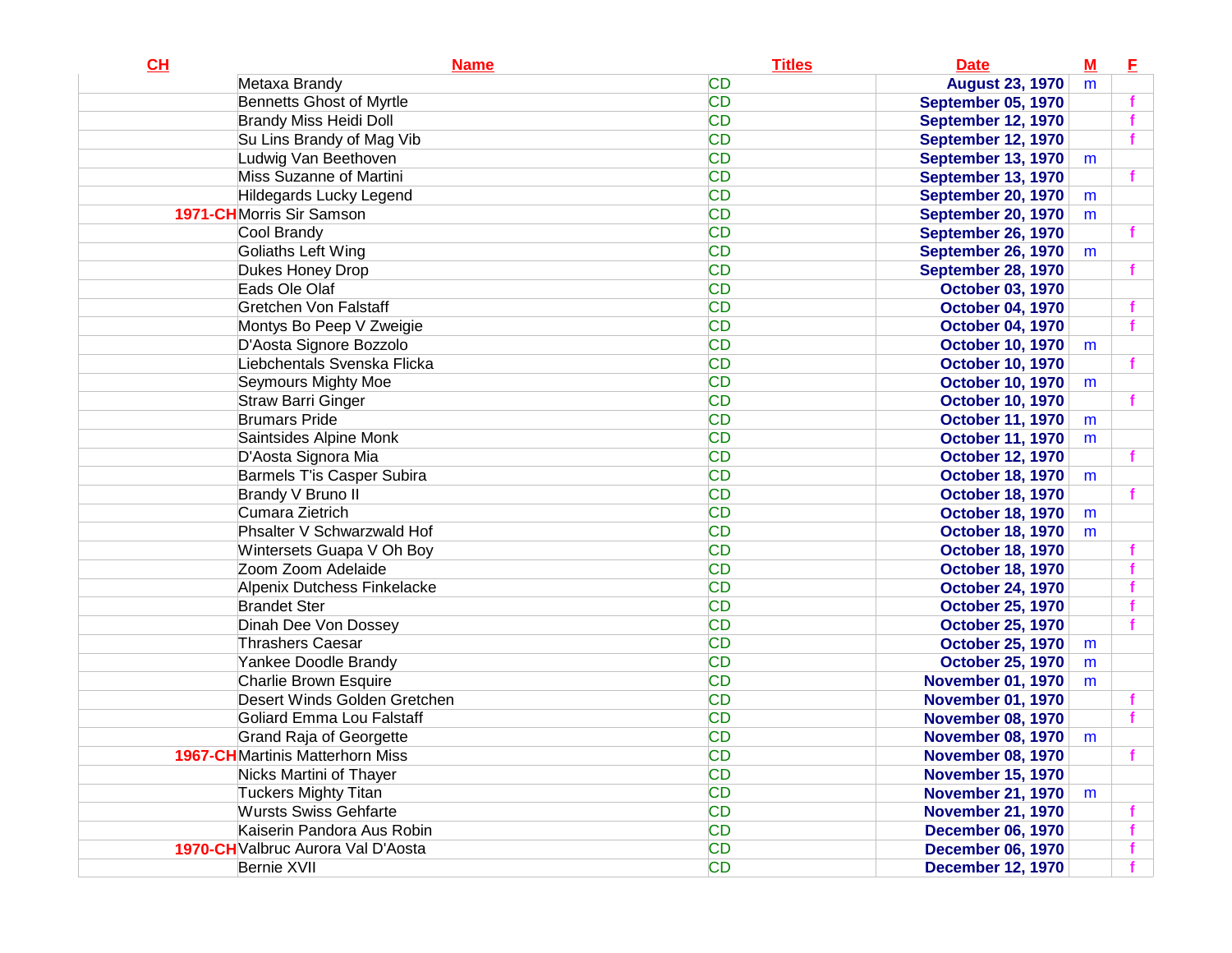| CL   | <b>Name</b>                        | <b>Titles</b> | <b>Date</b>              | ${\bf M}$ | E  |
|------|------------------------------------|---------------|--------------------------|-----------|----|
|      | Nicks Sherry of Thayer             | <b>CD</b>     | <b>December 12, 1970</b> |           |    |
|      | Tonsics Frederick V Zipper         | <b>CD</b>     | <b>December 13, 1970</b> | m         |    |
|      | Wendys Dee Subira Moe Buddy        | <b>CD</b>     | <b>December 13, 1970</b> |           |    |
|      | <b>Telfairs Graceful Lady</b>      | <b>CD</b>     | <b>December 19, 1970</b> |           |    |
| 9    | 103                                | 103           |                          | 38        | 59 |
| 1971 |                                    |               |                          |           |    |
|      | Abovos Unda De Tre                 | <b>CD</b>     | <b>January 31, 1971</b>  |           |    |
|      | <b>Rex Barry Kiechle</b>           | <b>CD</b>     | <b>February 06, 1971</b> | m         |    |
|      | Johoys Woeful Countenance          | <b>CD</b>     | <b>February 21, 1971</b> | m         |    |
|      | Sun Valleys Anetta Von D'or        | <b>CD</b>     | <b>February 21, 1971</b> |           |    |
|      | Cavajones Lord Samson              | <b>CD</b>     | <b>February 27, 1971</b> | m         |    |
|      | <b>Woods Andermatt of Plymouth</b> | <b>CD</b>     | <b>February 27, 1971</b> | m         |    |
|      | Apollos Hero                       | <b>CD</b>     | <b>February 28, 1971</b> | m         |    |
|      | 1975-CHCherryacres Nicklus V Hyden | <b>CD</b>     | <b>February 28, 1971</b> | m         |    |
|      | Cypress Woods Sir Lancelot         | <b>CD</b>     | <b>February 28, 1971</b> | m         |    |
|      | Franz Von Fortitude                | <b>CD</b>     | <b>February 28, 1971</b> | m         |    |
|      | Hiemal Sol V Barmist               | <b>CD</b>     | <b>February 28, 1971</b> | m         |    |
|      | Lady Erica Jo V Gero Gerd          | <b>CD</b>     | <b>February 28, 1971</b> |           |    |
|      | Sambos Storm Del Desert Alpine     | <b>CD</b>     | <b>March 06, 1971</b>    | m         |    |
|      | Polar Blu Mr Freeze Brutus         | <b>CD</b>     | <b>March 07, 1971</b>    | m         |    |
|      | Sirio Del Soccorso                 | <b>CD</b>     | <b>March 14, 1971</b>    | m         |    |
|      | 1973-CH Expos Tam Bar              | <b>CD</b>     | <b>March 20, 1971</b>    | m         |    |
|      | <b>Brutus Kamehameha</b>           | <b>CD</b>     | <b>March 21, 1971</b>    | m         |    |
|      | Dream On Big Bad Irving            | <b>CD</b>     | <b>March 21, 1971</b>    | m         |    |
|      | Swiss Miss Heidi Ho                | <b>CD</b>     | <b>March 27, 1971</b>    |           |    |
|      | <b>Brandywine of Brownview</b>     | <b>CD</b>     | <b>March 28, 1971</b>    | m         |    |
|      | Charles Lynn of Menninger          | <b>CD</b>     | <b>March 28, 1971</b>    | m         |    |
|      | Sno Kings Red Rambler              | <b>CD</b>     | <b>March 28, 1971</b>    |           |    |
|      | Sugar Babe B Doll                  | <b>CD</b>     | <b>March 28, 1971</b>    |           | f  |
|      | Rit Bells Hackmatack V Hugo        | <b>CD</b>     | April 03, 1971           |           | f  |
|      | Zeppelin Sherman                   | <b>CD</b>     | <b>April 04, 1971</b>    | m         |    |
|      | Caesars Echo                       | <b>CD</b>     | <b>April 10, 1971</b>    | m         |    |
|      | Maxwells Little Miss Angle         | <b>CD</b>     | <b>April 10, 1971</b>    |           | f  |
|      | Baron Barnabas V Brunswick         | <b>CD</b>     | April 18, 1971           | m         |    |
|      | Breens Mighty Bear V Shagg Bark    | <b>CD</b>     | April 18, 1971           | m         |    |
|      | Raymars St. Boniface               | <b>CD</b>     | April 18, 1971           |           |    |
|      | <b>Swiss Kris</b>                  | <b>CD</b>     | <b>April 18, 1971</b>    | m         |    |
|      | Elegant Brandy Blue                | <b>CD</b>     | April 24, 1971           | m         |    |
|      | Thats My Luck Barney of Mt         | <b>CD</b>     | April 24, 1971           | m         |    |
|      | Vans True Echo Zwingo              | <b>CD</b>     | April 24, 1971           |           | f  |
|      | <b>Beaus Golden Vanity</b>         | <b>CD</b>     | April 25, 1971           | m         |    |
|      | Lady Shannon St. Algernon          | <b>CD</b>     | April 25, 1971           |           | f  |
|      | Sir Winston Sebastian              | <b>CD</b>     | April 25, 1971           | m         |    |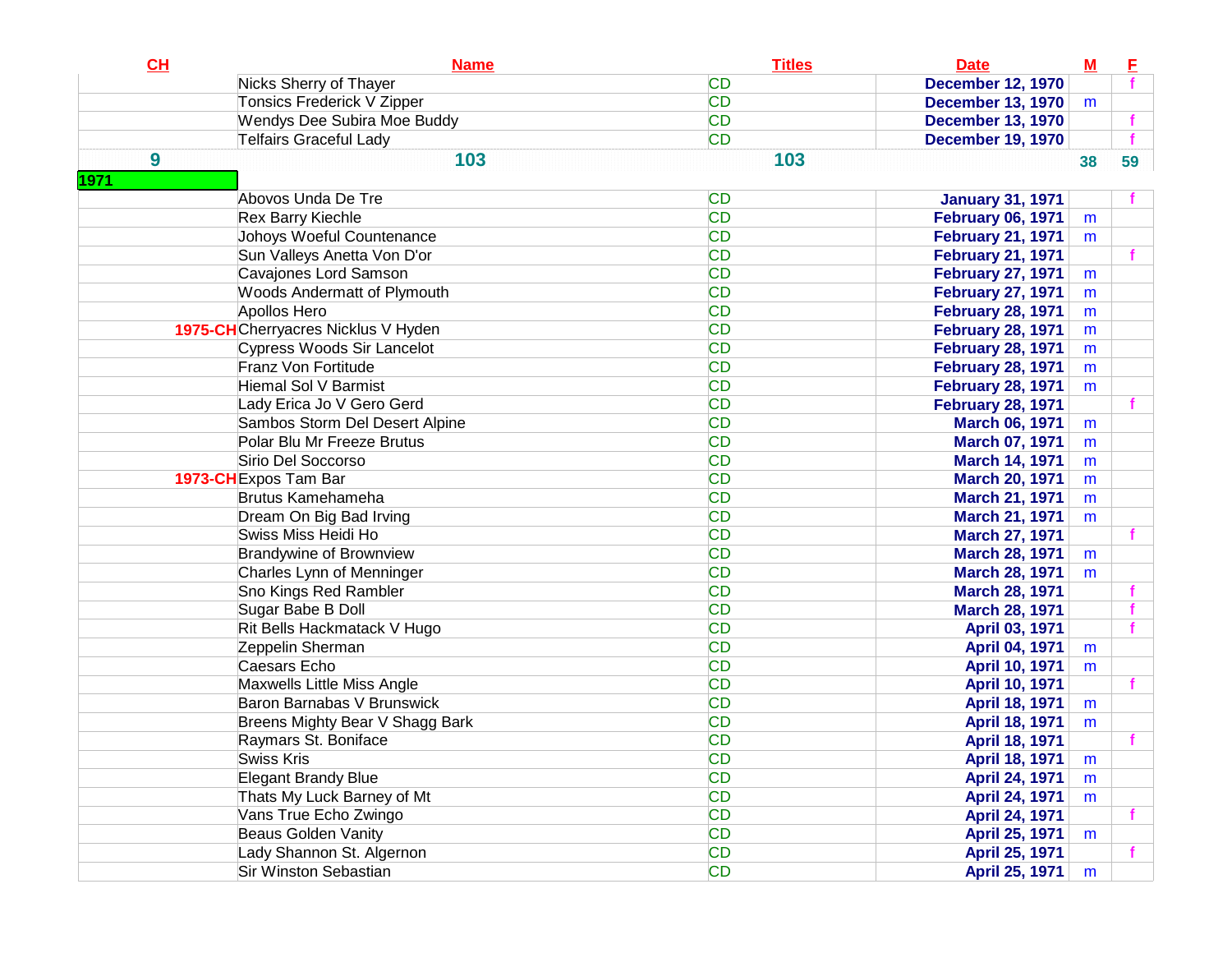| April 30, 1971<br><b>CD</b><br>Sanctuary Woods Valiant<br>April 30, 1971<br>m<br><b>CD</b><br>Baron Von Bohmer<br>May 01, 1971<br>m<br><b>CD</b><br>Bridget La Belle Chienne<br>May 01, 1971<br><b>CD</b><br>Sir Brutus V Turner<br>May 01, 1971<br>m<br><b>CD</b><br>Sir Shannon Obreye<br>May 01, 1971<br>m<br><b>CD</b><br>Goliard Ajax V Falstaff<br>May 02, 1971<br>m<br><b>CD</b><br>Lil John Zwinghof V Xesbo<br>May 02, 1971<br>m<br>Rascilikus V Odin<br><b>CD</b><br>May 02, 1971<br>m<br><b>CD</b><br>Rotts Fraulein Marnie<br>May 02, 1971<br><b>CD</b><br>Sanctuary Woods The Ox Bow<br>May 09, 1971<br><b>CD</b><br>Duchess De Lorrane<br>May 16, 1971<br><b>CD</b><br>Point Dexter of McLean<br>May 22, 1971<br>m<br><b>CD</b><br>Taurus Russannas Galaxy<br>May 22, 1971<br>m<br><b>CD</b><br>Icelands Champagne Bubbles<br>May 23, 1971<br>Saintsville Bobbi Sox B Rox<br><b>CD</b><br>May 23, 1971<br><b>CD</b><br>Honeyhuggers Mopsy Moppett<br>May 29, 1971<br><b>CD</b><br><b>Tockas Princess of Daisy Hill</b><br>May 29, 1971<br>Hidden Hollow Heidi II<br><b>CD</b><br>May 30, 1971<br><b>CD</b><br>Taylors Gretchen V Palos<br>May 30, 1971<br><b>CD</b><br><b>Wursts Swiss Madchen</b><br><b>June 06, 1971</b><br><b>CD</b><br>Heidlebars Pandora<br><b>June 13, 1971</b><br><b>CD</b><br>Patricia V Millhuesen<br><b>June 13, 1971</b><br><b>CD</b><br>Sanctuary Woods Royal Pride<br><b>June 20, 1971</b><br><b>CD</b><br>Keir Chalet<br><b>June 26, 1971</b><br>m<br><b>CD</b><br>Cherryacres Sir Yocom<br><b>July 04, 1971</b><br>m<br><b>CD</b><br><b>Hickory Knolls Quarma</b><br><b>July 04, 1971</b><br><b>CD</b><br>1975-CH Winnie The Pooh of Evergreen<br><b>July 04, 1971</b><br><b>CD</b><br>Big Macks Greg<br><b>July 11, 1971</b><br>m<br><b>CD</b><br>1973-CH Stolzbergs Zoey V Holzrika<br><b>July 13, 1971</b><br><b>CD</b><br><b>Bernard Manors Little Nirk</b><br><b>July 18, 1971</b><br>m<br><b>CD</b><br>Micholls Gardian Angel<br><b>July 18, 1971</b><br>m<br><b>CD</b><br>Log Cabins Posey Pride<br><b>July 25, 1971</b><br><b>CD</b><br>Donnellys Barry Shagg Bark<br><b>August 01, 1971</b><br><b>CD</b><br>Hamilcars Lady Shalamar<br><b>August 01, 1971</b><br><b>CD</b><br>Berdine Rouge Von Heidi<br><b>August 08, 1971</b><br><b>CD</b><br><b>Hickory Knolls Tinkabelle</b><br><b>August 15, 1971</b><br><b>CD</b><br>Lysanders Baba<br><b>August 15, 1971</b><br><b>CD</b><br><b>Fidlers Disastrous Heidie</b><br><b>August 21, 1971</b><br><b>CD</b><br><b>Fidlers Rottie Toot Toot</b><br><b>August 21, 1971</b><br><b>CD</b><br>Stephens Duke of Hooks Mill<br><b>August 21, 1971</b><br>m<br><b>CD</b><br>Sanctuary Woods Up Beat<br><b>August 22, 1971</b> | CH | <b>Name</b>                | <b>Titles</b> | <b>Date</b>            | ${\bf M}$ | E |
|-----------------------------------------------------------------------------------------------------------------------------------------------------------------------------------------------------------------------------------------------------------------------------------------------------------------------------------------------------------------------------------------------------------------------------------------------------------------------------------------------------------------------------------------------------------------------------------------------------------------------------------------------------------------------------------------------------------------------------------------------------------------------------------------------------------------------------------------------------------------------------------------------------------------------------------------------------------------------------------------------------------------------------------------------------------------------------------------------------------------------------------------------------------------------------------------------------------------------------------------------------------------------------------------------------------------------------------------------------------------------------------------------------------------------------------------------------------------------------------------------------------------------------------------------------------------------------------------------------------------------------------------------------------------------------------------------------------------------------------------------------------------------------------------------------------------------------------------------------------------------------------------------------------------------------------------------------------------------------------------------------------------------------------------------------------------------------------------------------------------------------------------------------------------------------------------------------------------------------------------------------------------------------------------------------------------------------------------------------------------------------------------------------------------------------------------------------------------------------------------------------------------------------------------------------------------------------------------------------------------------------------------------------------------------------------------------------------------------------|----|----------------------------|---------------|------------------------|-----------|---|
|                                                                                                                                                                                                                                                                                                                                                                                                                                                                                                                                                                                                                                                                                                                                                                                                                                                                                                                                                                                                                                                                                                                                                                                                                                                                                                                                                                                                                                                                                                                                                                                                                                                                                                                                                                                                                                                                                                                                                                                                                                                                                                                                                                                                                                                                                                                                                                                                                                                                                                                                                                                                                                                                                                                             |    | Sanctuary Woods Honey Dew  | <b>CD</b>     |                        |           |   |
|                                                                                                                                                                                                                                                                                                                                                                                                                                                                                                                                                                                                                                                                                                                                                                                                                                                                                                                                                                                                                                                                                                                                                                                                                                                                                                                                                                                                                                                                                                                                                                                                                                                                                                                                                                                                                                                                                                                                                                                                                                                                                                                                                                                                                                                                                                                                                                                                                                                                                                                                                                                                                                                                                                                             |    |                            |               |                        |           |   |
|                                                                                                                                                                                                                                                                                                                                                                                                                                                                                                                                                                                                                                                                                                                                                                                                                                                                                                                                                                                                                                                                                                                                                                                                                                                                                                                                                                                                                                                                                                                                                                                                                                                                                                                                                                                                                                                                                                                                                                                                                                                                                                                                                                                                                                                                                                                                                                                                                                                                                                                                                                                                                                                                                                                             |    |                            |               |                        |           |   |
|                                                                                                                                                                                                                                                                                                                                                                                                                                                                                                                                                                                                                                                                                                                                                                                                                                                                                                                                                                                                                                                                                                                                                                                                                                                                                                                                                                                                                                                                                                                                                                                                                                                                                                                                                                                                                                                                                                                                                                                                                                                                                                                                                                                                                                                                                                                                                                                                                                                                                                                                                                                                                                                                                                                             |    |                            |               |                        |           |   |
|                                                                                                                                                                                                                                                                                                                                                                                                                                                                                                                                                                                                                                                                                                                                                                                                                                                                                                                                                                                                                                                                                                                                                                                                                                                                                                                                                                                                                                                                                                                                                                                                                                                                                                                                                                                                                                                                                                                                                                                                                                                                                                                                                                                                                                                                                                                                                                                                                                                                                                                                                                                                                                                                                                                             |    |                            |               |                        |           |   |
|                                                                                                                                                                                                                                                                                                                                                                                                                                                                                                                                                                                                                                                                                                                                                                                                                                                                                                                                                                                                                                                                                                                                                                                                                                                                                                                                                                                                                                                                                                                                                                                                                                                                                                                                                                                                                                                                                                                                                                                                                                                                                                                                                                                                                                                                                                                                                                                                                                                                                                                                                                                                                                                                                                                             |    |                            |               |                        |           |   |
|                                                                                                                                                                                                                                                                                                                                                                                                                                                                                                                                                                                                                                                                                                                                                                                                                                                                                                                                                                                                                                                                                                                                                                                                                                                                                                                                                                                                                                                                                                                                                                                                                                                                                                                                                                                                                                                                                                                                                                                                                                                                                                                                                                                                                                                                                                                                                                                                                                                                                                                                                                                                                                                                                                                             |    |                            |               |                        |           |   |
|                                                                                                                                                                                                                                                                                                                                                                                                                                                                                                                                                                                                                                                                                                                                                                                                                                                                                                                                                                                                                                                                                                                                                                                                                                                                                                                                                                                                                                                                                                                                                                                                                                                                                                                                                                                                                                                                                                                                                                                                                                                                                                                                                                                                                                                                                                                                                                                                                                                                                                                                                                                                                                                                                                                             |    |                            |               |                        |           |   |
|                                                                                                                                                                                                                                                                                                                                                                                                                                                                                                                                                                                                                                                                                                                                                                                                                                                                                                                                                                                                                                                                                                                                                                                                                                                                                                                                                                                                                                                                                                                                                                                                                                                                                                                                                                                                                                                                                                                                                                                                                                                                                                                                                                                                                                                                                                                                                                                                                                                                                                                                                                                                                                                                                                                             |    |                            |               |                        |           |   |
|                                                                                                                                                                                                                                                                                                                                                                                                                                                                                                                                                                                                                                                                                                                                                                                                                                                                                                                                                                                                                                                                                                                                                                                                                                                                                                                                                                                                                                                                                                                                                                                                                                                                                                                                                                                                                                                                                                                                                                                                                                                                                                                                                                                                                                                                                                                                                                                                                                                                                                                                                                                                                                                                                                                             |    |                            |               |                        |           |   |
|                                                                                                                                                                                                                                                                                                                                                                                                                                                                                                                                                                                                                                                                                                                                                                                                                                                                                                                                                                                                                                                                                                                                                                                                                                                                                                                                                                                                                                                                                                                                                                                                                                                                                                                                                                                                                                                                                                                                                                                                                                                                                                                                                                                                                                                                                                                                                                                                                                                                                                                                                                                                                                                                                                                             |    |                            |               |                        |           |   |
|                                                                                                                                                                                                                                                                                                                                                                                                                                                                                                                                                                                                                                                                                                                                                                                                                                                                                                                                                                                                                                                                                                                                                                                                                                                                                                                                                                                                                                                                                                                                                                                                                                                                                                                                                                                                                                                                                                                                                                                                                                                                                                                                                                                                                                                                                                                                                                                                                                                                                                                                                                                                                                                                                                                             |    |                            |               |                        |           |   |
|                                                                                                                                                                                                                                                                                                                                                                                                                                                                                                                                                                                                                                                                                                                                                                                                                                                                                                                                                                                                                                                                                                                                                                                                                                                                                                                                                                                                                                                                                                                                                                                                                                                                                                                                                                                                                                                                                                                                                                                                                                                                                                                                                                                                                                                                                                                                                                                                                                                                                                                                                                                                                                                                                                                             |    |                            |               |                        |           |   |
|                                                                                                                                                                                                                                                                                                                                                                                                                                                                                                                                                                                                                                                                                                                                                                                                                                                                                                                                                                                                                                                                                                                                                                                                                                                                                                                                                                                                                                                                                                                                                                                                                                                                                                                                                                                                                                                                                                                                                                                                                                                                                                                                                                                                                                                                                                                                                                                                                                                                                                                                                                                                                                                                                                                             |    |                            |               |                        |           |   |
|                                                                                                                                                                                                                                                                                                                                                                                                                                                                                                                                                                                                                                                                                                                                                                                                                                                                                                                                                                                                                                                                                                                                                                                                                                                                                                                                                                                                                                                                                                                                                                                                                                                                                                                                                                                                                                                                                                                                                                                                                                                                                                                                                                                                                                                                                                                                                                                                                                                                                                                                                                                                                                                                                                                             |    |                            |               |                        |           |   |
|                                                                                                                                                                                                                                                                                                                                                                                                                                                                                                                                                                                                                                                                                                                                                                                                                                                                                                                                                                                                                                                                                                                                                                                                                                                                                                                                                                                                                                                                                                                                                                                                                                                                                                                                                                                                                                                                                                                                                                                                                                                                                                                                                                                                                                                                                                                                                                                                                                                                                                                                                                                                                                                                                                                             |    |                            |               |                        |           |   |
|                                                                                                                                                                                                                                                                                                                                                                                                                                                                                                                                                                                                                                                                                                                                                                                                                                                                                                                                                                                                                                                                                                                                                                                                                                                                                                                                                                                                                                                                                                                                                                                                                                                                                                                                                                                                                                                                                                                                                                                                                                                                                                                                                                                                                                                                                                                                                                                                                                                                                                                                                                                                                                                                                                                             |    |                            |               |                        |           |   |
|                                                                                                                                                                                                                                                                                                                                                                                                                                                                                                                                                                                                                                                                                                                                                                                                                                                                                                                                                                                                                                                                                                                                                                                                                                                                                                                                                                                                                                                                                                                                                                                                                                                                                                                                                                                                                                                                                                                                                                                                                                                                                                                                                                                                                                                                                                                                                                                                                                                                                                                                                                                                                                                                                                                             |    |                            |               |                        |           |   |
|                                                                                                                                                                                                                                                                                                                                                                                                                                                                                                                                                                                                                                                                                                                                                                                                                                                                                                                                                                                                                                                                                                                                                                                                                                                                                                                                                                                                                                                                                                                                                                                                                                                                                                                                                                                                                                                                                                                                                                                                                                                                                                                                                                                                                                                                                                                                                                                                                                                                                                                                                                                                                                                                                                                             |    |                            |               |                        |           |   |
|                                                                                                                                                                                                                                                                                                                                                                                                                                                                                                                                                                                                                                                                                                                                                                                                                                                                                                                                                                                                                                                                                                                                                                                                                                                                                                                                                                                                                                                                                                                                                                                                                                                                                                                                                                                                                                                                                                                                                                                                                                                                                                                                                                                                                                                                                                                                                                                                                                                                                                                                                                                                                                                                                                                             |    |                            |               |                        |           |   |
|                                                                                                                                                                                                                                                                                                                                                                                                                                                                                                                                                                                                                                                                                                                                                                                                                                                                                                                                                                                                                                                                                                                                                                                                                                                                                                                                                                                                                                                                                                                                                                                                                                                                                                                                                                                                                                                                                                                                                                                                                                                                                                                                                                                                                                                                                                                                                                                                                                                                                                                                                                                                                                                                                                                             |    |                            |               |                        |           |   |
|                                                                                                                                                                                                                                                                                                                                                                                                                                                                                                                                                                                                                                                                                                                                                                                                                                                                                                                                                                                                                                                                                                                                                                                                                                                                                                                                                                                                                                                                                                                                                                                                                                                                                                                                                                                                                                                                                                                                                                                                                                                                                                                                                                                                                                                                                                                                                                                                                                                                                                                                                                                                                                                                                                                             |    |                            |               |                        |           |   |
|                                                                                                                                                                                                                                                                                                                                                                                                                                                                                                                                                                                                                                                                                                                                                                                                                                                                                                                                                                                                                                                                                                                                                                                                                                                                                                                                                                                                                                                                                                                                                                                                                                                                                                                                                                                                                                                                                                                                                                                                                                                                                                                                                                                                                                                                                                                                                                                                                                                                                                                                                                                                                                                                                                                             |    |                            |               |                        |           |   |
|                                                                                                                                                                                                                                                                                                                                                                                                                                                                                                                                                                                                                                                                                                                                                                                                                                                                                                                                                                                                                                                                                                                                                                                                                                                                                                                                                                                                                                                                                                                                                                                                                                                                                                                                                                                                                                                                                                                                                                                                                                                                                                                                                                                                                                                                                                                                                                                                                                                                                                                                                                                                                                                                                                                             |    |                            |               |                        |           |   |
|                                                                                                                                                                                                                                                                                                                                                                                                                                                                                                                                                                                                                                                                                                                                                                                                                                                                                                                                                                                                                                                                                                                                                                                                                                                                                                                                                                                                                                                                                                                                                                                                                                                                                                                                                                                                                                                                                                                                                                                                                                                                                                                                                                                                                                                                                                                                                                                                                                                                                                                                                                                                                                                                                                                             |    |                            |               |                        |           |   |
|                                                                                                                                                                                                                                                                                                                                                                                                                                                                                                                                                                                                                                                                                                                                                                                                                                                                                                                                                                                                                                                                                                                                                                                                                                                                                                                                                                                                                                                                                                                                                                                                                                                                                                                                                                                                                                                                                                                                                                                                                                                                                                                                                                                                                                                                                                                                                                                                                                                                                                                                                                                                                                                                                                                             |    |                            |               |                        |           |   |
|                                                                                                                                                                                                                                                                                                                                                                                                                                                                                                                                                                                                                                                                                                                                                                                                                                                                                                                                                                                                                                                                                                                                                                                                                                                                                                                                                                                                                                                                                                                                                                                                                                                                                                                                                                                                                                                                                                                                                                                                                                                                                                                                                                                                                                                                                                                                                                                                                                                                                                                                                                                                                                                                                                                             |    |                            |               |                        |           |   |
|                                                                                                                                                                                                                                                                                                                                                                                                                                                                                                                                                                                                                                                                                                                                                                                                                                                                                                                                                                                                                                                                                                                                                                                                                                                                                                                                                                                                                                                                                                                                                                                                                                                                                                                                                                                                                                                                                                                                                                                                                                                                                                                                                                                                                                                                                                                                                                                                                                                                                                                                                                                                                                                                                                                             |    |                            |               |                        |           |   |
|                                                                                                                                                                                                                                                                                                                                                                                                                                                                                                                                                                                                                                                                                                                                                                                                                                                                                                                                                                                                                                                                                                                                                                                                                                                                                                                                                                                                                                                                                                                                                                                                                                                                                                                                                                                                                                                                                                                                                                                                                                                                                                                                                                                                                                                                                                                                                                                                                                                                                                                                                                                                                                                                                                                             |    |                            |               |                        |           |   |
|                                                                                                                                                                                                                                                                                                                                                                                                                                                                                                                                                                                                                                                                                                                                                                                                                                                                                                                                                                                                                                                                                                                                                                                                                                                                                                                                                                                                                                                                                                                                                                                                                                                                                                                                                                                                                                                                                                                                                                                                                                                                                                                                                                                                                                                                                                                                                                                                                                                                                                                                                                                                                                                                                                                             |    |                            |               |                        |           |   |
|                                                                                                                                                                                                                                                                                                                                                                                                                                                                                                                                                                                                                                                                                                                                                                                                                                                                                                                                                                                                                                                                                                                                                                                                                                                                                                                                                                                                                                                                                                                                                                                                                                                                                                                                                                                                                                                                                                                                                                                                                                                                                                                                                                                                                                                                                                                                                                                                                                                                                                                                                                                                                                                                                                                             |    |                            |               |                        |           |   |
|                                                                                                                                                                                                                                                                                                                                                                                                                                                                                                                                                                                                                                                                                                                                                                                                                                                                                                                                                                                                                                                                                                                                                                                                                                                                                                                                                                                                                                                                                                                                                                                                                                                                                                                                                                                                                                                                                                                                                                                                                                                                                                                                                                                                                                                                                                                                                                                                                                                                                                                                                                                                                                                                                                                             |    |                            |               |                        |           |   |
|                                                                                                                                                                                                                                                                                                                                                                                                                                                                                                                                                                                                                                                                                                                                                                                                                                                                                                                                                                                                                                                                                                                                                                                                                                                                                                                                                                                                                                                                                                                                                                                                                                                                                                                                                                                                                                                                                                                                                                                                                                                                                                                                                                                                                                                                                                                                                                                                                                                                                                                                                                                                                                                                                                                             |    |                            |               |                        |           |   |
|                                                                                                                                                                                                                                                                                                                                                                                                                                                                                                                                                                                                                                                                                                                                                                                                                                                                                                                                                                                                                                                                                                                                                                                                                                                                                                                                                                                                                                                                                                                                                                                                                                                                                                                                                                                                                                                                                                                                                                                                                                                                                                                                                                                                                                                                                                                                                                                                                                                                                                                                                                                                                                                                                                                             |    |                            |               |                        |           |   |
|                                                                                                                                                                                                                                                                                                                                                                                                                                                                                                                                                                                                                                                                                                                                                                                                                                                                                                                                                                                                                                                                                                                                                                                                                                                                                                                                                                                                                                                                                                                                                                                                                                                                                                                                                                                                                                                                                                                                                                                                                                                                                                                                                                                                                                                                                                                                                                                                                                                                                                                                                                                                                                                                                                                             |    |                            |               |                        |           |   |
|                                                                                                                                                                                                                                                                                                                                                                                                                                                                                                                                                                                                                                                                                                                                                                                                                                                                                                                                                                                                                                                                                                                                                                                                                                                                                                                                                                                                                                                                                                                                                                                                                                                                                                                                                                                                                                                                                                                                                                                                                                                                                                                                                                                                                                                                                                                                                                                                                                                                                                                                                                                                                                                                                                                             |    |                            |               |                        |           |   |
|                                                                                                                                                                                                                                                                                                                                                                                                                                                                                                                                                                                                                                                                                                                                                                                                                                                                                                                                                                                                                                                                                                                                                                                                                                                                                                                                                                                                                                                                                                                                                                                                                                                                                                                                                                                                                                                                                                                                                                                                                                                                                                                                                                                                                                                                                                                                                                                                                                                                                                                                                                                                                                                                                                                             |    |                            |               |                        |           |   |
|                                                                                                                                                                                                                                                                                                                                                                                                                                                                                                                                                                                                                                                                                                                                                                                                                                                                                                                                                                                                                                                                                                                                                                                                                                                                                                                                                                                                                                                                                                                                                                                                                                                                                                                                                                                                                                                                                                                                                                                                                                                                                                                                                                                                                                                                                                                                                                                                                                                                                                                                                                                                                                                                                                                             |    |                            |               |                        |           |   |
|                                                                                                                                                                                                                                                                                                                                                                                                                                                                                                                                                                                                                                                                                                                                                                                                                                                                                                                                                                                                                                                                                                                                                                                                                                                                                                                                                                                                                                                                                                                                                                                                                                                                                                                                                                                                                                                                                                                                                                                                                                                                                                                                                                                                                                                                                                                                                                                                                                                                                                                                                                                                                                                                                                                             |    |                            |               |                        |           |   |
|                                                                                                                                                                                                                                                                                                                                                                                                                                                                                                                                                                                                                                                                                                                                                                                                                                                                                                                                                                                                                                                                                                                                                                                                                                                                                                                                                                                                                                                                                                                                                                                                                                                                                                                                                                                                                                                                                                                                                                                                                                                                                                                                                                                                                                                                                                                                                                                                                                                                                                                                                                                                                                                                                                                             |    |                            |               |                        |           |   |
|                                                                                                                                                                                                                                                                                                                                                                                                                                                                                                                                                                                                                                                                                                                                                                                                                                                                                                                                                                                                                                                                                                                                                                                                                                                                                                                                                                                                                                                                                                                                                                                                                                                                                                                                                                                                                                                                                                                                                                                                                                                                                                                                                                                                                                                                                                                                                                                                                                                                                                                                                                                                                                                                                                                             |    |                            |               |                        |           |   |
|                                                                                                                                                                                                                                                                                                                                                                                                                                                                                                                                                                                                                                                                                                                                                                                                                                                                                                                                                                                                                                                                                                                                                                                                                                                                                                                                                                                                                                                                                                                                                                                                                                                                                                                                                                                                                                                                                                                                                                                                                                                                                                                                                                                                                                                                                                                                                                                                                                                                                                                                                                                                                                                                                                                             |    |                            |               |                        |           |   |
|                                                                                                                                                                                                                                                                                                                                                                                                                                                                                                                                                                                                                                                                                                                                                                                                                                                                                                                                                                                                                                                                                                                                                                                                                                                                                                                                                                                                                                                                                                                                                                                                                                                                                                                                                                                                                                                                                                                                                                                                                                                                                                                                                                                                                                                                                                                                                                                                                                                                                                                                                                                                                                                                                                                             |    | <b>Signums Spike Stone</b> | <b>CD</b>     | <b>August 22, 1971</b> | m         |   |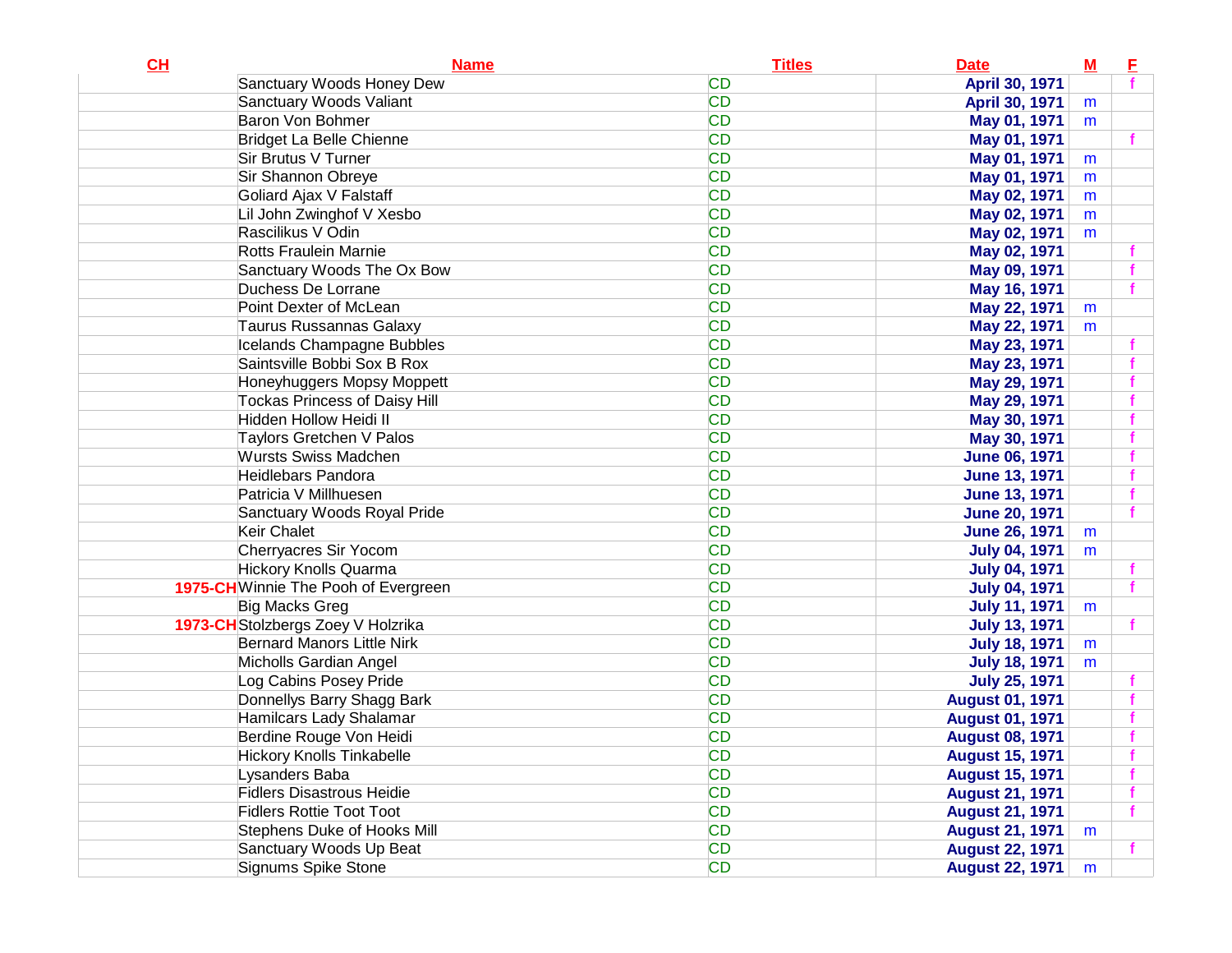| <b>CD</b><br>Susies Jung Frau Gretel<br><b>August 28, 1971</b><br><b>CD</b><br>Baroness Gerda V Lomond<br><b>August 29, 1971</b><br><b>CD</b><br>Prairieaire Anni V Rox<br><b>August 29, 1971</b><br><b>CD</b><br>Raymars Draylde Ram<br><b>August 29, 1971</b><br>m<br><b>CD</b><br>Gunda of Black Canyon<br>September 06, 1971<br>m<br><b>CD</b><br>Sanctuary Woods Kaiulani<br>September 06, 1971<br><b>CD</b><br>Snowdrop of L'ourse Alpine<br><b>September 06, 1971</b><br><b>CD</b><br>Rassatts Heidi Lee<br>September 11, 1971<br><b>CD</b><br>Sno Kings Sir Kobi Artistic<br><b>September 12, 1971</b><br>m<br><b>CD</b><br>Ramseys Bodacious V Gero<br>September 19, 1971<br>m<br><b>CD</b><br><b>Sabecs Swiss Miss Gretchen</b><br>September 19, 1971<br><b>CD</b><br>Heather V Baird<br><b>September 25, 1971</b><br><b>CD</b><br>Merry Emma<br><b>September 25, 1971</b><br><b>CD</b><br><b>Fierendecs Little Miss Heidi</b><br><b>September 26, 1971</b><br><b>CD</b><br>Gar Dena Armagnac<br>September 26, 1971<br>m<br><b>CD</b><br>Full of Jamaica Ginger<br><b>October 02, 1971</b><br>m<br><b>CD</b><br>Lady Dutchess of Round Lake<br>October 02, 1971<br><b>CD</b><br>Abigail Van Worlow<br><b>October 03, 1971</b><br><b>CD</b><br>Alplers Jolly Jack Frost<br><b>October 03, 1971</b><br>m<br><b>CD</b><br>Burkes Hitz Dietrich V Dena |
|--------------------------------------------------------------------------------------------------------------------------------------------------------------------------------------------------------------------------------------------------------------------------------------------------------------------------------------------------------------------------------------------------------------------------------------------------------------------------------------------------------------------------------------------------------------------------------------------------------------------------------------------------------------------------------------------------------------------------------------------------------------------------------------------------------------------------------------------------------------------------------------------------------------------------------------------------------------------------------------------------------------------------------------------------------------------------------------------------------------------------------------------------------------------------------------------------------------------------------------------------------------------------------------------------------------------------------------------------------------|
|                                                                                                                                                                                                                                                                                                                                                                                                                                                                                                                                                                                                                                                                                                                                                                                                                                                                                                                                                                                                                                                                                                                                                                                                                                                                                                                                                              |
|                                                                                                                                                                                                                                                                                                                                                                                                                                                                                                                                                                                                                                                                                                                                                                                                                                                                                                                                                                                                                                                                                                                                                                                                                                                                                                                                                              |
|                                                                                                                                                                                                                                                                                                                                                                                                                                                                                                                                                                                                                                                                                                                                                                                                                                                                                                                                                                                                                                                                                                                                                                                                                                                                                                                                                              |
|                                                                                                                                                                                                                                                                                                                                                                                                                                                                                                                                                                                                                                                                                                                                                                                                                                                                                                                                                                                                                                                                                                                                                                                                                                                                                                                                                              |
|                                                                                                                                                                                                                                                                                                                                                                                                                                                                                                                                                                                                                                                                                                                                                                                                                                                                                                                                                                                                                                                                                                                                                                                                                                                                                                                                                              |
|                                                                                                                                                                                                                                                                                                                                                                                                                                                                                                                                                                                                                                                                                                                                                                                                                                                                                                                                                                                                                                                                                                                                                                                                                                                                                                                                                              |
|                                                                                                                                                                                                                                                                                                                                                                                                                                                                                                                                                                                                                                                                                                                                                                                                                                                                                                                                                                                                                                                                                                                                                                                                                                                                                                                                                              |
|                                                                                                                                                                                                                                                                                                                                                                                                                                                                                                                                                                                                                                                                                                                                                                                                                                                                                                                                                                                                                                                                                                                                                                                                                                                                                                                                                              |
|                                                                                                                                                                                                                                                                                                                                                                                                                                                                                                                                                                                                                                                                                                                                                                                                                                                                                                                                                                                                                                                                                                                                                                                                                                                                                                                                                              |
|                                                                                                                                                                                                                                                                                                                                                                                                                                                                                                                                                                                                                                                                                                                                                                                                                                                                                                                                                                                                                                                                                                                                                                                                                                                                                                                                                              |
|                                                                                                                                                                                                                                                                                                                                                                                                                                                                                                                                                                                                                                                                                                                                                                                                                                                                                                                                                                                                                                                                                                                                                                                                                                                                                                                                                              |
|                                                                                                                                                                                                                                                                                                                                                                                                                                                                                                                                                                                                                                                                                                                                                                                                                                                                                                                                                                                                                                                                                                                                                                                                                                                                                                                                                              |
|                                                                                                                                                                                                                                                                                                                                                                                                                                                                                                                                                                                                                                                                                                                                                                                                                                                                                                                                                                                                                                                                                                                                                                                                                                                                                                                                                              |
|                                                                                                                                                                                                                                                                                                                                                                                                                                                                                                                                                                                                                                                                                                                                                                                                                                                                                                                                                                                                                                                                                                                                                                                                                                                                                                                                                              |
|                                                                                                                                                                                                                                                                                                                                                                                                                                                                                                                                                                                                                                                                                                                                                                                                                                                                                                                                                                                                                                                                                                                                                                                                                                                                                                                                                              |
|                                                                                                                                                                                                                                                                                                                                                                                                                                                                                                                                                                                                                                                                                                                                                                                                                                                                                                                                                                                                                                                                                                                                                                                                                                                                                                                                                              |
|                                                                                                                                                                                                                                                                                                                                                                                                                                                                                                                                                                                                                                                                                                                                                                                                                                                                                                                                                                                                                                                                                                                                                                                                                                                                                                                                                              |
|                                                                                                                                                                                                                                                                                                                                                                                                                                                                                                                                                                                                                                                                                                                                                                                                                                                                                                                                                                                                                                                                                                                                                                                                                                                                                                                                                              |
|                                                                                                                                                                                                                                                                                                                                                                                                                                                                                                                                                                                                                                                                                                                                                                                                                                                                                                                                                                                                                                                                                                                                                                                                                                                                                                                                                              |
| October 03, 1971<br>m                                                                                                                                                                                                                                                                                                                                                                                                                                                                                                                                                                                                                                                                                                                                                                                                                                                                                                                                                                                                                                                                                                                                                                                                                                                                                                                                        |
| <b>CD</b><br>Dagmar Wolfhild V Schwarzwald<br><b>October 03, 1971</b>                                                                                                                                                                                                                                                                                                                                                                                                                                                                                                                                                                                                                                                                                                                                                                                                                                                                                                                                                                                                                                                                                                                                                                                                                                                                                        |
| <b>CD</b><br>Hannibal of Schattenseite<br><b>October 09, 1971</b><br>m                                                                                                                                                                                                                                                                                                                                                                                                                                                                                                                                                                                                                                                                                                                                                                                                                                                                                                                                                                                                                                                                                                                                                                                                                                                                                       |
| <b>CD</b><br>Our Chalets Maximillion<br><b>October 09, 1971</b><br>m                                                                                                                                                                                                                                                                                                                                                                                                                                                                                                                                                                                                                                                                                                                                                                                                                                                                                                                                                                                                                                                                                                                                                                                                                                                                                         |
| <b>CD</b><br>Argas Gero V Oenz<br><b>October 10, 1971</b><br>m                                                                                                                                                                                                                                                                                                                                                                                                                                                                                                                                                                                                                                                                                                                                                                                                                                                                                                                                                                                                                                                                                                                                                                                                                                                                                               |
| <b>CD</b><br>Marlowes Maximilian V Bakko<br><b>October 10, 1971</b><br>m                                                                                                                                                                                                                                                                                                                                                                                                                                                                                                                                                                                                                                                                                                                                                                                                                                                                                                                                                                                                                                                                                                                                                                                                                                                                                     |
| <b>CD</b><br>Marlowes Mischief V Basko<br><b>October 10, 1971</b>                                                                                                                                                                                                                                                                                                                                                                                                                                                                                                                                                                                                                                                                                                                                                                                                                                                                                                                                                                                                                                                                                                                                                                                                                                                                                            |
| <b>CD</b><br>Mar-Wils Calliope V Meister<br><b>October 10, 1971</b>                                                                                                                                                                                                                                                                                                                                                                                                                                                                                                                                                                                                                                                                                                                                                                                                                                                                                                                                                                                                                                                                                                                                                                                                                                                                                          |
| <b>CD</b><br>Sherrywine Lee<br><b>October 10, 1971</b>                                                                                                                                                                                                                                                                                                                                                                                                                                                                                                                                                                                                                                                                                                                                                                                                                                                                                                                                                                                                                                                                                                                                                                                                                                                                                                       |
| <b>CD</b><br>Shreika Von Hart<br><b>October 10, 1971</b>                                                                                                                                                                                                                                                                                                                                                                                                                                                                                                                                                                                                                                                                                                                                                                                                                                                                                                                                                                                                                                                                                                                                                                                                                                                                                                     |
| <b>CD</b><br>Subira Loudurr V Asgard<br><b>October 10, 1971</b><br>m                                                                                                                                                                                                                                                                                                                                                                                                                                                                                                                                                                                                                                                                                                                                                                                                                                                                                                                                                                                                                                                                                                                                                                                                                                                                                         |
| <b>CD</b><br>Taharas All Jak For Get Me Not<br><b>October 10, 1971</b>                                                                                                                                                                                                                                                                                                                                                                                                                                                                                                                                                                                                                                                                                                                                                                                                                                                                                                                                                                                                                                                                                                                                                                                                                                                                                       |
| <b>CD</b><br>Mar Keels Miss Judd<br><b>October 17, 1971</b>                                                                                                                                                                                                                                                                                                                                                                                                                                                                                                                                                                                                                                                                                                                                                                                                                                                                                                                                                                                                                                                                                                                                                                                                                                                                                                  |
| <b>CD</b><br>Chief Earl of Cunningham<br><b>October 24, 1971</b><br>m                                                                                                                                                                                                                                                                                                                                                                                                                                                                                                                                                                                                                                                                                                                                                                                                                                                                                                                                                                                                                                                                                                                                                                                                                                                                                        |
| <b>CD</b><br>Major V Walter<br><b>October 24, 1971</b><br>m                                                                                                                                                                                                                                                                                                                                                                                                                                                                                                                                                                                                                                                                                                                                                                                                                                                                                                                                                                                                                                                                                                                                                                                                                                                                                                  |
| <b>CD</b><br>Miss Daisy Mae of Baldeagle<br><b>October 24, 1971</b>                                                                                                                                                                                                                                                                                                                                                                                                                                                                                                                                                                                                                                                                                                                                                                                                                                                                                                                                                                                                                                                                                                                                                                                                                                                                                          |
| <b>CD</b><br>Prince Happy V Schwarzwald Hof<br><b>October 24, 1971</b><br>m                                                                                                                                                                                                                                                                                                                                                                                                                                                                                                                                                                                                                                                                                                                                                                                                                                                                                                                                                                                                                                                                                                                                                                                                                                                                                  |
| Lady Buff of Duffield<br>CD<br>October 30, 1971                                                                                                                                                                                                                                                                                                                                                                                                                                                                                                                                                                                                                                                                                                                                                                                                                                                                                                                                                                                                                                                                                                                                                                                                                                                                                                              |
| <b>CD</b><br>Pioneer Trails Christopher<br><b>October 30, 1971</b><br>m                                                                                                                                                                                                                                                                                                                                                                                                                                                                                                                                                                                                                                                                                                                                                                                                                                                                                                                                                                                                                                                                                                                                                                                                                                                                                      |
| <b>CD</b><br>1970-CH Xebra L'ourse Alpine<br><b>October 30, 1971</b>                                                                                                                                                                                                                                                                                                                                                                                                                                                                                                                                                                                                                                                                                                                                                                                                                                                                                                                                                                                                                                                                                                                                                                                                                                                                                         |
| <b>CD</b><br>Big Bertha Too<br><b>October 31, 1971</b>                                                                                                                                                                                                                                                                                                                                                                                                                                                                                                                                                                                                                                                                                                                                                                                                                                                                                                                                                                                                                                                                                                                                                                                                                                                                                                       |
| <b>CD</b><br>Genevieve De Nantes<br><b>October 31, 1971</b>                                                                                                                                                                                                                                                                                                                                                                                                                                                                                                                                                                                                                                                                                                                                                                                                                                                                                                                                                                                                                                                                                                                                                                                                                                                                                                  |
| <b>CD</b><br>Majestic Karocel V Duke<br><b>October 31, 1971</b>                                                                                                                                                                                                                                                                                                                                                                                                                                                                                                                                                                                                                                                                                                                                                                                                                                                                                                                                                                                                                                                                                                                                                                                                                                                                                              |
| <b>CD</b><br>Ruff N' Reddy Updike<br><b>October 31, 1971</b><br>m                                                                                                                                                                                                                                                                                                                                                                                                                                                                                                                                                                                                                                                                                                                                                                                                                                                                                                                                                                                                                                                                                                                                                                                                                                                                                            |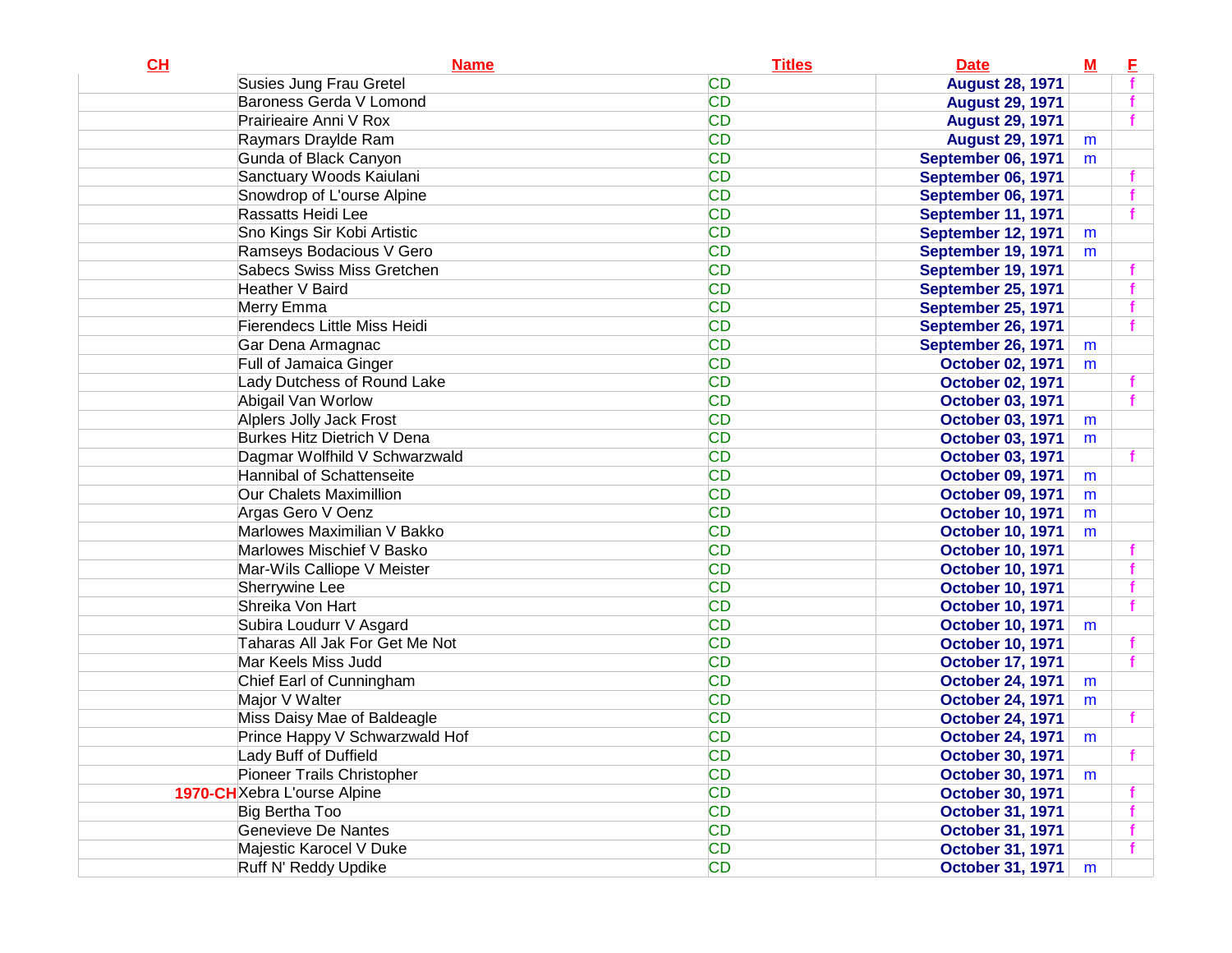| CH               | <b>Name</b>                               | <b>Titles</b> | <b>Date</b>              | $\underline{\mathbf{M}}$ | E            |
|------------------|-------------------------------------------|---------------|--------------------------|--------------------------|--------------|
|                  | Samson Hamilcar                           | <b>CD</b>     | <b>October 31, 1971</b>  | m                        |              |
|                  | Duchess Brandy Poupette V Basko           | <b>CD</b>     | <b>November 07, 1971</b> |                          | $\mathbf{f}$ |
|                  | Nybacks Alnankar ER Charlie               | <b>CD</b>     | <b>November 07, 1971</b> | m                        |              |
|                  | <b>Brutus Du Lac</b>                      | <b>CD</b>     | <b>November 13, 1971</b> | m                        |              |
|                  | 1971-CHLT's Granunda                      | <b>CD</b>     | <b>November 13, 1971</b> | m                        |              |
|                  | <b>Nobel Nancy</b>                        | <b>CD</b>     | <b>November 13, 1971</b> |                          |              |
|                  | Aut Lea Ever So Good V Barko              | <b>CD</b>     | <b>November 14, 1971</b> |                          |              |
|                  | <b>Goliard Tanqueray Falstaff</b>         | <b>CD</b>     | <b>November 14, 1971</b> | m                        |              |
|                  | Ken Ro's Apollo                           | <b>CD</b>     | <b>November 14, 1971</b> | m                        |              |
|                  | <b>Marls Intoxicated Rescue</b>           | <b>CD</b>     | <b>November 14, 1971</b> |                          |              |
|                  | <b>1970-CH</b> Taharas All Jak of Spades  | <b>CD</b>     | <b>November 14, 1971</b> | m                        |              |
|                  | Trahern Jo O'Tall Pines                   | <b>CD</b>     | <b>November 14, 1971</b> | m                        |              |
|                  | 1976-CH Twin Oaks Cinnamon Bear           | <b>CD</b>     | <b>November 14, 1971</b> |                          |              |
|                  | Vieledanke Hondu                          | <b>CD</b>     | <b>November 14, 1971</b> | m                        |              |
|                  | Baroness Peaches And Cream                | <b>CD</b>     | <b>November 21, 1971</b> |                          |              |
|                  | Bourassa Brandy                           | <b>CD</b>     | <b>November 21, 1971</b> |                          |              |
|                  | Edward Von Habsburg                       | <b>CD</b>     | <b>November 21, 1971</b> | m                        |              |
|                  | Rusnels Lil Moose Nicholas                | <b>CD</b>     | <b>November 21, 1971</b> | m                        |              |
|                  | Stoans Bella Beaugret                     | <b>CD</b>     | <b>November 21, 1971</b> |                          |              |
|                  | Von Thuns Thunder                         | <b>CD</b>     | <b>November 21, 1971</b> | m                        |              |
|                  | Sir Brandy Alexander XV                   | <b>CD</b>     | <b>November 27, 1971</b> | m                        |              |
|                  | Sean Toby Nolan                           | <b>CD</b>     | <b>December 05, 1971</b> | m                        |              |
|                  | Mama Bear                                 | <b>CD</b>     | <b>December 11, 1971</b> |                          | f.           |
|                  | Gilvards Samboy                           | <b>CD</b>     | <b>December 12, 1971</b> | m                        |              |
|                  | Hanna V Charisma                          | <b>CD</b>     | <b>December 12, 1971</b> |                          |              |
|                  | Jatos General Hannibal                    | <b>CD</b>     | <b>December 12, 1971</b> | m                        |              |
|                  | Lee Hi's Red Baron                        | <b>CD</b>     | <b>December 12, 1971</b> | m                        |              |
|                  | Mona Del Oro De Monte San                 | <b>CD</b>     | <b>December 12, 1971</b> |                          |              |
|                  | <b>1972-CH</b> Hickory Knolls Starfire    | <b>CD</b>     | <b>December 19, 1971</b> |                          |              |
|                  | Lady Josephine                            | <b>CD</b>     | <b>December 19, 1971</b> |                          |              |
|                  | Shamrock Glen Tara                        | <b>CD</b>     | <b>December 19, 1971</b> |                          |              |
| $\boldsymbol{9}$ | 154                                       | 154           |                          | 77                       | 77           |
| 1972             |                                           |               |                          |                          |              |
|                  | 1971-CH Bruno Von Erick                   | <b>CD</b>     | <b>January 09, 1972</b>  | m                        |              |
|                  | 1971-CH The Bandit of Snowy Ridge         | <b>CD</b>     | <b>January 30, 1972</b>  | m                        |              |
|                  | Christmas Candy                           | <b>CD</b>     | <b>February 05, 1972</b> |                          |              |
|                  | Chamness Duke of Ace                      | <b>CD</b>     | <b>February 27, 1972</b> | m                        |              |
|                  | Christina Von Hoghton                     | <b>CD</b>     | <b>February 27, 1972</b> |                          |              |
|                  | Sequoyahs Burly Boy                       | <b>CD</b>     | <b>February 27, 1972</b> | m                        |              |
|                  | Sunhof Danny Boy V Gulliver               | <b>CD</b>     | <b>February 27, 1972</b> | m                        |              |
|                  | <b>1973-CH</b> Goliard Brunhilde Falstaff | <b>CD</b>     | <b>March 11, 1972</b>    |                          |              |
|                  | Baron John Von Zermatt                    | <b>CD</b>     | <b>March 12, 1972</b>    | m                        |              |
|                  | <b>1977-CH</b> Mayers Riverview Inger     | <b>CD</b>     | <b>March 12, 1972</b>    |                          |              |
|                  |                                           |               |                          |                          |              |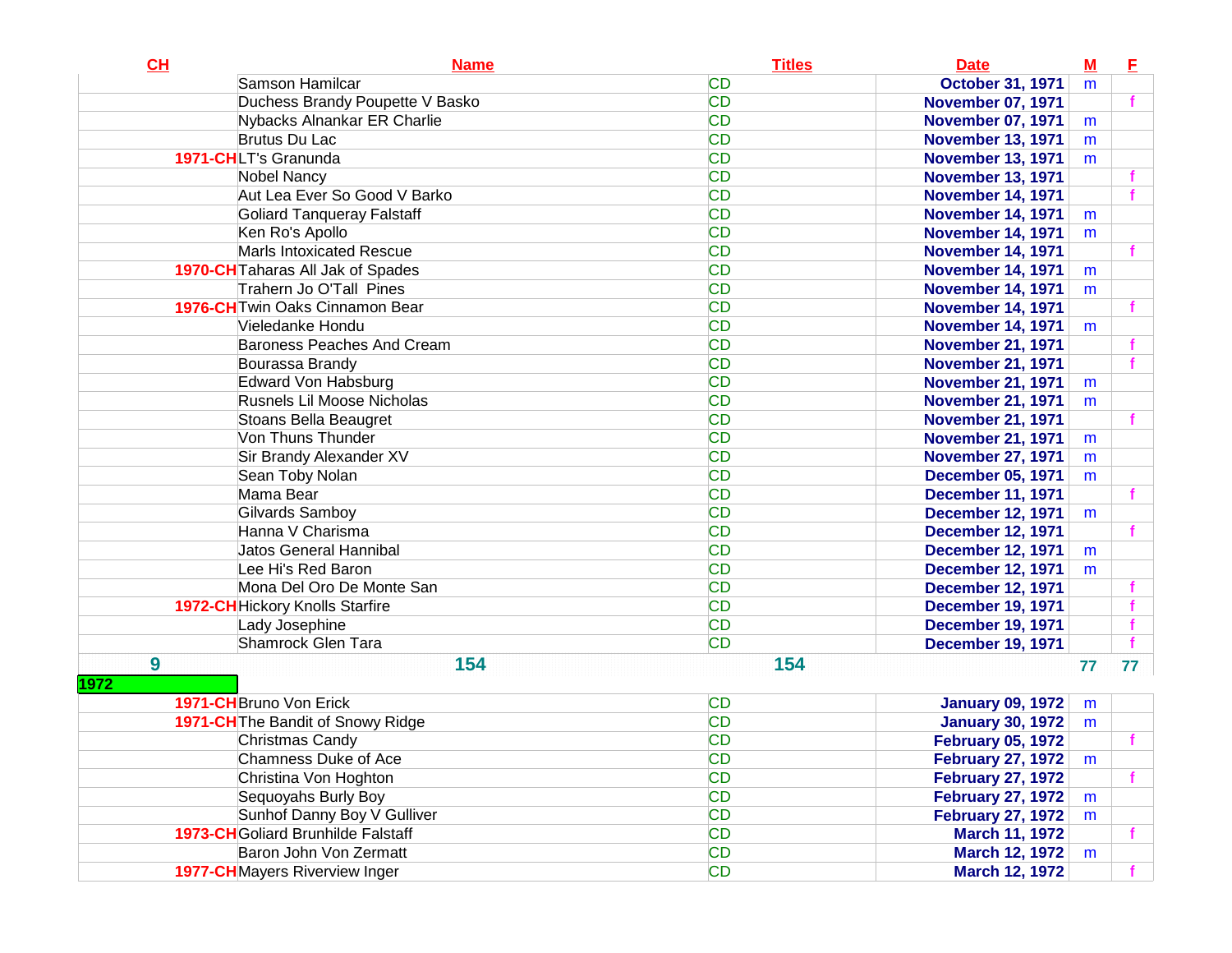| CL | <b>Name</b>                             | <b>Titles</b> | <b>Date</b>           | ${\bf M}$ | E |
|----|-----------------------------------------|---------------|-----------------------|-----------|---|
|    | Miss Panda                              | <b>CD</b>     | <b>March 12, 1972</b> |           |   |
|    | Sir Gaylord Fabacker                    | <b>CD</b>     | <b>March 12, 1972</b> | m         |   |
|    | <b>Boozer Brutus</b>                    | <b>CD</b>     | <b>March 19, 1972</b> | m         |   |
|    | Christina Von Grindenwald               | <b>CD</b>     | <b>March 19, 1972</b> |           |   |
|    | <b>Goliard Sebastian Falstaff</b>       | <b>CD</b>     | <b>March 25, 1972</b> | m         |   |
|    | Marls Fury V Danny                      | <b>CD</b>     | <b>March 26, 1972</b> | m         |   |
|    | Jura Tisch V Sonthofen                  | <b>CD</b>     | April 01, 1972        |           |   |
|    | Sir Major Boggis of CCH                 | <b>CD</b>     | April 01, 1972        | m         |   |
|    | Rusnels Joshua                          | <b>CD</b>     | April 02, 1972        | m         |   |
|    | 1973-CHCamelots Barefoot Contessa       | <b>CD</b>     | <b>April 09, 1972</b> |           |   |
|    | <b>Gusthoff Gentleman Red</b>           | <b>CD</b>     | April 09, 1972        | m         |   |
|    | <b>1972-CH</b> Tazwells Britta Von Bozo | <b>CD</b>     | <b>April 09, 1972</b> |           |   |
|    | Hugo Thomas of Radcliffe                | <b>CD</b>     | April 15, 1972        | m         |   |
|    | Fierendecs Barno Woodside               | <b>CD</b>     | April 16, 1972        | m         |   |
|    | Saundalins Darling Emily                | <b>CD</b>     | April 16, 1972        |           |   |
|    | Angela of Alpentahl                     | <b>CD</b>     | <b>April 22, 1972</b> |           |   |
|    | Mims Honey B of Heidi                   | <b>CD</b>     | <b>April 22, 1972</b> |           |   |
|    | Alpenhofs Gabriel V Salmegg             | <b>CD</b>     | April 23, 1972        | m         |   |
|    | Aftermath                               | <b>CD</b>     | <b>April 29, 1972</b> |           |   |
|    | Alpsteins Caressa                       | <b>CD</b>     | April 30, 1972        |           |   |
|    | Baron Sandspur Sebastian                | <b>CD</b>     | April 30, 1972        | m         |   |
|    | <b>Ginjacs Shawnee Princess</b>         | <b>CD</b>     | April 30, 1972        |           |   |
|    | Lady Fiona Von St. Mark                 | <b>CD</b>     | April 30, 1972        |           |   |
|    | Little Fauss Brambaugh                  | <b>CD</b>     | April 30, 1972        | m         |   |
|    | <b>Teddis Drummer of Georgette</b>      | <b>CD</b>     | April 30, 1972        | m         |   |
|    | Gentle Ben V Dudley                     | <b>CD</b>     | May 06, 1972          | m         |   |
|    | Lady Marla Mac                          | <b>CD</b>     | May 06, 1972          |           |   |
|    | <b>Leachs Der Duke Brutus</b>           | <b>CD</b>     | May 07, 1972          | m         |   |
|    | Balcones Dofer Hooch V Kobi             | <b>CD</b>     | May 14, 1972          | m         |   |
|    | Cherryacres Arnold V Friedl             | <b>CD</b>     | May 14, 1972          | m         |   |
|    | Knights King Klancy                     | <b>CD</b>     | May 14, 1972          | m         |   |
|    | <b>Pioneer Trails Albert</b>            | <b>CD</b>     | May 14, 1972          |           |   |
|    | Saunders Fathers Day Saint              | <b>CD</b>     | May 20, 1972          | m         |   |
|    | Taylors April Daisy V Palos             | <b>CD</b>     | May 20, 1972          |           |   |
|    | Wrights Little Joe                      | <b>CD</b>     | May 20, 1972          | m         |   |
|    | Baron Barry Von Richter                 | <b>CD</b>     | May 21, 1972          | m         |   |
|    | <b>Crestons Nautical Noah</b>           | CD            | May 21, 1972          | m         |   |
|    | Et Tu Brute V Schlafen                  | <b>CD</b>     | May 21, 1972          | m         |   |
|    | Evatts Lil' Johns Lil' Joe              | <b>CD</b>     | May 21, 1972          | m         |   |
|    | Gold Rush of Mansfield                  | <b>CD</b>     | May 21, 1972          |           |   |
|    | <b>Heather of The Dahls</b>             | <b>CD</b>     | May 21, 1972          |           |   |
|    | Lady Kathy Von Brandendale              | <b>CD</b>     | May 21, 1972          |           |   |
|    | Tara Von Helmer                         | <b>CD</b>     | May 21, 1972          |           |   |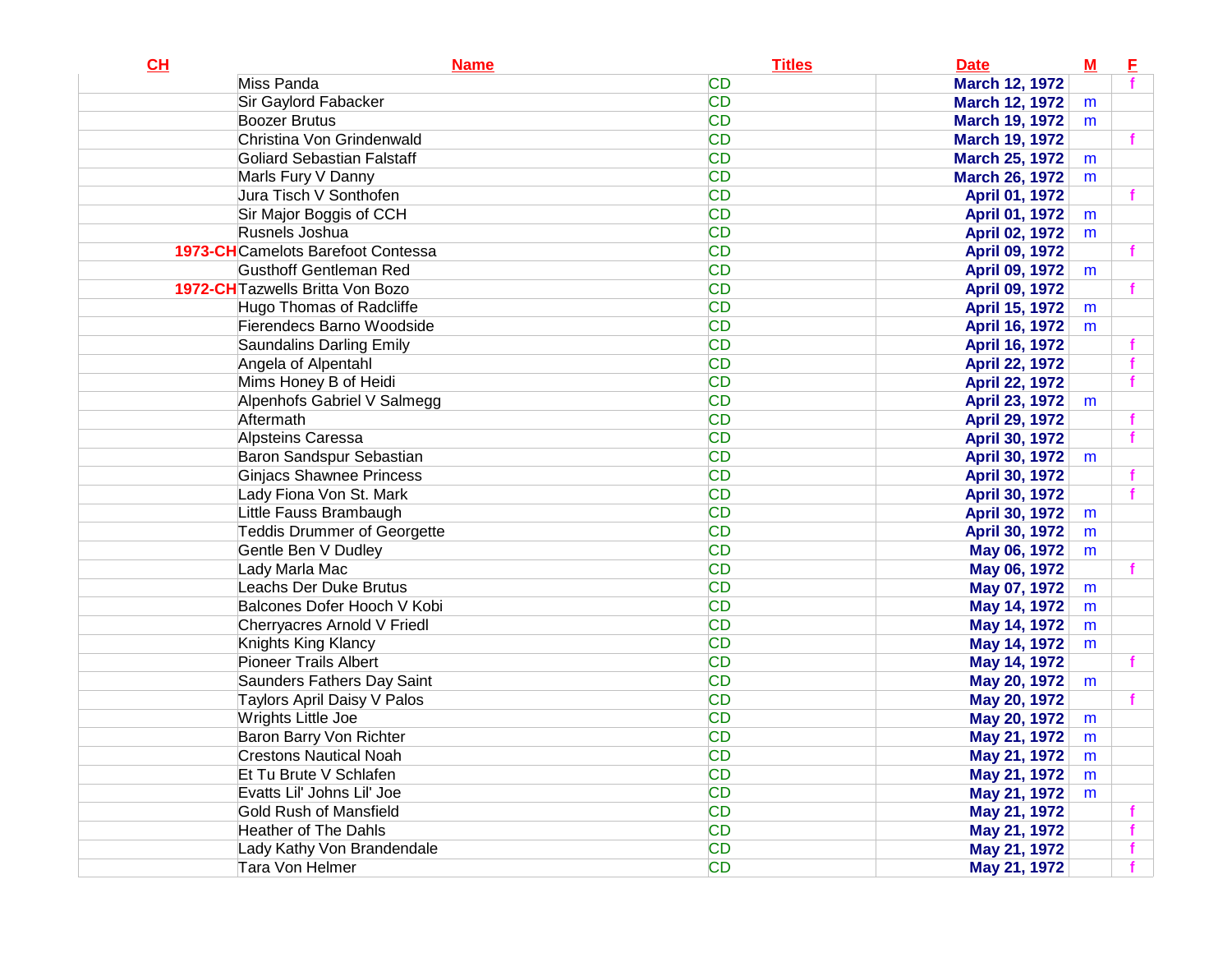| CL           | <b>Name</b>                         | <b>Titles</b> | <b>Date</b>               | ${\bf M}$ | E |
|--------------|-------------------------------------|---------------|---------------------------|-----------|---|
|              | Miss Brandee                        | <b>CD</b>     | May 27, 1972              |           |   |
|              | Bandita Maria                       | <b>CD</b>     | May 28, 1972              |           |   |
|              | Laikas A Natasha V Sauliamt         | <b>CD</b>     | <b>June 03, 1972</b>      |           |   |
|              | Bourbon Of Uri L'ours Alpin         | <b>CD</b>     | <b>June 04, 1972</b>      | m         |   |
|              | Prince Jumbo                        | <b>CD</b>     | <b>June 10, 1972</b>      | m         |   |
|              | Hirschys Susie V Hillair            | <b>CD</b>     | <b>June 11, 1972</b>      |           |   |
|              | Hopehaus Madame Jeanette            | <b>CD</b>     | <b>June 11, 1972</b>      |           |   |
|              | Magna Siri                          | <b>CD</b>     | <b>June 11, 1972</b>      |           |   |
|              | Richards Mini Mert                  | <b>CD</b>     | <b>June 11, 1972</b>      |           |   |
|              | Bergans Little Butch Brandy         | <b>CD</b>     | <b>June 18, 1972</b>      | m         |   |
|              | Saint Tawna June                    | <b>CD</b>     | <b>June 18, 1972</b>      |           |   |
|              | Von Thuns Lightening                | <b>CD</b>     | <b>June 18, 1972</b>      |           |   |
|              | Playboys Brandy                     | <b>CD</b>     | <b>June 25, 1972</b>      | m         |   |
|              | Pandora Von Sheba                   | <b>CD</b>     | <b>July 01, 1972</b>      |           |   |
|              | Alpsteins Katrina                   | <b>CD</b>     | <b>July 02, 1972</b>      |           |   |
|              | <b>Buffy Belle Chere</b>            | <b>CD</b>     | <b>July 09, 1972</b>      |           |   |
|              | Cindras Von Delilah                 | <b>CD</b>     | <b>July 09, 1972</b>      |           |   |
|              | Hy Lifes Beauty Von Kobi            | <b>CD</b>     | <b>July 09, 1972</b>      |           |   |
|              | Lady Freckles V Snoopalong          | <b>CD</b>     | <b>July 14, 1972</b>      |           |   |
|              | Dominos St. Abelard                 | <b>CD</b>     | <b>July 22, 1972</b>      | m         |   |
|              | Ludwigs Royal Jay R                 | <b>CD</b>     | <b>July 22, 1972</b>      | m         |   |
|              | <b>1975-CH</b> Alplers Pufnstuf     | <b>CD</b>     | <b>July 29, 1972</b>      | m         |   |
|              | Gin Gin Ginny                       | <b>CD</b>     | <b>July 30, 1972</b>      |           |   |
|              | 1972-CHLittle John of Winston Manor | <b>CD</b>     | <b>July 30, 1972</b>      | m         |   |
|              | Melandras Chancellor Dylan          | <b>CD</b>     | <b>July 30, 1972</b>      | m         |   |
|              | <b>Glucklich Hans Brinker</b>       | <b>CD</b>     | <b>August 06, 1972</b>    | m         |   |
|              | Hindelangs Cindi V Sequoyah         | <b>CD</b>     | <b>August 06, 1972</b>    |           |   |
|              | Bergundtal Faust                    | <b>CD</b>     | <b>August 19, 1972</b>    | m         |   |
|              | Heidi of Maple Grove                | <b>CD</b>     | <b>August 19, 1972</b>    |           |   |
|              | <b>Sleemans Our Gal Sal</b>         | <b>CD</b>     | <b>August 19, 1972</b>    |           |   |
| 1973-CHTaska |                                     | <b>CD</b>     | <b>August 19, 1972</b>    |           |   |
|              | Duke Ellington                      | <b>CD</b>     | <b>August 20, 1972</b>    | m         |   |
|              | Lysanders Samson                    | <b>CD</b>     | <b>August 20, 1972</b>    | m         |   |
|              | Count Gustov Von Bliss              | <b>CD</b>     | <b>August 27, 1972</b>    | m         |   |
|              | Lady Bonita Von Korn Bred           | <b>CD</b>     | <b>August 27, 1972</b>    |           |   |
|              | Sir Hans Fincastle                  | <b>CD</b>     | <b>August 27, 1972</b>    | m         |   |
|              | <b>Holtz Dunder Dutch</b>           | <b>CD</b>     | <b>September 02, 1972</b> | m         |   |
|              | Felicidads Milargalita              | <b>CD</b>     | <b>September 03, 1972</b> |           | f |
|              | 1973-CH Goliard Bacchus V Falstaff  | <b>CD</b>     | <b>September 03, 1972</b> | m         |   |
|              | Toddy of Gretchen Von Brit          | <b>CD</b>     | September 04, 1972        |           | f |
|              | George of Lyddon Manor              | <b>CD</b>     | <b>September 09, 1972</b> | m         |   |
|              | <b>Tucumcarris Lady Secret</b>      | <b>CD</b>     | September 09, 1972        |           |   |
|              | Sno Kings Princess Kari             | <b>CD</b>     | <b>September 10, 1972</b> |           |   |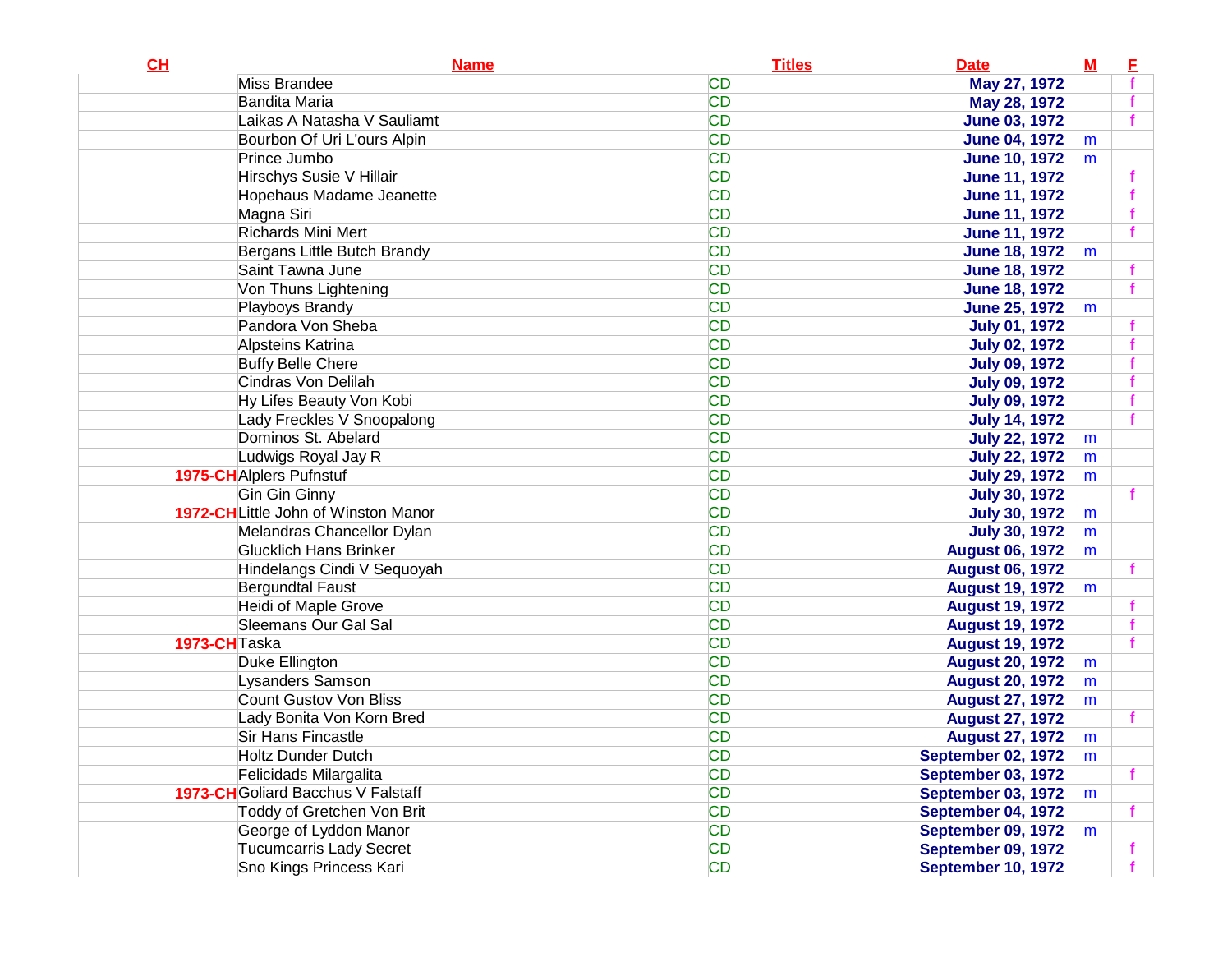| Hobbs Lazy Lady<br>September 17, 1972<br><b>CD</b><br>Yankee Duke of Forest View<br><b>September 23, 1972</b><br>m<br><b>CD</b><br>Choppins Beau Jo<br>September 24, 1972<br>m<br>1976-CH Gordons Jackson V Astor<br><b>CD</b><br><b>September 24, 1972</b><br>m<br><b>CD</b><br>Hilltops Alpine Fancy Lady<br>September 24, 1972<br><b>CD</b><br>Milissa Gayl Dunn<br>September 24, 1972<br><b>CD</b><br>1968-CH Fallen Angel L'ourse Alpine<br><b>September 30, 1972</b><br><b>CD</b><br><b>Gar Vands Princess Tina</b><br><b>September 30, 1972</b><br><b>CD</b><br>Gertrude Jeg Elske Deg<br><b>October 01, 1972</b><br><b>CD</b><br>Goliath of Newfield<br><b>October 01, 1972</b><br>m<br><b>CD</b><br>Heidi of Old Castle<br><b>October 01, 1972</b><br><b>CD</b><br>Heidi Stroheim of Delaware<br><b>October 01, 1972</b><br><b>CD</b><br>Lady Cansatas Miss Honey<br><b>October 01, 1972</b><br><b>CD</b><br>Showstoppers Charger RT<br><b>October 01, 1972</b><br>m<br><b>Telfords Lady Rachel</b><br><b>CD</b><br><b>October 01, 1972</b><br><b>CD</b><br>1971-CH Willow Winds Yogi Big Storm<br><b>October 07, 1972</b><br>m<br><b>CD</b><br>Johns Tam Tam of Geneva<br><b>October 08, 1972</b><br><b>CD</b><br><b>Danbriers Grettle</b><br><b>October 14, 1972</b><br><b>CD</b><br>Our Little Brandy<br><b>October 14, 1972</b><br>m<br><b>CD</b><br>Queen De Amor<br><b>October 15, 1972</b><br><b>CD</b><br>Tristan Zwingi Kristie D'or<br><b>October 15, 1972</b><br><b>CD</b><br>Ursulas Kawnipi Rune<br><b>October 15, 1972</b><br>m<br><b>CD</b><br><b>Whiterivers Fabulous Gypsy</b><br><b>October 15, 1972</b><br><b>CD</b><br><b>Brandy</b><br><b>October 21, 1972</b><br>Guenevere of Thornbranch<br><b>CD</b><br><b>October 22, 1972</b><br><b>CD</b><br>Lord Luther Von Falstaff<br><b>October 22, 1972</b><br>m<br><b>CD</b><br>Moonshines Golden Cleopatra<br><b>October 22, 1972</b><br><b>CD</b><br>Heidi Gretchen Cassandra<br><b>October 28, 1972</b><br><b>CD</b><br>Mims Heidi Von Court<br><b>October 29, 1972</b><br><b>CD</b><br>Mohans Be What You Are Figgaro<br><b>October 29, 1972</b><br><b>CD</b><br>Ronans Saint Simon<br><b>October 29, 1972</b><br>m<br><b>CD</b><br><b>Merritts Miss Impressions</b><br><b>November 04, 1972</b><br><b>CD</b><br>D'Aostas Pig Pen Tabetha V Marc<br><b>November 05, 1972</b><br><b>CD</b><br>Drucilla Gejack<br><b>November 05, 1972</b><br>Mattas Samantha of Franklin<br><b>CD</b><br><b>November 11, 1972</b><br><b>CD</b><br>St. Morgan Wilshire<br><b>November 11, 1972</b><br>m<br><b>CD</b><br><b>Brandy Von Gustafson</b><br><b>November 12, 1972</b><br>m<br><b>CD</b><br><b>Burlesons Major Pride</b><br><b>November 12, 1972</b><br>m<br><b>CD</b><br>Lees Schatzie Von Friday<br><b>November 12, 1972</b><br><b>CD</b><br>Sir Angus McDougall<br><b>November 12, 1972</b><br>m<br><b>CD</b><br>Freida Victoria Moe<br><b>November 18, 1972</b><br><b>CD</b><br>Heidi Von Frederich<br><b>November 19, 1972</b><br><b>CD</b> | CL | <b>Name</b>          | <b>Titles</b> | <b>Date</b>              | $\underline{\mathsf{M}}$ | E |
|-----------------------------------------------------------------------------------------------------------------------------------------------------------------------------------------------------------------------------------------------------------------------------------------------------------------------------------------------------------------------------------------------------------------------------------------------------------------------------------------------------------------------------------------------------------------------------------------------------------------------------------------------------------------------------------------------------------------------------------------------------------------------------------------------------------------------------------------------------------------------------------------------------------------------------------------------------------------------------------------------------------------------------------------------------------------------------------------------------------------------------------------------------------------------------------------------------------------------------------------------------------------------------------------------------------------------------------------------------------------------------------------------------------------------------------------------------------------------------------------------------------------------------------------------------------------------------------------------------------------------------------------------------------------------------------------------------------------------------------------------------------------------------------------------------------------------------------------------------------------------------------------------------------------------------------------------------------------------------------------------------------------------------------------------------------------------------------------------------------------------------------------------------------------------------------------------------------------------------------------------------------------------------------------------------------------------------------------------------------------------------------------------------------------------------------------------------------------------------------------------------------------------------------------------------------------------------------------------------------------------------------------------------------------------------------------------------------------------------------------------------------------------------------------------------------------------------------------------------------------------------------------------------------------------------------------------------------------------------------------------------------------------|----|----------------------|---------------|--------------------------|--------------------------|---|
|                                                                                                                                                                                                                                                                                                                                                                                                                                                                                                                                                                                                                                                                                                                                                                                                                                                                                                                                                                                                                                                                                                                                                                                                                                                                                                                                                                                                                                                                                                                                                                                                                                                                                                                                                                                                                                                                                                                                                                                                                                                                                                                                                                                                                                                                                                                                                                                                                                                                                                                                                                                                                                                                                                                                                                                                                                                                                                                                                                                                                       |    |                      | <b>CD</b>     |                          |                          |   |
|                                                                                                                                                                                                                                                                                                                                                                                                                                                                                                                                                                                                                                                                                                                                                                                                                                                                                                                                                                                                                                                                                                                                                                                                                                                                                                                                                                                                                                                                                                                                                                                                                                                                                                                                                                                                                                                                                                                                                                                                                                                                                                                                                                                                                                                                                                                                                                                                                                                                                                                                                                                                                                                                                                                                                                                                                                                                                                                                                                                                                       |    |                      |               |                          |                          |   |
|                                                                                                                                                                                                                                                                                                                                                                                                                                                                                                                                                                                                                                                                                                                                                                                                                                                                                                                                                                                                                                                                                                                                                                                                                                                                                                                                                                                                                                                                                                                                                                                                                                                                                                                                                                                                                                                                                                                                                                                                                                                                                                                                                                                                                                                                                                                                                                                                                                                                                                                                                                                                                                                                                                                                                                                                                                                                                                                                                                                                                       |    |                      |               |                          |                          |   |
|                                                                                                                                                                                                                                                                                                                                                                                                                                                                                                                                                                                                                                                                                                                                                                                                                                                                                                                                                                                                                                                                                                                                                                                                                                                                                                                                                                                                                                                                                                                                                                                                                                                                                                                                                                                                                                                                                                                                                                                                                                                                                                                                                                                                                                                                                                                                                                                                                                                                                                                                                                                                                                                                                                                                                                                                                                                                                                                                                                                                                       |    |                      |               |                          |                          |   |
|                                                                                                                                                                                                                                                                                                                                                                                                                                                                                                                                                                                                                                                                                                                                                                                                                                                                                                                                                                                                                                                                                                                                                                                                                                                                                                                                                                                                                                                                                                                                                                                                                                                                                                                                                                                                                                                                                                                                                                                                                                                                                                                                                                                                                                                                                                                                                                                                                                                                                                                                                                                                                                                                                                                                                                                                                                                                                                                                                                                                                       |    |                      |               |                          |                          |   |
|                                                                                                                                                                                                                                                                                                                                                                                                                                                                                                                                                                                                                                                                                                                                                                                                                                                                                                                                                                                                                                                                                                                                                                                                                                                                                                                                                                                                                                                                                                                                                                                                                                                                                                                                                                                                                                                                                                                                                                                                                                                                                                                                                                                                                                                                                                                                                                                                                                                                                                                                                                                                                                                                                                                                                                                                                                                                                                                                                                                                                       |    |                      |               |                          |                          |   |
|                                                                                                                                                                                                                                                                                                                                                                                                                                                                                                                                                                                                                                                                                                                                                                                                                                                                                                                                                                                                                                                                                                                                                                                                                                                                                                                                                                                                                                                                                                                                                                                                                                                                                                                                                                                                                                                                                                                                                                                                                                                                                                                                                                                                                                                                                                                                                                                                                                                                                                                                                                                                                                                                                                                                                                                                                                                                                                                                                                                                                       |    |                      |               |                          |                          |   |
|                                                                                                                                                                                                                                                                                                                                                                                                                                                                                                                                                                                                                                                                                                                                                                                                                                                                                                                                                                                                                                                                                                                                                                                                                                                                                                                                                                                                                                                                                                                                                                                                                                                                                                                                                                                                                                                                                                                                                                                                                                                                                                                                                                                                                                                                                                                                                                                                                                                                                                                                                                                                                                                                                                                                                                                                                                                                                                                                                                                                                       |    |                      |               |                          |                          |   |
|                                                                                                                                                                                                                                                                                                                                                                                                                                                                                                                                                                                                                                                                                                                                                                                                                                                                                                                                                                                                                                                                                                                                                                                                                                                                                                                                                                                                                                                                                                                                                                                                                                                                                                                                                                                                                                                                                                                                                                                                                                                                                                                                                                                                                                                                                                                                                                                                                                                                                                                                                                                                                                                                                                                                                                                                                                                                                                                                                                                                                       |    |                      |               |                          |                          |   |
|                                                                                                                                                                                                                                                                                                                                                                                                                                                                                                                                                                                                                                                                                                                                                                                                                                                                                                                                                                                                                                                                                                                                                                                                                                                                                                                                                                                                                                                                                                                                                                                                                                                                                                                                                                                                                                                                                                                                                                                                                                                                                                                                                                                                                                                                                                                                                                                                                                                                                                                                                                                                                                                                                                                                                                                                                                                                                                                                                                                                                       |    |                      |               |                          |                          |   |
|                                                                                                                                                                                                                                                                                                                                                                                                                                                                                                                                                                                                                                                                                                                                                                                                                                                                                                                                                                                                                                                                                                                                                                                                                                                                                                                                                                                                                                                                                                                                                                                                                                                                                                                                                                                                                                                                                                                                                                                                                                                                                                                                                                                                                                                                                                                                                                                                                                                                                                                                                                                                                                                                                                                                                                                                                                                                                                                                                                                                                       |    |                      |               |                          |                          |   |
|                                                                                                                                                                                                                                                                                                                                                                                                                                                                                                                                                                                                                                                                                                                                                                                                                                                                                                                                                                                                                                                                                                                                                                                                                                                                                                                                                                                                                                                                                                                                                                                                                                                                                                                                                                                                                                                                                                                                                                                                                                                                                                                                                                                                                                                                                                                                                                                                                                                                                                                                                                                                                                                                                                                                                                                                                                                                                                                                                                                                                       |    |                      |               |                          |                          |   |
|                                                                                                                                                                                                                                                                                                                                                                                                                                                                                                                                                                                                                                                                                                                                                                                                                                                                                                                                                                                                                                                                                                                                                                                                                                                                                                                                                                                                                                                                                                                                                                                                                                                                                                                                                                                                                                                                                                                                                                                                                                                                                                                                                                                                                                                                                                                                                                                                                                                                                                                                                                                                                                                                                                                                                                                                                                                                                                                                                                                                                       |    |                      |               |                          |                          |   |
|                                                                                                                                                                                                                                                                                                                                                                                                                                                                                                                                                                                                                                                                                                                                                                                                                                                                                                                                                                                                                                                                                                                                                                                                                                                                                                                                                                                                                                                                                                                                                                                                                                                                                                                                                                                                                                                                                                                                                                                                                                                                                                                                                                                                                                                                                                                                                                                                                                                                                                                                                                                                                                                                                                                                                                                                                                                                                                                                                                                                                       |    |                      |               |                          |                          |   |
|                                                                                                                                                                                                                                                                                                                                                                                                                                                                                                                                                                                                                                                                                                                                                                                                                                                                                                                                                                                                                                                                                                                                                                                                                                                                                                                                                                                                                                                                                                                                                                                                                                                                                                                                                                                                                                                                                                                                                                                                                                                                                                                                                                                                                                                                                                                                                                                                                                                                                                                                                                                                                                                                                                                                                                                                                                                                                                                                                                                                                       |    |                      |               |                          |                          |   |
|                                                                                                                                                                                                                                                                                                                                                                                                                                                                                                                                                                                                                                                                                                                                                                                                                                                                                                                                                                                                                                                                                                                                                                                                                                                                                                                                                                                                                                                                                                                                                                                                                                                                                                                                                                                                                                                                                                                                                                                                                                                                                                                                                                                                                                                                                                                                                                                                                                                                                                                                                                                                                                                                                                                                                                                                                                                                                                                                                                                                                       |    |                      |               |                          |                          |   |
|                                                                                                                                                                                                                                                                                                                                                                                                                                                                                                                                                                                                                                                                                                                                                                                                                                                                                                                                                                                                                                                                                                                                                                                                                                                                                                                                                                                                                                                                                                                                                                                                                                                                                                                                                                                                                                                                                                                                                                                                                                                                                                                                                                                                                                                                                                                                                                                                                                                                                                                                                                                                                                                                                                                                                                                                                                                                                                                                                                                                                       |    |                      |               |                          |                          |   |
|                                                                                                                                                                                                                                                                                                                                                                                                                                                                                                                                                                                                                                                                                                                                                                                                                                                                                                                                                                                                                                                                                                                                                                                                                                                                                                                                                                                                                                                                                                                                                                                                                                                                                                                                                                                                                                                                                                                                                                                                                                                                                                                                                                                                                                                                                                                                                                                                                                                                                                                                                                                                                                                                                                                                                                                                                                                                                                                                                                                                                       |    |                      |               |                          |                          |   |
|                                                                                                                                                                                                                                                                                                                                                                                                                                                                                                                                                                                                                                                                                                                                                                                                                                                                                                                                                                                                                                                                                                                                                                                                                                                                                                                                                                                                                                                                                                                                                                                                                                                                                                                                                                                                                                                                                                                                                                                                                                                                                                                                                                                                                                                                                                                                                                                                                                                                                                                                                                                                                                                                                                                                                                                                                                                                                                                                                                                                                       |    |                      |               |                          |                          |   |
|                                                                                                                                                                                                                                                                                                                                                                                                                                                                                                                                                                                                                                                                                                                                                                                                                                                                                                                                                                                                                                                                                                                                                                                                                                                                                                                                                                                                                                                                                                                                                                                                                                                                                                                                                                                                                                                                                                                                                                                                                                                                                                                                                                                                                                                                                                                                                                                                                                                                                                                                                                                                                                                                                                                                                                                                                                                                                                                                                                                                                       |    |                      |               |                          |                          |   |
|                                                                                                                                                                                                                                                                                                                                                                                                                                                                                                                                                                                                                                                                                                                                                                                                                                                                                                                                                                                                                                                                                                                                                                                                                                                                                                                                                                                                                                                                                                                                                                                                                                                                                                                                                                                                                                                                                                                                                                                                                                                                                                                                                                                                                                                                                                                                                                                                                                                                                                                                                                                                                                                                                                                                                                                                                                                                                                                                                                                                                       |    |                      |               |                          |                          |   |
|                                                                                                                                                                                                                                                                                                                                                                                                                                                                                                                                                                                                                                                                                                                                                                                                                                                                                                                                                                                                                                                                                                                                                                                                                                                                                                                                                                                                                                                                                                                                                                                                                                                                                                                                                                                                                                                                                                                                                                                                                                                                                                                                                                                                                                                                                                                                                                                                                                                                                                                                                                                                                                                                                                                                                                                                                                                                                                                                                                                                                       |    |                      |               |                          |                          |   |
|                                                                                                                                                                                                                                                                                                                                                                                                                                                                                                                                                                                                                                                                                                                                                                                                                                                                                                                                                                                                                                                                                                                                                                                                                                                                                                                                                                                                                                                                                                                                                                                                                                                                                                                                                                                                                                                                                                                                                                                                                                                                                                                                                                                                                                                                                                                                                                                                                                                                                                                                                                                                                                                                                                                                                                                                                                                                                                                                                                                                                       |    |                      |               |                          |                          |   |
|                                                                                                                                                                                                                                                                                                                                                                                                                                                                                                                                                                                                                                                                                                                                                                                                                                                                                                                                                                                                                                                                                                                                                                                                                                                                                                                                                                                                                                                                                                                                                                                                                                                                                                                                                                                                                                                                                                                                                                                                                                                                                                                                                                                                                                                                                                                                                                                                                                                                                                                                                                                                                                                                                                                                                                                                                                                                                                                                                                                                                       |    |                      |               |                          |                          |   |
|                                                                                                                                                                                                                                                                                                                                                                                                                                                                                                                                                                                                                                                                                                                                                                                                                                                                                                                                                                                                                                                                                                                                                                                                                                                                                                                                                                                                                                                                                                                                                                                                                                                                                                                                                                                                                                                                                                                                                                                                                                                                                                                                                                                                                                                                                                                                                                                                                                                                                                                                                                                                                                                                                                                                                                                                                                                                                                                                                                                                                       |    |                      |               |                          |                          |   |
|                                                                                                                                                                                                                                                                                                                                                                                                                                                                                                                                                                                                                                                                                                                                                                                                                                                                                                                                                                                                                                                                                                                                                                                                                                                                                                                                                                                                                                                                                                                                                                                                                                                                                                                                                                                                                                                                                                                                                                                                                                                                                                                                                                                                                                                                                                                                                                                                                                                                                                                                                                                                                                                                                                                                                                                                                                                                                                                                                                                                                       |    |                      |               |                          |                          |   |
|                                                                                                                                                                                                                                                                                                                                                                                                                                                                                                                                                                                                                                                                                                                                                                                                                                                                                                                                                                                                                                                                                                                                                                                                                                                                                                                                                                                                                                                                                                                                                                                                                                                                                                                                                                                                                                                                                                                                                                                                                                                                                                                                                                                                                                                                                                                                                                                                                                                                                                                                                                                                                                                                                                                                                                                                                                                                                                                                                                                                                       |    |                      |               |                          |                          |   |
|                                                                                                                                                                                                                                                                                                                                                                                                                                                                                                                                                                                                                                                                                                                                                                                                                                                                                                                                                                                                                                                                                                                                                                                                                                                                                                                                                                                                                                                                                                                                                                                                                                                                                                                                                                                                                                                                                                                                                                                                                                                                                                                                                                                                                                                                                                                                                                                                                                                                                                                                                                                                                                                                                                                                                                                                                                                                                                                                                                                                                       |    |                      |               |                          |                          |   |
|                                                                                                                                                                                                                                                                                                                                                                                                                                                                                                                                                                                                                                                                                                                                                                                                                                                                                                                                                                                                                                                                                                                                                                                                                                                                                                                                                                                                                                                                                                                                                                                                                                                                                                                                                                                                                                                                                                                                                                                                                                                                                                                                                                                                                                                                                                                                                                                                                                                                                                                                                                                                                                                                                                                                                                                                                                                                                                                                                                                                                       |    |                      |               |                          |                          |   |
|                                                                                                                                                                                                                                                                                                                                                                                                                                                                                                                                                                                                                                                                                                                                                                                                                                                                                                                                                                                                                                                                                                                                                                                                                                                                                                                                                                                                                                                                                                                                                                                                                                                                                                                                                                                                                                                                                                                                                                                                                                                                                                                                                                                                                                                                                                                                                                                                                                                                                                                                                                                                                                                                                                                                                                                                                                                                                                                                                                                                                       |    |                      |               |                          |                          |   |
|                                                                                                                                                                                                                                                                                                                                                                                                                                                                                                                                                                                                                                                                                                                                                                                                                                                                                                                                                                                                                                                                                                                                                                                                                                                                                                                                                                                                                                                                                                                                                                                                                                                                                                                                                                                                                                                                                                                                                                                                                                                                                                                                                                                                                                                                                                                                                                                                                                                                                                                                                                                                                                                                                                                                                                                                                                                                                                                                                                                                                       |    |                      |               |                          |                          |   |
|                                                                                                                                                                                                                                                                                                                                                                                                                                                                                                                                                                                                                                                                                                                                                                                                                                                                                                                                                                                                                                                                                                                                                                                                                                                                                                                                                                                                                                                                                                                                                                                                                                                                                                                                                                                                                                                                                                                                                                                                                                                                                                                                                                                                                                                                                                                                                                                                                                                                                                                                                                                                                                                                                                                                                                                                                                                                                                                                                                                                                       |    |                      |               |                          |                          |   |
|                                                                                                                                                                                                                                                                                                                                                                                                                                                                                                                                                                                                                                                                                                                                                                                                                                                                                                                                                                                                                                                                                                                                                                                                                                                                                                                                                                                                                                                                                                                                                                                                                                                                                                                                                                                                                                                                                                                                                                                                                                                                                                                                                                                                                                                                                                                                                                                                                                                                                                                                                                                                                                                                                                                                                                                                                                                                                                                                                                                                                       |    |                      |               |                          |                          |   |
|                                                                                                                                                                                                                                                                                                                                                                                                                                                                                                                                                                                                                                                                                                                                                                                                                                                                                                                                                                                                                                                                                                                                                                                                                                                                                                                                                                                                                                                                                                                                                                                                                                                                                                                                                                                                                                                                                                                                                                                                                                                                                                                                                                                                                                                                                                                                                                                                                                                                                                                                                                                                                                                                                                                                                                                                                                                                                                                                                                                                                       |    |                      |               |                          |                          |   |
|                                                                                                                                                                                                                                                                                                                                                                                                                                                                                                                                                                                                                                                                                                                                                                                                                                                                                                                                                                                                                                                                                                                                                                                                                                                                                                                                                                                                                                                                                                                                                                                                                                                                                                                                                                                                                                                                                                                                                                                                                                                                                                                                                                                                                                                                                                                                                                                                                                                                                                                                                                                                                                                                                                                                                                                                                                                                                                                                                                                                                       |    |                      |               |                          |                          |   |
|                                                                                                                                                                                                                                                                                                                                                                                                                                                                                                                                                                                                                                                                                                                                                                                                                                                                                                                                                                                                                                                                                                                                                                                                                                                                                                                                                                                                                                                                                                                                                                                                                                                                                                                                                                                                                                                                                                                                                                                                                                                                                                                                                                                                                                                                                                                                                                                                                                                                                                                                                                                                                                                                                                                                                                                                                                                                                                                                                                                                                       |    |                      |               |                          |                          |   |
|                                                                                                                                                                                                                                                                                                                                                                                                                                                                                                                                                                                                                                                                                                                                                                                                                                                                                                                                                                                                                                                                                                                                                                                                                                                                                                                                                                                                                                                                                                                                                                                                                                                                                                                                                                                                                                                                                                                                                                                                                                                                                                                                                                                                                                                                                                                                                                                                                                                                                                                                                                                                                                                                                                                                                                                                                                                                                                                                                                                                                       |    |                      |               |                          |                          |   |
|                                                                                                                                                                                                                                                                                                                                                                                                                                                                                                                                                                                                                                                                                                                                                                                                                                                                                                                                                                                                                                                                                                                                                                                                                                                                                                                                                                                                                                                                                                                                                                                                                                                                                                                                                                                                                                                                                                                                                                                                                                                                                                                                                                                                                                                                                                                                                                                                                                                                                                                                                                                                                                                                                                                                                                                                                                                                                                                                                                                                                       |    |                      |               |                          |                          |   |
|                                                                                                                                                                                                                                                                                                                                                                                                                                                                                                                                                                                                                                                                                                                                                                                                                                                                                                                                                                                                                                                                                                                                                                                                                                                                                                                                                                                                                                                                                                                                                                                                                                                                                                                                                                                                                                                                                                                                                                                                                                                                                                                                                                                                                                                                                                                                                                                                                                                                                                                                                                                                                                                                                                                                                                                                                                                                                                                                                                                                                       |    |                      |               |                          |                          |   |
|                                                                                                                                                                                                                                                                                                                                                                                                                                                                                                                                                                                                                                                                                                                                                                                                                                                                                                                                                                                                                                                                                                                                                                                                                                                                                                                                                                                                                                                                                                                                                                                                                                                                                                                                                                                                                                                                                                                                                                                                                                                                                                                                                                                                                                                                                                                                                                                                                                                                                                                                                                                                                                                                                                                                                                                                                                                                                                                                                                                                                       |    |                      |               |                          |                          |   |
|                                                                                                                                                                                                                                                                                                                                                                                                                                                                                                                                                                                                                                                                                                                                                                                                                                                                                                                                                                                                                                                                                                                                                                                                                                                                                                                                                                                                                                                                                                                                                                                                                                                                                                                                                                                                                                                                                                                                                                                                                                                                                                                                                                                                                                                                                                                                                                                                                                                                                                                                                                                                                                                                                                                                                                                                                                                                                                                                                                                                                       |    |                      |               |                          |                          |   |
|                                                                                                                                                                                                                                                                                                                                                                                                                                                                                                                                                                                                                                                                                                                                                                                                                                                                                                                                                                                                                                                                                                                                                                                                                                                                                                                                                                                                                                                                                                                                                                                                                                                                                                                                                                                                                                                                                                                                                                                                                                                                                                                                                                                                                                                                                                                                                                                                                                                                                                                                                                                                                                                                                                                                                                                                                                                                                                                                                                                                                       |    |                      |               |                          |                          |   |
|                                                                                                                                                                                                                                                                                                                                                                                                                                                                                                                                                                                                                                                                                                                                                                                                                                                                                                                                                                                                                                                                                                                                                                                                                                                                                                                                                                                                                                                                                                                                                                                                                                                                                                                                                                                                                                                                                                                                                                                                                                                                                                                                                                                                                                                                                                                                                                                                                                                                                                                                                                                                                                                                                                                                                                                                                                                                                                                                                                                                                       |    | Lady Brandi Von Brau |               | <b>November 26, 1972</b> |                          |   |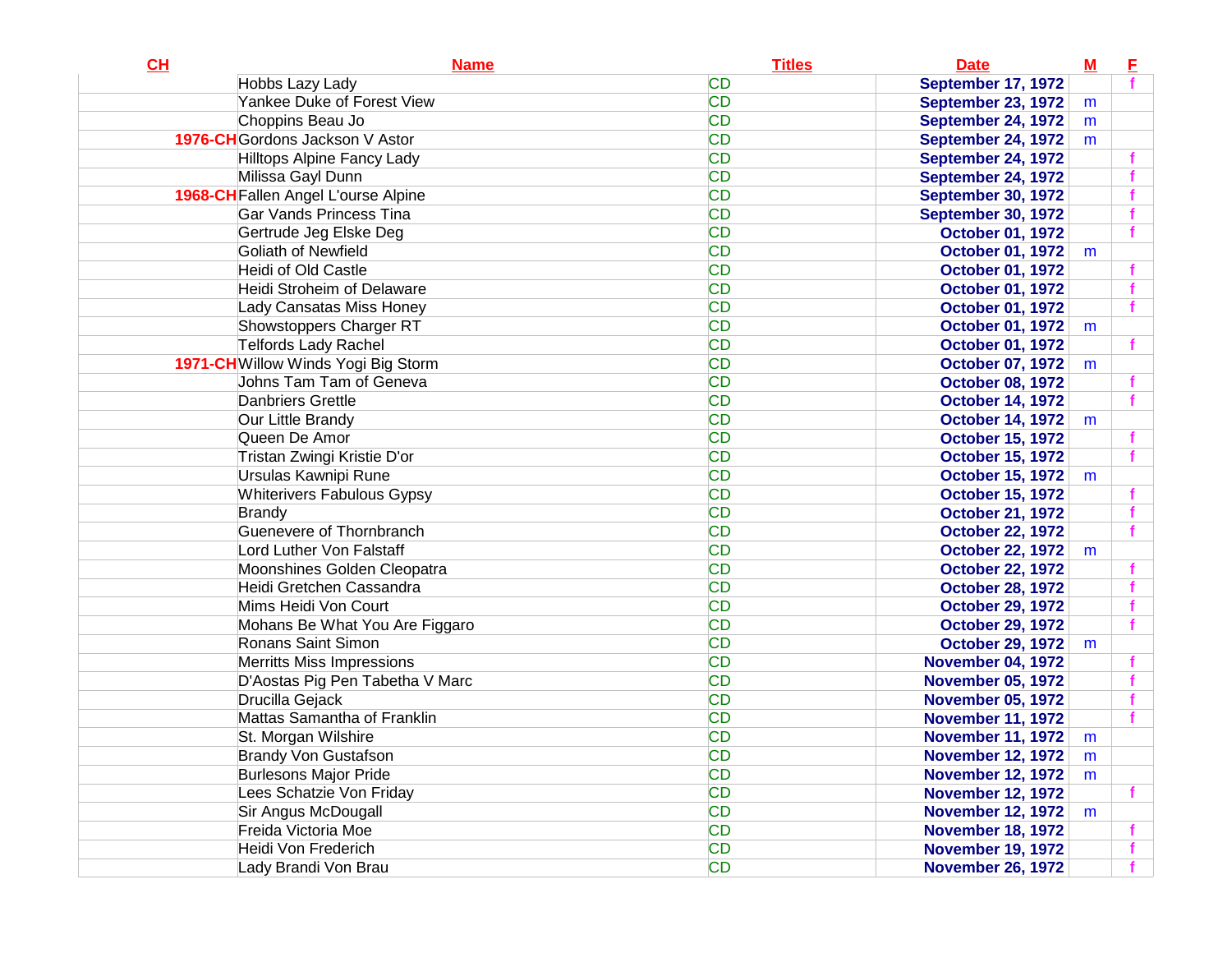| CL         | <b>Name</b>                         | <b>Titles</b> | <b>Date</b>              | $\underline{\mathbf{M}}$ | E  |
|------------|-------------------------------------|---------------|--------------------------|--------------------------|----|
|            | Lady Lakshmi                        | <b>CD</b>     | <b>November 26, 1972</b> |                          |    |
|            | Sha Robs Sebastian                  | <b>CD</b>     | <b>November 26, 1972</b> | m                        |    |
|            | Twin Oaks Misty L'ourse Alpine      | <b>CD</b>     | <b>November 26, 1972</b> |                          |    |
|            | Baron Von Burg Punderich            | <b>CD</b>     | <b>December 03, 1972</b> | m                        |    |
|            | <b>Freyers Cindy</b>                | <b>CD</b>     | <b>December 03, 1972</b> |                          |    |
|            | Sir Wayne Duke Wood                 | <b>CD</b>     | <b>December 03, 1972</b> | m                        |    |
|            | Stonehills Tugboat Annie            | <b>CD</b>     | <b>December 03, 1972</b> |                          |    |
|            | Thumper X                           | <b>CD</b>     | <b>December 09, 1972</b> | m                        |    |
|            | Lee Hi's Kegs Von Mardonof          | <b>CD</b>     | <b>December 17, 1972</b> | m                        |    |
| 13<br>1973 | 148                                 | 148           |                          | 67                       | 81 |
|            | Baberchen                           | <b>CD</b>     | <b>January 14, 1973</b>  |                          |    |
|            | 1971-CH Baroness Katrinka Von Clark | <b>CD</b>     | <b>January 20, 1973</b>  |                          |    |
|            | Polar Blu Schatzie V Clyde          | <b>CD</b>     | <b>January 28, 1973</b>  |                          |    |
|            | St. Johannas Princess Ann           | <b>CD</b>     | <b>February 15, 1973</b> |                          |    |
|            | Harris Bonnie Lady                  | <b>CD</b>     | <b>February 18, 1973</b> |                          |    |
|            | Hope of Pandart N'mine              | <b>CD</b>     | <b>February 18, 1973</b> | m                        |    |
|            | Miss Lightfoot                      | <b>CD</b>     | <b>February 24, 1973</b> |                          |    |
|            | Candance of Shady Lane              | <b>CD</b>     | <b>February 25, 1973</b> |                          |    |
|            | The Great Pumpkin II                | <b>CD</b>     | <b>March 04, 1973</b>    |                          |    |
|            | Casey Jones Nunnery                 | <b>CD</b>     | <b>March 11, 1973</b>    | m                        |    |
|            | Valiant Sugar Von Moco              | <b>CD</b>     | <b>March 11, 1973</b>    |                          |    |
|            | Beau Cheval Luke La Mardoug         | <b>CD</b>     | <b>March 17, 1973</b>    | m                        |    |
|            | <b>Goliard Garland V Falstaff</b>   | <b>CD</b>     | <b>March 18, 1973</b>    |                          |    |
|            | Peanuts Mighty Titan                | <b>CD</b>     | <b>March 18, 1973</b>    | m                        |    |
|            | Pineholms Bruno V Habsburg          | <b>CD</b>     | <b>March 19, 1973</b>    | m                        |    |
|            | <b>Bismarck Von Jonstrone</b>       | <b>CD</b>     | <b>March 24, 1973</b>    | m                        |    |
|            | Countess Brandy De Menton           | <b>CD</b>     | <b>March 25, 1973</b>    |                          |    |
|            | Baron Nicklaus V Schenk             | <b>CD</b>     | April 08, 1973           | m                        |    |
|            | Baroness Elsa Von Vegas             | <b>CD</b>     | April 08, 1973           |                          |    |
|            | Kristy Pearl Bernard                | <b>CD</b>     | April 08, 1973           |                          |    |
|            | Missie Robinson                     | <b>CD</b>     | April 08, 1973           |                          |    |
|            | Chers Jonny Lancer Radixesbo        | <b>CD</b>     | April 15, 1973           | m                        |    |
|            | Garretta Teamo                      | <b>CD</b>     | April 15, 1973           |                          |    |
|            | Dutchess Gretchen II                | <b>CD</b>     | April 29, 1973           |                          |    |
|            | Haney Woods Beau Jacque             | <b>CD</b>     | April 29, 1973           | m                        |    |
|            | Sarge Freelance Petra               | CD            | April 29, 1973           | m                        |    |
|            | Thor Von Brande                     | <b>CD</b>     | May 04, 1973             | m                        |    |
|            | Baron Brandy Dandy Wray             | <b>CD</b>     | May 06, 1973             | m                        |    |
|            | <b>Hercs Mini Dutchess</b>          | <b>CD</b>     | May 06, 1973             |                          |    |
|            | <b>Briarwoods Wyndee Corners</b>    | <b>CD</b>     | May 13, 1973             |                          |    |
|            | Chankals St. Dismas                 | <b>CD</b>     | May 20, 1973             | m                        |    |
|            | Harlequins Madame Fluffpot          | <b>CD</b>     | May 20, 1973             |                          |    |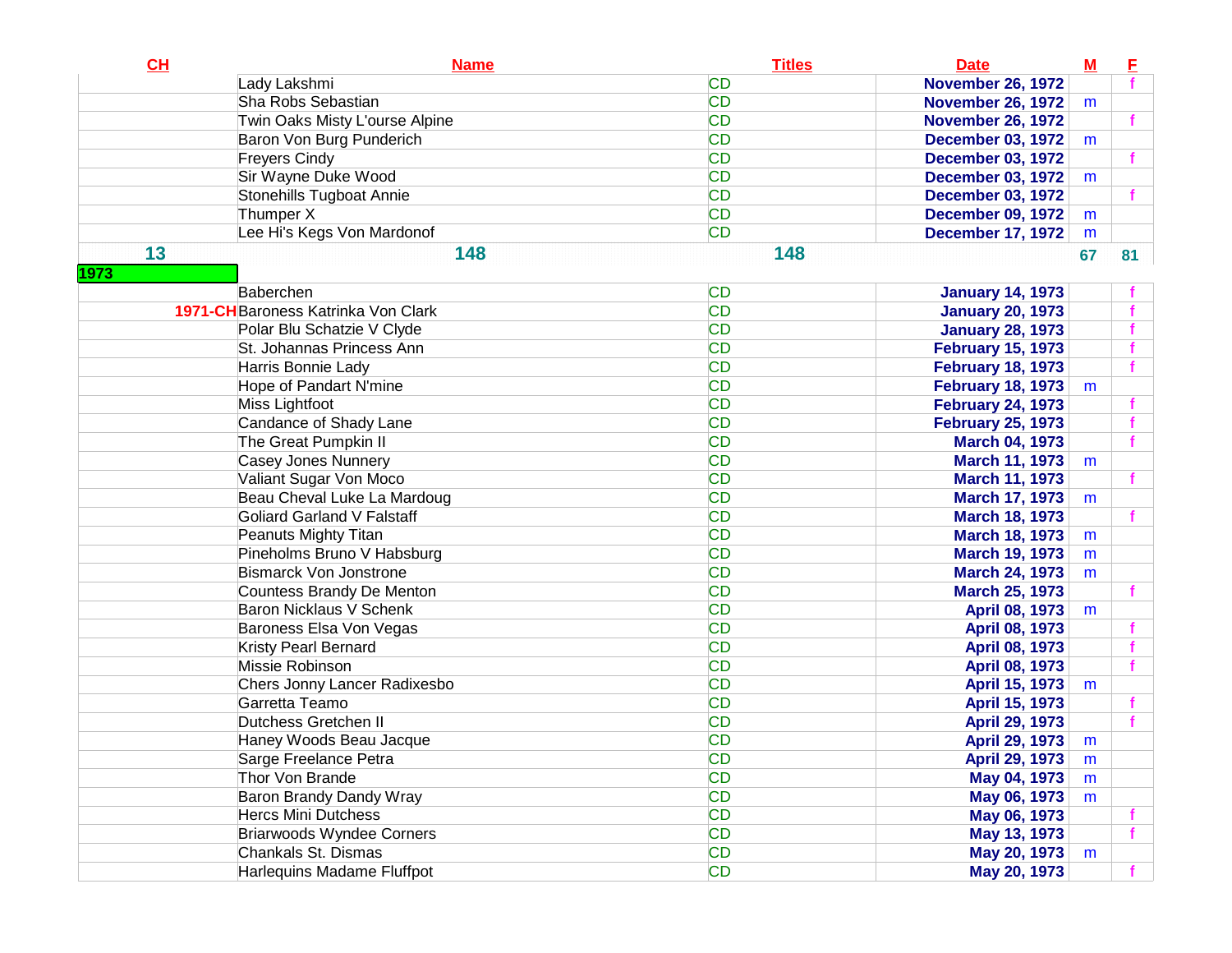| CL | <b>Name</b>                          | <b>Titles</b> | <b>Date</b>               | ${\bf M}$ | E |
|----|--------------------------------------|---------------|---------------------------|-----------|---|
|    | Raymars St. Elisa                    | <b>CD</b>     | May 20, 1973              |           |   |
|    | Saint Havens Windsong                | <b>CD</b>     | May 20, 1973              |           |   |
|    | <b>Diamond Dandy Hansel</b>          | <b>CD</b>     | May 26, 1973              | m         |   |
|    | Lee Hi's Duke of Trinity             | <b>CD</b>     | May 26, 1973              | m         |   |
|    | Sabrina Von Hans                     | <b>CD</b>     | May 26, 1973              |           |   |
|    | <b>Brandy Van Meador</b>             | <b>CD</b>     | <b>June 03, 1973</b>      | m         |   |
|    | Valdimar Baron Old Tankard           | <b>CD</b>     | <b>June 03, 1973</b>      | m         |   |
|    | <b>Highland Lasses Little Britta</b> | <b>CD</b>     | <b>June 09, 1973</b>      |           |   |
|    | Ivys Big Girl                        | <b>CD</b>     | <b>June 09, 1973</b>      |           |   |
|    | Marus Wild Strawberry                | <b>CD</b>     | <b>June 10, 1973</b>      |           |   |
|    | Midlothian Bandit                    | <b>CD</b>     | <b>June 10, 1973</b>      | m         |   |
|    | Princess Cupcake                     | <b>CD</b>     | <b>June 10, 1973</b>      |           |   |
|    | Stoans Fender Bender By Damm         | <b>CD</b>     | <b>June 10, 1973</b>      | m         |   |
|    | Jokum Dech Jehn                      | <b>CD</b>     | <b>June 17, 1973</b>      | m         |   |
|    | Majestic Sno Queen Heidi             | <b>CD</b>     | <b>June 17, 1973</b>      |           |   |
|    | <b>Fountains Miss Sheri Brandy</b>   | <b>CD</b>     | <b>June 23, 1973</b>      |           |   |
|    | Montana Eric                         | <b>CD</b>     | <b>June 24, 1973</b>      | m         |   |
|    | Lysanders Little Dutch Girl          | <b>CD</b>     | <b>July 01, 1973</b>      | m         |   |
|    | Serendipitys Kiss Me Kate            | <b>CD</b>     | <b>July 07, 1973</b>      |           |   |
|    | 1977-CHMar-Dons Queen Liliuokalani   | <b>CD</b>     | <b>July 08, 1973</b>      |           |   |
|    | Sadye Jayne                          | <b>CD</b>     | <b>July 11, 1973</b>      |           |   |
|    | Villa De's Palmas Sugarbear          | <b>CD</b>     | <b>July 21, 1973</b>      |           |   |
|    | Handsome Dan of Double R             | <b>CD</b>     | <b>July 22, 1973</b>      | m         |   |
|    | Sals Sweet St. Claudia               | <b>CD</b>     | <b>July 22, 1973</b>      |           |   |
|    | Villa De's Palmas Annabelle          | <b>CD</b>     | <b>July 29, 1973</b>      |           |   |
|    | Schnee Berg Steiger                  | <b>CD</b>     | <b>August 04, 1973</b>    | m         |   |
|    | Fangman Farm Katchen V Toro          | <b>CD</b>     | <b>August 05, 1973</b>    |           |   |
|    | Garth of St. Trinnians               | <b>CD</b>     | <b>August 05, 1973</b>    | m         |   |
|    | Mistihil Butch V Cherryacre          | <b>CD</b>     | <b>August 05, 1973</b>    |           |   |
|    | Mardonofs Little Bear                | <b>CD</b>     | <b>August 11, 1973</b>    |           |   |
|    | Sarge Willie Von Mays                | <b>CD</b>     | <b>August 11, 1973</b>    | m         |   |
|    | St. Marcus Grendel                   | <b>CD</b>     | <b>August 17, 1973</b>    |           |   |
|    | Donbies Big Abe                      | <b>CD</b>     | <b>August 18, 1973</b>    | m         |   |
|    | Fountains Midnight Storm             | <b>CD</b>     | <b>August 18, 1973</b>    |           |   |
|    | <b>Barnabus Bernard Brandyuler</b>   | <b>CD</b>     | <b>August 25, 1973</b>    | m         |   |
|    | Carles Honey of A Saint              | <b>CD</b>     | <b>August 26, 1973</b>    |           |   |
|    | Vikings Lille Pige                   | CD            | <b>September 01, 1973</b> |           |   |
|    | Heidis Little Crimson Bear           | <b>CD</b>     | <b>September 15, 1973</b> |           | f |
|    | Southern Tier Governor               | <b>CD</b>     | <b>September 16, 1973</b> | m         |   |
|    | Bernie Bernard XXI                   | <b>CD</b>     | <b>September 22, 1973</b> |           |   |
|    | Brandy of Tarawa                     | <b>CD</b>     | <b>September 23, 1973</b> | m         |   |
|    | Odin Masked Prince                   | <b>CD</b>     | <b>September 23, 1973</b> | m         |   |
|    | Fountains Lady Dee Dee               | <b>CD</b>     | <b>September 29, 1973</b> |           |   |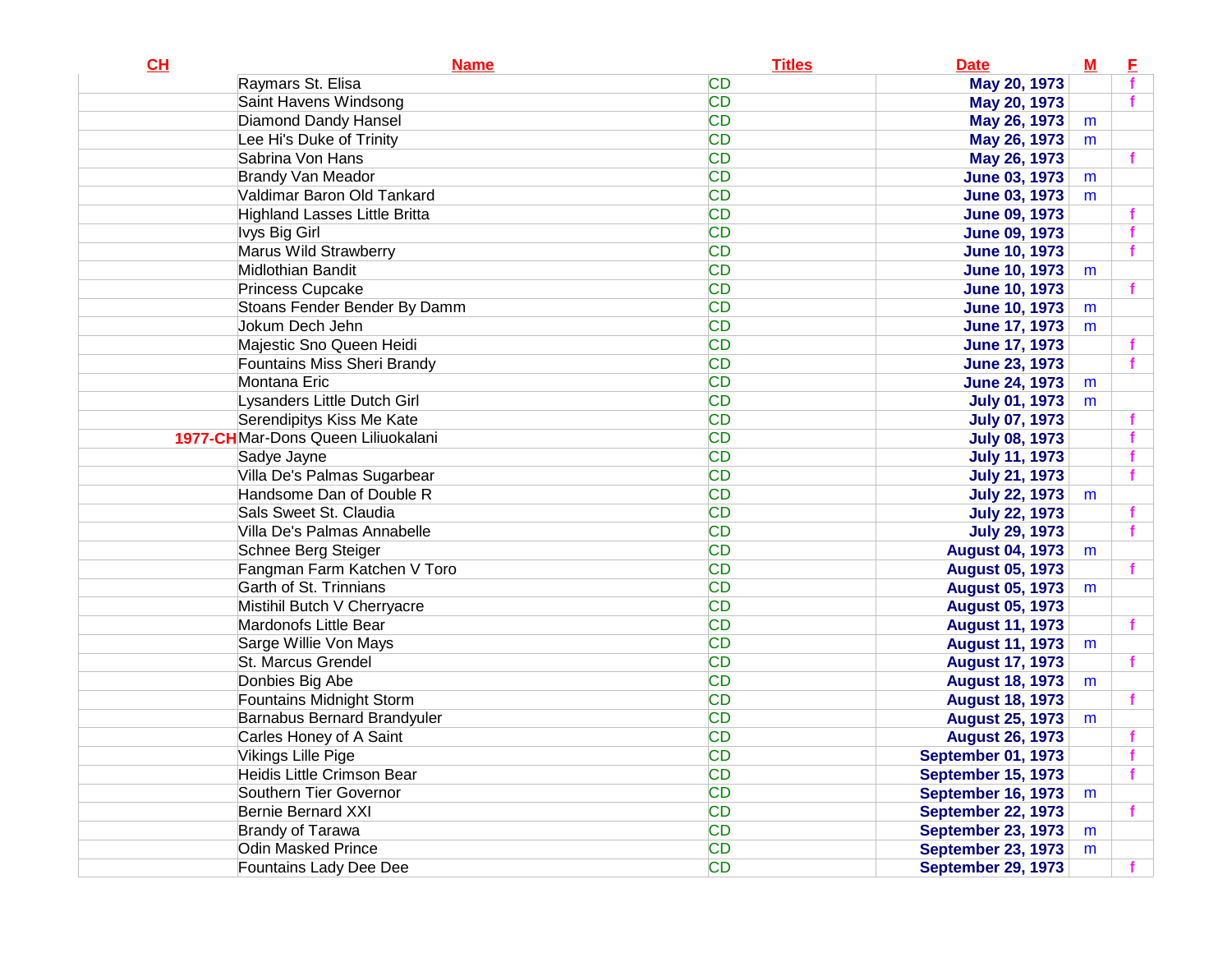| CL   | <b>Name</b>                        | <b>Titles</b> | <b>Date</b>               | $\underline{\mathbf{M}}$ | E. |
|------|------------------------------------|---------------|---------------------------|--------------------------|----|
|      | Toplines Bozo V Yorick             | <b>CD</b>     | <b>September 30, 1973</b> | m                        |    |
|      | Dandi Brandi Dix                   | <b>CD</b>     | <b>October 07, 1973</b>   | m                        |    |
|      | <b>Eros Duke of Bergmaster</b>     | <b>CD</b>     | <b>October 07, 1973</b>   | m                        |    |
|      | <b>High Chateaus Heather</b>       | <b>CD</b>     | <b>October 07, 1973</b>   |                          |    |
|      | Hucklebarry of Sam Molly           | <b>CD</b>     | <b>October 07, 1973</b>   | m                        |    |
|      | Lysanders Little Shebeba           | <b>CD</b>     | <b>October 07, 1973</b>   |                          |    |
|      | Michaela of Chi Cal                | <b>CD</b>     | <b>October 07, 1973</b>   |                          |    |
|      | Sir Moose Von Alpine               | <b>CD</b>     | <b>October 07, 1973</b>   | m                        |    |
|      | Temperance                         | <b>CD</b>     | <b>October 07, 1973</b>   |                          |    |
|      | Madame Debara Angelique            | <b>CD</b>     | <b>October 14, 1973</b>   |                          |    |
|      | Lady Cadiva                        | <b>CD</b>     | <b>October 20, 1973</b>   |                          |    |
|      | <b>Riveness Alpine Yodel</b>       | <b>CD</b>     | <b>October 21, 1973</b>   |                          |    |
|      | <b>Cherrys Brandee</b>             | <b>CD</b>     | <b>October 27, 1973</b>   |                          |    |
|      | Brandys Dawn of Shagg Bark         | <b>CD</b>     | <b>October 28, 1973</b>   |                          |    |
|      | Caesar Patrician Von Traum         | <b>CD</b>     | <b>October 28, 1973</b>   | m                        |    |
|      | <b>Carrolls Brandy Snifter</b>     | <b>CD</b>     | <b>October 28, 1973</b>   | m                        |    |
|      | Countess Regina                    | <b>CD</b>     | <b>October 28, 1973</b>   |                          |    |
|      | Saint Pepper                       | <b>CD</b>     | <b>October 28, 1973</b>   |                          |    |
|      | Showstoppers Don't You Know        | <b>CD</b>     | <b>October 28, 1973</b>   |                          |    |
|      | <b>Beloved Boot Leg Brand E</b>    | <b>CD</b>     | <b>November 11, 1973</b>  |                          |    |
|      | Frie Fraw Von Hofstede             | <b>CD</b>     | <b>November 11, 1973</b>  |                          |    |
|      | Morettos Kahuna                    | <b>CD</b>     | <b>November 11, 1973</b>  | m                        |    |
|      | My Precious Pocono Penny           | <b>CD</b>     | <b>November 11, 1973</b>  |                          |    |
|      | <b>Birch Meadows Spicy Nutmeg</b>  | <b>CD</b>     | <b>November 18, 1973</b>  |                          |    |
|      | Lees Lapetite Crystalbella         | <b>CD</b>     | <b>November 18, 1973</b>  |                          |    |
|      | Nimbos Santa Maria                 | <b>CD</b>     | <b>November 24, 1973</b>  |                          |    |
|      | Honeyhuggers Tag A Long Rosko      | <b>CD</b>     | <b>November 25, 1973</b>  | m                        |    |
|      | Mein Liebchen Brandy               | <b>CD</b>     | <b>November 25, 1973</b>  |                          |    |
|      | <b>Wursts Aquarius Golly G</b>     | <b>CD</b>     | <b>November 25, 1973</b>  | m                        |    |
|      | 1974-CHMarks Le Baron V Heidelberg | <b>CD</b>     | <b>December 01, 1973</b>  | m                        |    |
|      | <b>Brandywynes Christi Noel</b>    | <b>CD</b>     | <b>December 02, 1973</b>  | m                        |    |
|      | Kaschs Irving Montgomery           | <b>CD</b>     | <b>December 02, 1973</b>  | m                        |    |
|      | Lazy R Proud Cinnamon              | <b>CD</b>     | <b>December 02, 1973</b>  |                          |    |
|      | Sir Goliath A Lee Saint            | <b>CD</b>     | <b>December 08, 1973</b>  | m                        |    |
|      | Dawns Little Girl                  | <b>CD</b>     | <b>December 16, 1973</b>  |                          |    |
| 3    | 110                                | 110           |                           | 45                       | 64 |
| 1974 |                                    |               |                           |                          |    |
|      | Comrade Bismark Von Erick          | <b>CD</b>     | <b>January 06, 1974</b>   | m                        |    |
|      | Mistihil Turmwirt                  | <b>CD</b>     | <b>January 12, 1974</b>   |                          |    |
|      | Monjoviss Barnaby Sims             | <b>CD</b>     | <b>February 03, 1974</b>  | m                        |    |
|      | <b>Tito Del Soccorso</b>           | <b>CD</b>     | <b>February 23, 1974</b>  | m                        |    |
|      | <b>Tarzan King of Street</b>       | <b>CD</b>     | <b>February 24, 1974</b>  | m                        |    |
|      | Dan Mars Brandy Wine               | <b>CD</b>     | March 10, 1974            | m                        |    |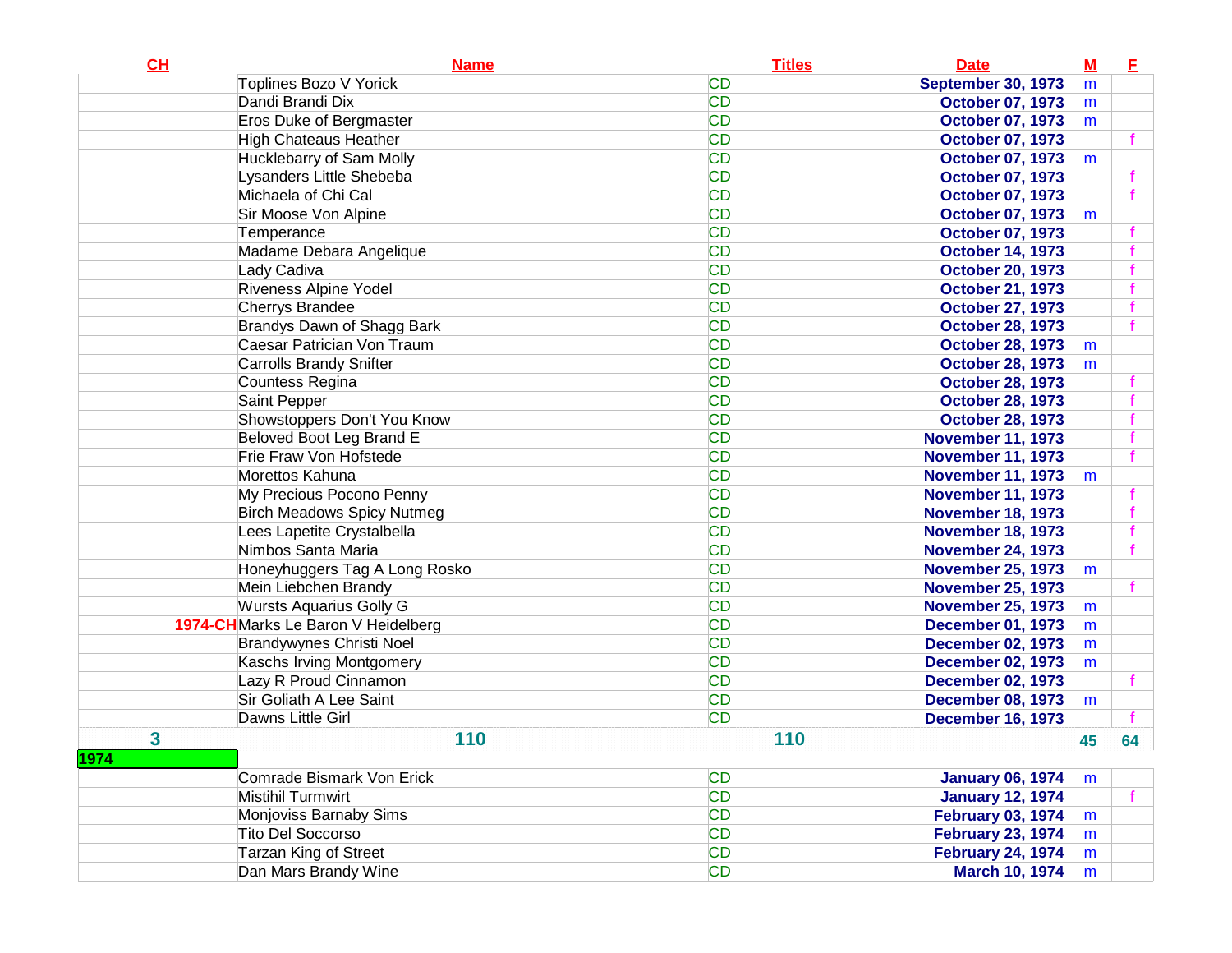| CL | <b>Name</b>                        | <b>Titles</b> | <b>Date</b>           | ${\bf M}$ | E |
|----|------------------------------------|---------------|-----------------------|-----------|---|
|    | <b>Gambys Sweet Emily Triburon</b> | <b>CD</b>     | <b>March 10, 1974</b> |           |   |
|    | Our Own Lady Wendy                 | <b>CD</b>     | <b>March 10, 1974</b> |           |   |
|    | Cuddles IX                         | <b>CD</b>     | <b>March 17, 1974</b> |           |   |
|    | Dorthas Christel                   | <b>CD</b>     | <b>March 17, 1974</b> |           |   |
|    | <b>Fierendecs Friar Tuck</b>       | <b>CD</b>     | March 17, 1974        | m         |   |
|    | Is That You Louise                 | <b>CD</b>     | <b>March 17, 1974</b> |           |   |
|    | Mudds St. Nicholaus                | <b>CD</b>     | March 17, 1974        | m         |   |
|    | St. Brandy Von Hiccups             | <b>CD</b>     | <b>March 17, 1974</b> |           |   |
|    | Hannibals Boy Brandy               | <b>CD</b>     | March 31, 1974        | m         |   |
|    | Hustein of Yodel Lady Who          | <b>CD</b>     | April 06, 1974        | m         |   |
|    | Servius Galba Thor V Vegas         | <b>CD</b>     | April 07, 1974        | m         |   |
|    | Hannibal Von Waight                | <b>CD</b>     | April 12, 1974        | m         |   |
|    | <b>Cinnamon Cinders Rosalee</b>    | <b>CD</b>     | April 13, 1974        |           |   |
|    | Dutchess De India                  | <b>CD</b>     | April 13, 1974        |           |   |
|    | <b>Sweet Texas Belle</b>           | <b>CD</b>     | April 20, 1974        |           |   |
|    | Fraulein Mollmann Falstaff         | <b>CD</b>     | April 21, 1974        |           |   |
|    | Grover of Bergenhaus               | <b>CD</b>     | April 21, 1974        | m         |   |
|    | Kace My Boy                        | <b>CD</b>     | April 21, 1974        | m         |   |
|    | Santina Biancaneve Da Kevina       | <b>CD</b>     | April 21, 1974        |           |   |
|    | <b>Brandy Von Gee Whiz</b>         | <b>CD</b>     | April 28, 1974        |           |   |
|    | Princess Tobrina                   | <b>CD</b>     | April 28, 1974        |           |   |
|    | Mollie of Flanders                 | <b>CD</b>     | May 04, 1974          |           |   |
|    | Saltys Happy Harry                 | <b>CD</b>     | May 04, 1974          | m         |   |
|    | Stoans Evelina Hobe                | <b>CD</b>     | May 04, 1974          |           |   |
|    | Ma Cherie Frausty Blizzard         | <b>CD</b>     | May 05, 1974          |           |   |
|    | Baron Brute V Schwarzwald Hof      | <b>CD</b>     | May 12, 1974          | m         |   |
|    | Waughmars Rufus The Red            | <b>CD</b>     | May 12, 1974          | m         |   |
|    | <b>Miss Klance</b>                 | <b>CD</b>     | May 18, 1974          |           |   |
|    | His Chasal Neil                    | <b>CD</b>     | May 19, 1974          | m         |   |
|    | <b>Magnificent Cleopatra Negus</b> | <b>CD</b>     | May 22, 1974          |           |   |
|    | Bonnie Heather St. Valentine       | <b>CD</b>     | May 24, 1974          |           |   |
|    | Hi Ho's Little Bear Emerson        | <b>CD</b>     | May 24, 1974          | m         |   |
|    | Nikkis Amber Sand Big Storm        | <b>CD</b>     | May 24, 1974          | m         |   |
|    | Samantha of Amaryken Acres         | <b>CD</b>     | May 24, 1974          |           |   |
|    | <b>Teddy Bear Plesz</b>            | <b>CD</b>     | May 24, 1974          | m         |   |
|    | Caesar Michelob                    | <b>CD</b>     | May 26, 1974          | m         |   |
|    | Lady Gweneviere                    | <b>CD</b>     | May 26, 1974          |           |   |
|    | <b>Wintersets Penny Ante</b>       | <b>CD</b>     | May 26, 1974          |           |   |
|    | Frederick Von Hyden                | <b>CD</b>     | <b>June 01, 1974</b>  | m         |   |
|    | Amaryken Acres Macnaughton         | <b>CD</b>     | <b>June 08, 1974</b>  | m         |   |
|    | Cola Von Rau                       | <b>CD</b>     | <b>June 09, 1974</b>  |           |   |
|    | Mia Gwendolyn                      | <b>CD</b>     | <b>June 09, 1974</b>  |           |   |
|    | Princess Chemene Victoria          | <b>CD</b>     | <b>June 09, 1974</b>  |           |   |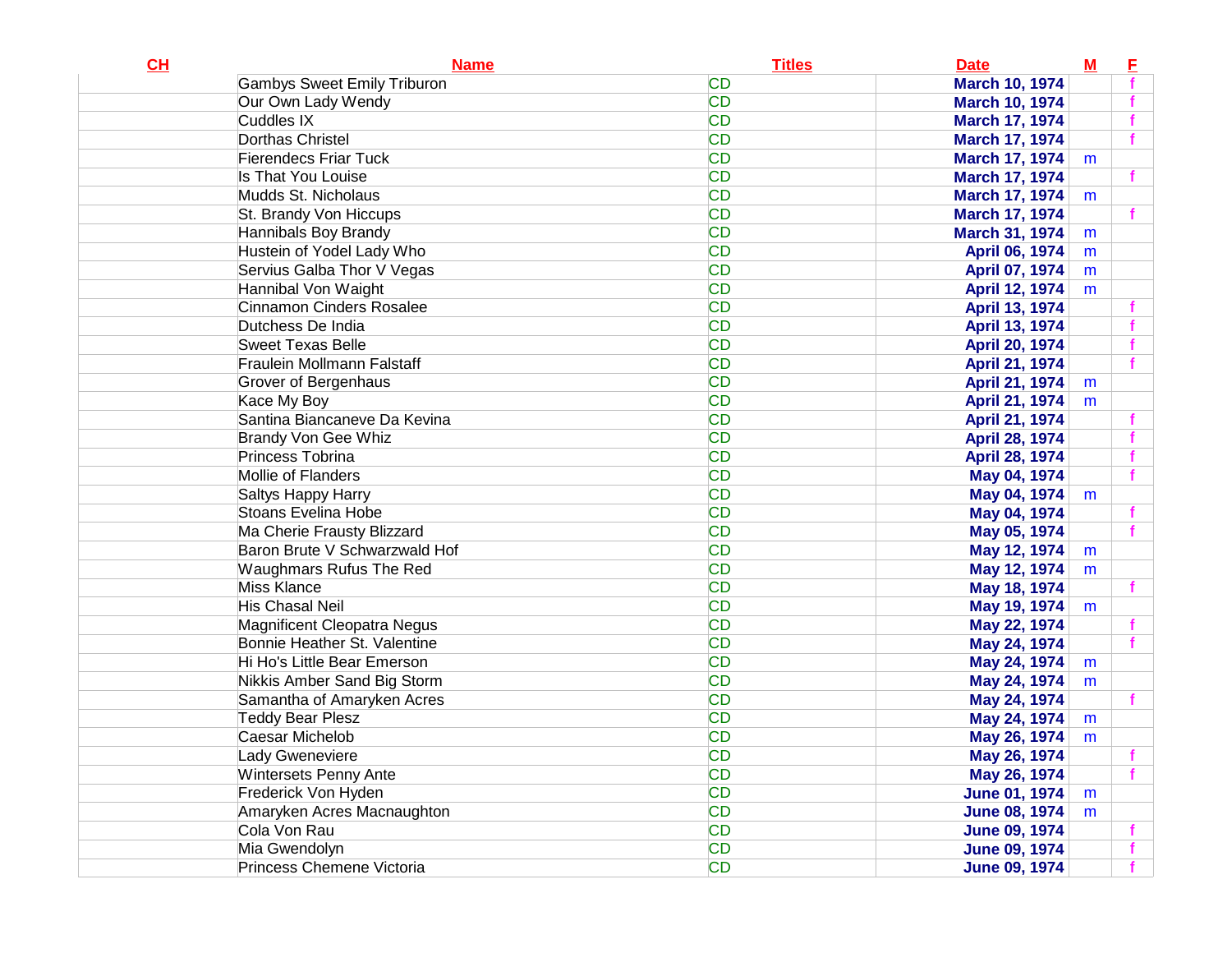| CL | <b>Name</b>                         | <b>Titles</b> | <b>Date</b>             | $\underline{\mathbf{M}}$ | E |
|----|-------------------------------------|---------------|-------------------------|--------------------------|---|
|    | <b>Stonewalls Esprit of Cecile</b>  | <b>CD</b>     | <b>June 09, 1974</b>    | m                        |   |
|    | <b>Titus Maccius Plautus</b>        | <b>CD</b>     | <b>June 09, 1974</b>    | m                        |   |
|    | <b>Heidel Brun Penelopy</b>         | <b>CD</b>     | <b>June 15, 1974</b>    |                          |   |
|    | R Lil Sno Flake                     | <b>CD</b>     | <b>June 22, 1974</b>    |                          |   |
|    | Matterhorn Mathilda                 | <b>CD</b>     | <b>June 23, 1974</b>    |                          |   |
|    | Sean The Magnificent                | <b>CD</b>     | <b>June 23, 1974</b>    | m                        |   |
|    | <b>Floyd Richard</b>                | <b>CD</b>     | <b>June 30, 1974</b>    | m                        |   |
|    | Mr. Fortys Gulliver                 | <b>CD</b>     | <b>June 30, 1974</b>    | m                        |   |
|    | Reinerts Royal Ginger Girl          | <b>CD</b>     | <b>July 13, 1974</b>    |                          |   |
|    | Gambys St. Lady Garner Choice       | <b>CD</b>     | <b>July 18, 1974</b>    |                          |   |
|    | Garzas Lucky Lager                  | <b>CD</b>     | <b>July 20, 1974</b>    | m                        |   |
|    | <b>Olsons Pepper Candy</b>          | <b>CD</b>     | <b>July 27, 1974</b>    |                          |   |
|    | Saint Johannas Hope                 | <b>CD</b>     | <b>July 27, 1974</b>    |                          |   |
|    | 1976-CH Petersens Chip Off The Top  | <b>CD</b>     | <b>July 28, 1974</b>    | m                        |   |
|    | Saint Johannas Cloud Nine           | <b>CD</b>     | <b>July 28, 1974</b>    | m                        |   |
|    | Raymars Bojo                        | <b>CD</b>     | <b>August 04, 1974</b>  | m                        |   |
|    | Hindelangs Elsa                     | <b>CD</b>     | <b>August 10, 1974</b>  |                          |   |
|    | Sweet Sadie Mae Bakso               | <b>CD</b>     | <b>August 10, 1974</b>  |                          |   |
|    | Cianciolos Lucky Lucinda            | <b>CD</b>     | <b>August 17, 1974</b>  |                          |   |
|    | Sears Penelope June                 | <b>CD</b>     | <b>August 18, 1974</b>  |                          |   |
|    | <b>Hillikers Lady Britnee</b>       | <b>CD</b>     | <b>August 25, 1974</b>  |                          |   |
|    | Seiglinda Von Tavish                | <b>CD</b>     | <b>August 25, 1974</b>  |                          |   |
|    | Kirbys Dutchess of Hatley           | <b>CD</b>     | <b>August 31, 1974</b>  |                          |   |
|    | Samantha V L'ourse Alpine           | <b>CD</b>     | <b>August 31, 1974</b>  |                          |   |
|    | <b>1974-CH</b> Felicidads Tigger    | <b>CD</b>     | September 08, 1974      |                          |   |
|    | Miss Tarja of Meiringen             | <b>CD</b>     | September 08, 1974      |                          |   |
|    | Harmony Farms Fudge                 | <b>CD</b>     | September 14, 1974      | m                        |   |
|    | Am A Joys Hilda Von Marhof          | <b>CD</b>     | September 15, 1974      |                          |   |
|    | Cougar Mountain Oly So Lucky        | <b>CD</b>     | September 15, 1974      | m                        |   |
|    | Count Wesley of The Hills           | <b>CD</b>     | September 15, 1974      | m                        |   |
|    | <b>Preachers Grohs Cermon</b>       | <b>CD</b>     | September 15, 1974      | m                        |   |
|    | <b>Professor Marvel</b>             | <b>CD</b>     | September 22, 1974      | m                        |   |
|    | Amber Sands Angelique               | <b>CD</b>     | September 28, 1974      |                          |   |
|    | <b>Jatos Lord Patric</b>            | <b>CD</b>     | September 28, 1974      | m                        |   |
|    | Jeg Elske Deg Sir Hannibal          | <b>CD</b>     | September 29, 1974      | m                        |   |
|    | 1975-CH Siegfrieds Bella            | <b>CD</b>     | <b>October 05, 1974</b> |                          |   |
|    | Abigail The Charmelitess            | CD            | <b>October 12, 1974</b> |                          |   |
|    | Bonita Muchacha                     | <b>CD</b>     | <b>October 12, 1974</b> |                          |   |
|    | Cassandra of Shady Lane             | <b>CD</b>     | <b>October 13, 1974</b> |                          |   |
|    | 1977-CH Dello V Sauliamt The Second | <b>CD</b>     | <b>October 13, 1974</b> | m                        |   |
|    | Connies Midnight Bandit             | <b>CD</b>     | <b>October 20, 1974</b> |                          |   |
|    | 1971-CH Damme Elsbeth Von Haas      | <b>CD</b>     | <b>October 20, 1974</b> |                          |   |
|    | Inglets Dee Dee Dum Dum             | <b>CD</b>     | <b>October 20, 1974</b> |                          |   |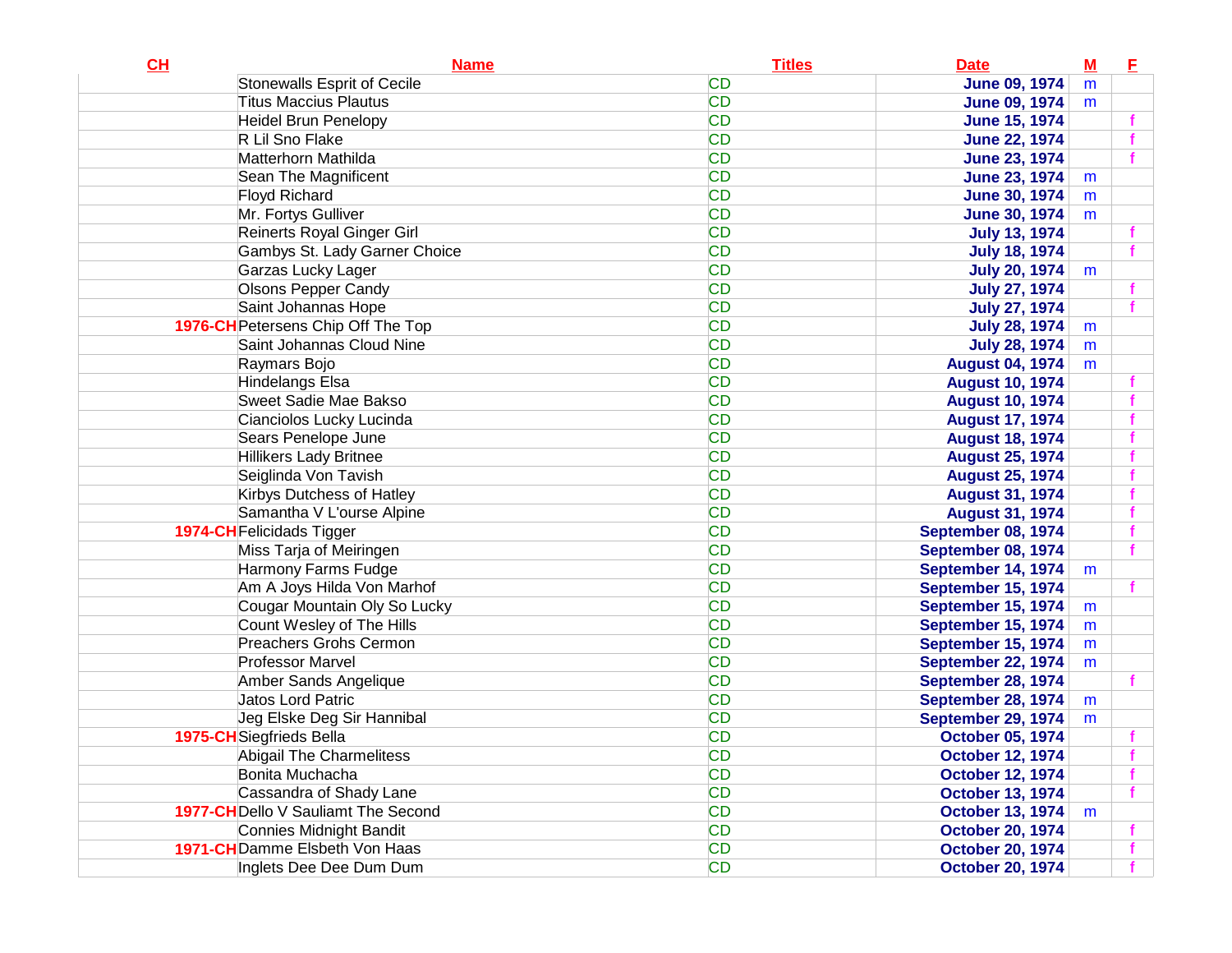| <b>CD</b><br>Kanderstegs Sniffer<br><b>October 20, 1974</b><br>Astoregon Kleines Sohn<br><b>CD</b><br><b>October 26, 1974</b><br>m<br><b>CD</b><br><b>Willow Winds Deebarbs Fancy</b><br><b>October 26, 1974</b><br><b>CD</b><br>Donalds Saint Hoss<br><b>October 27, 1974</b><br>m<br><b>CD</b><br>Jacques Von Sebastian<br><b>October 27, 1974</b><br>m |  |
|-----------------------------------------------------------------------------------------------------------------------------------------------------------------------------------------------------------------------------------------------------------------------------------------------------------------------------------------------------------|--|
|                                                                                                                                                                                                                                                                                                                                                           |  |
|                                                                                                                                                                                                                                                                                                                                                           |  |
|                                                                                                                                                                                                                                                                                                                                                           |  |
|                                                                                                                                                                                                                                                                                                                                                           |  |
|                                                                                                                                                                                                                                                                                                                                                           |  |
| <b>CD</b><br>Mary Patricia<br><b>October 27, 1974</b>                                                                                                                                                                                                                                                                                                     |  |
| <b>CD</b><br>Mims Bridget of Brandy<br><b>October 27, 1974</b>                                                                                                                                                                                                                                                                                            |  |
| Zumars Boo Boo Noel<br><b>CD</b><br><b>November 01, 1974</b>                                                                                                                                                                                                                                                                                              |  |
| <b>CD</b><br>Wichita Mister Mack<br><b>November 02, 1974</b><br>m                                                                                                                                                                                                                                                                                         |  |
| <b>CD</b><br>Capitol Saints Bernard<br><b>November 03, 1974</b><br>m                                                                                                                                                                                                                                                                                      |  |
| <b>CD</b><br>Pepperwoods Bombur<br><b>November 03, 1974</b><br>m                                                                                                                                                                                                                                                                                          |  |
| <b>CD</b><br>Bon Toms Ingemar Odette<br><b>November 09, 1974</b>                                                                                                                                                                                                                                                                                          |  |
| Deserts Saint Joan of Arc<br><b>CD</b><br><b>November 09, 1974</b>                                                                                                                                                                                                                                                                                        |  |
| <b>CD</b><br><b>Felicidads Buster Brown</b><br><b>November 09, 1974</b><br>m                                                                                                                                                                                                                                                                              |  |
| <b>CD</b><br>Foothills Lucki Buffi<br><b>November 10, 1974</b>                                                                                                                                                                                                                                                                                            |  |
| <b>CD</b><br><b>1972-CH</b> Foresses Queen Elizabeth<br><b>November 10, 1974</b>                                                                                                                                                                                                                                                                          |  |
| <b>CD</b><br>Josei Marie<br><b>November 10, 1974</b>                                                                                                                                                                                                                                                                                                      |  |
| Lovecrafts Nita Nicklus<br><b>CD</b><br><b>November 10, 1974</b>                                                                                                                                                                                                                                                                                          |  |
| <b>CD</b><br>Mr. Chips XVIII<br><b>November 10, 1974</b><br>m                                                                                                                                                                                                                                                                                             |  |
| <b>CD</b><br>Petersens Buffy<br><b>November 10, 1974</b>                                                                                                                                                                                                                                                                                                  |  |
| <b>CD</b><br><b>Shekinah Golden Princess</b><br><b>November 10, 1974</b>                                                                                                                                                                                                                                                                                  |  |
| <b>CD</b><br><b>Tranquilitys Andromeda</b><br><b>November 10, 1974</b>                                                                                                                                                                                                                                                                                    |  |
| <b>CD</b><br>The Shady Lady Sadie McGrady<br><b>November 13, 1974</b>                                                                                                                                                                                                                                                                                     |  |
| <b>CD</b><br>Duchess of Quick Mill<br><b>November 16, 1974</b>                                                                                                                                                                                                                                                                                            |  |
| <b>CD</b><br>A Lee Saint Barney Miracle<br><b>November 17, 1974</b><br>m                                                                                                                                                                                                                                                                                  |  |
| <b>CD</b><br>Amisscheevos of St. Doemain<br><b>November 17, 1974</b>                                                                                                                                                                                                                                                                                      |  |
| <b>CD</b><br>Peters Spot<br><b>November 17, 1974</b><br>m                                                                                                                                                                                                                                                                                                 |  |
| <b>CD</b><br>Sanctuary Woods There Cum Zit<br><b>November 17, 1974</b>                                                                                                                                                                                                                                                                                    |  |
| <b>CD</b><br>Stoans Elisha Hobe<br><b>November 17, 1974</b>                                                                                                                                                                                                                                                                                               |  |
| <b>CD</b><br>Jatos Farmer V Mar-Wil<br><b>November 24, 1974</b><br>m                                                                                                                                                                                                                                                                                      |  |
| <b>CD</b><br>Atlas Von Brandy<br><b>November 30, 1974</b><br>m                                                                                                                                                                                                                                                                                            |  |
| <b>CD</b><br>Rocky Mt Coolfoot Luke<br><b>November 30, 1974</b><br>m                                                                                                                                                                                                                                                                                      |  |
| <b>CD</b><br>Saint Holly of Hope<br><b>November 30, 1974</b>                                                                                                                                                                                                                                                                                              |  |
| <b>CD</b><br>Sanctuary Woods Lead The Way<br><b>November 30, 1974</b><br>m                                                                                                                                                                                                                                                                                |  |
| Cadals Sir Lancelot V Tigyr<br><b>CD</b><br><b>December 01, 1974</b><br>m                                                                                                                                                                                                                                                                                 |  |
| Molasses Knute Siegfried<br><b>CD</b><br><b>December 01, 1974</b><br>m                                                                                                                                                                                                                                                                                    |  |
| <b>CD</b><br>Dereworths Bold And Brassie<br><b>December 07, 1974</b>                                                                                                                                                                                                                                                                                      |  |
| <b>CD</b><br>Hardie House Shasta<br><b>December 07, 1974</b>                                                                                                                                                                                                                                                                                              |  |
| <b>CD</b><br>Sam Claira of Spring Valley<br><b>December 07, 1974</b>                                                                                                                                                                                                                                                                                      |  |
| <b>CD</b><br>Abigail of Glenn Lee<br><b>December 08, 1974</b>                                                                                                                                                                                                                                                                                             |  |
| <b>CD</b><br><b>Budwizer Von Garthweite</b><br><b>December 08, 1974</b><br>m                                                                                                                                                                                                                                                                              |  |
| <b>CD</b><br>Sebastian Montague Samples<br><b>December 08, 1974</b><br>m                                                                                                                                                                                                                                                                                  |  |
| <b>CD</b><br>Sebastian Von Hart<br><b>December 08, 1974</b><br>m                                                                                                                                                                                                                                                                                          |  |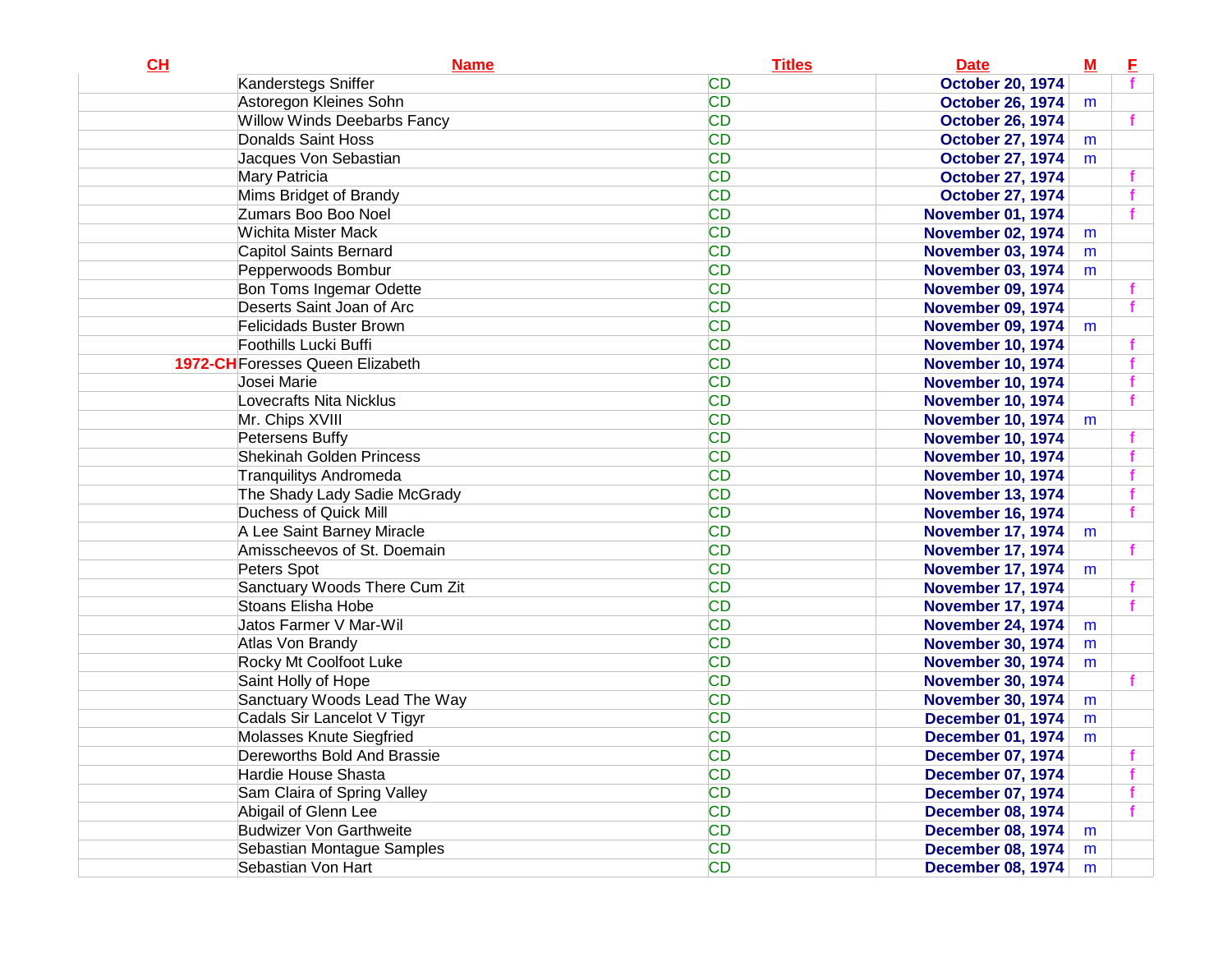| Von Heidi Chablis<br><b>CD</b><br><b>December 08, 1974</b><br><b>CD</b><br>Ger Hof Herr Breughel V Zetto<br><b>December 14, 1974</b><br>m<br>6<br>137<br>137<br>60<br>77 <sub>1</sub><br>1975<br><b>CD</b><br>Aldurbrooks At's A Start<br><b>January 12, 1975</b><br>m<br><b>CD</b><br><b>Ryettes Shad</b><br><b>January 12, 1975</b><br>m<br>Chi Cals Baron Von Kadmus<br><b>CD</b><br><b>January 26, 1975</b><br>m<br><b>CD</b><br>Goldbolds Big Boy Barney<br><b>February 22, 1975</b><br>m<br><b>CD</b><br>Pepperwoods Buttercup<br><b>March 02, 1975</b><br>Amos Baron of Burgundy<br><b>CD</b><br><b>March 08, 1975</b><br>m<br>Buttercup of Yodel Lady Who<br><b>CD</b><br><b>March 08, 1975</b><br>Fourwinds Fatima<br><b>CD</b><br><b>March 08, 1975</b><br><b>CD</b><br>St. Ceres of Dyanshire<br><b>March 08, 1975</b><br><b>CD</b><br>Tonya Dawn of Irish Mountain<br><b>March 08, 1975</b><br>Baroness Von Frecklheim<br><b>CD</b><br><b>March 09, 1975</b><br><b>CD</b><br><b>Bristlecones Angel Slipper</b><br><b>March 09, 1975</b><br><b>CD</b><br>Muffin<br><b>March 09, 1975</b><br>Jeremiah Jehru<br><b>CD</b><br><b>March 16, 1975</b><br>m<br><b>CD</b><br>Lady Hildegard IV<br><b>March 16, 1975</b><br><b>CD</b><br>Rocky Mt Ski Babe V Barri<br><b>March 16, 1975</b><br><b>CD</b><br>Baron George Bowser<br><b>March 29, 1975</b><br>m<br><b>CD</b><br>Sheb Wooley<br><b>March 29, 1975</b><br>m<br>Centurions Carrie V Drum<br><b>CD</b><br>April 05, 1975<br><b>CD</b><br>Haizlips Saint Shannon<br>April 06, 1975<br>Mardonof Grand Yankee Belle<br><b>CD</b><br>April 06, 1975<br><b>CD</b><br>Rogers Alpine Brandywine<br>April 06, 1975<br>m<br><b>CD</b><br>Smirnoff Silver Nut Hollow<br>April 06, 1975<br><b>CD</b><br>Apollo Two<br>April 12, 1975<br>m<br><b>CD</b><br><b>1973-CH</b> Bonneys Gastalt<br>April 12, 1975<br>m<br><b>CD</b><br>Numericks Jolly Giant<br>April 12, 1975<br><b>CD</b><br>Von Thuns Hurricane<br>April 12, 1975 |
|---------------------------------------------------------------------------------------------------------------------------------------------------------------------------------------------------------------------------------------------------------------------------------------------------------------------------------------------------------------------------------------------------------------------------------------------------------------------------------------------------------------------------------------------------------------------------------------------------------------------------------------------------------------------------------------------------------------------------------------------------------------------------------------------------------------------------------------------------------------------------------------------------------------------------------------------------------------------------------------------------------------------------------------------------------------------------------------------------------------------------------------------------------------------------------------------------------------------------------------------------------------------------------------------------------------------------------------------------------------------------------------------------------------------------------------------------------------------------------------------------------------------------------------------------------------------------------------------------------------------------------------------------------------------------------------------------------------------------------------------------------------------------------------------------------------------------------------------------------------------------------------------------------------------------------------------------------------------------------|
|                                                                                                                                                                                                                                                                                                                                                                                                                                                                                                                                                                                                                                                                                                                                                                                                                                                                                                                                                                                                                                                                                                                                                                                                                                                                                                                                                                                                                                                                                                                                                                                                                                                                                                                                                                                                                                                                                                                                                                                 |
|                                                                                                                                                                                                                                                                                                                                                                                                                                                                                                                                                                                                                                                                                                                                                                                                                                                                                                                                                                                                                                                                                                                                                                                                                                                                                                                                                                                                                                                                                                                                                                                                                                                                                                                                                                                                                                                                                                                                                                                 |
|                                                                                                                                                                                                                                                                                                                                                                                                                                                                                                                                                                                                                                                                                                                                                                                                                                                                                                                                                                                                                                                                                                                                                                                                                                                                                                                                                                                                                                                                                                                                                                                                                                                                                                                                                                                                                                                                                                                                                                                 |
|                                                                                                                                                                                                                                                                                                                                                                                                                                                                                                                                                                                                                                                                                                                                                                                                                                                                                                                                                                                                                                                                                                                                                                                                                                                                                                                                                                                                                                                                                                                                                                                                                                                                                                                                                                                                                                                                                                                                                                                 |
|                                                                                                                                                                                                                                                                                                                                                                                                                                                                                                                                                                                                                                                                                                                                                                                                                                                                                                                                                                                                                                                                                                                                                                                                                                                                                                                                                                                                                                                                                                                                                                                                                                                                                                                                                                                                                                                                                                                                                                                 |
|                                                                                                                                                                                                                                                                                                                                                                                                                                                                                                                                                                                                                                                                                                                                                                                                                                                                                                                                                                                                                                                                                                                                                                                                                                                                                                                                                                                                                                                                                                                                                                                                                                                                                                                                                                                                                                                                                                                                                                                 |
|                                                                                                                                                                                                                                                                                                                                                                                                                                                                                                                                                                                                                                                                                                                                                                                                                                                                                                                                                                                                                                                                                                                                                                                                                                                                                                                                                                                                                                                                                                                                                                                                                                                                                                                                                                                                                                                                                                                                                                                 |
|                                                                                                                                                                                                                                                                                                                                                                                                                                                                                                                                                                                                                                                                                                                                                                                                                                                                                                                                                                                                                                                                                                                                                                                                                                                                                                                                                                                                                                                                                                                                                                                                                                                                                                                                                                                                                                                                                                                                                                                 |
|                                                                                                                                                                                                                                                                                                                                                                                                                                                                                                                                                                                                                                                                                                                                                                                                                                                                                                                                                                                                                                                                                                                                                                                                                                                                                                                                                                                                                                                                                                                                                                                                                                                                                                                                                                                                                                                                                                                                                                                 |
|                                                                                                                                                                                                                                                                                                                                                                                                                                                                                                                                                                                                                                                                                                                                                                                                                                                                                                                                                                                                                                                                                                                                                                                                                                                                                                                                                                                                                                                                                                                                                                                                                                                                                                                                                                                                                                                                                                                                                                                 |
|                                                                                                                                                                                                                                                                                                                                                                                                                                                                                                                                                                                                                                                                                                                                                                                                                                                                                                                                                                                                                                                                                                                                                                                                                                                                                                                                                                                                                                                                                                                                                                                                                                                                                                                                                                                                                                                                                                                                                                                 |
|                                                                                                                                                                                                                                                                                                                                                                                                                                                                                                                                                                                                                                                                                                                                                                                                                                                                                                                                                                                                                                                                                                                                                                                                                                                                                                                                                                                                                                                                                                                                                                                                                                                                                                                                                                                                                                                                                                                                                                                 |
|                                                                                                                                                                                                                                                                                                                                                                                                                                                                                                                                                                                                                                                                                                                                                                                                                                                                                                                                                                                                                                                                                                                                                                                                                                                                                                                                                                                                                                                                                                                                                                                                                                                                                                                                                                                                                                                                                                                                                                                 |
|                                                                                                                                                                                                                                                                                                                                                                                                                                                                                                                                                                                                                                                                                                                                                                                                                                                                                                                                                                                                                                                                                                                                                                                                                                                                                                                                                                                                                                                                                                                                                                                                                                                                                                                                                                                                                                                                                                                                                                                 |
|                                                                                                                                                                                                                                                                                                                                                                                                                                                                                                                                                                                                                                                                                                                                                                                                                                                                                                                                                                                                                                                                                                                                                                                                                                                                                                                                                                                                                                                                                                                                                                                                                                                                                                                                                                                                                                                                                                                                                                                 |
|                                                                                                                                                                                                                                                                                                                                                                                                                                                                                                                                                                                                                                                                                                                                                                                                                                                                                                                                                                                                                                                                                                                                                                                                                                                                                                                                                                                                                                                                                                                                                                                                                                                                                                                                                                                                                                                                                                                                                                                 |
|                                                                                                                                                                                                                                                                                                                                                                                                                                                                                                                                                                                                                                                                                                                                                                                                                                                                                                                                                                                                                                                                                                                                                                                                                                                                                                                                                                                                                                                                                                                                                                                                                                                                                                                                                                                                                                                                                                                                                                                 |
|                                                                                                                                                                                                                                                                                                                                                                                                                                                                                                                                                                                                                                                                                                                                                                                                                                                                                                                                                                                                                                                                                                                                                                                                                                                                                                                                                                                                                                                                                                                                                                                                                                                                                                                                                                                                                                                                                                                                                                                 |
|                                                                                                                                                                                                                                                                                                                                                                                                                                                                                                                                                                                                                                                                                                                                                                                                                                                                                                                                                                                                                                                                                                                                                                                                                                                                                                                                                                                                                                                                                                                                                                                                                                                                                                                                                                                                                                                                                                                                                                                 |
|                                                                                                                                                                                                                                                                                                                                                                                                                                                                                                                                                                                                                                                                                                                                                                                                                                                                                                                                                                                                                                                                                                                                                                                                                                                                                                                                                                                                                                                                                                                                                                                                                                                                                                                                                                                                                                                                                                                                                                                 |
|                                                                                                                                                                                                                                                                                                                                                                                                                                                                                                                                                                                                                                                                                                                                                                                                                                                                                                                                                                                                                                                                                                                                                                                                                                                                                                                                                                                                                                                                                                                                                                                                                                                                                                                                                                                                                                                                                                                                                                                 |
|                                                                                                                                                                                                                                                                                                                                                                                                                                                                                                                                                                                                                                                                                                                                                                                                                                                                                                                                                                                                                                                                                                                                                                                                                                                                                                                                                                                                                                                                                                                                                                                                                                                                                                                                                                                                                                                                                                                                                                                 |
|                                                                                                                                                                                                                                                                                                                                                                                                                                                                                                                                                                                                                                                                                                                                                                                                                                                                                                                                                                                                                                                                                                                                                                                                                                                                                                                                                                                                                                                                                                                                                                                                                                                                                                                                                                                                                                                                                                                                                                                 |
|                                                                                                                                                                                                                                                                                                                                                                                                                                                                                                                                                                                                                                                                                                                                                                                                                                                                                                                                                                                                                                                                                                                                                                                                                                                                                                                                                                                                                                                                                                                                                                                                                                                                                                                                                                                                                                                                                                                                                                                 |
|                                                                                                                                                                                                                                                                                                                                                                                                                                                                                                                                                                                                                                                                                                                                                                                                                                                                                                                                                                                                                                                                                                                                                                                                                                                                                                                                                                                                                                                                                                                                                                                                                                                                                                                                                                                                                                                                                                                                                                                 |
|                                                                                                                                                                                                                                                                                                                                                                                                                                                                                                                                                                                                                                                                                                                                                                                                                                                                                                                                                                                                                                                                                                                                                                                                                                                                                                                                                                                                                                                                                                                                                                                                                                                                                                                                                                                                                                                                                                                                                                                 |
|                                                                                                                                                                                                                                                                                                                                                                                                                                                                                                                                                                                                                                                                                                                                                                                                                                                                                                                                                                                                                                                                                                                                                                                                                                                                                                                                                                                                                                                                                                                                                                                                                                                                                                                                                                                                                                                                                                                                                                                 |
|                                                                                                                                                                                                                                                                                                                                                                                                                                                                                                                                                                                                                                                                                                                                                                                                                                                                                                                                                                                                                                                                                                                                                                                                                                                                                                                                                                                                                                                                                                                                                                                                                                                                                                                                                                                                                                                                                                                                                                                 |
|                                                                                                                                                                                                                                                                                                                                                                                                                                                                                                                                                                                                                                                                                                                                                                                                                                                                                                                                                                                                                                                                                                                                                                                                                                                                                                                                                                                                                                                                                                                                                                                                                                                                                                                                                                                                                                                                                                                                                                                 |
|                                                                                                                                                                                                                                                                                                                                                                                                                                                                                                                                                                                                                                                                                                                                                                                                                                                                                                                                                                                                                                                                                                                                                                                                                                                                                                                                                                                                                                                                                                                                                                                                                                                                                                                                                                                                                                                                                                                                                                                 |
|                                                                                                                                                                                                                                                                                                                                                                                                                                                                                                                                                                                                                                                                                                                                                                                                                                                                                                                                                                                                                                                                                                                                                                                                                                                                                                                                                                                                                                                                                                                                                                                                                                                                                                                                                                                                                                                                                                                                                                                 |
| <b>CD</b><br>Gambys Brutus of Batman<br>April 13, 1975<br>m                                                                                                                                                                                                                                                                                                                                                                                                                                                                                                                                                                                                                                                                                                                                                                                                                                                                                                                                                                                                                                                                                                                                                                                                                                                                                                                                                                                                                                                                                                                                                                                                                                                                                                                                                                                                                                                                                                                     |
| <b>CD</b><br>Heidi of Pleasant Plains<br>April 19, 1975                                                                                                                                                                                                                                                                                                                                                                                                                                                                                                                                                                                                                                                                                                                                                                                                                                                                                                                                                                                                                                                                                                                                                                                                                                                                                                                                                                                                                                                                                                                                                                                                                                                                                                                                                                                                                                                                                                                         |
| <b>CD</b><br><b>Baron Bernard V Schloss</b><br>April 20, 1975<br>m                                                                                                                                                                                                                                                                                                                                                                                                                                                                                                                                                                                                                                                                                                                                                                                                                                                                                                                                                                                                                                                                                                                                                                                                                                                                                                                                                                                                                                                                                                                                                                                                                                                                                                                                                                                                                                                                                                              |
| <b>CD</b><br><b>Brusons Rebel Yell</b><br><b>April 20, 1975</b><br>m                                                                                                                                                                                                                                                                                                                                                                                                                                                                                                                                                                                                                                                                                                                                                                                                                                                                                                                                                                                                                                                                                                                                                                                                                                                                                                                                                                                                                                                                                                                                                                                                                                                                                                                                                                                                                                                                                                            |
| <b>CD</b><br><b>Miss Princess of Warwick</b><br>April 20, 1975                                                                                                                                                                                                                                                                                                                                                                                                                                                                                                                                                                                                                                                                                                                                                                                                                                                                                                                                                                                                                                                                                                                                                                                                                                                                                                                                                                                                                                                                                                                                                                                                                                                                                                                                                                                                                                                                                                                  |
| Sampson Dan Robinson<br><b>CD</b><br><b>April 20, 1975</b><br>m                                                                                                                                                                                                                                                                                                                                                                                                                                                                                                                                                                                                                                                                                                                                                                                                                                                                                                                                                                                                                                                                                                                                                                                                                                                                                                                                                                                                                                                                                                                                                                                                                                                                                                                                                                                                                                                                                                                 |
| <b>CD</b><br>Glasgows Sophia of Balmoral<br>May 03, 1975                                                                                                                                                                                                                                                                                                                                                                                                                                                                                                                                                                                                                                                                                                                                                                                                                                                                                                                                                                                                                                                                                                                                                                                                                                                                                                                                                                                                                                                                                                                                                                                                                                                                                                                                                                                                                                                                                                                        |
| <b>CD</b><br>Prairieaire Darling<br>May 04, 1975                                                                                                                                                                                                                                                                                                                                                                                                                                                                                                                                                                                                                                                                                                                                                                                                                                                                                                                                                                                                                                                                                                                                                                                                                                                                                                                                                                                                                                                                                                                                                                                                                                                                                                                                                                                                                                                                                                                                |
| <b>CD</b><br>Rocky Top Bunney Bear<br>May 04, 1975                                                                                                                                                                                                                                                                                                                                                                                                                                                                                                                                                                                                                                                                                                                                                                                                                                                                                                                                                                                                                                                                                                                                                                                                                                                                                                                                                                                                                                                                                                                                                                                                                                                                                                                                                                                                                                                                                                                              |
| Twin Oaks Mocha Bear Xebra<br><b>CD</b><br>May 04, 1975                                                                                                                                                                                                                                                                                                                                                                                                                                                                                                                                                                                                                                                                                                                                                                                                                                                                                                                                                                                                                                                                                                                                                                                                                                                                                                                                                                                                                                                                                                                                                                                                                                                                                                                                                                                                                                                                                                                         |
| Gustavus Adolphus De Leon<br><b>CD</b><br>May 11, 1975<br>m                                                                                                                                                                                                                                                                                                                                                                                                                                                                                                                                                                                                                                                                                                                                                                                                                                                                                                                                                                                                                                                                                                                                                                                                                                                                                                                                                                                                                                                                                                                                                                                                                                                                                                                                                                                                                                                                                                                     |
| Opdykes Signore Barton<br><b>CD</b><br>May 11, 1975<br>m                                                                                                                                                                                                                                                                                                                                                                                                                                                                                                                                                                                                                                                                                                                                                                                                                                                                                                                                                                                                                                                                                                                                                                                                                                                                                                                                                                                                                                                                                                                                                                                                                                                                                                                                                                                                                                                                                                                        |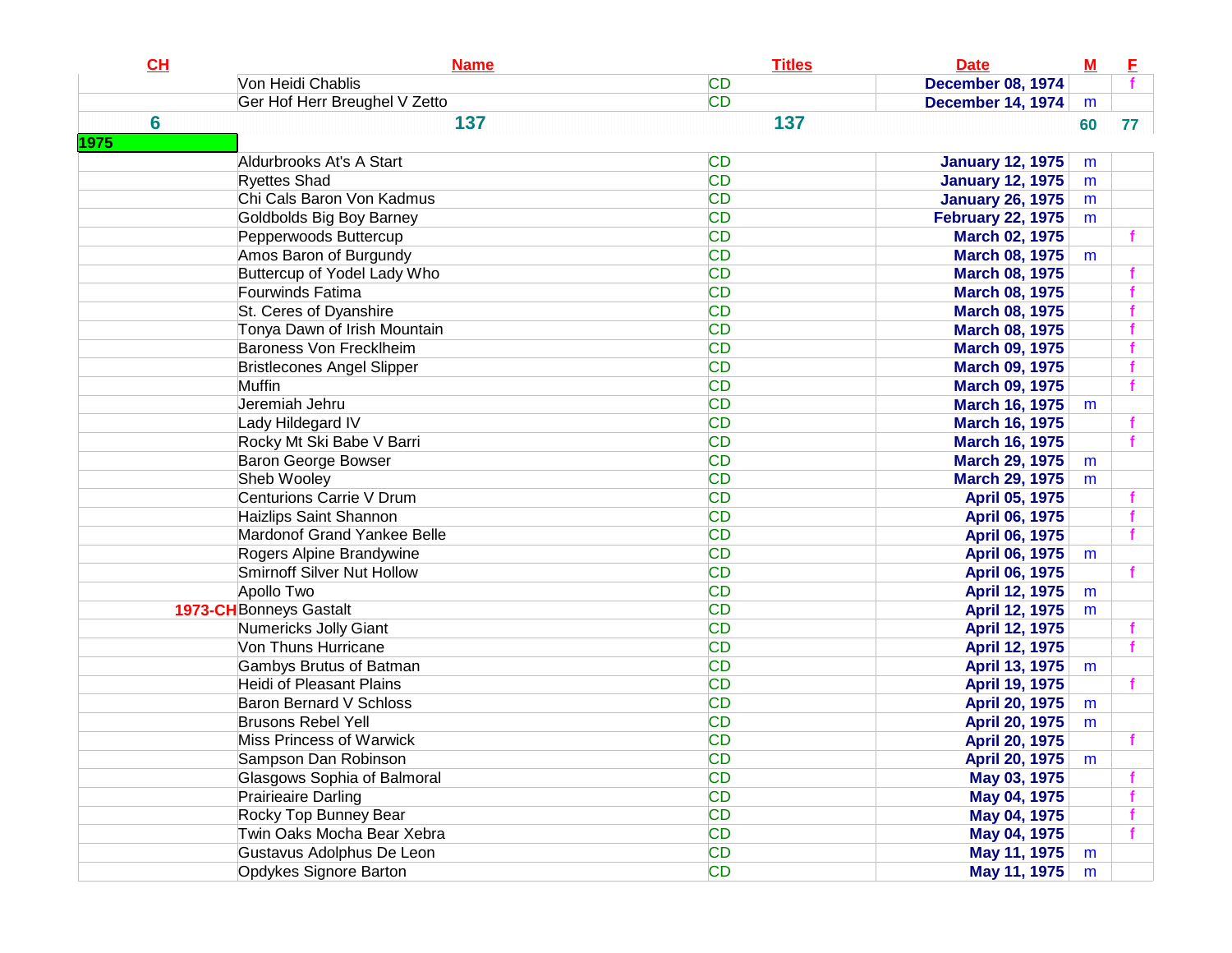| CL                                    | <b>Name</b> | <b>Titles</b> | <b>Date</b>               | $M$ | E |
|---------------------------------------|-------------|---------------|---------------------------|-----|---|
| 1977-CH Good Samaritans Big Splash    |             | <b>CD</b>     | May 16, 1975              | m   |   |
| Mont D'or After All                   |             | <b>CD</b>     | May 17, 1975              | m   |   |
| Carisnas Roscoe Rahe                  |             | <b>CD</b>     | May 18, 1975              | m   |   |
| Ivacs Ivan Von Mallen                 |             | <b>CD</b>     | May 18, 1975              | m   |   |
| Samanthas Brandi                      |             | <b>CD</b>     | May 18, 1975              |     |   |
| Siegfrieds Rebel Rouser               |             | <b>CD</b>     | May 24, 1975              | m   |   |
| Bonneys Little J B                    |             | <b>CD</b>     | May 25, 1975              | m   |   |
| Zappalas Tobias Von Shalom            |             | <b>CD</b>     | May 25, 1975              | m   |   |
| Ms. Helga                             |             | <b>CD</b>     | May 31, 1975              |     |   |
| Stoans Cover Girl Amor                |             | <b>CD</b>     | <b>June 01, 1975</b>      |     |   |
| Ursulas Samanna Mon Rune              |             | <b>CD</b>     | <b>June 07, 1975</b>      |     |   |
| Good Samaritans Samantha              |             | <b>CD</b>     | <b>June 08, 1975</b>      |     |   |
| <b>Brutus Von Enrico</b>              |             | <b>CD</b>     | <b>June 15, 1975</b>      | m   |   |
| Steils Heidi Von Go Go                |             | <b>CD</b>     | <b>June 22, 1975</b>      |     |   |
| Chubby Ada Stuff N Such               |             | <b>CD</b>     | <b>July 06, 1975</b>      |     |   |
| Mackaby Graham Von Berg               |             | <b>CD</b>     | <b>July 06, 1975</b>      | m   |   |
| <b>Brandy Anne III</b>                |             | <b>CD</b>     | <b>July 13, 1975</b>      |     |   |
| <b>Currens Lady Claire</b>            |             | <b>CD</b>     | <b>July 26, 1975</b>      |     |   |
| Tribukait Pride N Joy Silva           |             | <b>CD</b>     | <b>July 27, 1975</b>      |     |   |
| Baron Von Beauford                    |             | <b>CD</b>     | <b>July 28, 1975</b>      | m   |   |
| Baron Brandy Von Thomas               |             | <b>CD</b>     | <b>August 10, 1975</b>    | m   |   |
| Barjons Tug St. John Robinul          |             | <b>CD</b>     | <b>August 16, 1975</b>    | m   |   |
| Lafonds Tillie V Baron                |             | <b>CD</b>     | <b>August 16, 1975</b>    |     |   |
| Saint Georges Dragon Lady             |             | <b>CD</b>     | <b>August 16, 1975</b>    |     |   |
| Niki Nicole                           |             | <b>CD</b>     | <b>August 24, 1975</b>    |     |   |
| Greta Bayann                          |             | <b>CD</b>     | <b>August 31, 1975</b>    |     |   |
| Baron Von Bauchnabel                  |             | <b>CD</b>     | <b>September 06, 1975</b> | m   |   |
| Lady Tinas Schneefloeckchen           |             | <b>CD</b>     | <b>September 06, 1975</b> |     |   |
| Nicks Gal Brandy Sue                  |             | <b>CD</b>     | <b>September 07, 1975</b> |     |   |
| Pinetrees Destiny of Avalon           |             | <b>CD</b>     | <b>September 07, 1975</b> |     |   |
| Pollyanna Von Damme                   |             | <b>CD</b>     | <b>September 07, 1975</b> |     |   |
| <b>Heritage Misty Snow Dolly</b>      |             | <b>CD</b>     | September 14, 1975        |     |   |
| Lysanders Annabasup                   |             | <b>CD</b>     | <b>September 20, 1975</b> |     |   |
| Al Mar Maxine Struttin Stuff          |             | <b>CD</b>     | <b>September 21, 1975</b> |     |   |
| Bomars Baxter Von Casper              |             | <b>CD</b>     | <b>September 21, 1975</b> | m   |   |
| Peleoalii Kamehameha                  |             | <b>CD</b>     | <b>September 21, 1975</b> |     |   |
| Princess Bernadet V Bandit            |             | <b>CD</b>     | September 21, 1975        |     |   |
| Angelca Von Hauserman                 |             | <b>CD</b>     | <b>September 27, 1975</b> |     |   |
| George Oliver Bernardi                |             | <b>CD</b>     | <b>September 28, 1975</b> | m   |   |
| Twin Oaks Hershey Bear                |             | <b>CD</b>     | <b>September 28, 1975</b> | m   |   |
| Griffin Von Bruno                     |             | <b>CD</b>     | <b>October 03, 1975</b>   | m   |   |
| 1975-CH Rocky Mt Sitting Bull V Barri |             | <b>CD</b>     | <b>October 03, 1975</b>   | m   |   |
| Brutus Der Konig                      |             | <b>CD</b>     | <b>October 04, 1975</b>   | m   |   |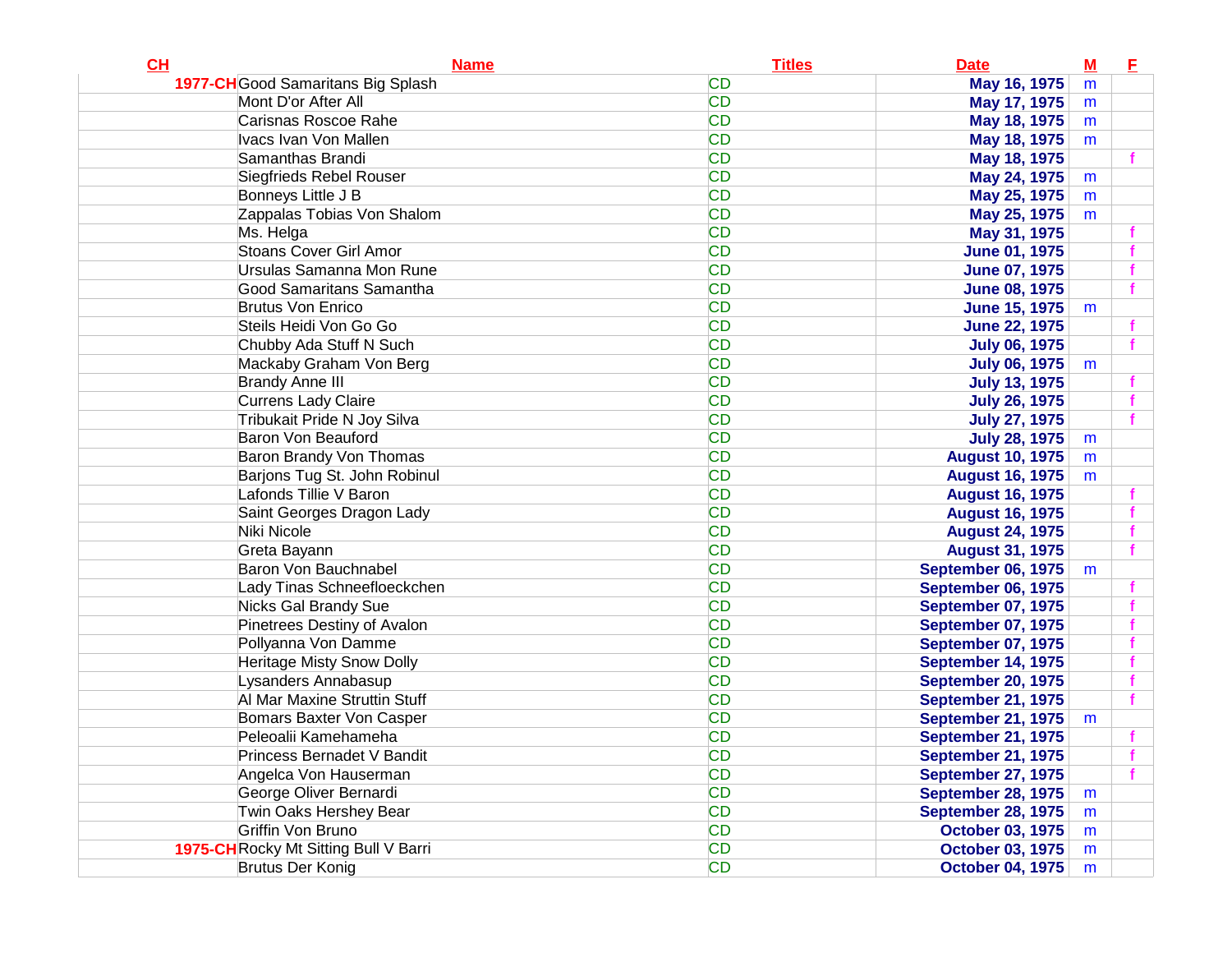| CL   | <b>Name</b>                         | <b>Titles</b> | <b>Date</b>              | $M$ | E  |
|------|-------------------------------------|---------------|--------------------------|-----|----|
|      | Ceeseven King                       | <b>CD</b>     | <b>October 04, 1975</b>  | m   |    |
|      | Sir Maximilian Galahad              | <b>CD</b>     | <b>October 04, 1975</b>  | m   |    |
|      | Swisher Sweet of Brandyline         | <b>CD</b>     | <b>October 04, 1975</b>  |     |    |
|      | <b>Caline Suisse</b>                | <b>CD</b>     | <b>October 05, 1975</b>  |     |    |
|      | <b>1974-CH</b> Foresses Gallant Sir | <b>CD</b>     | <b>October 05, 1975</b>  | m   |    |
|      | Frau Gretchen V Der Strasse         | <b>CD</b>     | <b>October 05, 1975</b>  |     |    |
|      | Martins Becky Bernadette            | <b>CD</b>     | <b>October 11, 1975</b>  |     |    |
|      | Claudia Swiss Miss Barnessa         | <b>CD</b>     | <b>October 12, 1975</b>  |     |    |
|      | Tullamores Dortheia De Fura         | <b>CD</b>     | <b>October 12, 1975</b>  |     |    |
|      | <b>Timberlands Thaddeus Thor</b>    | <b>CD</b>     | <b>October 18, 1975</b>  | m   |    |
|      | Markels Paddington Too              | <b>CD</b>     | <b>October 19, 1975</b>  | m   |    |
|      | Sheba Dee Von Winoris               | <b>CD</b>     | <b>October 19, 1975</b>  |     |    |
|      | Horns Clony Scotch On The Rocks     | <b>CD</b>     | <b>October 26, 1975</b>  |     |    |
|      | Samantha Proud Sugar Bear           | <b>CD</b>     | <b>October 26, 1975</b>  |     |    |
|      | Patins Brandy Doll                  | <b>CD</b>     | <b>November 01, 1975</b> |     |    |
|      | Foresses Master Echo                | <b>CD</b>     | <b>November 02, 1975</b> | m   |    |
|      | Medvyed Leopold Sabaka              | <b>CD</b>     | <b>November 02, 1975</b> | m   |    |
|      | Corrine Mallen of Shady Lane        | <b>CD</b>     | <b>November 08, 1975</b> |     |    |
|      | Lindas Candy of Drummerville        | <b>CD</b>     | <b>November 08, 1975</b> |     |    |
|      | Pekas Wendy Von Mardonof            | <b>CD</b>     | <b>November 08, 1975</b> |     |    |
|      | Gentleman Casey Bernard             | <b>CD</b>     | <b>November 09, 1975</b> | m   |    |
|      | The Invincible Eagle                | <b>CD</b>     | <b>November 09, 1975</b> | m   |    |
|      | <b>Windfalls Because</b>            | <b>CD</b>     | <b>November 15, 1975</b> | m   |    |
|      | Kegkrests Jubilation                | <b>CD</b>     | <b>November 23, 1975</b> |     |    |
|      | King Claude                         | <b>CD</b>     | <b>November 23, 1975</b> | m   |    |
|      | Mr. Big Stuff Apple                 | <b>CD</b>     | <b>November 23, 1975</b> | m   |    |
|      | Peanuts Molly Muffet                | <b>CD</b>     | <b>November 23, 1975</b> |     |    |
|      | Twin Oaks Honey Bear                | <b>CD</b>     | <b>November 23, 1975</b> |     |    |
|      | Tara of Castle Hill                 | <b>CD</b>     | <b>November 30, 1975</b> |     |    |
|      | <b>Hercules Tiny Christine</b>      | <b>CD</b>     | <b>December 04, 1975</b> |     |    |
|      | Villa De's Inspiration              | <b>CD</b>     | <b>December 04, 1975</b> |     |    |
|      | <b>Brandis Lady Gay</b>             | <b>CD</b>     | <b>December 06, 1975</b> |     |    |
|      | <b>Brandywine De Mosel</b>          | <b>CD</b>     | <b>December 06, 1975</b> |     |    |
|      | <b>Bridgett of Hyland Pine</b>      | <b>CD</b>     | <b>December 07, 1975</b> |     |    |
| 4    | 116                                 | 116           |                          | 48  | 68 |
| 1976 |                                     |               |                          |     |    |
|      | Hallmarks Sugar Bear                | <b>CD</b>     | <b>January 17, 1976</b>  |     |    |
|      | Hildi Bear of Connells Clan         | <b>CD</b>     | <b>January 25, 1976</b>  |     |    |
|      | Anns Queen Margaret                 | <b>CD</b>     | <b>February 14, 1976</b> |     |    |
|      | Baron of Krey                       | <b>CD</b>     | <b>February 14, 1976</b> | m   |    |
|      | Megan The Algonguin Moose           | <b>CD</b>     | <b>February 14, 1976</b> |     |    |
|      | <b>Nahahs Sweet Sioux</b>           | <b>CD</b>     | <b>February 14, 1976</b> |     |    |
|      | Taurus Aries of Carquinez           | <b>CD</b>     | <b>February 14, 1976</b> | m   |    |
|      |                                     |               |                          |     |    |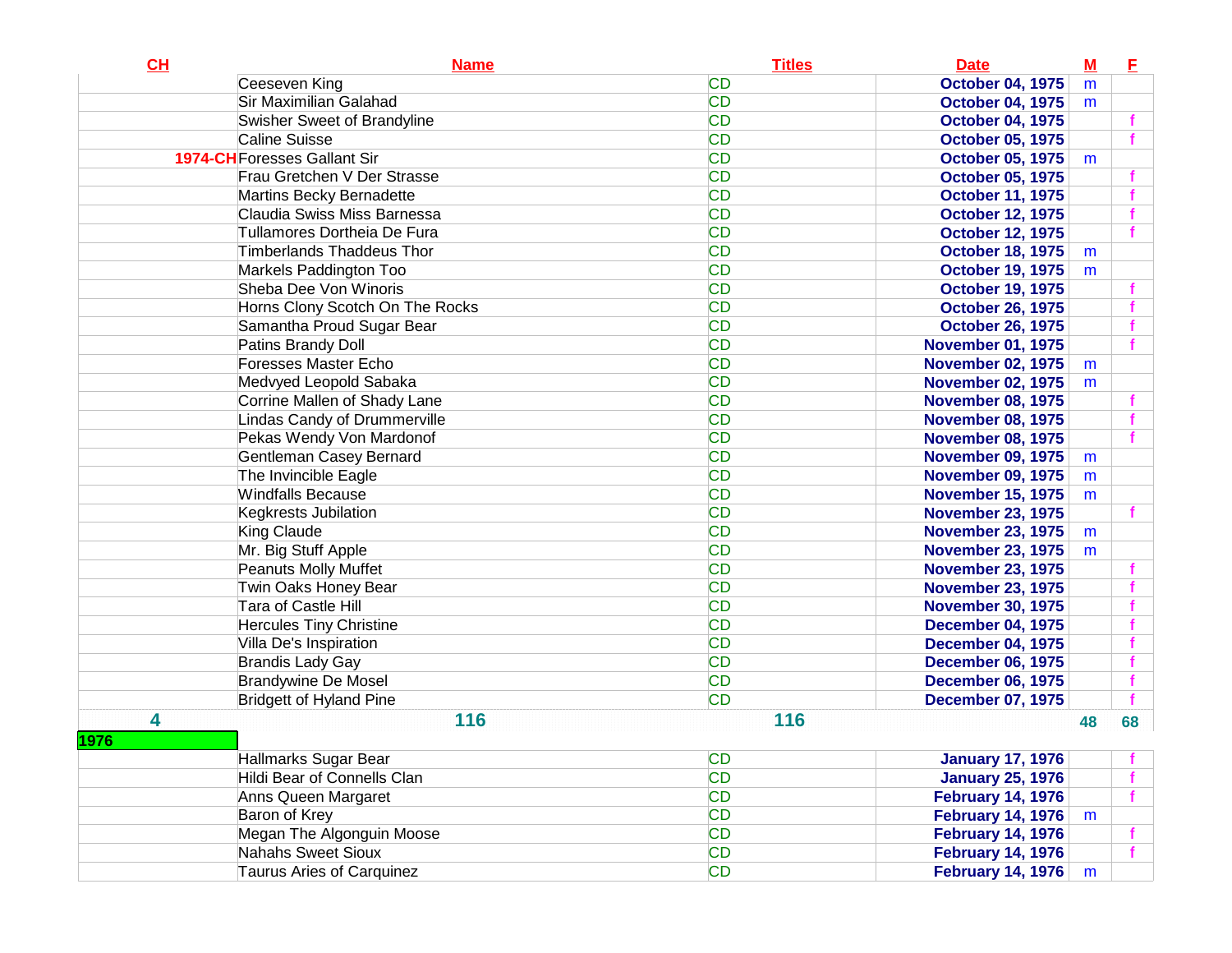| <b>CD</b><br>Abigail Dabado<br><b>February 29, 1976</b><br><b>CD</b><br>Charlie Little Boy Brandy<br><b>March 06, 1976</b><br>m<br><b>CD</b><br>Villa De's Pris Heather Bear<br><b>March 07, 1976</b><br><b>CD</b><br>Miss Aggies Brandy Bernard<br><b>March 13, 1976</b><br><b>CD</b><br>Miss Daisy Mae III<br><b>March 21, 1976</b><br>Von Baskos Saint Nicholas<br><b>CD</b><br><b>March 21, 1976</b><br>m<br><b>CD</b><br>Cherryacres Image of Thiz<br><b>March 27, 1976</b><br>m<br><b>CD</b><br>Brandameir Christopher Lee<br><b>March 28, 1976</b><br>m |    |
|----------------------------------------------------------------------------------------------------------------------------------------------------------------------------------------------------------------------------------------------------------------------------------------------------------------------------------------------------------------------------------------------------------------------------------------------------------------------------------------------------------------------------------------------------------------|----|
|                                                                                                                                                                                                                                                                                                                                                                                                                                                                                                                                                                |    |
|                                                                                                                                                                                                                                                                                                                                                                                                                                                                                                                                                                |    |
|                                                                                                                                                                                                                                                                                                                                                                                                                                                                                                                                                                |    |
|                                                                                                                                                                                                                                                                                                                                                                                                                                                                                                                                                                |    |
|                                                                                                                                                                                                                                                                                                                                                                                                                                                                                                                                                                |    |
|                                                                                                                                                                                                                                                                                                                                                                                                                                                                                                                                                                |    |
|                                                                                                                                                                                                                                                                                                                                                                                                                                                                                                                                                                |    |
|                                                                                                                                                                                                                                                                                                                                                                                                                                                                                                                                                                |    |
| <b>CD</b><br>Bambina Belletta Da Mamma<br>April 03, 1976                                                                                                                                                                                                                                                                                                                                                                                                                                                                                                       |    |
| <b>CD</b><br>Irish Mountain Fagan<br>April 03, 1976<br>m                                                                                                                                                                                                                                                                                                                                                                                                                                                                                                       |    |
| <b>CD</b><br>Baron Linus Von Heidelberg<br>April 04, 1976<br>m                                                                                                                                                                                                                                                                                                                                                                                                                                                                                                 |    |
| <b>CD</b><br>Boyds Long Haul<br>April 04, 1976                                                                                                                                                                                                                                                                                                                                                                                                                                                                                                                 |    |
| <b>CD</b><br><b>Wildhorns Blu Gallant</b><br>April 04, 1976                                                                                                                                                                                                                                                                                                                                                                                                                                                                                                    |    |
| <b>CD</b><br>Scotthofs Snow White V Fred<br>April 11, 1976                                                                                                                                                                                                                                                                                                                                                                                                                                                                                                     |    |
| <b>CD</b><br>Viva Marta Von Mardonof<br>April 11, 1976                                                                                                                                                                                                                                                                                                                                                                                                                                                                                                         |    |
| <b>CD</b><br>R Fitzhughs Lil Laird<br><b>April 17, 1976</b><br>m                                                                                                                                                                                                                                                                                                                                                                                                                                                                                               |    |
| <b>CD</b><br>Silver Kegs Stacy<br>April 17, 1976                                                                                                                                                                                                                                                                                                                                                                                                                                                                                                               |    |
| <b>CD</b><br><b>Fries Baron Great Reluctance</b><br>April 18, 1976<br>m                                                                                                                                                                                                                                                                                                                                                                                                                                                                                        |    |
| <b>CD</b><br><b>Graves Gretchen</b><br>April 25, 1976                                                                                                                                                                                                                                                                                                                                                                                                                                                                                                          |    |
| <b>CD</b><br><b>Berics Russian Girl</b><br>May 01, 1976                                                                                                                                                                                                                                                                                                                                                                                                                                                                                                        |    |
| <b>CD</b><br>Die Grafin Brandi D Snyfter<br>May 01, 1976                                                                                                                                                                                                                                                                                                                                                                                                                                                                                                       |    |
| <b>CD</b><br>Southsides Penny Ante<br>May 01, 1976                                                                                                                                                                                                                                                                                                                                                                                                                                                                                                             |    |
| Prince Von Whodi<br><b>CD</b><br>May 02, 1976<br>m                                                                                                                                                                                                                                                                                                                                                                                                                                                                                                             |    |
| <b>CD</b><br>Daisy Mae Von Strudel<br>May 08, 1976                                                                                                                                                                                                                                                                                                                                                                                                                                                                                                             |    |
| <b>CD</b><br>Villa De's Specky Bear Lee<br>May 09, 1976                                                                                                                                                                                                                                                                                                                                                                                                                                                                                                        |    |
| <b>CD</b><br><b>1977-CH</b> Alplers Fantastique<br>May 16, 1976                                                                                                                                                                                                                                                                                                                                                                                                                                                                                                |    |
| Baron Snow Ho Bo V Michael<br><b>CD</b><br>May 16, 1976<br>m                                                                                                                                                                                                                                                                                                                                                                                                                                                                                                   |    |
| <b>CD</b><br>Gretchen of Linden Tree II<br>May 16, 1976                                                                                                                                                                                                                                                                                                                                                                                                                                                                                                        |    |
| <b>CD</b><br>My Lady Bernadine<br>May 16, 1976                                                                                                                                                                                                                                                                                                                                                                                                                                                                                                                 |    |
| <b>CD</b><br><b>Wursts Tagolly Tugboat</b><br>May 22, 1976                                                                                                                                                                                                                                                                                                                                                                                                                                                                                                     |    |
| <b>CD</b><br>Barjons Baron V Schultz<br>May 23, 1976<br>m                                                                                                                                                                                                                                                                                                                                                                                                                                                                                                      |    |
| <b>CD</b><br>Contessa Valentina Sauliamt<br>May 30, 1976                                                                                                                                                                                                                                                                                                                                                                                                                                                                                                       |    |
| <b>CD</b><br>Glasgows Zeno<br>May 30, 1976<br>m                                                                                                                                                                                                                                                                                                                                                                                                                                                                                                                |    |
| <b>CD</b><br>1977-CH Talisman Von Arrelmount<br>May 30, 1976                                                                                                                                                                                                                                                                                                                                                                                                                                                                                                   |    |
| <b>CD</b><br>Heaven Hi's Ablaze Glory<br><b>June 02, 1976</b><br>m                                                                                                                                                                                                                                                                                                                                                                                                                                                                                             |    |
| Morettos Pink Chablis<br><b>CD</b><br><b>June 02, 1976</b>                                                                                                                                                                                                                                                                                                                                                                                                                                                                                                     |    |
| CD<br>Soapstones Pinto Pete<br><b>June 02, 1976</b><br>m                                                                                                                                                                                                                                                                                                                                                                                                                                                                                                       |    |
| <b>CD</b><br>Sunhof Tango Sno V Baskobi<br><b>June 02, 1976</b>                                                                                                                                                                                                                                                                                                                                                                                                                                                                                                | f. |
| <b>CD</b><br><b>Redbriars ESP</b><br><b>June 04, 1976</b><br>m                                                                                                                                                                                                                                                                                                                                                                                                                                                                                                 |    |
| <b>CD</b><br>Chris Panda Tam<br><b>June 05, 1976</b>                                                                                                                                                                                                                                                                                                                                                                                                                                                                                                           |    |
| <b>CD</b><br>Bergundtal Rondo Atwood<br><b>June 06, 1976</b><br>m                                                                                                                                                                                                                                                                                                                                                                                                                                                                                              |    |
| <b>CD</b><br>Jeuchina Gretchen<br><b>June 06, 1976</b>                                                                                                                                                                                                                                                                                                                                                                                                                                                                                                         |    |
| Vallis Baroness Brandywine<br><b>CD</b><br><b>June 06, 1976</b>                                                                                                                                                                                                                                                                                                                                                                                                                                                                                                |    |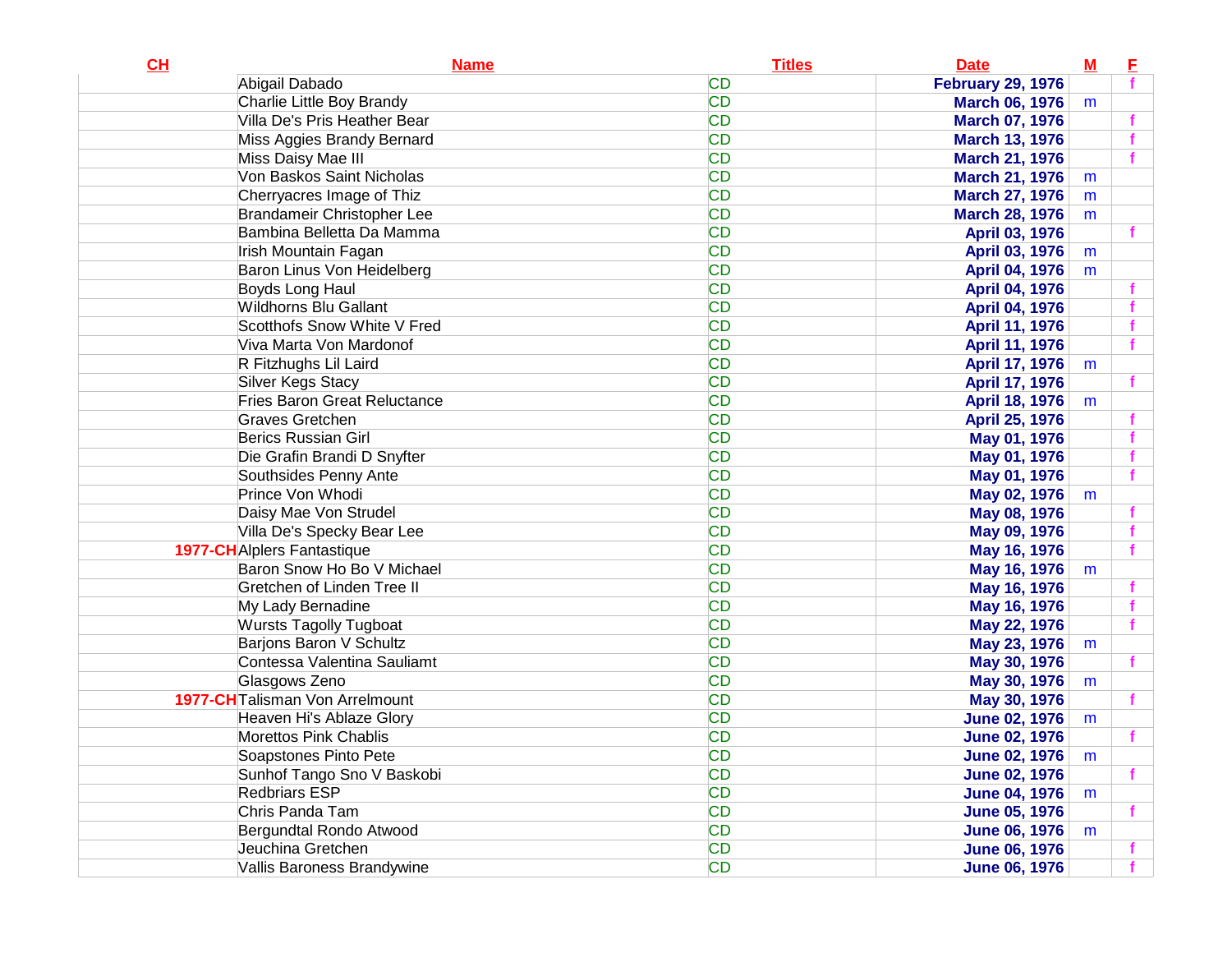| CL                      | <b>Name</b>                      | <b>Titles</b> | <b>Date</b>               | $M$ | E  |
|-------------------------|----------------------------------|---------------|---------------------------|-----|----|
|                         | Greta Von Fairhaven              | <b>CD</b>     | <b>June 12, 1976</b>      |     |    |
|                         | <b>Citations Babette</b>         | <b>CD</b>     | <b>June 19, 1976</b>      |     |    |
|                         | <b>Whites Little Miss Saint</b>  | <b>CD</b>     | <b>June 26, 1976</b>      |     |    |
|                         | Little Lady Lorelei              | <b>CD</b>     | <b>July 04, 1976</b>      |     |    |
|                         | Subira Gold Rochester            | <b>CD</b>     | <b>July 11, 1976</b>      | m   |    |
|                         | Dustys J's Sweet Sebastian       | <b>CD</b>     | <b>July 19, 1976</b>      | m   |    |
|                         | Banyons Beth Ann                 | <b>CD</b>     | <b>July 31, 1976</b>      |     |    |
|                         | Noble Valleys Beau Jangles       | <b>CD</b>     | <b>August 07, 1976</b>    | m   |    |
|                         | Cherryacres Christobel V Thiz    | <b>CD</b>     | <b>August 14, 1976</b>    |     |    |
|                         | Andersons Tiny                   | <b>CD</b>     | <b>August 15, 1976</b>    |     |    |
|                         | Jaywens Mahogany                 | <b>CD</b>     | <b>August 28, 1976</b>    | m   |    |
|                         | <b>Highpoints Mundy Morning</b>  | <b>CD</b>     | September 04, 1976        | m   |    |
|                         | Charles Lil Hobo                 | <b>CD</b>     | September 06, 1976        | m   |    |
|                         | Shalimars Dea of Heritage        | <b>CD</b>     | <b>September 12, 1976</b> |     |    |
|                         | <b>Baron Von Nethercutt</b>      | <b>CD</b>     | September 18, 1976        | m   |    |
|                         | Joker V Gallwas                  | <b>CD</b>     | September 18, 1976        | m   |    |
|                         | Mountain Brooks Sultan           | <b>CD</b>     | September 18, 1976        | m   |    |
|                         | Sir Brandy Alexander XXXI        | <b>CD</b>     | <b>September 24, 1976</b> | m   |    |
|                         | Sampsons Teddy Bear              | <b>CD</b>     | <b>October 09, 1976</b>   | m   |    |
|                         | Tenyas Bernadette Pue            | <b>CD</b>     | <b>October 10, 1976</b>   |     |    |
|                         | <b>Buffalo</b>                   | <b>CD</b>     | <b>October 17, 1976</b>   | m   |    |
|                         | Celebritys Heidi V Roland        | <b>CD</b>     | <b>October 17, 1976</b>   |     |    |
|                         | Sir George Bacardi               | <b>CD</b>     | <b>October 17, 1976</b>   | m   |    |
|                         | Empress Josephine V Brandy       | <b>CD</b>     | <b>October 23, 1976</b>   |     |    |
|                         | Gorgeous Saint Georgette         | <b>CD</b>     | <b>October 24, 1976</b>   |     |    |
|                         | <b>Falstaffs Delightful Lady</b> | <b>CD</b>     | <b>October 31, 1976</b>   |     |    |
|                         | <b>Glen Schultz V Emmett</b>     | <b>CD</b>     | <b>October 31, 1976</b>   | m   |    |
|                         | <b>Corbins Saltwater Taffy</b>   | <b>CD</b>     | <b>November 07, 1976</b>  |     |    |
|                         | Cypress Woods Debutante          | <b>CD</b>     | <b>November 07, 1976</b>  |     |    |
|                         | Diamond Vicki of Citadel         | <b>CD</b>     | <b>November 13, 1976</b>  |     |    |
|                         | Jones Lady Patrosh               | <b>CD</b>     | <b>November 14, 1976</b>  |     |    |
|                         | San Marcos Sundance              | <b>CD</b>     | <b>November 14, 1976</b>  |     |    |
|                         | Barney                           | <b>CD</b>     | <b>November 20, 1976</b>  | m   |    |
|                         | Lena                             | <b>CD</b>     | <b>November 20, 1976</b>  |     |    |
|                         | Sabrinas Hondo V Randolph        | <b>CD</b>     | <b>November 21, 1976</b>  | m   |    |
|                         | Noble Valleys Wild Flower        | <b>CD</b>     | <b>November 27, 1976</b>  |     |    |
|                         | Bips Joey                        | <b>CD</b>     | <b>December 05, 1976</b>  |     |    |
|                         | 1975-CH Valais Joe Buck Kegger   | <b>CD</b>     | <b>December 05, 1976</b>  | m   |    |
| $\overline{\mathbf{3}}$ | 88                               | 88            |                           | 35  | 53 |
| 1977                    |                                  |               |                           |     |    |
|                         | Bro Bear of Thunder Mt           | <b>CD</b>     | <b>January 16, 1977</b>   | m   |    |
|                         | Stephen Culpepper Brazile        | <b>CD</b>     | <b>January 16, 1977</b>   | m   |    |
|                         | Montaguas Garland of Roses       | <b>CD</b>     | <b>January 30, 1977</b>   |     |    |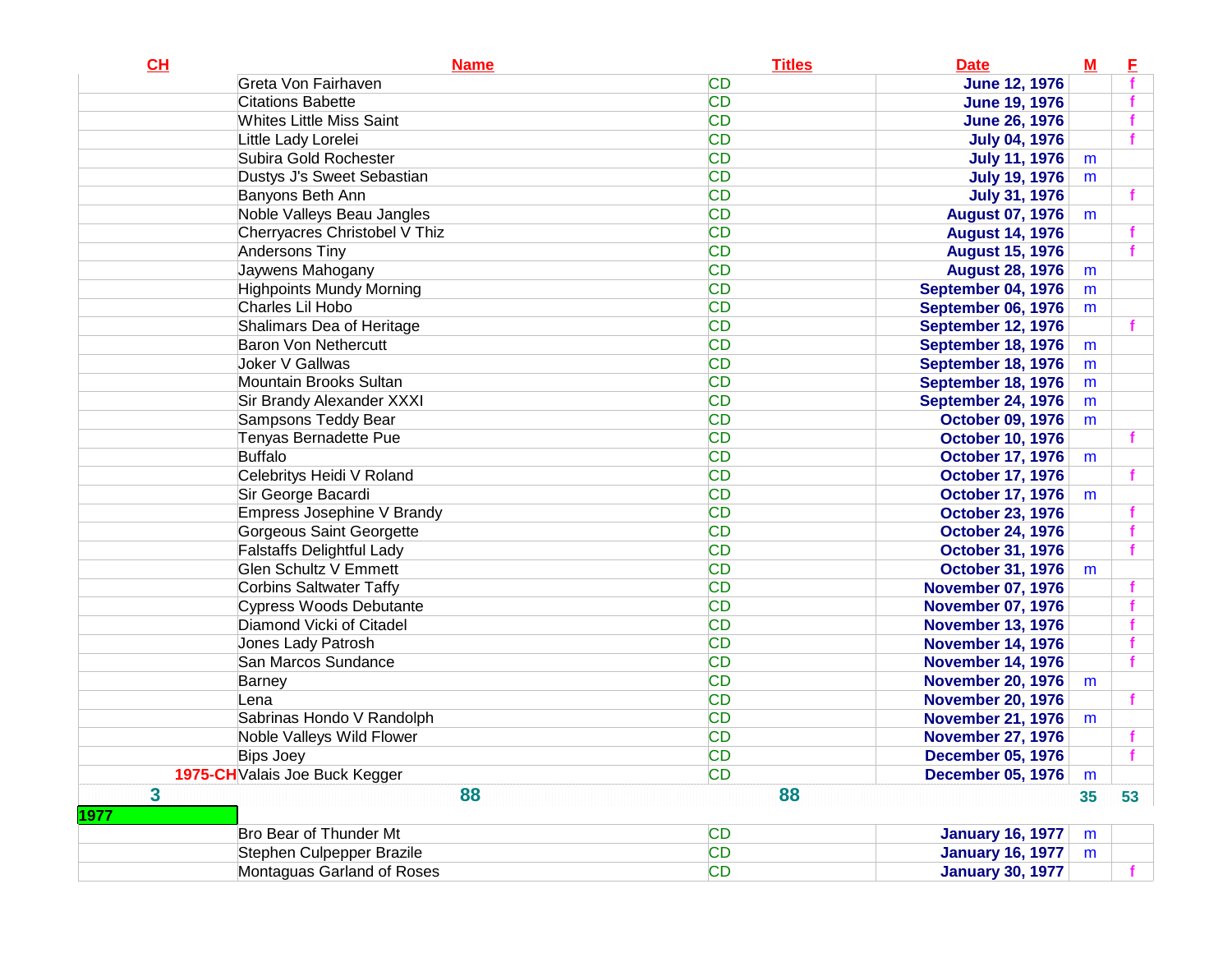| CL | <b>Name</b>                        | <b>Titles</b> | <b>Date</b>              | $M$ | Е |
|----|------------------------------------|---------------|--------------------------|-----|---|
|    | Lazy Boy Beauregard                | <b>CD</b>     | <b>February 26, 1977</b> | m   |   |
|    | Dorian of Asgaard                  | <b>CD</b>     | <b>February 27, 1977</b> |     | f |
|    | Lord Sambo                         | <b>CD</b>     | <b>February 27, 1977</b> | m   |   |
|    | Myti Daisy Do                      | <b>CD</b>     | <b>February 27, 1977</b> |     |   |
|    | Tammy of The Plains                | <b>CD</b>     | <b>February 27, 1977</b> |     |   |
|    | Pugatorys Ms. Olio                 | <b>CD</b>     | <b>March 06, 1977</b>    |     |   |
|    | Amanda XVIII                       | <b>CD</b>     | <b>March 26, 1977</b>    |     |   |
|    | <b>Toffee Tempetedeneige</b>       | <b>CD</b>     | <b>April 02, 1977</b>    |     |   |
|    | 1976-CHCypress Woods Broomhilda    | <b>CD</b>     | <b>April 10, 1977</b>    |     |   |
|    | <b>Christy Clawson</b>             | <b>CD</b>     | April 17, 1977           |     |   |
|    | Pete And Kits Chibi Inu            | <b>CD</b>     | <b>April 17, 1977</b>    | m   |   |
|    | <b>Ulysses Von Zwinghof</b>        | <b>CD</b>     | April 25, 1977           | m   |   |
|    | Noble Valleys Top Choice           | <b>CD</b>     | April 29, 1977           | m   |   |
|    | <b>Sharons Dorrie</b>              | <b>CD</b>     | <b>April 30, 1977</b>    |     |   |
|    | Walnut Lanes Colleen O'Sage        | <b>CD</b>     | April 30, 1977           |     |   |
|    | <b>Studers Guardia Suissers</b>    | <b>CD</b>     | May 01, 1977             |     |   |
|    | Sugar Runs Whopper                 | <b>CD</b>     | May 07, 1977             | m   |   |
|    | Le Barons Little Chamois           | <b>CD</b>     | May 08, 1977             |     |   |
|    | <b>Rahes Rambling Rosebud</b>      | <b>CD</b>     | May 08, 1977             |     |   |
|    | Napoleon V Brandy                  | <b>CD</b>     | May 21, 1977             | m   |   |
|    | Rojanns Troubled Companion         | <b>CD</b>     | May 21, 1977             | m   |   |
|    | Kerr Rommell Von Krause            | <b>CD</b>     | May 29, 1977             | m   |   |
|    | Wursts Hoby By Golly               | <b>CD</b>     | May 29, 1977             | m   |   |
|    | Mont D'or Fourth Moon              | <b>CD</b>     | <b>June 12, 1977</b>     | m   |   |
|    | Toshika Ohisama                    | <b>CD</b>     | <b>June 12, 1977</b>     |     |   |
|    | <b>Uncus of Arco Abbey</b>         | <b>CD</b>     | <b>June 12, 1977</b>     | m   |   |
|    | Hans Miss Inga                     | <b>CD</b>     | <b>June 15, 1977</b>     |     |   |
|    | King George                        | <b>CD</b>     | <b>June 17, 1977</b>     | m   |   |
|    | Sir Barnabas Marcus Aurelius       | <b>CD</b>     | <b>June 19, 1977</b>     | m   |   |
|    | <b>Waldo Emerson Stampler</b>      | <b>CD</b>     | <b>June 19, 1977</b>     | m   |   |
|    | Baroness Von Manduke I             | <b>CD</b>     | <b>July 03, 1977</b>     |     |   |
|    | <b>1977-CH</b> Almshaus Nimbus     | <b>CD</b>     | <b>July 09, 1977</b>     | m   |   |
|    | Gaylord Von Grand Reno             | <b>CD</b>     | <b>July 10, 1977</b>     | m   |   |
|    | El Nobles Kaimana V G G Sam        | <b>CD</b>     | <b>July 16, 1977</b>     |     |   |
|    | Nollcrest Pioneer                  | <b>CD</b>     | <b>July 16, 1977</b>     |     |   |
|    | Sir Tuffington of Bloomington      | <b>CD</b>     | <b>July 16, 1977</b>     | m   |   |
|    | <b>Barths Lady Holly</b>           | CD            | <b>July 17, 1977</b>     |     |   |
|    | <b>Birdshells Brindled Bheesty</b> | <b>CD</b>     | <b>July 17, 1977</b>     |     |   |
|    | Arts Apple Annie                   | <b>CD</b>     | <b>July 23, 1977</b>     |     |   |
|    | The Taverns Drunk Monk             | <b>CD</b>     | <b>July 30, 1977</b>     | m   |   |
|    | Macs Frau Folly Von Fury           | <b>CD</b>     | <b>August 13, 1977</b>   |     |   |
|    | Lilikea Makahilahila Joseph        | <b>CD</b>     | <b>August 21, 1977</b>   |     |   |
|    | Neversummers Licorice Lil          | <b>CD</b>     | <b>August 21, 1977</b>   |     |   |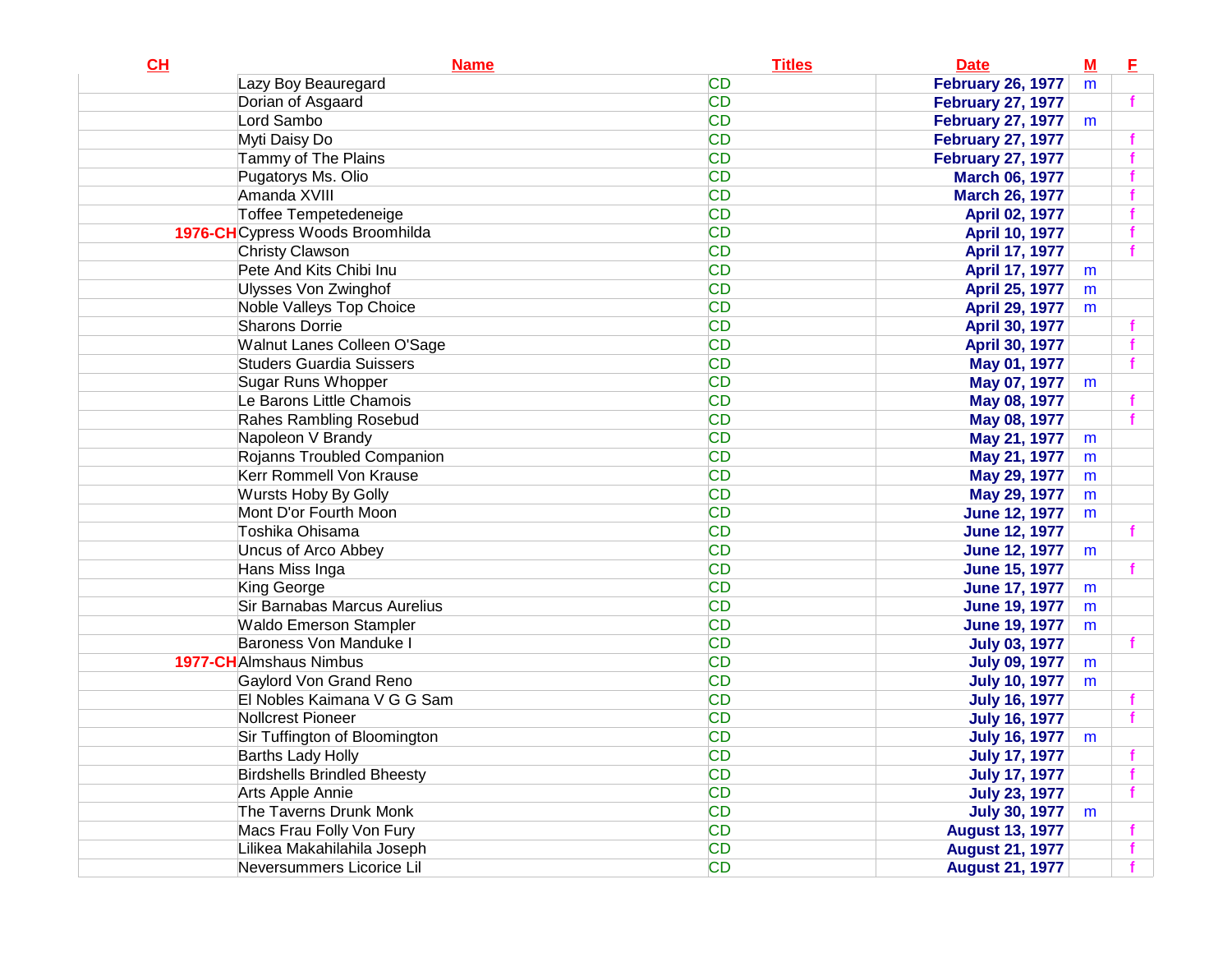|                                                                             |    | E  |
|-----------------------------------------------------------------------------|----|----|
| <b>Gallant Athena Marie Holmes</b><br><b>CD</b><br><b>August 28, 1977</b>   |    |    |
| <b>CD</b><br>Felicidads Wewon For Tigger<br><b>September 03, 1977</b>       |    |    |
| <b>CD</b><br><b>1980-CH</b> Countrios Sweet Surrender<br>September 06, 1977 | m  |    |
| <b>CD</b><br>Crosswinds Maggie of Camora<br>September 10, 1977              |    |    |
| <b>CD</b><br>Funks Royal Cleo Vonderhof<br>September 11, 1977               |    |    |
| <b>Talismans Livingston Too</b><br><b>CD</b><br>September 17, 1977          | m  |    |
| <b>CD</b><br>Carvaliant Spook A Luke<br>September 18, 1977                  | m  |    |
| <b>CD</b><br>El Nobles Nora Heidi Sam<br><b>October 01, 1977</b>            |    |    |
| <b>CD</b><br>Lysanders Winne V Pootsie<br><b>October 01, 1977</b>           |    |    |
| <b>CD</b><br>1979-CH Stoans Raggedy Ann of Klarc<br><b>October 01, 1977</b> |    |    |
| <b>CD</b><br>Alplers Jason<br><b>October 02, 1977</b>                       | m  |    |
| <b>CD</b><br>Baroness Olympia Fidgeta<br><b>October 02, 1977</b>            |    |    |
| <b>CD</b><br><b>Brandy on The Rocks</b><br><b>October 09, 1977</b>          |    |    |
| <b>CD</b><br>Scotthofs Sweet Sugar Popps<br><b>October 09, 1977</b>         |    |    |
| <b>CD</b><br>El Ranchos Senora<br><b>October 15, 1977</b>                   |    |    |
| <b>CD</b><br>Lady Kellie<br><b>October 16, 1977</b>                         |    |    |
| <b>CD</b><br>Suzie<br><b>October 22, 1977</b>                               |    |    |
| <b>CD</b><br>Hambre Montana<br><b>October 23, 1977</b>                      | m  |    |
| <b>CD</b><br><b>Bernard Thirstus Saint</b><br><b>October 29, 1977</b>       | m  |    |
| <b>CD</b><br>Barons Budding Beauty Boy<br><b>November 05, 1977</b>          | m  |    |
| <b>CD</b><br>Sam Manthas Bear<br><b>November 05, 1977</b>                   | m  |    |
| <b>CD</b><br>Schooners Prairie Schooner<br><b>November 05, 1977</b>         |    |    |
| <b>CD</b><br><b>Cypress Woods Sweet Amie</b><br><b>November 06, 1977</b>    |    |    |
| <b>CD</b><br>Southsides Double Dividend<br><b>November 06, 1977</b>         |    |    |
| <b>CD</b><br>Mandy Love of Amethyst<br><b>November 13, 1977</b>             |    |    |
| <b>CD</b><br>Opdykes Give Me Some Sugar<br><b>November 13, 1977</b>         |    |    |
| <b>CD</b><br><b>Nikkis Barnabus</b><br><b>November 19, 1977</b>             | m  |    |
| <b>CD</b><br>Chancellor Kilohana Joseph<br><b>November 20, 1977</b>         | m  |    |
| <b>CD</b><br>Frecklend Brougham<br><b>November 20, 1977</b>                 | m  |    |
| <b>CD</b><br>Bran D Barns Amelia Erhart<br><b>November 27, 1977</b>         |    |    |
| <b>CD</b><br>Oakleafs Golden Omega<br><b>November 27, 1977</b>              |    |    |
| <b>CD</b><br>Wildhorns Brandy St. Clair<br><b>November 27, 1977</b>         |    |    |
| <b>CD</b><br>Alameda of Carquinez<br><b>December 04, 1977</b>               |    |    |
| <b>CD</b><br>Castlewoods Afternoon D'Lite<br><b>December 04, 1977</b>       |    |    |
| <b>CD</b><br>Saltys Gay George<br><b>December 04, 1977</b>                  | m  |    |
| 1977-CHD'Aosta Ariadne O'Cresta<br><b>CD</b><br><b>December 17, 1977</b>    |    |    |
| CD<br>Rahes Rags To Riches<br><b>December 18, 1977</b>                      |    |    |
| 5<br>83<br>83<br>1978                                                       | 33 | 49 |
| Guinevere Von Matterhorn<br><b>CD</b><br><b>January 07, 1978</b>            |    |    |
| <b>CD</b><br>Destinys Diana Von Flash<br><b>January 22, 1978</b>            |    |    |
| <b>CD</b><br>Defioris Mac<br><b>April 08, 1978</b>                          | m  |    |
| <b>Bennetts Little Misty</b><br><b>CD</b><br>April 12, 1978                 |    |    |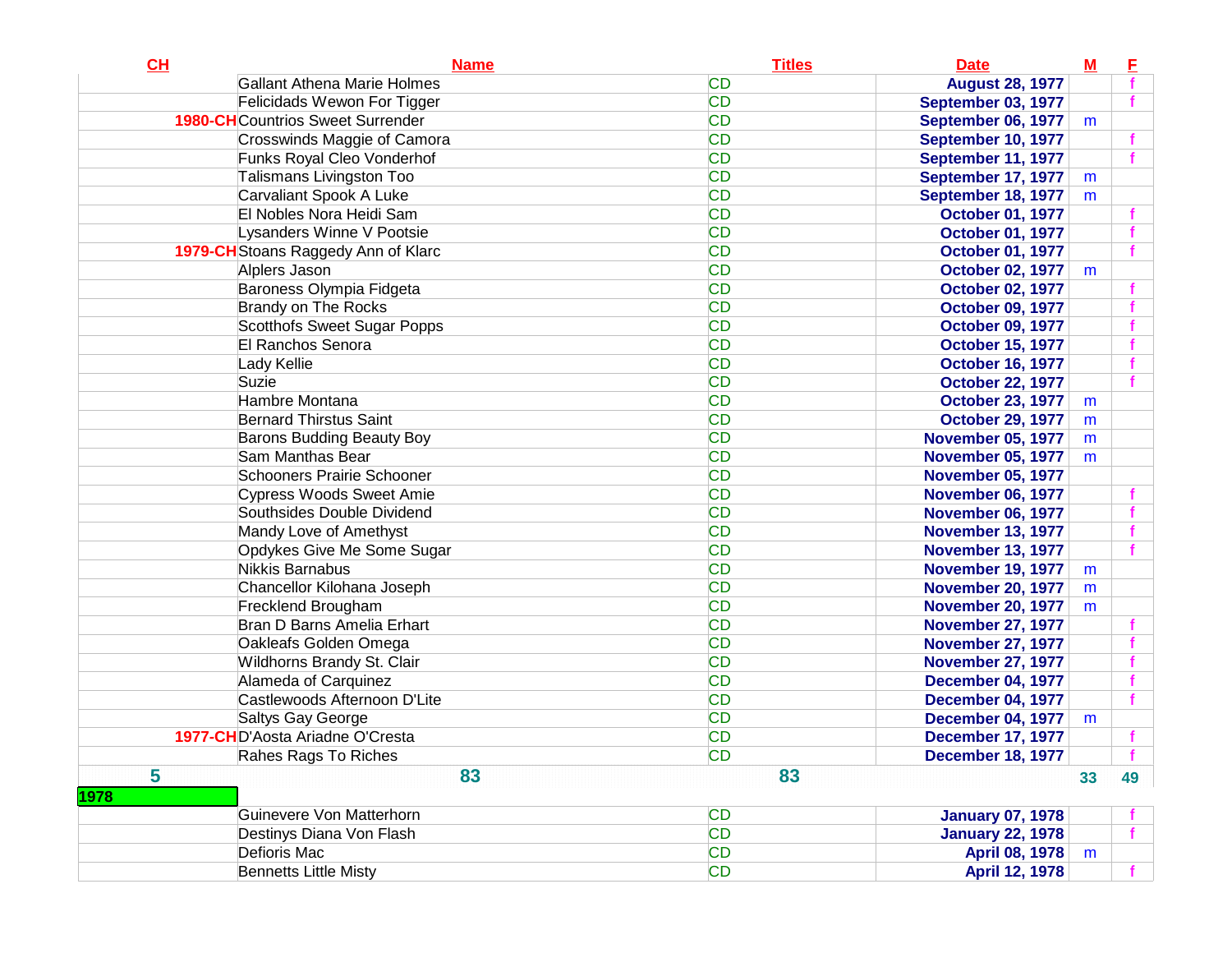| CL | <b>Name</b>                            | <b>Titles</b> | <b>Date</b>               | $\underline{\mathbf{M}}$ | Е |
|----|----------------------------------------|---------------|---------------------------|--------------------------|---|
|    | Deebarbs Rocky Mt High                 | <b>CD</b>     | April 12, 1978            | m                        |   |
|    | Panda Bear of Double K                 | <b>CD</b>     | April 12, 1978            | m                        |   |
|    | <b>Heidis Bright Promise</b>           | <b>CD</b>     | April 15, 1978            |                          |   |
|    | Knights Turk Brandy                    | <b>CD</b>     | April 15, 1978            |                          |   |
|    | <b>1977-CH</b> Claymonts Liberty Belle | <b>CD</b>     | April 16, 1978            |                          |   |
|    | Echos Keypoint V Heathcliff            | <b>CD</b>     | April 16, 1978            | m                        |   |
|    | Mrs. Beasley V                         | <b>CD</b>     | April 16, 1978            |                          |   |
|    | Bear Tracks Alberta V Sma              | <b>CD</b>     | May 06, 1978              |                          |   |
|    | <b>1980-CH</b> Cypress Woods Florae    | <b>CD</b>     | May 06, 1978              |                          |   |
|    | Aragorn Gandalf Strider                | <b>CD</b>     | May 07, 1978              | m                        |   |
|    | Kyries Michael of Indian Hill          | <b>CD</b>     | May 07, 1978              | m                        |   |
|    | Mar-Dons Tiffany Treasures             | <b>CD</b>     | May 07, 1978              |                          |   |
|    | <b>Master Barry Duke</b>               | <b>CD</b>     | May 07, 1978              | m                        |   |
|    | Myone Brother Tuck V Hans              | <b>CD</b>     | May 07, 1978              | m                        |   |
|    | Abigail Von Sauliamt                   | <b>CD</b>     | May 14, 1978              |                          |   |
|    | Montes Lady Greenbrier                 | <b>CD</b>     | May 20, 1978              |                          |   |
|    | <b>Osages Coming Attraction</b>        | <b>CD</b>     | May 27, 1978              |                          |   |
|    | Cindys Cinnamon Bear                   | <b>CD</b>     | May 29, 1978              |                          |   |
|    | 1977-CH Twin Oaks Entertainer          | <b>CD</b>     | May 29, 1978              |                          |   |
|    | Bear XXVII                             | <b>CD</b>     | <b>June 16, 1978</b>      | m                        |   |
|    | Stoans Tom Terrific of Agen            | <b>CD</b>     | <b>June 25, 1978</b>      | m                        |   |
|    | Lysanders Babelladondi                 | <b>CD</b>     | <b>July 01, 1978</b>      |                          |   |
|    | <b>Wabash Cannonball Von Erick</b>     | <b>CD</b>     | <b>July 08, 1978</b>      | m                        |   |
|    | Rocky Mountain Moonshine               | <b>CD</b>     | <b>July 09, 1978</b>      | m                        |   |
|    | Tuesdays Sunshine                      | <b>CD</b>     | <b>July 09, 1978</b>      |                          |   |
|    | <b>Splendid Saint Socrates</b>         | <b>CD</b>     | <b>July 23, 1978</b>      | m                        |   |
|    | McConnells Farrah Hopehaus             | <b>CD</b>     | <b>August 06, 1978</b>    |                          |   |
|    | Montaguas Zachary V Jackson            | <b>CD</b>     | <b>August 12, 1978</b>    | m                        |   |
|    | Bucks I'm A Pro                        | <b>CD</b>     | <b>August 13, 1978</b>    | m                        |   |
|    | Lysanders Elegance                     | <b>CD</b>     | <b>August 13, 1978</b>    |                          |   |
|    | Beckett                                | <b>CD</b>     | <b>August 19, 1978</b>    |                          |   |
|    | Cache Retreat Xmas Fantasy             | <b>CD</b>     | <b>August 19, 1978</b>    |                          |   |
|    | <b>Miss Sally</b>                      | <b>CD</b>     | <b>August 19, 1978</b>    |                          |   |
|    | D'Aosta Dionysus O'Cresta              | <b>CD</b>     | <b>August 26, 1978</b>    | m                        |   |
|    | <b>Hidden Hollows Freedom</b>          | <b>CD</b>     | <b>August 27, 1978</b>    |                          |   |
|    | Myrrdins Ambrosia                      | <b>CD</b>     | <b>September 02, 1978</b> |                          |   |
|    | Deatons Heidi Hope                     | <b>CD</b>     | September 04, 1978        |                          |   |
|    | <b>Oakleafs Cinnamon Pride</b>         | <b>CD</b>     | <b>September 17, 1978</b> | m                        |   |
|    | Monstruo of Sleepy Hollow              | <b>CD</b>     | <b>September 30, 1978</b> | m                        |   |
|    | Camelots Amy Moe B Mar-Don             | <b>CD</b>     | <b>October 01, 1978</b>   |                          |   |
|    | Charitys Little Angel                  | <b>CD</b>     | <b>October 01, 1978</b>   |                          | f |
|    | Clydes Sir Gallahad                    | <b>CD</b>     | <b>October 01, 1978</b>   | m                        |   |
|    | Nehs Pandas Tigger Bear                | <b>CD</b>     | <b>October 07, 1978</b>   |                          |   |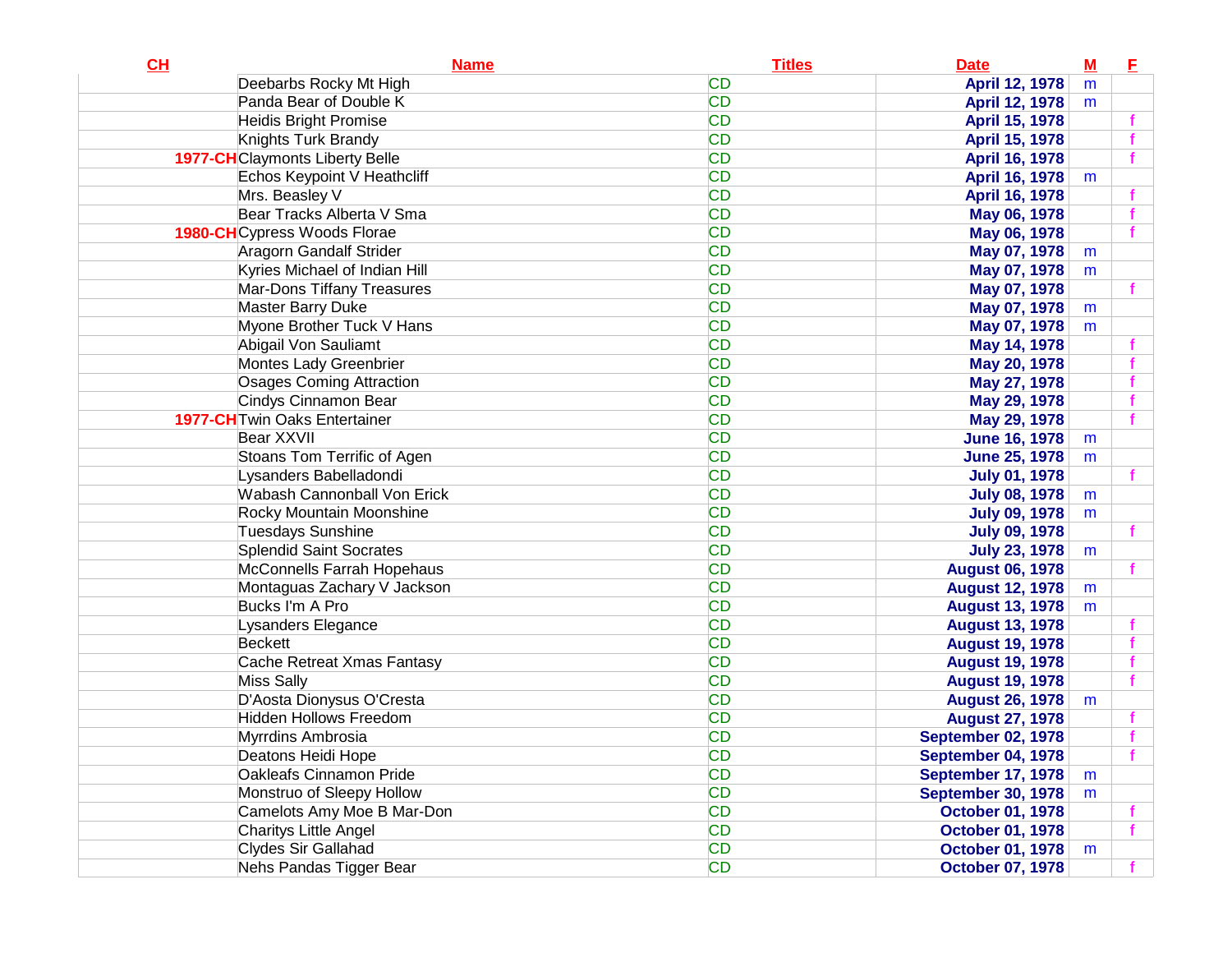| CH        | <b>Name</b>                              | <b>Titles</b> | <b>Date</b>               | $M$ | E  |
|-----------|------------------------------------------|---------------|---------------------------|-----|----|
|           | Centurys Sugar Run Bridget               | <b>CD</b>     | <b>October 15, 1978</b>   |     |    |
|           | Menakers Maximillian                     | <b>CD</b>     | <b>October 15, 1978</b>   | m   |    |
|           | Southsides Especially Me                 | <b>CD</b>     | <b>October 15, 1978</b>   | m   |    |
|           | Stoans I'm Arabella TC                   | <b>CD</b>     | <b>October 15, 1978</b>   | m   |    |
|           | Deer Licks Brigitte                      | <b>CD</b>     | <b>October 29, 1978</b>   |     |    |
|           | Mims Holly Jingles Mar Don               | <b>CD</b>     | <b>October 29, 1978</b>   |     |    |
|           | Kuda Chen                                | <b>CD</b>     | <b>November 05, 1978</b>  | m   |    |
|           | Saltys Mitey Maus V Schwarzwald          | <b>CD</b>     | <b>November 05, 1978</b>  | m   |    |
|           | Lysanders Sparkler                       | <b>CD</b>     | <b>November 11, 1978</b>  |     |    |
|           | Joedons Rufus of Beau Cheval             | <b>CD</b>     | <b>November 18, 1978</b>  | m   |    |
|           | Samantha of Pardon Paradise              | <b>CD</b>     | <b>November 18, 1978</b>  |     |    |
|           | Eves Sir George II                       | <b>CD</b>     | <b>December 16, 1978</b>  | m   |    |
| 3<br>1979 | 59                                       | 59            |                           | 26  | 33 |
|           | Saint Brandy XII                         | <b>CD</b>     | <b>January 06, 1979</b>   |     |    |
|           | Cherryacres Thibideau V Thiz             | <b>CD</b>     | <b>January 14, 1979</b>   | m   |    |
|           | Mar-Dons Budweiser                       | <b>CD</b>     | <b>January 14, 1979</b>   | m   |    |
|           | Knoxs Dandee September                   | <b>CD</b>     | <b>January 27, 1979</b>   |     |    |
|           | <b>1981-CH</b> Curries Bonnie M'Alone    | <b>CD</b>     | <b>January 28, 1979</b>   |     |    |
|           | Peanut Butter Fudge                      | <b>CD</b>     | <b>February 18, 1979</b>  |     |    |
|           | Keger Kate                               | <b>CD</b>     | <b>March 11, 1979</b>     |     |    |
|           | <b>1981-CH</b> Schnitzers Kunstwerk      | <b>CD</b>     | <b>March 11, 1979</b>     |     |    |
|           | Lady Anneka Gretchen                     | <b>CD</b>     | April 15, 1979            |     |    |
|           | Why                                      | <b>CD</b>     | <b>April 20, 1979</b>     | m   |    |
|           | Miss Mandy V                             | <b>CD</b>     | April 29, 1979            |     |    |
|           | Ranchetts Autumn Nugget                  | <b>CD</b>     | April 29, 1979            |     |    |
|           | Sebastian Von Baranof                    | <b>CD</b>     | May 06, 1979              | m   |    |
|           | <b>1984-CH</b> Curries Scottie MacTavish | <b>CD</b>     | May 18, 1979              | m   |    |
|           | <b>Sugar Runs Amazing Grace</b>          | <b>CD</b>     | May 20, 1979              |     |    |
|           | Vanya Dame Holder                        | <b>CD</b>     | May 20, 1979              |     |    |
|           | Buena Vistas Destiny V Yondo             | <b>CD</b>     | May 26, 1979              | m   |    |
|           | Sitting Bulls Apache Dancer              | <b>CD</b>     | May 27, 1979              |     |    |
|           | Diamants Solo of Amyral                  | <b>CD</b>     | <b>June 10, 1979</b>      | m   |    |
|           | Mistihil Edward J Bear                   | <b>CD</b>     | <b>June 22, 1979</b>      | m   |    |
|           | 1979-CH Stoans Victorious Mija           | <b>CD</b>     | <b>June 23, 1979</b>      |     |    |
|           | 1981-CH Tee Tugs Leprechaun Ludi         | <b>CD</b>     | <b>June 30, 1979</b>      |     |    |
|           | Duchess Von Brougham                     | CD            | <b>July 28, 1979</b>      |     |    |
|           | 1983-CHMorris Tish A To Bear             | <b>CD</b>     | <b>July 29, 1979</b>      |     |    |
|           | Stoans Windsome of Cogi                  | <b>CD</b>     | <b>August 11, 1979</b>    |     |    |
|           | Rocky Mt Sugarfoot Gal Barri             | <b>CD</b>     | <b>August 19, 1979</b>    |     |    |
|           | <b>Sitting Bulls Class Act</b>           | <b>CD</b>     | <b>August 19, 1979</b>    |     |    |
|           | <b>Admiral Dombery</b>                   | <b>CD</b>     | <b>September 02, 1979</b> | m   |    |
|           | Bonneys Kodiak Von Hans                  | <b>CD</b>     | <b>September 03, 1979</b> | m   |    |
|           |                                          |               |                           |     |    |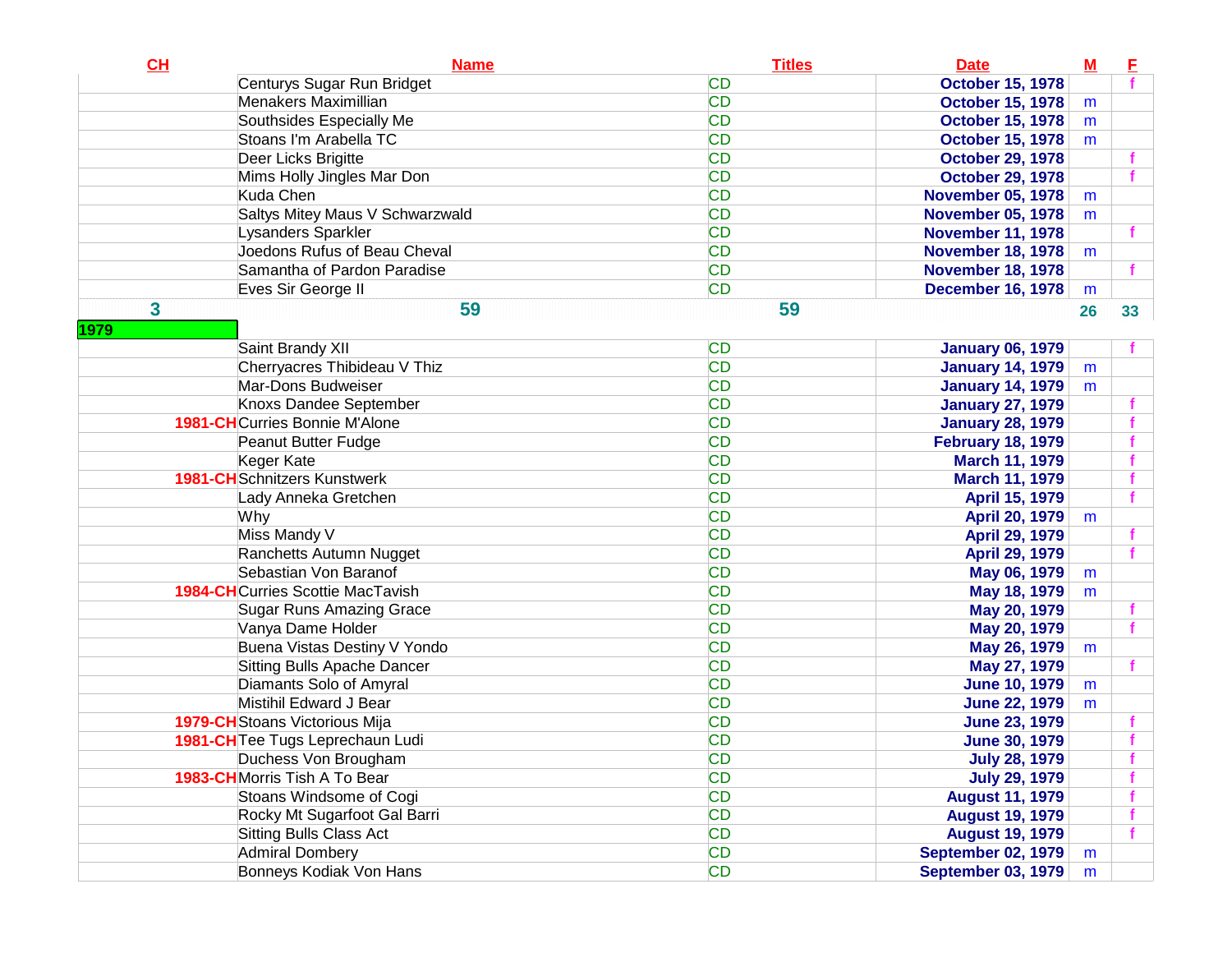| <b>CD</b><br>Pepperonia Wi Sa Taoua Cern<br><b>September 22, 1979</b><br><b>CD</b><br><b>Folly Barns Ganymede</b><br><b>September 23, 1979</b><br>m<br><b>CD</b><br>Hidden Valleys Athena<br><b>September 23, 1979</b><br>Taugwonks Sara Lee<br><b>CD</b><br>f<br><b>September 23, 1979</b><br><b>CD</b><br><b>Burtonswood Black Mink</b><br><b>September 29, 1979</b><br>m<br><b>CD</b><br>Pandoras Lars Von Viking<br><b>October 06, 1979</b><br>m<br><b>CD</b><br>Schnitzers Tiger<br><b>October 06, 1979</b><br><b>CD</b><br><b>Rusty Bay</b><br><b>October 21, 1979</b><br><b>CD</b><br>Queeners Sir Nicholas<br><b>October 27, 1979</b><br>m<br><b>CD</b><br>Anytoms Reflection of Lance<br><b>November 04, 1979</b><br><b>CD</b><br>Snowcaps Sadie<br><b>November 04, 1979</b><br><b>CD</b><br>Arrelmount Feather Weight<br>f<br><b>November 11, 1979</b><br><b>CD</b><br><b>Bormans Princess Chablis</b><br><b>November 11, 1979</b><br><b>CD</b><br><b>Conservative Kilowatt Sam</b><br><b>November 11, 1979</b><br>m<br><b>CD</b><br>Vieledanke African Queen<br><b>November 11, 1979</b><br><b>CD</b><br><b>Glenllyns Reginald Rufus</b><br><b>November 17, 1979</b><br>m<br><b>CD</b><br>Jonathon Von Ryme<br><b>November 18, 1979</b><br>m<br><b>CD</b><br>Taugwonks Trudy Tonka Toy<br><b>November 25, 1979</b><br><b>CD</b><br><b>Wockeys Big Buddy</b><br><b>December 02, 1979</b><br>m<br><b>CD</b><br>1977-CHMar-Wils Major Leaguer<br><b>December 08, 1979</b><br>m<br><b>CD</b><br>Oakleaf Jimminy Cricket VCP<br><b>December 22, 1979</b><br>m<br>7<br>50<br>50<br>30<br>20<br>Ceeseven Sir Lamorak<br><b>CD</b><br><b>February 24, 1980</b><br>m<br><b>CD</b><br><b>1980-CHD'Aosta Darth Vader</b><br><b>March 21, 1980</b><br>m<br><b>CD</b><br>1981-CH Excaliburs Lady Anastasia<br><b>March 23, 1980</b><br><b>CD</b><br>Neversummers Bananas<br><b>March 23, 1980</b><br><b>CD</b><br><b>Swiss Miss Mindy</b><br><b>March 30, 1980</b><br>Galloways Mandy of Mar-Don<br><b>CD</b><br><b>April 05, 1980</b><br>Excaliburs Legend of Arthur<br><b>CD</b><br>April 06, 1980<br>m<br><b>Knoxs January Citation</b><br><b>CD</b><br><b>April 19, 1980</b><br>Mr. Baggins of Bus<br><b>CD</b><br>April 26, 1980<br>m<br>Sandys Suzy Dee Showhite<br><b>CD</b><br>April 26, 1980<br>Deebarbs Patriot<br><b>CD</b><br><b>April 27, 1980</b><br><b>CD</b><br><b>Lady Beatrice of Queens</b><br>April 27, 1980<br><b>CD</b><br>1982-CH Sabrina V Billy Jack<br>May 17, 1980<br><b>CD</b><br>Hubers Lady Ziggi<br>May 26, 1980<br><b>CD</b><br>Sir Brandy<br><b>June 01, 1980</b><br>m<br><b>CD</b><br>Arrelmount Draco<br>June 08, 1980<br>m<br><b>CD</b><br>1977-CH Meeska Mooska Mousekateer<br>June 08, 1980<br>m<br><b>CD</b><br>Caesar Bigfoot<br><b>June 15, 1980</b><br>m<br>Mont D'or September Rhoses<br><b>CD</b><br><b>June 21, 1980</b> | CL   | <b>Name</b>                   | <b>Titles</b> | <b>Date</b>          | $\underline{\mathbf{M}}$ | E |
|---------------------------------------------------------------------------------------------------------------------------------------------------------------------------------------------------------------------------------------------------------------------------------------------------------------------------------------------------------------------------------------------------------------------------------------------------------------------------------------------------------------------------------------------------------------------------------------------------------------------------------------------------------------------------------------------------------------------------------------------------------------------------------------------------------------------------------------------------------------------------------------------------------------------------------------------------------------------------------------------------------------------------------------------------------------------------------------------------------------------------------------------------------------------------------------------------------------------------------------------------------------------------------------------------------------------------------------------------------------------------------------------------------------------------------------------------------------------------------------------------------------------------------------------------------------------------------------------------------------------------------------------------------------------------------------------------------------------------------------------------------------------------------------------------------------------------------------------------------------------------------------------------------------------------------------------------------------------------------------------------------------------------------------------------------------------------------------------------------------------------------------------------------------------------------------------------------------------------------------------------------------------------------------------------------------------------------------------------------------------------------------------------------------------------------------------------------------------------------------------------------------------------------------------------------------------------------------------------------------------------------------------------------------------------------------------------------------------------------------------------------------------------------------------------------------------------------------------------------------------|------|-------------------------------|---------------|----------------------|--------------------------|---|
|                                                                                                                                                                                                                                                                                                                                                                                                                                                                                                                                                                                                                                                                                                                                                                                                                                                                                                                                                                                                                                                                                                                                                                                                                                                                                                                                                                                                                                                                                                                                                                                                                                                                                                                                                                                                                                                                                                                                                                                                                                                                                                                                                                                                                                                                                                                                                                                                                                                                                                                                                                                                                                                                                                                                                                                                                                                                     |      |                               |               |                      |                          |   |
|                                                                                                                                                                                                                                                                                                                                                                                                                                                                                                                                                                                                                                                                                                                                                                                                                                                                                                                                                                                                                                                                                                                                                                                                                                                                                                                                                                                                                                                                                                                                                                                                                                                                                                                                                                                                                                                                                                                                                                                                                                                                                                                                                                                                                                                                                                                                                                                                                                                                                                                                                                                                                                                                                                                                                                                                                                                                     |      |                               |               |                      |                          |   |
|                                                                                                                                                                                                                                                                                                                                                                                                                                                                                                                                                                                                                                                                                                                                                                                                                                                                                                                                                                                                                                                                                                                                                                                                                                                                                                                                                                                                                                                                                                                                                                                                                                                                                                                                                                                                                                                                                                                                                                                                                                                                                                                                                                                                                                                                                                                                                                                                                                                                                                                                                                                                                                                                                                                                                                                                                                                                     |      |                               |               |                      |                          |   |
|                                                                                                                                                                                                                                                                                                                                                                                                                                                                                                                                                                                                                                                                                                                                                                                                                                                                                                                                                                                                                                                                                                                                                                                                                                                                                                                                                                                                                                                                                                                                                                                                                                                                                                                                                                                                                                                                                                                                                                                                                                                                                                                                                                                                                                                                                                                                                                                                                                                                                                                                                                                                                                                                                                                                                                                                                                                                     |      |                               |               |                      |                          |   |
|                                                                                                                                                                                                                                                                                                                                                                                                                                                                                                                                                                                                                                                                                                                                                                                                                                                                                                                                                                                                                                                                                                                                                                                                                                                                                                                                                                                                                                                                                                                                                                                                                                                                                                                                                                                                                                                                                                                                                                                                                                                                                                                                                                                                                                                                                                                                                                                                                                                                                                                                                                                                                                                                                                                                                                                                                                                                     |      |                               |               |                      |                          |   |
|                                                                                                                                                                                                                                                                                                                                                                                                                                                                                                                                                                                                                                                                                                                                                                                                                                                                                                                                                                                                                                                                                                                                                                                                                                                                                                                                                                                                                                                                                                                                                                                                                                                                                                                                                                                                                                                                                                                                                                                                                                                                                                                                                                                                                                                                                                                                                                                                                                                                                                                                                                                                                                                                                                                                                                                                                                                                     |      |                               |               |                      |                          |   |
|                                                                                                                                                                                                                                                                                                                                                                                                                                                                                                                                                                                                                                                                                                                                                                                                                                                                                                                                                                                                                                                                                                                                                                                                                                                                                                                                                                                                                                                                                                                                                                                                                                                                                                                                                                                                                                                                                                                                                                                                                                                                                                                                                                                                                                                                                                                                                                                                                                                                                                                                                                                                                                                                                                                                                                                                                                                                     |      |                               |               |                      |                          |   |
|                                                                                                                                                                                                                                                                                                                                                                                                                                                                                                                                                                                                                                                                                                                                                                                                                                                                                                                                                                                                                                                                                                                                                                                                                                                                                                                                                                                                                                                                                                                                                                                                                                                                                                                                                                                                                                                                                                                                                                                                                                                                                                                                                                                                                                                                                                                                                                                                                                                                                                                                                                                                                                                                                                                                                                                                                                                                     |      |                               |               |                      |                          |   |
|                                                                                                                                                                                                                                                                                                                                                                                                                                                                                                                                                                                                                                                                                                                                                                                                                                                                                                                                                                                                                                                                                                                                                                                                                                                                                                                                                                                                                                                                                                                                                                                                                                                                                                                                                                                                                                                                                                                                                                                                                                                                                                                                                                                                                                                                                                                                                                                                                                                                                                                                                                                                                                                                                                                                                                                                                                                                     |      |                               |               |                      |                          |   |
|                                                                                                                                                                                                                                                                                                                                                                                                                                                                                                                                                                                                                                                                                                                                                                                                                                                                                                                                                                                                                                                                                                                                                                                                                                                                                                                                                                                                                                                                                                                                                                                                                                                                                                                                                                                                                                                                                                                                                                                                                                                                                                                                                                                                                                                                                                                                                                                                                                                                                                                                                                                                                                                                                                                                                                                                                                                                     |      |                               |               |                      |                          |   |
|                                                                                                                                                                                                                                                                                                                                                                                                                                                                                                                                                                                                                                                                                                                                                                                                                                                                                                                                                                                                                                                                                                                                                                                                                                                                                                                                                                                                                                                                                                                                                                                                                                                                                                                                                                                                                                                                                                                                                                                                                                                                                                                                                                                                                                                                                                                                                                                                                                                                                                                                                                                                                                                                                                                                                                                                                                                                     |      |                               |               |                      |                          |   |
|                                                                                                                                                                                                                                                                                                                                                                                                                                                                                                                                                                                                                                                                                                                                                                                                                                                                                                                                                                                                                                                                                                                                                                                                                                                                                                                                                                                                                                                                                                                                                                                                                                                                                                                                                                                                                                                                                                                                                                                                                                                                                                                                                                                                                                                                                                                                                                                                                                                                                                                                                                                                                                                                                                                                                                                                                                                                     |      |                               |               |                      |                          |   |
|                                                                                                                                                                                                                                                                                                                                                                                                                                                                                                                                                                                                                                                                                                                                                                                                                                                                                                                                                                                                                                                                                                                                                                                                                                                                                                                                                                                                                                                                                                                                                                                                                                                                                                                                                                                                                                                                                                                                                                                                                                                                                                                                                                                                                                                                                                                                                                                                                                                                                                                                                                                                                                                                                                                                                                                                                                                                     |      |                               |               |                      |                          |   |
|                                                                                                                                                                                                                                                                                                                                                                                                                                                                                                                                                                                                                                                                                                                                                                                                                                                                                                                                                                                                                                                                                                                                                                                                                                                                                                                                                                                                                                                                                                                                                                                                                                                                                                                                                                                                                                                                                                                                                                                                                                                                                                                                                                                                                                                                                                                                                                                                                                                                                                                                                                                                                                                                                                                                                                                                                                                                     |      |                               |               |                      |                          |   |
|                                                                                                                                                                                                                                                                                                                                                                                                                                                                                                                                                                                                                                                                                                                                                                                                                                                                                                                                                                                                                                                                                                                                                                                                                                                                                                                                                                                                                                                                                                                                                                                                                                                                                                                                                                                                                                                                                                                                                                                                                                                                                                                                                                                                                                                                                                                                                                                                                                                                                                                                                                                                                                                                                                                                                                                                                                                                     |      |                               |               |                      |                          |   |
|                                                                                                                                                                                                                                                                                                                                                                                                                                                                                                                                                                                                                                                                                                                                                                                                                                                                                                                                                                                                                                                                                                                                                                                                                                                                                                                                                                                                                                                                                                                                                                                                                                                                                                                                                                                                                                                                                                                                                                                                                                                                                                                                                                                                                                                                                                                                                                                                                                                                                                                                                                                                                                                                                                                                                                                                                                                                     |      |                               |               |                      |                          |   |
|                                                                                                                                                                                                                                                                                                                                                                                                                                                                                                                                                                                                                                                                                                                                                                                                                                                                                                                                                                                                                                                                                                                                                                                                                                                                                                                                                                                                                                                                                                                                                                                                                                                                                                                                                                                                                                                                                                                                                                                                                                                                                                                                                                                                                                                                                                                                                                                                                                                                                                                                                                                                                                                                                                                                                                                                                                                                     |      |                               |               |                      |                          |   |
|                                                                                                                                                                                                                                                                                                                                                                                                                                                                                                                                                                                                                                                                                                                                                                                                                                                                                                                                                                                                                                                                                                                                                                                                                                                                                                                                                                                                                                                                                                                                                                                                                                                                                                                                                                                                                                                                                                                                                                                                                                                                                                                                                                                                                                                                                                                                                                                                                                                                                                                                                                                                                                                                                                                                                                                                                                                                     |      |                               |               |                      |                          |   |
|                                                                                                                                                                                                                                                                                                                                                                                                                                                                                                                                                                                                                                                                                                                                                                                                                                                                                                                                                                                                                                                                                                                                                                                                                                                                                                                                                                                                                                                                                                                                                                                                                                                                                                                                                                                                                                                                                                                                                                                                                                                                                                                                                                                                                                                                                                                                                                                                                                                                                                                                                                                                                                                                                                                                                                                                                                                                     |      |                               |               |                      |                          |   |
|                                                                                                                                                                                                                                                                                                                                                                                                                                                                                                                                                                                                                                                                                                                                                                                                                                                                                                                                                                                                                                                                                                                                                                                                                                                                                                                                                                                                                                                                                                                                                                                                                                                                                                                                                                                                                                                                                                                                                                                                                                                                                                                                                                                                                                                                                                                                                                                                                                                                                                                                                                                                                                                                                                                                                                                                                                                                     |      |                               |               |                      |                          |   |
|                                                                                                                                                                                                                                                                                                                                                                                                                                                                                                                                                                                                                                                                                                                                                                                                                                                                                                                                                                                                                                                                                                                                                                                                                                                                                                                                                                                                                                                                                                                                                                                                                                                                                                                                                                                                                                                                                                                                                                                                                                                                                                                                                                                                                                                                                                                                                                                                                                                                                                                                                                                                                                                                                                                                                                                                                                                                     |      |                               |               |                      |                          |   |
|                                                                                                                                                                                                                                                                                                                                                                                                                                                                                                                                                                                                                                                                                                                                                                                                                                                                                                                                                                                                                                                                                                                                                                                                                                                                                                                                                                                                                                                                                                                                                                                                                                                                                                                                                                                                                                                                                                                                                                                                                                                                                                                                                                                                                                                                                                                                                                                                                                                                                                                                                                                                                                                                                                                                                                                                                                                                     |      |                               |               |                      |                          |   |
|                                                                                                                                                                                                                                                                                                                                                                                                                                                                                                                                                                                                                                                                                                                                                                                                                                                                                                                                                                                                                                                                                                                                                                                                                                                                                                                                                                                                                                                                                                                                                                                                                                                                                                                                                                                                                                                                                                                                                                                                                                                                                                                                                                                                                                                                                                                                                                                                                                                                                                                                                                                                                                                                                                                                                                                                                                                                     | 1980 |                               |               |                      |                          |   |
|                                                                                                                                                                                                                                                                                                                                                                                                                                                                                                                                                                                                                                                                                                                                                                                                                                                                                                                                                                                                                                                                                                                                                                                                                                                                                                                                                                                                                                                                                                                                                                                                                                                                                                                                                                                                                                                                                                                                                                                                                                                                                                                                                                                                                                                                                                                                                                                                                                                                                                                                                                                                                                                                                                                                                                                                                                                                     |      |                               |               |                      |                          |   |
|                                                                                                                                                                                                                                                                                                                                                                                                                                                                                                                                                                                                                                                                                                                                                                                                                                                                                                                                                                                                                                                                                                                                                                                                                                                                                                                                                                                                                                                                                                                                                                                                                                                                                                                                                                                                                                                                                                                                                                                                                                                                                                                                                                                                                                                                                                                                                                                                                                                                                                                                                                                                                                                                                                                                                                                                                                                                     |      |                               |               |                      |                          |   |
|                                                                                                                                                                                                                                                                                                                                                                                                                                                                                                                                                                                                                                                                                                                                                                                                                                                                                                                                                                                                                                                                                                                                                                                                                                                                                                                                                                                                                                                                                                                                                                                                                                                                                                                                                                                                                                                                                                                                                                                                                                                                                                                                                                                                                                                                                                                                                                                                                                                                                                                                                                                                                                                                                                                                                                                                                                                                     |      |                               |               |                      |                          |   |
|                                                                                                                                                                                                                                                                                                                                                                                                                                                                                                                                                                                                                                                                                                                                                                                                                                                                                                                                                                                                                                                                                                                                                                                                                                                                                                                                                                                                                                                                                                                                                                                                                                                                                                                                                                                                                                                                                                                                                                                                                                                                                                                                                                                                                                                                                                                                                                                                                                                                                                                                                                                                                                                                                                                                                                                                                                                                     |      |                               |               |                      |                          |   |
|                                                                                                                                                                                                                                                                                                                                                                                                                                                                                                                                                                                                                                                                                                                                                                                                                                                                                                                                                                                                                                                                                                                                                                                                                                                                                                                                                                                                                                                                                                                                                                                                                                                                                                                                                                                                                                                                                                                                                                                                                                                                                                                                                                                                                                                                                                                                                                                                                                                                                                                                                                                                                                                                                                                                                                                                                                                                     |      |                               |               |                      |                          |   |
|                                                                                                                                                                                                                                                                                                                                                                                                                                                                                                                                                                                                                                                                                                                                                                                                                                                                                                                                                                                                                                                                                                                                                                                                                                                                                                                                                                                                                                                                                                                                                                                                                                                                                                                                                                                                                                                                                                                                                                                                                                                                                                                                                                                                                                                                                                                                                                                                                                                                                                                                                                                                                                                                                                                                                                                                                                                                     |      |                               |               |                      |                          |   |
|                                                                                                                                                                                                                                                                                                                                                                                                                                                                                                                                                                                                                                                                                                                                                                                                                                                                                                                                                                                                                                                                                                                                                                                                                                                                                                                                                                                                                                                                                                                                                                                                                                                                                                                                                                                                                                                                                                                                                                                                                                                                                                                                                                                                                                                                                                                                                                                                                                                                                                                                                                                                                                                                                                                                                                                                                                                                     |      |                               |               |                      |                          |   |
|                                                                                                                                                                                                                                                                                                                                                                                                                                                                                                                                                                                                                                                                                                                                                                                                                                                                                                                                                                                                                                                                                                                                                                                                                                                                                                                                                                                                                                                                                                                                                                                                                                                                                                                                                                                                                                                                                                                                                                                                                                                                                                                                                                                                                                                                                                                                                                                                                                                                                                                                                                                                                                                                                                                                                                                                                                                                     |      |                               |               |                      |                          |   |
|                                                                                                                                                                                                                                                                                                                                                                                                                                                                                                                                                                                                                                                                                                                                                                                                                                                                                                                                                                                                                                                                                                                                                                                                                                                                                                                                                                                                                                                                                                                                                                                                                                                                                                                                                                                                                                                                                                                                                                                                                                                                                                                                                                                                                                                                                                                                                                                                                                                                                                                                                                                                                                                                                                                                                                                                                                                                     |      |                               |               |                      |                          |   |
|                                                                                                                                                                                                                                                                                                                                                                                                                                                                                                                                                                                                                                                                                                                                                                                                                                                                                                                                                                                                                                                                                                                                                                                                                                                                                                                                                                                                                                                                                                                                                                                                                                                                                                                                                                                                                                                                                                                                                                                                                                                                                                                                                                                                                                                                                                                                                                                                                                                                                                                                                                                                                                                                                                                                                                                                                                                                     |      |                               |               |                      |                          |   |
|                                                                                                                                                                                                                                                                                                                                                                                                                                                                                                                                                                                                                                                                                                                                                                                                                                                                                                                                                                                                                                                                                                                                                                                                                                                                                                                                                                                                                                                                                                                                                                                                                                                                                                                                                                                                                                                                                                                                                                                                                                                                                                                                                                                                                                                                                                                                                                                                                                                                                                                                                                                                                                                                                                                                                                                                                                                                     |      |                               |               |                      |                          |   |
|                                                                                                                                                                                                                                                                                                                                                                                                                                                                                                                                                                                                                                                                                                                                                                                                                                                                                                                                                                                                                                                                                                                                                                                                                                                                                                                                                                                                                                                                                                                                                                                                                                                                                                                                                                                                                                                                                                                                                                                                                                                                                                                                                                                                                                                                                                                                                                                                                                                                                                                                                                                                                                                                                                                                                                                                                                                                     |      |                               |               |                      |                          |   |
|                                                                                                                                                                                                                                                                                                                                                                                                                                                                                                                                                                                                                                                                                                                                                                                                                                                                                                                                                                                                                                                                                                                                                                                                                                                                                                                                                                                                                                                                                                                                                                                                                                                                                                                                                                                                                                                                                                                                                                                                                                                                                                                                                                                                                                                                                                                                                                                                                                                                                                                                                                                                                                                                                                                                                                                                                                                                     |      |                               |               |                      |                          |   |
|                                                                                                                                                                                                                                                                                                                                                                                                                                                                                                                                                                                                                                                                                                                                                                                                                                                                                                                                                                                                                                                                                                                                                                                                                                                                                                                                                                                                                                                                                                                                                                                                                                                                                                                                                                                                                                                                                                                                                                                                                                                                                                                                                                                                                                                                                                                                                                                                                                                                                                                                                                                                                                                                                                                                                                                                                                                                     |      |                               |               |                      |                          |   |
|                                                                                                                                                                                                                                                                                                                                                                                                                                                                                                                                                                                                                                                                                                                                                                                                                                                                                                                                                                                                                                                                                                                                                                                                                                                                                                                                                                                                                                                                                                                                                                                                                                                                                                                                                                                                                                                                                                                                                                                                                                                                                                                                                                                                                                                                                                                                                                                                                                                                                                                                                                                                                                                                                                                                                                                                                                                                     |      |                               |               |                      |                          |   |
|                                                                                                                                                                                                                                                                                                                                                                                                                                                                                                                                                                                                                                                                                                                                                                                                                                                                                                                                                                                                                                                                                                                                                                                                                                                                                                                                                                                                                                                                                                                                                                                                                                                                                                                                                                                                                                                                                                                                                                                                                                                                                                                                                                                                                                                                                                                                                                                                                                                                                                                                                                                                                                                                                                                                                                                                                                                                     |      |                               |               |                      |                          |   |
|                                                                                                                                                                                                                                                                                                                                                                                                                                                                                                                                                                                                                                                                                                                                                                                                                                                                                                                                                                                                                                                                                                                                                                                                                                                                                                                                                                                                                                                                                                                                                                                                                                                                                                                                                                                                                                                                                                                                                                                                                                                                                                                                                                                                                                                                                                                                                                                                                                                                                                                                                                                                                                                                                                                                                                                                                                                                     |      |                               |               |                      |                          |   |
|                                                                                                                                                                                                                                                                                                                                                                                                                                                                                                                                                                                                                                                                                                                                                                                                                                                                                                                                                                                                                                                                                                                                                                                                                                                                                                                                                                                                                                                                                                                                                                                                                                                                                                                                                                                                                                                                                                                                                                                                                                                                                                                                                                                                                                                                                                                                                                                                                                                                                                                                                                                                                                                                                                                                                                                                                                                                     |      |                               |               |                      |                          |   |
|                                                                                                                                                                                                                                                                                                                                                                                                                                                                                                                                                                                                                                                                                                                                                                                                                                                                                                                                                                                                                                                                                                                                                                                                                                                                                                                                                                                                                                                                                                                                                                                                                                                                                                                                                                                                                                                                                                                                                                                                                                                                                                                                                                                                                                                                                                                                                                                                                                                                                                                                                                                                                                                                                                                                                                                                                                                                     |      |                               |               |                      |                          |   |
|                                                                                                                                                                                                                                                                                                                                                                                                                                                                                                                                                                                                                                                                                                                                                                                                                                                                                                                                                                                                                                                                                                                                                                                                                                                                                                                                                                                                                                                                                                                                                                                                                                                                                                                                                                                                                                                                                                                                                                                                                                                                                                                                                                                                                                                                                                                                                                                                                                                                                                                                                                                                                                                                                                                                                                                                                                                                     |      | <b>SCL's Saints Snowflake</b> | <b>CD</b>     | <b>June 22, 1980</b> |                          |   |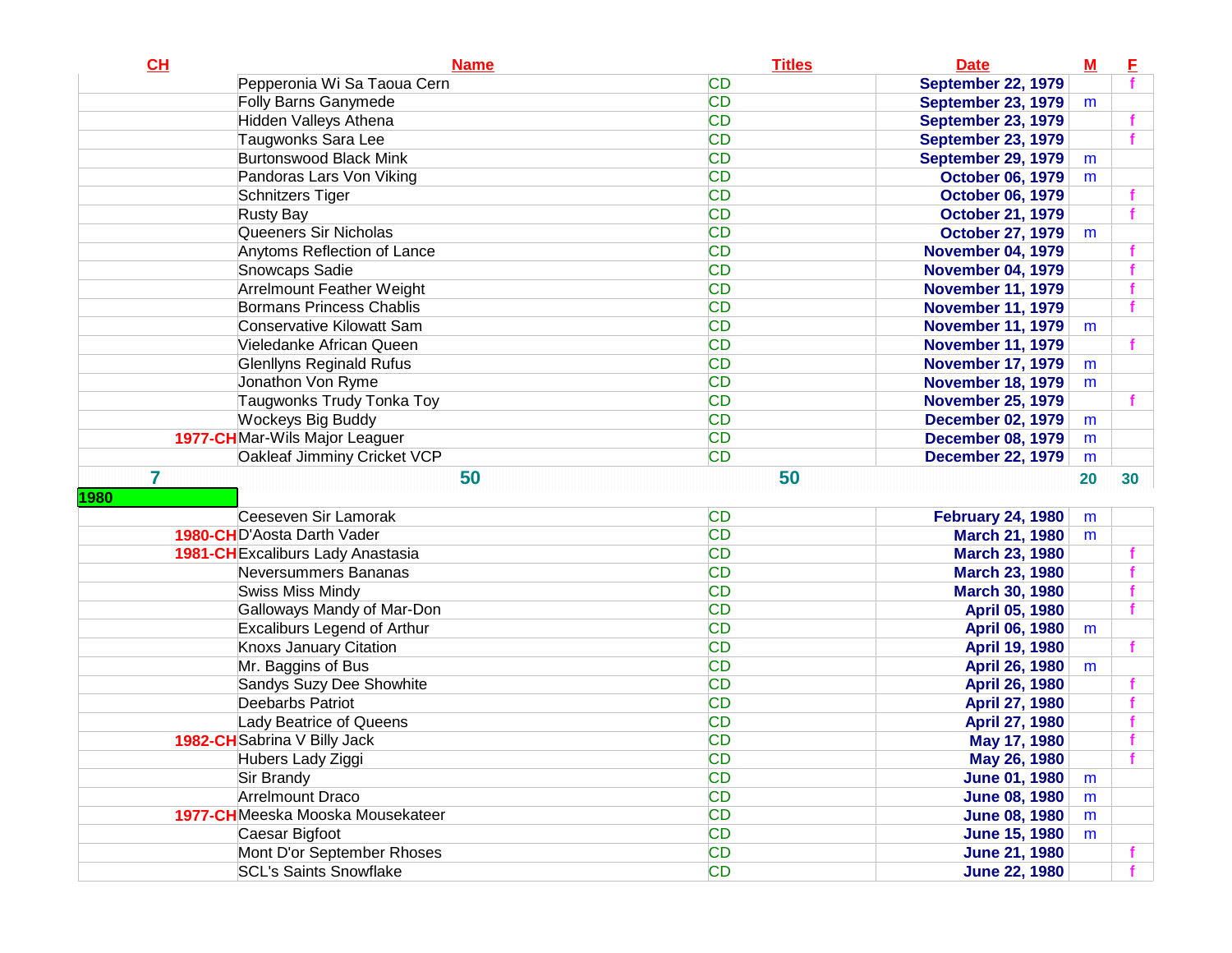| CH   | <b>Name</b>                              | <b>Titles</b> | <b>Date</b>               | $M$ | E  |
|------|------------------------------------------|---------------|---------------------------|-----|----|
|      | <b>Big Macks Inventory Bonus</b>         | <b>CD</b>     | <b>July 06, 1980</b>      |     |    |
|      | Buena Vistas Uri Heathbell               | <b>CD</b>     | <b>July 13, 1980</b>      | m   |    |
|      | Dutchess Saint Catherine                 | <b>CD</b>     | <b>July 13, 1980</b>      |     |    |
|      | Buena Vistas Valais V Bella              | <b>CD</b>     | <b>July 19, 1980</b>      |     |    |
|      | Opdykes Satara                           | <b>CD</b>     | <b>August 03, 1980</b>    |     |    |
|      | Jamaica's Swiss Brandy                   | <b>CD</b>     | <b>August 10, 1980</b>    |     |    |
|      | Doctor Hook of Arlis                     | <b>CD</b>     | <b>August 16, 1980</b>    | m   |    |
|      | D'Aosta Just Me                          | <b>CD</b>     | <b>August 17, 1980</b>    |     |    |
|      | La Casas Elegance V Edward               | <b>CD</b>     | <b>August 17, 1980</b>    |     |    |
|      | Lord Titus Groan                         | <b>CD</b>     | <b>August 24, 1980</b>    | m   |    |
|      | Weaverwoods Abracadabra                  | <b>CD</b>     | <b>September 20, 1980</b> |     |    |
|      | Redbriars Ragamuffin                     | <b>CD</b>     | <b>September 27, 1980</b> |     |    |
|      | Villa De's Lucia V Luigi                 | <b>CD</b>     | September 28, 1980        |     |    |
|      | Antigone Von Whitcher                    | <b>CD</b>     | <b>October 12, 1980</b>   |     |    |
|      | Oscar of Pleasant Ridge                  | <b>CD</b>     | <b>October 12, 1980</b>   | m   |    |
|      | Folly Barns Maggie Mae                   | <b>CD</b>     | <b>October 13, 1980</b>   |     |    |
|      | <b>1982-CH</b> Winterferns Aurous        | <b>CD</b>     | <b>November 02, 1980</b>  |     |    |
|      | Stoans Queen Bea of Cemba                | <b>CD</b>     | <b>November 16, 1980</b>  |     |    |
|      | Falconridge Jubilee                      | <b>CD</b>     | <b>November 23, 1980</b>  |     |    |
|      | Brooksides St. Maria                     | <b>CD</b>     | <b>December 07, 1980</b>  |     |    |
|      | Mar-Dons Hope V Jack A Moe               | <b>CD</b>     | <b>December 13, 1980</b>  |     |    |
| 5    | 41                                       | 41            |                           | 12  | 29 |
| 1981 |                                          |               |                           |     |    |
|      | 1983-CH Troys The Cumberland Cruzer      | <b>CD</b>     | <b>January 18, 1981</b>   | m   |    |
|      | St. Johannas Taurus                      | <b>CD</b>     | <b>January 25, 1981</b>   | m   |    |
|      | <b>Brutus The Bearin</b>                 | <b>CD</b>     | <b>January 31, 1981</b>   | m   |    |
|      | <b>Arrelmount Fine N Dandy</b>           | <b>CD</b>     | <b>February 22, 1981</b>  | m   |    |
|      | Bonnie Vom Schwarzwald Hof               | <b>CD</b>     | <b>March 01, 1981</b>     |     |    |
|      | <b>Kyries Hector</b>                     | <b>CD</b>     | <b>March 08, 1981</b>     | m   |    |
|      | <b>Glacier Du Mont Blanc</b>             | <b>CD</b>     | <b>March 15, 1981</b>     | m   |    |
|      | Highpoints Arnold                        | <b>CD</b>     | <b>March 15, 1981</b>     | m   |    |
|      | Samson V Ho Hum                          | <b>CD</b>     | <b>March 15, 1981</b>     | m   |    |
|      | Leo Von Clapp                            | <b>CD</b>     | <b>March 29, 1981</b>     | m   |    |
|      | 1983-CH Folly Barns Macho Muchacho       | <b>CD</b>     | <b>April 14, 1981</b>     | m   |    |
|      | Eldabris Cuddlewinnie Rune               | <b>CD</b>     | <b>April 25, 1981</b>     |     |    |
|      | La Casas Jamaica Rum                     | <b>CD</b>     | May 03, 1981              | m   |    |
|      | <b>Felicidads Inspiration Rock</b>       | <b>CD</b>     | May 08, 1981              | m   |    |
|      | 1985-CH Shar-D's Sweet Samantha          | <b>CD</b>     | May 15, 1981              |     |    |
|      | Folly Barns Gerlinda                     | <b>CD</b>     | May 16, 1981              |     |    |
|      | Twin Oaks Performer Melanie              | <b>CD</b>     | May 16, 1981              |     |    |
|      | Vanitys Dutch Love                       | <b>CD</b>     | May 16, 1981              |     |    |
|      | Snowsage Odyssey                         | <b>CD</b>     | May 17, 1981              | m   |    |
|      | <b>1983-CH</b> Dustyacres Sweet Serenade | <b>CD</b>     | May 30, 1981              |     |    |
|      |                                          |               |                           |     |    |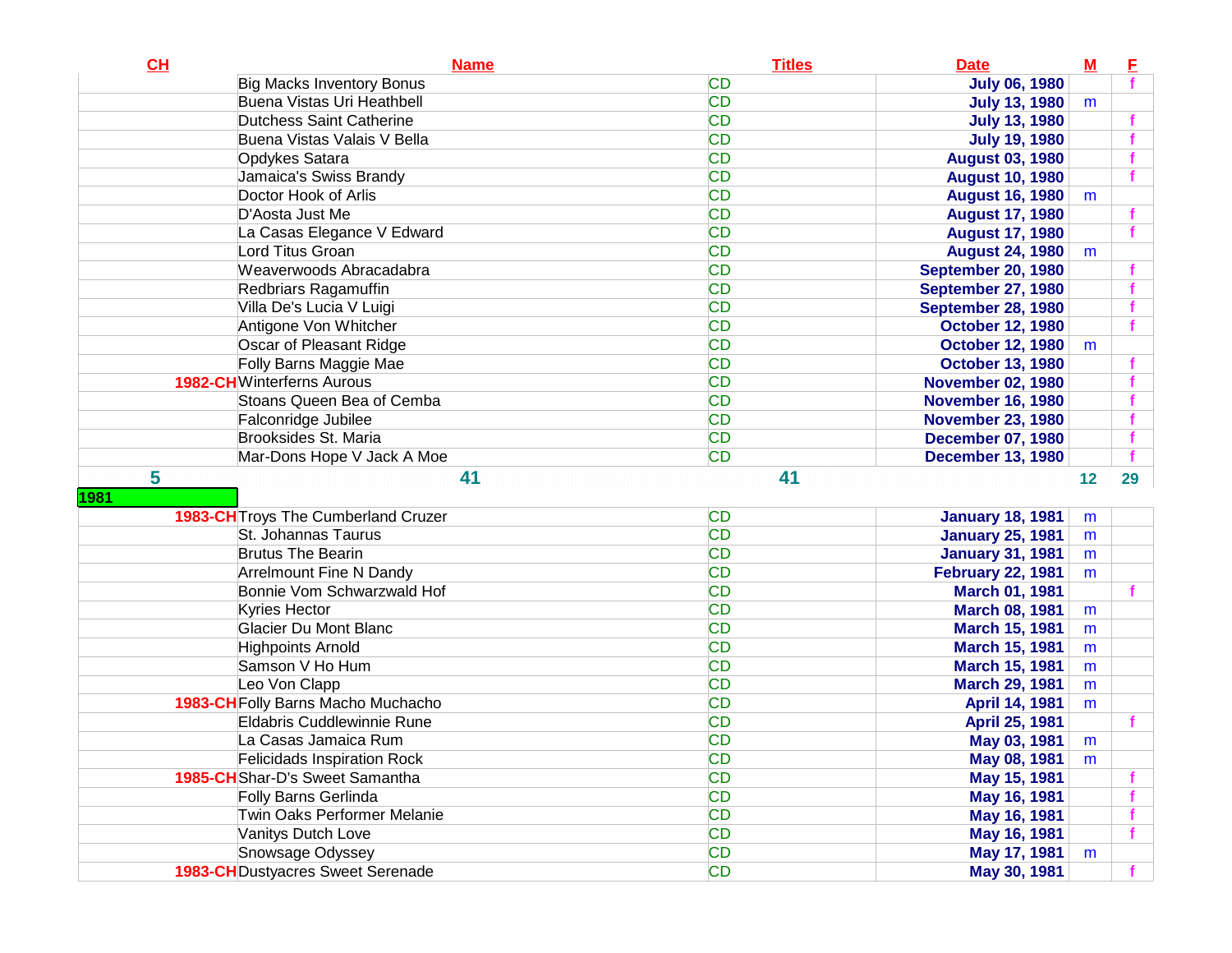| CH   | <b>Name</b>                             | <b>Titles</b> | <b>Date</b>              | $\underline{\mathbf{M}}$ | Е  |
|------|-----------------------------------------|---------------|--------------------------|--------------------------|----|
|      | Bonnies Brae Bernie                     | <b>CD</b>     | <b>June 28, 1981</b>     | m                        |    |
|      | Diogens O'Cresta                        | <b>CD</b>     | <b>June 28, 1981</b>     | m                        |    |
|      | 1983-CH Troys Panama Red                | <b>CD</b>     | <b>June 28, 1981</b>     | m                        |    |
|      | D'espirits Sasha Von Beric              | <b>CD</b>     | <b>July 04, 1981</b>     |                          |    |
|      | Homer Horribilis V Rune                 | <b>CD</b>     | <b>July 04, 1981</b>     | m                        |    |
|      | Northwoods Clever Clyde                 | <b>CD</b>     | <b>July 10, 1981</b>     | m                        |    |
|      | 1982-CHD'Aosta Aquarius O'Cresta        | <b>CD</b>     | <b>July 18, 1981</b>     |                          |    |
|      | Ceasar Pride of Hodge Hill              | <b>CD</b>     | <b>July 19, 1981</b>     | m                        |    |
|      | Shagg Barks Hamilton Too                | <b>CD</b>     | <b>August 02, 1981</b>   | m                        |    |
|      | Mar-Dons Poke Salad Annie               | <b>CD</b>     | September 05, 1981       |                          |    |
|      | Sir Romeo Montague                      | <b>CD</b>     | September 16, 1981       | m                        |    |
|      | Lady Nadia of Heidleburg                | <b>CD</b>     | September 19, 1981       |                          |    |
|      | <b>Windlocks Uncle Clyde</b>            | <b>CD</b>     | September 19, 1981       | m                        |    |
|      | Baby Angie of Shan Hill                 | <b>CD</b>     | September 20, 1981       |                          |    |
|      | Dustyacres Magic Marker                 | <b>CD</b>     | September 20, 1981       |                          |    |
|      | <b>Folly Barns Court Jester</b>         | <b>CD</b>     | September 20, 1981       | m                        |    |
|      | Kevinas El Condor Que Pasa              | <b>CD</b>     | September 27, 1981       | m                        |    |
|      | 1982-CH Bavarians Siglunda              | <b>CD</b>     | <b>October 03, 1981</b>  |                          |    |
|      | <b>1980-CH</b> Schnitzers Marya The Spy | <b>CD</b>     | <b>October 12, 1981</b>  |                          |    |
|      | D'Aosta Lovin You                       | <b>CD</b>     | <b>October 25, 1981</b>  |                          |    |
|      | Forest The Monk V Bergie                | <b>CD</b>     | <b>October 25, 1981</b>  | m                        |    |
|      | 1984-CH Double DJ Tipsy Topper          | <b>CD</b>     | <b>October 30, 1981</b>  | m                        |    |
|      | <b>1983-CH</b> Excaliburs Blueprint     | <b>CD</b>     | <b>November 01, 1981</b> | m                        |    |
|      | Molossus Nikomis of Alcala              | <b>CD</b>     | <b>November 01, 1981</b> |                          |    |
|      | <b>Texas Sweet Brandywyne</b>           | <b>CD</b>     | <b>November 01, 1981</b> |                          |    |
|      | Rune Birne of Amber Reach               | <b>CD</b>     | <b>November 08, 1981</b> |                          |    |
|      | <b>Barklie Queen</b>                    | <b>CD</b>     | <b>November 15, 1981</b> |                          |    |
|      | <b>Excaliburs Breezy</b>                | <b>CD</b>     | <b>November 22, 1981</b> |                          |    |
|      | 1981-CH Stoans Czar of Twin Oaks        | <b>CD</b>     | <b>December 05, 1981</b> | m                        |    |
| 11   | 49                                      | 49            |                          | 28                       | 21 |
| 1982 |                                         |               |                          |                          |    |
|      | 1984-CH Schnitzers My Tai               | <b>CD</b>     | <b>January 24, 1982</b>  |                          |    |
|      | Madchen Cacaboodie                      | <b>CD</b>     | <b>February 27, 1982</b> |                          |    |
|      | Molsons Canadian Ale                    | <b>CD</b>     | <b>February 27, 1982</b> |                          |    |
|      | 1981-CH Mickeys Lit'l Sheba of Star     | <b>CD</b>     | <b>February 28, 1982</b> |                          |    |
|      | Brag About Maggie                       | <b>CD</b>     | April 06, 1982           |                          |    |
|      | D'Aosta Robin of Ashleigh               | СD            | April 21, 1982           |                          |    |
|      | Twin Oaks Token of Stoan                | <b>CD</b>     | <b>April 24, 1982</b>    |                          |    |
|      | Cahalots Double D                       | <b>CD</b>     | April 25, 1982           | m                        |    |
|      | <b>1986-OTCH Highpoints Mundys Muse</b> | <b>CD</b>     | May 02, 1982             |                          |    |
|      | 1979-CH Buena Vistas Dominique          | <b>CD</b>     | May 07, 1982             |                          |    |
|      | 1981-CH Subira Brocade                  | <b>CD</b>     | May 07, 1982             |                          |    |
|      | Alpine Morning Mist                     | <b>CD</b>     | May 08, 1982             |                          |    |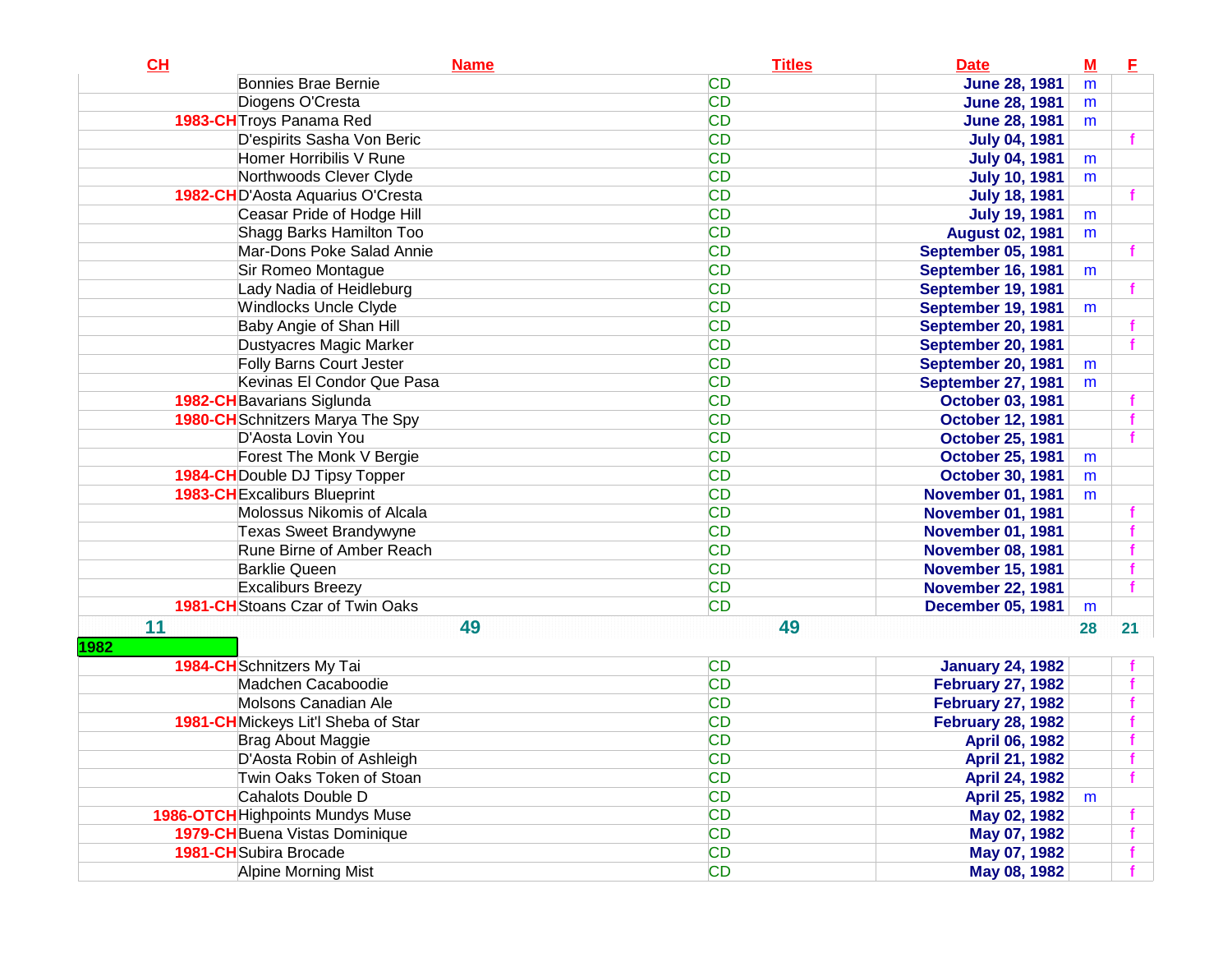| CH                                    | <b>Name</b> | <b>Titles</b> | <b>Date</b>              | $\underline{\mathbf{M}}$ | E  |
|---------------------------------------|-------------|---------------|--------------------------|--------------------------|----|
| <b>1983-CH</b> Kings Row Great Gatsby |             | <b>CD</b>     | May 09, 1982             | m                        |    |
| The Chaletsuizos Sinbad               |             | <b>CD</b>     | May 09, 1982             | m                        |    |
| Saints Kingdom Doppel Heart           |             | <b>CD</b>     | <b>June 19, 1982</b>     |                          |    |
| 1979-CH Sharalk V S Seekbacher-Ho     |             | <b>CD</b>     | <b>June 20, 1982</b>     | m                        |    |
| Aprils Golden Image                   |             | <b>CD</b>     | <b>June 27, 1982</b>     |                          |    |
| <b>Cache Retreat Estee</b>            |             | <b>CD</b>     | <b>June 27, 1982</b>     |                          |    |
| Samantha Juliean Queen                |             | <b>CD</b>     | <b>June 27, 1982</b>     |                          |    |
| Pocahontas O'Cresta                   |             | <b>CD</b>     | <b>July 03, 1982</b>     |                          |    |
| Ama Joys Vanity Crusader              |             | <b>CD</b>     | <b>July 10, 1982</b>     | m                        |    |
| La Casas Exquisite                    |             | <b>CD</b>     | <b>July 31, 1982</b>     |                          |    |
| 1983-CH Stoans Jessica Mac Vic        |             | <b>CD</b>     | <b>July 31, 1982</b>     |                          |    |
| <b>1981-CH</b> Chalet Hills Justaluv  |             | <b>CD</b>     | September 12, 1982       |                          |    |
| <b>1984-CH</b> Swisswoods Mt Olympus  |             | <b>CD</b>     | September 18, 1982       | m                        |    |
| Beau Cheval St. Christopher           |             | <b>CD</b>     | September 26, 1982       | m                        |    |
| Wyllo Wynds Samantha                  |             | <b>CD</b>     | <b>October 02, 1982</b>  |                          |    |
| Rudolph Big Man                       |             | <b>CD</b>     | <b>October 24, 1982</b>  | m                        |    |
| Opdykes Bronson V Sultan              |             | <b>CD</b>     | <b>October 31, 1982</b>  | m                        |    |
| Buena Vistas Saratoga Flint           |             | <b>CD</b>     | <b>November 06, 1982</b> | m                        |    |
| 1983-CH Belyns Friar V Doorman        |             | <b>CD</b>     | <b>November 13, 1982</b> | m                        |    |
| <b>Buster Brown of Sarnas Acre</b>    |             | <b>CD</b>     | <b>November 13, 1982</b> | m                        |    |
| 1986-CH Villa De's Roseanna           |             | <b>CD</b>     | <b>November 13, 1982</b> |                          |    |
| Squaw Valleys Sweet Sam               |             | <b>CD</b>     | <b>November 14, 1982</b> |                          |    |
| Milus Sugar Anni                      |             | <b>CD</b>     | <b>December 05, 1982</b> |                          |    |
| 12                                    | 35          | 35            |                          | 12                       | 23 |
| 1983                                  |             |               |                          |                          |    |
| 1985-CHJodis Echo                     |             | <b>CD</b>     | <b>January 23, 1983</b>  | m                        |    |
| <b>1985-CH</b> Locust Runs Athena     |             | <b>CD</b>     | <b>March 20, 1983</b>    |                          |    |
| Deebarbs Vichy Ssoise                 |             | <b>CD</b>     | <b>March 25, 1983</b>    |                          |    |
| 1981-CHShar-D's Accent of Jason       |             | <b>CD</b>     | April 09, 1983           | m                        |    |
| 1983-CHSu's Bric A Brac               |             | <b>CD</b>     | April 09, 1983           |                          |    |
| Excaliburs Lord Buckingham            |             | <b>CD</b>     | April 15, 1983           | m                        |    |
| <b>Mystics Czar</b>                   |             | <b>CD</b>     | April 24, 1983           | m                        |    |
| Cache Retreat Z Mim Chrisse           |             | <b>CD</b>     | April 30, 1983           |                          |    |
| <b>1986-CH</b> Kings Row Snow Job     |             | <b>CD</b>     | May 01, 1983             | m                        |    |
| <b>Freckles Branda Berncrest</b>      |             | <b>CD</b>     | May 02, 1983             |                          |    |
| Saltys Little Wendy                   |             | <b>CD</b>     | May 07, 1983             |                          |    |
| Dutchess of Hazard                    |             | <b>CD</b>     | May 08, 1983             |                          |    |
| L'Abri Von Soest Hill                 |             | <b>CD</b>     | May 08, 1983             |                          |    |
| Sir Benjamin of Bhithor               |             | <b>CD</b>     | May 27, 1983             | m                        |    |
| 1982-CH Twin Oaks Legend of Stoan     |             | <b>CD</b>     | <b>June 06, 1983</b>     | m                        |    |
| 1982-CH Belyns Columbo V Sultan       |             | <b>CD</b>     | <b>June 12, 1983</b>     | m                        |    |
| 1978-CH Falconridge Bunker Hill       |             | <b>CD</b>     | <b>July 02, 1983</b>     | m                        |    |
| Mon Jovis Dusty V Baccarat            |             | <b>CD</b>     | <b>August 14, 1983</b>   | m                        |    |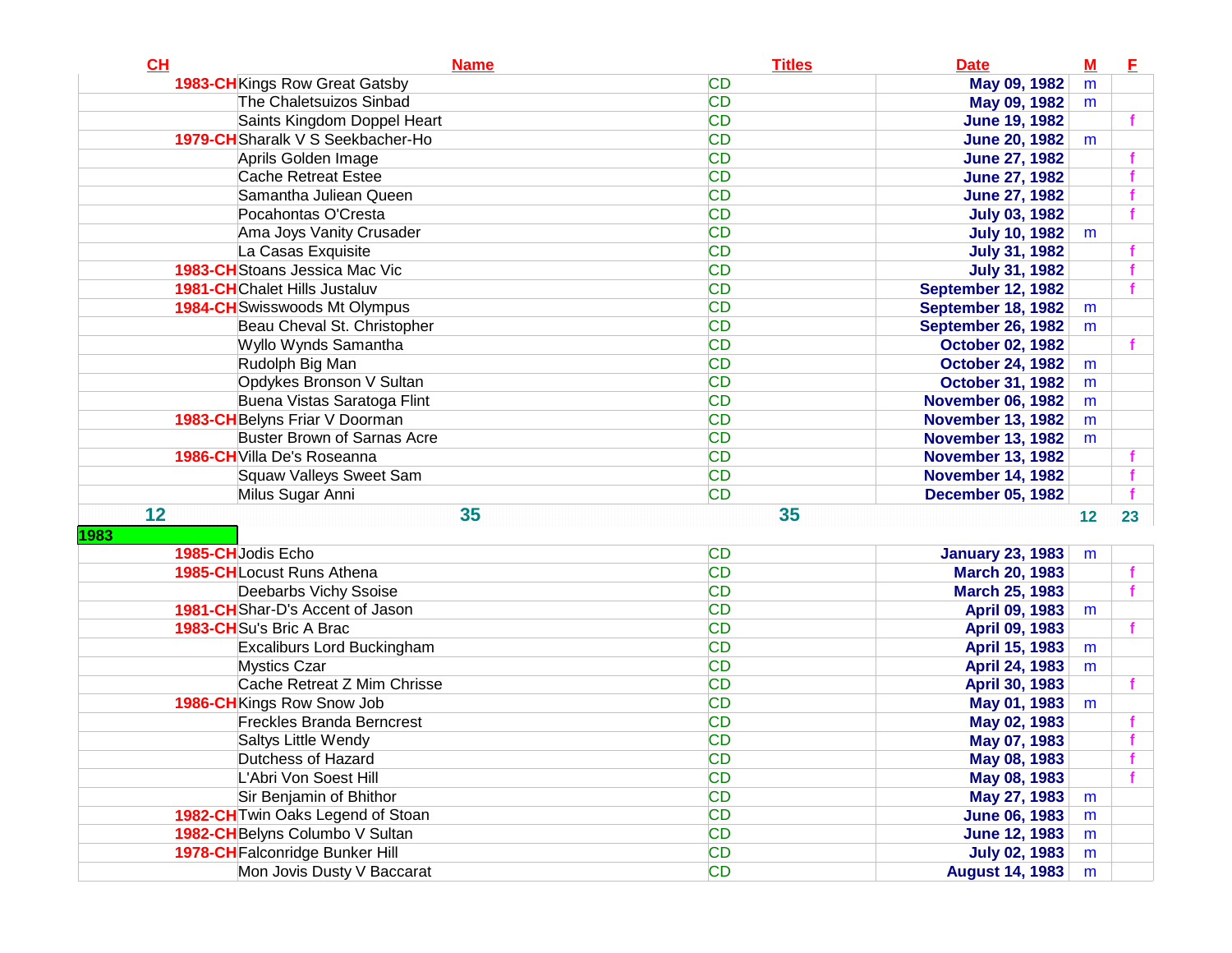| CL   | <b>Name</b>                            | <b>Titles</b> | <b>Date</b>               | $\underline{\mathbf{M}}$ | E               |
|------|----------------------------------------|---------------|---------------------------|--------------------------|-----------------|
|      | Saltys Sherlok Bonz of Jay San         | <b>CD</b>     | <b>August 14, 1983</b>    | m                        |                 |
|      | Clouseau Le Plopwa                     | <b>CD</b>     | <b>August 28, 1983</b>    | m                        |                 |
|      | Von Kinders Jennell                    | <b>CD</b>     | <b>September 10, 1983</b> |                          |                 |
|      | 1984-CHMar-Wils Erick Von Hyden        | <b>CD</b>     | <b>September 18, 1983</b> | m                        |                 |
|      | Shiloh VII                             | <b>CD</b>     | <b>September 24, 1983</b> |                          |                 |
|      | <b>Locust Runs Thor XXXVI</b>          | <b>CD</b>     | <b>September 25, 1983</b> | m                        |                 |
|      | <b>Wheelers Miss Nemesis</b>           | <b>CD</b>     | <b>October 08, 1983</b>   |                          |                 |
|      | <b>Cache Retreat Fillmore</b>          | <b>CD</b>     | <b>October 09, 1983</b>   | m                        |                 |
|      | St. John Rufus of Allayn               | <b>CD</b>     | <b>November 08, 1983</b>  | m                        |                 |
|      | W M Duquensne                          | <b>CD</b>     | <b>November 12, 1983</b>  | m                        |                 |
|      | Shagg Barks Tyras V Eldabris           | <b>CD</b>     | <b>November 13, 1983</b>  | m                        |                 |
|      | Apogee Jubilation Rock                 | <b>CD</b>     | <b>November 19, 1983</b>  | m                        |                 |
|      | <b>Brandy Lynn Tucker</b>              | <b>CD</b>     | <b>November 26, 1983</b>  |                          |                 |
|      | Royal Dutchess of Love                 | <b>CD</b>     | <b>December 08, 1983</b>  |                          |                 |
|      | Hecca Big Buffy Marie                  | <b>CD</b>     | <b>December 18, 1983</b>  |                          |                 |
| 9    | 33                                     | 33            |                           | 19                       | 14 <sup>°</sup> |
| 1984 |                                        |               |                           |                          |                 |
|      | Rocy Valys My Boy Buck Duke            | <b>CD</b>     | <b>January 07, 1984</b>   | m                        |                 |
|      | Jacquelines Bonamcre Bezte             | <b>CD</b>     | <b>February 18, 1984</b>  |                          |                 |
|      | Sweet Wee Ms Sherri Avon               | <b>CD</b>     | April 07, 1984            |                          |                 |
|      | Kings Row Mims Tammie Panda            | <b>CD</b>     | April 14, 1984            |                          |                 |
|      | <b>Weiss Acres Chunk of Coal</b>       | <b>CD</b>     | April 22, 1984            | m                        |                 |
|      | Stoans Jemina Mac Vic                  | <b>CD</b>     | May 06, 1984              |                          |                 |
|      | Seafarers Racko                        | <b>CD</b>     | May 13, 1984              |                          |                 |
|      | Sno Pine Prince Chazz                  | <b>CD</b>     | May 27, 1984              | m                        |                 |
|      | <b>TCL Willie In Wonderland</b>        | <b>CD</b>     | May 31, 1984              | m                        |                 |
|      | Mar-Dons Prince Hamlet                 | <b>CD</b>     | <b>June 03, 1984</b>      | m                        |                 |
|      | 1986-CHMar-Wils Maida                  | <b>CD</b>     | <b>June 09, 1984</b>      |                          |                 |
|      | Hickory Hills Hilda                    | <b>CD</b>     | <b>July 07, 1984</b>      |                          |                 |
|      | Friend Benjamin Bernhard               | <b>CD</b>     | <b>July 14, 1984</b>      | m                        |                 |
|      | 1985-CH Saskhomas Fannies Dandy        | <b>CD</b>     | <b>July 14, 1984</b>      |                          |                 |
|      | Wild Cherrys Acorn Tuff                | <b>CD</b>     | <b>July 14, 1984</b>      |                          |                 |
|      | <b>1985-CH</b> Stars Competitor        | <b>CD</b>     | <b>August 04, 1984</b>    | m                        |                 |
|      | Omar Pony Korito V Herman              | <b>CD</b>     | <b>August 05, 1984</b>    | m                        |                 |
|      | 1986-CHD'Aosta Riggins O'Cresta        | <b>CD</b>     | <b>August 13, 1984</b>    | m                        |                 |
|      | 1986-CH Sweetholms M-S Contessa        | <b>CD</b>     | <b>August 31, 1984</b>    |                          |                 |
|      | Here Comes Artick Pruf                 | <b>CD</b>     | <b>September 02, 1984</b> | m                        |                 |
|      | Crownepoints Panda Bear                | <b>CD</b>     | September 30, 1984        |                          |                 |
|      | 1984-CHMiss Muffin                     | <b>CD</b>     | <b>October 05, 1984</b>   |                          |                 |
|      | Courvisier Brady                       | <b>CD</b>     | <b>October 28, 1984</b>   |                          |                 |
|      | <b>1982-CH</b> Mossy Creeks Rock Candy | <b>CD</b>     | <b>October 28, 1984</b>   |                          |                 |
|      | Belyns Gabriel V Exchequer             | CD            | <b>November 04, 1984</b>  |                          |                 |
|      | Lindas San Sabrina Bernadet            | <b>CD</b>     | <b>November 18, 1984</b>  |                          |                 |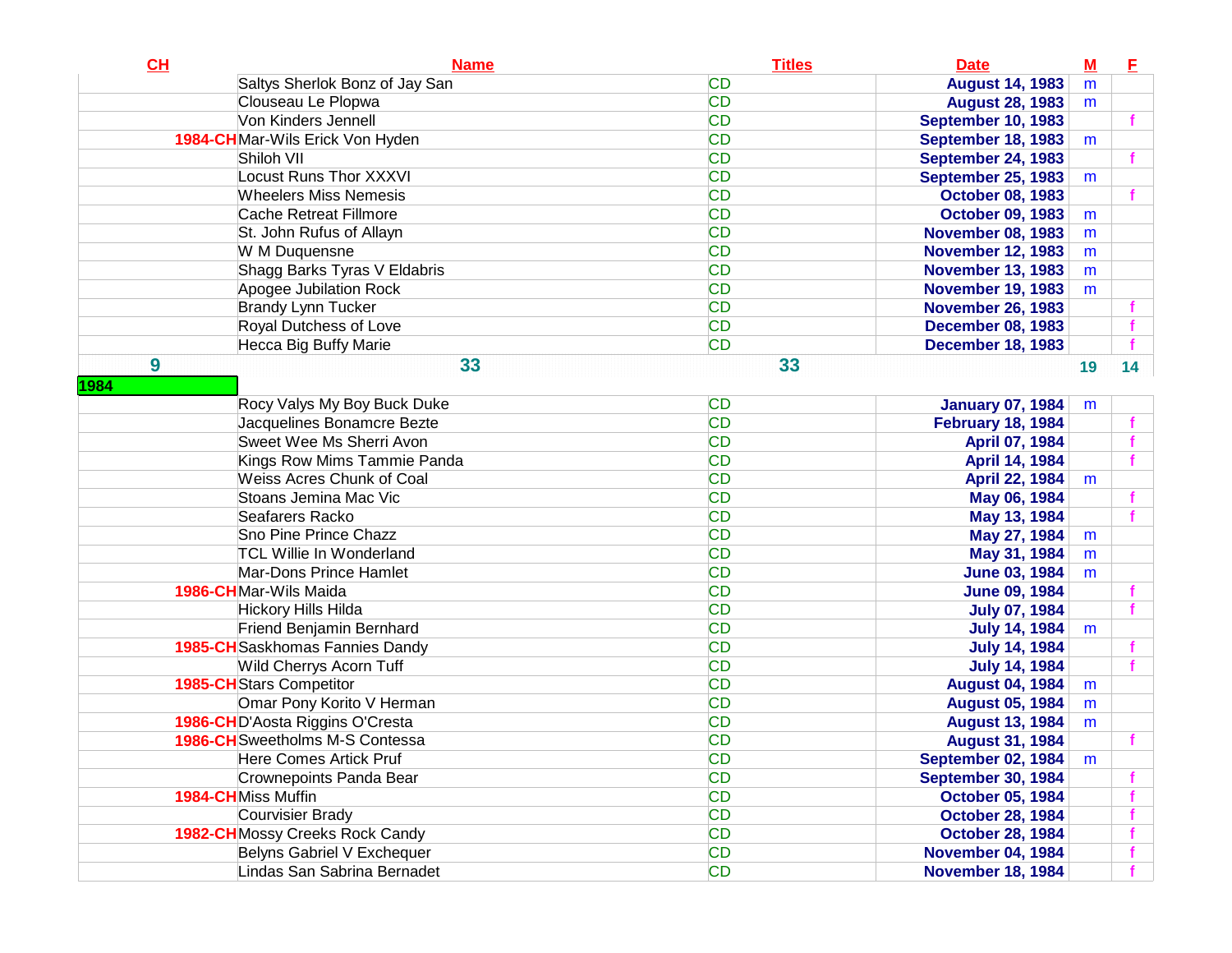| CL             | <b>Name</b>                            | <b>Titles</b> | <b>Date</b>               | $\underline{\mathbf{M}}$ | E               |
|----------------|----------------------------------------|---------------|---------------------------|--------------------------|-----------------|
|                | Saltys Little Lulu of Rosan            | <b>CD</b>     | <b>December 02, 1984</b>  |                          |                 |
| $\overline{7}$ | 27                                     | 27            |                           | 10                       | 17 <sup>2</sup> |
| 1985           |                                        |               |                           |                          |                 |
|                | <b>DGF's Autumn Honey</b>              | <b>CD</b>     | March 31, 1985            |                          |                 |
|                | Mar-Wils Christmas Eve                 | <b>CD</b>     | May 05, 1985              |                          |                 |
|                | 1986-CH Falko V Sonnental              | <b>CD</b>     | May 18, 1985              | m                        |                 |
|                | Marvin                                 | <b>CD</b>     | May 18, 1985              | m                        |                 |
|                | 1985-CH Runes Mill Creek Lil Bear      | <b>CD</b>     | May 18, 1985              |                          |                 |
|                | Hidden Haven Cheyenne Eagle            | <b>CD</b>     | May 19, 1985              | m                        |                 |
|                | Katrina Von Zurich                     | <b>CD</b>     | May 19, 1985              |                          |                 |
|                | <b>1985-CH</b> Schnitzers Missing Link | <b>CD</b>     | May 26, 1985              |                          |                 |
|                | Katanis Ruby                           | <b>CD</b>     | <b>June 09, 1985</b>      |                          |                 |
|                | 1989-CHSt. Sunrise Chalet of Xanadu    | <b>CD</b>     | <b>June 12, 1985</b>      |                          |                 |
|                | 1987-CH Here Comes Dezis Bragabout     | <b>CD</b>     | <b>June 20, 1985</b>      | m                        |                 |
|                | 1983-CH Kelkers Mistress of Sad Eye    | <b>CD</b>     | <b>June 22, 1985</b>      |                          |                 |
|                | Random Chance Lucas Valley             | <b>CD</b>     | <b>June 23, 1985</b>      | m                        |                 |
|                | Belyns Jamoca Almond Fudge             | <b>CD</b>     | <b>June 30, 1985</b>      | m                        |                 |
|                | <b>1981-CH</b> Twin Oaks Mandate       | <b>CD</b>     | <b>June 30, 1985</b>      |                          |                 |
|                | 1988-CH Vieledanke Red Ryder           | <b>CD</b>     | <b>July 13, 1985</b>      | m                        |                 |
|                | Mia Tal Poi                            | <b>CD</b>     | <b>July 21, 1985</b>      | m                        |                 |
|                | 1985-CHOpdykes Joliet                  | <b>CD</b>     | <b>August 11, 1985</b>    |                          |                 |
|                | <b>Strykers Sonic Boom</b>             | <b>CD</b>     | <b>September 08, 1985</b> | m                        |                 |
|                | Cache Retreat Quintesa Trop            | <b>CD</b>     | <b>October 25, 1985</b>   |                          |                 |
|                | Arcadias Alexanders Cujo               | <b>CD</b>     | <b>November 10, 1985</b>  | m                        |                 |
|                | <b>Redbriars Rose Dust</b>             | <b>CD</b>     | <b>December 11, 1985</b>  |                          |                 |
| 9              | 22                                     | 22            |                           | 10                       | 12              |
| 1986           |                                        |               |                           |                          |                 |
|                | Von Sundays Cherry Whataface           | <b>CD</b>     | <b>March 22, 1986</b>     |                          |                 |
|                | Cache Retreat Xcerpt Storm             | <b>CD</b>     | <b>March 23, 1986</b>     | m                        |                 |
|                | Sheba Gaubi                            | <b>CD</b>     | <b>March 30, 1986</b>     |                          |                 |
|                | <b>Gollahons Best Trade</b>            | <b>CD</b>     | April 19, 1986            | m                        |                 |
|                | 1987-CHLocust Runs Cassiopeia          | <b>CD</b>     | May 03, 1986              |                          |                 |
|                | <b>Big Topps Precious Heather</b>      | <b>CD</b>     | May 04, 1986              |                          |                 |
|                | August Eclipse                         | <b>CD</b>     | May 17, 1986              | m                        |                 |
|                | Cache Retreat Only Chance              | <b>CD</b>     | May 17, 1986              |                          |                 |
|                | Prairieaire Poncho Gonzalez            | <b>CD</b>     | May 17, 1986              | m                        |                 |
|                | Mar-Eds Ascos Colt Forty Five          | <b>CD</b>     | <b>June 08, 1986</b>      | m                        |                 |
|                | Runes Alpine Amazon                    | <b>CD</b>     | <b>June 08, 1986</b>      |                          |                 |
|                | Toblerone                              | <b>CD</b>     | <b>June 08, 1986</b>      | m                        |                 |
|                | Wild Cherry Brandi Rocy Valy           | <b>CD</b>     | <b>June 29, 1986</b>      |                          |                 |
|                | Vieledanke Sargent Preston             | <b>CD</b>     | <b>August 16, 1986</b>    | m                        |                 |
|                | 1984-CH Stoans Moby Dick of Czak       | CD            | <b>August 17, 1986</b>    | m                        |                 |
|                | <b>Schnitzers Rumpus</b>               | <b>CD</b>     | <b>September 21, 1986</b> |                          |                 |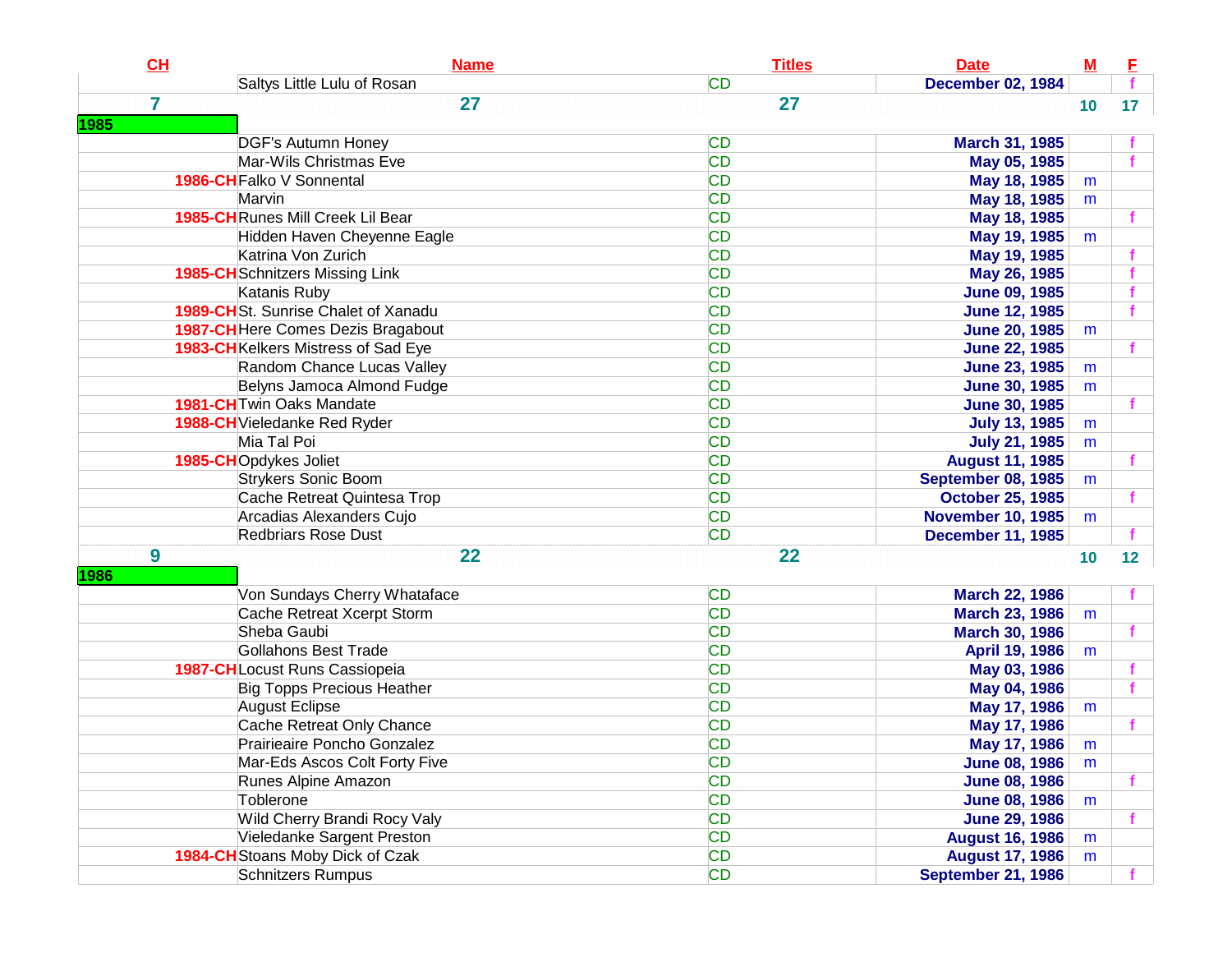| CH              | <b>Name</b>                               | <b>Titles</b> | <b>Date</b>              | $M$ | E               |
|-----------------|-------------------------------------------|---------------|--------------------------|-----|-----------------|
|                 | Saffos Frisco Aint No Saint               | <b>CD</b>     | <b>October 01, 1986</b>  | m   |                 |
|                 | <b>1989-CH</b> Storming Norman Enormous   | <b>CD</b>     | <b>October 01, 1986</b>  | m   |                 |
|                 | Mar-Eds Ascos Kristy Belle                | <b>CD</b>     | <b>October 05, 1986</b>  |     |                 |
|                 | Cache Retreat Gold Nugget                 | <b>CD</b>     | <b>November 08, 1986</b> |     |                 |
|                 | 1983-CH Echos Yoo Hoo Von Accent          | <b>CD</b>     | <b>November 08, 1986</b> |     |                 |
|                 | Rondos Shelita Mariea                     | <b>CD</b>     | <b>November 08, 1986</b> |     |                 |
|                 | Omar Anton Korito V Herman                | <b>CD</b>     | <b>November 09, 1986</b> | m   |                 |
|                 | Omar V Hermans Scheherazade               | <b>CD</b>     | <b>November 09, 1986</b> |     |                 |
|                 | Apogee Diamond Light Dawn                 | <b>CD</b>     | <b>November 15, 1986</b> |     |                 |
|                 | Heaven Hi's Kris Kringle                  | <b>CD</b>     | <b>November 16, 1986</b> | m   |                 |
|                 | Rocy Valy Indian Chief Poncho             | <b>CD</b>     | <b>November 16, 1986</b> | m   |                 |
|                 | St. Eves Lightning Bolt                   | <b>CD</b>     | <b>November 16, 1986</b> | m   |                 |
|                 | <b>1988-CH</b> Stars Mister Green Jeans   | <b>CD</b>     | <b>November 16, 1986</b> | m   |                 |
|                 | Vieledanke Royal Ruby Too                 | <b>CD</b>     | <b>November 28, 1986</b> |     |                 |
|                 | Little Duke of Hazard                     | <b>CD</b>     | <b>November 30, 1986</b> | m   |                 |
|                 | Tanglewoods Waldo Pepper                  | <b>CD</b>     | <b>December 06, 1986</b> | m   |                 |
|                 | 1989-CH Morris Vintage Boozer Bear        | <b>CD</b>     | <b>December 13, 1986</b> | m   |                 |
|                 | Sir Harveys Winchester                    | <b>CD</b>     | <b>December 13, 1986</b> | m   |                 |
| $6\phantom{1}6$ | 34                                        | 34            |                          | 19  | 15 <sup>7</sup> |
| 1987            |                                           |               |                          |     |                 |
|                 | <b>1986-CHA R's Chevron Elite Flofair</b> | <b>CD</b>     | <b>February 21, 1987</b> | m   |                 |
|                 | 1987-CH Heaven Hi's Dream Baby            | <b>CD</b>     | <b>February 22, 1987</b> |     |                 |
|                 | Slatons Easy Lovin Echo                   | <b>CD</b>     | <b>March 21, 1987</b>    |     |                 |
|                 | Heaven Hi's Impossible Dream              | <b>CD</b>     | <b>March 22, 1987</b>    |     |                 |
|                 | <b>1986-CH</b> Excaliburs Cavalier        | <b>CD</b>     | May 10, 1987             | m   |                 |
|                 | <b>Hodgehills Holey Buckets</b>           | <b>CD</b>     | May 10, 1987             | m   |                 |
|                 | 1984-CH Heaven Hi's Spotted Elk Wy        | <b>CD</b>     | May 24, 1987             | m   |                 |
|                 | Ponderosas Myone Jenny Lind               | <b>CD</b>     | <b>June 06, 1987</b>     |     |                 |
|                 | Prairieaire D Light                       | <b>CD</b>     | September 06, 1987       |     |                 |
|                 | <b>1990-CH</b> Cache Retreat Barnaby      | <b>CD</b>     | September 13, 1987       | m   |                 |
|                 | Rondos Tara Sharee                        | <b>CD</b>     | September 15, 1987       |     |                 |
|                 | Robins Jay Come True                      | <b>CD</b>     | September 20, 1987       | m   |                 |
|                 | <b>Excaliburs Distinction</b>             | <b>CD</b>     | <b>October 03, 1987</b>  |     |                 |
|                 | 1987-CHLeeterras Steamboat                | <b>CD</b>     | <b>October 10, 1987</b>  | m   |                 |
|                 | Dulcinea                                  | <b>CD</b>     | <b>October 11, 1987</b>  |     |                 |
|                 | Heaven Hi's Dream Come True               | <b>CD</b>     | <b>October 11, 1987</b>  | m   |                 |
|                 | <b>Excaliburs Dream Weaver</b>            | <b>CD</b>     | <b>October 23, 1987</b>  |     |                 |
|                 | Stars Had To Be You                       | <b>CD</b>     | <b>November 01, 1987</b> | m   |                 |
|                 | Villa De's Hot Lips                       | <b>CD</b>     | <b>November 14, 1987</b> |     |                 |
|                 | <b>1985-CH</b> Prairieaire Tessa Gretchen | <b>CD</b>     | <b>November 15, 1987</b> |     |                 |
|                 | 1991-CH Stoans Lucky Charm of Bonadi      | <b>CD</b>     | <b>November 28, 1987</b> | m   |                 |
|                 | Vieledanke Gingersnap                     | <b>CD</b>     | <b>November 29, 1987</b> |     |                 |
|                 | Halley Candice Whitenburg                 | <b>CD</b>     | <b>December 06, 1987</b> |     |                 |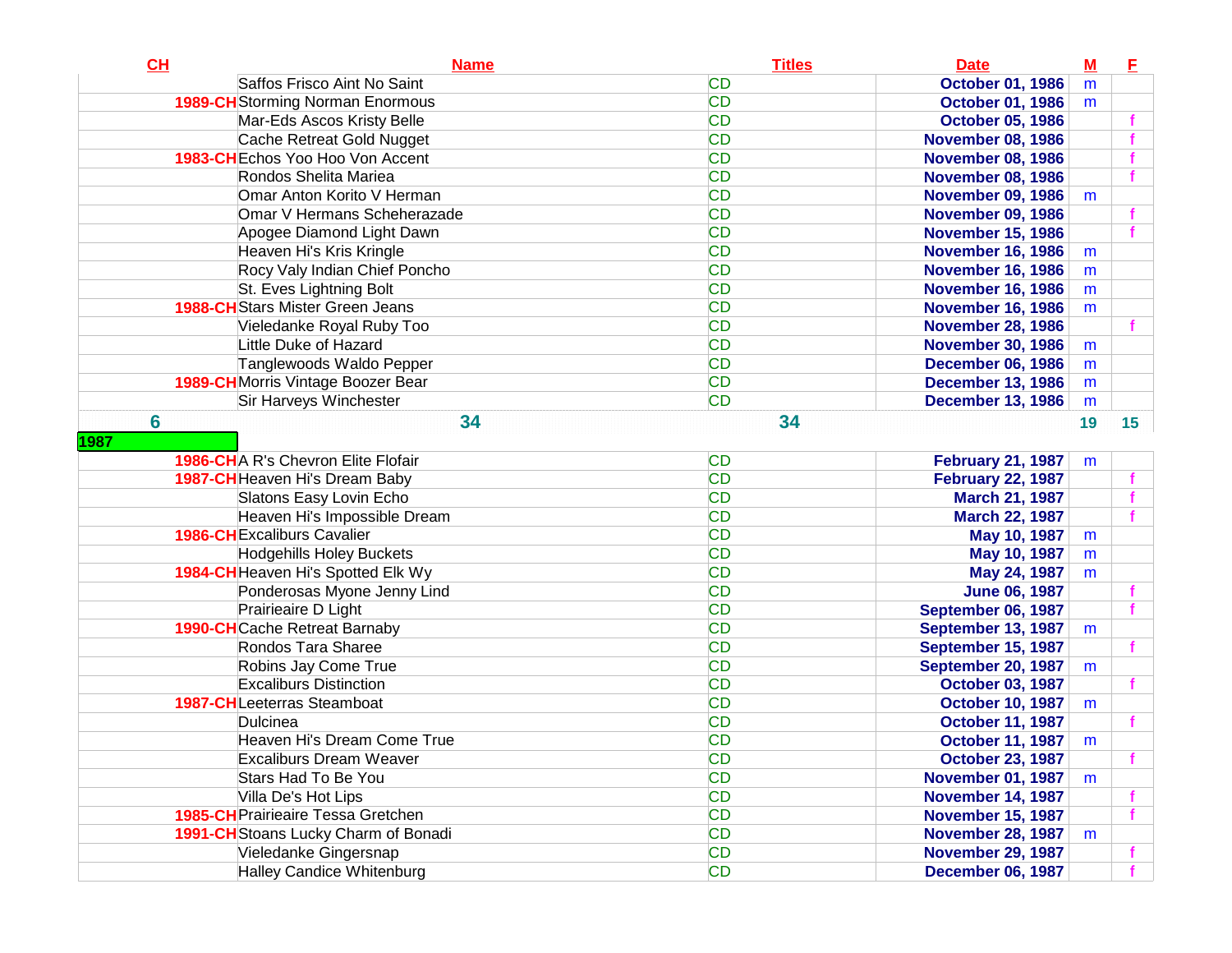| CL        | <b>Name</b>                              | <b>Titles</b> | <b>Date</b>              | $M$ | E               |
|-----------|------------------------------------------|---------------|--------------------------|-----|-----------------|
|           | 1985-CHShar-D's Excalibur V J-Le         | <b>CD</b>     | <b>December 13, 1987</b> | m   |                 |
|           | Mont Blancs Foreign Exchange             | <b>CD</b>     | <b>December 29, 1987</b> | m   |                 |
| 9<br>1988 | 25                                       | 25            |                          | 12  | 13 <sup>7</sup> |
|           | <b>Sweetholms Antsy Pants PDQ</b>        | <b>CD</b>     | <b>January 10, 1988</b>  |     |                 |
|           | <b>Fairy Tales Forewarned</b>            | <b>CD</b>     | <b>February 27, 1988</b> | m   |                 |
|           | <b>Brandy Stations Lady Ashley</b>       | <b>CD</b>     | April 19, 1988           |     |                 |
|           | 1985-CHD'Aosta Awenga                    | <b>CD</b>     | May 19, 1988             |     |                 |
|           | 1986-CHD'Aosta Daphne O'Cresta           | <b>CD</b>     | May 21, 1988             |     |                 |
|           | Amanda Elliott                           | <b>CD</b>     | May 22, 1988             |     |                 |
|           | <b>Swiss Miss Van Damme</b>              | <b>CD</b>     | May 23, 1988             |     |                 |
|           | Deebarbs Tequila Sunrise                 | <b>CD</b>     | <b>June 05, 1988</b>     |     |                 |
|           | Morris Top Sea Bear                      | <b>CD</b>     | <b>June 05, 1988</b>     |     |                 |
|           | <b>Runes Tristan Von Tolor</b>           | <b>CD</b>     | <b>June 05, 1988</b>     | m   |                 |
|           | Cache Retreat U R My Sunshine            | <b>CD</b>     | <b>June 17, 1988</b>     |     |                 |
|           | Mar-Wils Markus Von Hyden                | <b>CD</b>     | <b>June 17, 1988</b>     | m   |                 |
|           | <b>1986-CH</b> Windwards Aint No Saint   | <b>CD</b>     | <b>June 25, 1988</b>     | m   |                 |
|           | Redbriars Yellowstone Rahe               | <b>CD</b>     | <b>July 17, 1988</b>     | m   |                 |
|           | 1992-CHMtn Shadows Chauser V Columbo     | <b>CD</b>     | <b>August 05, 1988</b>   | m   |                 |
|           | <b>1989-CH</b> Echos Lollipop Von Hohum  | <b>CD</b>     | <b>August 27, 1988</b>   |     |                 |
|           | Kings Row Z Harlequin Duchess            | <b>CD</b>     | <b>August 28, 1988</b>   |     |                 |
|           | 1986-CH Belyns In Particular             | <b>CD</b>     | September 11, 1988       | m   |                 |
|           | 1989-CH Peaceable Kingdom Dakota         | <b>CD</b>     | September 11, 1988       | m   |                 |
|           | <b>OKs Tina V Schwarzwald Hof</b>        | <b>CD</b>     | September 19, 1988       |     |                 |
|           | 1987-CHLeeterras Angie                   | <b>CD</b>     | <b>October 01, 1988</b>  |     |                 |
|           | <b>1986-CH</b> Nerthus Heaven Can Wait   | <b>CD</b>     | <b>October 02, 1988</b>  |     |                 |
|           | Villa De's Daisy Mae                     | <b>CD</b>     | <b>October 16, 1988</b>  |     |                 |
|           | <b>Bernard Von Braun</b>                 | <b>CD</b>     | <b>October 30, 1988</b>  | m   |                 |
|           | Lady Elizabeth Neumayer LD               | <b>CD</b>     | <b>November 26, 1988</b> |     |                 |
| 9<br>1989 | 25                                       | 25            |                          | 9   | 16              |
|           | <b>1989-CH</b> Stoans MacDuff of Valinta | <b>CD</b>     | <b>January 08, 1989</b>  | m   |                 |
|           | Princess Jasmine                         | <b>CD</b>     | <b>January 21, 1989</b>  |     |                 |
|           | 1990-CHCache Retreat Up Tempo            | <b>CD</b>     | <b>March 03, 1989</b>    |     |                 |
|           | Brendas Ms. Molly Bea                    | <b>CD</b>     | April 16, 1989           |     |                 |
|           | Bendas Barnabas Bear                     | <b>CD</b>     | April 23, 1989           | m   |                 |
|           | <b>1987-CH</b> Nerthus White Lightning   | <b>CD</b>     | May 03, 1989             |     |                 |
|           | 1988-CH Kryskara Rock Star               | CD            | May 27, 1989             | m   |                 |
|           | Mik-Lins Love V Hawkeye                  | CD            | May 28, 1989             |     |                 |
|           | 1987-CH Beau Mars Maggie V Dreamer       | CD            | <b>June 05, 1989</b>     |     |                 |
|           | Stoans Ivy O'Heatherland                 | CD            | <b>June 17, 1989</b>     |     |                 |
|           | <b>Babyface Barney</b>                   | CD            | <b>June 25, 1989</b>     | m   |                 |
|           | 1991-CH Seneca St. Ursa Major V Rune     | <b>CD</b>     | <b>July 29, 1989</b>     | m   |                 |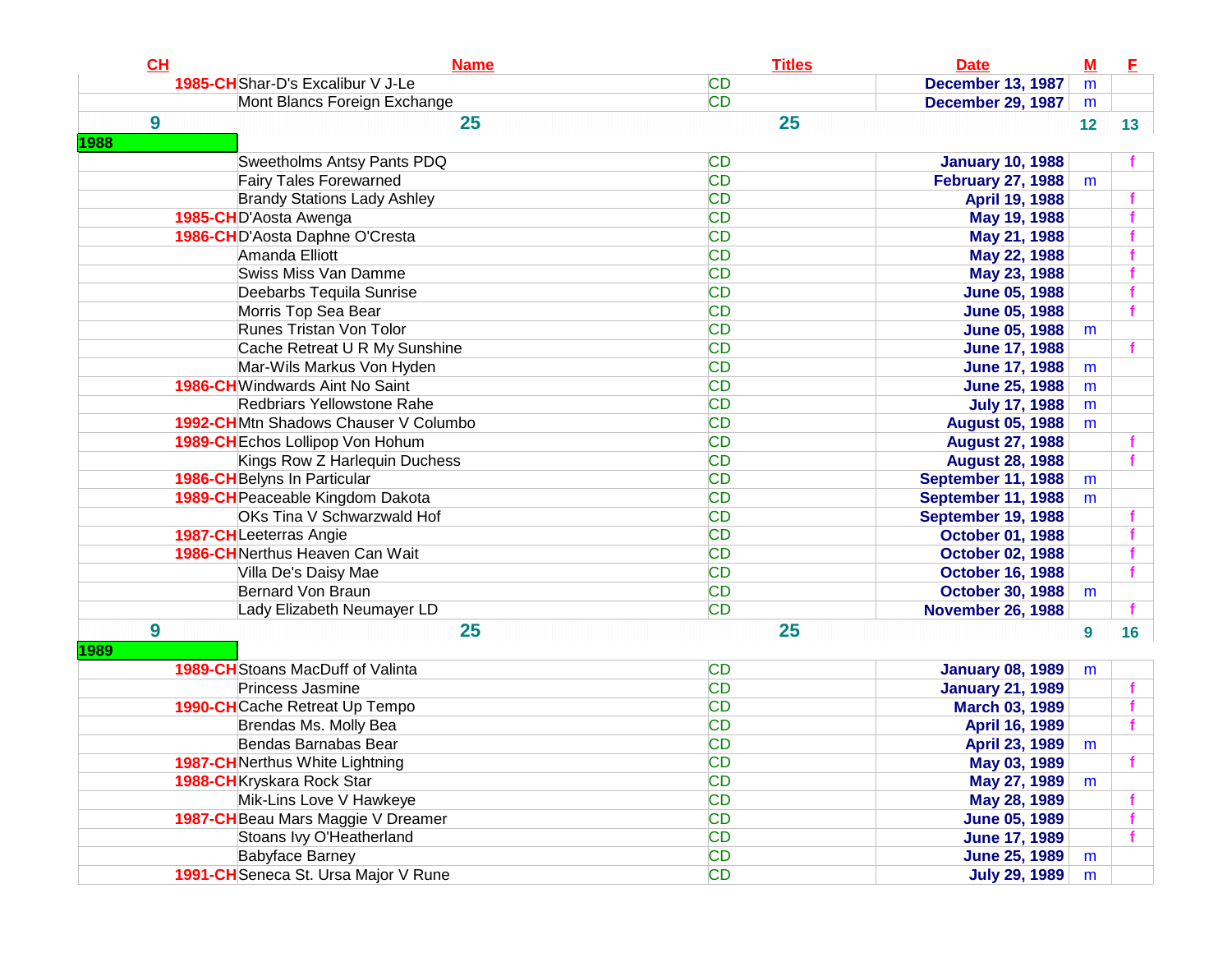| CH                                      | <b>Name</b> | <b>Titles</b> | <b>Date</b>               | ${\bf M}$ | E  |
|-----------------------------------------|-------------|---------------|---------------------------|-----------|----|
| Nero V Sauliamt                         |             | <b>CD</b>     | <b>August 19, 1989</b>    | m         |    |
| Ambersand Brandy Alexander              |             | <b>CD</b>     | <b>August 20, 1989</b>    | m         |    |
| 1991-CH Doolittles Cagney Hantana       |             | <b>CD</b>     | <b>August 26, 1989</b>    |           |    |
| <b>Buckeyes Moonbeam</b>                |             | <b>CD</b>     | <b>September 10, 1989</b> | m         |    |
| Friend Tamara Megan                     |             | <b>CD</b>     | September 11, 1989        |           |    |
| Villa De's My Duddy N Soul              |             | <b>CD</b>     | <b>October 01, 1989</b>   | m         |    |
| 1987-CH Shagwoods Cheyenne Gold         |             | <b>CD</b>     | <b>October 22, 1989</b>   |           |    |
| <b>Dotties Frisky</b>                   |             | <b>CD</b>     | <b>November 06, 1989</b>  |           |    |
| <b>1988-CH</b> Prairieaire Ghost of Rox |             | <b>CD</b>     | <b>November 11, 1989</b>  | m         |    |
| Twin Oaks Xplorer                       |             | <b>CD</b>     | <b>November 17, 1989</b>  | m         |    |
| Su Saints Ragamuffin                    |             | <b>CD</b>     | <b>November 18, 1989</b>  |           |    |
| Ursa Minor                              |             | <b>CD</b>     | <b>November 18, 1989</b>  |           |    |
| Stoans Ian V Heatherland                |             | <b>CD</b>     | <b>November 19, 1989</b>  | m         |    |
| Mt Olympus Magical Maxine               |             | <b>CD</b>     | <b>November 25, 1989</b>  |           |    |
| Heaven Hi's Golden Opportunity          |             | <b>CD</b>     | <b>December 03, 1989</b>  |           |    |
| 9                                       | 27          | 27            |                           | 12        | 15 |
| 1990                                    |             |               |                           |           |    |
| <b>1991-CH</b> Nerthus Forever Young    |             | <b>CD</b>     | <b>February 25, 1990</b>  |           |    |
| <b>Brandy Millie Lacs Port</b>          |             | <b>CD</b>     | May 05, 1990              |           |    |
| Heidlebars Maui                         |             | <b>CD</b>     | May 07, 1990              |           |    |
| Morris Thea Bear                        |             | <b>CD</b>     | May 25, 1990              |           |    |
| 1993-CHLil Jons Alken B A Surfer        |             | <b>CD</b>     | May 27, 1990              | m         |    |
| Ponderosa Myone FR Cordella             |             | <b>CD</b>     | <b>June 10, 1990</b>      |           |    |
| Elger                                   |             | <b>CD</b>     | <b>June 15, 1990</b>      | m         |    |
| <b>1990-CH</b> Cache Retreat Just A Joy |             | <b>CD</b>     | <b>June 30, 1990</b>      |           |    |
| Kokos Snowflake V Scher-An              |             | <b>CD</b>     | <b>July 14, 1990</b>      |           |    |
| Kokos Arabesque V Scher-An              |             | <b>CD</b>     | <b>September 02, 1990</b> |           |    |
| Amber Reachs Bold N Brassy              |             | <b>CD</b>     | September 08, 1990        |           |    |
| 1989-CH Jacoby Von Hans                 |             | <b>CD</b>     | <b>September 23, 1990</b> | m         |    |
| 1994-CH Kennebank Lincoln Von Abraham   |             | <b>CD</b>     | <b>September 27, 1990</b> | m         |    |
| Kegs Von Zurich                         |             | <b>CD</b>     | <b>September 30, 1990</b> | m         |    |
| Kokos Sultan V Scher-An                 |             | <b>CD</b>     | <b>October 13, 1990</b>   | m         |    |
| <b>1987-CH</b> Snodrifts Horsefeathers  |             | <b>CD</b>     | <b>October 13, 1990</b>   |           |    |
| Phillip Boregard G Gerhardt             |             | <b>CD</b>     | <b>October 21, 1990</b>   | m         |    |
| Hannas Snowy Bear                       |             | <b>CD</b>     | <b>November 03, 1990</b>  |           |    |
| Reds Winterhawk Almshaus U              |             | <b>CD</b>     | <b>November 04, 1990</b>  | m         |    |
| McGee Judge of Duryea                   |             | <b>CD</b>     | <b>November 17, 1990</b>  | m         |    |
| 1987-CH Slatons Harlow Jean V Smalley   |             | <b>CD</b>     | <b>November 18, 1990</b>  |           |    |
| <b>1992-CH</b> Stoans Adam Mistihil     |             | <b>CD</b>     | <b>November 18, 1990</b>  | m         |    |
| <b>1993-CH</b> Sweetholms Half Tone     |             | <b>CD</b>     | <b>November 18, 1990</b>  |           |    |
| <b>Meadowrocks Holy Smokes</b>          |             | <b>CD</b>     | <b>November 23, 1990</b>  | m         |    |
| Sad Eyes Caruthers                      |             | <b>CD</b>     | <b>November 24, 1990</b>  |           |    |
| Moonlites Snickerdoodles                |             | <b>CD</b>     | <b>December 01, 1990</b>  |           |    |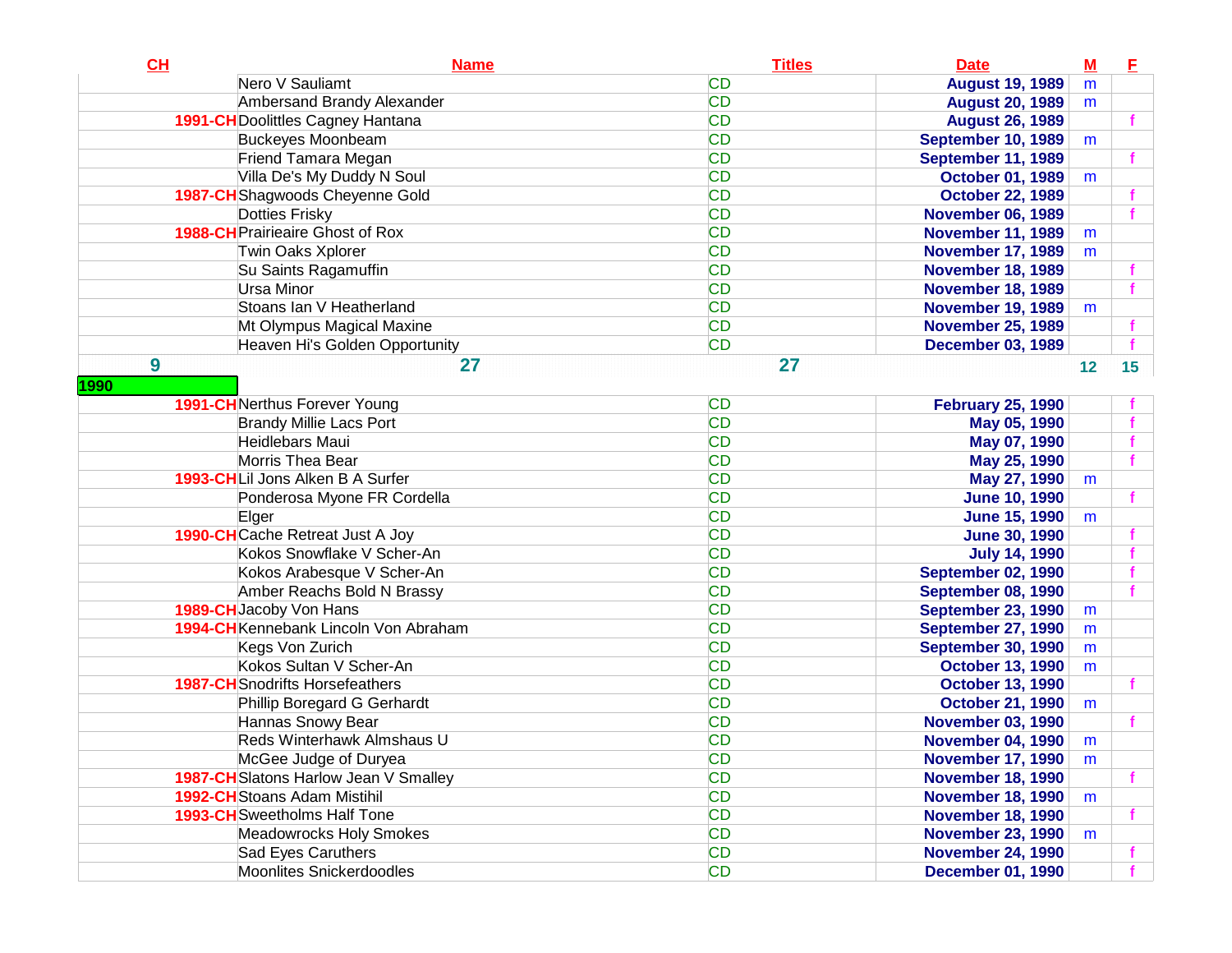| CH               | <b>Name</b>                                   | <b>Titles</b> | <b>Date</b>               | ${\bf M}$       | Е               |
|------------------|-----------------------------------------------|---------------|---------------------------|-----------------|-----------------|
|                  | Sand Creeks Compadre Mont D'or                | <b>CD</b>     | <b>December 01, 1990</b>  | m               |                 |
| $\boldsymbol{9}$ | 27                                            | 27            |                           | 12              | 15 <sub>1</sub> |
| <b>1991</b>      |                                               |               |                           |                 |                 |
|                  | Caerwicces Geffrey V Star                     | <b>CD</b>     | <b>March 01, 1991</b>     | m               |                 |
|                  | 1993-CH Mont Blancs Step Up To Heaven         | <b>CD</b>     | <b>March 31, 1991</b>     |                 |                 |
|                  | Berics Lady In Tennis Shoes                   | <b>CD</b>     | April 01, 1991            |                 |                 |
|                  | Rondos Miss Sassy Cheyenne                    | <b>CD</b>     | April 13, 1991            |                 |                 |
|                  | Dee Cee Tasha V Morris                        | <b>CD</b>     | May 12, 1991              |                 |                 |
|                  | Hiltzburys Tasha Baby                         | <b>CD</b>     | May 12, 1991              |                 |                 |
|                  | <b>Frost Winter Glace of Dolomount</b>        | <b>CD</b>     | May 18, 1991              |                 |                 |
|                  | Moonlites Lady Chioe                          | <b>CD</b>     | May 18, 1991              |                 |                 |
|                  | Serenes After Midnight                        | <b>CD</b>     | May 25, 1991              |                 |                 |
|                  | Rondo Lotto Wazo                              | <b>CD</b>     | <b>June 01, 1991</b>      | m               |                 |
|                  | 1989-CH Elations Bjorn O'Lynchcreek           | <b>CD</b>     | <b>June 16, 1991</b>      | m               |                 |
|                  | Ladins Prime Time                             | <b>CD</b>     | <b>August 18, 1991</b>    | m               |                 |
|                  | Red Barns Sarah Lee Bug                       | <b>CD</b>     | <b>October 17, 1991</b>   |                 |                 |
|                  | Keepsakes Alpine Heather                      | <b>CD</b>     | <b>October 26, 1991</b>   |                 |                 |
|                  | Kings Row Just Myone Verity                   | <b>CD</b>     | <b>November 10, 1991</b>  |                 |                 |
|                  | <b>Buckeyes Mariah</b>                        | <b>CD</b>     | <b>November 16, 1991</b>  |                 |                 |
|                  | 1990-CH Sunnybrooks Windward Cruiser          | <b>CD</b>     | <b>November 30, 1991</b>  | m               |                 |
|                  | <b>Buena Vistas Destiny</b>                   | <b>CD</b>     | <b>December 14, 1991</b>  | m               |                 |
| 3                | 18                                            | 18            |                           | $6\phantom{1}6$ | 12 <sub>2</sub> |
| 1992             |                                               |               |                           |                 |                 |
|                  | <b>1991-CH</b> Nerthus Have A Heart           | <b>CD</b>     | <b>February 22, 1992</b>  |                 |                 |
|                  | St. Majesty                                   | <b>CD</b>     | May 02, 1992              | m               |                 |
|                  | Cinnamonflynn Conway                          | <b>CD</b>     | May 04, 1992              |                 |                 |
|                  | 1992-CHOmar V Hermans Saratoga                | <b>CD</b>     | May 05, 1992              | m               |                 |
|                  | <b>1992-CH</b> Stoans Zerohour of Shorecliffs | <b>CD</b>     | <b>June 06, 1992</b>      | m               |                 |
|                  | Kings Row Sierra Gold                         | <b>CD</b>     | <b>June 07, 1992</b>      | m               |                 |
|                  | <b>Bens Hairy Truman</b>                      | <b>CD</b>     | <b>August 02, 1992</b>    | m               |                 |
|                  | 1991-CH Lenwardof Nobody Believe Me           | <b>CD</b>     | <b>September 07, 1992</b> | m               |                 |
|                  | 1991-CHLil Jons Fremonts Mt Echo              | <b>CD</b>     | <b>September 20, 1992</b> | m               |                 |
|                  | Stoans Hi Peaches V Valinta                   | <b>CD</b>     | <b>September 30, 1992</b> |                 |                 |
|                  | <b>Born Free Hercules</b>                     | <b>CD</b>     | <b>October 10, 1992</b>   | m               |                 |
|                  | <b>Brandy Stations High Hope</b>              | <b>CD</b>     | <b>October 18, 1992</b>   |                 |                 |
|                  | 1992-CHCare-Alots Dijon V Heidlebar           | <b>CD</b>     | <b>October 25, 1992</b>   | m               |                 |
|                  | 1992-CH Excaliburs Friar V Eastgate           | <b>CD</b>     | <b>October 25, 1992</b>   | m               |                 |
|                  | Windswept Lolabaloo Farvue                    | <b>CD</b>     | <b>October 25, 1992</b>   |                 | f               |
|                  | Kings Row Le Kingston Too                     | <b>CD</b>     | <b>October 31, 1992</b>   | m               |                 |
|                  | Kings Row Prince Remington                    | <b>CD</b>     | <b>November 01, 1992</b>  | m               |                 |
|                  | Elations Chloe O'Lynchcreek                   | <b>CD</b>     | <b>November 15, 1992</b>  |                 |                 |
|                  | 1992-CH Slatons Piece of The Action           | <b>CD</b>     | <b>November 28, 1992</b>  | m               |                 |
|                  | Saltys Gentle Ben                             | <b>CD</b>     | <b>December 06, 1992</b>  | m               |                 |
|                  |                                               |               |                           |                 |                 |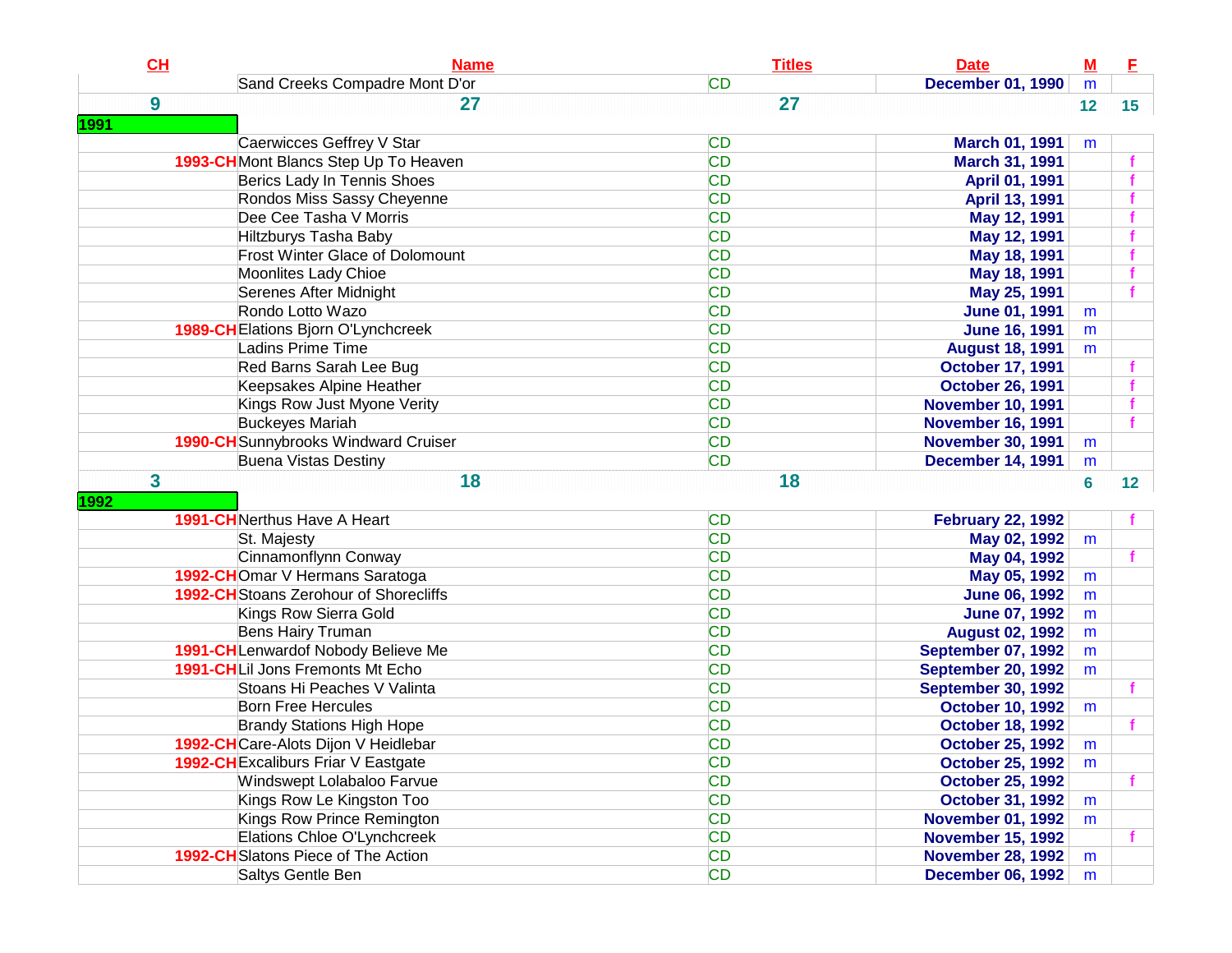| CL   | <b>Name</b>                             | <b>Titles</b> | <b>Date</b>               | M  | E  |
|------|-----------------------------------------|---------------|---------------------------|----|----|
| 8    | 20                                      | 20            |                           | 14 | 6  |
| 1993 |                                         |               |                           |    |    |
|      | Stoans Sweet Bathsheba O'Rian           | <b>CD</b>     | <b>January 17, 1993</b>   |    |    |
|      | <b>1992-CH</b> Morris Saint Bernadette  | <b>CD</b>     | <b>February 26, 1993</b>  |    |    |
|      | 1995-CH Slatons A Second Chance         | <b>CD</b>     | <b>February 26, 1993</b>  |    |    |
|      | Keepsakes Bonny Myone Tommy             | <b>CD</b>     | <b>February 27, 1993</b>  | m  |    |
|      | Keepsakes Precious Moment               | <b>CD</b>     | <b>March 05, 1993</b>     |    |    |
|      | 1993-CH Keepsakes Bonneville            | <b>CD</b>     | <b>March 06, 1993</b>     | m  |    |
|      | 1990-CH Kryskara Wild Cherry            | <b>CD</b>     | <b>March 06, 1993</b>     |    |    |
|      | Kal-Mars Prince Stuart                  | <b>CD</b>     | <b>March 27, 1993</b>     | m  |    |
|      | Keepsakes Brenna                        | <b>CD</b>     | <b>March 27, 1993</b>     |    |    |
|      | <b>1990-CHExcaliburs Enchantress</b>    | <b>CD</b>     | April 16, 1993            |    |    |
|      | Shorecliffs Zesty Swisscream            | <b>CD</b>     | <b>April 24, 1993</b>     | m  |    |
|      | 1993-CH Buena Vistas Bella V Joy        | <b>CD</b>     | April 25, 1993            |    |    |
|      | 1995-CHBuena Vistas Scannon             | <b>CD</b>     | <b>April 25, 1993</b>     | m  |    |
|      | 1992-CH Belyns Sara O'Lynchcreek        | <b>CD</b>     | May 08, 1993              |    |    |
|      | Mtn Shadows Cinnamon Spice              | <b>CD</b>     | May 09, 1993              |    |    |
|      | Lady Megan McDuff                       | <b>CD</b>     | May 22, 1993              |    |    |
|      | 1990-CHGolden Heart Teddy Michael       | <b>CD</b>     | May 29, 1993              | m  |    |
|      | 1991-CHShorecliffs Zinnia V Stoan       | <b>CD</b>     | <b>June 20, 1993</b>      |    |    |
|      | 1992-CH Ark Barks Holly Lujah           | <b>CD</b>     | <b>July 24, 1993</b>      |    |    |
|      | Campbell Lady Cassie Joe                | <b>CD</b>     | <b>July 24, 1993</b>      |    |    |
|      | Branningan Von St. Barney               | <b>CD</b>     | <b>August 12, 1993</b>    | m  |    |
|      | <b>1989-CH</b> Prairieaire Piece of Rox | <b>CD</b>     | <b>August 28, 1993</b>    | m  |    |
|      | Omar V Herman Alpen-Lorelei             | <b>CD</b>     | <b>September 09, 1993</b> |    |    |
|      | 1994-CHAImshaus Just Joe Kool           | <b>CD</b>     | <b>September 17, 1993</b> | m  |    |
|      | Cache Retreat Eyes Have It              | <b>CD</b>     | <b>September 17, 1993</b> |    |    |
|      | 1994-CH Stoans Dudley Do Right Of Jay-U | <b>CD</b>     | <b>September 20, 1993</b> | m  |    |
|      | 1996-CHLynchcreeks Forest V Elation     | <b>CD</b>     | <b>September 25, 1993</b> | m  |    |
|      | 1996-CH Stars Marcella                  | <b>CD</b>     | <b>November 07, 1993</b>  |    |    |
|      | Lenwardofs Christmas Rose               | <b>CD</b>     | <b>December 05, 1993</b>  |    |    |
| 16   | 29                                      | 29            |                           | 11 | 18 |
| 1994 |                                         |               |                           |    |    |
|      | 1993-CHChads Gloria O'Lynchcreek        | <b>CD</b>     | <b>January 22, 1994</b>   |    |    |
|      | Harmonys Snowstorm V Damme              | <b>CD</b>     | <b>February 19, 1994</b>  |    | f  |
|      | South Forks Randy Lucky Cee             | <b>CD</b>     | <b>February 19, 1994</b>  | m  |    |
|      | Runaway Randy Barry-Hund                | <b>CD</b>     | <b>April 02, 1994</b>     | m  |    |
|      | Alex                                    | <b>CD</b>     | April 23, 1994            | m  |    |
|      | 1996-CH Buena Vistas Allegra            | <b>CD</b>     | May 22, 1994              |    |    |
|      | Beethovens Born To Please               | <b>CD</b>     | May 29, 1994              | m  |    |
|      | 1994-CH Stars Tyrone V Jamelle          | <b>CD</b>     | May 29, 1994              | m  |    |
|      | 1989-CH Benbarons Abraham Von Yondo     | <b>CD</b>     | <b>June 04, 1994</b>      | m  |    |
|      | Almshaus Lily of The Valley             | CD            | <b>June 11, 1994</b>      |    |    |
|      |                                         |               |                           |    |    |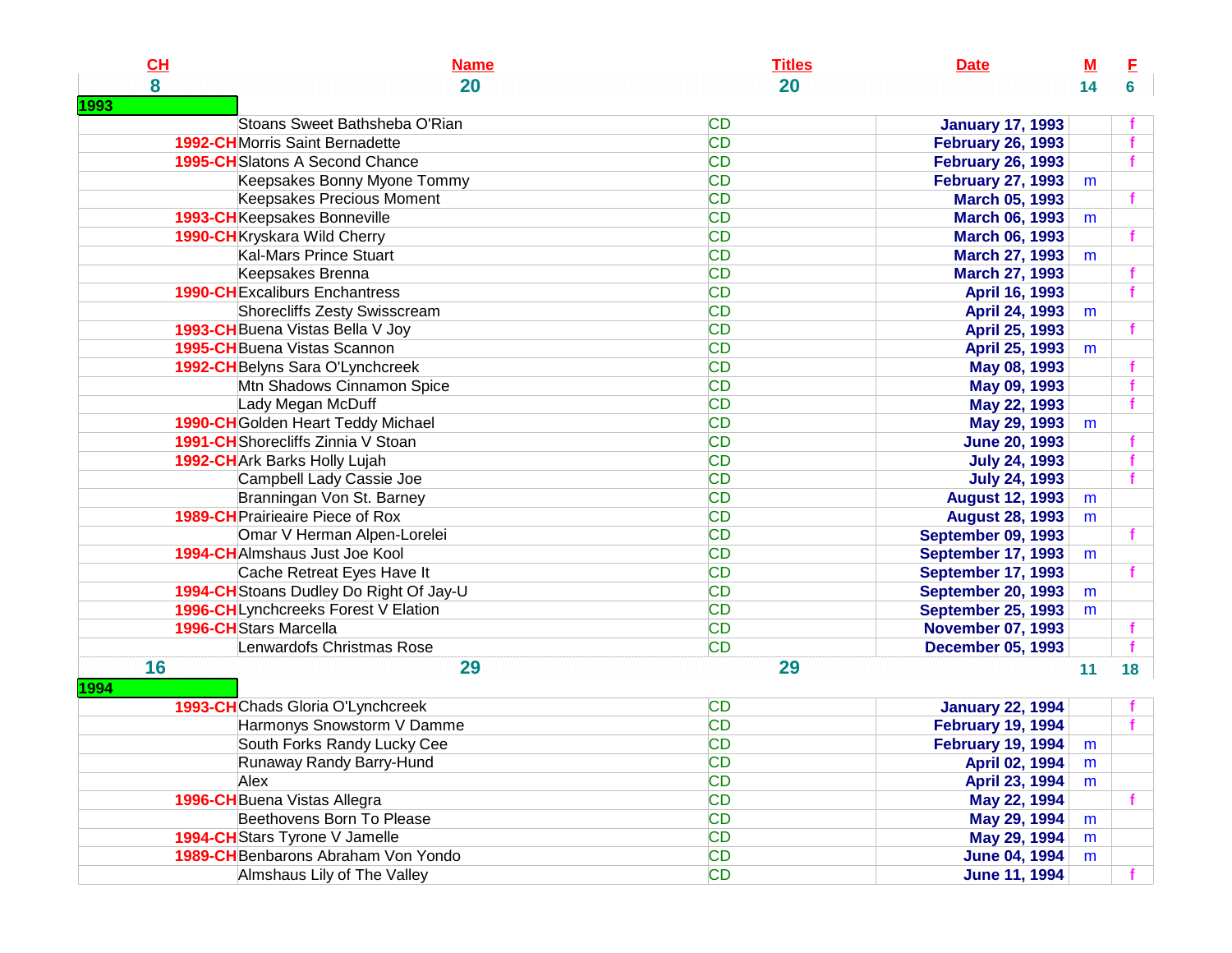| CH        | <b>Name</b>                             | <b>Titles</b> | <b>Date</b>               | $\underline{\mathbf{M}}$ | E  |
|-----------|-----------------------------------------|---------------|---------------------------|--------------------------|----|
|           | 1994-CH Belyns Scoutmaster O'Lynchcreek | <b>CD</b>     | <b>June 12, 1994</b>      | m                        |    |
|           | 1992-CH Revilos Houston V Dolly         | <b>CD</b>     | <b>July 10, 1994</b>      | m                        |    |
|           | Osages Babs Bunny                       | <b>CD</b>     | <b>July 17, 1994</b>      |                          |    |
|           | Rescues Gabriel V Baronhorn             | <b>CD</b>     | <b>August 07, 1994</b>    |                          |    |
|           | 1995-CH Buena Vistas Copper Mtn Cece    | <b>CD</b>     | <b>September 25, 1994</b> |                          |    |
|           | Keepsakes Bela Myone Tuppance           | <b>CD</b>     | <b>October 29, 1994</b>   | m                        |    |
|           | Prince Yogi Le Baron                    | <b>CD</b>     | <b>November 05, 1994</b>  | m                        |    |
|           | Lite-Weight Cruzin Bruzer               | <b>CD</b>     | <b>November 12, 1994</b>  | m                        |    |
|           | Villa De's Tinkerbell                   | <b>CD</b>     | <b>November 25, 1994</b>  |                          |    |
|           | <b>1997-CH</b> Smokeys Lady of Royalty  | <b>CD</b>     | <b>November 26, 1994</b>  |                          |    |
| 8         | 20                                      | 20            |                           | 11                       | 9  |
| 1995      | Raabs Jackson                           | <b>CD</b>     | <b>February 18, 1995</b>  | m                        |    |
|           | Mandys Moriah of King Row               | <b>CD</b>     | <b>March 04, 1995</b>     | m                        |    |
|           | 1995-CH Tejon Peaks Shasta Sierra       | <b>CD</b>     | April 02, 1995            |                          |    |
|           | Dieb Will Steal Your Heart              | <b>CD</b>     | April 16, 1995            |                          |    |
|           | <b>Excaliburs Hallmark</b>              | <b>CD</b>     | May 13, 1995              |                          |    |
|           | 1997-CH Kennebank Zachary Von Noah      | <b>CD</b>     | May 13, 1995              | m                        |    |
|           | 1996-CH Boomer Ray Redding              | <b>CD</b>     | May 21, 1995              | m                        |    |
|           | 1998-CH Cache Retreat Sauci Spritzer    | <b>CD</b>     | May 21, 1995              |                          |    |
|           | Deer Licks Nougat                       | <b>CD</b>     | May 21, 1995              |                          |    |
|           | 1994-CH Stoans Quincy of Cabra          | <b>CD</b>     | May 27, 1995              | m                        |    |
|           | Morris Fennigan J Bear                  | <b>CD</b>     | <b>July 07, 1995</b>      | m                        |    |
|           | Tejon Peaks Pua Lani                    | <b>CD</b>     | <b>September 10, 1995</b> |                          |    |
|           | Montana Lightning Stryker               | <b>CD</b>     | <b>September 24, 1995</b> | m                        |    |
|           | Swissongs Kountry Music Ace             | <b>CD</b>     | <b>October 01, 1995</b>   |                          |    |
|           | Ridgewoods Kaitland Hodge               | <b>CD</b>     | <b>October 08, 1995</b>   |                          |    |
|           | Pine Acres Disinger Genes               | <b>CD</b>     | <b>October 29, 1995</b>   | m                        |    |
|           | <b>Brandy Stations Otis</b>             | <b>CD</b>     | <b>November 11, 1995</b>  | m                        |    |
|           | Keepsakes Becky                         | <b>CD</b>     | <b>November 11, 1995</b>  |                          |    |
| 5<br>1996 | 18                                      | 18            |                           | $\boldsymbol{9}$         | 9  |
|           | Windyridge Little Pause                 | <b>CD</b>     | <b>January 13, 1996</b>   |                          |    |
|           | Myone Jeramiah Johnston                 | <b>CD</b>     | <b>March 02, 1996</b>     | m                        |    |
|           | Shagg Barks Gymkana                     | <b>CD</b>     | <b>March 09, 1996</b>     |                          |    |
|           | <b>Belyns Ursula</b>                    | <b>CD</b>     | <b>March 24, 1996</b>     |                          |    |
|           | <b>Fremonts Lady Luck</b>               | <b>CD</b>     | <b>March 30, 1996</b>     |                          |    |
|           | Windswepts Ladyfair                     | <b>CD</b>     | April 19, 1996            |                          |    |
|           | <b>Roberts TBD</b>                      | CD            | May 27, 1996              |                          |    |
|           | <b>Lindas Princess</b>                  | <b>CD</b>     | May 31, 1996              |                          |    |
|           | Utopias Flight To Heaven                | CD            | <b>June 01, 1996</b>      |                          | f  |
|           | 1996-CHLil Jons Sigmund Freud           | CD            | <b>June 30, 1996</b>      | m                        |    |
|           | Reis Runs Phantom V Ridgewood           | CD            | <b>August 25, 1996</b>    |                          | f. |
|           |                                         |               |                           |                          |    |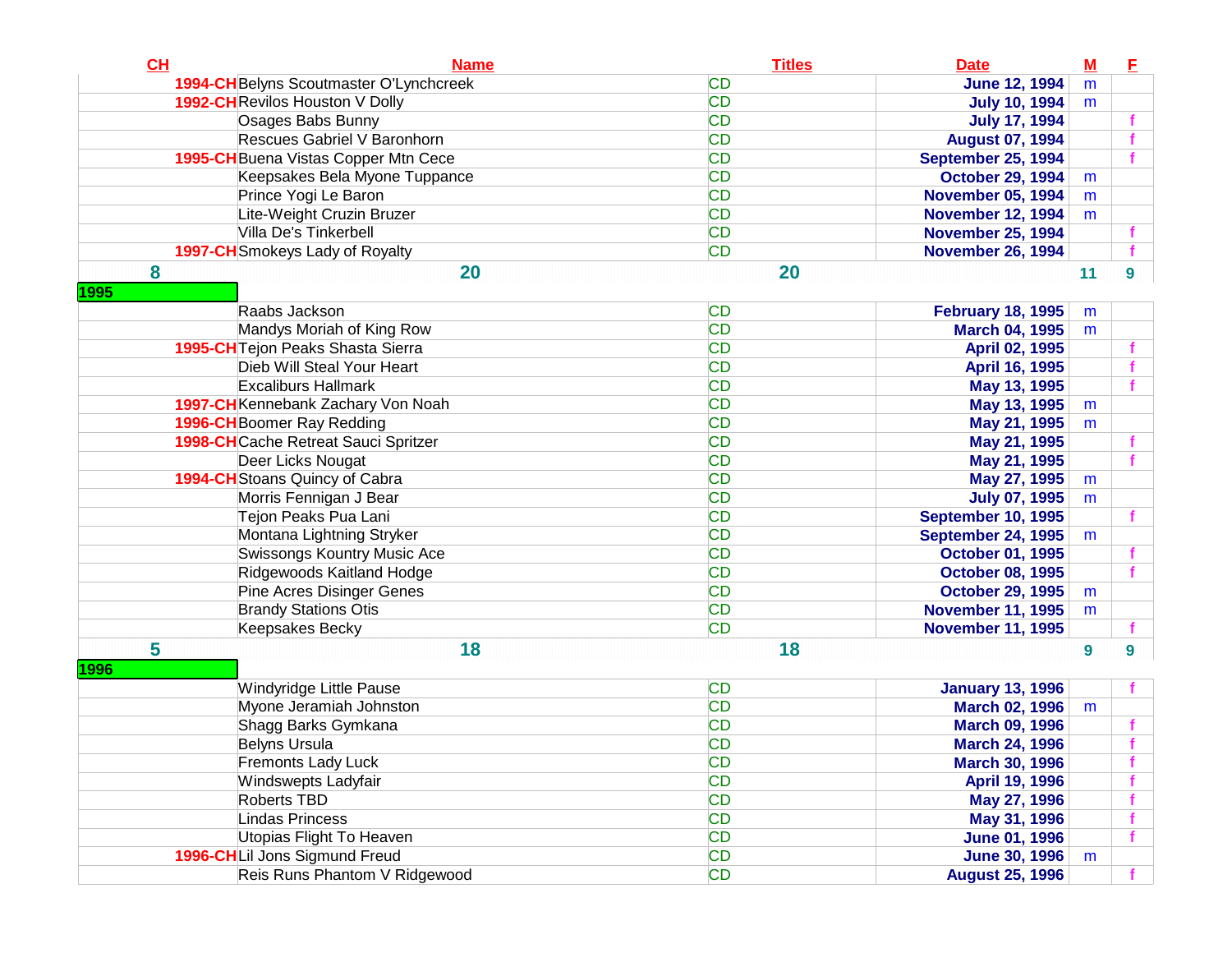| CL                                | <b>Name</b>                                 | <b>Titles</b> | <b>Date</b>               | $\underline{\mathbf{M}}$ | E               |
|-----------------------------------|---------------------------------------------|---------------|---------------------------|--------------------------|-----------------|
|                                   | 1993-CH Belyns Sentimental Journey          | <b>CD</b>     | <b>September 28, 1996</b> |                          |                 |
|                                   | Tennessee Countrys Tiny Tim                 | <b>CD</b>     | <b>October 26, 1996</b>   | m                        |                 |
|                                   | Johanna Sues Elley Mae                      | <b>CD</b>     | <b>November 02, 1996</b>  |                          |                 |
|                                   | Excaliburs Jocasta                          | <b>CD</b>     | <b>November 16, 1996</b>  |                          |                 |
|                                   | 1996-CH Pisgahs Jeremiah The Prophet        | <b>CD</b>     | <b>November 17, 1996</b>  | m                        |                 |
| 3                                 | 16                                          | 16            |                           | $\overline{\mathbf{4}}$  | 12 <sub>1</sub> |
| 1997                              |                                             |               |                           |                          |                 |
|                                   | Ridgewoods Lewis                            | <b>CD</b>     | <b>February 23, 1997</b>  | m                        |                 |
|                                   | 1994-CHKryskara Cherry Jubilee              | <b>CD</b>     | <b>March 02, 1997</b>     |                          |                 |
| <b>1998-CH</b> Subira Flashdance  |                                             | <b>CD</b>     | <b>March 02, 1997</b>     |                          |                 |
|                                   | Minauderie Mignon                           | <b>CD</b>     | <b>March 15, 1997</b>     |                          |                 |
|                                   | Ridgewoods Clark                            | <b>CD</b>     | <b>March 30, 1997</b>     | m                        |                 |
|                                   | Folklores George Rama                       | <b>CD</b>     | May 31, 1997              | m                        |                 |
|                                   | Snowy Pines Sheba                           | <b>CD</b>     | May 31, 1997              |                          |                 |
|                                   | Morris Kay T Bear                           | <b>CD</b>     | <b>July 05, 1997</b>      |                          |                 |
|                                   | 1996-CH Vas Sierra Avalanche                | <b>CD</b>     | <b>August 16, 1997</b>    | m                        |                 |
|                                   | Nanette Gabrielle                           | <b>CD</b>     | September 14, 1997        |                          |                 |
|                                   | 1998-CH Kennebank Theodore Von Linc         | <b>CD</b>     | September 26, 1997        | m                        |                 |
|                                   | <b>1992-CH</b> Slatons XIV Karat Solid Gold | <b>CD</b>     | <b>September 28, 1997</b> |                          |                 |
|                                   | Belyns Wendy Darlin                         | <b>CD</b>     | September 29, 1997        |                          |                 |
| <b>1994-CH</b> Rescues Finest Bru |                                             | <b>CD</b>     | September 29, 1997        | m                        |                 |
|                                   | 1996-CH Valintas Wanna Dance V Stoan        | <b>CD</b>     | September 29, 1997        |                          |                 |
|                                   | Nerthus Chrissys Alpen Joy                  | <b>CD</b>     | <b>December 06, 1997</b>  |                          |                 |
| $\overline{7}$                    | 16                                          | 16            |                           | $6\phantom{a}$           | 10 <sub>1</sub> |
| 1998                              |                                             |               |                           |                          |                 |
|                                   | <b>1995-CH</b> Silvercrowns Rocky Road      | <b>CD</b>     | <b>February 15, 1998</b>  | m                        |                 |
|                                   | 1998-CH Buena Vistas Legacy V Bella         | <b>CD</b>     | <b>February 21, 1998</b>  |                          |                 |
|                                   | <b>1999-CH</b> Buena Vistas Montana Rene    | <b>CD</b>     | <b>February 21, 1998</b>  | m                        |                 |
|                                   | <b>1996-CH</b> Cache Retreat Jasmine Tea    | <b>CD</b>     | <b>February 27, 1998</b>  |                          |                 |
|                                   | <b>1998-CH</b> Stoans Gustov Mistihil       | <b>CD</b>     | <b>March 29, 1998</b>     | m                        |                 |
|                                   | Castlewoods Just My Girl                    | <b>CD</b>     | April 05, 1998            |                          |                 |
|                                   | Belyns Wynonna                              | <b>CD</b>     | April 12, 1998            |                          |                 |
|                                   | <b>Brandy Stations Almost N Angel</b>       | <b>CD</b>     | April 14, 1998            |                          |                 |
|                                   | Nerthus Free Trade Magic Mt                 | <b>CD</b>     | April 26, 1998            |                          |                 |
|                                   | Fremonts Kinetograph                        | <b>CD</b>     | May 16, 1998              |                          |                 |
|                                   | Pine Ridge Tyberius Caesar                  | <b>CD</b>     | <b>June 06, 1998</b>      | m                        |                 |
|                                   | 1998-CH Stoans Glysa of Adax                | <b>CD</b>     | <b>August 16, 1998</b>    |                          |                 |
|                                   | 1998-CHSylvanhurst Worth Thee Wait          | <b>CD</b>     | <b>August 21, 1998</b>    | m                        |                 |
|                                   | Floss St. Swiss Miss Von Katy               | <b>CD</b>     | <b>August 23, 1998</b>    |                          |                 |
|                                   | Mandys Valentine Sassafrasie                | <b>CD</b>     | <b>September 20, 1998</b> |                          |                 |
|                                   | Dennis The Mennance                         | <b>CD</b>     | <b>October 10, 1998</b>   | m                        |                 |
|                                   | <b>Greenmountains Great Alexander</b>       | <b>CD</b>     | <b>October 11, 1998</b>   | m                        |                 |
|                                   | South Parks Cartman                         | <b>CD</b>     | <b>November 01, 1998</b>  | m                        |                 |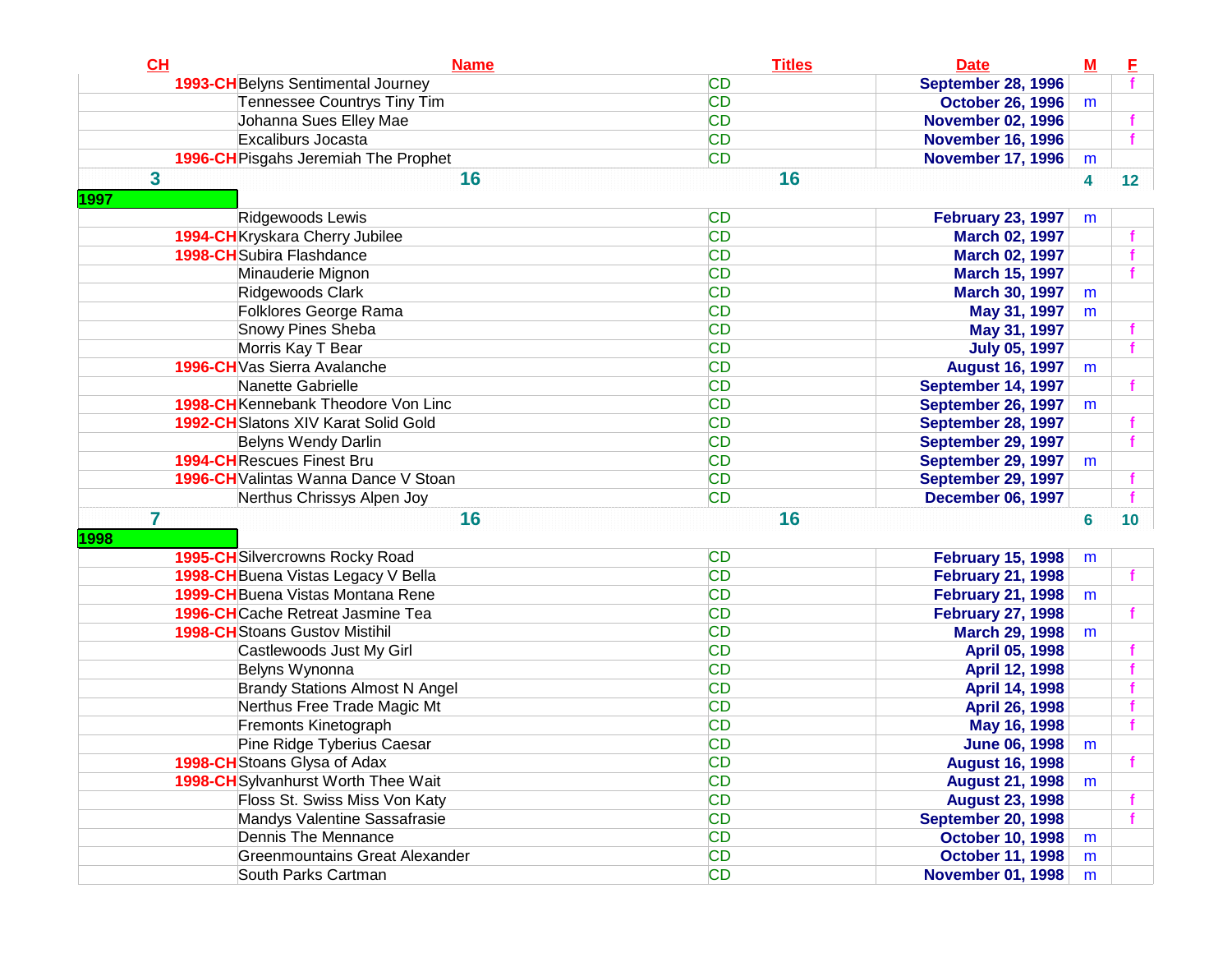| CH             | <b>Name</b>                                | <b>Titles</b> | <b>Date</b>               | $M$ | E  |
|----------------|--------------------------------------------|---------------|---------------------------|-----|----|
|                | Subira Law And Order                       | <b>CD</b>     | <b>November 16, 1998</b>  | m   |    |
|                | Dutchess Amanda De Suisse                  | <b>CD</b>     | <b>November 22, 1998</b>  |     |    |
|                | 2000-CHAIta Vistas Hercule Peirot          | <b>CD</b>     | <b>December 12, 1998</b>  | m   |    |
|                | Sand Castles Causin A Commotion            | <b>CD</b>     | <b>December 12, 1998</b>  |     |    |
| 8              | 22                                         | 22            |                           | 10  | 12 |
| 1999           |                                            |               |                           |     |    |
|                | <b>Revilos Ringmaster</b>                  | <b>CD</b>     | <b>January 23, 1999</b>   | m   |    |
|                | 1997-CHKeepsakes Duncan Idaho              | <b>CD</b>     | <b>March 28, 1999</b>     | m   |    |
|                | Heaven Hi's Silver Snowdrift               | <b>CD</b>     | April 03, 1999            | m   |    |
|                | <b>1996-CH</b> Revilos Quincy              | <b>CD</b>     | April 15, 1999            | m   |    |
|                | <b>1997-CH</b> Prairieaire With Pride      | <b>CD</b>     | <b>April 24, 1999</b>     | m   |    |
|                | Stoans General G Patin of Adax             | <b>CD</b>     | <b>April 24, 1999</b>     | m   |    |
|                | 1999-CH Shagg Barks Royal Reward           | <b>CD</b>     | May 02, 1999              |     |    |
|                | <b>Castlebars Diamond Solitare</b>         | <b>CD</b>     | <b>June 06, 1999</b>      |     |    |
|                | 1999-CH Vicdorys Amber Ice V Stoan         | <b>CD</b>     | <b>June 12, 1999</b>      |     |    |
|                | 2001-CH Vicdorys As In Xena V Stoan        | <b>CD</b>     | <b>June 20, 1999</b>      |     |    |
|                | Wanderlusts Madame Sophia                  | <b>CD</b>     | <b>September 19, 1999</b> |     |    |
|                | Hayners Big Brute                          | <b>CD</b>     | <b>September 22, 1999</b> | m   |    |
|                | <b>1999-CH</b> Prairieaire Princess Kaylee | <b>CD</b>     | <b>October 24, 1999</b>   |     |    |
|                | Slatons Sweet Sadie Mae                    | <b>CD</b>     | <b>November 14, 1999</b>  |     |    |
|                | Cash Spent Lightly                         | <b>CD</b>     | <b>November 27, 1999</b>  | m   |    |
| $\overline{7}$ | 15                                         | 15            |                           | 8   | 7  |
| 2000           |                                            |               |                           |     |    |
|                | <b>1999-CH</b> Alta Vistas Miss Marple     | <b>CD</b>     | <b>February 20, 2000</b>  |     |    |
|                | 1998-CH Arrowheads Amanda V Heidlebar      | <b>CD</b>     | April 21, 2000            |     |    |
|                | Dilettantes Hesmy Buddy Jake               | <b>CD</b>     | <b>June 16, 2000</b>      | m   |    |
|                | Little Miss Bailey Haze                    | <b>CD</b>     | <b>July 09, 2000</b>      |     |    |
|                | <b>2000-CH</b> Prairieaire Avalanche Dream | <b>CD</b>     | <b>October 04, 2000</b>   | m   |    |
|                | Stoans Quiet Collar V Abquin               | <b>CD</b>     | <b>October 05, 2000</b>   | m   |    |
|                | <b>Excaliburs Katrina</b>                  | <b>CD</b>     | <b>October 22, 2000</b>   |     |    |
|                | <b>Excaliburs Kirsten</b>                  | <b>CD</b>     | <b>October 28, 2000</b>   |     |    |
|                | Swissongs Nevada                           | <b>CD</b>     | <b>October 28, 2000</b>   |     |    |
|                | Lady Mercedes Dechynne                     | <b>CD</b>     | <b>October 29, 2000</b>   |     |    |
|                | 2001-CHXmaxKris Van 'T Hof Ten Eynder      | <b>CD</b>     | <b>November 04, 2000</b>  | m   |    |
|                | 2000-CH Arrowoods Call My Bluff            | <b>CD</b>     | <b>November 12, 2000</b>  |     |    |
|                | Mr. B                                      | <b>CD</b>     | <b>December 10, 2000</b>  | m   |    |
|                | Thunder Hills Brunhilda                    | <b>CD</b>     | <b>December 10, 2000</b>  |     |    |
| 5              | 14                                         | 14            |                           | 5   | 9  |
| 2001           |                                            |               |                           |     |    |
|                | 2004-CHAlta Vistas Barrington              | <b>CD</b>     | <b>February 17, 2001</b>  | m   |    |
|                | 2000-CH Tejon Peaks Elvis                  | <b>CD</b>     | March 17, 2001            | m   |    |
|                | Roberts Big Buddy                          | <b>CD</b>     | April 21, 2001            | m   |    |
|                | Kahula Cantina                             | <b>CD</b>     | April 28, 2001            |     |    |
|                |                                            |               |                           |     |    |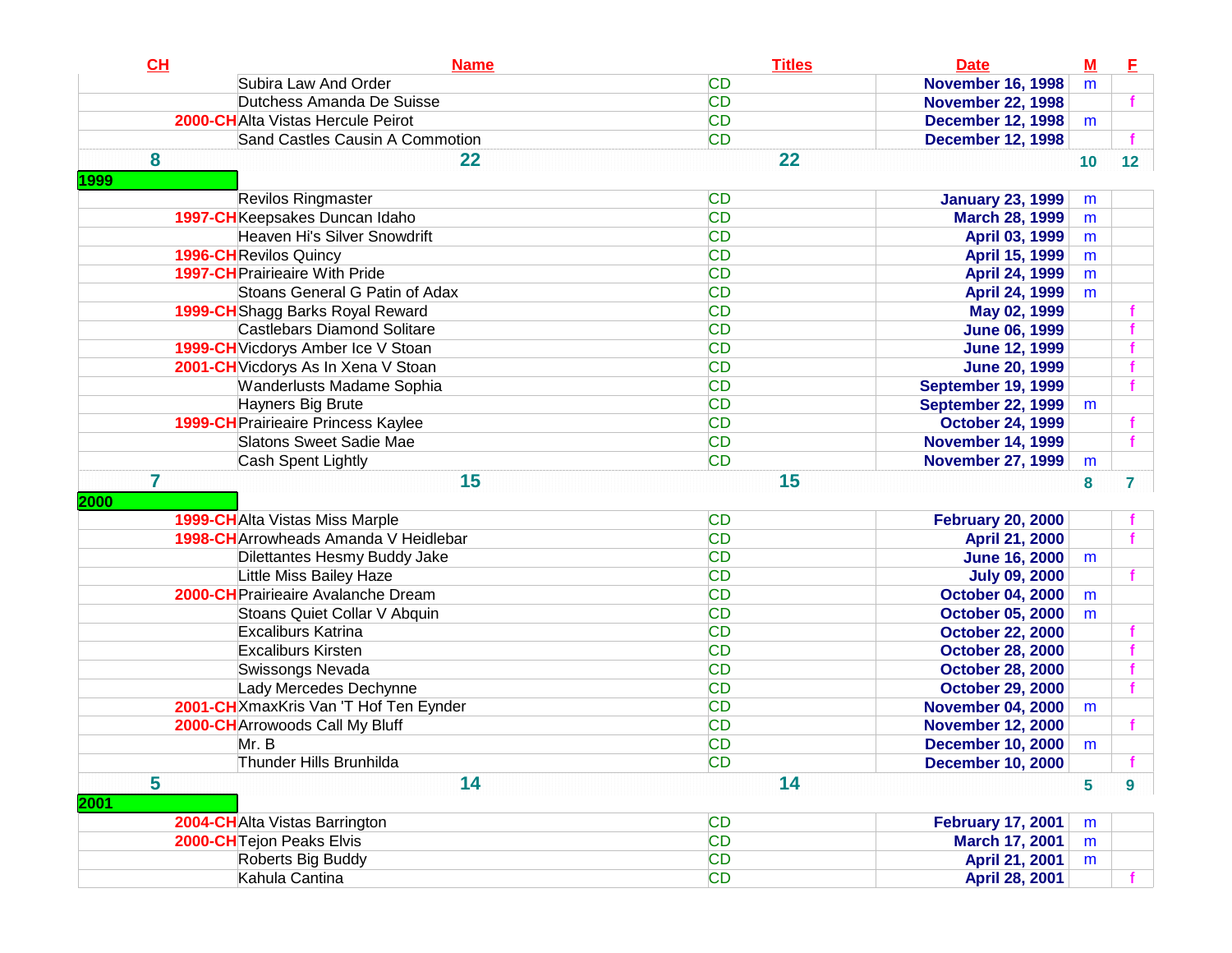| CL                      | <b>Name</b>                             | <b>Titles</b> | <b>Date</b>              | $\underline{\mathbf{M}}$ | E                       |
|-------------------------|-----------------------------------------|---------------|--------------------------|--------------------------|-------------------------|
|                         | Sparkling Waters B D Budman             | <b>CD</b>     | April 29, 2001           | m                        |                         |
|                         | Benjamin Wayne II                       | <b>CD</b>     | May 11, 2001             | m                        |                         |
|                         | Shanas Second Chance                    | <b>CD</b>     | May 12, 2001             |                          |                         |
|                         | 2001-CH Bernegardens Payback            | <b>CD</b>     | May 27, 2001             |                          |                         |
|                         | 1998-CHCMF's D.C. Royal of Shagg Bark   | <b>CD</b>     | <b>July 03, 2001</b>     | m                        |                         |
|                         | Tejon Peaks Ciper Ladd                  | <b>CD</b>     | <b>July 06, 2001</b>     | m                        |                         |
|                         | Sylvanhurst Kacystrikesagain            | <b>CD</b>     | <b>July 22, 2001</b>     |                          |                         |
|                         | 2000-CH Signal Mountain Brown Bear      | <b>CD</b>     | <b>October 20, 2001</b>  | m                        |                         |
|                         | Nerthus Philys Chances R Good           | <b>CD</b>     | <b>October 26, 2001</b>  | m                        |                         |
|                         | Kings Kohr Mr. Tango                    | <b>CD</b>     | <b>November 11, 2001</b> |                          |                         |
|                         | 2001-CH Prairieaire Touch of Excellence | <b>CD</b>     | <b>November 17, 2001</b> |                          |                         |
|                         | Slatons Cajun Queen                     | <b>CD</b>     | <b>December 02, 2001</b> |                          |                         |
| 6                       | 16                                      | 16            |                          | 9                        | 6                       |
| 2002                    |                                         |               |                          |                          |                         |
|                         | Echos Utmost                            | <b>CD</b>     | <b>March 13, 2002</b>    |                          |                         |
|                         | 2000-CH Fremonts Dots N Dashes          | <b>CD</b>     | <b>March 30, 2002</b>    |                          |                         |
|                         | Excaliburs Knight of The Realm          | <b>CD</b>     | April 14, 2002           | m                        |                         |
|                         | Shagg Barks Maxine                      | <b>CD</b>     | April 15, 2002           |                          |                         |
|                         | 2000-CH Story Books Future V Sand Creek | <b>CD</b>     | May 05, 2002             | m                        |                         |
|                         | <b>Brandy</b>                           | <b>CD</b>     | May 13, 2002             |                          |                         |
|                         | Stoans Axel Von Hildean                 | <b>CD</b>     | <b>June 08, 2002</b>     | m                        |                         |
|                         | Baronhorn Dream Angel V Jo              | <b>CD</b>     | <b>July 14, 2002</b>     |                          |                         |
|                         | Baronhorn Dream Catcher                 | <b>CD</b>     | <b>July 14, 2002</b>     | m                        |                         |
|                         | Roberts It Is Babe Isn't It             | <b>CD</b>     | <b>October 13, 2002</b>  |                          |                         |
|                         | Healys Look At Little Sister            | <b>CD</b>     | <b>November 24, 2002</b> |                          |                         |
| $\overline{\mathbf{2}}$ | 11                                      | 11            |                          | 4                        | $\overline{7}$          |
| 2003                    |                                         |               |                          |                          |                         |
|                         | Sir Hennessy Cognac                     | <b>CD</b>     | <b>January 10, 2003</b>  | m                        |                         |
|                         | Lil Jons Fremonts Finola                | <b>CD</b>     | <b>January 11, 2003</b>  |                          |                         |
|                         | 2003-CH Benbarons Knight O'Iceman       | <b>CD</b>     | April 26, 2003           | m                        |                         |
|                         | 1999-CH Stonewalls Shenandoah V Taj     | <b>CD</b>     | April 26, 2003           |                          |                         |
|                         | 2005-CHCherokee Rose Little Bogey Bo    | <b>CD</b>     | May 09, 2003             | m                        |                         |
|                         | <b>Timmons Omar Chandu</b>              | <b>CD</b>     | <b>July 04, 2003</b>     | m                        |                         |
|                         | <b>Tejon Peaks Shakira</b>              | <b>CD</b>     | <b>July 05, 2003</b>     |                          |                         |
|                         | Blue Collars Energizer Bun E            | <b>CD</b>     | <b>November 01, 2003</b> |                          |                         |
|                         | 1999-CH Blue Collars Bulldozer          | <b>CD</b>     | <b>November 02, 2003</b> | m                        |                         |
|                         | 2003-CH Baronhorn Diamond Dream V Jo    | <b>CD</b>     | <b>November 23, 2003</b> | m                        |                         |
|                         | 2002-CHNerthus Rebel Without A Cause    | CD            | <b>November 23, 2003</b> | m                        |                         |
| 6                       | 11                                      | 11            |                          | $\overline{7}$           | $\overline{\mathbf{4}}$ |
| 2004                    |                                         |               |                          |                          |                         |
|                         | Tucker V Greenwillow                    | <b>CD</b>     | <b>June 12, 2004</b>     | m                        |                         |
|                         | <b>2004-CH</b> Stonewalls Hope N Glory  | <b>CD</b>     | September 19, 2004       | m                        |                         |
|                         | Bruno                                   | <b>CD</b>     | <b>October 16, 2004</b>  |                          |                         |
|                         |                                         |               |                          | m                        |                         |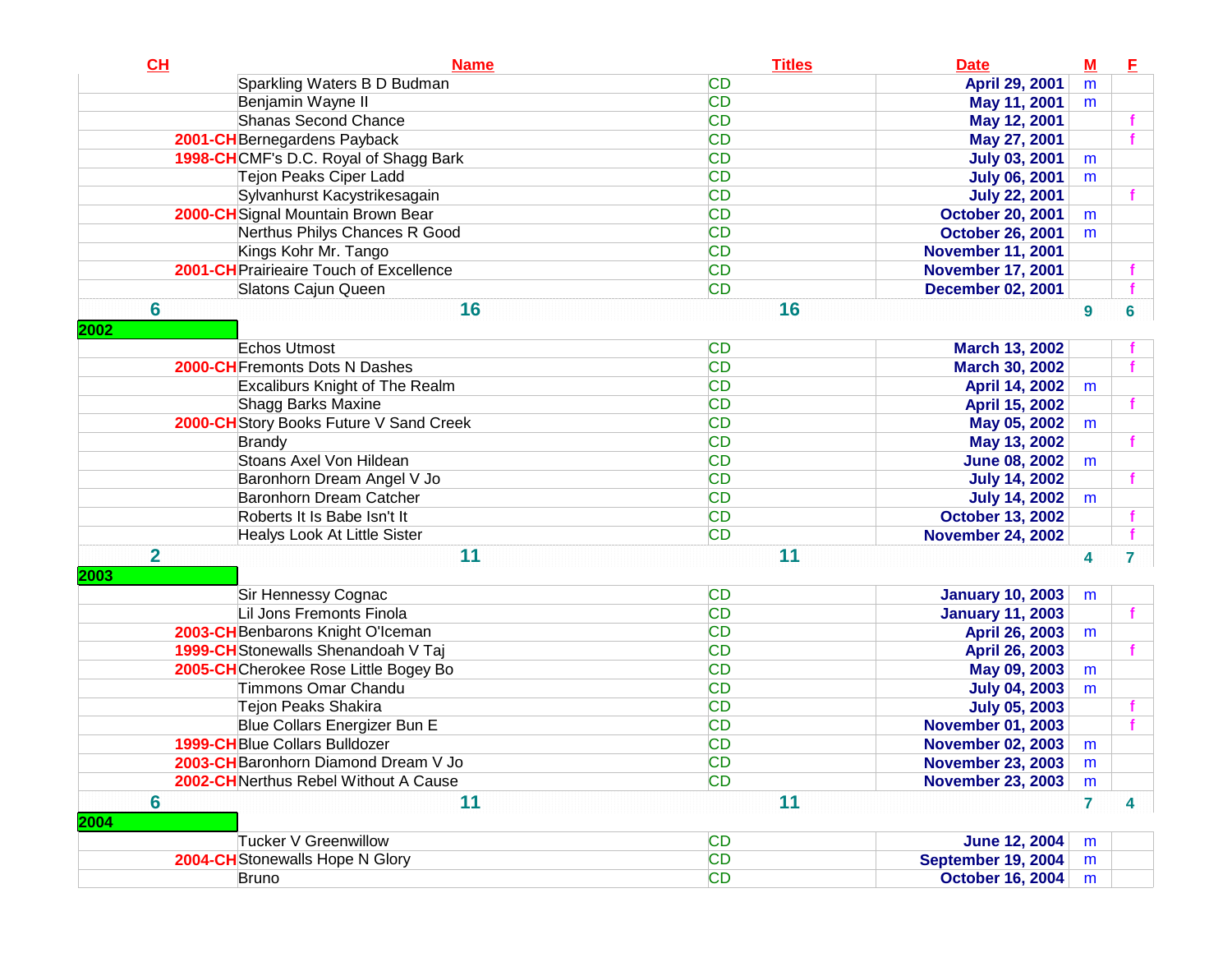| CL   | <b>Name</b>                                  | <b>Titles</b> | <b>Date</b>               | $\underline{\mathsf{M}}$ | E                       |
|------|----------------------------------------------|---------------|---------------------------|--------------------------|-------------------------|
|      | 3                                            | 3             |                           | $\overline{\mathbf{3}}$  | $\mathbf{0}$            |
| 2005 |                                              |               |                           |                          |                         |
|      | 2007-CH Eastgates Remember The Knight        | <b>CD</b>     | <b>February 18, 2005</b>  | m                        |                         |
|      | Shadow Mtn Calif Rock Star                   | <b>CD</b>     | <b>March 19, 2005</b>     |                          |                         |
|      | Kings Row Uno Mas St. Hampton                | <b>CD</b>     | April 29, 2005            | m                        |                         |
|      | I Like Ike                                   | <b>CD</b>     | May 29, 2005              | m                        |                         |
|      | Princess Gracee Elan                         | <b>CD</b>     | <b>July 23, 2005</b>      |                          |                         |
|      | Echos Who's On First                         | <b>CD</b>     | <b>October 21, 2005</b>   | m                        |                         |
|      | Fremonts Very Ve Vee Dee                     | <b>CD</b>     | <b>November 18, 2005</b>  |                          |                         |
|      | Madaline                                     | <b>CD</b>     | <b>December 10, 2005</b>  |                          |                         |
| 1    | 8                                            | 8             |                           | 4                        | 4                       |
| 2006 |                                              |               |                           |                          |                         |
|      | 2003-CH Stoans O Mercy Me V Heidi St.        | <b>CD</b>     | <b>January 22, 2006</b>   |                          |                         |
|      | Keepsakes Frankly My Dear                    | <b>CD</b>     | <b>February 19, 2006</b>  |                          |                         |
|      | Elbas Carrina V Arrowhead                    | <b>CD</b>     | April 13, 2006            |                          |                         |
|      | <b>Snowy Christmas Elf</b>                   | <b>CD</b>     | May 27, 2006              | m                        |                         |
|      | 2010-GCH/2006-CHAlta Vistas Billion Kilowatt | <b>CD</b>     | <b>August 04, 2006</b>    | m                        |                         |
|      | 2006-CH Vicdorys Indiana Bones               | <b>CD</b>     | <b>August 19, 2006</b>    | m                        |                         |
|      | 2007-CH Echos Xtra Sweetie V Eddy            | <b>CD</b>     | <b>October 20, 2006</b>   |                          |                         |
|      | 2003-CHBlue Collars Etcetera Etc             | <b>CD</b>     | <b>October 21, 2006</b>   |                          |                         |
|      | 2007-CH Blue Collars Jackpot                 | <b>CD</b>     | <b>October 22, 2006</b>   | m                        |                         |
|      | <b>Cloud Nine Inspired Noelle</b>            | <b>CD</b>     | <b>November 16, 2006</b>  |                          |                         |
| 6    | 10                                           | 10            |                           | 4                        | 6                       |
| 2007 |                                              |               |                           |                          |                         |
|      | Stoans Greta of Mabri                        | <b>CD</b>     | <b>March 23, 2007</b>     |                          |                         |
|      | 2005-CH Story Books Princess Nessie          | CD            | May 04, 2007              |                          |                         |
|      | 2006-CH Alta Vistas Highhope Vkings Row      | <b>CD</b>     | May 20, 2007              |                          |                         |
|      | Stoans Yitzhak of T'Ace                      | <b>CD</b>     | <b>June 16, 2007</b>      | m                        |                         |
|      | 2004-CH Vicdorys Golden Krugerrand           | <b>CD</b>     | <b>June 16, 2007</b>      |                          |                         |
|      | Save I Love Lucy With Nac                    | <b>CD</b>     | <b>July 21, 2007</b>      |                          |                         |
|      | 2010-CH Benbarons Tinker of Yondo            | CD            | <b>August 26, 2007</b>    |                          |                         |
|      | 2013/14/15/16-PACH4 Snowy Pines Hummer       | CD            | <b>November 10, 2007</b>  | m                        |                         |
|      | 2008-CH Fremonts Dinglehoofer                | <b>CD</b>     | <b>November 15, 2007</b>  | m                        |                         |
| 6    | 9                                            | 9             |                           | $\overline{\mathbf{3}}$  | 6                       |
| 2008 |                                              |               |                           |                          |                         |
|      | 2007-CH Matakiss Arickara V Morris           | <b>CD</b>     | <b>August 16, 2008</b>    |                          |                         |
|      | 2009-CHRevilos Quinella                      | <b>CD</b>     | <b>August 30, 2008</b>    |                          |                         |
|      | <b>Eastgates Freckled Baroness</b>           | <b>CD</b>     | <b>September 21, 2008</b> |                          |                         |
|      | 2008-CH Pevas Paws Over The Top              | <b>CD</b>     | <b>November 22, 2008</b>  | m                        |                         |
|      | Dolly Buster Brown                           | <b>CD</b>     | <b>December 13, 2008</b>  |                          |                         |
| 3    | 5                                            | 5             |                           | $\mathbf{1}$             | $\overline{\mathbf{4}}$ |
| 2009 |                                              |               |                           |                          |                         |
|      | Stoans Razzle of Oz                          | <b>CD</b>     | <b>January 09, 2009</b>   |                          |                         |
|      |                                              |               |                           |                          |                         |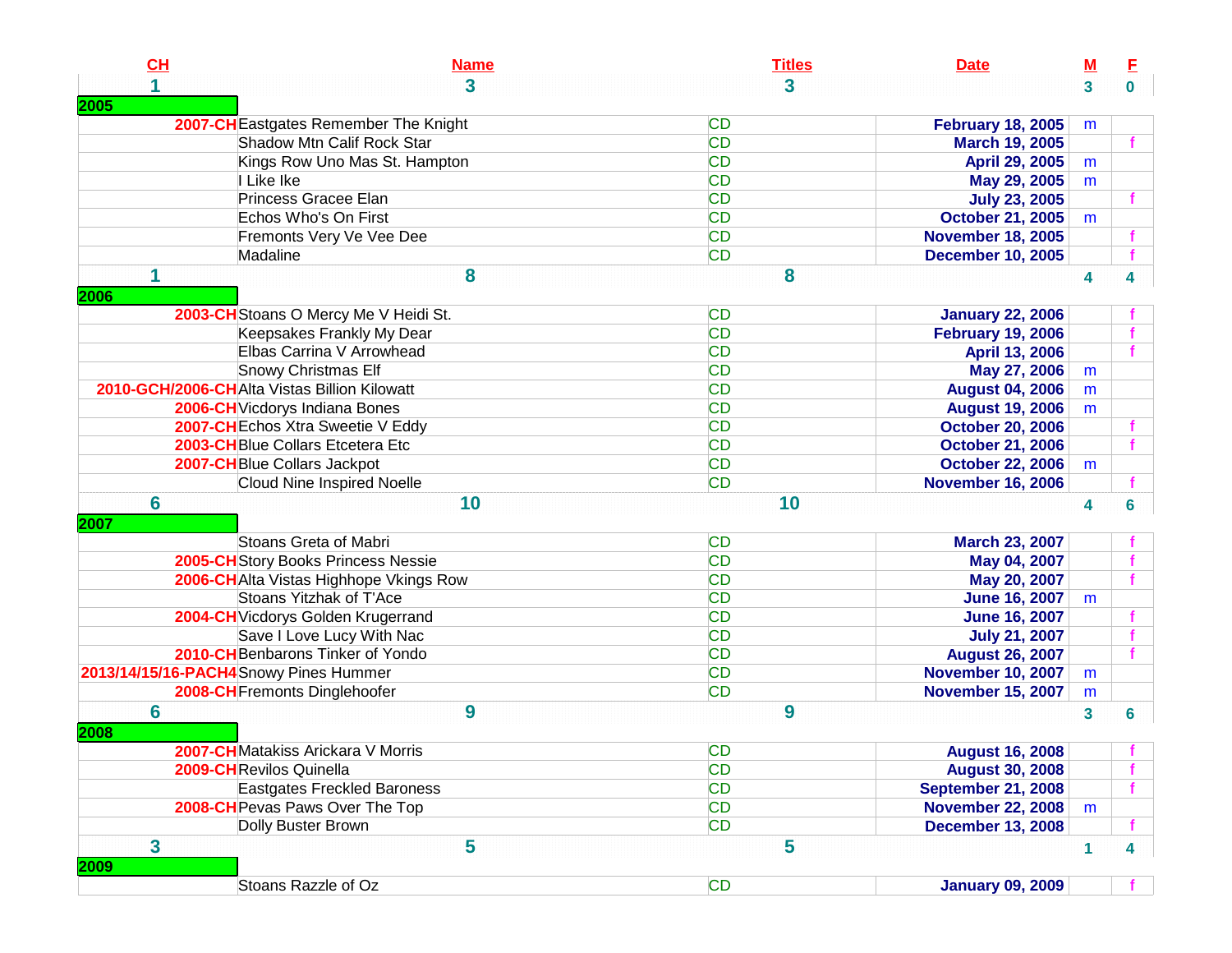| CH   | <b>Name</b>                                      | <b>Titles</b> | <b>Date</b>               | ${\bf M}$    | E |
|------|--------------------------------------------------|---------------|---------------------------|--------------|---|
|      | Miss Tuffet-Tuffy                                | <b>CD</b>     | <b>March 07, 2009</b>     |              |   |
|      | Hungry Jack Welker                               | <b>CD</b>     | May 16, 2009              | m            |   |
|      | Snowy Pines Tundra                               | <b>CD</b>     | <b>October 05, 2009</b>   |              |   |
|      | 2011-GCH/2008-CH Vicdorys Lump O'Coal            | <b>CD</b>     | <b>October 05, 2009</b>   | m            |   |
|      | Stars Endeavor V Serpentina                      | <b>CD</b>     | <b>October 08, 2009</b>   | m            |   |
| 1    | 6                                                | 6             |                           | $\mathbf{3}$ | 3 |
| 2010 |                                                  |               |                           |              |   |
|      | Stoans One Hit Wonder of Yixy                    | <b>CD</b>     | April 25, 2010            | m            |   |
|      | Shadow Mtn Quidditch V Vicdory                   | <b>CD</b>     | May 01, 2010              |              |   |
|      | 2010-GCH/2006-CH Vicdorys Julius Ceasar          | <b>CD</b>     | <b>June 20, 2010</b>      | m            |   |
|      | Alta Vistas Oklahoma Big Red                     | <b>CD</b>     | <b>July 24, 2010</b>      | m            |   |
|      | Roberts A B Normal                               | <b>CD</b>     | <b>October 08, 2010</b>   | m            |   |
|      | <b>Rio Dice Casino Welker</b>                    | <b>CD</b>     | <b>October 17, 2010</b>   | m            |   |
|      | 2012-GCH/2011-CH Kings Mill Young At Heart       | <b>CD</b>     | <b>October 24, 2010</b>   | m            |   |
|      | 2007-CH Subira Needless To Say                   | <b>CD</b>     | <b>November 19, 2010</b>  | m            |   |
|      | Shadow Mtn Playit Again V Reema                  | <b>CD</b>     | <b>November 28, 2010</b>  |              |   |
|      | 2009-CH Subira Alucian                           | <b>CD</b>     | <b>December 29, 2010</b>  | m            |   |
| 4    | 10                                               | 10            |                           | 8            | 2 |
| 2011 |                                                  |               |                           |              |   |
|      | Shadow Mtn Mr. Incredible                        | <b>CD</b>     | May 13, 2011              | m            |   |
|      | Howe Ranch Golden Sam-R-I                        | <b>CD</b>     | <b>July 10, 2011</b>      | m            |   |
|      | 2012-GCH/2011-CHMtn Home Linus Stoan V Lasquite  | <b>CD</b>     | <b>September 25, 2011</b> | m            |   |
|      | Sleepyhollows Starstruck Voyage                  | <b>CD</b>     | <b>November 12, 2011</b>  |              |   |
| 1    | 4                                                | 4             |                           | 3            |   |
| 2012 |                                                  |               |                           |              |   |
|      | Brandy                                           | <b>CD</b>     | <b>January 29, 2012</b>   |              |   |
|      | 2012-CH Vicdorys N Winters R U Jealous Yet?      | <b>CD</b>     | <b>March 10, 2012</b>     |              |   |
|      | SGT. Peppers Doctor Robert                       | <b>CD</b>     | <b>June 02, 2012</b>      | m            |   |
|      | Alpine Mtns Danc'N With The Starz                | <b>CD</b>     | <b>July 28, 2012</b>      | m            |   |
|      | Reema Amazn Promis V Shadow Mtn                  | <b>CD</b>     | <b>August 25, 2012</b>    |              |   |
|      | Otis Horen Welker                                | <b>CD</b>     | <b>November 30, 2012</b>  | m            |   |
| 1    | 6                                                | 6             |                           | $\mathbf{3}$ | 3 |
| 2013 |                                                  |               |                           |              |   |
|      | Kings Mill Jezzabelle                            | <b>CD</b>     | <b>January 06, 2013</b>   |              |   |
|      | Ikes Legacy Hector                               | <b>CD</b>     | <b>March 10, 2013</b>     | m            |   |
|      | 2011-CHKashis Captain Jack                       | <b>CD</b>     | <b>March 23, 2013</b>     | m            |   |
|      | Mistihil Oliphant At Stoan                       | <b>CD</b>     | <b>July 14, 2013</b>      | m            |   |
|      | 2012-GCH/2009-CHShadow Mtn Playboy Atlarge Reema | <b>CD</b>     | <b>July 20, 2013</b>      | m            |   |
|      | 2013-CH Excaliburs Lady of The Lake              | <b>CD</b>     | <b>August 22, 2013</b>    |              |   |
|      | 2012-CH Showme Anheuser Busch                    | <b>CD</b>     | <b>October 05, 2013</b>   |              |   |
|      | 2013-GCH/2013-CHLasquites May of Denver          | <b>CD</b>     | <b>November 30, 2013</b>  |              |   |
| 5    | 8                                                | 8             |                           | 4            | 4 |
|      |                                                  |               |                           |              |   |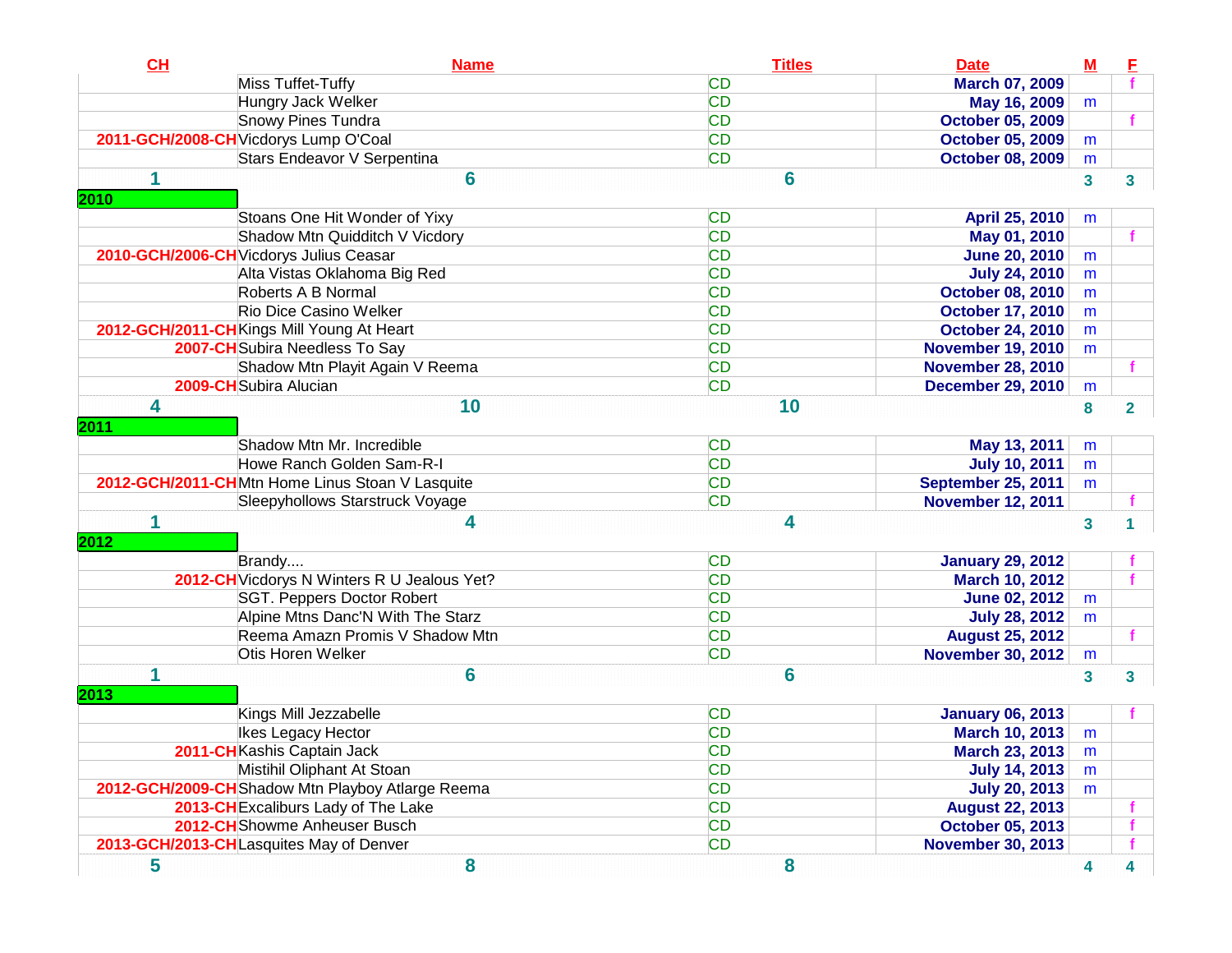| CH<br>2014          | <b>Name</b>                                         | <b>Titles</b> | <b>Date</b>               | М            | F            |
|---------------------|-----------------------------------------------------|---------------|---------------------------|--------------|--------------|
|                     | <b>Excaliburs Muse</b>                              | <b>CD</b>     | March 07, 2014            |              |              |
| 0<br>2015           | 1                                                   | 1             |                           | $\mathbf{0}$ |              |
|                     | 2011-GCH/2010-CH Vicdorys Pretty In Pink Diamonds   | <b>CD</b>     | <b>January 12, 2015</b>   |              |              |
|                     | 2016-CH Kings Mill Bradshaw                         | <b>CD</b>     | April 05, 2015            | m            |              |
|                     | Roaming Through The Snowflakes                      | <b>CD</b>     | May 17, 2015              | m            |              |
|                     | 2016-CH Summerlyns U R My Keb V Showme              | <b>CD</b>     | <b>June 21, 2015</b>      |              |              |
|                     | 2018-GCH/2014-CHMistihil Promises Promises Rules    | <b>CD</b>     | <b>August 13, 2015</b>    |              |              |
|                     | SGT. Peppers Wanna Be Your Man                      | <b>CD</b>     | October 02, 2015          | m            |              |
|                     | Blue Collars Once To Every Woman                    | <b>CD</b>     | <b>October 11, 2015</b>   | m            |              |
|                     | 2015-GCH/2014-CHCountry Haven Cleopatra V Kings Row | <b>CD</b>     | <b>November 07, 2015</b>  |              |              |
| 5<br>2016           | 8                                                   | 8             |                           | 4            |              |
|                     | <b>Agostis Rufus</b>                                | <b>CD</b>     | April 17, 2016            | m            |              |
|                     | 2015-GCH/2013-CHMistihil Over The Moon              | <b>CD</b>     | <b>September 25, 2016</b> |              | f.           |
|                     | 2014-GCH/2014-CHKings Row Caesar V Country Haven    | CD            | <b>November 03, 2016</b>  | m            |              |
| $\mathbf 2$<br>2018 | 3                                                   | 3             |                           | $\mathbf{2}$ |              |
|                     | 2019-CH Story Books Olivia Twist                    | <b>CD</b>     | <b>September 16, 2018</b> |              |              |
| 1<br>2019           | 1                                                   | 1             |                           | $\mathbf{0}$ |              |
|                     | 2018-CH Stillstreams You'Re So Fine                 | <b>CD</b>     | <b>January 12, 2019</b>   | m            |              |
|                     | 2018-CHMistihil Pollyanna Rules                     | <b>CD</b>     | <b>January 13, 2019</b>   |              |              |
|                     | 2017-GCH/2016-CH Starbrites Ellington V Cedar       | <b>CD</b>     | <b>March 24, 2019</b>     | m            |              |
|                     | Joker Alsani Giants                                 | <b>CD</b>     | April 21, 2019            |              |              |
|                     | 2017-GCH/2015-CH Jeul Kreeks A Rockstar For Vicdory | <b>CD</b>     | <b>June 08, 2019</b>      | m            |              |
|                     | 2018-GCH/2017-CHLasquites Xavier V Horace           | <b>CD</b>     | <b>August 15, 2019</b>    | m            |              |
|                     | 2017-CH Story Books Sentimental Journey V Beau      | <b>CD</b>     | <b>September 13, 2019</b> |              |              |
| 6                   |                                                     | 7             |                           |              |              |
| 2020                |                                                     |               |                           | 4            | 3            |
|                     | Sadie Hunter                                        | <b>CD</b>     | <b>January 26, 2020</b>   |              |              |
| 0<br>2021           | 1                                                   | 1             |                           | 0            |              |
|                     | 2022-RACH Swissmiss Shayna Snowflake                | <b>CD</b>     | <b>March 06, 2021</b>     |              |              |
|                     | My White Queen Alsani Giants                        | CD            | April 25, 2021            |              |              |
|                     | Snowy Pines Athena                                  | <b>CD</b>     | <b>September 28, 2021</b> |              |              |
| 1                   | 3                                                   | 3             |                           | $\mathbf 0$  | $\mathbf{3}$ |
| 367                 | 2165                                                | 2165          |                           | 942          | 1143         |
| $CD-V$<br>2021      |                                                     |               |                           |              |              |
|                     | Snowy Pines Athena                                  | CD-V          | March 12, 2021            |              |              |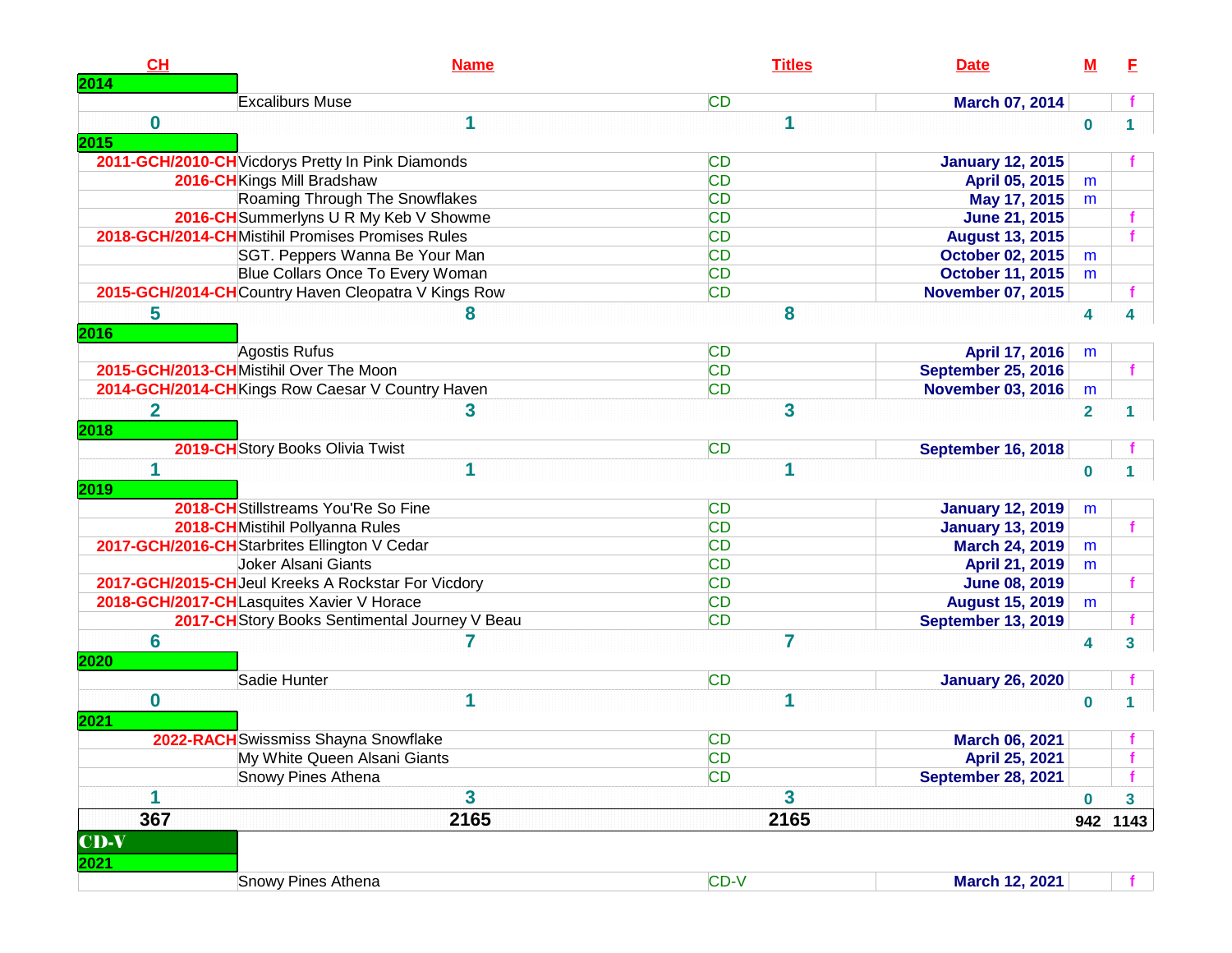| CL                      |                                         | <b>Name</b>             | <b>Titles</b>            | <b>Date</b>               | <u>M</u>       | E                       |
|-------------------------|-----------------------------------------|-------------------------|--------------------------|---------------------------|----------------|-------------------------|
| $\bf{0}$                |                                         | 1                       |                          |                           | $\bf{0}$       | $\mathbf 1$             |
| $\mathbf 0$             |                                         |                         |                          |                           | $\mathbf 0$    | $\mathbf 1$             |
| <b>CDX</b>              |                                         |                         |                          |                           |                |                         |
| 1939                    |                                         |                         |                          |                           |                |                         |
|                         | <b>1938-CH</b> Mountain Scout           |                         | <b>CDX</b>               | <b>August 05, 1939</b>    | m              |                         |
| 1                       |                                         | 1                       | 1                        |                           | $\mathbf{1}$   | 0                       |
| 1941                    |                                         |                         |                          |                           |                |                         |
|                         | Trudy Mureen V Ruheswald                |                         | <b>CDX</b>               | <b>July 20, 1941</b>      |                |                         |
| $\mathbf 0$             |                                         | 1                       | 1                        |                           | $\bf{0}$       |                         |
| 1946                    |                                         |                         |                          |                           |                |                         |
|                         | 1948-CH Manitou Barry VI                |                         | <b>CDX</b>               | <b>February 16, 1946</b>  | m              |                         |
| 1                       |                                         | 1                       |                          |                           | 1              | $\mathbf{0}$            |
| 1947                    |                                         |                         |                          |                           |                |                         |
|                         | 1945-CH Saint Peter of Sunny Slopes     |                         | <b>CDX</b>               | May 11, 1947              | m              |                         |
| 1                       |                                         | 1                       | 1                        |                           | $\mathbf{1}$   | 0                       |
| 1950                    |                                         |                         |                          |                           |                |                         |
|                         | Nana                                    |                         | <b>CDX</b>               | <b>August 19, 1950</b>    |                |                         |
| $\mathbf 0$             |                                         | 1                       | 1                        |                           | $\bf{0}$       |                         |
| 1951                    | Barbaras Karen                          |                         | <b>CDX</b>               | <b>November 30, 1951</b>  |                |                         |
| $\mathbf 0$             |                                         | 1                       | 1                        |                           | $\mathbf 0$    |                         |
| 1952                    |                                         |                         |                          |                           |                |                         |
|                         | 1952-CHCzar II                          |                         | <b>CDX</b>               | <b>January 20, 1952</b>   | m              |                         |
|                         | Gypsy Queen of Azusa                    |                         | <b>CDX</b>               | <b>September 28, 1952</b> |                |                         |
| 1                       |                                         | $\overline{2}$          | $\overline{2}$           |                           | $\overline{1}$ |                         |
| <b>1955</b>             |                                         |                         |                          |                           |                |                         |
|                         | Lone Palms Czar III                     |                         | <b>CDX</b>               | <b>November 20, 1955</b>  | m              |                         |
| $\bf{0}$                |                                         | 1                       | 1                        |                           | $\mathbf{1}$   | 0                       |
| 1956                    |                                         |                         |                          |                           |                |                         |
|                         | Crawleys Heidi                          |                         | <b>CDX</b>               | <b>February 26, 1956</b>  |                |                         |
|                         | <b>1957-CH</b> Wanrooys Kristie         |                         | <b>CDX</b>               | <b>July 08, 1956</b>      |                |                         |
| 1                       |                                         | $\overline{2}$          | $\overline{2}$           |                           | $\bf{0}$       | $\overline{\mathbf{2}}$ |
| <b>1960</b>             |                                         |                         |                          |                           |                |                         |
|                         | Pride of The Hilltop                    |                         | <b>CDX</b>               | May 14, 1960              |                |                         |
|                         | Fellow Boy Morris                       |                         | <b>CDX</b>               | <b>June 05, 1960</b>      | m              |                         |
|                         | <b>1959-CH</b> Sanctuary Woods Gadabout |                         | <b>CDX</b>               | <b>December 04, 1960</b>  | m              |                         |
| $\overline{\mathbf{1}}$ |                                         | $\overline{\mathbf{3}}$ | $\overline{\mathbf{3}}$  |                           | $\overline{2}$ | $\mathbf{0}$            |
| 1961                    |                                         |                         |                          |                           |                |                         |
|                         | Rolf V Sauliamt                         |                         | <b>CDX</b><br><b>CDX</b> | April 30, 1961            | m              |                         |
|                         | Tinka Belle                             |                         |                          | <b>July 08, 1961</b>      |                |                         |
| $\mathbf 0$             |                                         | $\overline{2}$          | $\overline{\mathbf{2}}$  |                           | $\mathbf{1}$   | 1                       |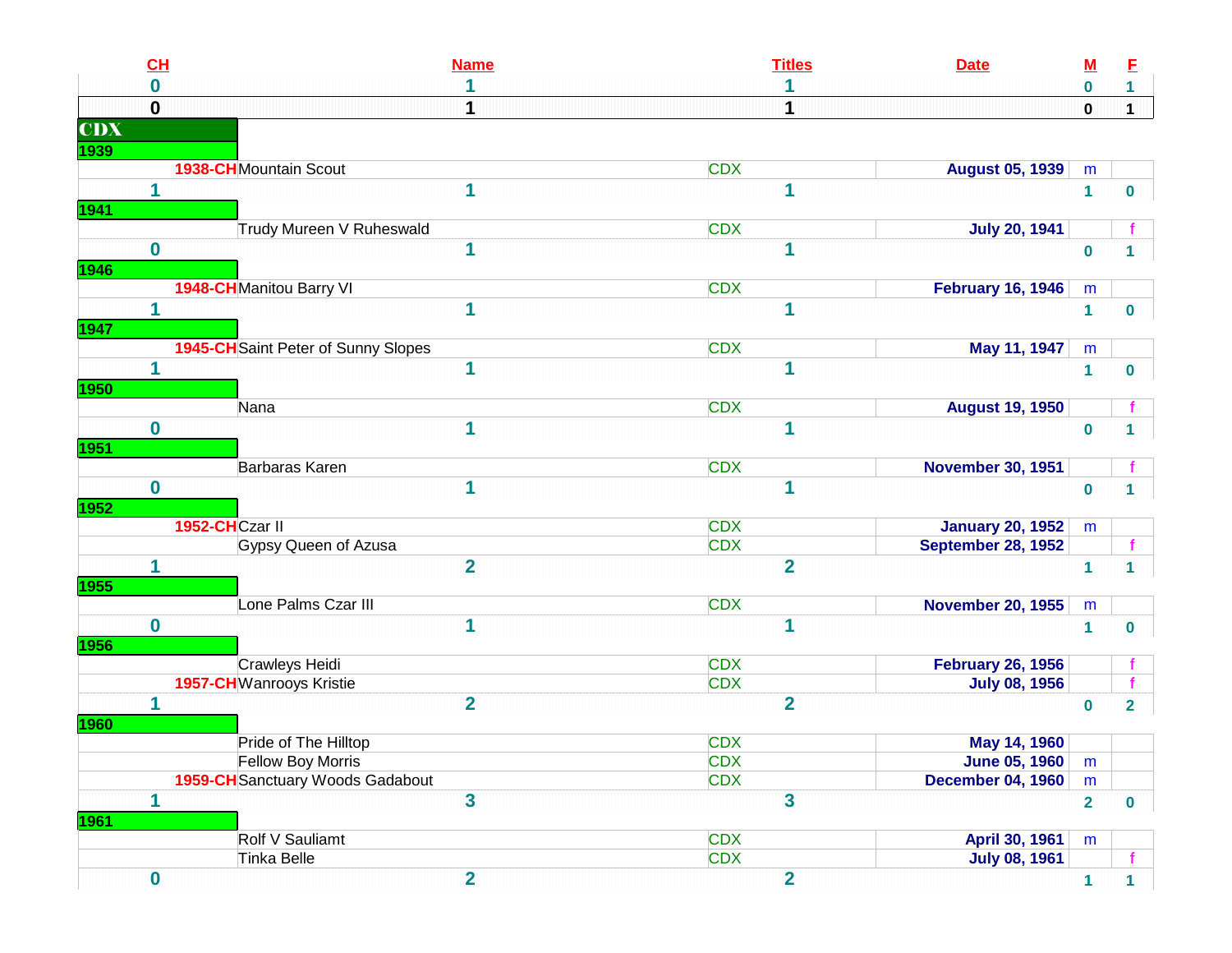|                      | CH          |                                       | <b>Titles</b><br><b>Name</b><br><b>Date</b>                   | ${\bf M}$               | E                       |
|----------------------|-------------|---------------------------------------|---------------------------------------------------------------|-------------------------|-------------------------|
| 1962                 |             |                                       |                                                               |                         |                         |
|                      |             | <b>Grantwoods Bernice Alpine</b>      | <b>CDX</b><br><b>March 18, 1962</b>                           |                         |                         |
|                      |             | Sanctuary Woods Dream On              | <b>CDX</b><br><b>November 04, 1962</b>                        |                         |                         |
|                      | $\mathbf 0$ |                                       | $\overline{\mathbf{2}}$<br>$\overline{2}$                     | $\bf{0}$                | $\overline{\mathbf{2}}$ |
| 1963                 |             |                                       |                                                               |                         |                         |
|                      |             | Ginger Bear V Teddy                   | <b>CDX</b><br><b>June 02, 1963</b>                            |                         |                         |
|                      |             | <b>1963-CH</b> Snowtops Kris Kringle  | <b>CDX</b><br><b>November 24, 1963</b>                        | m                       |                         |
|                      | 1           |                                       | $\overline{\mathbf{2}}$<br>$\overline{2}$                     | $\mathbf{1}$            | $\bf{0}$                |
| 1964                 |             |                                       |                                                               |                         |                         |
|                      |             | Fawn                                  | <b>CDX</b><br><b>March 22, 1964</b>                           |                         |                         |
|                      |             | Carlo V Ober Lanzer                   | <b>CDX</b><br>May 17, 1964                                    | m                       |                         |
|                      | $\bf{0}$    |                                       | $\overline{2}$<br>$\overline{\mathbf{2}}$                     | $\blacktriangleleft$    | 1                       |
| 1965                 |             |                                       |                                                               |                         |                         |
|                      |             | <b>Coberlins Valiant Kitty</b>        | <b>CDX</b><br><b>June 20, 1965</b>                            |                         |                         |
|                      |             | Schon Hiedie Von Toro                 | <b>CDX</b><br><b>November 14, 1965</b>                        |                         |                         |
|                      | $\bf{0}$    |                                       | $\overline{2}$<br>$\overline{2}$                              | $\bf{0}$                | $\overline{\mathbf{2}}$ |
| 1966                 |             |                                       |                                                               |                         |                         |
|                      |             | <b>1968-CH</b> Thor Du Saint Gotthard | <b>CDX</b><br>May 28, 1966                                    |                         |                         |
|                      |             | D & D Alpine Brandy                   | <b>CDX</b><br><b>June 19, 1966</b>                            | m<br>m                  |                         |
|                      |             | Donbies Big Birtha                    | <b>CDX</b>                                                    |                         |                         |
|                      | 1           |                                       | <b>October 30, 1966</b><br>3<br>3                             | $\overline{2}$          |                         |
|                      |             |                                       |                                                               |                         |                         |
|                      |             | Helena Girl                           | <b>CDX</b><br>May 13, 1967                                    |                         |                         |
|                      |             | Ralph Washington                      | <b>CDX</b><br><b>June 04, 1967</b>                            | m                       |                         |
|                      |             | Senator Smith of Bethel               | <b>CDX</b><br><b>June 11, 1967</b>                            | m                       |                         |
|                      |             | <b>Holly Demarest</b>                 | <b>CDX</b><br>September 03, 1967                              |                         |                         |
|                      |             | Colt Forty Five Real Gusto            | <b>CDX</b><br><b>November 12, 1967</b>                        | m                       |                         |
|                      |             | Kessoplus Agustus Caesar              | <b>December 17, 1967</b><br><b>CDX</b>                        | m                       | $\bf{0}$                |
|                      | $\bf{0}$    |                                       | $6\phantom{1}6$<br>6                                          | 4                       | $\overline{\mathbf{2}}$ |
|                      |             |                                       |                                                               |                         |                         |
|                      |             | Lady Allen                            | <b>CDX</b><br><b>January 28, 1968</b>                         |                         |                         |
|                      |             | Toby V Radec                          | <b>CDX</b><br><b>June 09, 1968</b>                            | m                       |                         |
|                      |             | Kragen Von Schnaps                    | <b>CDX</b><br><b>October 06, 1968</b>                         | m                       |                         |
|                      |             | Lachs Little Bit                      | <b>CDX</b><br><b>November 10, 1968</b>                        |                         |                         |
|                      | 0           |                                       | 4<br>4                                                        | $\overline{\mathbf{2}}$ |                         |
|                      |             | Chapel Hills Big Dumbo Sno            | <b>CDX</b>                                                    | m                       |                         |
| 1967<br>1968<br>1969 |             | Pancho De Valle                       | <b>January 12, 1969</b><br><b>CDX</b><br><b>June 29, 1969</b> | m                       | 1                       |
|                      |             | Florian V Alpenhof                    | <b>CDX</b><br><b>July 19, 1969</b>                            |                         |                         |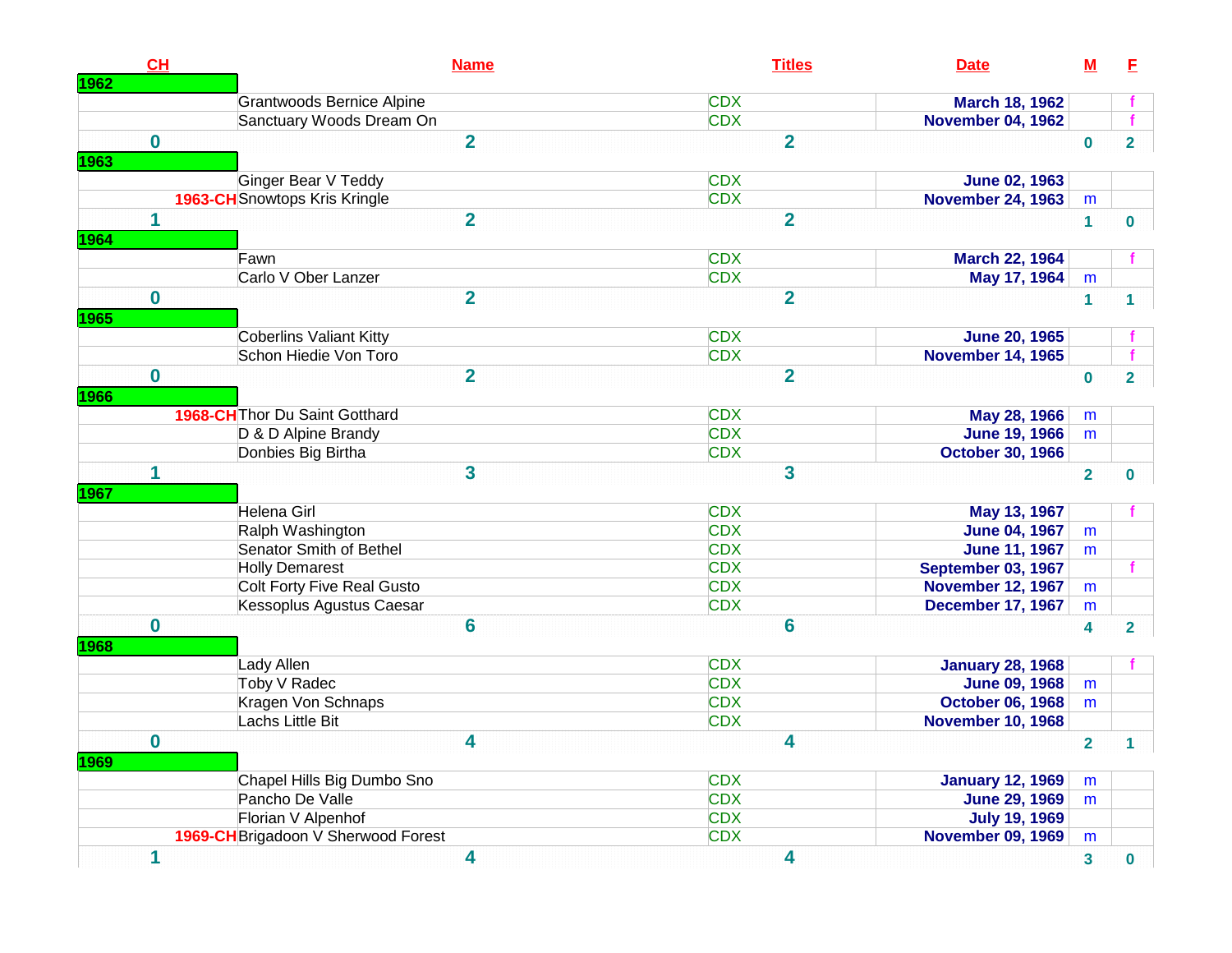|      | CH             | <b>Name</b>                            | <b>Titles</b> | <b>Date</b>               | $\underline{\mathbf{M}}$ | Е |
|------|----------------|----------------------------------------|---------------|---------------------------|--------------------------|---|
| 1970 |                | 1969-CHSir John Falstaff               | <b>CDX</b>    |                           |                          |   |
|      |                | 1969-CH Stoans Beau Zeau               | <b>CDX</b>    | <b>March 21, 1970</b>     | m                        |   |
|      |                |                                        | <b>CDX</b>    | <b>March 22, 1970</b>     | m                        |   |
|      |                | Santazo De Monte Bianco<br>Trina Grace | <b>CDX</b>    | <b>April 26, 1970</b>     | m                        |   |
|      |                |                                        | <b>CDX</b>    | May 10, 1970              |                          |   |
|      |                | 1970-CH Dawns Snow Angel               | <b>CDX</b>    | May 17, 1970              |                          |   |
|      |                | Stelpflugs Miss Amanda                 | <b>CDX</b>    | <b>June 21, 1970</b>      |                          |   |
|      |                | Hirschys Von Francesca                 | <b>CDX</b>    | <b>November 08, 1970</b>  |                          |   |
|      |                | Zwinghof Anheuser V Zarno              | <b>CDX</b>    | <b>November 22, 1970</b>  | m                        |   |
|      |                | <b>Mein Verstand Schatze</b>           |               | <b>November 29, 1970</b>  |                          |   |
|      | 3              | 9                                      | 9             |                           | 4                        | 5 |
| 1971 |                |                                        |               |                           |                          |   |
|      |                | 1971-CHLost Valley Amanda Stoan        | <b>CDX</b>    | <b>February 27, 1971</b>  |                          |   |
|      |                | Big Paws Golden Duke                   | <b>CDX</b>    | May 02, 1971              | m                        |   |
|      |                | Lysanders Super Claude                 | <b>CDX</b>    | May 02, 1971              | m                        |   |
|      |                | Goliard Emma Lou Falstaff              | <b>CDX</b>    | May 23, 1971              |                          |   |
|      |                | Ludwig Van Beethoven                   | <b>CDX</b>    | <b>June 26, 1971</b>      | m                        |   |
|      |                | <b>Stone Hollow Provo</b>              | <b>CDX</b>    | <b>July 11, 1971</b>      | m                        |   |
|      |                | Mitzi Schariffe Von Breier             | <b>CDX</b>    | <b>July 25, 1971</b>      |                          |   |
|      |                | <b>Straw Barri Ginger</b>              | <b>CDX</b>    | <b>August 15, 1971</b>    |                          |   |
|      |                | <b>Swiss Tamerline</b>                 | <b>CDX</b>    | <b>August 15, 1971</b>    |                          |   |
|      |                | Cypress Woods Sir Lancelot             | <b>CDX</b>    | September 19, 1971        | m                        |   |
|      |                | 1975-CHCherryacres Nicklus V Hyden     | <b>CDX</b>    | September 26, 1971        | m                        |   |
|      |                | Holly Crest Basko Von Rox              | <b>CDX</b>    | <b>October 10, 1971</b>   |                          |   |
|      |                | Bridget La Belle Chienne               | <b>CDX</b>    | <b>October 16, 1971</b>   |                          |   |
|      |                | Miss Suzanne of Martini                | <b>CDX</b>    | <b>November 07, 1971</b>  |                          |   |
|      |                | Cavajones Lord Samson                  | <b>CDX</b>    | <b>November 13, 1971</b>  | m                        |   |
|      |                | Sirio Del Soccorso                     | <b>CDX</b>    | <b>December 05, 1971</b>  | m                        |   |
|      | $\overline{2}$ | 16                                     | 16            |                           | 8                        | 8 |
| 1972 |                |                                        |               |                           |                          |   |
|      |                | Marols Anvil V Grand Kobi              | <b>CDX</b>    | April 16, 1972            | m                        |   |
|      |                | Lady Erica Jo V Gero Gerd              | <b>CDX</b>    | April 30, 1972            |                          |   |
|      |                | 1971-CH Bruno Von Erick                | <b>CDX</b>    | <b>June 04, 1972</b>      | m                        |   |
|      |                | <b>Fierendecs Little Miss Heidi</b>    | <b>CDX</b>    | <b>June 11, 1972</b>      |                          |   |
|      |                | Franz Von Fortitude                    | <b>CDX</b>    | <b>June 18, 1972</b>      | m                        |   |
|      |                | Seymours Mighty Moe                    | <b>CDX</b>    | <b>June 25, 1972</b>      | m                        |   |
|      |                | Susies Jung Frau Gretel                | <b>CDX</b>    | <b>July 15, 1972</b>      |                          |   |
|      |                | Lysanders Little Bateese               | <b>CDX</b>    | August 12, 1972           | m                        |   |
|      |                | Abners Lil' Saint                      | <b>CDX</b>    | <b>August 20, 1972</b>    |                          |   |
|      |                | <b>Rutndicks Merry Mary Melody</b>     | <b>CDX</b>    | <b>August 20, 1972</b>    |                          |   |
|      |                | Rit Bells Hackmatack V Hugo            | <b>CDX</b>    | <b>September 17, 1972</b> |                          |   |
|      |                | Abigail Van Worlow                     | <b>CDX</b>    | <b>October 08, 1972</b>   |                          |   |
|      |                | 1976-CH Twin Oaks Cinnamon Bear        | <b>CDX</b>    | <b>October 22, 1972</b>   |                          |   |
|      |                |                                        |               |                           |                          |   |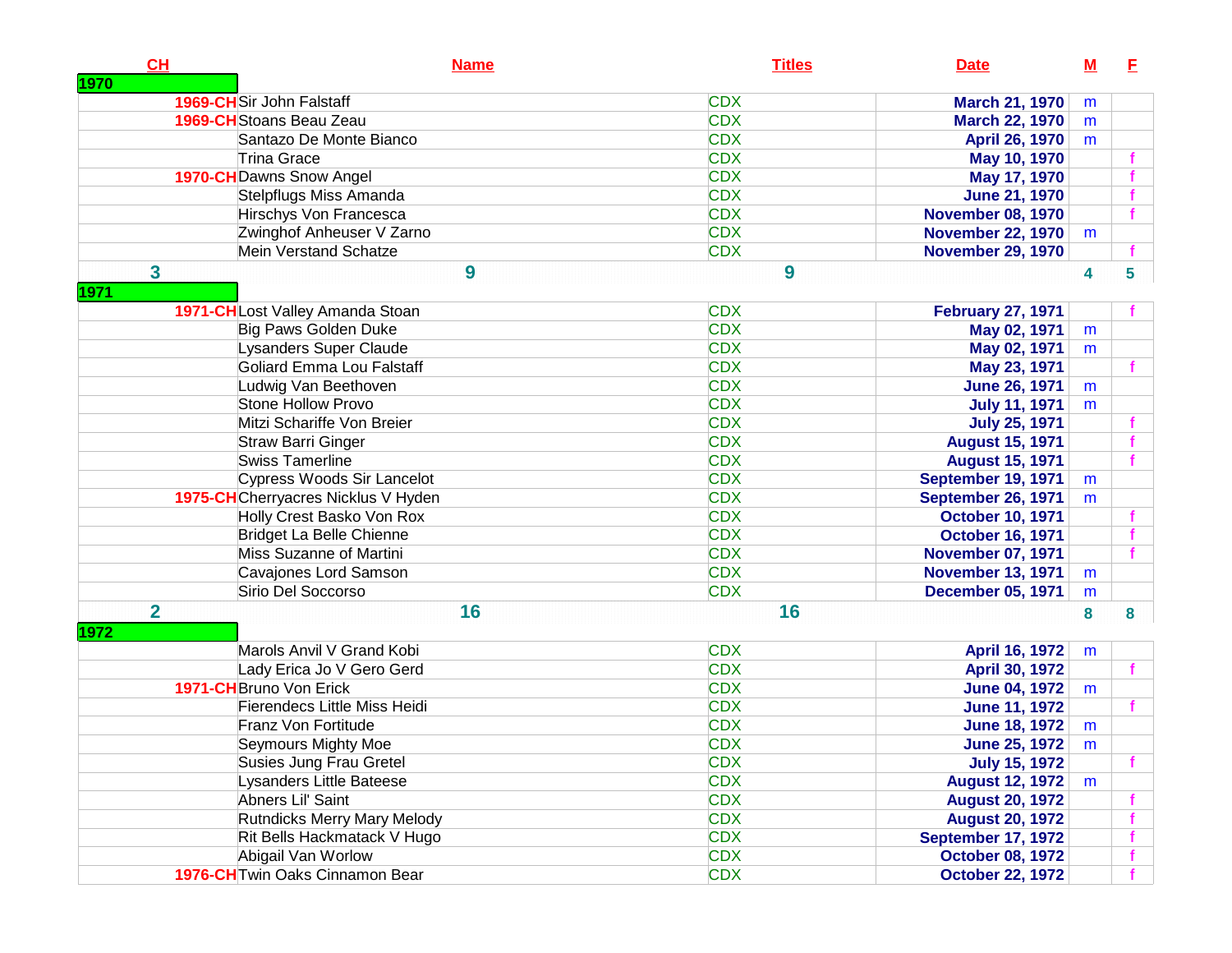| CL               | <b>Name</b>                       | <b>Titles</b> | <b>Date</b>               | $M$ | E |
|------------------|-----------------------------------|---------------|---------------------------|-----|---|
|                  | Cherryacres Sir Yocom             | <b>CDX</b>    | <b>November 12, 1972</b>  | m   |   |
|                  | Christina Von Grindenwald         | <b>CDX</b>    | <b>November 26, 1972</b>  |     |   |
| $\overline{2}$   | 15                                | 15            |                           | 6   | 9 |
| 1973             |                                   |               |                           |     |   |
|                  | Taylors April Daisy V Palos       | <b>CDX</b>    | <b>January 28, 1973</b>   |     |   |
|                  | Sir Gaylord Fabacker              | <b>CDX</b>    | <b>March 04, 1973</b>     | m   |   |
|                  | <b>Buffy Belle Chere</b>          | <b>CDX</b>    | <b>March 11, 1973</b>     |     |   |
|                  | Goliard Sebastian Falstaff        | <b>CDX</b>    | <b>March 24, 1973</b>     | m   |   |
|                  | 1976-CH Gordons Jackson V Astor   | <b>CDX</b>    | April 22, 1973            | m   |   |
|                  | Jura Tisch V Sonthofen            | <b>CDX</b>    | <b>June 03, 1973</b>      |     |   |
|                  | Lady Fiona Von St. Mark           | <b>CDX</b>    | <b>August 05, 1973</b>    |     |   |
|                  | Sno Kings Sir Kobi Artistic       | <b>CDX</b>    | <b>September 08, 1973</b> | m   |   |
|                  | <b>Boozer Brutus</b>              | <b>CDX</b>    | <b>October 07, 1973</b>   | m   |   |
|                  | Baroness Elsa Von Vegas           | <b>CDX</b>    | <b>November 11, 1973</b>  |     |   |
|                  | <b>Whiterivers Fabulous Gypsy</b> | <b>CDX</b>    | <b>November 18, 1973</b>  |     |   |
|                  | Lady Kathy Von Brandendale        | <b>CDX</b>    | <b>November 25, 1973</b>  |     |   |
| 1                | 12                                | 12            |                           | 5   | 7 |
| 1974             |                                   |               |                           |     |   |
|                  | Pandora Von Sheba                 | <b>CDX</b>    | March 17, 1974            |     |   |
|                  | Hannibal of Schattenseite         | <b>CDX</b>    | March 23, 1974            | m   |   |
|                  | Heidi Von Frederich               | <b>CDX</b>    | May 12, 1974              |     |   |
|                  | Goliard Garland V Falstaff        | <b>CDX</b>    | <b>June 02, 1974</b>      |     |   |
|                  | <b>Count Gustov Von Bliss</b>     | <b>CDX</b>    | <b>August 11, 1974</b>    | m   |   |
|                  | Barnabus Bernard Brandyuler       | <b>CDX</b>    | <b>August 24, 1974</b>    | m   |   |
|                  | Princess Cupcake                  | <b>CDX</b>    | <b>August 31, 1974</b>    |     |   |
|                  | <b>Mistihil Turmwirt</b>          | <b>CDX</b>    | <b>October 05, 1974</b>   |     |   |
|                  | St. Johannas Princess Ann         | <b>CDX</b>    | <b>October 05, 1974</b>   |     |   |
|                  | Hilltops Alpine Fancy Lady        | <b>CDX</b>    | <b>October 20, 1974</b>   |     |   |
|                  | <b>Diamond Dandy Hansel</b>       | <b>CDX</b>    | <b>October 27, 1974</b>   | m   |   |
|                  | Madame Debara Angelique           | <b>CDX</b>    | <b>October 27, 1974</b>   |     |   |
|                  | Saltys Happy Harry                | <b>CDX</b>    | <b>November 10, 1974</b>  | m   |   |
|                  | Peanuts Mighty Titan              | <b>CDX</b>    | <b>November 17, 1974</b>  | m   |   |
|                  | <b>Tarzan King of Street</b>      | <b>CDX</b>    | <b>December 01, 1974</b>  | m   |   |
|                  | Duke Ellington                    | <b>CDX</b>    | <b>December 07, 1974</b>  | m   |   |
|                  | Wendys Dee Subira Moe Buddy       | <b>CDX</b>    | <b>December 15, 1974</b>  |     |   |
| $\bf{0}$<br>1975 | 17                                | 17            |                           | 8   | 9 |
|                  | Victoria                          | <b>CDX</b>    | May 19, 1957              |     |   |
|                  | Frederick Von Hyden               | <b>CDX</b>    | <b>January 12, 1975</b>   | m   |   |
|                  | Is That You Louise                | <b>CDX</b>    | <b>January 18, 1975</b>   |     |   |
|                  | Connies Midnight Bandit           | <b>CDX</b>    | April 11, 1975            |     |   |
|                  | Brandywynes Christi Noel          | <b>CDX</b>    | April 12, 1975            | m   |   |
|                  | Dan Mars Brandy Wine              | <b>CDX</b>    | <b>April 13, 1975</b>     | m   |   |
|                  |                                   |               |                           |     |   |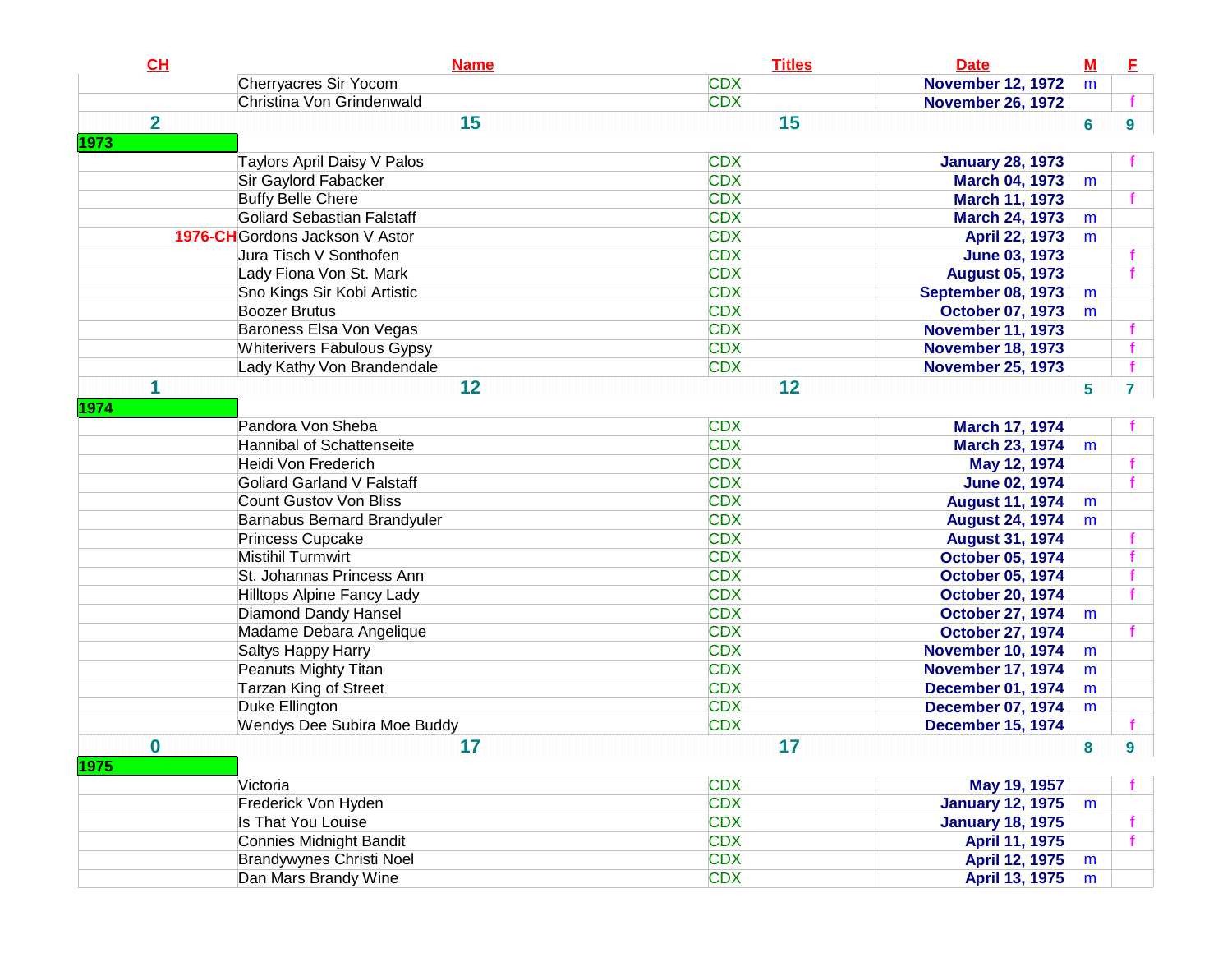| CH       | <b>Name</b>                      | <b>Titles</b> | <b>Date</b>               | M | Е               |
|----------|----------------------------------|---------------|---------------------------|---|-----------------|
|          | Miss Lightfoot                   | <b>CDX</b>    | April 19, 1975            |   |                 |
|          | Villa De's Palmas Annabelle      | <b>CDX</b>    | April 20, 1975            |   |                 |
|          | Michaela of Chi Cal              | <b>CDX</b>    | May 04, 1975              |   |                 |
|          | Baron Brandy Dandy Wray          | <b>CDX</b>    | May 10, 1975              | m |                 |
|          | Siegfrieds Bella                 | <b>CDX</b>    | May 17, 1975              |   |                 |
|          | Knights King Klancy              | <b>CDX</b>    | May 24, 1975              | m |                 |
|          | Sears Penelope June              | <b>CDX</b>    | May 25, 1975              |   |                 |
|          | Zumars Boo Boo Noel              | <b>CDX</b>    | May 25, 1975              |   |                 |
|          | Matterhorn Mathilda              | <b>CDX</b>    | <b>August 10, 1975</b>    |   |                 |
|          | Muffin                           | <b>CDX</b>    | <b>August 10, 1975</b>    |   |                 |
|          | Lovecrafts Nita Nicklus          | <b>CDX</b>    | <b>August 16, 1975</b>    |   |                 |
|          | <b>Floyd Richard</b>             | <b>CDX</b>    | <b>October 05, 1975</b>   | m |                 |
|          | Sweet Sadie Mae Bakso            | <b>CDX</b>    | <b>October 11, 1975</b>   |   |                 |
|          | Cianciolos Lucky Lucinda         | <b>CDX</b>    | <b>October 19, 1975</b>   |   |                 |
|          | Mims Heidi Von Court             | <b>CDX</b>    | <b>November 01, 1975</b>  |   |                 |
|          | Sebastian Montague Samples       | <b>CDX</b>    | <b>November 02, 1975</b>  | m |                 |
|          | Felicidads Tigger                | <b>CDX</b>    | <b>November 08, 1975</b>  |   |                 |
|          | <b>Professor Marvel</b>          | <b>CDX</b>    | <b>November 29, 1975</b>  | m |                 |
| $\bf{0}$ | 24                               | 24            |                           | 8 | 16 <sup>1</sup> |
| 1976     |                                  |               |                           |   |                 |
|          | Samantha Proud Sugar Bear        | <b>CDX</b>    | <b>March 06, 1976</b>     |   |                 |
|          | Southern Tier Governor           | <b>CDX</b>    | <b>March 07, 1976</b>     | m |                 |
|          | Saint Johannas Hope              | <b>CDX</b>    | <b>March 28, 1976</b>     |   |                 |
|          | Villa De's Palmas Sugarbear      | <b>CDX</b>    | April 03, 1976            |   |                 |
|          | George Oliver Bernardi           | <b>CDX</b>    | May 01, 1976              | m |                 |
|          | <b>Heritage Misty Snow Dolly</b> | <b>CDX</b>    | May 16, 1976              |   |                 |
|          | Baron Von Bauchnabel             | <b>CDX</b>    | May 29, 1976              | m |                 |
|          | Sir Maximilian Galahad           | <b>CDX</b>    | <b>June 06, 1976</b>      | m |                 |
|          | Count Wesley of The Hills        | <b>CDX</b>    | <b>June 13, 1976</b>      | m |                 |
|          | Sadye Jayne                      | <b>CDX</b>    | <b>June 27, 1976</b>      |   |                 |
|          | Sam Claira of Spring Valley      | <b>CDX</b>    | <b>July 04, 1976</b>      |   |                 |
|          | <b>Stoans Cover Girl Amor</b>    | <b>CDX</b>    | <b>August 14, 1976</b>    |   |                 |
|          | Patins Brandy Doll               | <b>CDX</b>    | <b>August 21, 1976</b>    |   |                 |
|          | Markels Paddington Too           | <b>CDX</b>    | <b>August 22, 1976</b>    | m |                 |
|          | Deserts Saint Joan of Arc        | <b>CDX</b>    | <b>September 05, 1976</b> |   |                 |
|          | Twin Oaks Honey Bear             | <b>CDX</b>    | <b>September 05, 1976</b> |   |                 |
|          | Miss Aggies Brandy Bernard       | <b>CDX</b>    | September 19, 1976        |   |                 |
|          | Jatos Lord Patric                | <b>CDX</b>    | <b>September 26, 1976</b> | m |                 |
|          | Samanthas Brandi                 | <b>CDX</b>    | <b>October 03, 1976</b>   |   |                 |
|          | Baron George Bowser              | <b>CDX</b>    | <b>October 24, 1976</b>   | m |                 |
|          | Barjons Tug St. John Robinul     | <b>CDX</b>    | <b>October 31, 1976</b>   | m |                 |
|          | Vikings Lille Pige               | <b>CDX</b>    | <b>November 28, 1976</b>  |   |                 |
|          | Boyds Long Haul                  | <b>CDX</b>    | <b>December 11, 1976</b>  |   |                 |
|          |                                  |               |                           |   |                 |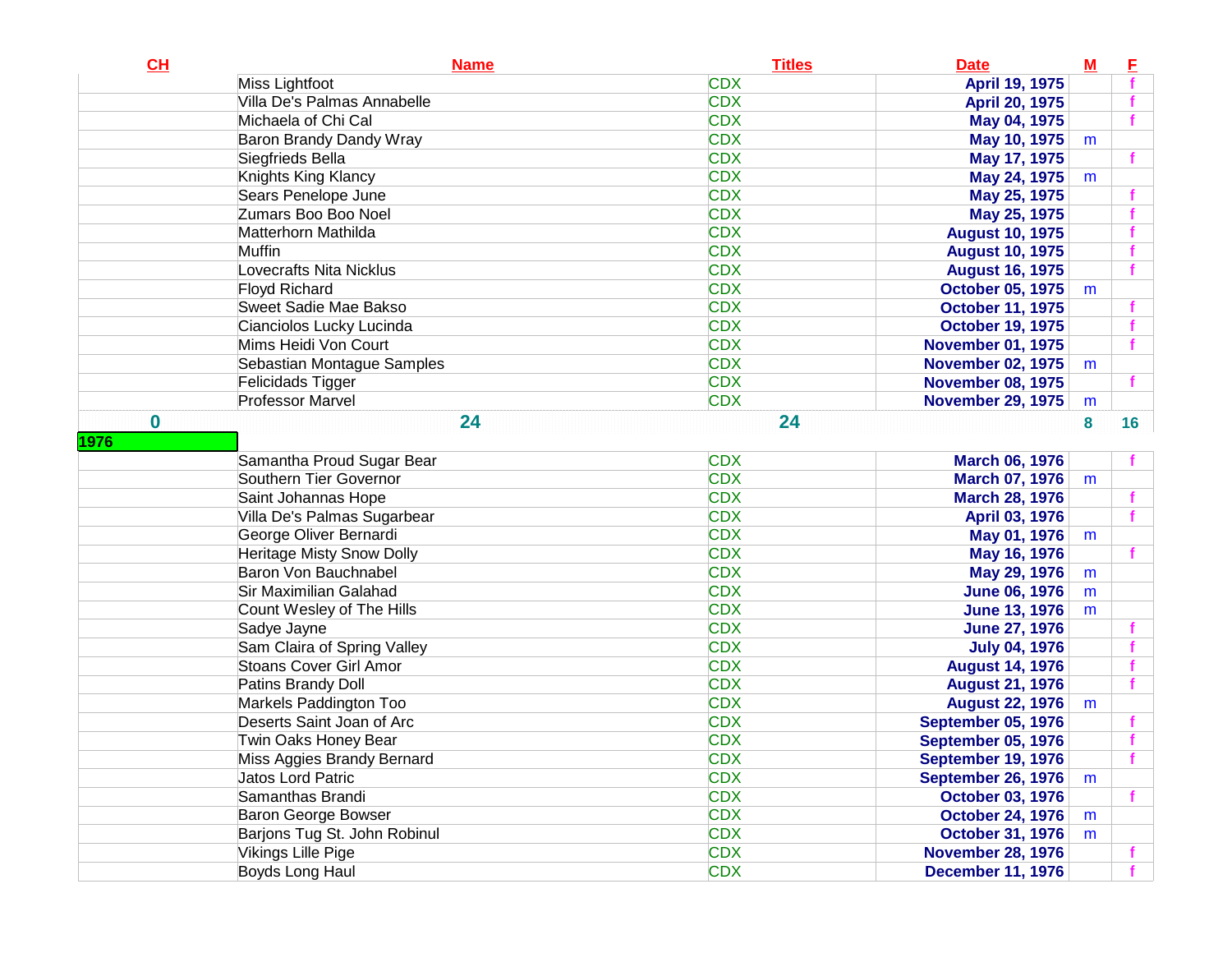| CL       | <b>Name</b>                         | <b>Titles</b> | <b>Date</b>               | $\underline{\mathbf{M}}$ | E               |
|----------|-------------------------------------|---------------|---------------------------|--------------------------|-----------------|
| $\bf{0}$ | 23                                  | 23            |                           | 9                        | 14 <sup>2</sup> |
| 1977     |                                     |               |                           |                          |                 |
|          | Saint Johannas Cloud Nine           | <b>CDX</b>    | <b>February 10, 1977</b>  | m                        |                 |
|          | Opdykes Signore Barton              | <b>CDX</b>    | <b>March 05, 1977</b>     | m                        |                 |
|          | <b>Windfalls Because</b>            | <b>CDX</b>    | <b>March 13, 1977</b>     | m                        |                 |
|          | Twin Oaks Hershey Bear              | <b>CDX</b>    | <b>March 27, 1977</b>     | m                        |                 |
|          | Griffin Von Bruno                   | <b>CDX</b>    | May 08, 1977              | m                        |                 |
|          | <b>Hercules Tiny Christine</b>      | <b>CDX</b>    | <b>June 17, 1977</b>      |                          |                 |
|          | Sir Brandy Alexander XXXI           | <b>CDX</b>    | <b>June 26, 1977</b>      | m                        |                 |
|          | <b>Hillikers Lady Britnee</b>       | <b>CDX</b>    | <b>August 21, 1977</b>    |                          |                 |
|          | <b>Timberlands Thaddeus Thor</b>    | <b>CDX</b>    | <b>August 21, 1977</b>    | m                        |                 |
|          | <b>Cinnamon Cinders Rosalee</b>     | <b>CDX</b>    | September 25, 1977        |                          |                 |
|          | 1977-CH Good Samaritans Big Splash  | <b>CDX</b>    | <b>October 01, 1977</b>   | m                        |                 |
|          | Mollie of Flanders                  | <b>CDX</b>    | <b>October 16, 1977</b>   |                          |                 |
|          | Abigail Dabado                      | <b>CDX</b>    | <b>October 23, 1977</b>   |                          |                 |
|          | Sampson Dan Robinson                | <b>CDX</b>    | <b>November 06, 1977</b>  | m                        |                 |
| 1        | 14                                  | 14            |                           | $\boldsymbol{9}$         | 5               |
| 1978     |                                     |               |                           |                          |                 |
|          | Vallis Baroness Brandywine          | <b>CDX</b>    | <b>April 09, 1978</b>     |                          |                 |
|          | Mountain Brooks Sultan              | <b>CDX</b>    | May 13, 1978              | m                        |                 |
|          | Little Lady Lorelei                 | <b>CDX</b>    | May 27, 1978              |                          |                 |
|          | Montaguas Garland of Roses          | <b>CDX</b>    | <b>June 11, 1978</b>      |                          |                 |
|          | Saltys Gay George                   | <b>CDX</b>    | <b>June 11, 1978</b>      | m                        |                 |
|          | Tonya Dawn of Irish Mountain        | <b>CDX</b>    | <b>July 19, 1978</b>      |                          |                 |
|          | <b>Highpoints Mundy Morning</b>     | <b>CDX</b>    | September 16, 1978        |                          |                 |
|          | Guinevere Von Matterhorn            | <b>CDX</b>    | <b>October 01, 1978</b>   |                          |                 |
|          | Felicidads Wewon For Tigger         | <b>CDX</b>    |                           |                          |                 |
|          |                                     | <b>CDX</b>    | <b>November 11, 1978</b>  |                          |                 |
|          | <b>Bennetts Little Misty</b>        |               | <b>November 12, 1978</b>  |                          |                 |
| $\bf{0}$ | 10                                  | 10            |                           | $\overline{2}$           | 8               |
| 1979     |                                     |               |                           |                          |                 |
|          | Nikkis Barnabus                     | <b>CDX</b>    | <b>March 24, 1979</b>     | m                        |                 |
|          | Baroness Olympia Fidgeta            | <b>CDX</b>    | <b>August 25, 1979</b>    |                          |                 |
|          | <b>1981-CH</b> Schnitzers Kunstwerk | <b>CDX</b>    | <b>September 22, 1979</b> |                          |                 |
|          | Deer Licks Brigitte                 | <b>CDX</b>    | <b>October 21, 1979</b>   |                          |                 |
|          | 4                                   | 4             |                           | 1                        | 3               |
| 1980     |                                     |               |                           |                          |                 |
|          | Camelots Amy Moe B Mar-Don          | <b>CDX</b>    | <b>March 09, 1980</b>     |                          | f.              |
|          | Queeners Sir Nicholas               | <b>CDX</b>    | April 12, 1980            | m                        |                 |
|          | Baroness Von Manduke I              | <b>CDX</b>    | April 27, 1980            |                          |                 |
|          | <b>Splendid Saint Socrates</b>      | <b>CDX</b>    | <b>October 11, 1980</b>   | m                        |                 |
| $\bf{0}$ | 4                                   | 4             |                           | $\overline{2}$           | $\overline{2}$  |
| 1981     |                                     |               |                           |                          |                 |
|          | Buena Vistas Uri Heathbell          | <b>CDX</b>    | <b>February 08, 1981</b>  | m                        |                 |
|          |                                     |               |                           |                          |                 |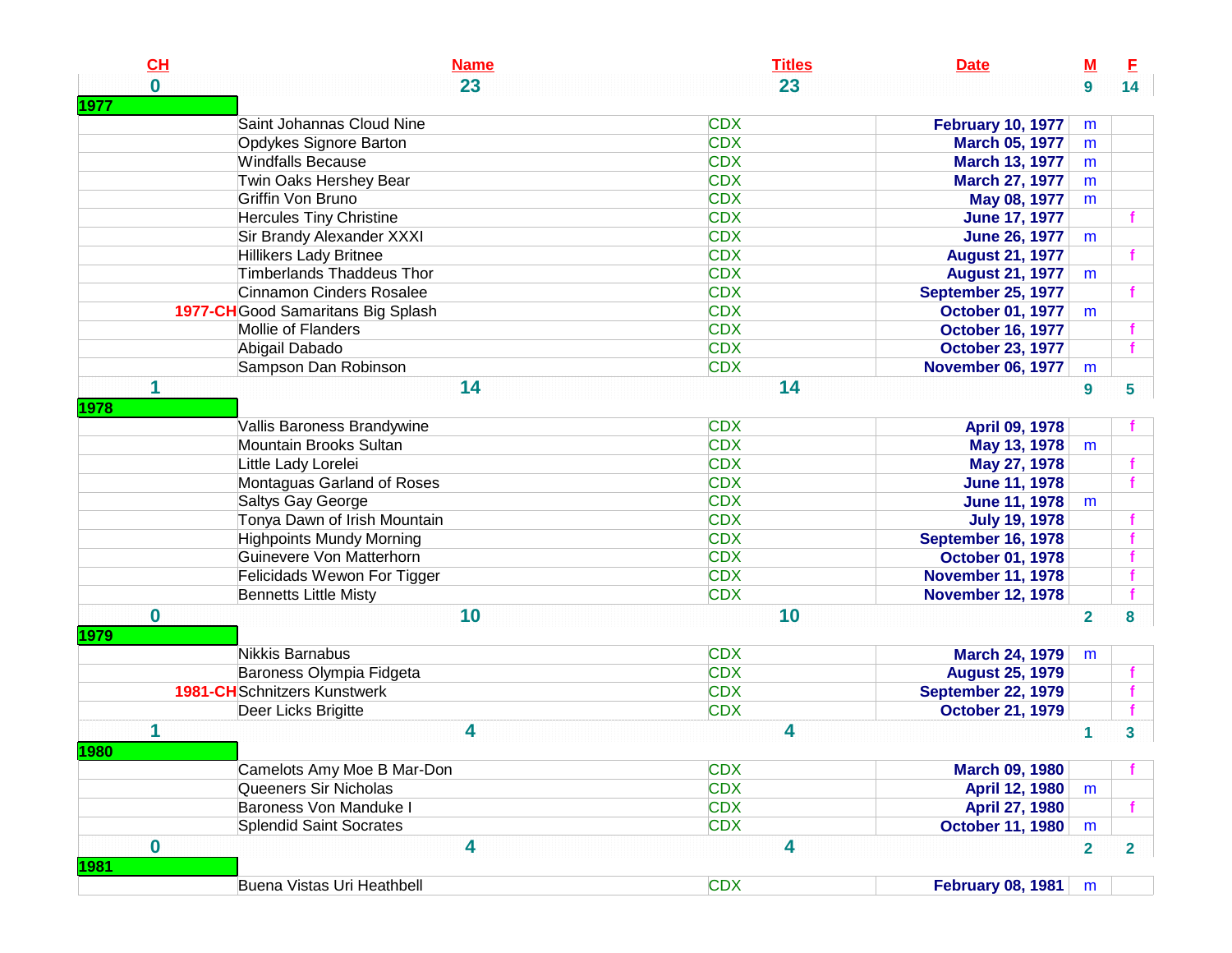| CL                      | <b>Name</b>                              | <b>Titles</b>  | <b>Date</b>               | $\underline{\mathsf{M}}$ | E              |
|-------------------------|------------------------------------------|----------------|---------------------------|--------------------------|----------------|
|                         | Buena Vistas Valais V Bella              | <b>CDX</b>     | <b>February 08, 1981</b>  |                          |                |
|                         | Lady Beatrice of Queens                  | <b>CDX</b>     | <b>March 01, 1981</b>     |                          |                |
|                         | Why                                      | <b>CDX</b>     | <b>March 01, 1981</b>     | m                        |                |
|                         | Lord Titus Groan                         | <b>CDX</b>     | <b>March 08, 1981</b>     | m                        |                |
|                         | <b>1980-CH</b> Countrios Sweet Surrender | <b>CDX</b>     | <b>March 29, 1981</b>     | m                        |                |
|                         | <b>1981-CH</b> Excaliburs Lady Anastasia | <b>CDX</b>     | <b>August 07, 1981</b>    |                          |                |
|                         | <b>Dutchess Saint Catherine</b>          | <b>CDX</b>     | September 05, 1981        |                          |                |
|                         | Folly Barns Maggie Mae                   | <b>CDX</b>     | <b>October 12, 1981</b>   |                          |                |
|                         | 1982-CH Sabrina V Billy Jack             | <b>CDX</b>     | <b>October 24, 1981</b>   |                          |                |
|                         | Peanut Butter Fudge                      | <b>CDX</b>     | <b>November 15, 1981</b>  |                          |                |
|                         | <b>Excaliburs Legend of Arthur</b>       | <b>CDX</b>     | <b>December 05, 1981</b>  | m                        |                |
|                         | St. Johannas Taurus                      | <b>CDX</b>     | <b>December 06, 1981</b>  | m                        |                |
|                         | Mar-Dons Hope V Jack A Moe               | <b>CDX</b>     | <b>December 13, 1981</b>  |                          |                |
| $\overline{\mathbf{3}}$ | 14                                       | 14             |                           | 6                        | 8              |
| 1982                    |                                          |                |                           |                          |                |
|                         | Twin Oaks Performer Melanie              | <b>CDX</b>     | <b>September 05, 1982</b> |                          |                |
|                         | Glacier Du Mont Blanc                    | <b>CDX</b>     | <b>November 14, 1982</b>  | m                        |                |
|                         | <b>1986-OTCH</b> Highpoints Mundys Muse  | <b>CDX</b>     | <b>November 20, 1982</b>  |                          |                |
|                         | Alpine Morning Mist                      | <b>CDX</b>     | <b>November 28, 1982</b>  |                          |                |
|                         | 4                                        | 4              |                           | 1                        | 3              |
| 1983                    |                                          |                |                           |                          |                |
|                         | 1983-CH Folly Barns Macho Muchacho       | <b>CDX</b>     | April 03, 1983            | m                        |                |
|                         | <b>Dustyacres Sweet Serenade</b>         | <b>CDX</b>     | April 27, 1983            |                          |                |
|                         | Northwoods Clever Clyde                  | <b>CDX</b>     | May 15, 1983              | m                        |                |
|                         | <b>Buster Brown of Sarnas Acre</b>       | <b>CDX</b>     | <b>September 24, 1983</b> | m                        |                |
|                         | D'Aosta Robin of Ashleigh                | <b>CDX</b>     | <b>September 25, 1983</b> |                          |                |
|                         | Saints Kingdom Doppel Heart              | <b>CDX</b>     | <b>October 10, 1983</b>   |                          |                |
|                         | Rudolph Big Man                          | <b>CDX</b>     | <b>November 12, 1983</b>  | m                        |                |
| 1                       | 7                                        | $\overline{7}$ |                           | 4                        | 3              |
| 1984                    |                                          |                |                           |                          |                |
|                         | 1986-CH Kings Row Snow Job               | <b>CDX</b>     | April 01, 1984            | m                        |                |
|                         | Dutchess of Hazard                       | <b>CDX</b>     | May 31, 1984              |                          |                |
|                         | 1984-CH Schnitzers My Tai                | <b>CDX</b>     | <b>October 08, 1984</b>   |                          |                |
|                         | 1983-CH Belyns Friar V Doorman           | <b>CDX</b>     | <b>November 02, 1984</b>  | m                        |                |
|                         | Saltys Sherlok Bonz of Jay San           | <b>CDX</b>     | <b>November 03, 1984</b>  | m                        |                |
|                         | <b>Locust Runs Thor XXXVI</b>            | <b>CDX</b>     | <b>November 17, 1984</b>  | m                        |                |
|                         | Ama Joys Vanity Crusader                 | <b>CDX</b>     | <b>December 16, 1984</b>  | m                        |                |
| $\overline{\mathbf{3}}$ | 7                                        | 7              |                           | 5                        | $\overline{2}$ |
| <b>1985</b>             |                                          |                |                           |                          |                |
|                         | Mar-Dons Prince Hamlet                   | <b>CDX</b>     | April 20, 1985            | m                        |                |
|                         | Dustyacres Magic Marker                  | <b>CDX</b>     | <b>June 08, 1985</b>      |                          |                |
|                         | <b>Wheelers Miss Nemesis</b>             | <b>CDX</b>     | <b>October 06, 1985</b>   |                          |                |
|                         | Hecca Big Buffy Marie                    | <b>CDX</b>     | <b>October 27, 1985</b>   |                          |                |
|                         |                                          |                |                           |                          |                |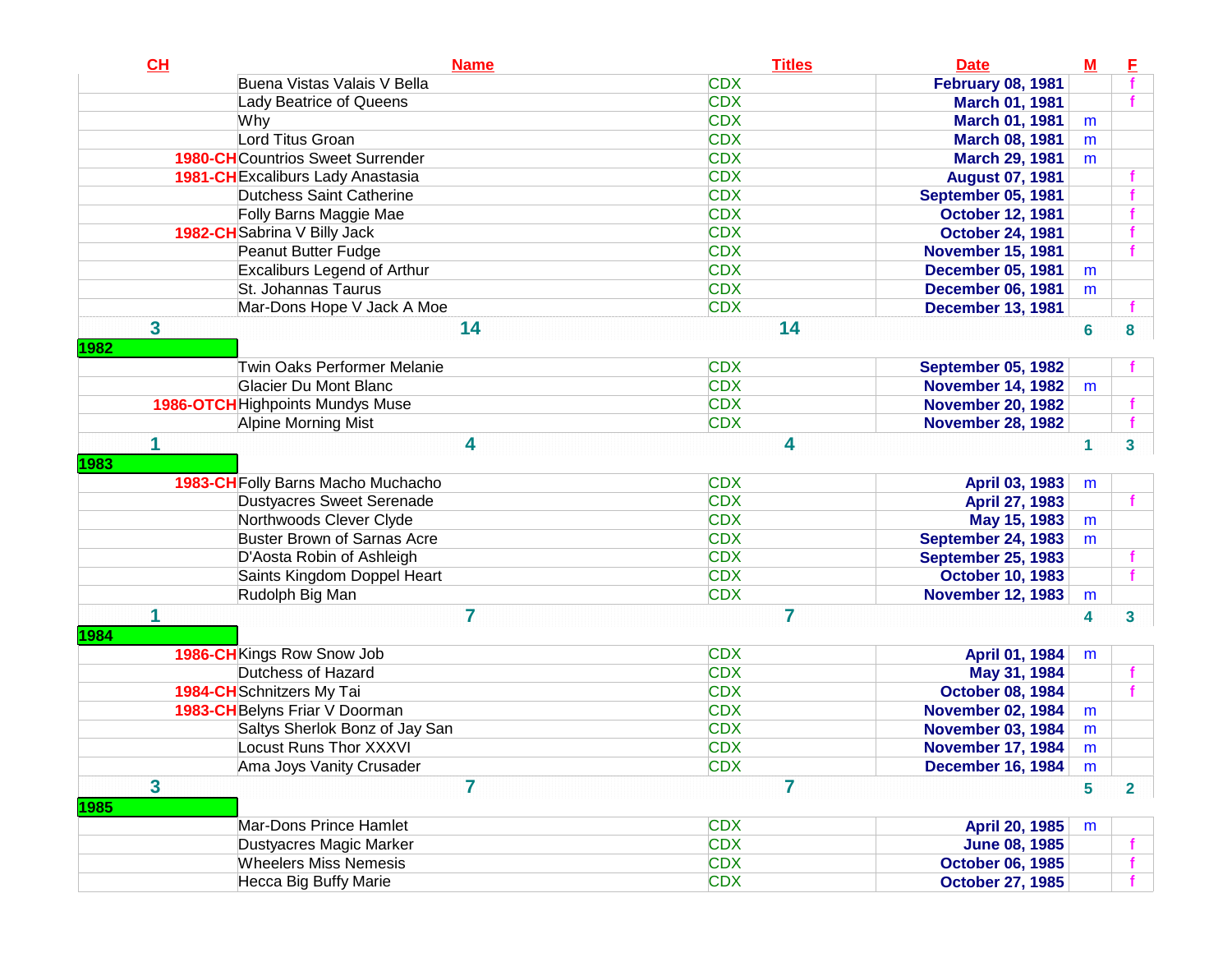| $\mathbf{0}$<br>4<br>4<br>3 <sup>1</sup><br>1<br><b>CDX</b><br>Cache Retreat Fillmore<br><b>October 03, 1986</b><br>m<br><b>CDX</b><br>Saltys Little Lulu of Rosan<br><b>November 02, 1986</b><br>$\overline{2}$<br>$\overline{2}$<br>$\mathbf 0$<br>$\mathbf{1}$<br>1<br>1987<br><b>1985-CH</b> Locust Runs Athena<br><b>CDX</b><br><b>March 15, 1987</b><br><b>CDX</b><br>1988-CH Vieledanke Red Ryder<br><b>March 15, 1987</b><br>m<br><b>CDX</b><br>Friend Benjamin Bernhard<br>September 07, 1987<br>m<br><b>CDX</b><br>Heaven Hi's Kris Kringle<br><b>November 15, 1987</b><br>m<br>$\overline{\mathbf{2}}$<br>4<br>4<br>$\overline{\mathbf{3}}$<br>1.<br>1988<br><b>CDX</b><br>Rondos Shelita Mariea<br><b>June 10, 1988</b><br><b>CDX</b><br>Mar-Wils Markus Von Hyden<br><b>October 08, 1988</b><br>m<br><b>CDX</b><br><b>1985-CH</b> Schnitzers Missing Link<br><b>October 08, 1988</b><br><b>CDX</b><br><b>Brandy Stations Lady Ashley</b><br><b>October 16, 1988</b><br><b>Excaliburs Dream Weaver</b><br><b>CDX</b><br><b>October 16, 1988</b><br><b>CDX</b><br><b>Excaliburs Distinction</b><br><b>October 29, 1988</b><br><b>CDX</b><br><b>November 25, 1988</b><br>Apogee Diamond Light Dawn<br>1<br>7<br>7<br>1<br>6<br>1989<br><b>CDX</b><br><b>Fairy Tales Forewarned</b><br><b>June 04, 1989</b><br>m<br><b>CDX</b><br>Mar-Eds Ascos Colt Forty Five<br><b>June 17, 1989</b><br>m<br>Mar-Eds Ascos Kristy Belle<br><b>CDX</b><br><b>October 15, 1989</b><br>$\mathbf 0$<br>3<br>3<br>$\overline{2}$<br>1990<br><b>CDX</b><br>Mik-Lins Love V Hawkeye<br><b>March 18, 1990</b><br><b>CDX</b><br><b>Dotties Frisky</b><br>March 31, 1990<br><b>CDX</b><br>Princess Jasmine<br>May 06, 1990<br><b>CDX</b><br><b>1991-CH</b> Doolittles Cagney Hantana<br><b>June 04, 1990</b><br><b>CDX</b><br>Amanda Elliott<br><b>July 01, 1990</b><br>Cache Retreat U R My Sunshine<br><b>CDX</b><br><b>September 23, 1990</b><br><b>CDX</b><br>September 28, 1990<br><b>1987-CH</b> Nerthus White Lightning<br>$\overline{2}$<br>7<br>7<br>$\bf{0}$<br>7.<br>Stars Had To Be You<br><b>CDX</b><br><b>February 24, 1991</b><br>m<br><b>1990-CH</b> Cache Retreat Just A Joy<br><b>CDX</b><br><b>December 01, 1991</b><br>$\overline{2}$<br>$\overline{2}$<br>1<br>$\mathbf{1}$<br>$\mathbf 1$<br>1992<br>Villa De's My Duddy N Soul<br><b>CDX</b><br>April 11, 1992<br>m | CL   |                                      | <b>Titles</b><br><b>Name</b><br><b>Date</b> | <u>M</u> | E |
|------------------------------------------------------------------------------------------------------------------------------------------------------------------------------------------------------------------------------------------------------------------------------------------------------------------------------------------------------------------------------------------------------------------------------------------------------------------------------------------------------------------------------------------------------------------------------------------------------------------------------------------------------------------------------------------------------------------------------------------------------------------------------------------------------------------------------------------------------------------------------------------------------------------------------------------------------------------------------------------------------------------------------------------------------------------------------------------------------------------------------------------------------------------------------------------------------------------------------------------------------------------------------------------------------------------------------------------------------------------------------------------------------------------------------------------------------------------------------------------------------------------------------------------------------------------------------------------------------------------------------------------------------------------------------------------------------------------------------------------------------------------------------------------------------------------------------------------------------------------------------------------------------------------------------------------------------------------------------------------------------------------------------------------------------------------------------------------------------------------------------------------------------------------------------------------------------------------------------------------------------------------------------------------------------------------------------------------------------------------------------|------|--------------------------------------|---------------------------------------------|----------|---|
|                                                                                                                                                                                                                                                                                                                                                                                                                                                                                                                                                                                                                                                                                                                                                                                                                                                                                                                                                                                                                                                                                                                                                                                                                                                                                                                                                                                                                                                                                                                                                                                                                                                                                                                                                                                                                                                                                                                                                                                                                                                                                                                                                                                                                                                                                                                                                                              |      |                                      |                                             |          |   |
|                                                                                                                                                                                                                                                                                                                                                                                                                                                                                                                                                                                                                                                                                                                                                                                                                                                                                                                                                                                                                                                                                                                                                                                                                                                                                                                                                                                                                                                                                                                                                                                                                                                                                                                                                                                                                                                                                                                                                                                                                                                                                                                                                                                                                                                                                                                                                                              | 1986 |                                      |                                             |          |   |
|                                                                                                                                                                                                                                                                                                                                                                                                                                                                                                                                                                                                                                                                                                                                                                                                                                                                                                                                                                                                                                                                                                                                                                                                                                                                                                                                                                                                                                                                                                                                                                                                                                                                                                                                                                                                                                                                                                                                                                                                                                                                                                                                                                                                                                                                                                                                                                              |      |                                      |                                             |          |   |
|                                                                                                                                                                                                                                                                                                                                                                                                                                                                                                                                                                                                                                                                                                                                                                                                                                                                                                                                                                                                                                                                                                                                                                                                                                                                                                                                                                                                                                                                                                                                                                                                                                                                                                                                                                                                                                                                                                                                                                                                                                                                                                                                                                                                                                                                                                                                                                              |      |                                      |                                             |          |   |
|                                                                                                                                                                                                                                                                                                                                                                                                                                                                                                                                                                                                                                                                                                                                                                                                                                                                                                                                                                                                                                                                                                                                                                                                                                                                                                                                                                                                                                                                                                                                                                                                                                                                                                                                                                                                                                                                                                                                                                                                                                                                                                                                                                                                                                                                                                                                                                              |      |                                      |                                             |          |   |
|                                                                                                                                                                                                                                                                                                                                                                                                                                                                                                                                                                                                                                                                                                                                                                                                                                                                                                                                                                                                                                                                                                                                                                                                                                                                                                                                                                                                                                                                                                                                                                                                                                                                                                                                                                                                                                                                                                                                                                                                                                                                                                                                                                                                                                                                                                                                                                              |      |                                      |                                             |          |   |
|                                                                                                                                                                                                                                                                                                                                                                                                                                                                                                                                                                                                                                                                                                                                                                                                                                                                                                                                                                                                                                                                                                                                                                                                                                                                                                                                                                                                                                                                                                                                                                                                                                                                                                                                                                                                                                                                                                                                                                                                                                                                                                                                                                                                                                                                                                                                                                              |      |                                      |                                             |          |   |
|                                                                                                                                                                                                                                                                                                                                                                                                                                                                                                                                                                                                                                                                                                                                                                                                                                                                                                                                                                                                                                                                                                                                                                                                                                                                                                                                                                                                                                                                                                                                                                                                                                                                                                                                                                                                                                                                                                                                                                                                                                                                                                                                                                                                                                                                                                                                                                              |      |                                      |                                             |          |   |
|                                                                                                                                                                                                                                                                                                                                                                                                                                                                                                                                                                                                                                                                                                                                                                                                                                                                                                                                                                                                                                                                                                                                                                                                                                                                                                                                                                                                                                                                                                                                                                                                                                                                                                                                                                                                                                                                                                                                                                                                                                                                                                                                                                                                                                                                                                                                                                              |      |                                      |                                             |          |   |
|                                                                                                                                                                                                                                                                                                                                                                                                                                                                                                                                                                                                                                                                                                                                                                                                                                                                                                                                                                                                                                                                                                                                                                                                                                                                                                                                                                                                                                                                                                                                                                                                                                                                                                                                                                                                                                                                                                                                                                                                                                                                                                                                                                                                                                                                                                                                                                              |      |                                      |                                             |          |   |
|                                                                                                                                                                                                                                                                                                                                                                                                                                                                                                                                                                                                                                                                                                                                                                                                                                                                                                                                                                                                                                                                                                                                                                                                                                                                                                                                                                                                                                                                                                                                                                                                                                                                                                                                                                                                                                                                                                                                                                                                                                                                                                                                                                                                                                                                                                                                                                              |      |                                      |                                             |          |   |
|                                                                                                                                                                                                                                                                                                                                                                                                                                                                                                                                                                                                                                                                                                                                                                                                                                                                                                                                                                                                                                                                                                                                                                                                                                                                                                                                                                                                                                                                                                                                                                                                                                                                                                                                                                                                                                                                                                                                                                                                                                                                                                                                                                                                                                                                                                                                                                              |      |                                      |                                             |          |   |
|                                                                                                                                                                                                                                                                                                                                                                                                                                                                                                                                                                                                                                                                                                                                                                                                                                                                                                                                                                                                                                                                                                                                                                                                                                                                                                                                                                                                                                                                                                                                                                                                                                                                                                                                                                                                                                                                                                                                                                                                                                                                                                                                                                                                                                                                                                                                                                              |      |                                      |                                             |          |   |
|                                                                                                                                                                                                                                                                                                                                                                                                                                                                                                                                                                                                                                                                                                                                                                                                                                                                                                                                                                                                                                                                                                                                                                                                                                                                                                                                                                                                                                                                                                                                                                                                                                                                                                                                                                                                                                                                                                                                                                                                                                                                                                                                                                                                                                                                                                                                                                              |      |                                      |                                             |          |   |
|                                                                                                                                                                                                                                                                                                                                                                                                                                                                                                                                                                                                                                                                                                                                                                                                                                                                                                                                                                                                                                                                                                                                                                                                                                                                                                                                                                                                                                                                                                                                                                                                                                                                                                                                                                                                                                                                                                                                                                                                                                                                                                                                                                                                                                                                                                                                                                              |      |                                      |                                             |          |   |
|                                                                                                                                                                                                                                                                                                                                                                                                                                                                                                                                                                                                                                                                                                                                                                                                                                                                                                                                                                                                                                                                                                                                                                                                                                                                                                                                                                                                                                                                                                                                                                                                                                                                                                                                                                                                                                                                                                                                                                                                                                                                                                                                                                                                                                                                                                                                                                              |      |                                      |                                             |          |   |
|                                                                                                                                                                                                                                                                                                                                                                                                                                                                                                                                                                                                                                                                                                                                                                                                                                                                                                                                                                                                                                                                                                                                                                                                                                                                                                                                                                                                                                                                                                                                                                                                                                                                                                                                                                                                                                                                                                                                                                                                                                                                                                                                                                                                                                                                                                                                                                              |      |                                      |                                             |          |   |
|                                                                                                                                                                                                                                                                                                                                                                                                                                                                                                                                                                                                                                                                                                                                                                                                                                                                                                                                                                                                                                                                                                                                                                                                                                                                                                                                                                                                                                                                                                                                                                                                                                                                                                                                                                                                                                                                                                                                                                                                                                                                                                                                                                                                                                                                                                                                                                              |      |                                      |                                             |          |   |
|                                                                                                                                                                                                                                                                                                                                                                                                                                                                                                                                                                                                                                                                                                                                                                                                                                                                                                                                                                                                                                                                                                                                                                                                                                                                                                                                                                                                                                                                                                                                                                                                                                                                                                                                                                                                                                                                                                                                                                                                                                                                                                                                                                                                                                                                                                                                                                              |      |                                      |                                             |          |   |
|                                                                                                                                                                                                                                                                                                                                                                                                                                                                                                                                                                                                                                                                                                                                                                                                                                                                                                                                                                                                                                                                                                                                                                                                                                                                                                                                                                                                                                                                                                                                                                                                                                                                                                                                                                                                                                                                                                                                                                                                                                                                                                                                                                                                                                                                                                                                                                              |      |                                      |                                             |          |   |
|                                                                                                                                                                                                                                                                                                                                                                                                                                                                                                                                                                                                                                                                                                                                                                                                                                                                                                                                                                                                                                                                                                                                                                                                                                                                                                                                                                                                                                                                                                                                                                                                                                                                                                                                                                                                                                                                                                                                                                                                                                                                                                                                                                                                                                                                                                                                                                              |      |                                      |                                             |          |   |
|                                                                                                                                                                                                                                                                                                                                                                                                                                                                                                                                                                                                                                                                                                                                                                                                                                                                                                                                                                                                                                                                                                                                                                                                                                                                                                                                                                                                                                                                                                                                                                                                                                                                                                                                                                                                                                                                                                                                                                                                                                                                                                                                                                                                                                                                                                                                                                              |      |                                      |                                             |          |   |
|                                                                                                                                                                                                                                                                                                                                                                                                                                                                                                                                                                                                                                                                                                                                                                                                                                                                                                                                                                                                                                                                                                                                                                                                                                                                                                                                                                                                                                                                                                                                                                                                                                                                                                                                                                                                                                                                                                                                                                                                                                                                                                                                                                                                                                                                                                                                                                              |      |                                      |                                             |          |   |
|                                                                                                                                                                                                                                                                                                                                                                                                                                                                                                                                                                                                                                                                                                                                                                                                                                                                                                                                                                                                                                                                                                                                                                                                                                                                                                                                                                                                                                                                                                                                                                                                                                                                                                                                                                                                                                                                                                                                                                                                                                                                                                                                                                                                                                                                                                                                                                              |      |                                      |                                             |          |   |
|                                                                                                                                                                                                                                                                                                                                                                                                                                                                                                                                                                                                                                                                                                                                                                                                                                                                                                                                                                                                                                                                                                                                                                                                                                                                                                                                                                                                                                                                                                                                                                                                                                                                                                                                                                                                                                                                                                                                                                                                                                                                                                                                                                                                                                                                                                                                                                              |      |                                      |                                             |          |   |
|                                                                                                                                                                                                                                                                                                                                                                                                                                                                                                                                                                                                                                                                                                                                                                                                                                                                                                                                                                                                                                                                                                                                                                                                                                                                                                                                                                                                                                                                                                                                                                                                                                                                                                                                                                                                                                                                                                                                                                                                                                                                                                                                                                                                                                                                                                                                                                              |      |                                      |                                             |          |   |
|                                                                                                                                                                                                                                                                                                                                                                                                                                                                                                                                                                                                                                                                                                                                                                                                                                                                                                                                                                                                                                                                                                                                                                                                                                                                                                                                                                                                                                                                                                                                                                                                                                                                                                                                                                                                                                                                                                                                                                                                                                                                                                                                                                                                                                                                                                                                                                              |      |                                      |                                             |          |   |
|                                                                                                                                                                                                                                                                                                                                                                                                                                                                                                                                                                                                                                                                                                                                                                                                                                                                                                                                                                                                                                                                                                                                                                                                                                                                                                                                                                                                                                                                                                                                                                                                                                                                                                                                                                                                                                                                                                                                                                                                                                                                                                                                                                                                                                                                                                                                                                              |      |                                      |                                             |          |   |
|                                                                                                                                                                                                                                                                                                                                                                                                                                                                                                                                                                                                                                                                                                                                                                                                                                                                                                                                                                                                                                                                                                                                                                                                                                                                                                                                                                                                                                                                                                                                                                                                                                                                                                                                                                                                                                                                                                                                                                                                                                                                                                                                                                                                                                                                                                                                                                              |      |                                      |                                             |          |   |
|                                                                                                                                                                                                                                                                                                                                                                                                                                                                                                                                                                                                                                                                                                                                                                                                                                                                                                                                                                                                                                                                                                                                                                                                                                                                                                                                                                                                                                                                                                                                                                                                                                                                                                                                                                                                                                                                                                                                                                                                                                                                                                                                                                                                                                                                                                                                                                              |      |                                      |                                             |          |   |
|                                                                                                                                                                                                                                                                                                                                                                                                                                                                                                                                                                                                                                                                                                                                                                                                                                                                                                                                                                                                                                                                                                                                                                                                                                                                                                                                                                                                                                                                                                                                                                                                                                                                                                                                                                                                                                                                                                                                                                                                                                                                                                                                                                                                                                                                                                                                                                              |      |                                      |                                             |          |   |
|                                                                                                                                                                                                                                                                                                                                                                                                                                                                                                                                                                                                                                                                                                                                                                                                                                                                                                                                                                                                                                                                                                                                                                                                                                                                                                                                                                                                                                                                                                                                                                                                                                                                                                                                                                                                                                                                                                                                                                                                                                                                                                                                                                                                                                                                                                                                                                              |      |                                      |                                             |          |   |
|                                                                                                                                                                                                                                                                                                                                                                                                                                                                                                                                                                                                                                                                                                                                                                                                                                                                                                                                                                                                                                                                                                                                                                                                                                                                                                                                                                                                                                                                                                                                                                                                                                                                                                                                                                                                                                                                                                                                                                                                                                                                                                                                                                                                                                                                                                                                                                              |      |                                      |                                             |          |   |
|                                                                                                                                                                                                                                                                                                                                                                                                                                                                                                                                                                                                                                                                                                                                                                                                                                                                                                                                                                                                                                                                                                                                                                                                                                                                                                                                                                                                                                                                                                                                                                                                                                                                                                                                                                                                                                                                                                                                                                                                                                                                                                                                                                                                                                                                                                                                                                              |      |                                      |                                             |          |   |
|                                                                                                                                                                                                                                                                                                                                                                                                                                                                                                                                                                                                                                                                                                                                                                                                                                                                                                                                                                                                                                                                                                                                                                                                                                                                                                                                                                                                                                                                                                                                                                                                                                                                                                                                                                                                                                                                                                                                                                                                                                                                                                                                                                                                                                                                                                                                                                              | 1991 |                                      |                                             |          |   |
|                                                                                                                                                                                                                                                                                                                                                                                                                                                                                                                                                                                                                                                                                                                                                                                                                                                                                                                                                                                                                                                                                                                                                                                                                                                                                                                                                                                                                                                                                                                                                                                                                                                                                                                                                                                                                                                                                                                                                                                                                                                                                                                                                                                                                                                                                                                                                                              |      |                                      |                                             |          |   |
|                                                                                                                                                                                                                                                                                                                                                                                                                                                                                                                                                                                                                                                                                                                                                                                                                                                                                                                                                                                                                                                                                                                                                                                                                                                                                                                                                                                                                                                                                                                                                                                                                                                                                                                                                                                                                                                                                                                                                                                                                                                                                                                                                                                                                                                                                                                                                                              |      |                                      |                                             |          |   |
|                                                                                                                                                                                                                                                                                                                                                                                                                                                                                                                                                                                                                                                                                                                                                                                                                                                                                                                                                                                                                                                                                                                                                                                                                                                                                                                                                                                                                                                                                                                                                                                                                                                                                                                                                                                                                                                                                                                                                                                                                                                                                                                                                                                                                                                                                                                                                                              |      |                                      |                                             |          |   |
|                                                                                                                                                                                                                                                                                                                                                                                                                                                                                                                                                                                                                                                                                                                                                                                                                                                                                                                                                                                                                                                                                                                                                                                                                                                                                                                                                                                                                                                                                                                                                                                                                                                                                                                                                                                                                                                                                                                                                                                                                                                                                                                                                                                                                                                                                                                                                                              |      |                                      |                                             |          |   |
|                                                                                                                                                                                                                                                                                                                                                                                                                                                                                                                                                                                                                                                                                                                                                                                                                                                                                                                                                                                                                                                                                                                                                                                                                                                                                                                                                                                                                                                                                                                                                                                                                                                                                                                                                                                                                                                                                                                                                                                                                                                                                                                                                                                                                                                                                                                                                                              |      |                                      |                                             |          |   |
|                                                                                                                                                                                                                                                                                                                                                                                                                                                                                                                                                                                                                                                                                                                                                                                                                                                                                                                                                                                                                                                                                                                                                                                                                                                                                                                                                                                                                                                                                                                                                                                                                                                                                                                                                                                                                                                                                                                                                                                                                                                                                                                                                                                                                                                                                                                                                                              |      | <b>1991-CH</b> Nerthus Forever Young | <b>CDX</b><br><b>July 30, 1992</b>          |          |   |
| $\overline{2}$<br>1<br>$\overline{2}$<br>1<br>$\mathbf{1}$                                                                                                                                                                                                                                                                                                                                                                                                                                                                                                                                                                                                                                                                                                                                                                                                                                                                                                                                                                                                                                                                                                                                                                                                                                                                                                                                                                                                                                                                                                                                                                                                                                                                                                                                                                                                                                                                                                                                                                                                                                                                                                                                                                                                                                                                                                                   |      |                                      |                                             |          |   |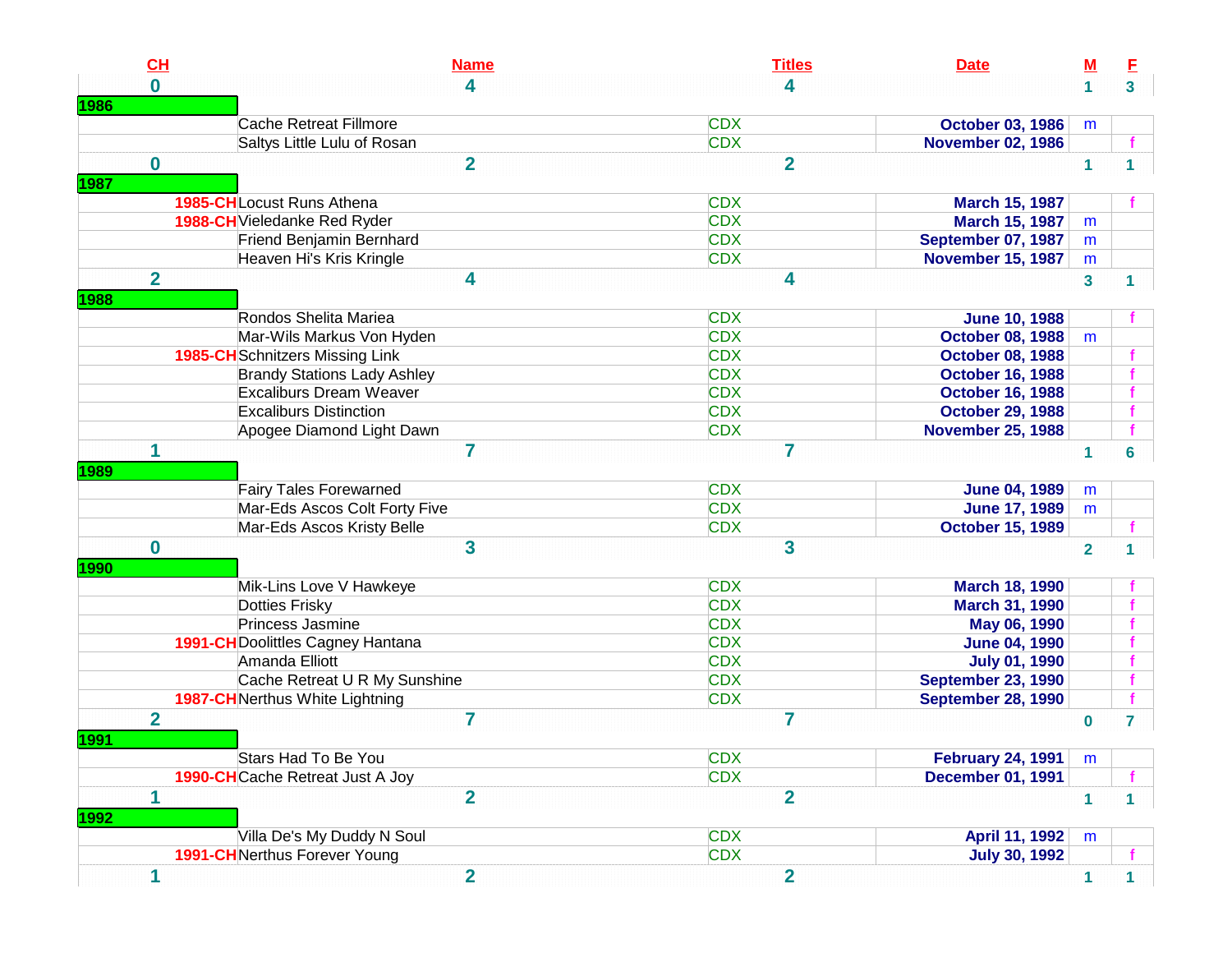| 1993 | CH       | <b>Name</b>                                | <b>Titles</b>  | <b>Date</b>              | $\underline{\mathbf{M}}$ | E            |
|------|----------|--------------------------------------------|----------------|--------------------------|--------------------------|--------------|
|      |          | Hiltzburys Tasha Baby                      | <b>CDX</b>     | <b>January 10, 1993</b>  |                          |              |
|      |          | Meadowrocks Holy Smokes                    | <b>CDX</b>     | May 15, 1993             | m                        |              |
| 1994 | $\bf{0}$ | $\overline{2}$                             | $\overline{2}$ |                          | $\mathbf{1}$             | $\mathbf{1}$ |
|      |          | 1992-CH Belyns Sara O'Lynchcreek           | <b>CDX</b>     | April 23, 1994           |                          |              |
|      |          | <b>Brandy Stations High Hope</b>           | <b>CDX</b>     | May 28, 1994             |                          |              |
|      |          | 1992-CHMtn Shadows Chauser V Columbo       | <b>CDX</b>     | May 30, 1994             | m                        |              |
|      |          | Omar V Herman Alpen-Lorelei                | <b>CDX</b>     | <b>October 01, 1994</b>  |                          |              |
|      |          | 1994-CH Stoans Dudley Do Right Of Jay-U    | <b>CDX</b>     | <b>October 08, 1994</b>  | m                        |              |
|      |          | <b>1992-CH</b> Excaliburs Friar V Eastgate | <b>CDX</b>     | <b>December 03, 1994</b> | m                        |              |
| 1995 | 4        | 6                                          | $6\phantom{a}$ |                          | $\mathbf{3}$             | 3            |
|      |          | Beethovens Born To Please                  | <b>CDX</b>     | March 04, 1995           | m                        |              |
|      |          | 1993-CH Buena Vistas Bella V Joy           | <b>CDX</b>     | <b>March 26, 1995</b>    |                          |              |
|      |          | <b>1995-CH</b> Buena Vistas Scannon        | <b>CDX</b>     | April 22, 1995           | m                        |              |
|      |          | 1993-CHChads Gloria O'Lynchcreek           | <b>CDX</b>     | <b>June 11, 1995</b>     |                          |              |
|      |          | Almshaus Lily of The Valley                | <b>CDX</b>     | <b>November 04, 1995</b> |                          |              |
|      |          | 1996-CH Boomer Ray Redding                 | <b>CDX</b>     | <b>December 10, 1995</b> | m                        |              |
| 1998 | 4        | 6                                          | $6\phantom{a}$ |                          | $\mathbf{3}$             | 3            |
|      |          | Nerthus Chrissys Alpen Joy                 | <b>CDX</b>     | <b>July 05, 1998</b>     |                          |              |
|      |          | <b>Excaliburs Hallmark</b>                 | <b>CDX</b>     | <b>August 02, 1998</b>   |                          |              |
|      |          | Roberts TBD                                | <b>CDX</b>     | <b>October 10, 1998</b>  |                          |              |
|      |          | 1993-CH Belyns Sentimental Journey         | <b>CDX</b>     | <b>October 24, 1998</b>  |                          |              |
|      |          | Belyns Wendy Darlin                        | <b>CDX</b>     | <b>November 20, 1998</b> |                          |              |
| 1999 | 1        | 5                                          | 5              |                          | $\bf{0}$                 | 5            |
|      |          | <b>Brandy Stations Almost N Angel</b>      | <b>CDX</b>     | <b>October 30, 1999</b>  |                          |              |
| 2000 | $\bf{0}$ |                                            |                |                          | $\bf{0}$                 |              |
|      |          | 1998-CH Buena Vistas Legacy V Bella        | <b>CDX</b>     | <b>January 29, 2000</b>  |                          |              |
|      |          | Folklores George Rama                      | <b>CDX</b>     | <b>February 25, 2000</b> | m                        |              |
|      |          | Nanette Gabrielle                          | <b>CDX</b>     | May 13, 2000             |                          |              |
|      |          | 1999-CH Buena Vistas Montana Rene          | <b>CDX</b>     | <b>July 01, 2000</b>     | m                        |              |
|      |          | 1998-CH Stoans Glysa of Adax               | <b>CDX</b>     | <b>October 15, 2000</b>  |                          |              |
|      |          | Fremonts Kinetograph                       | <b>CDX</b>     | <b>November 25, 2000</b> |                          |              |
|      |          | 1999-CH Vicdorys Amber Ice V Stoan         | <b>CDX</b>     | <b>December 09, 2000</b> |                          |              |
| 2001 | 4        | $\overline{7}$                             | 7              |                          | $\overline{2}$           | 5            |
|      |          | 2001-CH XmaxKris Van 'T Hof Ten Eynder     | <b>CDX</b>     | <b>November 18, 2001</b> | m                        |              |
|      |          | Shanas Second Chance                       | <b>CDX</b>     | <b>December 09, 2001</b> |                          |              |
|      |          |                                            |                |                          |                          |              |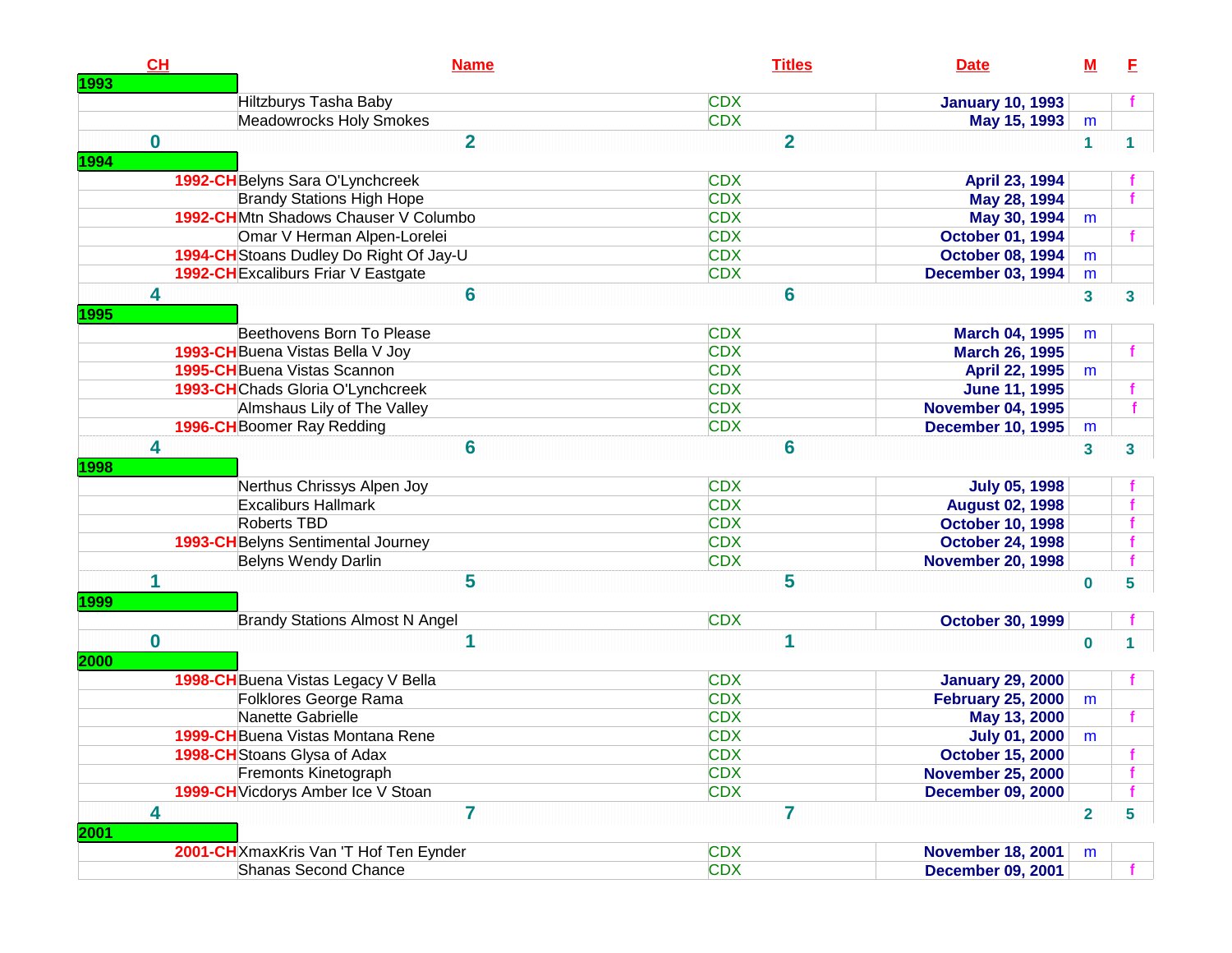| CH             | <b>Name</b>                             | <b>Titles</b>  | <b>Date</b>               | <u>M</u>                | E.             |
|----------------|-----------------------------------------|----------------|---------------------------|-------------------------|----------------|
| 1              | $\overline{2}$                          | $\overline{2}$ |                           | $\mathbf{1}$            | 1 <sup>1</sup> |
| 2002           |                                         |                |                           |                         |                |
|                | Nerthus Philys Chances R Good           | <b>CDX</b>     | <b>March 23, 2002</b>     | m                       |                |
|                | Swissongs Nevada                        | <b>CDX</b>     | <b>September 21, 2002</b> |                         |                |
|                | Stoans Quiet Collar V Abquin            | <b>CDX</b>     | <b>September 28, 2002</b> | m                       |                |
| $\bf{0}$       | 3                                       | 3              |                           | $\overline{\mathbf{2}}$ |                |
| 2003           |                                         |                |                           |                         |                |
|                | Lady Mercedes Dechynne                  | <b>CDX</b>     | <b>June 22, 2003</b>      |                         |                |
|                | Tejon Peaks Ciper Ladd                  | <b>CDX</b>     | <b>August 24, 2003</b>    | m                       |                |
|                | <b>Echos Utmost</b>                     | <b>CDX</b>     | <b>November 02, 2003</b>  |                         |                |
| $\bf{0}$       | $\overline{\mathbf{3}}$                 | 3              |                           | $\mathbf{1}$            | $\overline{2}$ |
| 2004           |                                         |                |                           |                         |                |
|                | Stoans Axel Von Hildean                 | <b>CDX</b>     | April 25, 2004            | m                       |                |
|                | Thunder Hills Brunhilda                 | <b>CDX</b>     | <b>August 29, 2004</b>    |                         |                |
|                | Roberts It Is Babe Isn't It             | <b>CDX</b>     | <b>October 31, 2004</b>   |                         |                |
| $\bf{0}$       | 3                                       | 3              |                           | 1                       | 2              |
| 2006           |                                         |                |                           |                         |                |
|                | Kings Row Uno Mas St. Hampton           | <b>CDX</b>     | April 30, 2006            | m                       |                |
| $\mathbf 0$    | 1                                       | 1              |                           | $\mathbf{1}$            | 0              |
| 2008           |                                         |                |                           |                         |                |
|                | 2007-CH Eastgates Remember The Knight   | <b>CDX</b>     | <b>March 30, 2008</b>     | m                       |                |
|                | 2007-CH Echos Xtra Sweetie V Eddy       | <b>CDX</b>     | <b>November 23, 2008</b>  |                         |                |
| $\overline{2}$ | $\overline{2}$                          | $\overline{2}$ |                           | $\mathbf{1}$            |                |
| 2010           |                                         |                |                           |                         |                |
|                | 2010-CH Benbarons Tinker of Yondo       | <b>CDX</b>     | April 17, 2010            |                         |                |
|                | 2013/14/15/16-PACH4Snowy Pines Hummer   | <b>CDX</b>     | <b>July 24, 2010</b>      | m                       |                |
|                | Hungry Jack Welker                      | <b>CDX</b>     | <b>October 16, 2010</b>   | m                       |                |
|                | Fremonts Very Ve Vee Dee                | <b>CDX</b>     | <b>November 06, 2010</b>  |                         |                |
|                | Stoans One Hit Wonder of Yixy           | <b>CDX</b>     | <b>November 27, 2010</b>  | m                       |                |
| $\overline{2}$ | 5                                       | 5              |                           | 3                       | $\overline{2}$ |
| <b>2011</b>    |                                         |                |                           |                         |                |
|                | Roberts A B Normal                      | <b>CDX</b>     | <b>October 29, 2011</b>   | m                       |                |
| $\bf{0}$       | 1                                       | 1              |                           | 1                       | 0              |
| 2012           |                                         |                |                           |                         |                |
|                | Shadow Mtn Playit Again V Reema         | <b>CDX</b>     | <b>July 20, 2012</b>      |                         |                |
| $\bf{0}$       | 1                                       | 1              |                           |                         |                |
| 2013           |                                         |                |                           | 0                       |                |
|                | <b>Snowy Pines Tundra</b>               | <b>CDX</b>     | <b>August 16, 2013</b>    |                         |                |
|                | 2011-GCH/2008-CH Vicdorys Lump O'Coal   | <b>CDX</b>     | <b>October 27, 2013</b>   | m                       |                |
| 1              | $\overline{2}$                          | $\overline{2}$ |                           |                         |                |
|                |                                         |                |                           | $\mathbf{1}$            | 1              |
| 2014           |                                         |                |                           |                         |                |
|                | 2013-GCH/2013-CHLasquites May of Denver | <b>CDX</b>     | <b>July 12, 2014</b>      |                         |                |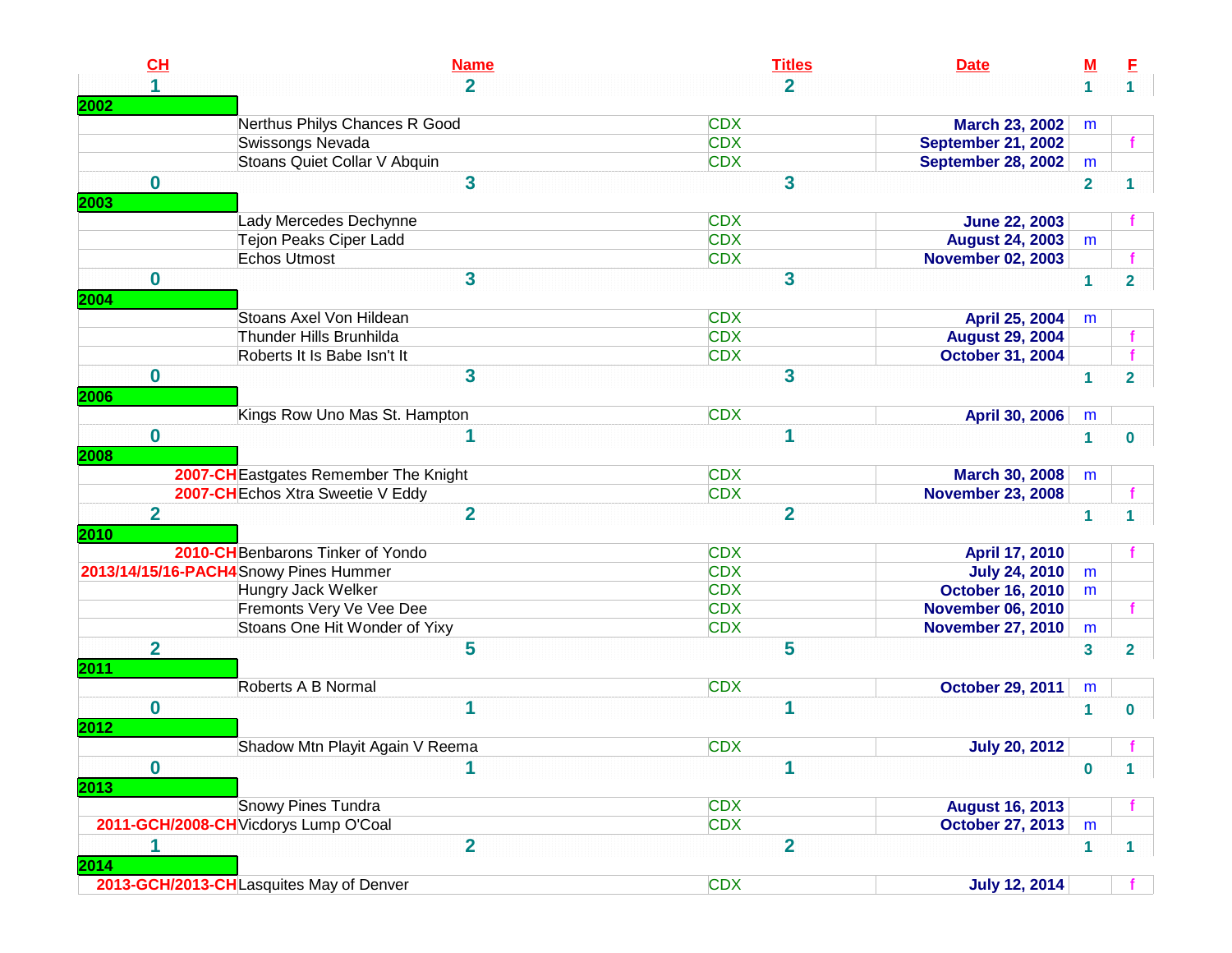| CL               | <b>Name</b>                                   | <b>Titles</b>           | <b>Date</b>               | <u>M</u>     | E                       |
|------------------|-----------------------------------------------|-------------------------|---------------------------|--------------|-------------------------|
|                  |                                               |                         |                           | $\bf{0}$     |                         |
| 2015             |                                               |                         |                           |              |                         |
|                  | <b>Excaliburs Muse</b>                        | <b>CDX</b>              | <b>August 21, 2015</b>    |              |                         |
|                  | 2013-CH Excaliburs Lady of The Lake           | <b>CDX</b>              | <b>August 22, 2015</b>    |              |                         |
| 1                | $\overline{2}$                                | $\overline{\mathbf{2}}$ |                           | $\bf{0}$     | $\overline{\mathbf{2}}$ |
| 2016             |                                               |                         |                           |              |                         |
|                  | 2016-CH Summerlyns U R My Keb V Showme        | <b>CDX</b>              | <b>August 25, 2016</b>    |              |                         |
|                  |                                               | 1                       |                           | $\bf{0}$     |                         |
| 2018             |                                               |                         |                           |              |                         |
|                  | Blue Collars Once To Every Woman              | <b>CDX</b>              | <b>October 28, 2018</b>   | m            |                         |
| $\bf{0}$         |                                               | 1                       |                           | $\mathbf{1}$ | 0                       |
| 2021             |                                               |                         |                           |              |                         |
|                  | Sadie Hunter                                  | <b>CDX</b>              | <b>March 20, 2021</b>     |              |                         |
| $\bf{0}$         | 1                                             |                         |                           | $\bf{0}$     |                         |
| 56               | 308                                           | 308                     |                           | 131          | 172                     |
| $_{\rm \bf CGC}$ |                                               |                         |                           |              |                         |
|                  |                                               |                         |                           |              |                         |
| 2002             |                                               |                         |                           |              |                         |
|                  | <b>Belyns Goodfellow Cooper</b>               | <b>CGC</b>              | <b>August 30, 2002</b>    | m            |                         |
| $\bf{0}$         | 1                                             | 1                       |                           | $\mathbf{1}$ | $\bf{0}$                |
| 2006             |                                               |                         |                           |              |                         |
|                  | 2013/14/15/16-PACH4 Snowy Pines Hummer        | <b>CGC</b>              | <b>September 16, 2006</b> | m            |                         |
| 1                | 1                                             | 1                       |                           | $\mathbf{1}$ | 0                       |
| 2007             |                                               |                         |                           |              |                         |
|                  | <b>Stars Fortuitous Sequence of Events</b>    | <b>CGC</b>              | April 24, 2007            | m            |                         |
| $\bf{0}$         |                                               | 1                       |                           | 1            | 0                       |
| 2010             |                                               |                         |                           |              |                         |
|                  | 2012-GCH/2011-CHKings Mill Young At Heart     | <b>CGC</b>              | <b>June 12, 2010</b>      | m            |                         |
|                  | 1                                             | 1                       |                           | $\mathbf{1}$ | 0                       |
| <b>2011</b>      |                                               |                         |                           |              |                         |
|                  | Montana Mtns Dance N Twist & Shout            | <b>CGC</b>              | <b>August 31, 2011</b>    | m            |                         |
| $\bf{0}$         |                                               | 1                       |                           | 1            | 0                       |
| 2013             |                                               |                         |                           |              |                         |
|                  | 2013-GCH/2013-CHRock And Rolls Pinball Wizard | <b>CGC</b>              | <b>January 18, 2013</b>   | m            |                         |
|                  | 2016-CH Kings Mill Bradshaw                   | <b>CGC</b>              | <b>February 01, 2013</b>  | m            |                         |
|                  | Lil Jons Life of Reilly                       | <b>CGC</b>              | <b>February 03, 2013</b>  | m            |                         |
|                  | 2015-GCH/2013-CHAmbersand Winds of Winter     | <b>CGC</b>              | <b>March 02, 2013</b>     | m            |                         |
|                  | Cottonwood Creeks Keepin' The Faith           | <b>CGC</b>              | <b>March 18, 2013</b>     | m            |                         |
|                  | 2012-CHCottonwood Creeks Tutti Frutti         | <b>CGC</b>              | <b>March 18, 2013</b>     |              |                         |
|                  | Adelhelds Gift                                | <b>CGC</b>              | April 13, 2013            |              |                         |
|                  | 2014-CHMtn Homes King of Southern Charm       | <b>CGC</b>              | April 23, 2013            | m            |                         |
|                  | Fremonts One In A Million                     | <b>CGC</b>              | May 02, 2013              |              |                         |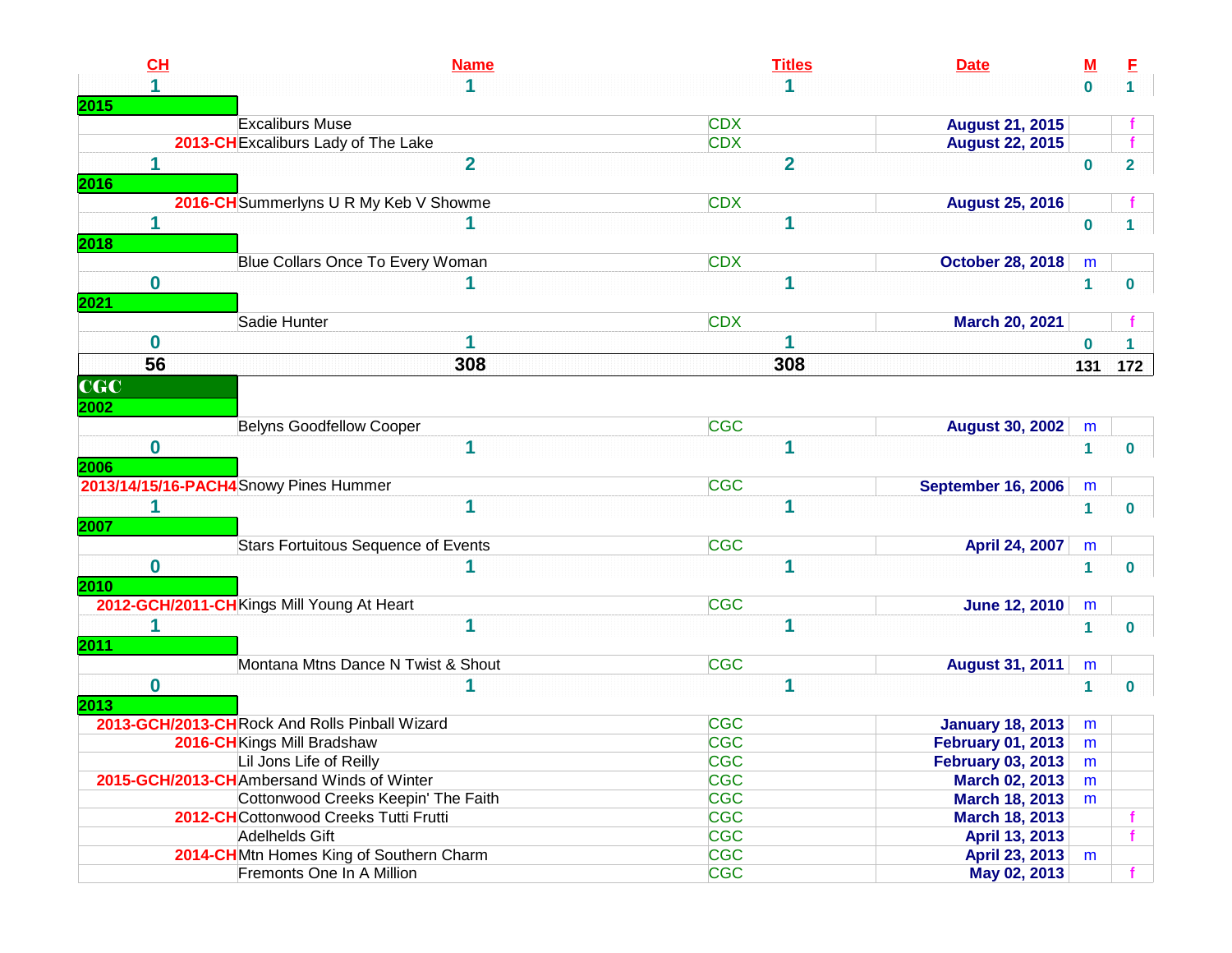| CL<br><b>Name</b>                                   | <b>Titles</b> | <b>Date</b>               | $\underline{\mathbf{M}}$ | Е |
|-----------------------------------------------------|---------------|---------------------------|--------------------------|---|
| 2014-GCH/2011-CHLasquites HRH Walter                | <b>CGC</b>    | May 04, 2013              | m                        |   |
| St. Coley Novembers Blessing                        | <b>CGC</b>    | May 07, 2013              | m                        |   |
| 2013-GCH/2013-CH Szajdas Neverending Story          | <b>CGC</b>    | May 14, 2013              | m                        |   |
| 2013-GCH/2013-CHSzajdas Neverending Story           | <b>CGC</b>    | May 14, 2013              | m                        |   |
| 2013-GCH/2013-CH Szajdas Neverending Story          | <b>CGC</b>    | May 14, 2013              | m                        |   |
| 2013-GCH/2013-CH Szajdas Neverending Story          | <b>CGC</b>    | May 14, 2013              | m                        |   |
| <b>Cottonwood Creeks Family Tradition</b>           | <b>CGC</b>    | <b>June 03, 2013</b>      |                          |   |
| Cottonwood Creeks Rock Your World                   | <b>CGC</b>    | <b>June 03, 2013</b>      | m                        |   |
| Simi of Fadora                                      | <b>CGC</b>    | <b>June 06, 2013</b>      |                          |   |
| 2013-CH Yukons Hogans Bernard                       | <b>CGC</b>    | <b>June 09, 2013</b>      | m                        |   |
| <b>Tiamo Smoothing Things Over</b>                  | <b>CGC</b>    | <b>June 13, 2013</b>      | m                        |   |
| 3g's Huck Finley                                    | <b>CGC</b>    | <b>June 18, 2013</b>      | m                        |   |
| 2013-CH Pinevalleysaints Rock N' Roll Sadie         | <b>CGC</b>    | <b>June 20, 2013</b>      |                          |   |
| 2014-CH Starbrites Pandora V Beech Hill             | <b>CGC</b>    | <b>June 25, 2013</b>      |                          |   |
| 2013-CH Starbrites Roma V Beech Hill                | <b>CGC</b>    | <b>June 25, 2013</b>      |                          |   |
| Cache Retreat Justan Alpine Morning                 | <b>CGC</b>    | <b>June 26, 2013</b>      |                          |   |
| Very Du Grand St. Bernard                           | <b>CGC</b>    | <b>June 29, 2013</b>      |                          |   |
| Martin Doby Phineas Mcfly                           | <b>CGC</b>    | <b>July 07, 2013</b>      | m                        |   |
| Lasquites Yuma R Kachina Doll                       | <b>CGC</b>    | <b>July 09, 2013</b>      |                          |   |
| Magnus Pipes Vegas                                  | <b>CGC</b>    | <b>August 11, 2013</b>    | m                        |   |
| <b>Troopers Brother Minor Tank</b>                  | <b>CGC</b>    | <b>August 12, 2013</b>    | m                        |   |
| <b>Blue Collars Lite My Fire Sadie</b>              | <b>CGC</b>    | <b>August 13, 2013</b>    |                          |   |
| Cache Retreat Silly Underfinable Man                | <b>CGC</b>    | <b>August 22, 2013</b>    | m                        |   |
| 2013-GCH/2013-CHLasquites May of Denver             | <b>CGC</b>    | <b>August 24, 2013</b>    |                          |   |
| 2016-CHLasquites Xantana V Lorenzo                  | <b>CGC</b>    | <b>August 24, 2013</b>    |                          |   |
| 2015-GCH/2014-CHCountry Haven Cleopatra V Kings Row | <b>CGC</b>    | <b>August 28, 2013</b>    |                          |   |
| <b>Manns Friar Tuck Vitale</b>                      | <b>CGC</b>    | <b>August 31, 2013</b>    | m                        |   |
| Manns Wild Rose                                     | <b>CGC</b>    | <b>August 31, 2013</b>    |                          |   |
| Lord Tonka Von Joslyn-Berner                        | <b>CGC</b>    | <b>September 08, 2013</b> | m                        |   |
| Cache Retreat Atlas World On His Shoulders          | <b>CGC</b>    | <b>September 25, 2013</b> | m                        |   |
| Pevas Titan Hyperian The High One                   | <b>CGC</b>    | <b>September 25, 2013</b> | m                        |   |
| Summerlyns Road To Varsity                          | <b>CGC</b>    | <b>September 25, 2013</b> |                          |   |
| 2012-CH Swisstars Cadance                           | <b>CGC</b>    | <b>September 25, 2013</b> |                          |   |
| Nebos Jenna V Arrowhead                             | <b>CGC</b>    | <b>October 05, 2013</b>   |                          |   |
| World Tops Miss Moneypenny                          | <b>CGC</b>    | <b>October 17, 2013</b>   |                          |   |
| Dun-Z I Did It Again                                | <b>CGC</b>    | <b>October 22, 2013</b>   | m                        |   |
| 2010-GCH/2010-CH Sandrimars April Ice V Revilo      | <b>CGC</b>    | <b>October 26, 2013</b>   |                          |   |
| 2017-GCH/2015-CH Jeul Kreeks A Rockstar For Vicdory | <b>CGC</b>    | <b>October 28, 2013</b>   |                          |   |
| Summerlyns Surpreme Tonka Tank                      | <b>CGC</b>    | <b>November 02, 2013</b>  | m                        |   |
| 2017-CH Country Haven Zeus of Kings Row             | <b>CGC</b>    | <b>November 03, 2013</b>  | m                        |   |
| Kingston James Mufasa                               | <b>CGC</b>    | <b>November 22, 2013</b>  | m                        |   |
| Cache Retreat Friendly Ghost                        | <b>CGC</b>    | <b>December 01, 2013</b>  |                          |   |
| <b>Derosiers Cooperstown</b>                        | <b>CGC</b>    | <b>December 12, 2013</b>  | m                        |   |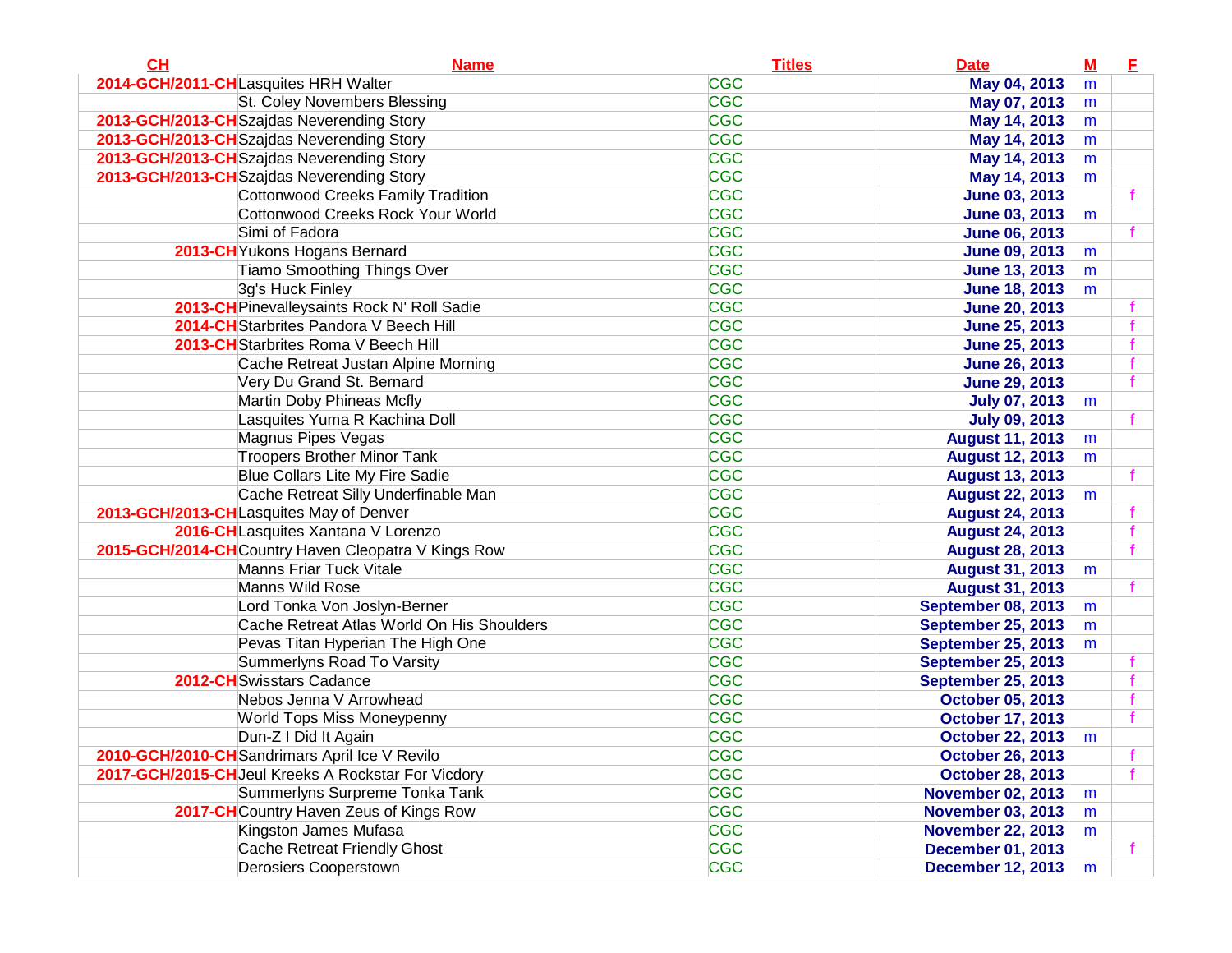| CH                             | <b>Name</b>                                       | <b>Titles</b> | <b>Date</b>               | $\underline{\mathbf{M}}$ | Е  |
|--------------------------------|---------------------------------------------------|---------------|---------------------------|--------------------------|----|
|                                | Stoans Annaleese De Lux                           | <b>CGC</b>    | <b>December 13, 2013</b>  |                          |    |
| 21                             | 53                                                | 53            |                           | 29                       | 24 |
| 2014                           |                                                   |               |                           |                          |    |
|                                | Stoans Abigale De Lux                             | <b>CGC</b>    | <b>January 18, 2014</b>   |                          |    |
|                                | Beowoff                                           | <b>CGC</b>    | <b>January 21, 2014</b>   | m                        |    |
|                                | <b>Blue Collars Mischief Maker</b>                | <b>CGC</b>    | <b>January 28, 2014</b>   |                          |    |
|                                | 2010-CHMammoth Sts Dora The Explorer              | <b>CGC</b>    | <b>February 10, 2014</b>  |                          |    |
|                                | Stoans Annie De Lux                               | <b>CGC</b>    | <b>February 15, 2014</b>  |                          |    |
| 2012-GCH/2012-CHAksalas Peyton |                                                   | <b>CGC</b>    | <b>February 16, 2014</b>  | m                        |    |
|                                | <b>Snowy Pines Tundra</b>                         | <b>CGC</b>    | <b>February 20, 2014</b>  |                          |    |
|                                | Jamelles Baron Von Trapp                          | <b>CGC</b>    | <b>February 23, 2014</b>  | m                        |    |
|                                | Northgates Minna                                  | <b>CGC</b>    | <b>March 12, 2014</b>     |                          |    |
|                                | Country Havens Tally Ho to Kings Row              | <b>CGC</b>    | <b>March 15, 2014</b>     |                          |    |
|                                | Annie Maria                                       | <b>CGC</b>    | <b>March 18, 2014</b>     |                          |    |
|                                | 2015-CHLasquites Edward V Kasper                  | <b>CGC</b>    | March 30, 2014            | m                        |    |
|                                | <b>Watsons Toby</b>                               | <b>CGC</b>    | April 13, 2014            | m                        |    |
|                                | Wrenna Luna Plair                                 | <b>CGC</b>    | April 13, 2014            |                          |    |
|                                | Mahoganys Go Your Own Way                         | <b>CGC</b>    | April 21, 2014            |                          |    |
|                                | 2012-GCH/2012-CH Belle Isles Cookie V Cretan      | <b>CGC</b>    | <b>April 22, 2014</b>     | m                        |    |
|                                | Royal Treasures Smallhaus Layla                   | <b>CGC</b>    | May 17, 2014              |                          |    |
|                                | Sylvans Mountain Bluebird                         | <b>CGC</b>    | <b>June 05, 2014</b>      |                          |    |
|                                | 2014-CHSlatons Blinded By Gizis Lite              | <b>CGC</b>    | <b>June 08, 2014</b>      | m                        |    |
|                                | 2015-CH Slatons Brightest Lite                    | <b>CGC</b>    | <b>June 08, 2014</b>      | m                        |    |
|                                | 2015-CHBlue Collars Lebowski                      | <b>CGC</b>    | <b>June 20, 2014</b>      | m                        |    |
|                                | George Bailey Vanuiter                            | <b>CGC</b>    | <b>June 22, 2014</b>      | m                        |    |
|                                | 2016-CH Kings Mill Hemie of Fuzzy Bear "Lola Mae" | <b>CGC</b>    | <b>June 22, 2014</b>      |                          |    |
|                                | Starstrucks Sophie                                | <b>CGC</b>    | <b>June 27, 2014</b>      |                          |    |
|                                | <b>Shelbys Cobra Namesake</b>                     | <b>CGC</b>    | <b>July 02, 2014</b>      |                          |    |
|                                | 2016-CHSkyviews Masquarade                        | <b>CGC</b>    | <b>August 02, 2014</b>    |                          |    |
|                                | Stoans Boeing of Xoli                             | <b>CGC</b>    | <b>August 12, 2014</b>    | m                        |    |
|                                | Nana Darling Hankins                              | <b>CGC</b>    | <b>August 14, 2014</b>    |                          |    |
|                                | 2013-CH Big Mack Loves Le Phaires Bruno           | <b>CGC</b>    | <b>August 16, 2014</b>    | m                        |    |
|                                | Mack Loves Le Phaires Madison                     | <b>CGC</b>    | <b>August 16, 2014</b>    |                          |    |
|                                | Stoans Ballyhoo of Xoli                           | <b>CGC</b>    | <b>August 17, 2014</b>    |                          |    |
|                                | Lasquites Jumpin' Jack Flash                      | <b>CGC</b>    | <b>August 18, 2014</b>    | m                        |    |
|                                | Daisy Mae Carey                                   | <b>CGC</b>    | <b>August 23, 2014</b>    |                          |    |
|                                | 2015-CHWho Dats Baron La Croix                    | <b>CGC</b>    | September 14, 2014        | m                        |    |
|                                | Southern Stars Tobby Jack Alexander               | <b>CGC</b>    | September 17, 2014        | m                        |    |
|                                | Molly Mae III                                     | <b>CGC</b>    | <b>September 30, 2014</b> |                          |    |
|                                | Mount Hood Auberon Smallhaus Gibson               | <b>CGC</b>    | <b>October 22, 2014</b>   | m                        |    |
|                                | Ji's Jbears Watchin Over Me                       | <b>CGC</b>    | <b>October 27, 2014</b>   | m                        |    |
|                                | Empty Keg Nordogs Amadeus V Vivacious Veracity    | <b>CGC</b>    | <b>November 01, 2014</b>  | m                        |    |
|                                | <b>Wintercrest Adam Twelve</b>                    | <b>CGC</b>    | <b>November 01, 2014</b>  | m                        |    |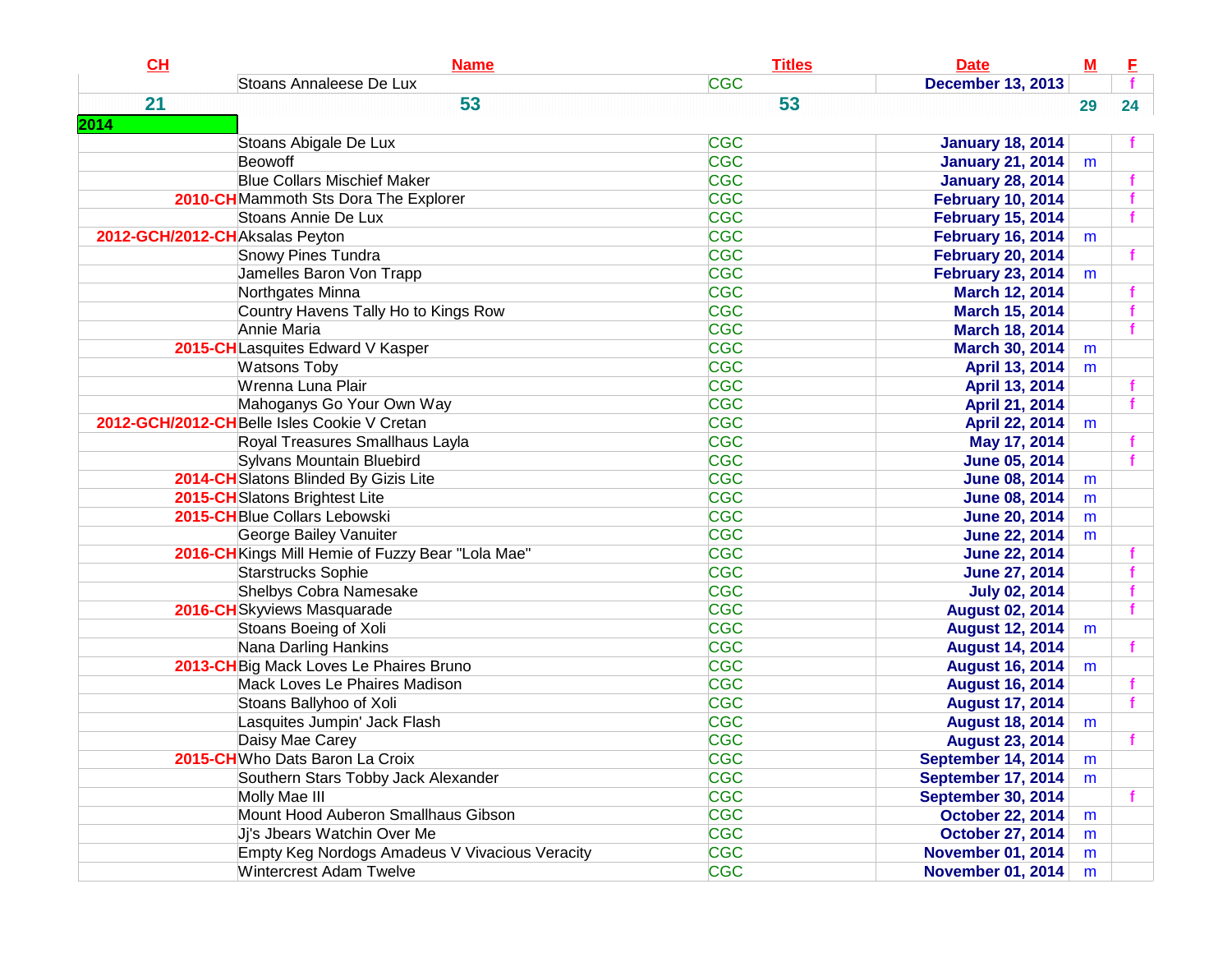| CH   | <b>Name</b>                                       | <b>Titles</b> | <b>Date</b>               | $\underline{\mathbf{M}}$ | E                |
|------|---------------------------------------------------|---------------|---------------------------|--------------------------|------------------|
|      | Jamelles Ulysses S Grant                          | <b>CGC</b>    | <b>November 08, 2014</b>  | m                        |                  |
|      | Beech Hills Azusa                                 | <b>CGC</b>    | <b>November 15, 2014</b>  |                          |                  |
|      | <b>Revilos Quintessential</b>                     | <b>CGC</b>    | <b>November 22, 2014</b>  | m                        |                  |
|      | Lookout Mountains Riley                           | <b>CGC</b>    | <b>December 05, 2014</b>  |                          |                  |
|      | 2016-CH Summerlyns U R My Keb V Showme            | <b>CGC</b>    | <b>December 11, 2014</b>  |                          |                  |
|      | 3g's Princess Ivy                                 | <b>CGC</b>    | <b>December 17, 2014</b>  |                          | f                |
| 12   | 46                                                | 46            |                           | 21                       | $25\phantom{.0}$ |
| 2015 |                                                   |               |                           |                          |                  |
|      | Monkey II                                         | <b>CGC</b>    | <b>January 03, 2015</b>   | m                        |                  |
|      | <b>Beau Chuckles</b>                              | <b>CGC</b>    | <b>January 23, 2015</b>   | m                        |                  |
|      | 2014-CHJamelles Music Man V Saundalin             | <b>CGC</b>    | <b>February 05, 2015</b>  | m                        |                  |
|      | Thurston Howell 4th                               | <b>CGC</b>    | March 03, 2015            | m                        |                  |
|      | <b>Slatons Melts Your Heart</b>                   | <b>CGC</b>    | <b>March 04, 2015</b>     | m                        |                  |
|      | <b>Starlights Orions Cash Comet</b>               | <b>CGC</b>    | March 17, 2015            | m                        |                  |
|      | Blue Collars Once To Every Woman                  | <b>CGC</b>    | <b>March 29, 2015</b>     | m                        |                  |
|      | <b>Little Delilah</b>                             | <b>CGC</b>    | March 31, 2015            |                          |                  |
|      | H.I.W. Jaguars Eagles Flight                      | <b>CGC</b>    | April 02, 2015            | m                        |                  |
|      | Brandau Ridge Takn A Walk Ur Heart                | <b>CGC</b>    | April 14, 2015            |                          |                  |
|      | Lasquites Kool Hand Luke                          | <b>CGC</b>    | April 21, 2015            | m                        |                  |
|      | Dublin St. Paul O'Sullivan                        | <b>CGC</b>    | May 09, 2015              | m                        |                  |
|      | Caspian Mikita Sashihara                          | <b>CGC</b>    | May 11, 2015              | m                        |                  |
|      | Avalanche XIII                                    | <b>CGC</b>    | May 30, 2015              |                          |                  |
|      | Ophies Meadow Von Duewerhaus                      | <b>CGC</b>    | <b>June 23, 2015</b>      |                          |                  |
|      | 2017-GCH/2016-CH Summerlyns Very Much A Lady      | <b>CGC</b>    | <b>July 12, 2015</b>      |                          |                  |
|      | 2014-GCH/2013-CHSandrimars Buffett Rocks Revillo  | <b>CGC</b>    | <b>July 18, 2015</b>      | m                        |                  |
|      | 2014-GCH/2014-CH Vicdorys Unleash The Dark Knight | <b>CGC</b>    | <b>July 18, 2015</b>      | m                        |                  |
|      | West Winds Hero My Mag Heaven Sent                | <b>CGC</b>    | <b>July 28, 2015</b>      | m                        |                  |
|      | <b>West Winds Rockvalley Bronson</b>              | <b>CGC</b>    | <b>July 28, 2015</b>      | m                        |                  |
|      | 2017-GCH/2016-CH Gliddens Yosminty Sam I Am       | <b>CGC</b>    | <b>July 29, 2015</b>      | m                        |                  |
|      | 2016-CH Skyviews Hot Summer Nights                | <b>CGC</b>    | <b>August 08, 2015</b>    |                          |                  |
|      | <b>Skyviews Remember Me</b>                       | <b>CGC</b>    | <b>August 09, 2015</b>    |                          |                  |
|      | Whitewaters Ballroom Blitz Voyager                | <b>CGC</b>    | <b>August 19, 2015</b>    | m                        |                  |
|      | Archimedes                                        | <b>CGC</b>    | <b>August 27, 2015</b>    | m                        |                  |
|      | <b>Ruby Amore</b>                                 | <b>CGC</b>    | <b>September 01, 2015</b> |                          |                  |
|      | <b>Clementine Bloch</b>                           | <b>CGC</b>    | <b>October 05, 2015</b>   |                          |                  |
|      | Stella Fleury                                     | <b>CGC</b>    | <b>November 03, 2015</b>  | f                        |                  |
|      | Charlotte Nelson                                  | <b>CGC</b>    | <b>November 09, 2015</b>  |                          |                  |
|      | Slatons Ben Making Dreams Come True               | <b>CGC</b>    | <b>November 18, 2015</b>  | m                        |                  |
|      | Woodcrest On A Slippery Slope Aspen               | <b>CGC</b>    | <b>November 18, 2015</b>  |                          |                  |
|      | Kira Marino-Landry                                | <b>CGC</b>    | <b>November 22, 2015</b>  |                          |                  |
|      | Kira Marino-Landry                                | <b>CGC</b>    | <b>November 22, 2015</b>  |                          |                  |
|      | Auveron Vandervoort                               | <b>CGC</b>    | <b>December 26, 2015</b>  | m                        |                  |
|      | Sir Carson of Kramer Manor                        | <b>CGC</b>    | <b>December 29, 2015</b>  | m                        |                  |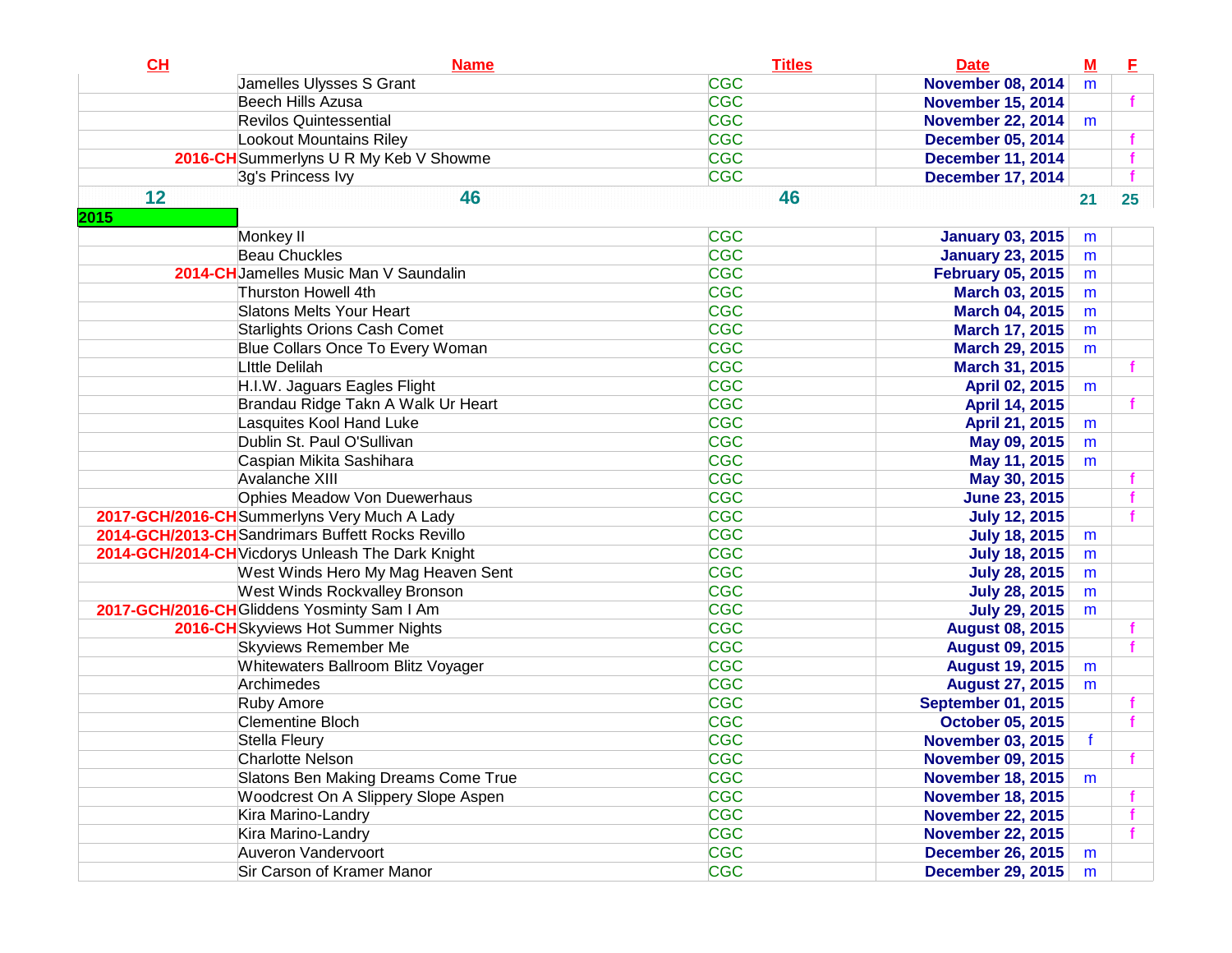| CL                                                | <b>Name</b> | <b>Titles</b><br><b>Date</b> | <u>M</u> | E. |
|---------------------------------------------------|-------------|------------------------------|----------|----|
| $6\phantom{a}$<br>35                              |             | 35                           | 22       | 13 |
| 2016                                              |             |                              |          |    |
| 2017-CHLarge Paw Nika For Brandauridge            | <b>CGC</b>  | <b>January 16, 2016</b>      |          |    |
| 2016-CH Belle Isles Precious V Hecca              | <b>CGC</b>  | <b>January 18, 2016</b>      |          |    |
| Nerthus Queen Isabella                            | <b>CGC</b>  | <b>February 24, 2016</b>     |          |    |
| Solstice Marino-Landry                            | <b>CGC</b>  | <b>March 14, 2016</b>        |          |    |
| Bernoulli Cern Zuzich                             | <b>CGC</b>  | <b>March 17, 2016</b>        | m        |    |
| Kimber Rose Jolley                                | <b>CGC</b>  | March 22, 2016               |          |    |
| Beech Hills Arlington                             | <b>CGC</b>  | April 03, 2016               | m        |    |
| Skyviews Montana Miss Tuff Enough                 | <b>CGC</b>  | April 05, 2016               |          |    |
| Cooper Moose Jolley                               | <b>CGC</b>  | April 19, 2016               | m        |    |
| Slatons Sir Barclay of Aldershot                  | <b>CGC</b>  | April 20, 2016               | m        |    |
| Rainiers Half Note                                | <b>CGC</b>  | May 21, 2016                 |          |    |
| Rosie XXV                                         | <b>CGC</b>  | May 25, 2016                 |          |    |
| Hercules Melvin Edelman                           | <b>CGC</b>  | May 27, 2016                 | m        |    |
| <b>Cretans Bastian</b>                            | <b>CGC</b>  | <b>June 02, 2016</b>         | m        |    |
| Beech Hills Dubai                                 | <b>CGC</b>  | <b>June 27, 2016</b>         |          |    |
| 2017-CH Beech Hills Durham                        | <b>CGC</b>  | <b>June 27, 2016</b>         | m        |    |
| Nana of Neverland                                 | <b>CGC</b>  | <b>July 07, 2016</b>         |          |    |
| Slatons Life In The Fast Lane                     | <b>CGC</b>  | <b>July 20, 2016</b>         | m        |    |
| Lasquites Ulysses V Denman                        | <b>CGC</b>  | <b>July 22, 2016</b>         | m        |    |
| 2015-GCH/2014-CHStoans Cow Boy of Windshadows     | <b>CGC</b>  | <b>July 22, 2016</b>         | m        |    |
| 2019-GCH/2018-CHLasquites Username Is Dexter      | <b>CGC</b>  | <b>July 23, 2016</b>         | m        |    |
| 2011-GCH/2010-CH Vicdorys Pretty In Pink Diamonds | <b>CGC</b>  | <b>July 24, 2016</b>         |          |    |
| Slatons Cinderella                                | <b>CGC</b>  | <b>July 27, 2016</b>         |          |    |
| 2018-GCH/2016-CHShadow Mtn Zenobia Von Ravensberg | <b>CGC</b>  | <b>July 31, 2016</b>         | m        |    |
| Aspen XI                                          | <b>CGC</b>  | <b>August 06, 2016</b>       |          |    |
| 2017-CHManns Precious Ruby                        | <b>CGC</b>  | <b>September 03, 2016</b>    |          |    |
| 2017-CHManns Wild Pebbles                         | <b>CGC</b>  | <b>September 03, 2016</b>    |          |    |
| Godsgift Athena Larena V Amazing Saints           | <b>CGC</b>  | September 04, 2016           |          |    |
| Godsgift Cassandra Di V Black River               | <b>CGC</b>  | September 04, 2016           |          |    |
| Who Dats Mia of Richards Court                    | <b>CGC</b>  | September 19, 2016           |          |    |
| Once In A Blue Moon Luna                          | <b>CGC</b>  | <b>September 24, 2016</b>    |          |    |
| 2017-GCH/2015-CHSlatons Victoria Secret           | <b>CGC</b>  | <b>October 01, 2016</b>      |          |    |
| 2017-GCH/2016-CH Starbrites Ellington V Cedar     | <b>CGC</b>  | <b>October 07, 2016</b>      | m        |    |
| <b>Howe Ranch Grandmas Pearls</b>                 | <b>CGC</b>  | <b>October 09, 2016</b>      |          |    |
| Howe Ranch Vera Godonkin                          | <b>CGC</b>  | <b>October 09, 2016</b>      |          |    |
| Holly Jolly Fischetti                             | <b>CGC</b>  | <b>October 26, 2016</b>      |          |    |
| Zoey Zeus J Fischetti                             | <b>CGC</b>  | <b>October 26, 2016</b>      |          |    |
| Sophi II                                          | <b>CGC</b>  | <b>November 02, 2016</b>     |          |    |
| 2014-CHShadow Mtn Yankee Doodle                   | <b>CGC</b>  | <b>November 05, 2016</b>     | m        |    |
| Summerlyns Waylons No Cowboy                      | <b>CGC</b>  | <b>December 01, 2016</b>     | m        |    |
| 2022-CH Lasquites Payson Po'Okela of Kris Kountry | <b>CGC</b>  | <b>December 11, 2016</b>     | m        |    |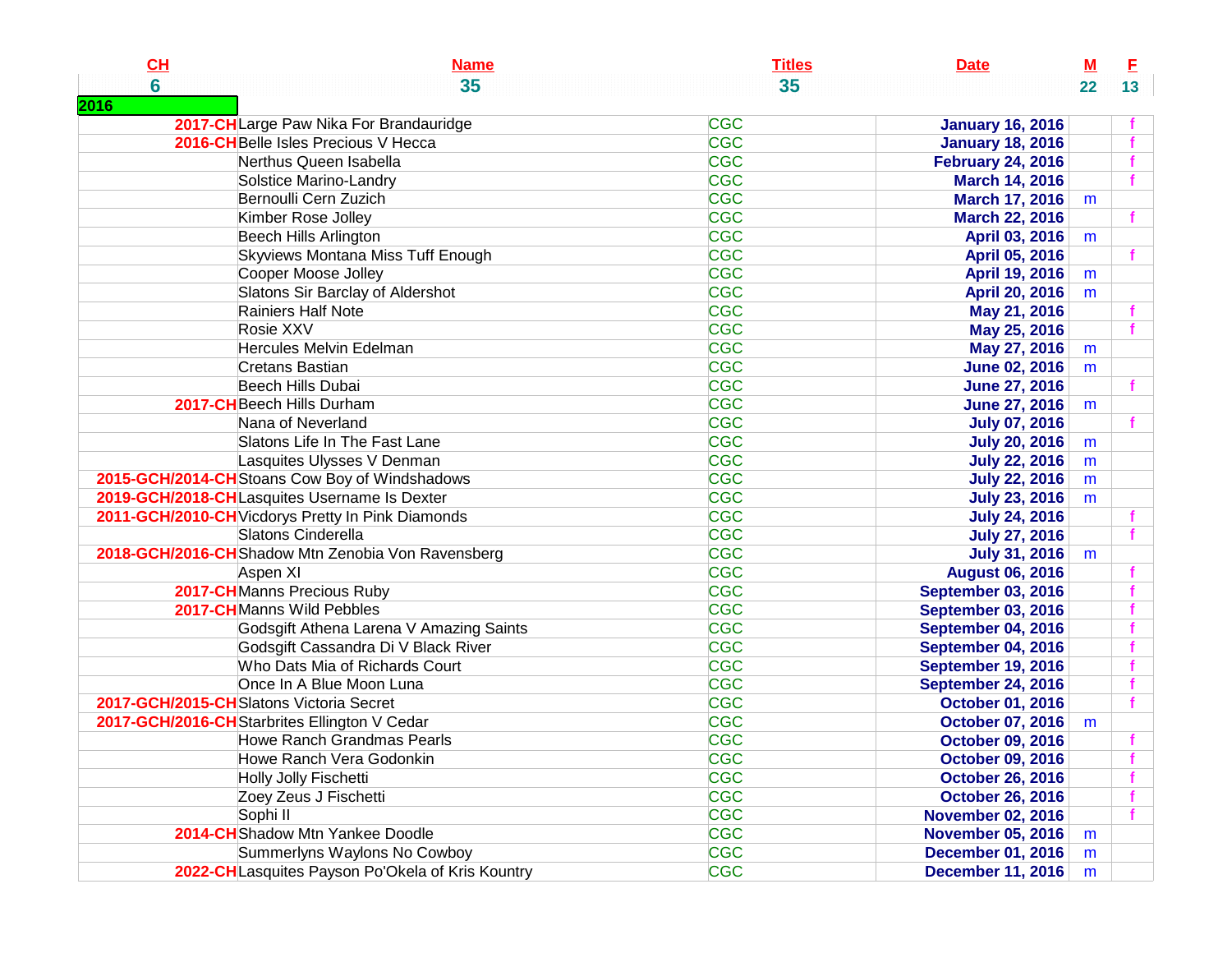| CH                              | <b>Name</b>                                                 | <b>Titles</b> | <b>Date</b>               | $M$ | E  |
|---------------------------------|-------------------------------------------------------------|---------------|---------------------------|-----|----|
|                                 | Who Dats Parish Odin                                        | <b>CGC</b>    | <b>December 18, 2016</b>  | m   |    |
| 13                              | 42                                                          | 42            |                           | 17  | 25 |
| 2017                            |                                                             |               |                           |     |    |
|                                 | Slatons Bringin' The Boom                                   | <b>CGC</b>    | <b>January 04, 2017</b>   | m   |    |
|                                 | Sandy Pits Desert Pebble                                    | <b>CGC</b>    | <b>January 09, 2017</b>   |     |    |
|                                 | Agostis Rufus                                               | <b>CGC</b>    | <b>January 10, 2017</b>   | m   |    |
|                                 | Hulk Landon                                                 | <b>CGC</b>    | <b>January 10, 2017</b>   | m   |    |
|                                 | Murtaugh Sir Didymus                                        | <b>CGC</b>    | <b>February 14, 2017</b>  | m   |    |
|                                 | Jeul Kreeks Abel Is In The Garden of Vicdory                | <b>CGC</b>    | March 05, 2017            | m   |    |
|                                 | <b>Howesound Saints Blu Skys</b>                            | <b>CGC</b>    | <b>March 20, 2017</b>     |     |    |
|                                 | Beauregard Sampson Henry                                    | <b>CGC</b>    | <b>March 27, 2017</b>     | m   |    |
|                                 | 2016-GCH/2015-CHSlatons Ticket To Ride                      | <b>CGC</b>    | April 01, 2017            | m   |    |
|                                 | Thunder XXXVII                                              | <b>CGC</b>    | April 17, 2017            | m   |    |
|                                 | Shadow Mtn Blizzard V Hicountry                             | <b>CGC</b>    | April 26, 2017            |     |    |
|                                 | 2016-GCH/2016-CH Empty Kegs Dumas Walker of Grissoms        | <b>CGC</b>    | April 29, 2017            | m   |    |
|                                 | Jedi Rey of Jakku                                           | <b>CGC</b>    | May 01, 2017              |     |    |
|                                 | Roman Centurion Bernard Anderson                            | <b>CGC</b>    | May 04, 2017              | m   |    |
|                                 | Slatons Wouldn"T Miss A Meal                                | <b>CGC</b>    | May 10, 2017              | m   |    |
|                                 | Louie Frey Mathys                                           | <b>CGC</b>    | May 15, 2017              | m   |    |
|                                 | <b>Titan Hal Van Stewark</b>                                | <b>CGC</b>    | May 15, 2017              | m   |    |
|                                 | Gogo                                                        | <b>CGC</b>    | May 16, 2017              | m   |    |
|                                 | Tom and Dianne Smokie                                       | <b>CGC</b>    | <b>June 10, 2017</b>      | m   |    |
| 2018-GCH/2017-CH Vicdorys Vixen |                                                             | <b>CGC</b>    | <b>June 11, 2017</b>      |     |    |
|                                 | Sir Bear of Waverly                                         | <b>CGC</b>    | <b>June 17, 2017</b>      | m   |    |
|                                 | Sir Cooper of Watson                                        | <b>CGC</b>    | <b>June 22, 2017</b>      | m   |    |
|                                 | Bella Boo Godiva                                            | <b>CGC</b>    | <b>July 10, 2017</b>      |     |    |
|                                 | Gronk Magnum                                                | <b>CGC</b>    | <b>July 10, 2017</b>      | m   |    |
|                                 | Lola XVIII                                                  | <b>CGC</b>    | <b>July 12, 2017</b>      |     |    |
|                                 | Ziva David Mankey                                           | <b>CGC</b>    | <b>July 12, 2017</b>      |     |    |
|                                 | <b>Jack XXIII</b>                                           | <b>CGC</b>    | <b>July 19, 2017</b>      | m   |    |
|                                 | Emma Jo Steward                                             | <b>CGC</b>    | <b>July 23, 2017</b>      |     |    |
|                                 | <b>Oscar Charles</b>                                        | <b>CGC</b>    | <b>July 26, 2017</b>      | m   |    |
|                                 | George Tex Peckenpaugh                                      | <b>CGC</b>    | <b>August 04, 2017</b>    | m   |    |
|                                 | 2019-GCH/2018-CH Kris Kountry A League of Her Own V Orlando | <b>CGC</b>    | <b>August 16, 2017</b>    |     |    |
|                                 | Mister Mickey Doodle                                        | <b>CGC</b>    | <b>August 23, 2017</b>    | m   |    |
|                                 | 2018-CH Heimers Head Over Heels                             | <b>CGC</b>    | September 16, 2017        | m   |    |
|                                 | 2017-CH Slatons Martial Art                                 | <b>CGC</b>    | <b>September 19, 2017</b> | m   |    |
|                                 | Epic Saint Nikolaus                                         | <b>CGC</b>    | September 24, 2017        | m   |    |
|                                 | Sir Moby Prince of Whales                                   | <b>CGC</b>    | <b>September 25, 2017</b> | m   |    |
|                                 | Canyons Alva V Boeing                                       | <b>CGC</b>    | <b>October 17, 2017</b>   |     |    |
|                                 | Sweet Peas Maggie Moo                                       | <b>CGC</b>    | <b>October 24, 2017</b>   |     |    |
|                                 | Nordogs Sweet Red Clover                                    | <b>CGC</b>    | <b>November 03, 2017</b>  |     |    |
|                                 | Nordogs Wendy Together For So Long                          | <b>CGC</b>    | <b>November 03, 2017</b>  |     |    |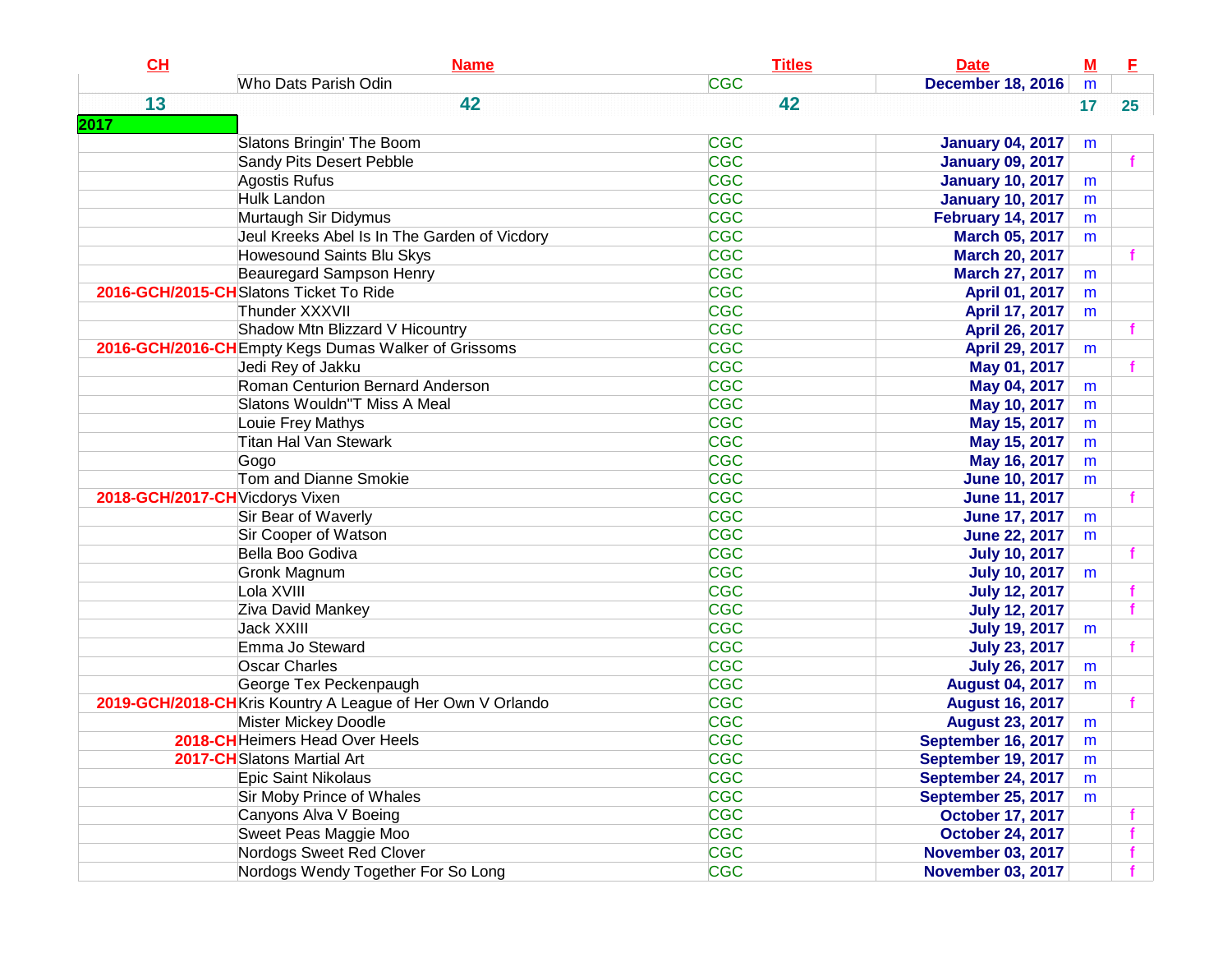| CH   | <b>Name</b>                                                 | <b>Titles</b> | <b>Date</b>               | $\underline{\mathbf{M}}$ | E  |
|------|-------------------------------------------------------------|---------------|---------------------------|--------------------------|----|
|      | Lucy Caliborne                                              | <b>CGC</b>    | <b>November 13, 2017</b>  |                          |    |
|      | Nordogs Rebel Melody Muddlefoot                             | <b>CGC</b>    | <b>November 13, 2017</b>  |                          |    |
|      | <b>Bishop Ezra</b>                                          | <b>CGC</b>    | <b>December 09, 2017</b>  | m                        |    |
|      | Leia II                                                     | <b>CGC</b>    | <b>December 19, 2017</b>  |                          |    |
|      | Cornerstones Ice Princess Rosemary                          | <b>CGC</b>    | <b>December 28, 2017</b>  |                          |    |
| 6    | 45                                                          | 45            |                           | 27                       | 18 |
| 2018 |                                                             |               |                           |                          |    |
|      | <b>Harriss Gentle Giants Tank</b>                           | <b>CGC</b>    | <b>January 10, 2018</b>   | m                        |    |
|      | 2018-GCH/2017-CHLasquites Xavier V Horace                   | <b>CGC</b>    | <b>January 19, 2018</b>   | m                        |    |
|      | 2015-CH Brock Ranch Boogi Woogi Bogie                       | <b>CGC</b>    | <b>January 20, 2018</b>   | m                        |    |
|      | Slatons U Lite Up My Life                                   | <b>CGC</b>    | <b>January 28, 2018</b>   |                          |    |
|      | Remi Neff                                                   | <b>CGC</b>    | <b>February 20, 2018</b>  |                          |    |
|      | Cherry Bonds (Reyes)                                        | <b>CGC</b>    | <b>February 26, 2018</b>  |                          |    |
|      | 2019-CH Szajdas Drunk On You                                | <b>CGC</b>    | <b>March 03, 2018</b>     |                          |    |
|      | Lily Lovebug Liebman                                        | <b>CGC</b>    | <b>March 12, 2018</b>     |                          |    |
|      | Ryder Bonaventure                                           | <b>CGC</b>    | <b>March 13, 2018</b>     | m                        |    |
|      | Havens Hercules                                             | <b>CGC</b>    | <b>March 17, 2018</b>     | m                        |    |
|      | 2022-RACH Swissmiss Shayna Snowflake                        | <b>CGC</b>    | <b>March 19, 2018</b>     |                          |    |
|      | Danny From Hay Creek                                        | <b>CGC</b>    | March 31, 2018            |                          |    |
|      | Gracie Puls                                                 | <b>CGC</b>    | April 04, 2018            |                          |    |
|      | Nikolai Chase                                               | <b>CGC</b>    | April 12, 2018            | m                        |    |
|      | <b>Gus Russell</b>                                          | <b>CGC</b>    | April 14, 2018            | m                        |    |
|      | Alpine Adams Baron Two                                      | <b>CGC</b>    | April 17, 2018            | m                        |    |
|      | 2018-GCH/2018-CHSlatons Sweet Secret                        | <b>CGC</b>    | April 17, 2018            |                          |    |
|      | Abigail Rose IV                                             | <b>CGC</b>    | April 29, 2018            |                          |    |
|      | Shadow Mtn Bringer of Light                                 | <b>CGC</b>    | May 08, 2018              | m                        |    |
|      | 2019-GCH/2018-CHBeech Hills Gala                            | <b>CGC</b>    | May 12, 2018              |                          |    |
|      | Desertwinds Ami x Orpheus                                   | <b>CGC</b>    | <b>June 05, 2018</b>      |                          |    |
|      | Alpine Mtn Intriguing Trixie                                | <b>CGC</b>    | <b>June 06, 2018</b>      |                          |    |
|      | My Penny From Heaven                                        | <b>CGC</b>    | <b>June 06, 2018</b>      |                          |    |
|      | Triple Oaks Maximum Happiness                               | <b>CGC</b>    | <b>June 06, 2018</b>      | m                        |    |
|      | Who Dats Moon Pie of Smilingerbear                          | <b>CGC</b>    | <b>June 21, 2018</b>      |                          |    |
|      | Slatons Luv Conquers All                                    | <b>CGC</b>    | <b>June 22, 2018</b>      |                          |    |
|      | 2018-CH Tinkerbells Sharp Shooter                           | <b>CGC</b>    | <b>June 23, 2018</b>      | m                        |    |
|      | Miss Maggie Mae Zwick                                       | <b>CGC</b>    | <b>June 25, 2018</b>      |                          |    |
|      | 2021-CH Mistihil Stormy Weather By Rowdy                    | <b>CGC</b>    | <b>July 08, 2018</b>      |                          |    |
|      | 2019-CH Story Books Olivia Twist                            | <b>CGC</b>    | <b>July 21, 2018</b>      |                          |    |
|      | 2017-GCH/2016-CH Tinkerbells Genevieve V Santas Forest      | <b>CGC</b>    | <b>July 21, 2018</b>      |                          |    |
|      | 2017-GCH/2017-CH Westhavens When You Wish Upon A Star Heidi | <b>CGC</b>    | <b>July 28, 2018</b>      |                          |    |
|      | 2018-CH Greystones Shadowfrosttrek@Skyview                  | <b>CGC</b>    | <b>August 11, 2018</b>    | m                        |    |
|      | Arlingtons Parker                                           | <b>CGC</b>    | <b>August 18, 2018</b>    | m                        |    |
|      | 2016-GCH/2016-CHElbas Aristo Presto                         | <b>CGC</b>    | <b>September 18, 2018</b> | m                        |    |
|      | 2020-CHLasquites Finnigan of Rolando                        | <b>CGC</b>    | <b>September 18, 2018</b> | m                        |    |
|      |                                                             |               |                           |                          |    |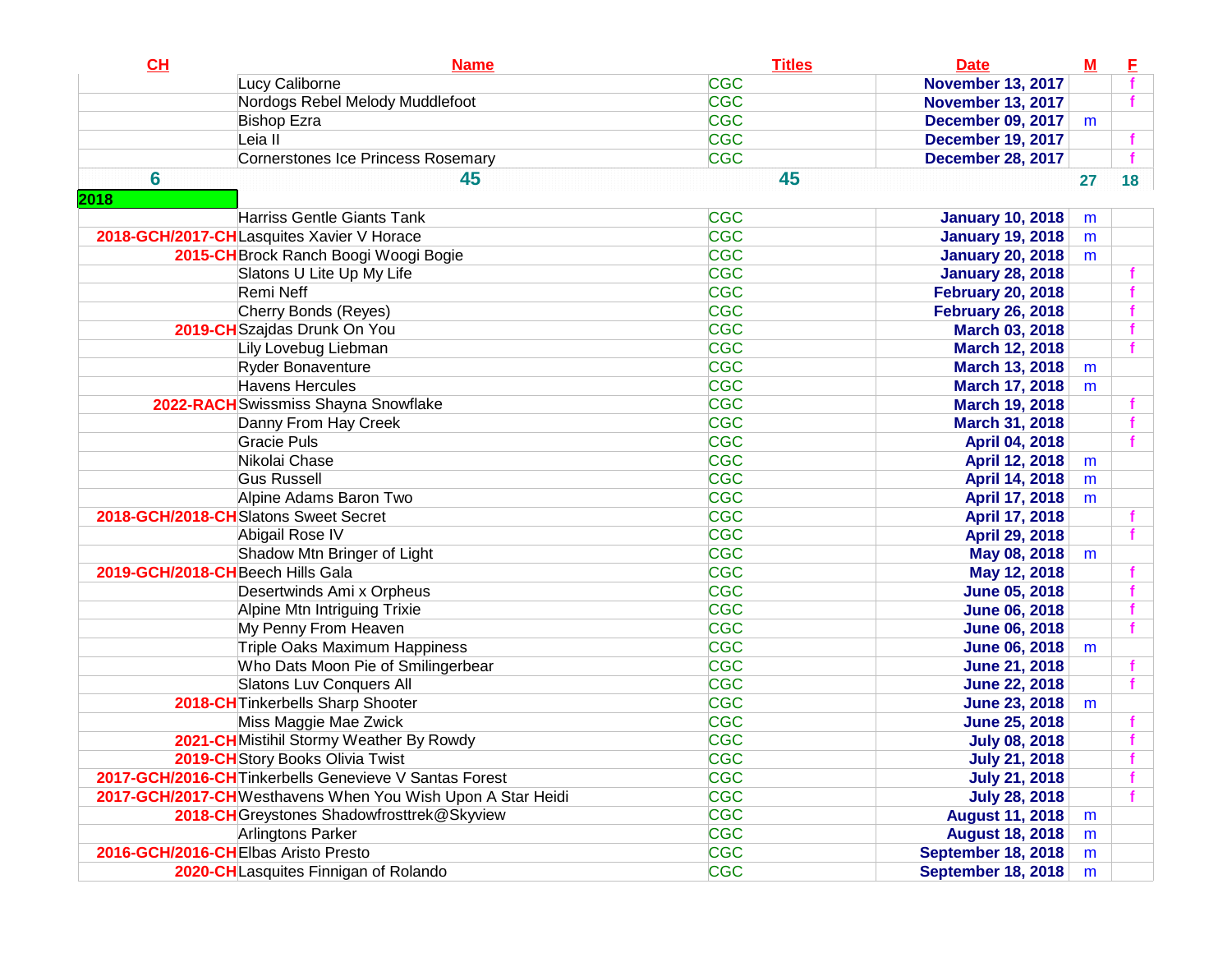| CH   | <b>Name</b>                                                  | <b>Titles</b> | <b>Date</b>               | $M$ | E  |
|------|--------------------------------------------------------------|---------------|---------------------------|-----|----|
|      | Shadow Mtn Cowboy                                            | <b>CGC</b>    | <b>September 18, 2018</b> | m   |    |
|      | Shadow Mtn Fazzio V Regalbear                                | <b>CGC</b>    | September 18, 2018        | m   |    |
|      | 2021-GCH/2017-CHShadow Mtn Zamboni                           | <b>CGC</b>    | September 18, 2018        | m   |    |
|      | Lil' Jon's Princess Leia of Winfield                         | <b>CGC</b>    | <b>October 02, 2018</b>   |     |    |
|      | Hobbs Christian Bolding-Mazrim                               | <b>CGC</b>    | <b>October 10, 2018</b>   | m   |    |
|      | Memphis Carrabino                                            | <b>CGC</b>    | <b>October 10, 2018</b>   | m   |    |
|      | 2018-GCH/2018-CH Slatons Blue Light Special V Pachaug Saints | <b>CGC</b>    | <b>October 28, 2018</b>   | m   |    |
|      | 2018-CH Tinkerbells Golden Fire V Santas Forest              | <b>CGC</b>    | <b>October 29, 2018</b>   |     |    |
|      | Who Dats My Life                                             | <b>CGC</b>    | <b>October 30, 2018</b>   |     |    |
|      | Sir S'Morris Taft Bain                                       | <b>CGC</b>    | <b>November 08, 2018</b>  | m   |    |
|      | Manns Judah Hatala                                           | <b>CGC</b>    | <b>November 19, 2018</b>  | m   |    |
|      | <b>Hagrid Matamoros</b>                                      | <b>CGC</b>    | <b>December 18, 2018</b>  | m   |    |
| 17   | 48                                                           | 48            |                           | 24  | 24 |
| 2019 |                                                              |               |                           |     |    |
|      | Lasquites Rufiina Canyon                                     | <b>CGC</b>    | <b>January 06, 2019</b>   |     |    |
|      | 2019-CH Alpine Mtn Mr Blue Sky V Kashi                       | <b>CGC</b>    | <b>January 14, 2019</b>   | m   |    |
|      | Joker Alsani Giants                                          | <b>CGC</b>    | <b>January 14, 2019</b>   | m   |    |
|      | 2013-GCH/2012-CH Trademarks Aphrodite V Kashi                | <b>CGC</b>    | <b>January 14, 2019</b>   |     |    |
|      | Rafter Rocks Top Gun                                         | <b>CGC</b>    | <b>January 18, 2019</b>   | m   |    |
|      | 2018-CHSlatons Aladdin Princess                              | <b>CGC</b>    | <b>February 09, 2019</b>  |     |    |
|      | <b>Gliddens Country Singer</b>                               | <b>CGC</b>    | <b>February 11, 2019</b>  |     |    |
|      | 2021-GCH/2020-CHKudos Crown Royal V Regalbear                | <b>CGC</b>    | <b>February 20, 2019</b>  | m   |    |
|      | Ramblewoods Cassie                                           | <b>CGC</b>    | <b>February 21, 2019</b>  |     |    |
|      | Tinkerbells Reflectionofagoldenpatchv.Santasforest           | <b>CGC</b>    | <b>February 22, 2019</b>  | m   |    |
|      | <b>Who Dats Shameless</b>                                    | <b>CGC</b>    | <b>February 23, 2019</b>  | m   |    |
|      | Aprils Intoxicating Warrior Queen                            | <b>CGC</b>    | March 01, 2019            |     |    |
|      | Kimber Starr Leer                                            | <b>CGC</b>    | <b>March 03, 2019</b>     |     |    |
|      | Mochi Ferrell Or                                             | <b>CGC</b>    | <b>March 07, 2019</b>     |     |    |
|      | Lasquites Grand Mauna Kea                                    | <b>CGC</b>    | <b>March 09, 2019</b>     | m   |    |
|      | Slatons Kentucky Bourbon                                     | <b>CGC</b>    | <b>March 25, 2019</b>     | m   |    |
|      | Woodford                                                     | <b>CGC</b>    | <b>March 26, 2019</b>     | m   |    |
|      | Maricole Saints Tallulah Maple                               | <b>CGC</b>    | April 02, 2019            |     |    |
|      | Slatons Secret Agent Man                                     | <b>CGC</b>    | April 04, 2019            | m   |    |
|      | 2017-CH Story Books Sentimental Journey V Beau               | <b>CGC</b>    | May 01, 2019              |     |    |
|      | Nevaeh Angel Rose                                            | <b>CGC</b>    | May 04, 2019              |     |    |
|      | Slatons Blue Bayou                                           | <b>CGC</b>    | May 06, 2019              | m   |    |
|      | Oakridge Sailing Away To Sassys Place                        | <b>CGC</b>    | May 09, 2019              | m   |    |
|      | 2018-GCH/2017-CHWho Dats Tonka Tres Enorme Et Adorable       | <b>CGC</b>    | May 11, 2019              | m   |    |
|      | 2020-CH Kris Kountry Queen of Hearts V Poker                 | <b>CGC</b>    | May 12, 2019              |     |    |
|      | 2019-CH Sandy Pits Rock Hudson Hornet                        | <b>CGC</b>    | May 13, 2019              | m   |    |
|      | Kudos Rivers Zara V Regalbear                                | <b>CGC</b>    | May 19, 2019              |     |    |
|      | Lady Greta of Ferncrest                                      | <b>CGC</b>    | <b>June 04, 2019</b>      |     |    |
|      | <b>Rafter Rock Sweet Pickles</b>                             | <b>CGC</b>    | <b>June 22, 2019</b>      |     |    |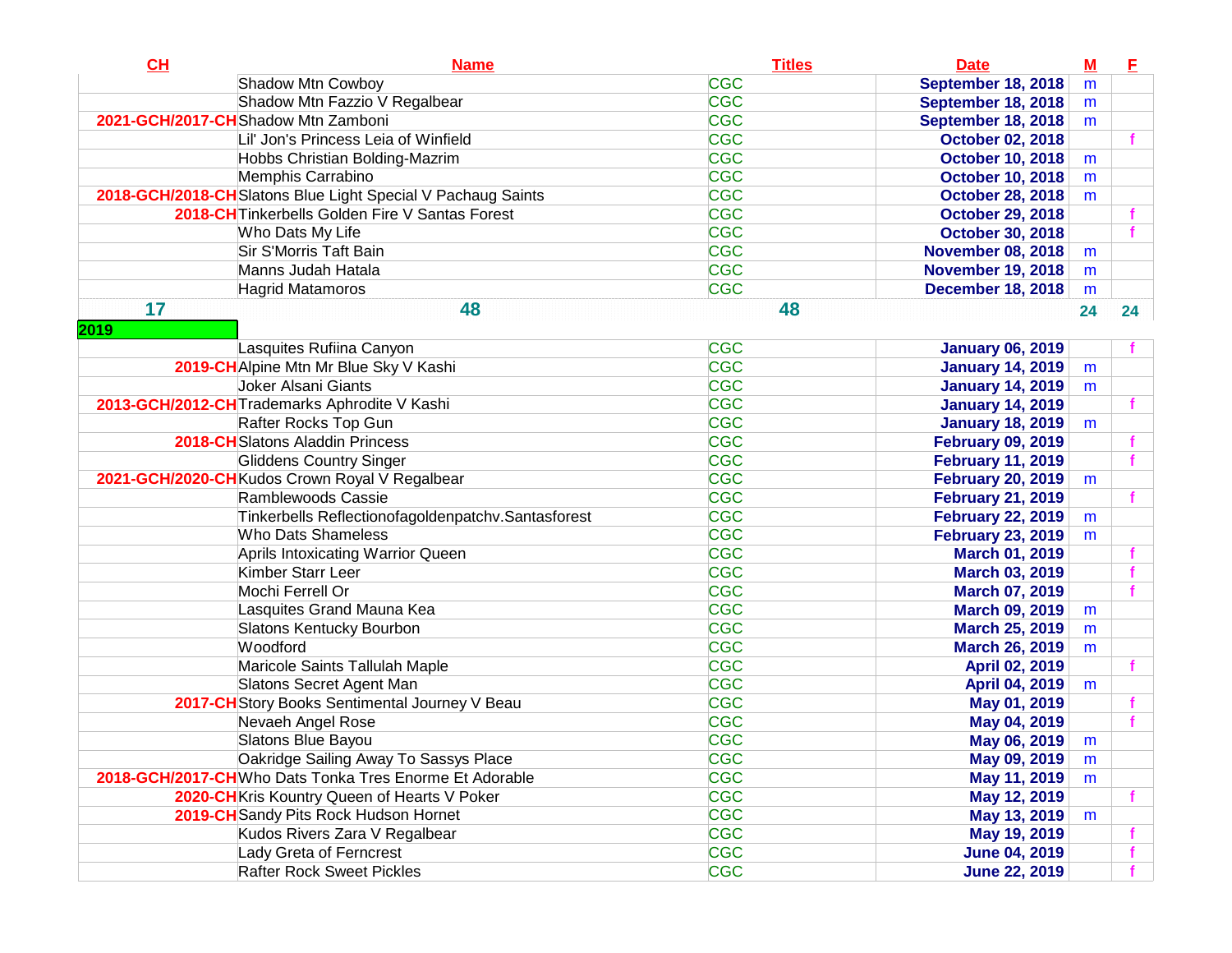| CL                                  | <b>Name</b>                                                                           | <b>Titles</b>            | <b>Date</b>                                 | $M$ | E  |
|-------------------------------------|---------------------------------------------------------------------------------------|--------------------------|---------------------------------------------|-----|----|
|                                     | Tinkerbells Burnin Hot Embers V Rafter Rock                                           | <b>CGC</b>               | <b>June 22, 2019</b>                        |     |    |
|                                     | <b>Westhavens Simsim Sala Birm</b>                                                    | <b>CGC</b>               | <b>June 28, 2019</b>                        | m   |    |
|                                     | <b>Scarlet Sebastian</b>                                                              | <b>CGC</b>               | <b>July 01, 2019</b>                        |     |    |
|                                     | Scooter Sebastian                                                                     | <b>CGC</b>               | <b>July 01, 2019</b>                        | m   |    |
|                                     | Minnie Kats                                                                           | <b>CGC</b>               | <b>July 03, 2019</b>                        |     |    |
|                                     | Who Dats Koda Un Ami Espiegle Moelleux                                                | <b>CGC</b>               | <b>July 07, 2019</b>                        | m   |    |
|                                     | Kaptain                                                                               | <b>CGC</b>               | <b>July 12, 2019</b>                        | m   |    |
|                                     | Noah of Richards Court                                                                | <b>CGC</b>               | <b>August 10, 2019</b>                      | m   |    |
|                                     | Daisy Poncelet                                                                        | <b>CGC</b>               | <b>August 11, 2019</b>                      |     |    |
|                                     | <b>Empty Keg Wishes of Wisteria</b>                                                   | <b>CGC</b>               | <b>September 01, 2019</b>                   | m   |    |
|                                     | <b>Lily Brooks</b>                                                                    | <b>CGC</b>               | <b>September 07, 2019</b>                   |     |    |
|                                     | 2020-GCH/2019-CHKris Kountry Big Blind V Poker                                        | <b>CGC</b>               | <b>October 10, 2019</b>                     | m   |    |
|                                     | 2019-GCH/2019-CHLasquites Ian of Rolando                                              | <b>CGC</b>               | <b>October 10, 2019</b>                     | m   |    |
|                                     | 2017-GCH/2017-CHLasquites Yours Mine And Ours                                         | <b>CGC</b>               | <b>October 10, 2019</b>                     | m   |    |
|                                     | Ramblewoods Cherise                                                                   | <b>CGC</b>               | <b>October 10, 2019</b>                     |     |    |
|                                     | <b>Howesound Renewed Gratitude</b>                                                    | <b>CGC</b>               | <b>October 22, 2019</b>                     | m   |    |
|                                     | 2018-GCH/2018-CHKris Kountry Poker Face                                               | <b>CGC</b>               | <b>November 16, 2019</b>                    | m   |    |
|                                     | <b>Shadow Nissley</b>                                                                 | <b>CGC</b>               | <b>December 01, 2019</b>                    | m   |    |
|                                     | Howesound Quinn Elizabeth                                                             | <b>CGC</b>               | <b>December 02, 2019</b>                    |     |    |
|                                     | Mei Mei                                                                               | <b>CGC</b>               | <b>December 05, 2019</b>                    |     |    |
|                                     | <b>Hicountry Shimmering Snowfall</b>                                                  | <b>CGC</b>               | <b>December 14, 2019</b>                    |     |    |
|                                     |                                                                                       |                          |                                             |     |    |
| 12                                  | 50                                                                                    | 50                       |                                             | 26  | 24 |
| 2020                                |                                                                                       |                          |                                             |     |    |
|                                     | Ranger XX                                                                             | <b>CGC</b>               | <b>January 18, 2020</b>                     | m   |    |
|                                     | Berics Ginger Blossom of Granger                                                      | <b>CGC</b>               | <b>February 01, 2020</b>                    |     |    |
|                                     | Cali Girl                                                                             | <b>CGC</b>               | <b>February 04, 2020</b>                    |     |    |
|                                     | Gliddens Night Wachman                                                                | <b>CGC</b>               | <b>February 11, 2020</b>                    | m   |    |
|                                     | Josie Nala Maple Meadows                                                              | <b>CGC</b>               | <b>February 11, 2020</b>                    |     |    |
|                                     | <b>Snowy Pines Athena</b>                                                             | <b>CGC</b>               | <b>February 23, 2020</b>                    |     |    |
|                                     | Hunfriths Steel Covered Bridge At Cedar                                               | <b>CGC</b>               | <b>March 14, 2020</b>                       | m   |    |
| 2022-GCH/2021-CH Fuzzy Bears Amore' |                                                                                       | <b>CGC</b>               | <b>March 25, 2020</b>                       | m   |    |
|                                     | Bonnie Jane                                                                           | <b>CGC</b>               | May 20, 2020                                |     |    |
|                                     | My White Queen Alsani Giants                                                          | <b>CGC</b>               | <b>June 08, 2020</b>                        |     |    |
|                                     | Rubeus                                                                                | <b>CGC</b>               | <b>June 16, 2020</b>                        | m   |    |
|                                     | Yuhase Jersey                                                                         | <b>CGC</b>               | <b>June 25, 2020</b>                        |     |    |
|                                     | James P Sullivan                                                                      | <b>CGC</b>               | <b>June 26, 2020</b>                        | m   |    |
|                                     | <b>Bjorn Brown Lawrence</b>                                                           | <b>CGC</b>               | <b>July 12, 2020</b>                        | m   |    |
|                                     | Sadie Mae Rose                                                                        | <b>CGC</b>               | <b>July 17, 2020</b>                        |     |    |
|                                     | Elsie Rose                                                                            | <b>CGC</b>               | <b>August 09, 2020</b>                      |     |    |
|                                     | 2020-GCH/2019-CHJamelles To Sir With Love                                             | <b>CGC</b>               | <b>August 12, 2020</b>                      | m   |    |
|                                     | Kacie II                                                                              | <b>CGC</b>               | <b>September 09, 2020</b>                   |     |    |
|                                     | 2021-GCH/2020-CHLone Cedars Desired Jeul of Rainier<br><b>Swisstars Wheres Waldo?</b> | <b>CGC</b><br><b>CGC</b> | <b>October 05, 2020</b><br>October 05, 2020 |     |    |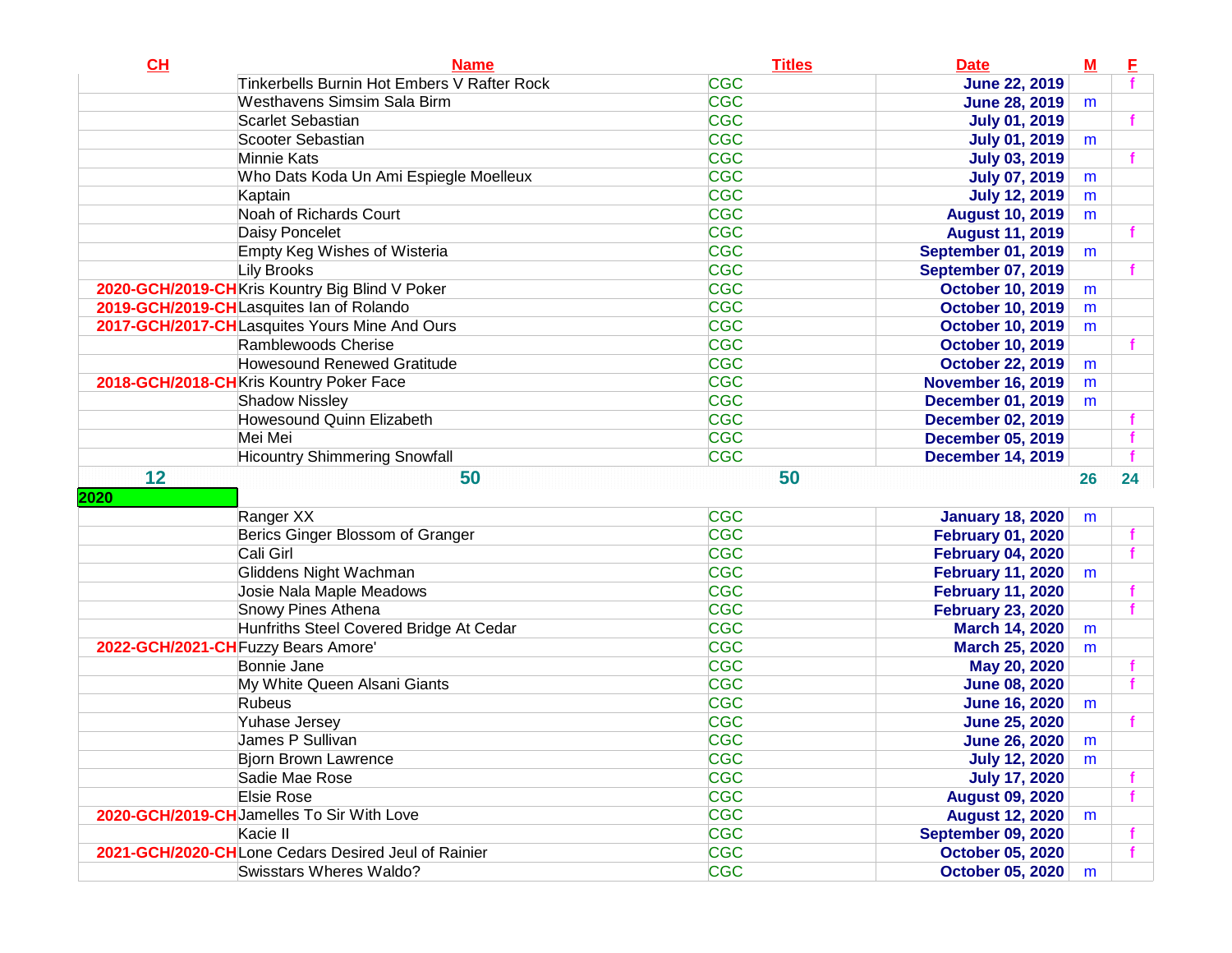| CH        | <b>Name</b>                                        | <b>Titles</b> | <b>Date</b>               | $\mathbf M$ | E  |
|-----------|----------------------------------------------------|---------------|---------------------------|-------------|----|
|           | 2021-CH Vicdorys You Will Rise Jeul Kreek          | <b>CGC</b>    | <b>October 10, 2020</b>   |             |    |
|           | Rufus Majszak                                      | <b>CGC</b>    | <b>November 02, 2020</b>  | m           |    |
|           | Lil Jon's Raised On Country                        | <b>CGC</b>    | <b>November 14, 2020</b>  | m           |    |
|           | Pachaugs Jameson Bb Bradley                        | <b>CGC</b>    | <b>November 14, 2020</b>  | m           |    |
|           | 2020-CH Thunder Kegs Au Hubert Accolade Du Hudson  | <b>CGC</b>    | <b>November 14, 2020</b>  | m           |    |
| 5<br>2021 | 25                                                 | 25            |                           | 13          | 12 |
|           | Covered Bridges I Must Break You                   | <b>CGC</b>    | <b>January 25, 2021</b>   | m           |    |
|           | Ms. Mabel Lou                                      | <b>CGC</b>    | <b>February 06, 2021</b>  |             |    |
|           | 2022-CH Noble Creek Back To The Future @ Cedar     | <b>CGC</b>    | <b>March 13, 2021</b>     | m           |    |
|           | Zen Laya                                           | <b>CGC</b>    | <b>March 25, 2021</b>     |             |    |
|           | 2022-CHCache Retreat Bella In The Pnw              | <b>CGC</b>    | May 08, 2021              |             |    |
|           | 2022-GCH/2021-CH Hicountry Pnw Rainshadow          | <b>CGC</b>    | May 08, 2021              |             |    |
|           | 2021-CHLasquites Llans Liberty Belle               | <b>CGC</b>    | May 08, 2021              |             |    |
|           | 2021-GCH/2017-CHShadow Mtn Back To The Future      | <b>CGC</b>    | May 08, 2021              | m           |    |
|           | 2021-CH Silvercrowns Shasta Star                   | <b>CGC</b>    | May 08, 2021              |             |    |
|           | 2018-CH Shadow Mtn Big Bang                        | <b>CGC</b>    | May 18, 2021              |             |    |
|           | Rajah Chewbacca Wright                             | <b>CGC</b>    | <b>June 04, 2021</b>      | m           |    |
|           | Montana Mtns Sidewinder V Blue Collar              | <b>CGC</b>    | <b>June 06, 2021</b>      | m           |    |
|           | 2021-GCH/2021-CHReemas Fuzzy And Blue              | <b>CGC</b>    | <b>June 21, 2021</b>      | m           |    |
|           | Covered Bridges I Am Mother Nature                 | <b>CGC</b>    | <b>July 12, 2021</b>      |             |    |
|           | Shadow Mtn Kaboom of Thunder                       | <b>CGC</b>    | <b>July 12, 2021</b>      | m           |    |
|           | <b>Story Books Bear West</b>                       | <b>CGC</b>    | <b>July 27, 2021</b>      | m           |    |
|           | Eidelkeits Avanture Ahead                          | <b>CGC</b>    | <b>August 01, 2021</b>    |             |    |
|           | Lasquites Edison Let There Be Light                | <b>CGC</b>    | <b>August 12, 2021</b>    | m           |    |
|           | Brody Douglas Sampson of Hay Creek Saints & Danes  | <b>CGC</b>    | <b>August 30, 2021</b>    | m           |    |
|           | <b>Tilly VI</b>                                    | <b>CGC</b>    | September 04, 2021        |             |    |
|           | Cascades Avalanche At Paradise                     | <b>CGC</b>    | <b>September 21, 2021</b> |             |    |
|           | 2021-GCH/2021-CH Brandau Ridge Big Easy            | <b>CGC</b>    | <b>September 29, 2021</b> | m           |    |
|           | 2021-GCH/2021-CH Brandau Ridge Bourbon Street      | <b>CGC</b>    | <b>September 29, 2021</b> |             |    |
|           | Covered Bridges Jokers Little Princess V Dementhon | <b>CGC</b>    | <b>September 29, 2021</b> |             |    |
|           | Sandy Pits Hb Lady Liberty                         | <b>CGC</b>    | <b>September 29, 2021</b> |             |    |
|           | 2022-GCH/2019-CH Sandy Pits Jaguar Xk Coupe'R      | <b>CGC</b>    | <b>September 29, 2021</b> | m           |    |
|           | Story Books Megabyte                               | <b>CGC</b>    | <b>September 29, 2021</b> |             |    |
|           | Darla III                                          | <b>CGC</b>    | <b>October 01, 2021</b>   |             |    |
|           | Raphael Fletcher                                   | <b>CGC</b>    | <b>October 17, 2021</b>   | m           |    |
|           | Mabel Ann Sullivan                                 | <b>CGC</b>    | <b>October 26, 2021</b>   |             |    |
|           | Hkj's Calm In The Storm                            | <b>CGC</b>    | <b>November 01, 2021</b>  |             |    |
|           | Nordogs Stoic Red Cedar V Empty Keg                | <b>CGC</b>    | <b>November 07, 2021</b>  | m           |    |
|           | Sadie Borzych                                      | <b>CGC</b>    | <b>November 17, 2021</b>  |             |    |
|           | <b>Emily Oakley Mitchell</b>                       | <b>CGC</b>    | <b>December 06, 2021</b>  |             |    |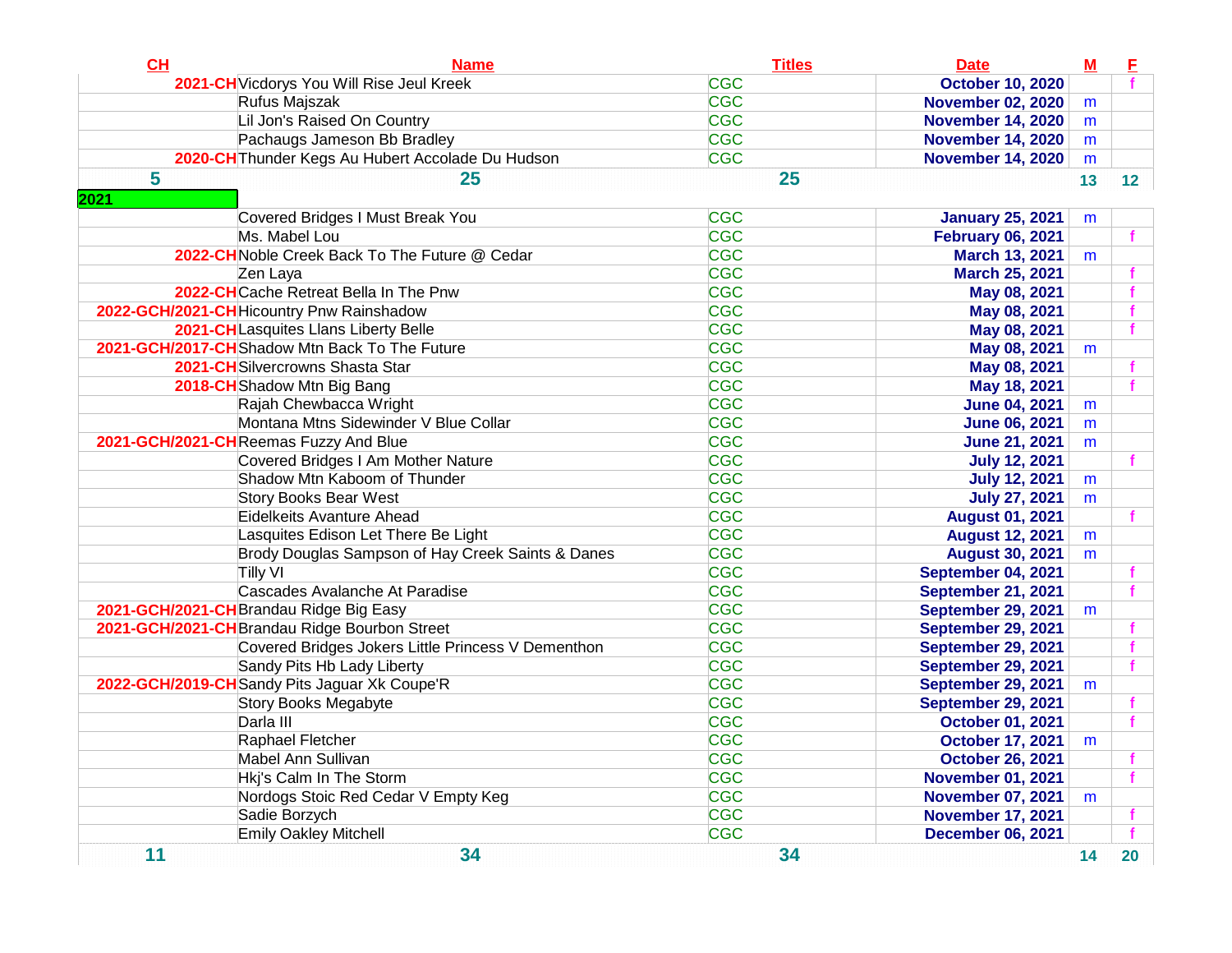| <b>CH</b><br>2022              | <b>Name</b>                                           | <b>Titles</b> | <b>Date</b>              | $\underline{\mathsf{M}}$ | E   |
|--------------------------------|-------------------------------------------------------|---------------|--------------------------|--------------------------|-----|
|                                | Slatons Moose Leeson                                  | <b>CGC</b>    | <b>January 16, 2022</b>  | m                        |     |
|                                | Twin Hickory Jokers 'R Wild                           | <b>CGC</b>    | <b>January 19, 2022</b>  | m                        |     |
|                                | 2020-CH Sandrimars Come Monday V Revilo               | <b>CGC</b>    | <b>January 21, 2022</b>  |                          |     |
|                                | Thunder Kegs 'Cuz I Can                               | <b>CGC</b>    | <b>February 05, 2022</b> |                          |     |
|                                | Masquerades Winston, Victory At All Cost V Zettersten | <b>CGC</b>    | <b>February 07, 2022</b> | m                        |     |
|                                | <b>Granites Pennys From Heaven</b>                    | <b>CGC</b>    | <b>February 20, 2022</b> |                          |     |
|                                | Leda                                                  | <b>CGC</b>    | <b>March 22, 2022</b>    |                          |     |
|                                | <b>Titan XXVI</b>                                     | <b>CGC</b>    | <b>March 25, 2022</b>    | m                        |     |
|                                | Addy May                                              | <b>CGC</b>    | April 09, 2022           |                          |     |
|                                | Whiskey Washington                                    | <b>CGC</b>    | April 11, 2022           | m                        |     |
|                                | <b>Tiny Guittar</b>                                   | <b>CGC</b>    | April 14, 2022           | m                        |     |
|                                | Mack T Dowling                                        | <b>CGC</b>    | <b>April 22, 2022</b>    | m                        |     |
|                                | 12                                                    | 12            |                          | 7                        | 5   |
| 106                            | 395                                                   | 395           |                          | 205                      | 190 |
| <b>CGCA</b>                    |                                                       |               |                          |                          |     |
| 2013                           | 2013-GCH/2013-CHLasquites May of Denver               | <b>CGCA</b>   | <b>October 01, 2013</b>  |                          |     |
|                                | 2013-GCH/2013-CHRock And Rolls Pinball Wizard         | <b>CGCA</b>   | <b>October 01, 2013</b>  | m                        |     |
|                                | 2012-GCH/2011-CH Stoans Xena Anne De Peru             | <b>CGCA</b>   | <b>October 01, 2013</b>  |                          |     |
|                                | 2016-CHLasquites Xantana V Lorenzo                    | <b>CGCA</b>   | <b>November 06, 2013</b> |                          |     |
|                                | 2010-CH Rainiers Rough Rider                          | <b>CGCA</b>   | <b>November 06, 2013</b> |                          |     |
|                                | 2014-GCH/2011-CHLasquites HRH Walter                  | <b>CGCA</b>   | <b>November 13, 2013</b> | m<br>m                   |     |
|                                | Bakwens Lord Benson of Kendall PL                     | <b>CGCA</b>   | <b>November 16, 2013</b> |                          |     |
|                                | 2010-GCH/2008-CHJamelles Aristocrat V Elba            | <b>CGCA</b>   | <b>November 22, 2013</b> | m                        |     |
|                                |                                                       |               |                          | m                        |     |
| 7<br>2014                      | 8                                                     | 8             |                          | 5                        | 3   |
|                                | Po Chu Ping (Chewie)                                  | <b>CGCA</b>   | <b>January 22, 2014</b>  | m                        |     |
|                                | Dun-Z I Did It Again                                  | <b>CGCA</b>   | <b>February 20, 2014</b> | m                        |     |
|                                | 2013/14/15/16-PACH4Snowy Pines Hummer                 | <b>CGCA</b>   | <b>February 20, 2014</b> | m                        |     |
|                                | <b>Snowy Pines Tundra</b>                             | <b>CGCA</b>   | <b>February 20, 2014</b> |                          | f   |
|                                | Scratch & Dents Soldier of Fortune                    | <b>CGCA</b>   | March 30, 2014           | m                        |     |
|                                | Styningers Sophie                                     | <b>CGCA</b>   | April 27, 2014           |                          | f   |
|                                | Roaming Through The Snowflakes                        | <b>CGCA</b>   | May 24, 2014             | m                        |     |
|                                | <b>Beowoff</b>                                        | <b>CGCA</b>   | <b>June 03, 2014</b>     | m                        |     |
|                                | Cache Retreat Friendly Ghost                          | <b>CGCA</b>   | <b>June 22, 2014</b>     |                          |     |
|                                | Annie Maria                                           | <b>CGCA</b>   | <b>July 10, 2014</b>     |                          | Ť.  |
|                                | <b>Blue Collars Mischief Maker</b>                    | <b>CGCA</b>   | <b>July 13, 2014</b>     |                          | f.  |
|                                | Montana Mtns Dance N Twist & Shout                    | <b>CGCA</b>   | <b>July 17, 2014</b>     | m                        |     |
|                                | 2013-CHYukons Hogans Bernard                          | <b>CGCA</b>   | <b>July 27, 2014</b>     | m                        |     |
| 2012-GCH/2012-CHAksalas Peyton |                                                       | <b>CGCA</b>   | <b>July 30, 2014</b>     | m                        |     |
|                                | 2015-GCH/2013-CHAmbersand Winds of Winter             | <b>CGCA</b>   | <b>October 03, 2014</b>  | m                        |     |
|                                | 2014-CHSlatons Blinded By Gizis Lite                  | <b>CGCA</b>   | <b>October 12, 2014</b>  | m                        |     |
|                                |                                                       |               |                          |                          |     |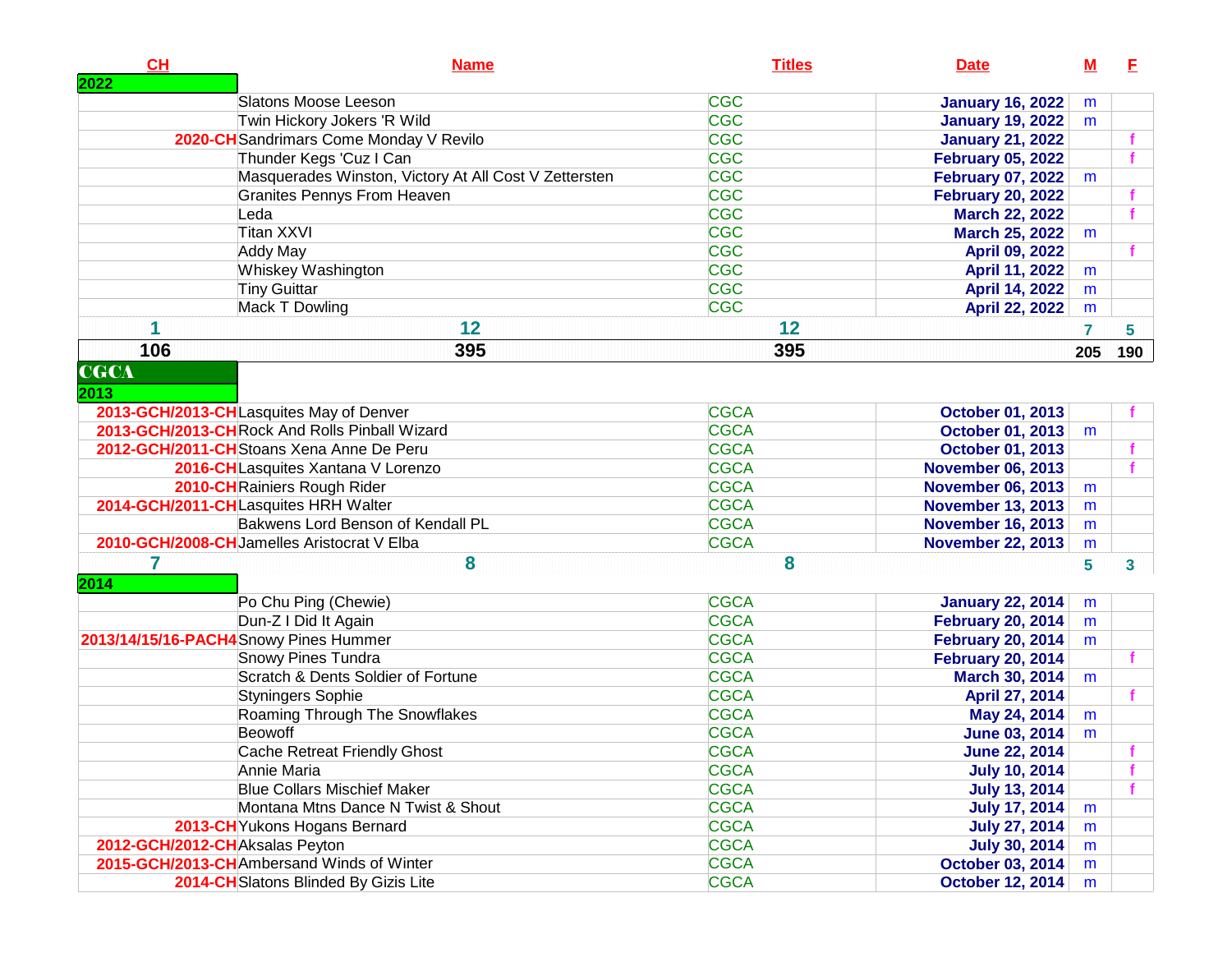| CL             | <b>Name</b>                                         | <b>Titles</b> | <b>Date</b>               | $\underline{\mathbf{M}}$ | E |
|----------------|-----------------------------------------------------|---------------|---------------------------|--------------------------|---|
|                | 2015-GCH/2014-CHCountry Haven Cleopatra V Kings Row | <b>CGCA</b>   | <b>November 07, 2014</b>  |                          |   |
|                | 2009-CH Subira Alucian                              | <b>CGCA</b>   | <b>November 07, 2014</b>  | m                        |   |
|                | Derosiers Cooperstown                               | <b>CGCA</b>   | <b>November 16, 2014</b>  | m                        |   |
| $\overline{7}$ | 19                                                  | 19            |                           | 13                       | 6 |
| 2015           |                                                     |               |                           |                          |   |
|                | 2016-CH Summerlyns U R My Keb V Showme              | <b>CGCA</b>   | <b>February 19, 2015</b>  |                          |   |
|                | 3g's Princess Ivy                                   | <b>CGCA</b>   | <b>February 25, 2015</b>  |                          |   |
|                | <b>Slatons Melts Your Heart</b>                     | <b>CGCA</b>   | May 06, 2015              | m                        |   |
|                | Jamelles Ulysses S Grant                            | <b>CGCA</b>   | May 16, 2015              | m                        |   |
|                | Avalanche XIII                                      | <b>CGCA</b>   | May 30, 2015              |                          |   |
|                | <b>Butchs Tuff Little Holly Barry</b>               | <b>CGCA</b>   | <b>June 01, 2015</b>      |                          |   |
|                | 2017-GCH/2015-CH Jeul Kreeks A Rockstar For Vicdory | <b>CGCA</b>   | <b>July 18, 2015</b>      |                          |   |
|                | West Winds Hero My Mag Heaven Sent                  | <b>CGCA</b>   | <b>July 30, 2015</b>      | m                        |   |
|                | West Winds Rockvalley Bronson                       | <b>CGCA</b>   | <b>July 30, 2015</b>      | m                        |   |
|                | Caspian Mikita Sashihara                            | <b>CGCA</b>   | <b>August 10, 2015</b>    | m                        |   |
|                | 2014-GCH/2013-CHSandrimars Buffett Rocks Revillo    | <b>CGCA</b>   | <b>October 24, 2015</b>   | m                        |   |
| 3              | 11                                                  | 11            |                           | $6\phantom{a}$           | 5 |
| 2016           |                                                     |               |                           |                          |   |
|                | Woodcrest On A Slippery Slope Aspen                 | <b>CGCA</b>   | <b>January 12, 2016</b>   |                          |   |
|                | <b>Beech Hills Arlington</b>                        | <b>CGCA</b>   | April 03, 2016            | m                        |   |
|                | 2015-CHWho Dats Baron La Croix                      | <b>CGCA</b>   | April 03, 2016            | m                        |   |
|                | Archimedes                                          | <b>CGCA</b>   | April 14, 2016            | m                        |   |
|                | Auveron Vandervoort                                 | <b>CGCA</b>   | May 04, 2016              | m                        |   |
|                | Nerthus Queen Isabella                              | <b>CGCA</b>   | May 04, 2016              |                          |   |
|                | Mistihil Quilcene Denman                            | <b>CGCA</b>   | May 14, 2016              | m                        |   |
|                | Hercules Melvin Edelman                             | <b>CGCA</b>   | May 27, 2016              | m                        |   |
|                | Southern Stars Tobby Jack Alexander                 | <b>CGCA</b>   | <b>June 14, 2016</b>      | m                        |   |
|                | Lasquites Ulysses V Denman                          | <b>CGCA</b>   | <b>July 22, 2016</b>      | m                        |   |
|                | 2015-GCH/2014-CHStoans Cow Boy of Windshadows       | <b>CGCA</b>   | <b>July 22, 2016</b>      | m                        |   |
|                | 2019-GCH/2018-CHLasquites Username Is Dexter        | <b>CGCA</b>   | <b>July 23, 2016</b>      | m                        |   |
|                | 2011-GCH/2010-CH Vicdorys Pretty In Pink Diamonds   | <b>CGCA</b>   | <b>July 24, 2016</b>      |                          |   |
|                | 2018-GCH/2016-CH Shadow Mtn Zenobia Von Ravensberg  | <b>CGCA</b>   | <b>August 02, 2016</b>    | m                        |   |
|                | 2017-CH Large Paw Nika For Brandauridge             | <b>CGCA</b>   | <b>August 10, 2016</b>    |                          |   |
|                | Gracie Louise                                       | <b>CGCA</b>   | <b>September 20, 2016</b> |                          |   |
|                | 2016-CHSkyviews Masquarade                          | <b>CGCA</b>   | <b>October 15, 2016</b>   |                          |   |
|                | 2014-GCH/2014-CH Vicdorys Unleash The Dark Knight   | <b>CGCA</b>   | <b>October 30, 2016</b>   | m                        |   |
|                | <b>Clementine Rose</b>                              | <b>CGCA</b>   | <b>November 04, 2016</b>  |                          |   |
|                | Aspen XI                                            | <b>CGCA</b>   | <b>November 26, 2016</b>  |                          |   |
|                | 2022-CHLasquites Payson Po'Okela of Kris Kountry    | <b>CGCA</b>   | <b>December 15, 2016</b>  | m                        |   |
| 9              | 21                                                  | 21            |                           | 13                       | 8 |
| 2017           |                                                     |               |                           |                          |   |
|                | Jeul Kreeks Abel Is In The Garden of Vicdory        | <b>CGCA</b>   | March 05, 2017            | m                        |   |
|                | 2016-GCH/2015-CHSlatons Ticket To Ride              | <b>CGCA</b>   | April 01, 2017            | m                        |   |
|                |                                                     |               |                           |                          |   |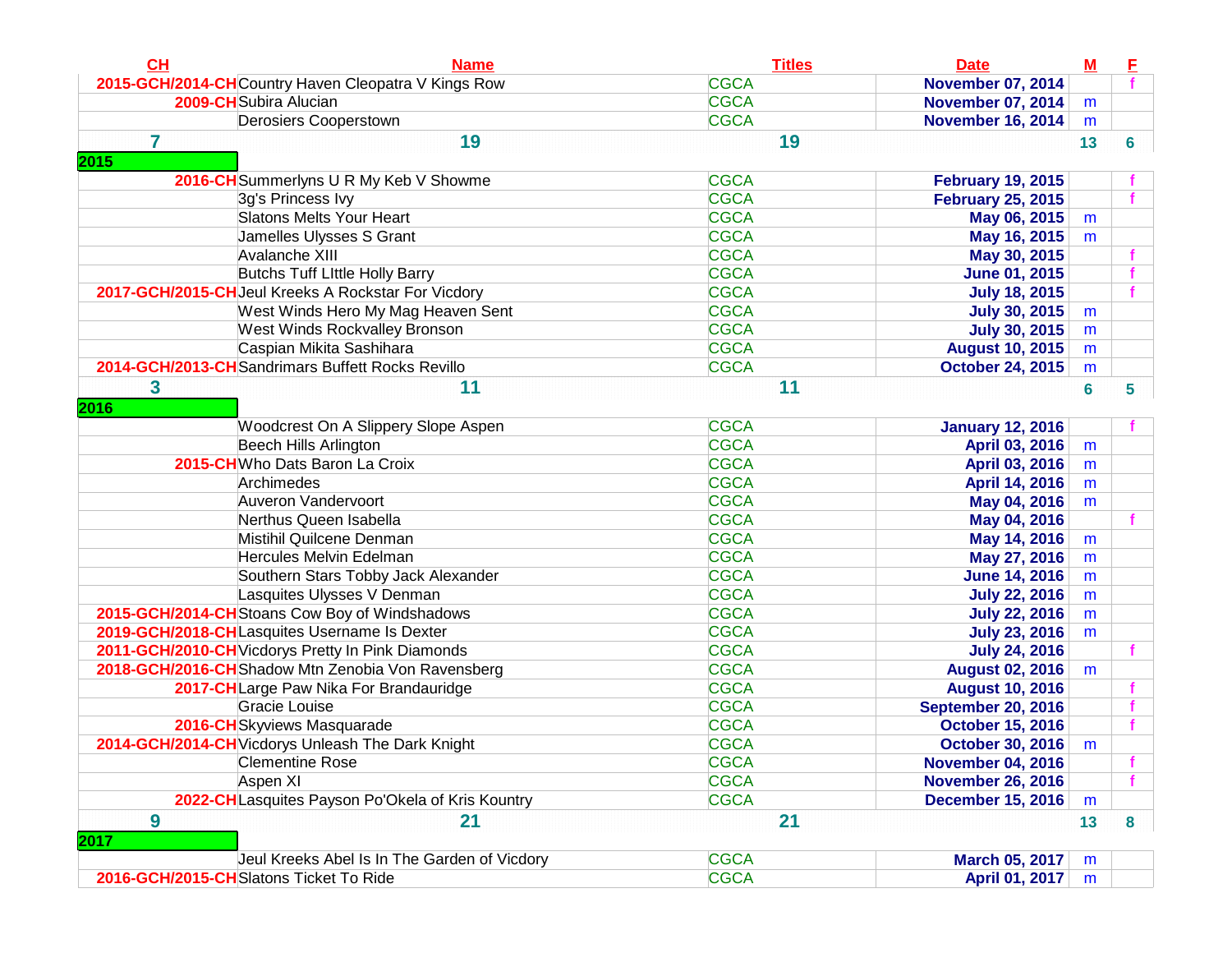| CL                                  | <b>Name</b>                                            | <b>Titles</b> | <b>Date</b>               | $\underline{\mathbf{M}}$ | E              |
|-------------------------------------|--------------------------------------------------------|---------------|---------------------------|--------------------------|----------------|
|                                     | Skyviews Montana Miss Tuff Enough                      | <b>CGCA</b>   | <b>July 27, 2017</b>      |                          |                |
|                                     | Jedi Rey of Jakku                                      | <b>CGCA</b>   | September 09, 2017        |                          |                |
|                                     | Epic Saint Nikolaus                                    | <b>CGCA</b>   | <b>September 24, 2017</b> | m                        |                |
|                                     | <b>Oscar Charles</b>                                   | <b>CGCA</b>   | September 28, 2017        | m                        |                |
|                                     | Agostis Rufus                                          | <b>CGCA</b>   | <b>December 09, 2017</b>  | m                        |                |
|                                     | Shadow Mtn Quidditch V Vicdory                         | <b>CGCA</b>   | <b>December 30, 2017</b>  |                          |                |
|                                     | 8                                                      | 8             |                           | 5                        | $\overline{2}$ |
| 2018                                |                                                        |               |                           |                          |                |
|                                     | 2018-GCH/2017-CHLasquites Xavier V Horace              | <b>CGCA</b>   | <b>January 19, 2018</b>   | m                        |                |
|                                     | Sir Carson of Kramer Manor                             | <b>CGCA</b>   | April 25, 2018            | m                        |                |
|                                     | 2017-GCH/2016-CH Tinkerbells Genevieve V Santas Forest | <b>CGCA</b>   | <b>July 21, 2018</b>      |                          |                |
|                                     | 2018-CH Tinkerbells Sharp Shooter                      | <b>CGCA</b>   | <b>July 21, 2018</b>      | m                        |                |
|                                     | Triple Oaks Maximum Happiness                          | <b>CGCA</b>   | <b>August 06, 2018</b>    | m                        |                |
| 2016-GCH/2016-CHElbas Aristo Presto |                                                        | <b>CGCA</b>   | September 18, 2018        | m                        |                |
|                                     | 2017-GCH/2016-CH Starbrites Ellington V Cedar          | <b>CGCA</b>   | <b>September 18, 2018</b> | m                        |                |
|                                     | 2018-CH Tinkerbells Golden Fire V Santas Forest        | <b>CGCA</b>   | <b>October 28, 2018</b>   |                          |                |
|                                     | 2022-RACH Swissmiss Shayna Snowflake                   | <b>CGCA</b>   | <b>December 03, 2018</b>  |                          |                |
|                                     | Shadow Mtn Fazzio V Regalbear                          | <b>CGCA</b>   | <b>December 09, 2018</b>  | m                        |                |
| 7                                   | 10                                                     | 10            |                           | 7                        | 3              |
| 2019                                |                                                        |               |                           |                          |                |
|                                     | Rafter Rocks Top Gun                                   | <b>CGCA</b>   | <b>January 18, 2019</b>   | m                        |                |
|                                     | Mochi Ferrell Or                                       | <b>CGCA</b>   | <b>March 23, 2019</b>     |                          |                |
|                                     | Slatons Secret Agent Man                               | <b>CGCA</b>   | April 04, 2019            | m                        |                |
|                                     | 2018-GCH/2018-CHSlatons Sweet Secret                   | <b>CGCA</b>   | <b>April 04, 2019</b>     |                          |                |
|                                     | Kimber Starr Leer                                      | <b>CGCA</b>   | April 07, 2019            |                          |                |
|                                     | 2018-CHMistihil Pollyanna Rules                        | <b>CGCA</b>   | April 27, 2019            |                          |                |
|                                     | 2017-GCH/2016-CH Gliddens Yosminty Sam I Am            | <b>CGCA</b>   | May 22, 2019              | m                        |                |
|                                     | Slatoons Kentucky Bourbon                              | <b>CGCA</b>   | May 22, 2019              | m                        |                |
|                                     | <b>Rafter Rock Sweet Pickles</b>                       | <b>CGCA</b>   | <b>June 22, 2019</b>      |                          |                |
|                                     | Tinkerbells Burnin Hot Embers V Rafter Rock            | <b>CGCA</b>   | <b>June 22, 2019</b>      |                          |                |
|                                     | 2021-GCH/2020-CH Kudos Crown Royal V Regalbear         | <b>CGCA</b>   | <b>August 03, 2019</b>    | m                        |                |
|                                     | Tinkerbells Reflectionofagoldenpatchv.Santasforest     | <b>CGCA</b>   | <b>October 02, 2019</b>   | m                        |                |
|                                     | Bernoulli Cern Zuzich                                  | <b>CGCA</b>   | <b>October 16, 2019</b>   | m                        |                |
|                                     | Lil' Jon's Princess Leia of Winfield                   | <b>CGCA</b>   | October 21, 2019          |                          |                |
|                                     | 2020-CHKris Kountry Queen of Hearts V Poker            | <b>CGCA</b>   | <b>November 14, 2019</b>  |                          |                |
|                                     | 2018-GCH/2018-CHKris Kountry Poker Face                | <b>CGCA</b>   | <b>November 16, 2019</b>  | m                        |                |
| $6\phantom{a}$                      | 16                                                     | 16            |                           | 8                        | 8              |
| 2020                                |                                                        |               |                           |                          |                |
|                                     | <b>Snowy Pines Athena</b>                              | <b>CGCA</b>   | <b>February 23, 2020</b>  |                          |                |
| 2022-GCH/2021-CH Fuzzy Bears Amore' |                                                        | <b>CGCA</b>   | <b>June 02, 2020</b>      | m                        |                |
|                                     | Josie Nala Maple Meadows                               | <b>CGCA</b>   | <b>June 06, 2020</b>      |                          |                |
|                                     | <b>Elsie Rose</b>                                      | <b>CGCA</b>   | <b>August 29, 2020</b>    |                          |                |
|                                     | Yuhases Jersey                                         | <b>CGCA</b>   | <b>September 24, 2020</b> |                          |                |
|                                     |                                                        |               |                           |                          |                |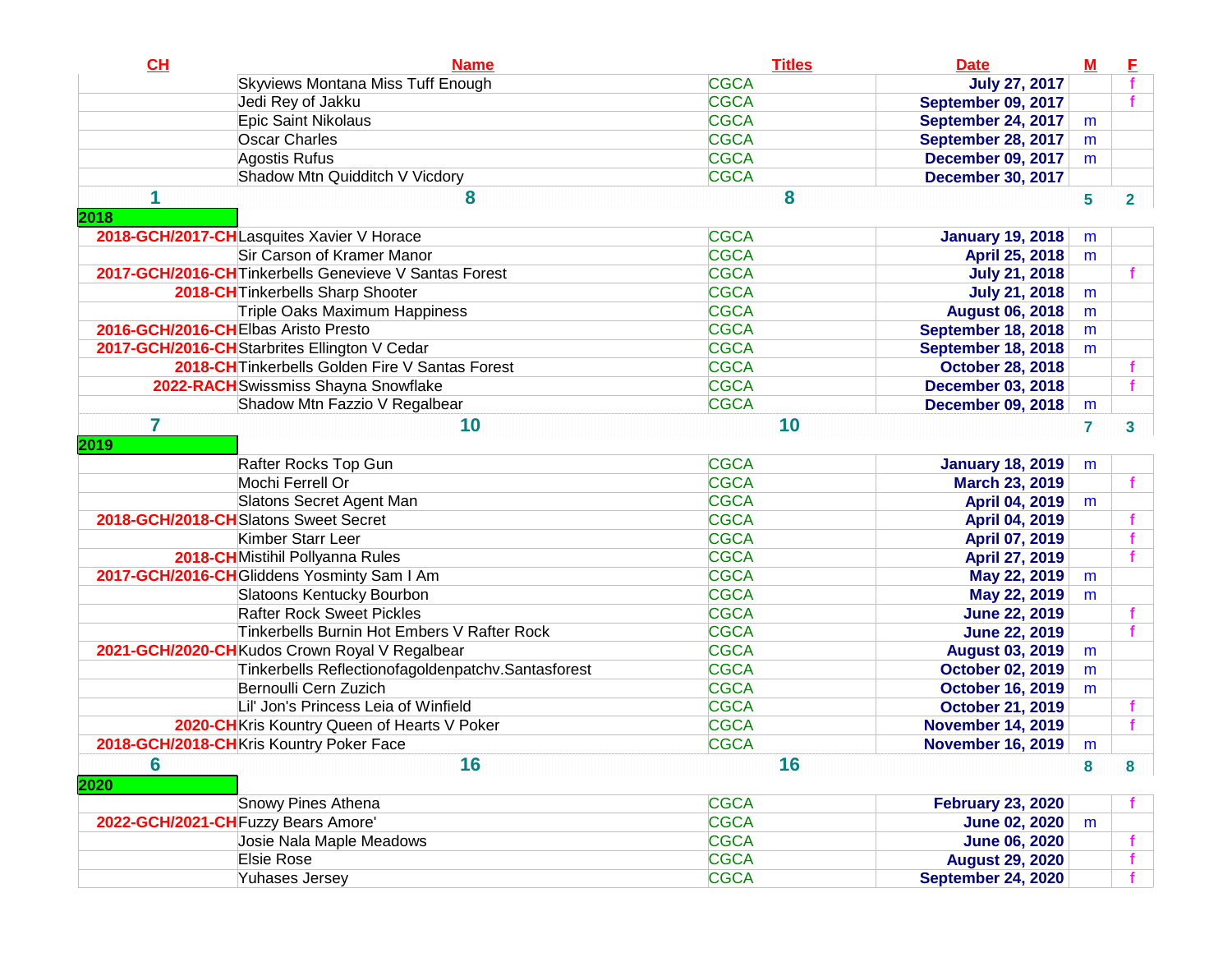| CL                  | <b>Name</b>                                       | <b>Titles</b>  | <b>Date</b>               | $M$            | E                       |
|---------------------|---------------------------------------------------|----------------|---------------------------|----------------|-------------------------|
|                     | Rufus Majszak                                     | <b>CGCA</b>    | <b>November 11, 2020</b>  | m              |                         |
| 1<br>2021           | 6                                                 | 6              |                           | $\overline{2}$ | 4                       |
|                     | James P Sullivan                                  | <b>CGCA</b>    | <b>January 26, 2021</b>   | m              |                         |
|                     | Ms. Mabel Lou                                     | <b>CGCA</b>    | <b>February 07, 2021</b>  |                |                         |
|                     | Chloe Maple Johnson                               | <b>CGCA</b>    | <b>June 27, 2021</b>      |                |                         |
|                     | 2019-CH/2020-GCH Kris Kountry Big Blind V Poker   | <b>CGCA</b>    | <b>August 07, 2021</b>    | m              |                         |
|                     | Mabel Ann Sullivan                                | <b>CGCA</b>    | <b>November 08, 2021</b>  |                |                         |
|                     | <b>Tilly VI</b>                                   | <b>CGCA</b>    | <b>November 12, 2021</b>  |                |                         |
|                     | Brody Douglas Sampson of Hay Creek Saints & Danes | <b>CGCA</b>    | <b>December 06, 2021</b>  | m              |                         |
| 1<br>2022           | 7                                                 | 7              |                           | 3              | 4                       |
|                     | 2022-CHCache Retreat Bella In The Pnw             | <b>CGCA</b>    | <b>January 21, 2022</b>   |                |                         |
|                     | 2022-GCH/2021-CH Hicountry Pnw Rainshadow         | <b>CGCA</b>    | <b>January 21, 2022</b>   |                |                         |
|                     | 2021-GCH/2021-CHReemas Fuzzy And Blue             | <b>CGCA</b>    | <b>February 16, 2022</b>  | m              |                         |
|                     | 2021-CHMistihil Stormy Weather By Rowdy           | <b>CGCA</b>    | March 13, 2022            |                |                         |
|                     | Titan XXVI                                        | <b>CGCA</b>    | <b>March 25, 2022</b>     | m              |                         |
|                     | Shadow Mtn Kaboom of Thunder                      | <b>CGCA</b>    | <b>April 10, 2022</b>     | m              |                         |
| 4                   | 6                                                 | 6              |                           | 3              | 3                       |
| 46                  | 112                                               | 112            |                           | 65             | 46                      |
| <b>CGCU</b><br>2015 | Po Chu Ping (Chewie)                              | <b>CGCU</b>    | <b>June 11, 2015</b>      | m              |                         |
|                     | Caspian Mikita Sashihara                          | <b>CGCU</b>    | <b>August 10, 2015</b>    | m              |                         |
|                     | Butchs Tuff Little Holly Barry                    | <b>CGCU</b>    | <b>September 13, 2015</b> |                |                         |
|                     | 2013/14/15/16-PACH4Snowy Pines Hummer             | <b>CGCU</b>    | <b>December 03, 2015</b>  | m              |                         |
|                     | <b>Snowy Pines Tundra</b>                         | <b>CGCU</b>    | <b>December 03, 2015</b>  |                |                         |
| 1<br>2016           | 5                                                 | 5              |                           | 3              | $\mathbf{2}$            |
|                     | Archimedes                                        | <b>CGCU</b>    | April 14, 2016            | m              |                         |
|                     | Hercules Melvin Edelman                           | <b>CGCU</b>    | May 27, 2016              | m              |                         |
| $\bf{0}$<br>2017    | $\overline{\mathbf{2}}$                           | $\overline{2}$ |                           | $\overline{2}$ | 0                       |
|                     | Skyviews Montana Miss Tuff Enough                 | <b>CGCU</b>    | <b>June 04, 2017</b>      |                |                         |
|                     | Mytymos Firehouse Banjos Last Song Matilda        | <b>CGCU</b>    | <b>July 23, 2017</b>      |                |                         |
|                     | <b>Clementine Rose</b>                            | CGCU           | <b>July 29, 2017</b>      |                |                         |
|                     | Epic Saint Nikolaus                               | <b>CGCU</b>    | September 24, 2017        | m              |                         |
|                     | 2016-CHSkyviews Masquarade                        | <b>CGCU</b>    | <b>December 07, 2017</b>  |                |                         |
| 1<br>2018           | 5                                                 | 5              |                           | $\mathbf{1}$   | $\overline{\mathbf{4}}$ |
|                     | Sir Carson of Kramer Manor                        | <b>CGCU</b>    | April 25, 2018            | m              |                         |
|                     | Montana Mtns Dance N Twist & Shout                | <b>CGCU</b>    | <b>June 03, 2018</b>      | m              |                         |
|                     |                                                   |                |                           |                |                         |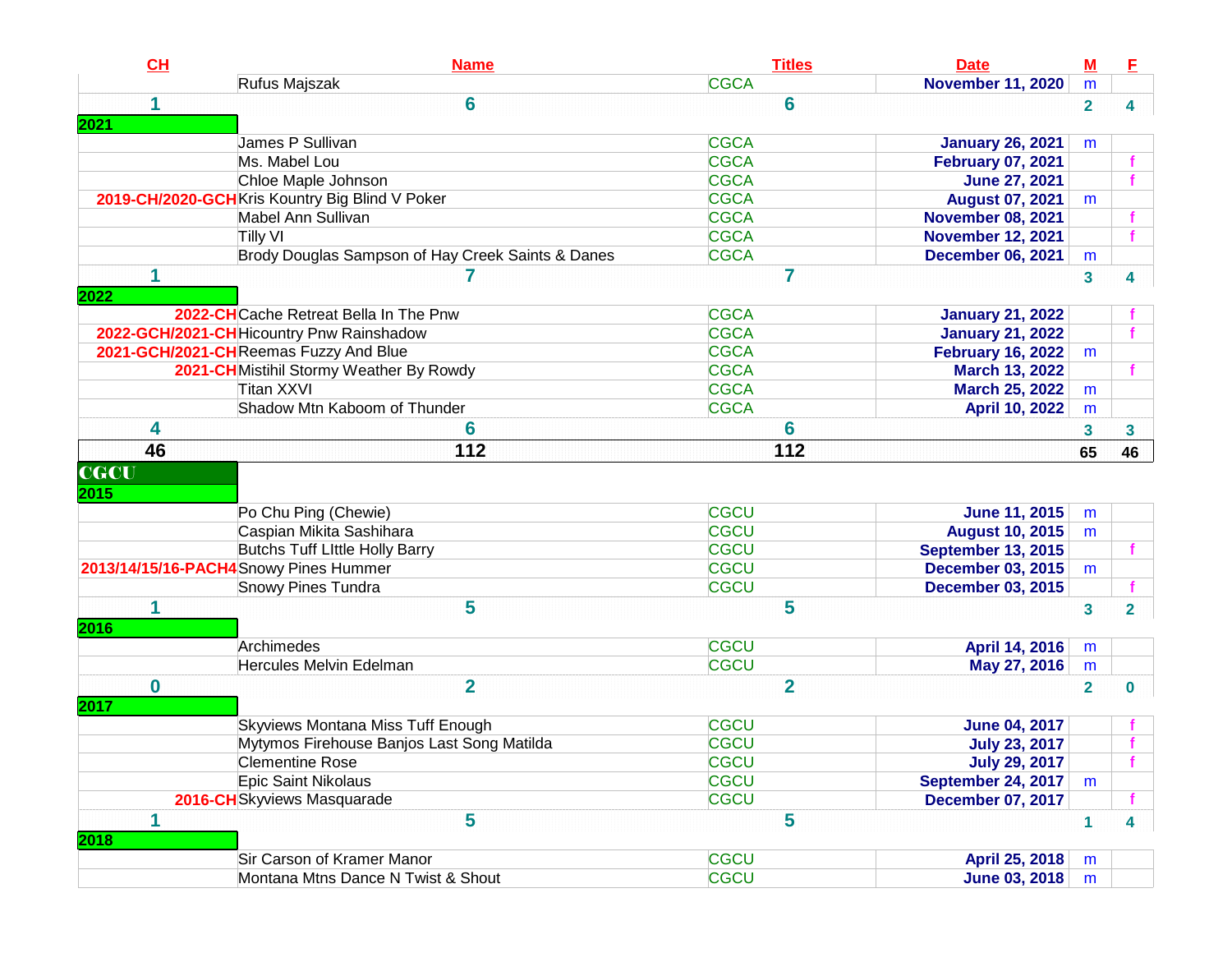| CH                              | <b>Name</b>                                            | <b>Titles</b>    | <b>Date</b>               | $M$                     |                         |
|---------------------------------|--------------------------------------------------------|------------------|---------------------------|-------------------------|-------------------------|
|                                 | 2017-GCH/2016-CH Tinkerbells Genevieve V Santas Forest | <b>CGCU</b>      | <b>July 21, 2018</b>      |                         |                         |
|                                 | 2018-CH Tinkerbells Sharp Shooter                      | <b>CGCU</b>      | <b>July 21, 2018</b>      | m                       |                         |
|                                 | Triple Oaks Maximum Happiness                          | <b>CGCU</b>      | <b>July 30, 2018</b>      | m                       |                         |
| $\overline{\mathbf{2}}$<br>2019 | 5                                                      | 5                |                           | 4                       |                         |
|                                 | Rafter Rocks Top Gun                                   | <b>CGCU</b>      | <b>January 18, 2019</b>   | m                       |                         |
|                                 | 2018-CH Tinkerbells Golden Fire V Santas Forest        | <b>CGCU</b>      | <b>January 18, 2019</b>   |                         |                         |
|                                 | <b>Kimber Starr Leer</b>                               | <b>CGCU</b>      | April 14, 2019            |                         |                         |
|                                 | 2014-GCH/2014-CH Kings Row Caesar V Country Haven      | <b>CGCU</b>      | <b>July 24, 2019</b>      | m                       |                         |
|                                 | Bernoulli Cern Zuzich                                  | <b>CGCU</b>      | <b>November 24, 2019</b>  | m                       |                         |
|                                 | My Penny From Heaven                                   | <b>CGCU</b>      | <b>December 18, 2019</b>  |                         |                         |
| $\overline{\mathbf{2}}$<br>2020 | 6                                                      | 6                |                           | $\overline{\mathbf{3}}$ | $\overline{\mathbf{2}}$ |
|                                 | 2021-GCH/2020-CHKudos Crown Royal V Regalbear          | <b>CGCU</b>      | <b>February 06, 2020</b>  | m                       |                         |
|                                 | <b>Snowy Pines Athena</b>                              | <b>CGCU</b>      | <b>February 29, 2020</b>  |                         |                         |
|                                 | <b>Yuhases Jersey</b>                                  | <b>CGCU</b>      | <b>June 25, 2020</b>      |                         | Ŧ                       |
|                                 | 2022-GCH/2021-CH Fuzzy Bears Amore'                    | <b>CGCU</b>      | <b>November 10, 2020</b>  | m                       |                         |
| $\overline{2}$<br>2021          | 4<br>Zen Laya                                          | 4<br><b>CGCU</b> | May 03, 2021              | $\overline{\mathbf{2}}$ | $\overline{\mathbf{2}}$ |
|                                 | Rufus Majszak                                          | <b>CGCU</b>      | May 23, 2021              | m                       |                         |
|                                 | Chloe Maple Johnson                                    | <b>CGCU</b>      | <b>June 27, 2021</b>      |                         |                         |
|                                 | 2019-CH/2020-GCH Kris Kountry Big Blind V Poker        | <b>CGCU</b>      | <b>August 07, 2021</b>    | m                       |                         |
|                                 | James P Sullivan                                       | <b>CGCU</b>      | <b>September 17, 2021</b> | m                       |                         |
|                                 | Mabel Ann Sullivan                                     | <b>CGCU</b>      | <b>November 08, 2021</b>  |                         |                         |
| 1<br>2022                       | 6                                                      | 6                |                           | $\mathbf{3}$            | 3                       |
|                                 | 2022-CHCache Retreat Bella In The Pnw                  | <b>CGCU</b>      | <b>January 21, 2022</b>   |                         |                         |
|                                 | 2022-GCH/2021-CH Hicountry Pnw Rainshadow              | <b>CGCU</b>      | <b>January 21, 2022</b>   |                         |                         |
|                                 | 2020-CH Kris Kountry Queen of Hearts V Poker           | <b>CGCU</b>      | <b>February 19, 2022</b>  |                         |                         |
|                                 | 2018-CH Mistihil Pollyanna Rules                       | <b>CGCU</b>      | <b>February 27, 2022</b>  |                         |                         |
|                                 | Cascades Avalanche At Paradise                         | <b>CGCU</b>      | <b>March 13, 2022</b>     |                         |                         |
|                                 | 2021-CHMistihil Stormy Weather By Rowdy                | <b>CGCU</b>      | <b>March 13, 2022</b>     |                         |                         |
|                                 | Titan XXVI                                             | <b>CGCU</b>      | <b>March 25, 2022</b>     | m                       |                         |
|                                 | Shadow Mtn Kaboom of Thunder                           | <b>CGCU</b>      | April 09, 2022            | m                       |                         |
| 5                               | 8                                                      | 8                |                           | 2                       | 6                       |
| 14                              | 41                                                     | 41               |                           | 20                      | 20                      |
| <b>DCAT</b><br>2020             |                                                        |                  |                           |                         |                         |
|                                 | Brandau Ridge Takn A Walk Ur Heart                     | <b>DCAT</b>      | <b>October 03, 2020</b>   |                         |                         |
|                                 |                                                        |                  |                           |                         |                         |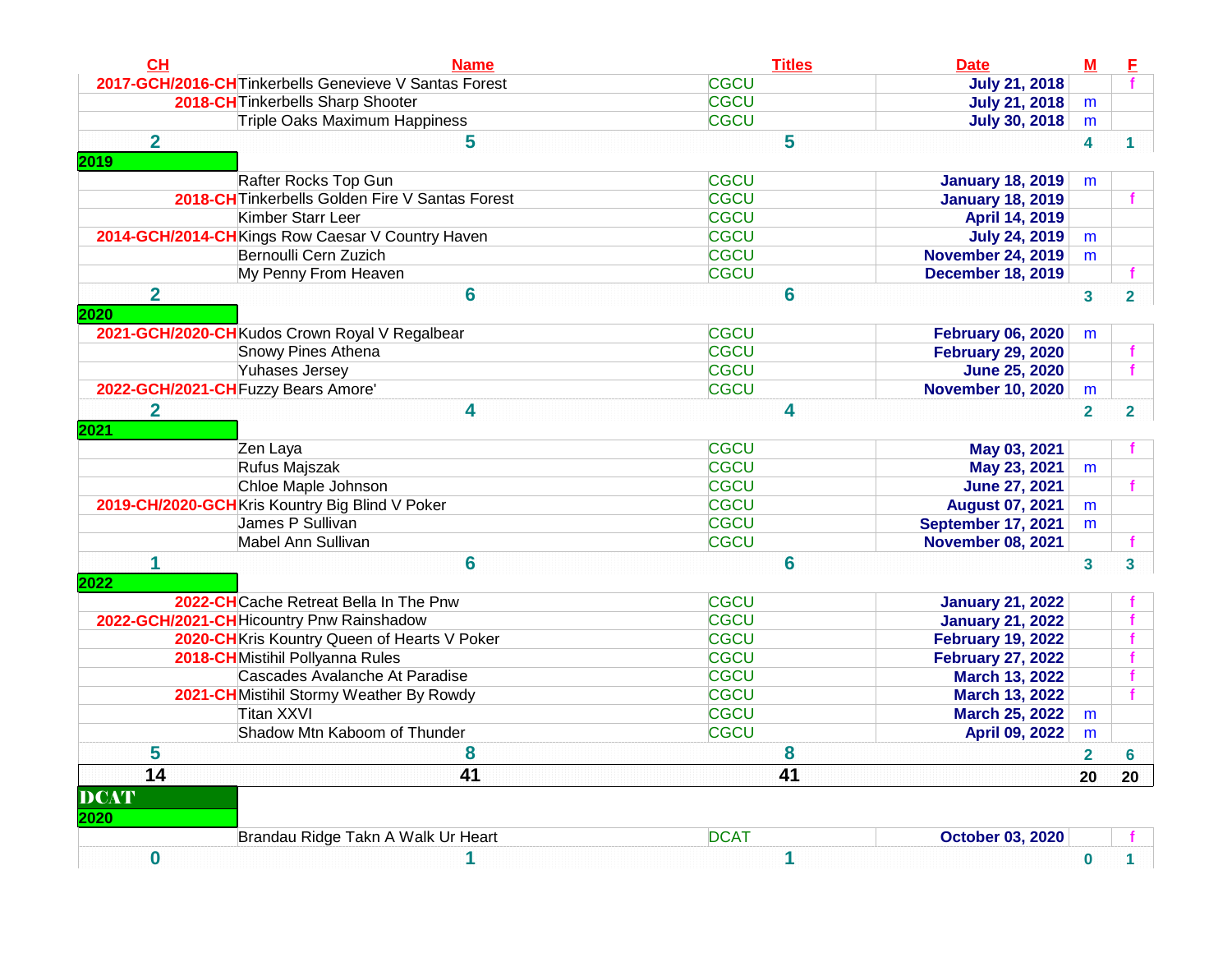| CH<br>2021       | <b>Name</b>                                    | <b>Titles</b>  | <b>Date</b>               | $\underline{\mathsf{M}}$ | E            |
|------------------|------------------------------------------------|----------------|---------------------------|--------------------------|--------------|
|                  | 2021-GCH/2020-CH Kudos Crown Royal V Regalbear | <b>DCAT</b>    | May 09, 2021              | m                        |              |
|                  | Zen Laya                                       | <b>DCAT</b>    | <b>June 26, 2021</b>      |                          |              |
|                  | $\overline{2}$                                 | $\mathbf{2}$   |                           | $\mathbf{1}$             | 1            |
| 1                | 3                                              | 3              |                           | $\mathbf{1}$             | $\mathbf{2}$ |
| DJ               |                                                |                |                           |                          |              |
| 2019             | James P Sullivan                               | <b>DJ</b>      | <b>September 15, 2019</b> | m                        |              |
| $\bf{0}$<br>2020 | 1                                              | 1              |                           | $\mathbf{1}$             | $\bf{0}$     |
|                  | 2021-GCH/2020-CH Kudos Crown Royal V Regalbear | <b>DJ</b>      | <b>August 15, 2020</b>    | m                        |              |
|                  |                                                | 1              |                           | 1                        | 0            |
|                  | $\mathbf{2}$                                   | $\overline{2}$ |                           | $\mathbf{2}$             | $\mathbf 0$  |
| DJA<br>2020      |                                                |                |                           |                          |              |
|                  | 2021-GCH/2020-CH Kudos Crown Royal V Regalbear | <b>DJA</b>     | <b>September 14, 2020</b> | m                        |              |
|                  |                                                |                |                           | 1                        | 0            |
| 1                | 1                                              | 1              |                           | $\mathbf{1}$             | 0            |
| DJX<br>2021      |                                                |                |                           |                          |              |
|                  | 2021-GCH/2020-CH Kudos Crown Royal V Regalbear | <b>DJX</b>     | <b>July 25, 2021</b>      | m                        |              |
|                  |                                                |                |                           | 1                        | 0            |
| 1                | 1                                              | 1              |                           | 1                        | 0            |
| DN<br>2019       |                                                |                |                           |                          |              |
|                  | James P Sullivan                               | <b>DN</b>      | <b>August 18, 2019</b>    | m                        |              |
| $\mathbf 0$      | 1                                              | 1              |                           | 1                        | 0            |
| 2020             |                                                |                |                           |                          |              |
|                  | 2021-GCH/2020-CH Kudos Crown Royal V Regalbear | <b>DN</b>      | <b>July 26, 2020</b>      | m                        |              |
| 1<br>2021        | 1                                              | 1              |                           | 1                        | 0            |
|                  | 2021-CH Thunder Kegs Ablaze V Hudson           | <b>DN</b>      | <b>August 22, 2021</b>    |                          |              |
| 1                | 1                                              |                |                           | 0                        | 1            |
| $\mathbf{2}$     | 3                                              | 3              |                           | $\mathbf{2}$             | 1            |
| DS<br>2020       |                                                |                |                           |                          |              |
|                  | James P Sullivan                               | <b>DS</b>      | <b>June 20, 2020</b>      | ${\sf m}$                |              |
| $\bf{0}$         | 1                                              |                |                           | $\mathbf 1$              | 0            |
| $\mathbf 0$      | 4                                              | 1              |                           |                          | $\Omega$     |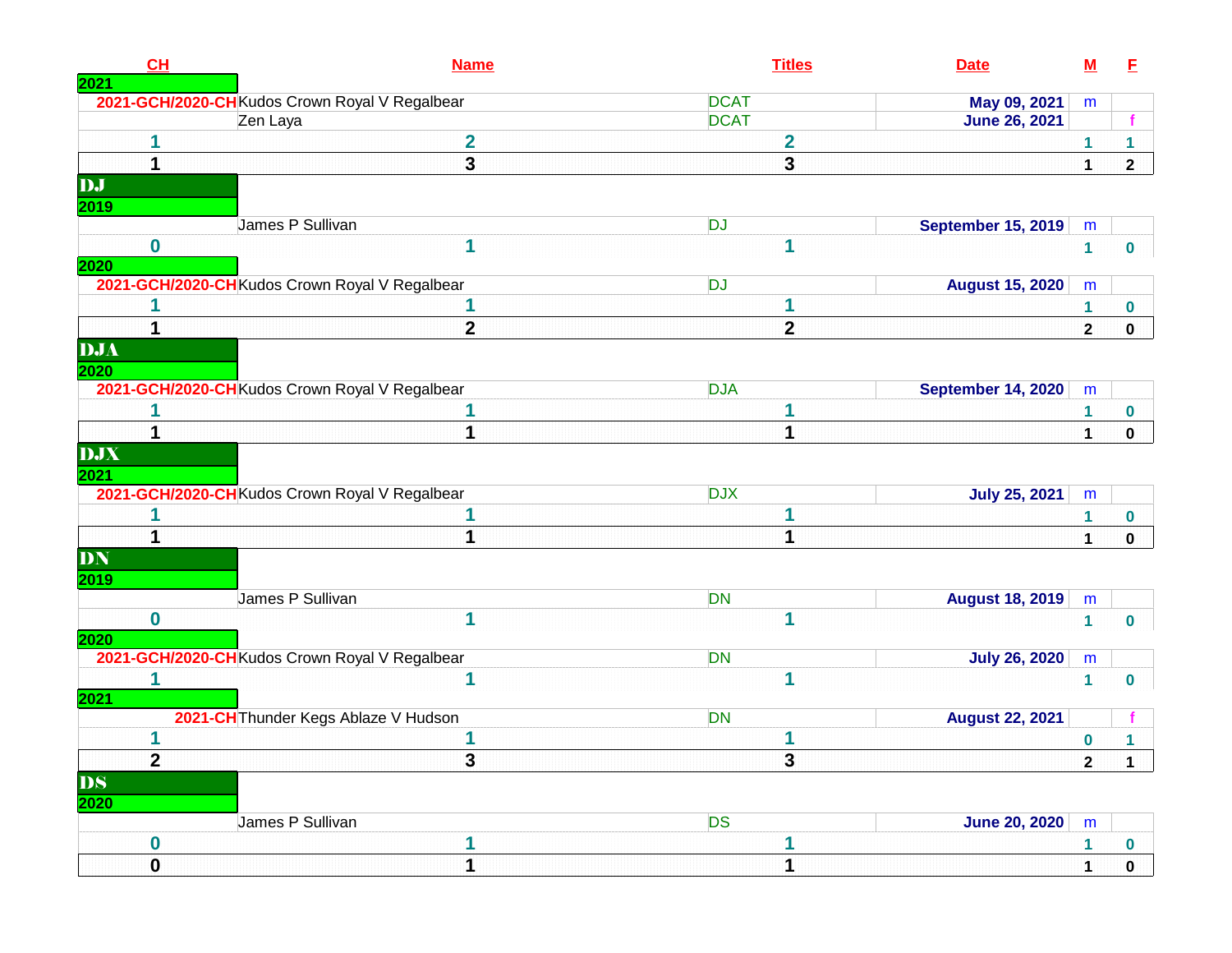| CH<br><b>DSA</b>                  | <b>Name</b>                                  | <b>Titles</b>            | <b>Date</b>                                    | ${\bf M}$    | E           |
|-----------------------------------|----------------------------------------------|--------------------------|------------------------------------------------|--------------|-------------|
| 2020                              | James P Sullivan                             | <b>DSA</b>               | <b>August 14, 2020</b>                         | m            |             |
| $\boldsymbol{0}$                  | 1                                            | 1                        |                                                | 1            | $\bf{0}$    |
| $\mathbf 0$                       | 1                                            | 1                        |                                                | $\mathbf 1$  | $\mathbf 0$ |
| <b>DSX</b>                        |                                              |                          |                                                |              |             |
| 2020                              | James P Sullivan                             | <b>DSX</b>               | <b>October 01, 2020</b>                        | m            |             |
| $\boldsymbol{0}$                  |                                              |                          |                                                | 1            | 0           |
| $\mathbf 0$                       | 1                                            | 1                        |                                                | $\mathbf{1}$ | $\mathbf 0$ |
| <b>DSX2</b><br>2021               |                                              |                          |                                                |              |             |
|                                   | James P Sullivan                             | DSX <sub>2</sub>         | May 21, 2021                                   | m            |             |
| $\boldsymbol{0}$                  | 1                                            |                          |                                                | 1            | $\bf{0}$    |
| $\mathbf 0$                       | 1                                            | 1                        |                                                | $\mathbf{1}$ | $\mathbf 0$ |
| <b>DSX3</b><br>2021               |                                              |                          |                                                |              |             |
|                                   | James P Sullivan                             | DSX3                     | <b>July 30, 2021</b>                           | m            |             |
| $\boldsymbol{0}$                  | 1                                            | 1                        |                                                | 1            | $\bf{0}$    |
| $\mathbf 0$                       | 1                                            | 1                        |                                                | 1            | $\mathbf 0$ |
| <b>DSX4</b>                       |                                              |                          |                                                |              |             |
| 2021                              | James P Sullivan                             | DSX4                     | September 18, 2021                             | m            |             |
| $\boldsymbol{0}$                  | 1                                            |                          |                                                | 1            | $\bf{0}$    |
| $\mathbf 0$                       | 1                                            | 1                        |                                                | 1            | $\mathbf 0$ |
| <b>FCAT</b><br>2021               |                                              |                          |                                                |              |             |
|                                   | Brandau Ridge Takn A Walk Ur Heart           | <b>FCAT</b>              | <b>June 06, 2021</b>                           |              |             |
| $\boldsymbol{0}$                  |                                              | 1                        |                                                | $\bf{0}$     | 1           |
|                                   | 1                                            | 1                        |                                                | $\pmb{0}$    | 1           |
|                                   |                                              |                          |                                                |              |             |
| $\mathbf 0$<br><b>FDC</b><br>2017 |                                              |                          |                                                |              |             |
|                                   | Montana Mtns Dance N Twist & Shout           | <b>FDC</b>               |                                                | m            |             |
|                                   | Blue Collars Once To Every Woman             | <b>FDC</b>               | <b>March 22, 2017</b><br><b>March 26, 2017</b> | m            |             |
|                                   | Skyviews Montana Miss Tuff Enough            | <b>FDC</b>               | <b>March 26, 2017</b>                          |              |             |
|                                   | 2013/14/15/16-PACH4 Snowy Pines Hummer       | <b>FDC</b>               | <b>June 03, 2017</b>                           | m            |             |
|                                   | Snowy Pines Tundra<br><b>Clementine Rose</b> | <b>FDC</b><br><b>FDC</b> | <b>June 03, 2017</b><br><b>July 29, 2017</b>   |              |             |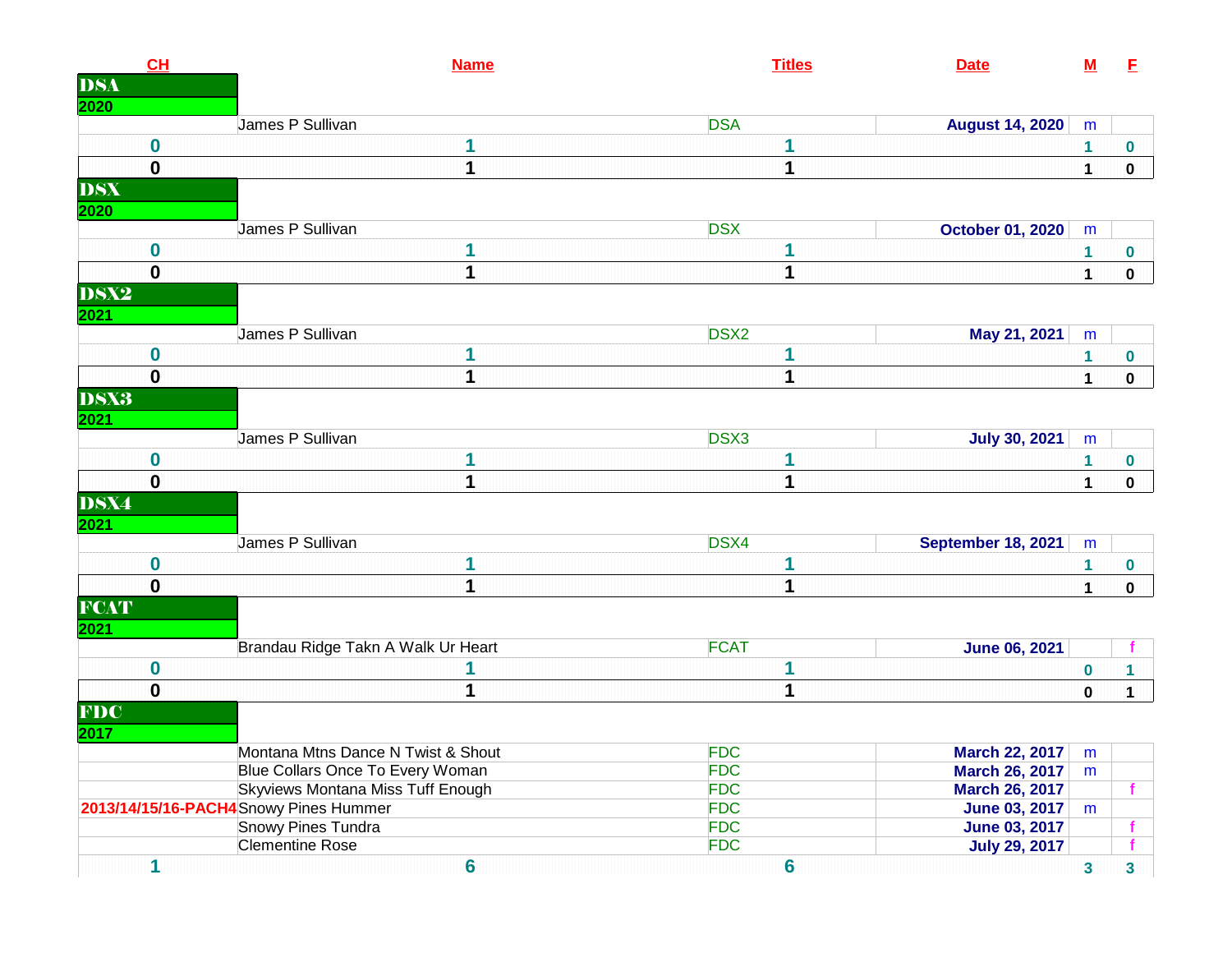| CH<br>2018             | <b>Name</b>                                                 | <b>Titles</b>  | <b>Date</b>               | M              | E            |
|------------------------|-------------------------------------------------------------|----------------|---------------------------|----------------|--------------|
|                        | 2017-GCH/2017-CH Westhavens When You Wish Upon A Star Heidi | <b>FDC</b>     | <b>September 13, 2018</b> |                |              |
| 2019                   |                                                             |                |                           | $\bf{0}$       |              |
|                        | 2015-GCH/2013-CHAmbersand Winds of Winter                   | <b>FDC</b>     | April 20, 2019            | m              |              |
| 2020                   | 1                                                           |                |                           | $\mathbf 1$    | 0            |
|                        | 2021-GCH/2020-CH Kudos Crown Royal V Regalbear              | <b>FDC</b>     | <b>March 12, 2020</b>     | m              |              |
|                        | 2022-GCH/2021-CH Fuzzy Bears Amore'                         | <b>FDC</b>     | <b>September 12, 2020</b> | m              |              |
| $\overline{2}$<br>2021 | $\overline{2}$                                              | $\overline{2}$ |                           | $\overline{2}$ | 0            |
|                        | 2021-CHBelhavens Shoot To Thrill                            | <b>FDC</b>     | March 13, 2021            | m              |              |
|                        | Twin Hickory Jokers 'R Wild                                 | <b>FDC</b>     | May 02, 2021              | m              |              |
|                        | Lil Jon's Raised On Country                                 | <b>FDC</b>     | <b>June 27, 2021</b>      | m              |              |
|                        | Montana Mtns Sidewinder V Blue Collar                       | <b>FDC</b>     | <b>June 27, 2021</b>      | m              |              |
|                        | Ramblewoods Cherise                                         | <b>FDC</b>     | <b>July 18, 2021</b>      |                |              |
|                        | 2018-CHMistihil Pollyanna Rules                             | <b>FDC</b>     | <b>October 15, 2021</b>   |                |              |
|                        | Cascades Avalanche At Paradise                              | <b>FDC</b>     | <b>October 16, 2021</b>   |                |              |
|                        | 2021-CHMistihil Stormy Weather By Rowdy                     | <b>FDC</b>     | <b>October 16, 2021</b>   |                |              |
|                        | 2021-CH Heart Mountains Adler of Sapphire Mountain          | <b>FDC</b>     | <b>October 30, 2021</b>   | m              |              |
|                        | 2019-GCH/2019-CHLasquites Ian of Rolando                    | <b>FDC</b>     | <b>October 30, 2021</b>   | m              |              |
|                        | Nordogs Stoic Red Cedar V Empty Keg                         | <b>FDC</b>     | <b>November 06, 2021</b>  | m              |              |
| 5<br>2022              | 11                                                          | 11             |                           | $\overline{7}$ |              |
|                        | 2022-RACH Swissmiss Shayna Snowflake                        | <b>FDC</b>     | April 30, 2022            |                |              |
|                        | 1                                                           |                |                           | $\bf{0}$       |              |
| 11                     | 22                                                          | 22             |                           | 13             | 9            |
| GN<br>2010             |                                                             |                |                           |                |              |
|                        | 2013/14/15/16-PACH4 Snowy Pines Hummer                      | GN             | <b>March 27, 2010</b>     | m              |              |
|                        | <b>Snowy Pines Tundra</b>                                   | GN             | <b>July 23, 2010</b>      |                |              |
| 2011                   | $\overline{2}$                                              | $\overline{2}$ |                           | 1              |              |
|                        | 2011-GCH/2008-CH Vicdorys Lump O'Coal                       | GN             | <b>August 27, 2011</b>    | m              |              |
| 1<br>2012              | 1                                                           | 1              |                           |                | $\bf{0}$     |
|                        | Shadow Mtn Playit Again V Reema                             | GN             | <b>July 21, 2012</b>      |                |              |
|                        | Howe Ranch Golden Sam-R-I                                   | <b>GN</b>      | <b>September 28, 2012</b> | m              |              |
| $\mathbf 0$<br>2014    | $\overline{\mathbf{2}}$                                     | $\overline{2}$ |                           | $\mathbf{1}$   | $\mathbf{1}$ |
|                        | 2013-GCH/2013-CHLasquites May of Denver                     | GN             | <b>February 24, 2014</b>  |                |              |
|                        |                                                             |                |                           |                |              |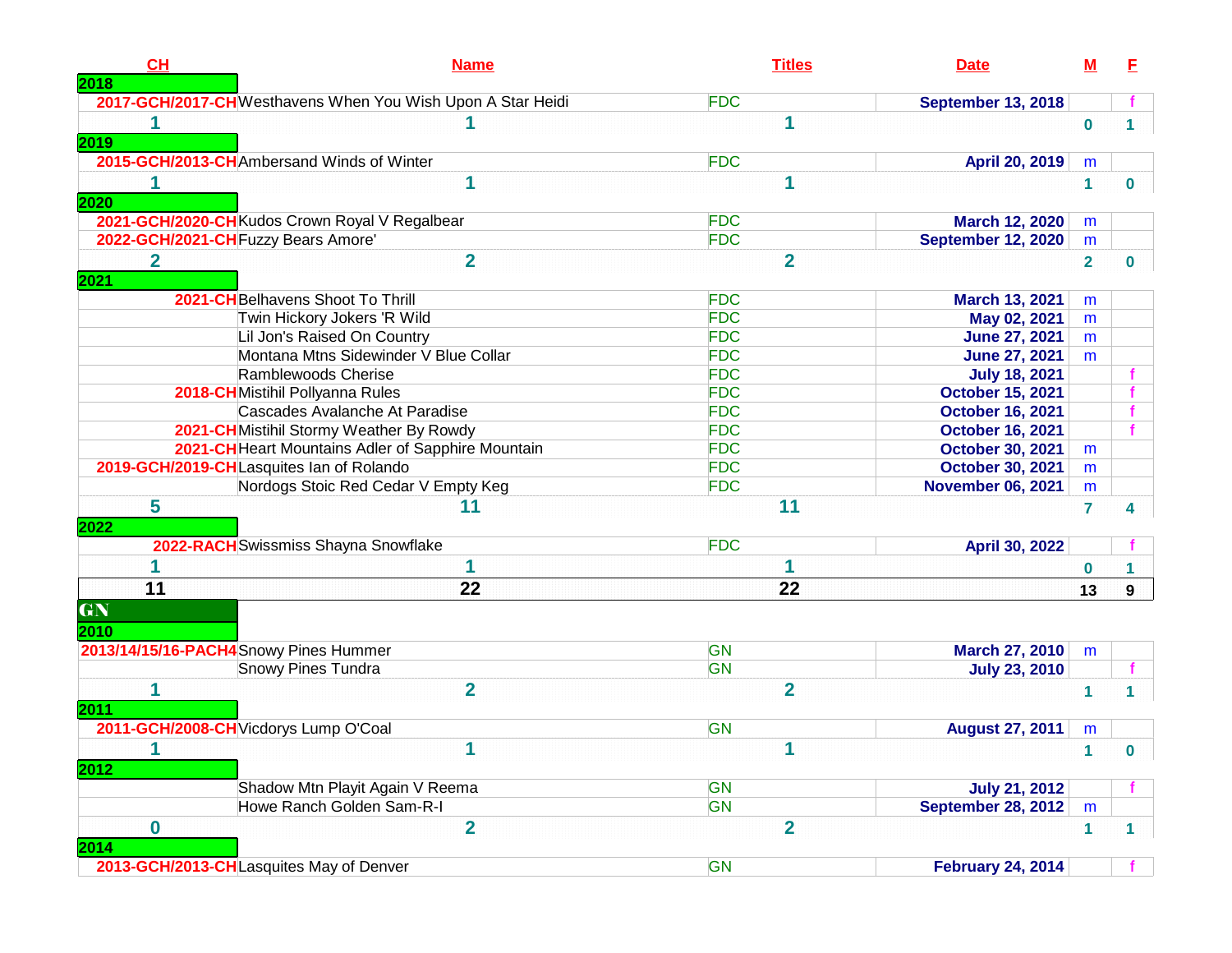| CL                                |                                                | <b>Name</b>    | <b>Titles</b>           | <b>Date</b>              | $\underline{\mathsf{M}}$ | E                    |
|-----------------------------------|------------------------------------------------|----------------|-------------------------|--------------------------|--------------------------|----------------------|
| 1                                 |                                                | 1              | 1                       |                          | $\mathbf 0$              | $\overline{1}$       |
| 2017                              |                                                |                |                         |                          |                          |                      |
|                                   | Blue Collars Once To Every Woman               |                | GN                      | April 02, 2017           | m                        |                      |
| $\boldsymbol{0}$                  |                                                |                | 1                       |                          | 1                        | $\boldsymbol{0}$     |
| $\overline{\mathbf{3}}$           |                                                | $\overline{7}$ | $\overline{\mathbf{7}}$ |                          | 4                        | $\mathbf{3}$         |
| $\overline{\mathbf{G}\mathbf{O}}$ |                                                |                |                         |                          |                          |                      |
| 2010                              |                                                |                |                         |                          |                          |                      |
|                                   | 2013/14/15/16-PACH4 Snowy Pines Hummer         |                | <b>GO</b>               | <b>March 26, 2010</b>    | m                        |                      |
|                                   |                                                |                | 1                       |                          | 1                        | $\boldsymbol{0}$     |
| 1                                 |                                                | 1              | 1                       |                          | 1                        | $\mathbf 0$          |
| <b>HDN</b>                        |                                                |                |                         |                          |                          |                      |
| 2021                              |                                                |                |                         |                          |                          |                      |
|                                   | James P Sullivan                               |                | <b>HDN</b>              | <b>February 23, 2021</b> | m                        |                      |
|                                   | 2021-GCH/2020-CH Kudos Crown Royal V Regalbear |                | <b>HDN</b>              | <b>July 26, 2021</b>     | m                        |                      |
| 1                                 |                                                | $\mathbf 2$    | $\overline{\mathbf{2}}$ |                          | $\overline{\mathbf{2}}$  | $\boldsymbol{0}$     |
| 1                                 |                                                | $\mathbf{2}$   | $\overline{\mathbf{2}}$ |                          | $\overline{2}$           | $\mathbf 0$          |
| <b>HDNA</b>                       |                                                |                |                         |                          |                          |                      |
| <b>2021</b>                       |                                                |                |                         |                          |                          |                      |
|                                   | James P Sullivan                               |                | <b>HDNA</b>             | <b>June 26, 2021</b>     | m                        |                      |
| $\mathbf 0$                       |                                                |                | 1                       |                          | 1                        | $\bf{0}$             |
| $\mathbf 0$                       |                                                | 1              | 1                       |                          |                          |                      |
|                                   |                                                |                |                         |                          | $\mathbf{1}$             | $\mathbf 0$          |
| <b>HDNX</b>                       |                                                |                |                         |                          |                          |                      |
| 2021                              |                                                |                |                         |                          |                          |                      |
|                                   | James P Sullivan                               |                | <b>HDNX</b>             | <b>October 29, 2021</b>  | m                        |                      |
| $\mathbf 0$                       |                                                | 1              | 1                       |                          | 1                        | $\boldsymbol{0}$     |
| $\mathbf 0$                       |                                                | 1              | 1                       |                          | $\mathbf{1}$             | $\mathbf 0$          |
| <b>HDS</b>                        |                                                |                |                         |                          |                          |                      |
| 2020                              |                                                |                |                         |                          |                          |                      |
|                                   | James P Sullivan                               |                | <b>HDS</b>              | <b>July 26, 2020</b>     | m                        |                      |
| $\mathbf 0$                       |                                                | 1              | 1                       |                          | 1                        | $\mathbf 0$          |
| $\mathbf 0$                       |                                                | 1              | 1                       |                          | 1                        | $\mathbf 0$          |
| <b>MFP</b>                        |                                                |                |                         |                          |                          |                      |
|                                   |                                                |                |                         |                          |                          |                      |
|                                   | 2013<br>2013/14/15/16-PACH4Snowy Pines Hummer  |                | <b>MFP</b>              | <b>March 23, 2013</b>    | m                        |                      |
| 1                                 |                                                | $\mathbf 1$    | 1                       |                          | $\mathbf{1}$             | $\mathbf{0}$         |
| 2021                              |                                                |                |                         |                          |                          |                      |
|                                   | 2022-RACH Swissmiss Shayna Snowflake           |                | <b>MFP</b>              | <b>August 14, 2021</b>   |                          |                      |
| 1                                 |                                                | 1              | 1                       |                          | 0                        | $\mathbf{1}$         |
| $\overline{2}$                    |                                                | $\overline{2}$ | $\overline{2}$          |                          |                          | $\blacktriangleleft$ |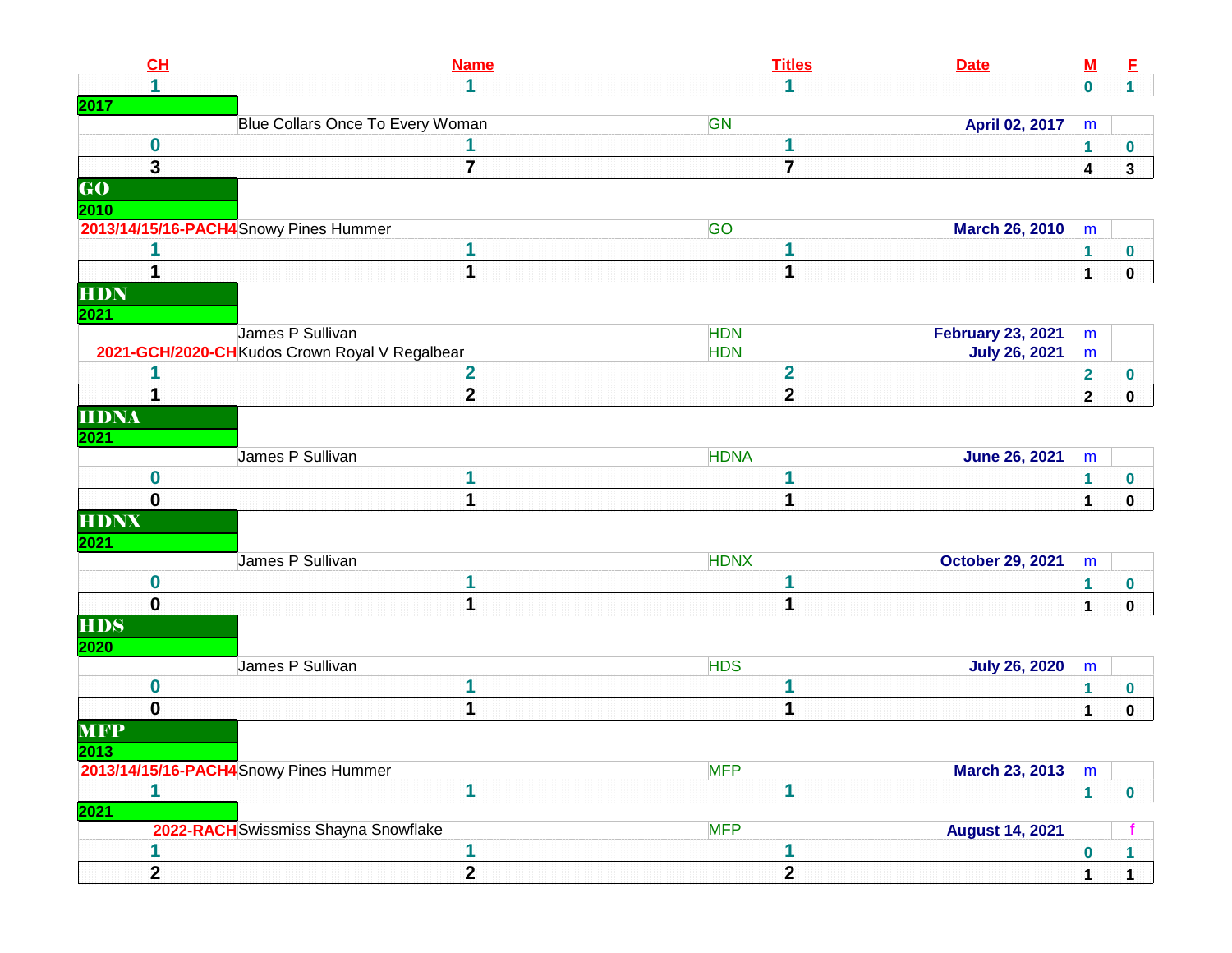| CH<br><b>MFPB</b>                      | <b>Name</b>                            | <b>Titles</b>    | <b>Date</b>               | $\underline{\mathsf{M}}$ | E            |
|----------------------------------------|----------------------------------------|------------------|---------------------------|--------------------------|--------------|
| 2014                                   |                                        |                  |                           |                          |              |
| 2013/14/15/16-PACH4 Snowy Pines Hummer |                                        | <b>MFPB</b>      | <b>November 22, 2014</b>  | m                        |              |
| 1                                      | 1                                      | 1                |                           | $\mathbf{1}$             | 0            |
| 2022                                   | 2022-RACH Swissmiss Shayna Snowflake   | <b>MFPB</b>      | April 15, 2022            |                          |              |
|                                        | 1                                      | 1                |                           |                          |              |
| $\overline{2}$                         | $\mathbf{2}$                           | $\mathbf{2}$     |                           | $\bf{0}$<br>1            | $\mathbf 1$  |
| <b>MFPS</b>                            |                                        |                  |                           |                          |              |
| 2015                                   |                                        |                  |                           |                          |              |
| 2013/14/15/16-PACH4 Snowy Pines Hummer |                                        | <b>MFPS</b>      | <b>October 30, 2015</b>   | m                        |              |
|                                        | 1                                      |                  |                           | 1                        | 0            |
|                                        | 1                                      | 1                |                           | 1                        | $\mathbf 0$  |
| <b>MJP</b>                             |                                        |                  |                           |                          |              |
| 2003                                   |                                        |                  |                           |                          |              |
|                                        | 2001-CH XmaxKris Van 'T Hof Ten Eynder | <b>MJP</b>       | <b>July 27, 2003</b>      | m                        |              |
| 2012                                   | 1                                      | 1                |                           | $\mathbf{1}$             | $\mathbf{0}$ |
| 2013/14/15/16-PACH4 Snowy Pines Hummer |                                        | <b>MJP</b>       | <b>February 20, 2012</b>  | m                        |              |
|                                        | 1                                      | 1                |                           | 1                        | 0            |
| $\overline{2}$                         | $\overline{2}$                         | $\overline{2}$   |                           | $\mathbf 2$              | $\pmb{0}$    |
| MJP <sub>2</sub>                       |                                        |                  |                           |                          |              |
| 2005                                   | 2001-CH XmaxKris Van 'T Hof Ten Eynder | MJP <sub>2</sub> | <b>July 23, 2005</b>      | m                        |              |
| 1                                      | 1                                      | 1                |                           | 1                        | 0            |
| 2012                                   |                                        |                  |                           |                          |              |
| 2013/14/15/16-PACH4 Snowy Pines Hummer |                                        | MJP <sub>2</sub> | <b>December 30, 2012</b>  | m                        |              |
|                                        |                                        |                  |                           | 1                        | 0            |
| $\overline{2}$                         | $\overline{2}$                         | $\mathbf{2}$     |                           | $\mathbf{2}$             | $\mathbf 0$  |
| MJP3<br>2006                           |                                        |                  |                           |                          |              |
|                                        | 2001-CH XmaxKris Van 'T Hof Ten Eynder | MJP <sub>3</sub> | <b>September 09, 2006</b> | m                        |              |
| $\mathbf{1}$                           | 1                                      | 1                |                           |                          | $1 \quad 0$  |
| 2013                                   |                                        |                  |                           |                          |              |
| 2013/14/15/16-PACH4 Snowy Pines Hummer |                                        | MJP <sub>3</sub> | <b>February 23, 2013</b>  | m                        |              |
|                                        | 1                                      | 1                |                           | $\mathbf{1}$             | 0            |
| $\overline{2}$                         | $\overline{2}$                         | $\mathbf{2}$     |                           | $\mathbf 2$              | $\mathbf 0$  |
| MJP4<br>2007                           |                                        |                  |                           |                          |              |
|                                        | 2001-CH XmaxKris Van 'T Hof Ten Eynder | MJP <sub>4</sub> | <b>February 25, 2007</b>  | ${\sf m}$                |              |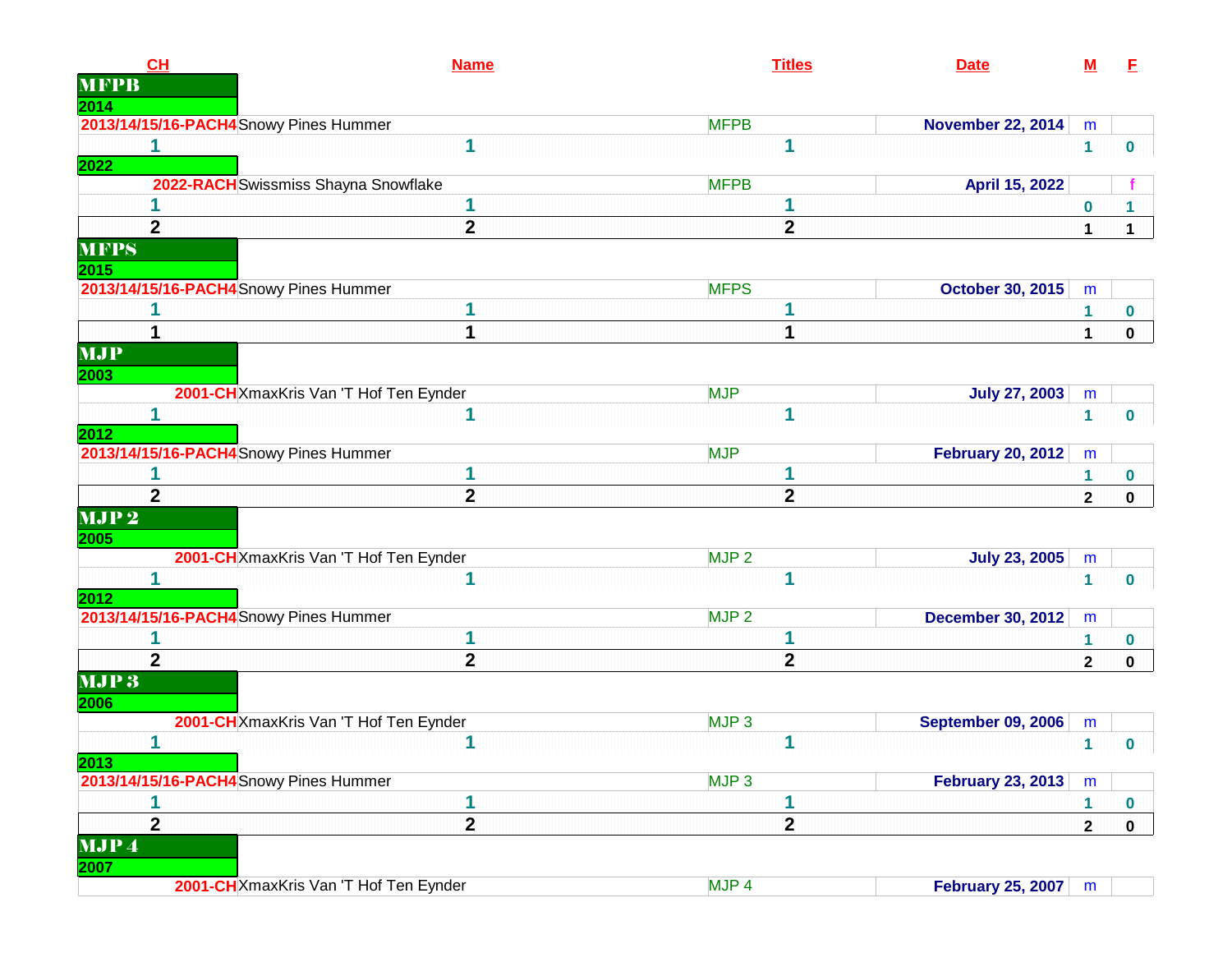| CL                                             | <b>Name</b>  | <b>Titles</b>    | <b>Date</b>                      | $\underline{\mathbf{M}}$ | E                |
|------------------------------------------------|--------------|------------------|----------------------------------|--------------------------|------------------|
|                                                | 1            |                  |                                  | $\mathbf 1$              | $\mathbf{0}$     |
| 2013                                           |              |                  |                                  |                          |                  |
| 2013/14/15/16-PACH4 Snowy Pines Hummer         |              | MJP <sub>4</sub> | <b>July 14, 2013</b>             | m                        |                  |
|                                                | 1            | 1                |                                  | 1                        | $\bf{0}$         |
| $\mathbf{2}$                                   | $\mathbf{2}$ | $\mathbf{2}$     |                                  | $\mathbf 2$              | $\mathbf 0$      |
| MJP <sub>5</sub>                               |              |                  |                                  |                          |                  |
| 2013<br>2013/14/15/16-PACH4 Snowy Pines Hummer |              | MJP <sub>5</sub> | <b>September 20, 2013</b>        | m                        |                  |
|                                                |              | 1                |                                  | 1                        | $\bf{0}$         |
|                                                | 1            | 1                |                                  | 1                        | $\mathbf 0$      |
| MJP6                                           |              |                  |                                  |                          |                  |
| 2013                                           |              |                  |                                  |                          |                  |
| 2013/14/15/16-PACH4 Snowy Pines Hummer         |              | MJP <sub>6</sub> | <b>November 09, 2013</b>         | m                        |                  |
|                                                | 1            |                  |                                  | 1                        | $\bf{0}$         |
|                                                | 1            | 1                |                                  | 1                        | $\mathbf 0$      |
| MJP <sub>7</sub>                               |              |                  |                                  |                          |                  |
| 2013                                           |              |                  |                                  |                          |                  |
| 2013/14/15/16-PACH4 Snowy Pines Hummer         |              | MJP <sub>7</sub> | <b>December 29, 2013</b>         | m                        |                  |
|                                                |              |                  |                                  | 1.                       | $\bf{0}$         |
|                                                | 1            | 1                |                                  | $\mathbf{1}$             | $\mathbf 0$      |
| <b>MJPS</b>                                    |              |                  |                                  |                          |                  |
| 2014                                           |              |                  |                                  |                          |                  |
| 2013/14/15/16-PACH4 Snowy Pines Hummer         |              | MJP <sub>8</sub> | <b>February 16, 2014</b>         | m                        |                  |
|                                                | 1            | 1                |                                  | 1                        | $\bf{0}$         |
|                                                |              |                  |                                  | 1                        | $\mathbf 0$      |
| MJP <sub>9</sub><br>2014                       |              |                  |                                  |                          |                  |
| 2013/14/15/16-PACH4 Snowy Pines Hummer         |              | MJP 9            | May 16, 2014                     | m                        |                  |
|                                                | 1            |                  |                                  | 1                        | $\bf{0}$         |
| 1                                              | 1            | 1                |                                  | 1                        | $\mathbf 0$      |
| <b>MJPIO</b>                                   |              |                  |                                  |                          |                  |
| 2014                                           |              |                  |                                  |                          |                  |
| 2013/14/15/16-PACH4 Snowy Pines Hummer         |              | MJP10            | September 14, 2014 $\mid m \mid$ |                          |                  |
|                                                | 1            | 1                |                                  | 1                        | $\boldsymbol{0}$ |
|                                                | 1            | 1                |                                  | 1                        | $\mathbf 0$      |
| <b>MJPII</b>                                   |              |                  |                                  |                          |                  |
| 2014                                           |              |                  |                                  |                          |                  |
| 2013/14/15/16-PACH4 Snowy Pines Hummer         |              | MJP11            | <b>November 07, 2014</b>         | ${\sf m}$                |                  |
| 1                                              | 1            | 1                |                                  | $\mathbf 1$              | $\mathbf{0}$     |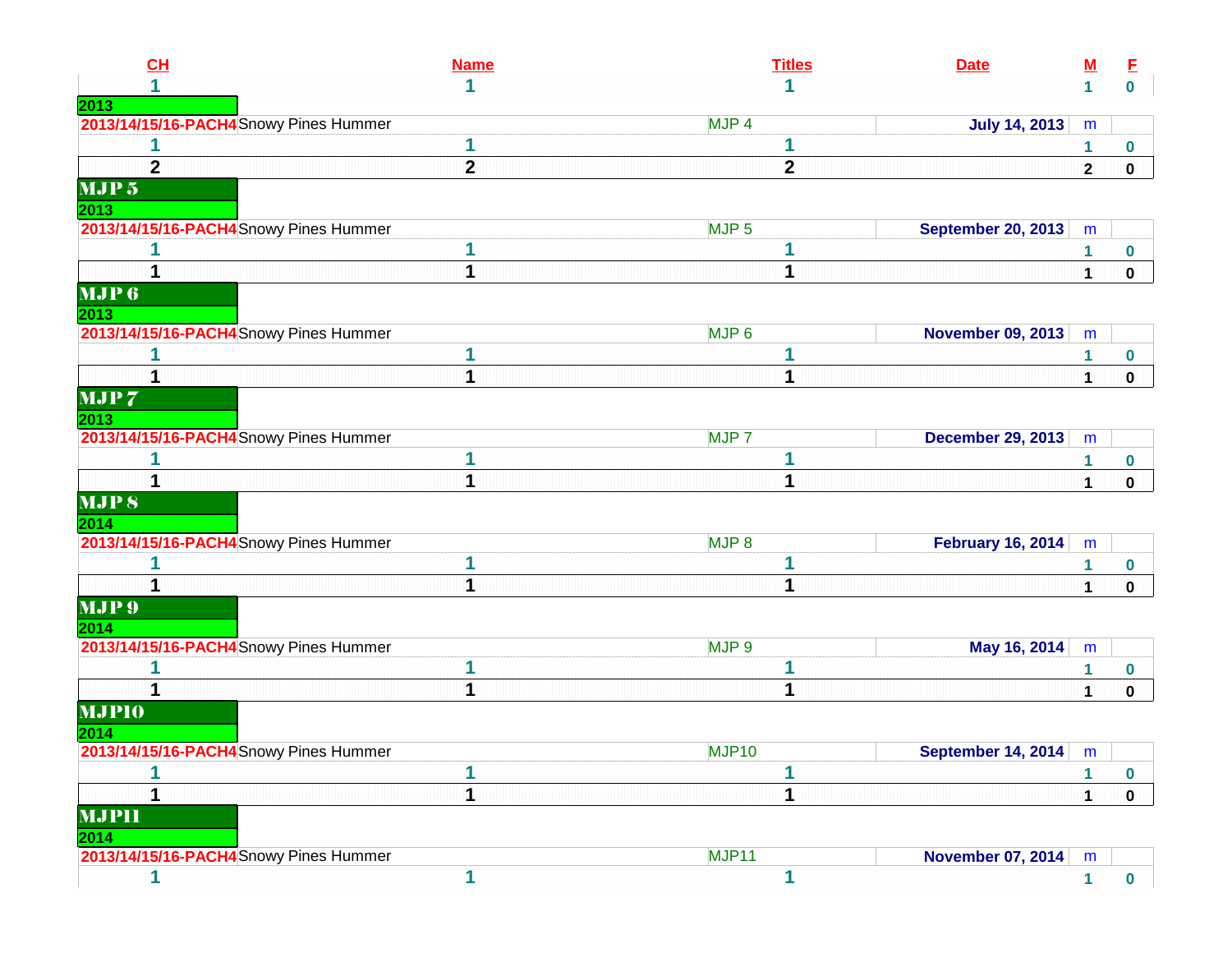| CL                                     | <b>Name</b>    |                   | <b>Titles</b>  | <b>Date</b>              | $\underline{\mathsf{M}}$ | E            |
|----------------------------------------|----------------|-------------------|----------------|--------------------------|--------------------------|--------------|
|                                        | 1              |                   |                |                          | 1                        | $\mathbf 0$  |
| <b>MJP12</b>                           |                |                   |                |                          |                          |              |
| 2014                                   |                |                   |                |                          |                          |              |
| 2013/14/15/16-PACH4 Snowy Pines Hummer |                | MJP <sub>12</sub> |                | <b>December 30, 2014</b> | m                        |              |
|                                        | 1              |                   |                |                          |                          | 0            |
|                                        | 1              |                   | 1              |                          | 1                        | $\mathbf 0$  |
| <b>MJPI3</b>                           |                |                   |                |                          |                          |              |
| 2015                                   |                |                   |                |                          |                          |              |
| 2013/14/15/16-PACH4 Snowy Pines Hummer |                | MJP <sub>13</sub> |                | March 06, 2015           | m                        |              |
|                                        |                |                   |                |                          |                          | 0            |
|                                        | 1              |                   | 1              |                          | 1                        | $\mathbf 0$  |
| MJP14                                  |                |                   |                |                          |                          |              |
| 2015                                   |                |                   |                |                          |                          |              |
| 2013/14/15/16-PACH4 Snowy Pines Hummer |                | MJP14             |                | May 17, 2015             | m                        |              |
|                                        | 1              |                   |                |                          | 1                        | 0            |
|                                        | 1              |                   | 1              |                          | 1                        | $\mathbf 0$  |
| MJP15                                  |                |                   |                |                          |                          |              |
| 2015                                   |                |                   |                |                          |                          |              |
| 2013/14/15/16-PACH4 Snowy Pines Hummer |                | MJP <sub>15</sub> |                | <b>November 29, 2015</b> | m                        |              |
|                                        |                |                   |                |                          | 1                        | 0            |
|                                        | 1              |                   | 1              |                          | 1                        | 0            |
| <b>MJP16</b>                           |                |                   |                |                          |                          |              |
| 2016                                   |                |                   |                |                          |                          |              |
| 2013/14/15/16-PACH4 Snowy Pines Hummer |                | MJP16             |                | <b>January 31, 2016</b>  | m                        |              |
|                                        | 1              |                   |                |                          |                          | 0            |
|                                        | 1              |                   | 1              |                          | 1                        | $\mathbf 0$  |
| MJP17                                  |                |                   |                |                          |                          |              |
| 2016                                   |                |                   |                |                          |                          |              |
| 2013/14/15/16-PACH4 Snowy Pines Hummer |                | MJP17             |                | <b>December 17, 2016</b> | m                        |              |
|                                        | 1              |                   |                |                          |                          | 0            |
|                                        | 1              |                   | 1              |                          | 1                        | 0            |
| <b>MJPB</b>                            |                |                   |                |                          |                          |              |
| 2006                                   |                |                   |                |                          |                          |              |
| 2001-CH XmaxKris Van 'T Hof Ten Eynder |                | <b>MJPB</b>       |                | May 06, 2006             | m                        |              |
| 1                                      | 1              |                   | 1              |                          | $\mathbf{1}$             | $\mathbf 0$  |
| 2013                                   |                |                   |                |                          |                          |              |
| 2013/14/15/16-PACH4 Snowy Pines Hummer |                | <b>MJPB</b>       |                | <b>February 03, 2013</b> | m                        |              |
| 1                                      | 1              |                   | 1              |                          | 1.                       | $\bf{0}$     |
| $\overline{2}$                         | $\overline{2}$ |                   | $\overline{2}$ |                          | $\overline{2}$           | $\mathbf{0}$ |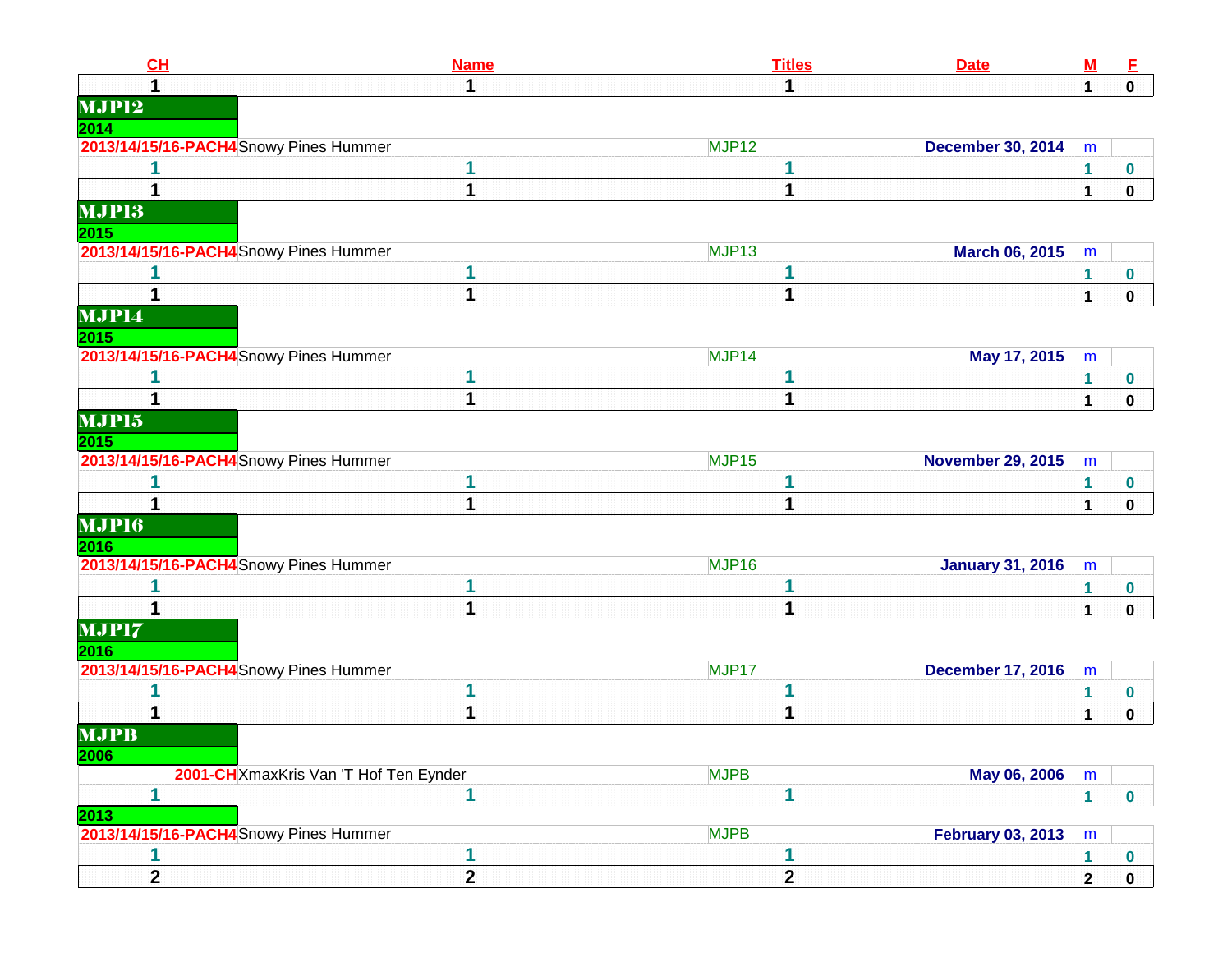| <b>CH</b><br><b>MJPB2</b>              | <b>Name</b>                            |                   | <b>Titles</b>           | <b>Date</b>               | <u>M</u>     | E           |
|----------------------------------------|----------------------------------------|-------------------|-------------------------|---------------------------|--------------|-------------|
| 2015                                   |                                        |                   |                         |                           |              |             |
| 2013/14/15/16-PACH4 Snowy Pines Hummer |                                        | MJPB <sub>2</sub> |                         | <b>February 15, 2015</b>  | m            |             |
|                                        | 1                                      |                   | 1                       |                           | $\mathbf{1}$ | 0           |
| 1                                      | 1                                      |                   | $\mathbf 1$             |                           | $\mathbf 1$  | 0           |
| <b>MJPC</b><br>2014                    |                                        |                   |                         |                           |              |             |
| 2013/14/15/16-PACH4 Snowy Pines Hummer |                                        | <b>MJPC</b>       |                         | September 14, 2014        | m            |             |
|                                        | 1                                      |                   | 1                       |                           | $\mathbf{1}$ | $\bf{0}$    |
| 1                                      | 1                                      |                   | $\mathbf 1$             |                           | $\mathbf{1}$ | $\mathbf 0$ |
| <b>MJPG</b><br>2014                    |                                        |                   |                         |                           |              |             |
| 2013/14/15/16-PACH4 Snowy Pines Hummer |                                        | <b>MJPG</b>       |                         | <b>January 24, 2014</b>   | m            |             |
| 1                                      | 1                                      |                   | 1                       |                           | 1            | 0           |
|                                        | 1                                      |                   | $\mathbf 1$             |                           | $\mathbf 1$  | $\mathbf 0$ |
| <b>MJPS</b><br>2013                    |                                        |                   |                         |                           |              |             |
| 2013/14/15/16-PACH4 Snowy Pines Hummer |                                        | <b>MJPS</b>       |                         | <b>September 20, 2013</b> | m            |             |
| 1                                      | 1                                      |                   | 1                       |                           | $\mathbf{1}$ | 0           |
|                                        | 1                                      |                   | $\mathbf 1$             |                           | $\mathbf{1}$ | 0           |
| <b>MJPS2</b><br>2015                   |                                        |                   |                         |                           |              |             |
| 2013/14/15/16-PACH4 Snowy Pines Hummer |                                        | MJPS <sub>2</sub> |                         | <b>November 29, 2015</b>  | m            |             |
| 1                                      | 1                                      |                   | 1                       |                           | $\mathbf{1}$ | 0           |
| $\mathbf 1$                            | $\overline{\mathbf{1}}$                |                   | 1                       |                           | $\mathbf{1}$ | $\mathbf 0$ |
| <b>MXP</b><br>2003                     |                                        |                   |                         |                           |              |             |
|                                        | 2001-CHXmaxKris Van 'T Hof Ten Eynder  | <b>MXP</b>        |                         | <b>July 13, 2003</b>      | m            |             |
| 1<br>2013                              | 1                                      |                   | $\mathbf{1}$            |                           | $\mathbf{1}$ | $\bf{0}$    |
|                                        | Snowy Pines Tundra                     | <b>MXP</b>        |                         | <b>March 03, 2013</b>     |              |             |
| 2013/14/15/16-PACH4 Snowy Pines Hummer |                                        | <b>MXP</b>        |                         | <b>July 14, 2013</b>      | m            |             |
| 1                                      | $\overline{\mathbf{2}}$                |                   | $\overline{\mathbf{2}}$ |                           | $\mathbf{1}$ | 1           |
| $\overline{2}$                         | 3                                      |                   | 3                       |                           | $\mathbf{2}$ | $\mathbf 1$ |
| MXP <sub>2</sub><br>2005               |                                        |                   |                         |                           |              |             |
|                                        | 2001-CH XmaxKris Van 'T Hof Ten Eynder | MXP <sub>2</sub>  |                         | <b>February 19, 2005</b>  | m            |             |
| 1                                      | 1                                      |                   | 1                       |                           | $\mathbf{1}$ | $\bf{0}$    |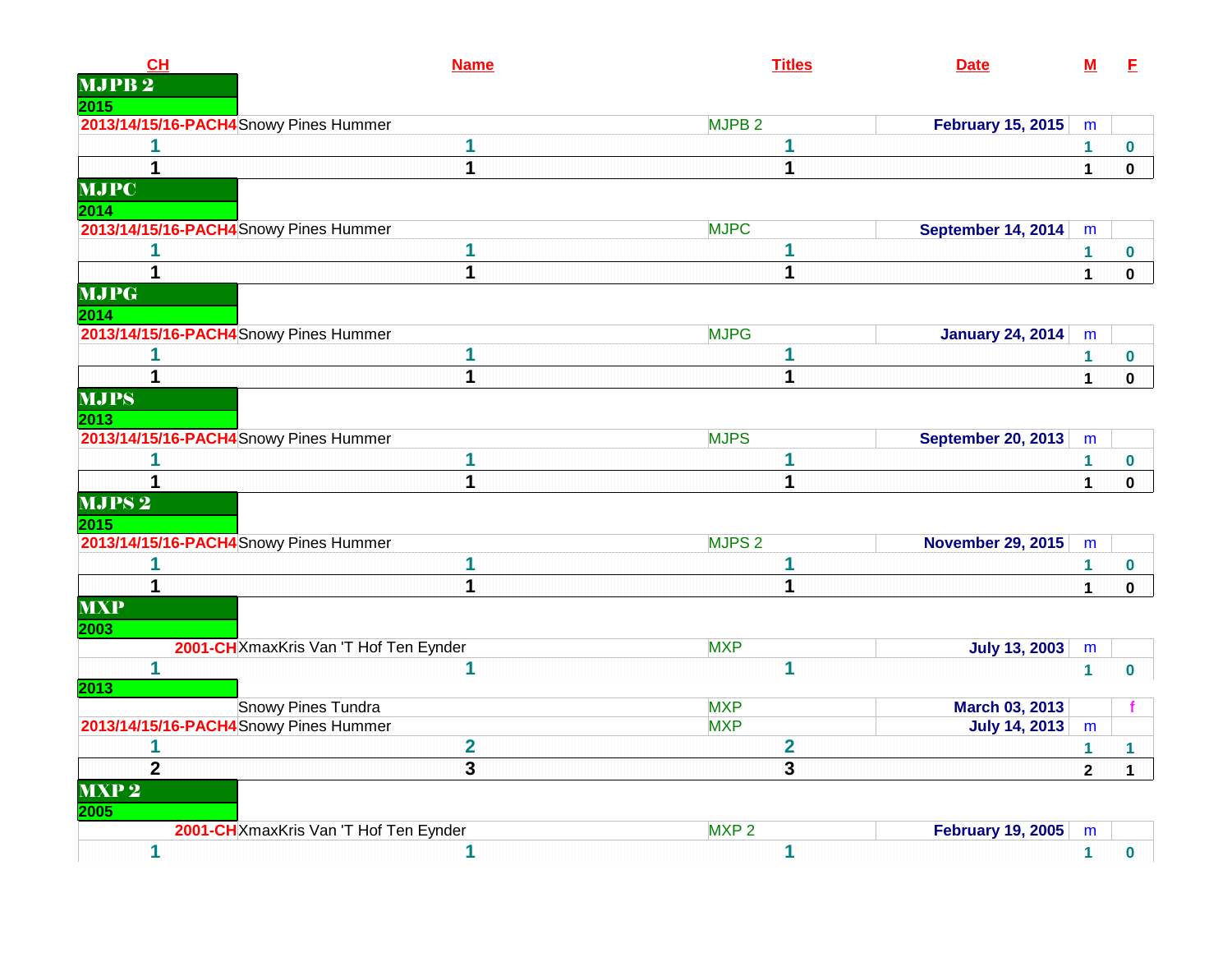| CH<br>2013               | <b>Name</b>                            |                  | <b>Titles</b>  | <b>Date</b>               | $\underline{\mathsf{M}}$ | Е                |
|--------------------------|----------------------------------------|------------------|----------------|---------------------------|--------------------------|------------------|
|                          | <b>Snowy Pines Tundra</b>              | MXP <sub>2</sub> |                | <b>October 11, 2013</b>   |                          |                  |
|                          | 2013/14/15/16-PACH4 Snowy Pines Hummer | MXP <sub>2</sub> |                | <b>October 13, 2013</b>   | m                        |                  |
|                          | $\mathbf 2$                            |                  | $\mathbf{2}$   |                           | 1                        | 1                |
| $\mathbf{2}$             | $\overline{\mathbf{3}}$                |                  | 3              |                           | $\mathbf{2}$             | $\mathbf 1$      |
| MXP <sub>3</sub>         |                                        |                  |                |                           |                          |                  |
| 2005                     |                                        |                  |                |                           |                          |                  |
|                          | 2001-CH XmaxKris Van 'T Hof Ten Eynder | MXP <sub>3</sub> |                | <b>August 07, 2005</b>    | m                        |                  |
| 1                        | 1                                      |                  | 1              |                           | $\mathbf{1}$             | $\bf{0}$         |
| 2013                     |                                        |                  |                |                           |                          |                  |
|                          | 2013/14/15/16-PACH4 Snowy Pines Hummer | MXP <sub>3</sub> |                | <b>December 29, 2013</b>  | m                        |                  |
| <b>2015</b>              | 1                                      |                  | 1              |                           | 1                        | 0                |
|                          | <b>Snowy Pines Tundra</b>              | MXP <sub>3</sub> |                | <b>March 21, 2015</b>     |                          |                  |
| 0                        |                                        |                  |                |                           | 0                        | 1                |
| $\overline{2}$           | $\overline{3}$                         |                  | 3              |                           | $\mathbf{2}$             | 1                |
| <b>MXP4</b>              |                                        |                  |                |                           |                          |                  |
| 2006                     |                                        |                  |                |                           |                          |                  |
|                          | 2001-CHXmaxKris Van 'T Hof Ten Eynder  | MXP <sub>4</sub> |                | <b>August 20, 2006</b>    | m                        |                  |
| 1                        | 1                                      |                  | 1              |                           | $\mathbf 1$              | $\bf{0}$         |
| 2014                     |                                        |                  |                |                           |                          |                  |
|                          | 2013/14/15/16-PACH4 Snowy Pines Hummer | MXP <sub>4</sub> |                | <b>February 17, 2014</b>  | m                        |                  |
|                          | 1                                      |                  | 1              |                           | 1                        | $\bf{0}$         |
| $\overline{2}$           | $\mathbf{2}$                           |                  | $\overline{2}$ |                           | $\overline{2}$           | $\mathbf 0$      |
| MXP <sub>5</sub><br>2007 |                                        |                  |                |                           |                          |                  |
|                          | 2001-CH XmaxKris Van 'T Hof Ten Eynder | MXP <sub>5</sub> |                | May 26, 2007              | m                        |                  |
| 1                        | 1                                      |                  | 1              |                           | 1                        | $\bf{0}$         |
| 2014                     |                                        |                  |                |                           |                          |                  |
|                          | 2013/14/15/16-PACH4 Snowy Pines Hummer | MXP <sub>5</sub> |                | May 17, 2014              | m                        |                  |
|                          | 1                                      |                  | 1              |                           | 1                        | $\bf{0}$         |
| $\overline{2}$           | $\mathbf{2}$                           |                  | $\mathbf{2}$   |                           | $\mathbf{2}$             | $\mathbf 0$      |
| <b>MXP 6</b>             |                                        |                  |                |                           |                          |                  |
| 2014                     |                                        |                  |                |                           |                          |                  |
|                          | 2013/14/15/16-PACH4 Snowy Pines Hummer | MXP <sub>6</sub> |                | <b>September 13, 2014</b> | m                        |                  |
|                          | 1                                      |                  |                |                           | 1                        | $\boldsymbol{0}$ |
| 1                        | 1                                      |                  | 1              |                           | 1                        | $\mathbf 0$      |
| <b>MXP7</b>              |                                        |                  |                |                           |                          |                  |
| 2014                     |                                        | MXP <sub>7</sub> |                |                           |                          |                  |
|                          | 2013/14/15/16-PACH4 Snowy Pines Hummer |                  |                | <b>November 29, 2014</b>  | m                        |                  |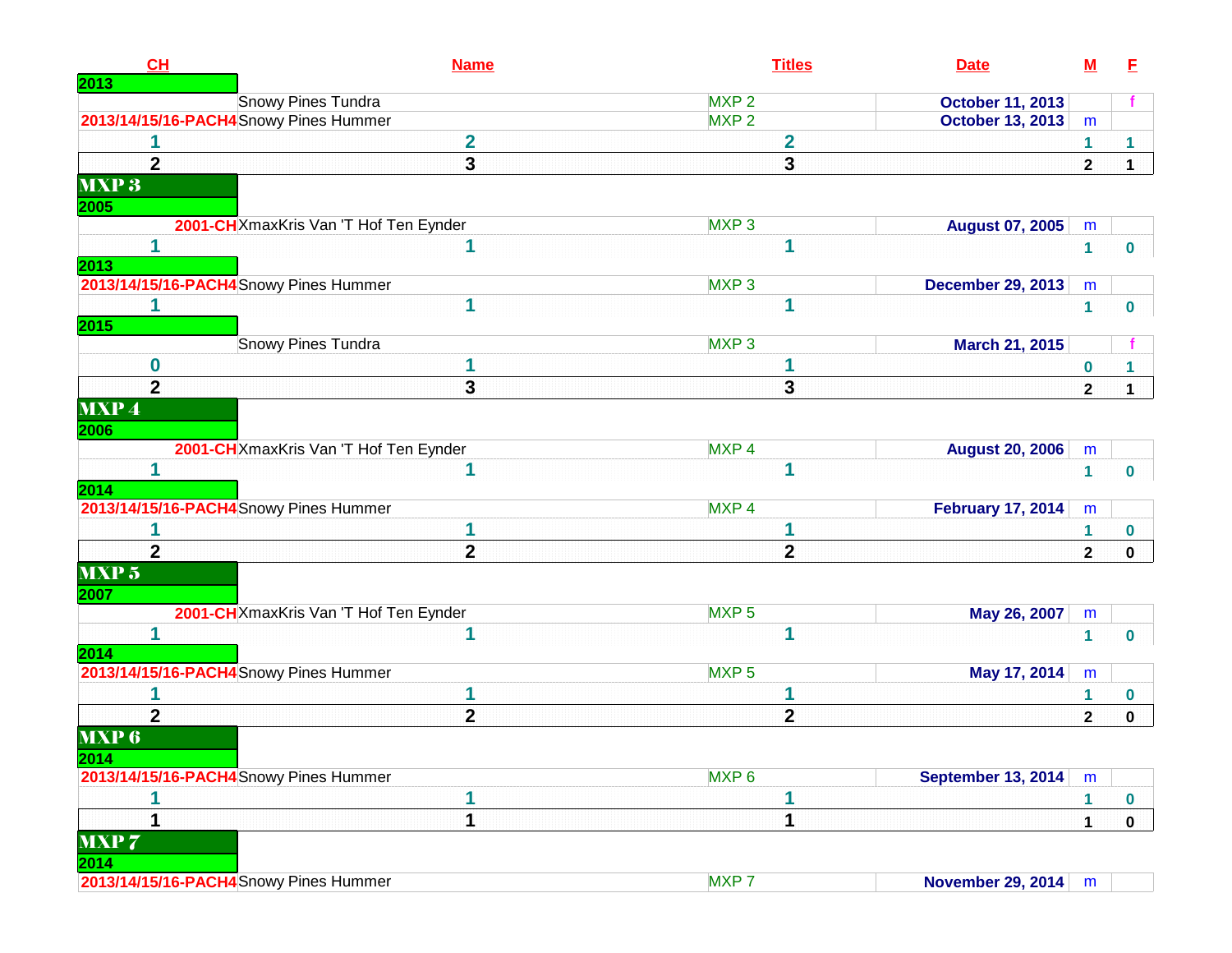| CL                                     | <b>Name</b> | <b>Titles</b>    | <b>Date</b>              | $\underline{\mathsf{M}}$ | E           |
|----------------------------------------|-------------|------------------|--------------------------|--------------------------|-------------|
|                                        |             |                  |                          | 1                        | 0           |
|                                        |             |                  |                          | $\mathbf{1}$             | $\mathbf 0$ |
| <b>MXPS</b>                            |             |                  |                          |                          |             |
| <u> 2015 </u>                          |             |                  |                          |                          |             |
| 2013/14/15/16-PACH4 Snowy Pines Hummer |             | MXP <sub>8</sub> | <b>March 06, 2015</b>    | m                        |             |
|                                        |             |                  |                          | 1                        | 0           |
| 1                                      | 1           | 1                |                          | $\mathbf{1}$             | $\mathbf 0$ |
| <b>MXP</b> <sup>9</sup>                |             |                  |                          |                          |             |
| 2015                                   |             |                  |                          |                          |             |
| 2013/14/15/16-PACH4 Snowy Pines Hummer |             | MXP <sub>9</sub> | <b>October 31, 2015</b>  | m                        |             |
|                                        |             |                  |                          | 1                        | 0           |
| 1                                      | 1           | 1                |                          | $\mathbf 1$              | $\mathbf 0$ |
| <b>MXPIO</b>                           |             |                  |                          |                          |             |
| 2016                                   |             |                  |                          |                          |             |
| 2013/14/15/16-PACH4 Snowy Pines Hummer |             | MXP10            | <b>January 16, 2016</b>  | m                        |             |
|                                        | 1           |                  |                          | 1                        | 0           |
| 1                                      | 1           | 1                |                          | 1                        | 0           |
| <b>MXPB</b>                            |             |                  |                          |                          |             |
| 2005                                   |             |                  |                          |                          |             |
| 2001-CH XmaxKris Van 'T Hof Ten Eynder |             | <b>MXPB</b>      | May 29, 2005             | m                        |             |
| 1                                      | 1           | 1                |                          | $\mathbf{1}$             | $\mathbf 0$ |
| 2013                                   |             |                  |                          |                          |             |
| 2013/14/15/16-PACH4 Snowy Pines Hummer |             | <b>MXPB</b>      | <b>November 10, 2013</b> | ${\sf m}$                |             |
| 1                                      | 1           | 1                |                          | $\mathbf{1}$             | $\mathbf 0$ |
| 2014                                   |             |                  |                          |                          |             |
| Snowy Pines Tundra                     |             | <b>MXPB</b>      | April 11, 2014           |                          |             |
| $\bf{0}$                               | 1           | 1                |                          | 0                        |             |
| $\overline{2}$                         | 3           | 3                |                          | $\mathbf 2$              | $\mathbf 1$ |
| <b>MXPC</b>                            |             |                  |                          |                          |             |
| 2016                                   |             |                  |                          |                          |             |
| 2013/14/15/16-PACH4 Snowy Pines Hummer |             | <b>MXPC</b>      | <b>January 15, 2016</b>  | m                        |             |
|                                        | 1           |                  |                          | 1                        | 0           |
|                                        |             |                  |                          | 1                        | 0           |
| <b>MXPG</b>                            |             |                  |                          |                          |             |
| 2015                                   |             |                  |                          |                          |             |
| 2013/14/15/16-PACH4 Snowy Pines Hummer |             | <b>MXPG</b>      | <b>January 11, 2015</b>  | m                        |             |
| 1                                      | 1           | 1                |                          | 1                        | 0           |
| 1                                      | 1           | 1                |                          | $\mathbf{1}$             | $\mathbf 0$ |
| <b>MXPS</b>                            |             |                  |                          |                          |             |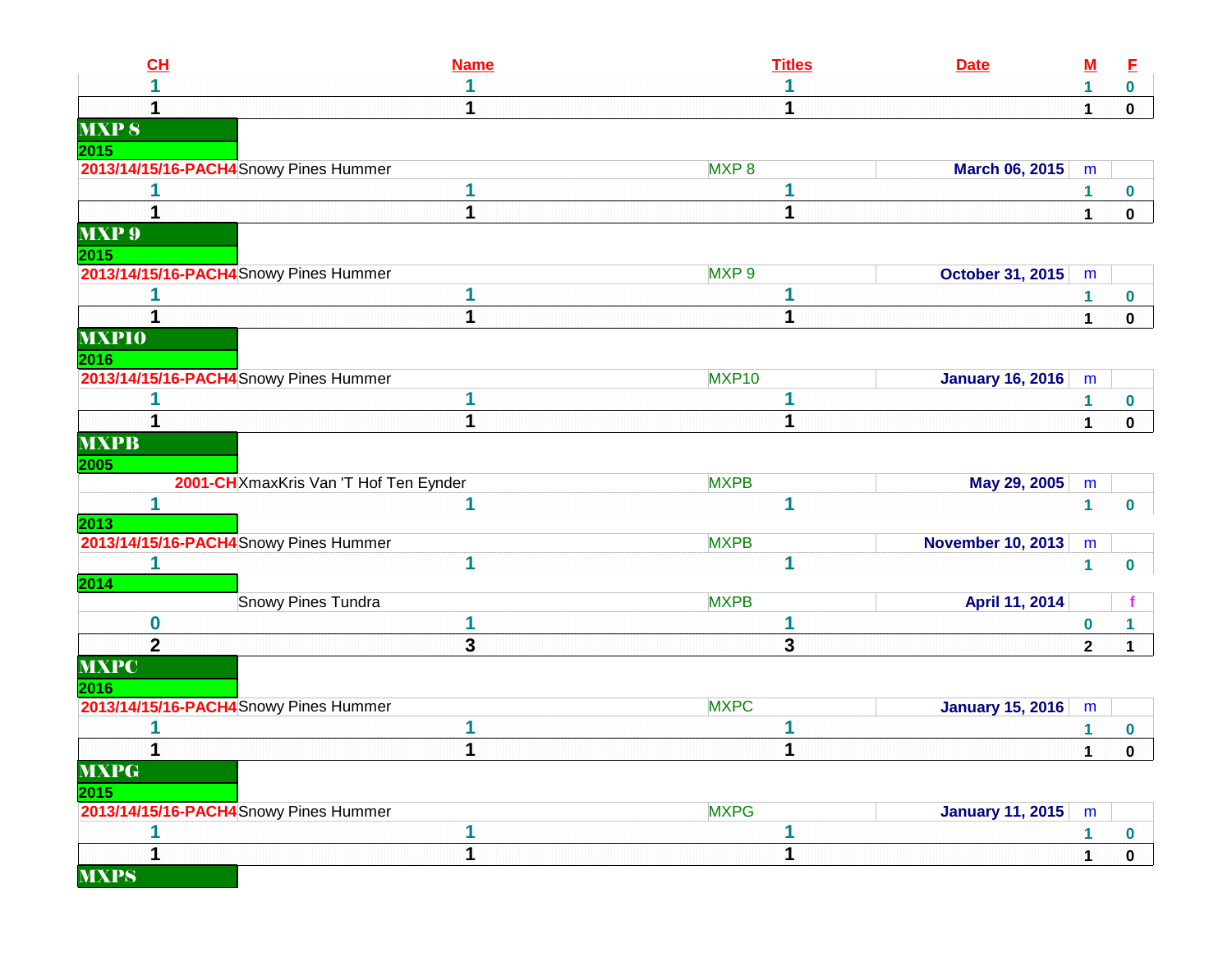| CL             | <b>Name</b>                            | <b>Titles</b><br><b>Date</b>            | $\underline{\mathsf{M}}$     | E            |
|----------------|----------------------------------------|-----------------------------------------|------------------------------|--------------|
| 2007           | 2001-CH XmaxKris Van 'T Hof Ten Eynder | <b>MXPS</b><br>May 26, 2007             | m                            |              |
| $\mathbf{1}$   | 1                                      | 1                                       | $\mathbf 1$                  | $\bf{0}$     |
| 2014           |                                        |                                         |                              |              |
|                | 2013/14/15/16-PACH4 Snowy Pines Hummer | <b>MXPS</b><br>May 17, 2014             | m                            |              |
|                | 1                                      | 1                                       | 1                            | $\mathbf 0$  |
| $\overline{2}$ | $\overline{\mathbf{2}}$                | $\overline{2}$                          | $\overline{2}$               | $\mathbf 0$  |
| <b>NA</b>      |                                        |                                         |                              |              |
| 1999           |                                        |                                         |                              |              |
|                | <b>Brandy Stations Almost N Angel</b>  | <b>NA</b><br><b>September 12, 1999</b>  |                              |              |
| $\mathbf{0}$   | 1                                      | 1                                       | $\bf{0}$                     |              |
| 2000           |                                        |                                         |                              |              |
|                | Sir Hennessy Cognac                    | <b>NA</b><br><b>August 06, 2000</b>     | m                            |              |
| $\bf{0}$       | 1                                      | 1                                       | $\mathbf{1}$                 | 0            |
| 2002           |                                        |                                         |                              |              |
|                | <b>Echos Utmost</b>                    | <b>NA</b><br><b>October 20, 2002</b>    |                              |              |
| $\mathbf 0$    | 1                                      | 1                                       | $\mathbf 0$                  | 1            |
| 2008           |                                        |                                         |                              |              |
|                | Almshaus Joshua Kool Diamond           | <b>NA</b><br><b>July 27, 2008</b>       | m                            |              |
| 0              |                                        | 1                                       | $\mathbf{1}$                 | $\mathbf 0$  |
| $\mathbf 0$    | 4                                      | 4                                       | $\mathbf{2}$                 | $\mathbf{2}$ |
| <b>NAJ</b>     |                                        |                                         |                              |              |
| 2001           |                                        |                                         |                              |              |
|                | Sir Hennessy Cognac                    | <b>NAJ</b><br>March 31, 2001            | m                            |              |
|                | <b>Brandy Stations Almost N Angel</b>  | <b>NAJ</b><br>May 27, 2001              |                              | f            |
| $\bf{0}$       | $\overline{2}$                         | $\overline{2}$                          | $\mathbf{1}$                 | 1            |
| 2003           | Echos Utmost                           | <b>NAJ</b>                              |                              |              |
| $\mathbf 0$    | 1                                      | May 17, 2003<br>1                       |                              |              |
|                |                                        |                                         | $\mathbf 0$                  | 1            |
| 2008           | Almshaus Joshua Kool Diamond           | <b>NAJ</b><br><b>August 31, 2008</b>    | m                            |              |
| $\mathbf 0$    | 1                                      | 1                                       |                              | $\bf{0}$     |
| $\mathbf 0$    | 4                                      | $\overline{\mathbf{4}}$                 | $\mathbf{1}$<br>$\mathbf{2}$ | $\mathbf{2}$ |
| <b>NAP</b>     |                                        |                                         |                              |              |
|                |                                        |                                         |                              |              |
| 2002           | 2001-CH XmaxKris Van 'T Hof Ten Eynder | <b>NAP</b><br><b>September 21, 2002</b> |                              |              |
|                | Sir Hennessy Cognac                    | <b>NAP</b><br><b>September 28, 2002</b> | m<br>m                       |              |
|                | <b>Brandy Stations Almost N Angel</b>  | <b>NAP</b><br><b>November 10, 2002</b>  |                              |              |
| 1              | 3                                      | 3                                       | $\overline{2}$               | $\mathbf{1}$ |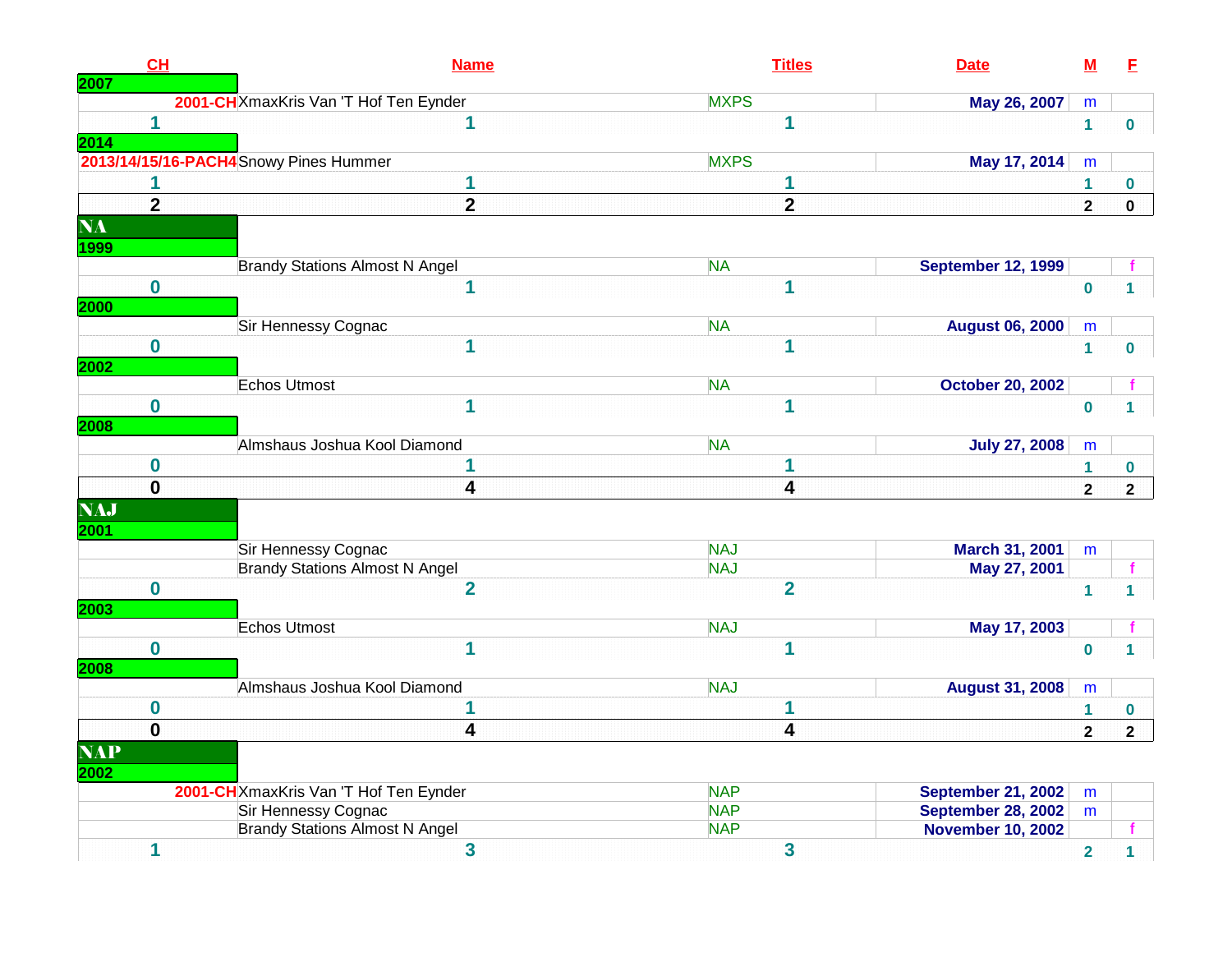| CH<br>2007              | <b>Name</b>                            | <b>Titles</b>           | <b>Date</b>               | <u>M</u>          | E                       |
|-------------------------|----------------------------------------|-------------------------|---------------------------|-------------------|-------------------------|
|                         | Almshaus Joshua Kool Diamond           | <b>NAP</b>              | <b>July 15, 2007</b>      | m                 |                         |
| $\bf{0}$                | 1                                      | 1                       |                           | $\mathbf{1}$      | $\bf{0}$                |
| <b>2008</b>             |                                        |                         |                           |                   |                         |
|                         | Almshaus Pandora                       | <b>NAP</b>              | <b>August 31, 2008</b>    |                   |                         |
| $\bf{0}$                | 1                                      | 1                       |                           | $\bf{0}$          |                         |
| <b>2010</b>             | 2013/14/15/16-PACH4 Snowy Pines Hummer | <b>NAP</b>              | <b>October 16, 2010</b>   | m                 |                         |
| 1                       | 1                                      | 1                       |                           | $\mathbf{1}$      | $\bf{0}$                |
| <b>2011</b>             |                                        |                         |                           |                   |                         |
|                         | Snowy Pines Tundra                     | <b>NAP</b>              | <b>January 16, 2011</b>   |                   |                         |
|                         | Shadow Mtn Quidditch V Vicdory         | <b>NAP</b>              | <b>June 18, 2011</b>      |                   |                         |
| $\mathbf 0$             | $\overline{2}$                         | $\overline{2}$          |                           | $\mathbf 0$       | $\overline{2}$          |
| <b>2018</b>             |                                        |                         |                           |                   |                         |
|                         | Brandau Ridge Takn A Walk Ur Heart     | <b>NAP</b>              | <b>October 19, 2018</b>   |                   |                         |
| $\mathbf 0$             |                                        | 1                       |                           | $\bf{0}$          |                         |
| 2020                    |                                        |                         |                           |                   |                         |
|                         | 2022-RACH Swissmiss Shayna Snowflake   | <b>NAP</b>              | <b>June 17, 2020</b>      |                   |                         |
|                         | 1                                      |                         |                           | $\bf{0}$          | 1                       |
| 3                       | 10                                     | 10                      |                           | $\boldsymbol{4}$  | 6                       |
| <b>NFP</b>              |                                        |                         |                           |                   |                         |
| 2007                    | 2001-CH XmaxKris Van 'T Hof Ten Eynder | <b>NFP</b>              | <b>February 17, 2007</b>  |                   |                         |
| 1                       | 1                                      | 1                       |                           | m<br>$\mathbf{1}$ | $\bf{0}$                |
| 2010                    |                                        |                         |                           |                   |                         |
|                         | 2013/14/15/16-PACH4 Snowy Pines Hummer | <b>NFP</b>              | <b>March 07, 2010</b>     | m                 |                         |
|                         | 1                                      | 1                       |                           | $\mathbf 1$       | $\bf{0}$                |
| <b>2011</b>             |                                        |                         |                           |                   |                         |
|                         | Shadow Mtn Quidditch V Vicdory         | <b>NFP</b>              | March 27, 2011            |                   |                         |
|                         | Snowy Pines Tundra                     | <b>NFP</b>              | <b>December 30, 2011</b>  |                   |                         |
| $\mathbf 0$             | $\overline{2}$                         | $\overline{2}$          |                           | $\bf{0}$          | $\overline{2}$          |
| 2020                    |                                        |                         |                           |                   |                         |
|                         | 2022-RACH Swissmiss Shayna Snowflake   | <b>NFP</b>              | <b>February 22, 2020</b>  |                   |                         |
| 1<br>2021               | 1                                      | 1                       |                           | $\mathbf 0$       | 1                       |
|                         | Snowy Pines Athena                     | <b>NFP</b>              | May 15, 2021              |                   |                         |
|                         | Brandau Ridge Takn A Walk Ur Heart     | <b>NFP</b>              | <b>September 17, 2021</b> |                   |                         |
| $\boldsymbol{0}$        | $\mathbf{2}$                           | $\overline{\mathbf{2}}$ |                           | $\bf{0}$          | $\overline{\mathbf{2}}$ |
| $\overline{\mathbf{3}}$ | $\overline{7}$                         | $\overline{7}$          |                           | $\mathbf{2}$      | $5\phantom{a}$          |
| <b>NJP</b>              |                                        |                         |                           |                   |                         |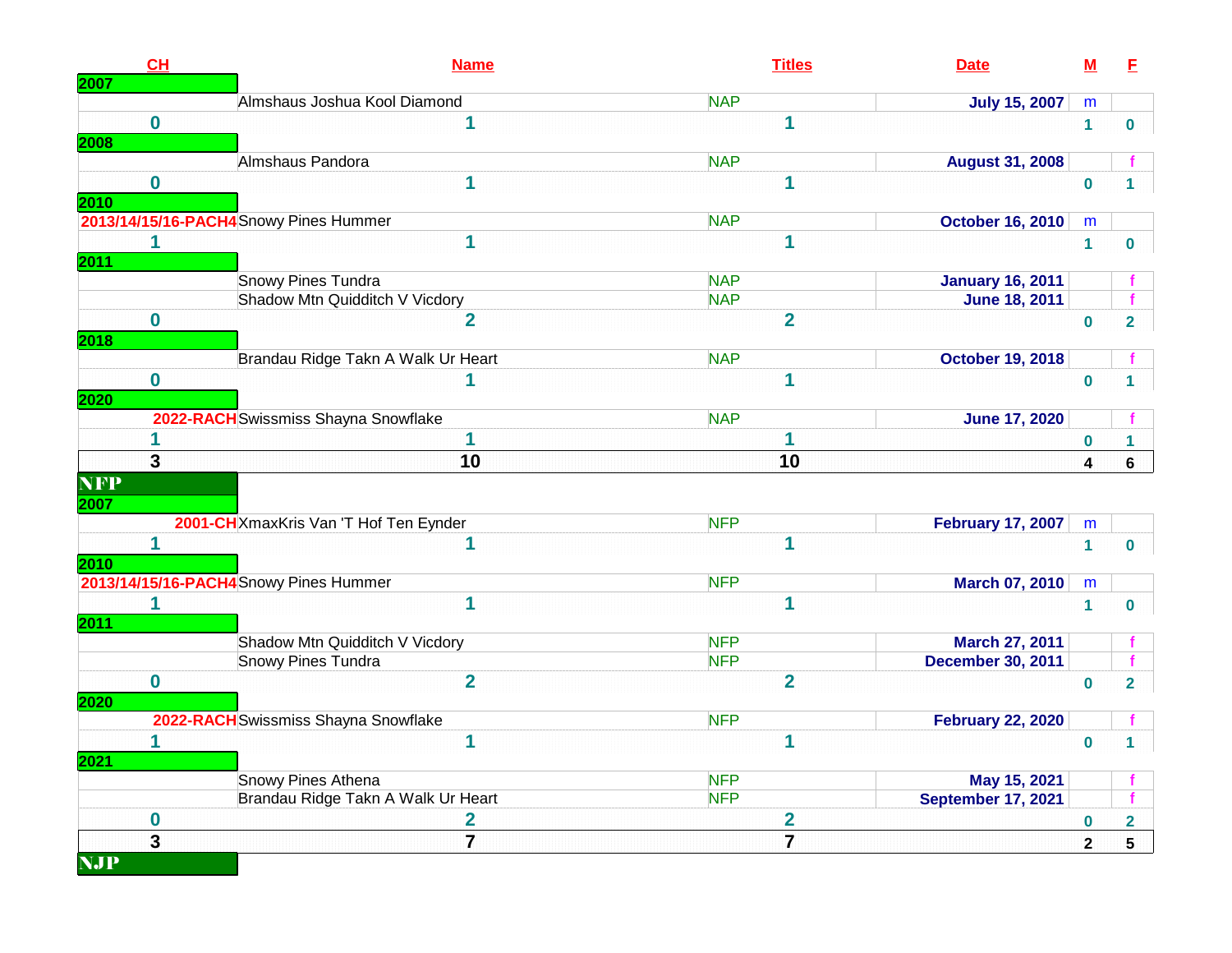| 2002               | CH               | <b>Name</b>                            | <b>Titles</b>  | <b>Date</b>               | $\underline{\mathsf{M}}$ | E            |
|--------------------|------------------|----------------------------------------|----------------|---------------------------|--------------------------|--------------|
|                    |                  | Sir Hennessy Cognac                    | <b>NJP</b>     | <b>September 21, 2002</b> | m                        |              |
|                    |                  | 2001-CH XmaxKris Van 'T Hof Ten Eynder | <b>NJP</b>     | <b>September 22, 2002</b> | m                        |              |
|                    |                  | <b>Brandy Stations Almost N Angel</b>  | <b>NJP</b>     | <b>October 20, 2002</b>   |                          |              |
| 2007               | 1                | 3                                      | 3              |                           | $\overline{2}$           |              |
|                    |                  | Almshaus Joshua Kool Diamond           | <b>NJP</b>     | <b>June 17, 2007</b>      | m                        |              |
| 2008               | $\bf{0}$         | 1                                      | 1              |                           | $\mathbf{1}$             | 0            |
|                    |                  | Almshaus Pandora                       | <b>NJP</b>     | <b>August 29, 2008</b>    |                          |              |
| 2010               | $\bf{0}$         | 1                                      | 1              |                           | $\bf{0}$                 |              |
|                    |                  | 2013/14/15/16-PACH4 Snowy Pines Hummer | <b>NJP</b>     | <b>January 03, 2010</b>   | m                        |              |
| <b>2011</b>        | 1                | 1                                      | 1              |                           | $\mathbf{1}$             | 0            |
|                    |                  | <b>Snowy Pines Tundra</b>              | <b>NJP</b>     | May 01, 2011              |                          |              |
|                    |                  | Shadow Mtn Quidditch V Vicdory         | <b>NJP</b>     | <b>June 18, 2011</b>      |                          |              |
| 2016               | $\bf{0}$         | $\overline{2}$                         | $\overline{2}$ |                           | $\bf{0}$                 | $\mathbf{2}$ |
|                    |                  | Woodcrest On A Slippery Slope Aspen    | <b>NJP</b>     | May 28, 2016              |                          |              |
| 2018               | $\bf{0}$         |                                        | 1              |                           | $\bf{0}$                 | 1            |
|                    |                  | Brandau Ridge Takn A Walk Ur Heart     | <b>NJP</b>     | <b>July 14, 2018</b>      |                          |              |
| 2020               | $\mathbf 0$      | 1                                      | 1              |                           | $\bf{0}$                 |              |
|                    |                  | 2022-RACH Swissmiss Shayna Snowflake   | <b>NJP</b>     | <b>July 10, 2020</b>      |                          |              |
| 2021               | 1                | 1                                      | 1              |                           | $\bf{0}$                 |              |
|                    |                  | Snowy Pines Athena                     | <b>NJP</b>     | <b>October 16, 2021</b>   |                          |              |
|                    | $\boldsymbol{0}$ | 1                                      | 1              |                           | $\bf{0}$                 |              |
|                    | $\overline{3}$   | 12                                     | 12             |                           | $\overline{\mathbf{4}}$  | 8            |
| <b>NSD</b><br>2020 |                  |                                        |                |                           |                          |              |
|                    |                  | Kudos Fits The Bill Regalbear          | <b>NSD</b>     | <b>June 28, 2020</b>      | m                        |              |
|                    |                  | 2022-GCH/2021-CH Fuzzy Bears Amore'    | <b>NSD</b>     | <b>December 22, 2020</b>  | m                        |              |
| 2022               | 1                | $\overline{2}$                         | $\overline{2}$ |                           | $\overline{2}$           | $\mathbf 0$  |
|                    |                  | James P Sullivan                       | <b>NSD</b>     | <b>January 03, 2022</b>   | ${\sf m}$                |              |
|                    | $\bf{0}$         |                                        | 1              |                           | $\mathbf{1}$             | 0            |
| <b>OA</b>          | 1                | 3                                      | 3              |                           | $\mathbf{3}$             | $\mathbf 0$  |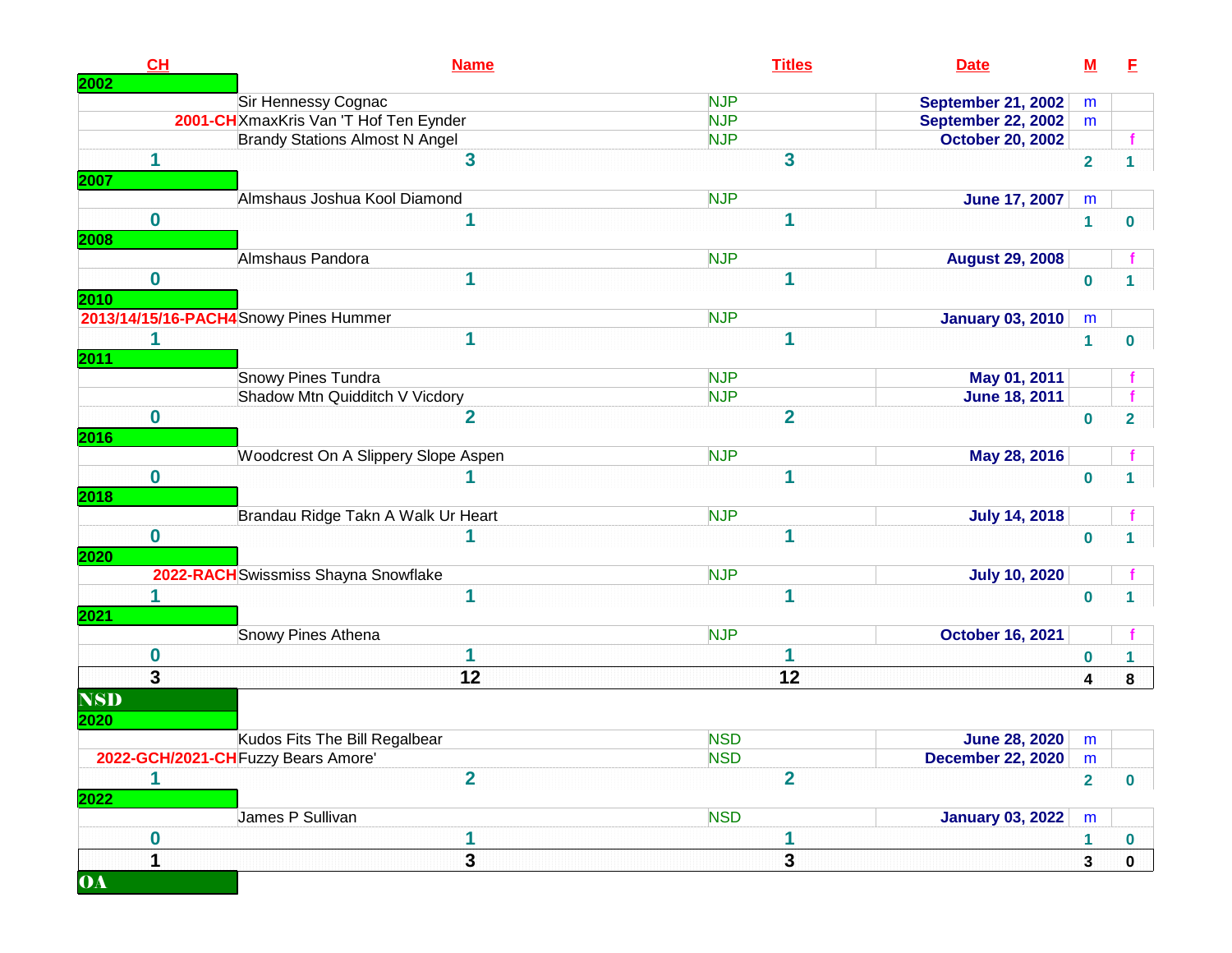| CH<br>2001       | <b>Name</b>                            | <b>Titles</b>  | <b>Date</b>               | $\underline{\mathsf{M}}$ | E              |
|------------------|----------------------------------------|----------------|---------------------------|--------------------------|----------------|
|                  | Sir Hennessy Cognac                    | OA             | <b>August 18, 2001</b>    | m                        |                |
|                  | <b>Brandy Stations Almost N Angel</b>  | <b>OA</b>      | October 07, 2001          |                          |                |
| $\bf{0}$         | $\overline{2}$                         | $\overline{2}$ |                           | $\mathbf{1}$             | 1              |
| 2003             |                                        |                |                           |                          |                |
|                  | Echos Utmost                           | OA             | May 26, 2003              |                          |                |
| $\boldsymbol{0}$ | 1                                      | 1              |                           | $\mathbf 0$              | 1              |
| $\mathbf 0$      | 3                                      | 3              |                           | $\mathbf{1}$             | $\mathbf{2}$   |
| <b>OAJ</b>       |                                        |                |                           |                          |                |
| 2001             |                                        |                |                           |                          |                |
|                  | Sir Hennessy Cognac                    | <b>OAJ</b>     | <b>August 05, 2001</b>    | ${\sf m}$                |                |
| $\bf{0}$<br>2002 | 1                                      | 1              |                           | $\mathbf{1}$             | $\bf{0}$       |
|                  | <b>Brandy Stations Almost N Angel</b>  | <b>OAJ</b>     | May 27, 2002              |                          |                |
| $\bf{0}$         | 1                                      | 1              |                           | $\bf{0}$                 |                |
| 2004             |                                        |                |                           |                          |                |
|                  | Echos Utmost                           | <b>OAJ</b>     | May 30, 2004              |                          |                |
| 0                | 1                                      | 1              |                           | $\bf{0}$                 |                |
| $\mathbf{0}$     | 3                                      | 3              |                           | 1                        | $\mathbf{2}$   |
| <b>OAP</b>       |                                        |                |                           |                          |                |
| 2002             | Sir Hennessy Cognac                    | <b>OAP</b>     | <b>November 09, 2002</b>  | m                        |                |
|                  | 2001-CHXmaxKris Van 'T Hof Ten Eynder  | <b>OAP</b>     | <b>November 29, 2002</b>  | m                        |                |
| 1                | $\overline{2}$                         | $\overline{2}$ |                           | $\overline{2}$           | $\bf{0}$       |
| 2011             |                                        |                |                           |                          |                |
|                  | 2013/14/15/16-PACH4 Snowy Pines Hummer | <b>OAP</b>     | <b>February 21, 2011</b>  | m                        |                |
|                  | <b>Snowy Pines Tundra</b>              | <b>OAP</b>     | April 16, 2011            |                          |                |
|                  | Shadow Mtn Quidditch V Vicdory         | <b>OAP</b>     | <b>November 27, 2011</b>  |                          |                |
| 1                | 3                                      | 3              |                           | 1                        | $\overline{2}$ |
| 2020             |                                        |                |                           |                          |                |
|                  | 2022-RACH Swissmiss Shayna Snowflake   | <b>OAP</b>     | <b>September 26, 2020</b> |                          |                |
|                  | 1                                      | 1              |                           | $\bf{0}$                 |                |
| 3                | $6\phantom{1}$                         | $6\phantom{1}$ |                           | 3                        | $\mathbf{3}$   |
| OFP              |                                        |                |                           |                          |                |
| 2007             | 2001-CH XmaxKris Van 'T Hof Ten Eynder | <b>OFP</b>     | <b>March 24, 2007</b>     | m                        |                |
| 1                | 1                                      | 1              |                           | $\blacktriangleleft$     | $\mathbf{0}$   |
| 2010             |                                        |                |                           |                          |                |
|                  | 2013/14/15/16-PACH4 Snowy Pines Hummer | <b>OFP</b>     | <b>December 31, 2010</b>  | m                        |                |
| 1                | 1                                      | 1              |                           | $\mathbf{1}$             | $\mathbf{0}$   |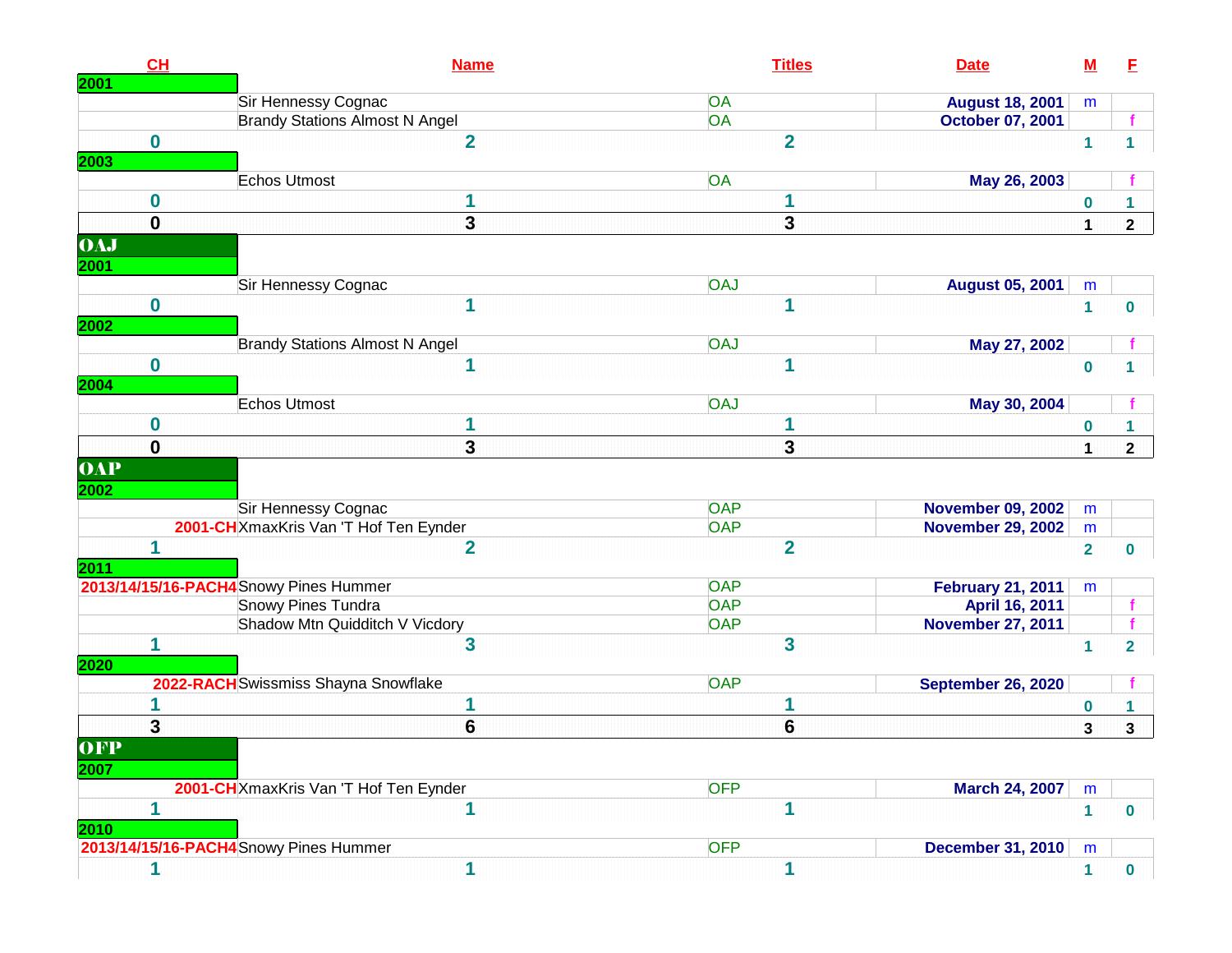| CH<br>2011                      | <b>Name</b>                            | <b>Titles</b>   | <b>Date</b>              | $\underline{\mathsf{M}}$ | E                       |
|---------------------------------|----------------------------------------|-----------------|--------------------------|--------------------------|-------------------------|
|                                 | Shadow Mtn Quidditch V Vicdory         | <b>OFP</b>      | <b>December 30, 2011</b> |                          |                         |
| $\mathbf 0$<br>2012             | 1                                      | 1               |                          | $\mathbf 0$              |                         |
|                                 | Snowy Pines Tundra                     | <b>OFP</b>      | <b>October 14, 2012</b>  |                          |                         |
| 0<br>2020                       | 1                                      | 1               |                          | $\mathbf 0$              |                         |
|                                 | 2022-RACH Swissmiss Shayna Snowflake   | <b>OFP</b>      | <b>June 17, 2020</b>     |                          |                         |
| 1<br>2021                       | 1                                      |                 |                          | $\mathbf{0}$             |                         |
|                                 | Snowy Pines Athena                     | <b>OFP</b>      | <b>October 15, 2021</b>  |                          |                         |
| 0                               | 1                                      | 1               |                          | $\bf{0}$                 |                         |
| 3                               | 6                                      | 6               |                          | $\overline{2}$           | 4                       |
| <b>OJP</b><br>$\overline{2002}$ |                                        |                 |                          |                          |                         |
|                                 | Sir Hennessy Cognac                    | <b>OJP</b>      | <b>October 20, 2002</b>  | m                        |                         |
|                                 | 2001-CHXmaxKris Van 'T Hof Ten Eynder  | <b>OJP</b>      | <b>November 30, 2002</b> | m                        |                         |
| 1<br>2010                       | $\overline{2}$                         | $\overline{2}$  |                          | $\overline{2}$           | $\bf{0}$                |
|                                 | 2013/14/15/16-PACH4 Snowy Pines Hummer | <b>OJP</b>      | <b>November 28, 2010</b> | m                        |                         |
| 1<br>2011                       | 1                                      | 1               |                          | $\mathbf{1}$             | $\mathbf 0$             |
|                                 | Shadow Mtn Quidditch V Vicdory         | <b>OJP</b>      | <b>August 07, 2011</b>   |                          |                         |
|                                 | Snowy Pines Tundra                     | <b>OJP</b>      | October 15, 2011         |                          |                         |
| $\bf{0}$<br>2019                | $\overline{2}$                         | $\overline{2}$  |                          | $\bf{0}$                 | $\overline{2}$          |
|                                 | Brandau Ridge Takn A Walk Ur Heart     | <b>OJP</b>      | <b>January 05, 2019</b>  |                          |                         |
| $\bf{0}$<br>2021                |                                        | 1               |                          | $\bf{0}$                 |                         |
|                                 | 2022-RACH Swissmiss Shayna Snowflake   | <b>OJP</b>      | <b>July 31, 2021</b>     |                          |                         |
|                                 |                                        |                 |                          | $\bf{0}$                 | 1                       |
| 3                               | $\overline{7}$                         | $\overline{7}$  |                          | $\mathbf{3}$             | $\overline{\mathbf{4}}$ |
| OMI<br>2014                     |                                        |                 |                          |                          |                         |
|                                 | Shadow Mtn Playit Again V Reema        | OM <sub>1</sub> | March 21, 2014           |                          |                         |
| 0                               | 1                                      |                 |                          | $\boldsymbol{0}$         | 1                       |
| $\mathbf 0$                     | 1                                      | 1               |                          | $\pmb{0}$                | $\mathbf 1$             |
| <b>OSD</b><br>2020              |                                        |                 |                          |                          |                         |
|                                 | Kudos Fits The Bill Regalbear          | <b>OSD</b>      | <b>June 29, 2020</b>     | m                        |                         |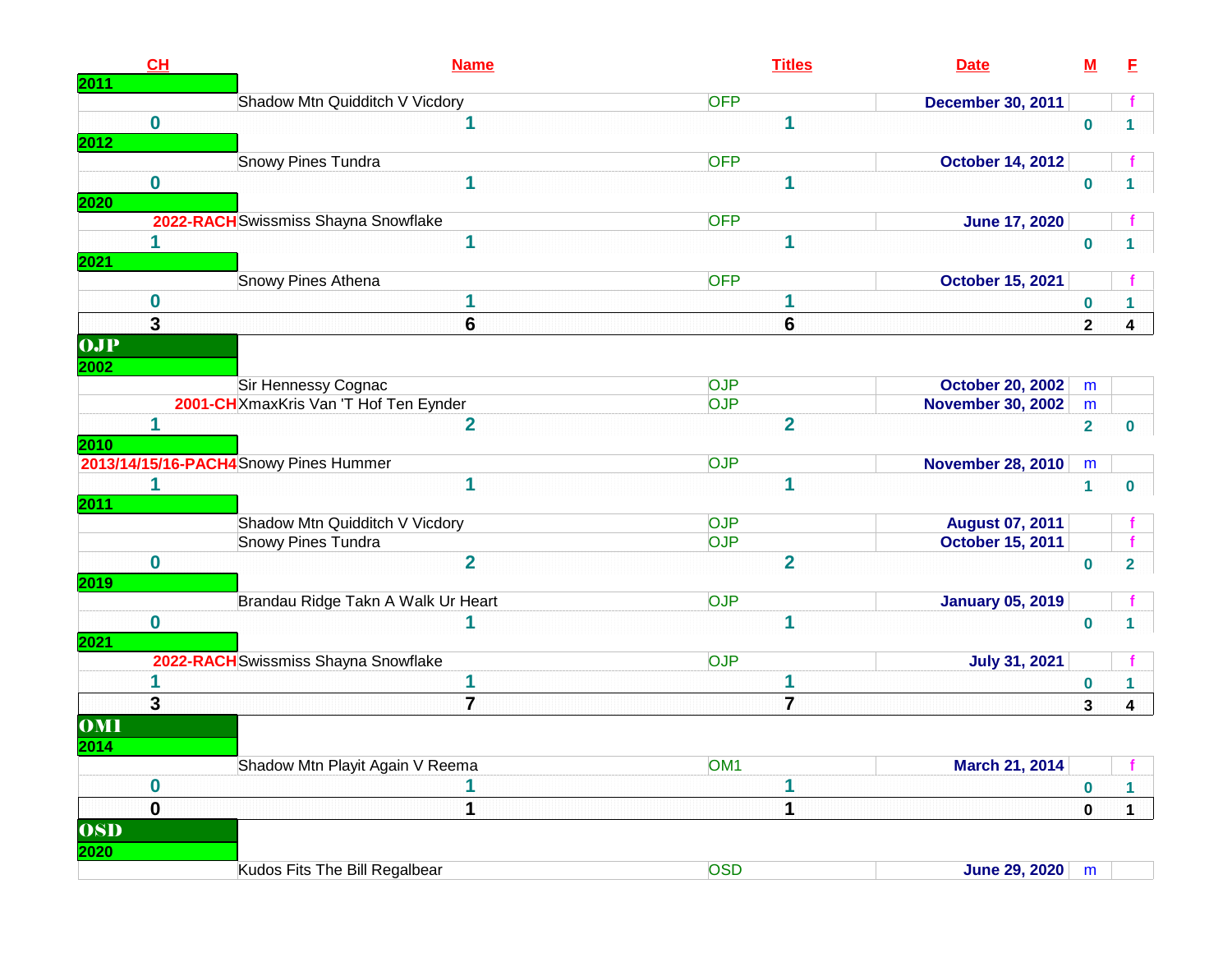| CL                           | <b>Name</b>                             | <b>Titles</b>     | <b>Date</b>              | $\underline{\mathbf{M}}$ | E            |
|------------------------------|-----------------------------------------|-------------------|--------------------------|--------------------------|--------------|
|                              | 2022-GCH/2021-CH Fuzzy Bears Amore'     | <b>OSD</b>        | <b>December 29, 2020</b> | m                        |              |
|                              | $\overline{\mathbf{2}}$                 | $\overline{2}$    |                          | $\overline{2}$           | $\mathbf 0$  |
| 2022                         |                                         |                   |                          |                          |              |
|                              | James P Sullivan                        | <b>OSD</b>        | <b>January 03, 2022</b>  | m                        |              |
| $\bf{0}$                     | 1                                       | 1                 |                          | $\mathbf 1$              | 0            |
| 1                            | 3                                       | 3                 |                          | 3                        | $\mathbf 0$  |
| <b>OTCH</b><br>1986          |                                         |                   |                          |                          |              |
|                              | <b>1986-OTCH</b> Highpoints Mundys Muse | <b>OTCH</b>       | May 31, 1986             |                          |              |
|                              |                                         |                   |                          | 0                        |              |
|                              | 1                                       | 1                 |                          | $\pmb{0}$                | $\mathbf{1}$ |
| <b>PACH</b>                  |                                         |                   |                          |                          |              |
| 2013                         |                                         |                   |                          |                          |              |
|                              | 2013/14/15/16-PACH4 Snowy Pines Hummer  | <b>PACH</b>       | <b>November 25, 2013</b> | m                        |              |
|                              | 1                                       |                   |                          | $\mathbf{1}$             | 0            |
|                              | 1                                       |                   |                          | 1                        | $\mathbf 0$  |
| $\overline{\textbf{PACH}}$ 2 |                                         |                   |                          |                          |              |
| 2014                         |                                         |                   |                          |                          |              |
|                              | 2013/14/15/16-PACH4 Snowy Pines Hummer  | PACH <sub>2</sub> | May 24, 2014             | m                        |              |
|                              |                                         |                   |                          | 1                        | 0            |
|                              | 1                                       | 1                 |                          | 1                        | $\mathbf 0$  |
| PACH <sub>3</sub>            |                                         |                   |                          |                          |              |
| 2015                         |                                         |                   |                          |                          |              |
|                              | 2013/14/15/16-PACH4 Snowy Pines Hummer  | PACH <sub>3</sub> | <b>February 07, 2015</b> | m                        |              |
|                              |                                         |                   |                          | 1                        | 0            |
|                              | 1                                       | 1                 |                          | $\mathbf{1}$             | 0            |
| PACH <sup>4</sup>            |                                         |                   |                          |                          |              |
| 2016                         | 2013/14/15/16-PACH4Snowy Pines Hummer   | PACH <sub>4</sub> | <b>January 17, 2016</b>  | m                        |              |
|                              | 1                                       |                   |                          | 1                        | 0            |
|                              | 1                                       | 1                 |                          | 1                        | $\mathbf 0$  |
| <b>PAX</b>                   |                                         |                   |                          |                          |              |
| 2013                         |                                         |                   |                          |                          |              |
|                              | 2013/14/15/16-PACH4 Snowy Pines Hummer  | <b>PAX</b>        | <b>November 25, 2013</b> | m                        |              |
|                              |                                         |                   |                          | 1                        | 0            |
| 1                            | 1                                       | 1                 |                          | $\mathbf 1$              | $\mathbf 0$  |
| PAX <sub>2</sub><br>2014     |                                         |                   |                          |                          |              |
|                              | 2013/14/15/16-PACH4 Snowy Pines Hummer  | PAX <sub>2</sub>  | May 24, 2014             | m                        |              |
|                              |                                         |                   |                          |                          |              |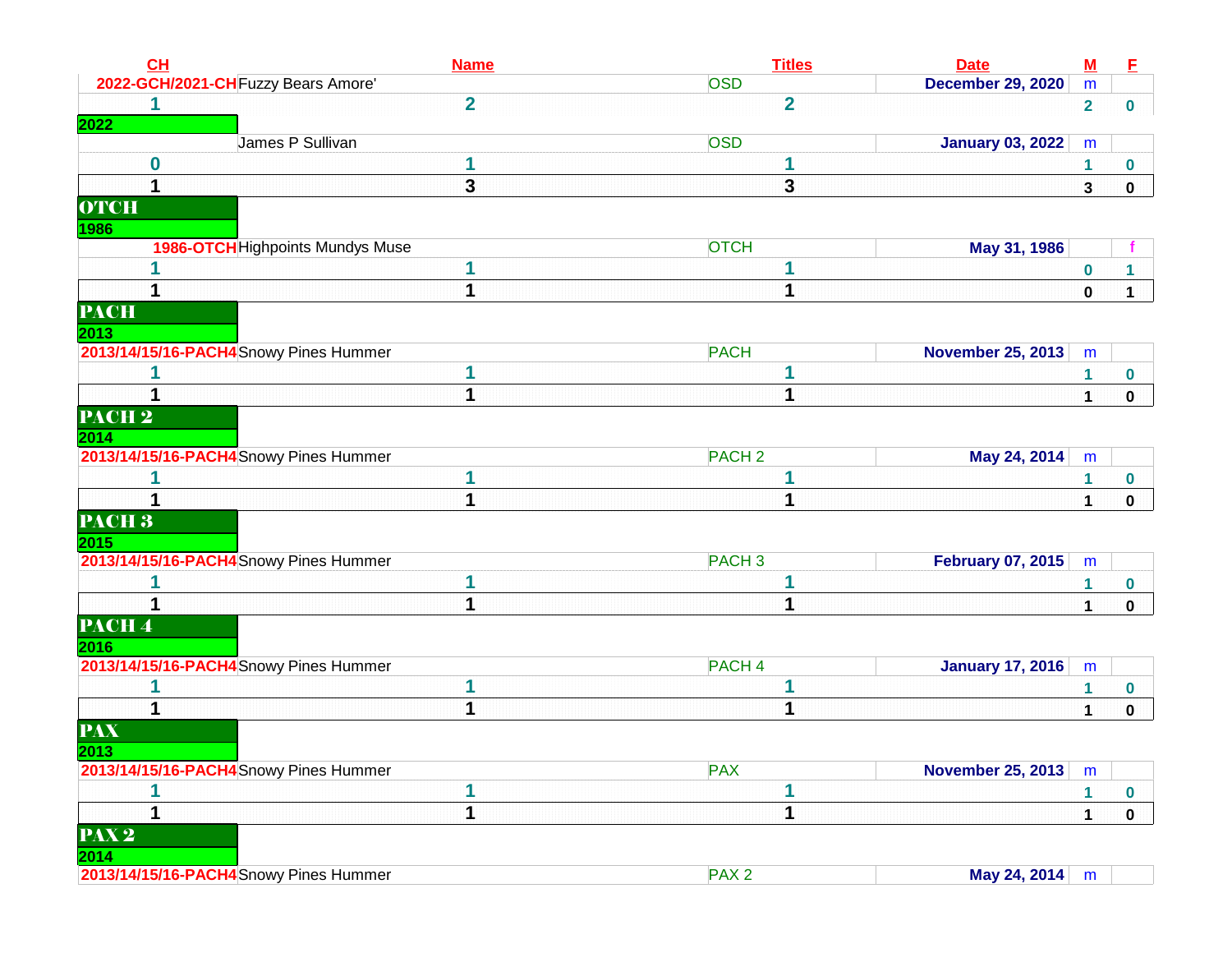| CL                         | <b>Name</b>                                       | <b>Titles</b>    | <b>Date</b>               | <u>M</u>                | E              |
|----------------------------|---------------------------------------------------|------------------|---------------------------|-------------------------|----------------|
|                            |                                                   |                  |                           |                         | $\mathbf 0$    |
| 1                          |                                                   | 1                |                           | 1                       | $\mathbf 0$    |
| PAX <sup>3</sup>           |                                                   |                  |                           |                         |                |
| 2015                       |                                                   |                  |                           |                         |                |
|                            | 2013/14/15/16-PACH4 Snowy Pines Hummer            | PAX <sub>3</sub> | <b>February 07, 2015</b>  | m                       |                |
|                            |                                                   |                  |                           | 1                       | 0              |
| 1                          | 1                                                 | 1                |                           | $\mathbf{1}$            | 0              |
| $\overline{\textbf{PAX4}}$ |                                                   |                  |                           |                         |                |
| 2016                       |                                                   |                  |                           |                         |                |
|                            | 2013/14/15/16-PACH4 Snowy Pines Hummer            | PAX <sub>4</sub> | <b>January 17, 2016</b>   | m                       |                |
|                            |                                                   | 1                |                           | 1                       | 0              |
| $\mathbf 1$                | 1                                                 | 1                |                           | $\mathbf 1$             | $\mathbf 0$    |
| <b>PCD</b>                 |                                                   |                  |                           |                         |                |
| 2013                       |                                                   |                  |                           |                         |                |
|                            | Fremonts One In A Million                         | <b>PCD</b>       | <b>December 07, 2013</b>  |                         |                |
| $\bf{0}$                   | 1                                                 | 1                |                           | $\mathbf 0$             |                |
| 2014                       |                                                   |                  |                           |                         |                |
|                            | 2013-GCH/2013-CHLasquites May of Denver           | <b>PCD</b>       | <b>January 17, 2014</b>   |                         |                |
|                            | 2012-GCH/2009-CH Shadow Mtn Playboy Atlarge Reema | <b>PCD</b>       | <b>January 18, 2014</b>   | m                       |                |
|                            | SGT. Peppers Doctor Robert                        | <b>PCD</b>       | <b>June 03, 2014</b>      | m                       |                |
|                            | Ikes Legacy Hector                                | <b>PCD</b>       | <b>August 17, 2014</b>    | m                       |                |
| $\overline{2}$             | 4                                                 | 4                |                           | $\mathbf{3}$            | 1.             |
| 2015                       | 2016-CH Summerlyns U R My Keb V Showme            | <b>PCD</b>       | <b>August 09, 2015</b>    |                         |                |
| 1                          |                                                   | 1                |                           | $\bf{0}$                |                |
| 2017                       |                                                   |                  |                           |                         |                |
|                            | 2018-CHMistihil Pollyanna Rules                   | <b>PCD</b>       | <b>January 14, 2017</b>   |                         |                |
| 1                          | 1                                                 | 1                |                           | $\bf{0}$                |                |
| 2018                       |                                                   |                  |                           |                         |                |
|                            | 2018-CH Stillstreams You'Re So Fine               | <b>PCD</b>       | <b>June 23, 2018</b>      | m                       |                |
| 1                          | 1                                                 | 1                |                           | $\blacktriangleleft$    | $\mathbf 0$    |
| 2021                       |                                                   |                  |                           |                         |                |
|                            | My White Queen Alsani Giants                      | <b>PCD</b>       | <b>September 25, 2021</b> |                         |                |
|                            | Snowy Pines Athena                                | <b>PCD</b>       | <b>September 30, 2021</b> |                         |                |
| $\boldsymbol{0}$           | $\overline{2}$                                    | $\overline{2}$   |                           | $\mathbf 0$             | $\overline{2}$ |
| 2022                       |                                                   |                  |                           |                         |                |
|                            | 2021-CH Mistihil Stormy Weather By Rowdy          | <b>PCD</b>       | <b>January 22, 2022</b>   |                         |                |
| 1<br>$6\phantom{1}6$       |                                                   | 1                |                           | $\bf{0}$                | 1.             |
|                            | 11                                                | 11               |                           | $\overline{\mathbf{4}}$ | $\overline{7}$ |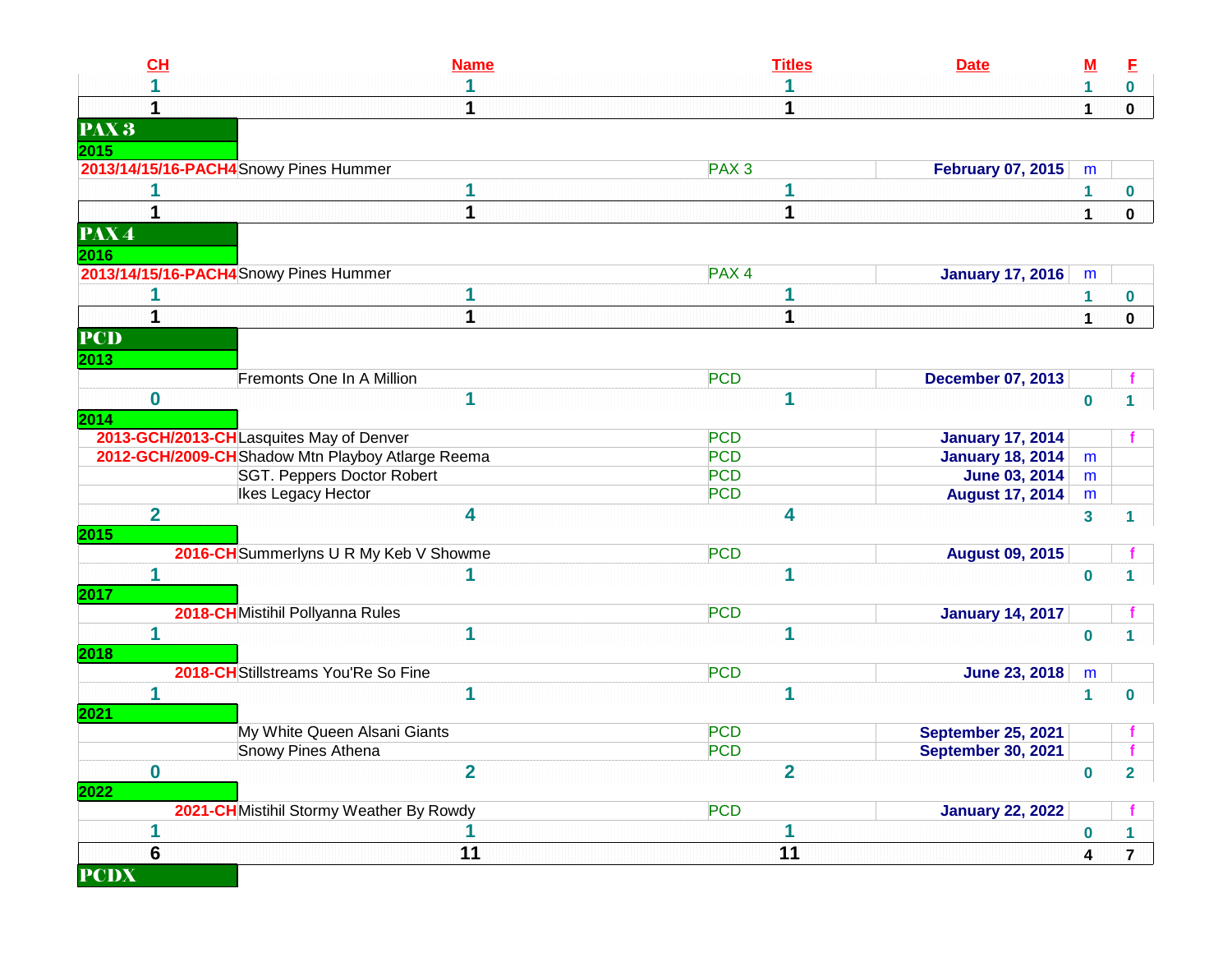| CH<br>2014              | <b>Name</b>                             | <b>Titles</b>           | <b>Date</b>              | <u>M</u>       | E              |
|-------------------------|-----------------------------------------|-------------------------|--------------------------|----------------|----------------|
|                         | 2013-GCH/2013-CHLasquites May of Denver | <b>PCDX</b>             | <b>August 17, 2014</b>   |                |                |
|                         |                                         |                         |                          | $\mathbf 0$    | 1              |
|                         | 1                                       | 1                       |                          | $\mathbf 0$    | $\mathbf{1}$   |
| <b>PSD</b>              |                                         |                         |                          |                |                |
| 2020                    |                                         |                         |                          |                |                |
|                         | Kudos Fits The Bill Regalbear           | <b>PSD</b>              | <b>July 11, 2020</b>     | m              |                |
| $\bf{0}$                | 1                                       | 1                       |                          | $\mathbf{1}$   | $\mathbf{0}$   |
| 2022                    |                                         |                         |                          |                |                |
|                         | 2022-GCH/2021-CH Fuzzy Bears Amore'     | <b>PSD</b>              | <b>January 11, 2022</b>  | m              |                |
|                         | 1                                       | 1                       |                          | 1              | 0              |
|                         | $\overline{2}$                          | $\overline{\mathbf{2}}$ |                          | $\mathbf{2}$   | $\mathbf 0$    |
| RA                      |                                         |                         |                          |                |                |
| 2005                    |                                         |                         |                          |                |                |
|                         | Swissongs Nevada                        | <b>RA</b>               | April 17, 2005           |                |                |
|                         | Roberts It Is Babe Isn't It             | <b>RA</b>               | April 23, 2005           |                |                |
|                         | Lil Jons Fremonts Finola                | <b>RA</b>               | May 21, 2005             |                |                |
|                         | Fremonts Very Ve Vee Dee                | <b>RA</b>               | <b>November 17, 2005</b> |                |                |
| $\bf{0}$                | 4                                       | 4                       |                          | $\bf{0}$       |                |
| 2006                    |                                         |                         |                          |                |                |
|                         | 2001-CH XmaxKris Van 'T Hof Ten Eynder  | <b>RA</b>               | <b>January 20, 2006</b>  | m              |                |
|                         | 2007-CH Eastgates Remember The Knight   | <b>RA</b>               | April 13, 2006           | m              |                |
|                         | 2006-CH Vicdorys Indiana Bones          | <b>RA</b>               | September 19, 2006       | m              |                |
|                         | I Like Ike                              | <b>RA</b>               | <b>October 28, 2006</b>  | m              |                |
|                         | 2002-CHNerthus Rebel Without A Cause    | <b>RA</b>               | <b>December 09, 2006</b> | m              |                |
| 4                       | 5                                       | 5                       |                          | 5              | $\mathbf{0}$   |
| 2007                    |                                         |                         |                          |                |                |
|                         | Elbas Carrina V Arrowhead               | <b>RA</b>               | May 27, 2007             |                |                |
|                         | 2013/14/15/16-PACH4Snowy Pines Hummer   | <b>RA</b>               | <b>July 21, 2007</b>     | m              |                |
|                         | Echos Utmost                            | <b>RA</b>               | <b>August 17, 2007</b>   |                |                |
|                         | Save I Love Lucy With Nac               | <b>RA</b>               | <b>August 17, 2007</b>   |                |                |
|                         | 2008-CH Fremonts Dinglehoofer           | <b>RA</b>               | September 29, 2007       | m              |                |
| $\overline{2}$          | 5                                       | 5                       |                          | $\mathbf{2}$   | 3              |
| 2008                    |                                         |                         |                          |                |                |
|                         | Almshaus Joshua Kool Diamond            | <b>RA</b>               | <b>March 08, 2008</b>    | m              |                |
|                         | 2001-CH Bernegardens Payback            | <b>RA</b>               | <b>July 06, 2008</b>     |                |                |
|                         | Stoans Razzle of Oz                     | <b>RA</b>               | <b>July 27, 2008</b>     |                |                |
|                         | 2007-CH Echos Xtra Sweetie V Eddy       | <b>RA</b>               | <b>August 18, 2008</b>   |                |                |
|                         | Stoans Greta of Mabri                   | <b>RA</b>               | <b>October 05, 2008</b>  |                |                |
|                         | <b>Walter Buckles Berkley</b>           | <b>RA</b>               | <b>November 14, 2008</b> | m              |                |
| $\overline{\mathbf{2}}$ | $6\phantom{1}$                          | $6\phantom{a}$          |                          | $\overline{2}$ | $\overline{4}$ |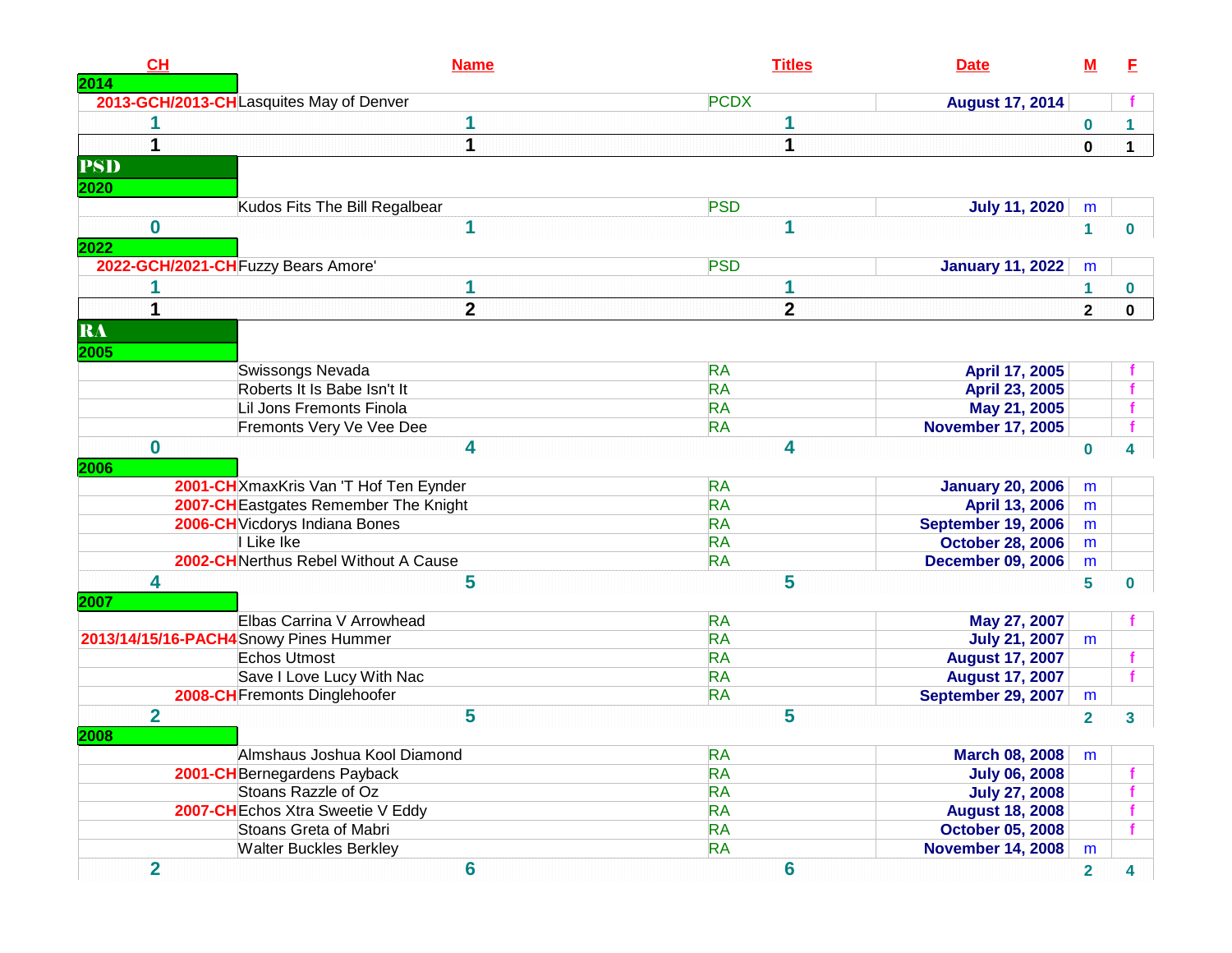| CH<br>2009          | <b>Name</b>                                       | <b>Titles</b>                        | <b>Date</b>               | <u>M</u>             | E              |
|---------------------|---------------------------------------------------|--------------------------------------|---------------------------|----------------------|----------------|
|                     | 2011-GCH/2008-CH Vicdorys Lump O'Coal             | <b>RA</b>                            | <b>January 17, 2009</b>   | m                    |                |
|                     | 2010-GCH/2009-CH Stoans Rupert of Oz              | <b>RA</b>                            | <b>March 21, 2009</b>     | m                    |                |
|                     | 2005-CH Stoans Yum Yum of Mistihil                | <b>RA</b>                            | <b>June 14, 2009</b>      |                      |                |
|                     | <b>Snowy Pines Tundra</b>                         | <b>RA</b>                            | <b>June 17, 2009</b>      |                      |                |
|                     | 2006-CHAlta Vistas Highhope Vkings Row            | <b>RA</b>                            | <b>July 19, 2009</b>      |                      |                |
|                     | 2008-CH Vicdorys Manhattan Transfer               | <b>RA</b>                            | <b>July 25, 2009</b>      | m                    |                |
|                     | 2009-CHRevilos Quinella                           | <b>RA</b>                            | <b>October 06, 2009</b>   |                      |                |
|                     | Shadow Mtn Quidditch V Vicdory                    | <b>RA</b>                            | <b>October 09, 2009</b>   |                      |                |
|                     | 2011-GCH/2009-CH Shericks Diamond Rio Del Vicdory | <b>RA</b>                            | <b>October 09, 2009</b>   |                      |                |
| 2010                | 9                                                 | 9                                    |                           | 3                    | 6              |
|                     | 2004-CH Vicdorys Golden Krugerrand                | <b>RA</b>                            | <b>February 07, 2010</b>  |                      |                |
|                     | Roberts A B Normal                                | <b>RA</b>                            | <b>October 08, 2010</b>   | m                    |                |
|                     | Eastgates Freckled Baroness                       | <b>RA</b>                            | <b>November 07, 2010</b>  |                      |                |
| 1<br>2011           | 3                                                 | 3                                    |                           | 1                    | $\overline{2}$ |
|                     | 2009-CH Subira Alucian                            | <b>RA</b>                            | <b>July 03, 2011</b>      | m                    |                |
|                     | Howe Ranch Golden Sam-R-I                         | <b>RA</b>                            | <b>September 03, 2011</b> | m                    |                |
|                     | 2011-GCH/2011-CHWinters Brooks & Dunn V Vicdory   | <b>RA</b>                            | September 14, 2011        |                      |                |
| $\mathbf 2$<br>2012 | 3<br>Shadow Mtn Playit Again V Reema              | $\overline{\mathbf{3}}$<br><b>RA</b> | <b>January 14, 2012</b>   | $\overline{2}$       |                |
|                     | Reema Amazn Promis V Shadow Mtn                   | <b>RA</b>                            | May 27, 2012              |                      |                |
|                     | Alpine Mtns Danc'N With The Starz                 | <b>RA</b>                            | <b>June 09, 2012</b>      | m                    |                |
|                     | Kings Mill Jezzabelle                             | <b>RA</b>                            | <b>November 23, 2012</b>  |                      |                |
|                     | 2011-CH Kashis Captain Jack                       | <b>RA</b>                            | <b>December 09, 2012</b>  | m                    |                |
|                     | 5                                                 | 5                                    |                           | $\overline{2}$       | 3              |
| 2013                |                                                   |                                      |                           |                      |                |
|                     | Jamelles Porsche Is Going Places                  | <b>RA</b>                            | March 31, 2013            |                      |                |
|                     | Cache Retreat Sky Walker H-N                      | <b>RA</b>                            | <b>September 22, 2013</b> |                      |                |
|                     | Roaming Through The Snowflakes                    | <b>RA</b>                            | <b>November 17, 2013</b>  | m                    |                |
|                     | SGT. Peppers Doctor Robert                        | <b>RA</b>                            | <b>December 08, 2013</b>  | m                    |                |
| $\bf{0}$<br>2014    | 4                                                 | 4                                    |                           | $\overline{2}$       | $\mathbf{2}$   |
|                     | Ikes Legacy Hector                                | <b>RA</b>                            | March 08, 2014            | m                    |                |
|                     | 2011-GCH/2010-CH Vicdorys Pretty In Pink Diamonds | <b>RA</b>                            | <b>August 08, 2014</b>    |                      |                |
| 1<br>2015           | $\overline{2}$                                    | $\overline{2}$                       |                           | $\blacktriangleleft$ | 1.             |
|                     | 2018-CH Mistihil Pollyanna Rules                  | <b>RA</b>                            | <b>January 12, 2015</b>   |                      |                |
|                     | <b>Excaliburs Muse</b>                            | <b>RA</b>                            | <b>February 01, 2015</b>  |                      |                |
|                     | 2016-CH Summerlyns U R My Keb V Showme            | <b>RA</b>                            | <b>June 19, 2015</b>      |                      |                |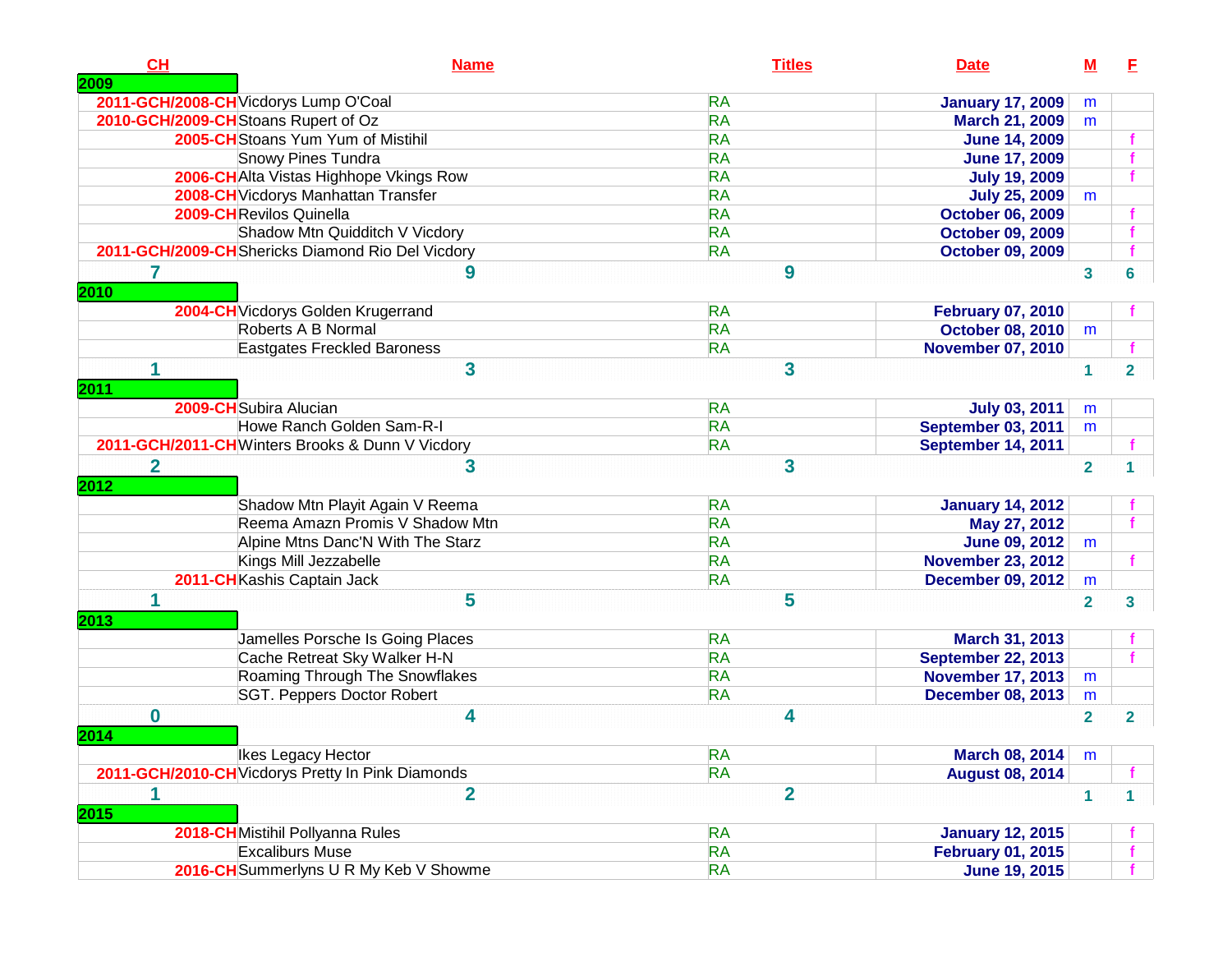| CH                      | <b>Name</b>                                                                                          | <b>Titles</b>                                   | <b>Date</b>                              | $\underline{\mathsf{M}}$ | E                       |
|-------------------------|------------------------------------------------------------------------------------------------------|-------------------------------------------------|------------------------------------------|--------------------------|-------------------------|
|                         | <b>Blue Collars Once To Every Woman</b>                                                              | <b>RA</b>                                       | <b>October 17, 2015</b>                  | m                        |                         |
|                         | <b>Clementine Rose</b>                                                                               | <b>RA</b>                                       | <b>November 01, 2015</b>                 |                          |                         |
| $\overline{\mathbf{2}}$ | 5                                                                                                    | 5                                               |                                          | $\mathbf{1}$             | 4                       |
|                         |                                                                                                      |                                                 |                                          |                          |                         |
|                         | Subzero Workin' Man                                                                                  | <b>RA</b>                                       | <b>March 25, 2016</b>                    | m                        |                         |
|                         | Who Dats Big Easy V Noble Crrek                                                                      | <b>RA</b>                                       | <b>August 21, 2016</b>                   | m                        |                         |
| $\bf{0}$                | $\overline{2}$                                                                                       | $\overline{2}$                                  |                                          | $\overline{2}$           | 0                       |
|                         |                                                                                                      |                                                 |                                          |                          |                         |
|                         | 2013-GCH/2012-CH Trademarks Aphrodite V Kashi                                                        | <b>RA</b>                                       | <b>October 20, 2017</b>                  |                          |                         |
| 1                       | 1                                                                                                    | 1                                               |                                          | $\mathbf 0$              |                         |
|                         |                                                                                                      |                                                 |                                          |                          |                         |
|                         | My Penny From Heaven                                                                                 | <b>RA</b>                                       | <b>September 22, 2019</b>                |                          |                         |
|                         | 2017-GCH/2016-CH Starbrites Ellington V Cedar                                                        | <b>RA</b>                                       | <b>October 11, 2019</b>                  | m                        |                         |
|                         | 2022-RACH Swissmiss Shayna Snowflake                                                                 | <b>RA</b>                                       | <b>October 26, 2019</b>                  |                          |                         |
| $\overline{2}$          | $\overline{\mathbf{3}}$                                                                              | 3                                               |                                          | $\mathbf{1}$             | $\overline{2}$          |
|                         |                                                                                                      |                                                 |                                          |                          |                         |
|                         | 2021-CH Mistihil Stormy Weather By Rowdy                                                             | <b>RA</b>                                       | March 26, 2021                           |                          |                         |
|                         | Snowy Pines Athena                                                                                   | <b>RA</b>                                       | <b>March 26, 2021</b>                    |                          | f.                      |
|                         | 2022-GCH/2021-CH Fuzzy Bears Amore'                                                                  | <b>RA</b>                                       | April 16, 2021                           | m                        |                         |
|                         | James P Sullivan                                                                                     | <b>RA</b>                                       | <b>September 30, 2021</b>                | m                        |                         |
| $\overline{2}$          | 4                                                                                                    | 4                                               |                                          | $\overline{\mathbf{2}}$  | $\overline{\mathbf{2}}$ |
| $\overline{27}$         | 61                                                                                                   | 61                                              |                                          | 26                       | 35                      |
| <b>RACH</b>             |                                                                                                      |                                                 |                                          |                          |                         |
|                         |                                                                                                      |                                                 |                                          |                          |                         |
|                         | 2022-RACH Swissmiss Shayna Snowflake                                                                 | <b>RACH</b>                                     | <b>March 04, 2022</b>                    |                          |                         |
|                         | 1                                                                                                    | 1                                               |                                          |                          |                         |
|                         |                                                                                                      |                                                 |                                          | $\bf{0}$                 | $\mathbf 1$             |
| 1                       | 1                                                                                                    | 1                                               |                                          | $\bf{0}$                 | $\mathbf{1}$            |
| <b>RAE</b>              |                                                                                                      |                                                 |                                          |                          |                         |
|                         |                                                                                                      |                                                 |                                          |                          |                         |
|                         | 2001-CH XmaxKris Van 'T Hof Ten Eynder                                                               | <b>RAE</b>                                      | <b>June 18, 2006</b>                     | m                        |                         |
|                         | Lil Jons Fremonts Finola                                                                             | <b>RAE</b>                                      | <b>November 05, 2006</b>                 |                          | $\mathbf{f}$            |
|                         |                                                                                                      |                                                 |                                          |                          | $\mathbf{f}$            |
|                         |                                                                                                      |                                                 |                                          | $\overline{1}$           | $\overline{2}$          |
|                         |                                                                                                      |                                                 |                                          |                          |                         |
|                         |                                                                                                      |                                                 | April 21, 2007                           |                          |                         |
| $\mathbf{0}$            | $\overline{\mathbf{1}}$                                                                              | 1                                               |                                          | $\bf{0}$                 |                         |
|                         |                                                                                                      |                                                 |                                          |                          |                         |
|                         | 2006-CH Vicdorys Indiana Bones                                                                       | <b>RAE</b>                                      |                                          | m                        |                         |
|                         | 2013/14/15/16-PACH4Snowy Pines Hummer                                                                | <b>RAE</b>                                      | <b>October 09, 2008</b>                  | m                        |                         |
|                         |                                                                                                      |                                                 |                                          |                          | 0                       |
| 1<br>$\overline{2}$     | Fremonts Very Ve Vee Dee<br>$\overline{\mathbf{3}}$<br>Roberts It Is Babe Isn't It<br>$\overline{2}$ | <b>RAE</b><br>3<br><b>RAE</b><br>$\overline{2}$ | <b>November 19, 2006</b><br>May 25, 2008 | $\overline{2}$           |                         |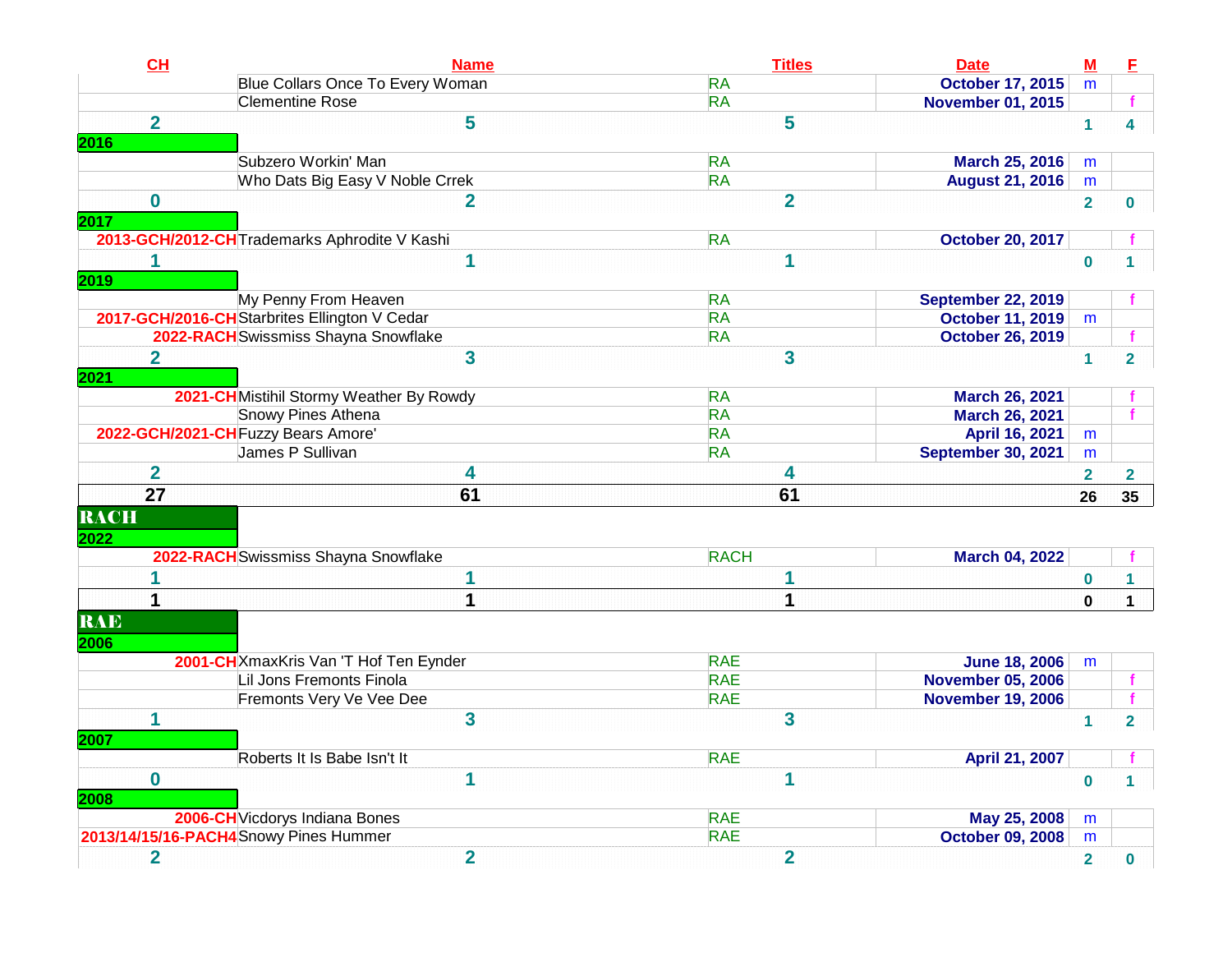| CH<br>2010                                               | <b>Name</b>                            | <b>Titles</b>           | <b>Date</b>               | $M$                     | E              |
|----------------------------------------------------------|----------------------------------------|-------------------------|---------------------------|-------------------------|----------------|
|                                                          | Stoans Razzle of Oz                    | <b>RAE</b>              | May 16, 2010              |                         |                |
| $\bf{0}$                                                 |                                        |                         |                           | $\bf{0}$                |                |
| 2011                                                     | Shadow Mtn Quidditch V Vicdory         | <b>RAE</b>              | <b>January 16, 2011</b>   |                         |                |
|                                                          | Roberts A B Normal                     | <b>RAE</b>              | April 23, 2011            | m                       |                |
| $\bf{0}$<br>2012                                         | $\overline{2}$                         | $\overline{\mathbf{2}}$ |                           | 1                       | 1              |
|                                                          | Howe Ranch Golden Sam-R-I              | <b>RAE</b>              | <b>October 28, 2012</b>   | m                       |                |
| $\bf{0}$<br>2013                                         |                                        |                         |                           | 1                       | $\mathbf 0$    |
|                                                          | Alpine Mtns Danc'N With The Starz      | <b>RAE</b>              | March 23, 2013            | m                       |                |
|                                                          | Shadow Mtn Playit Again V Reema        | <b>RAE</b>              | April 26, 2013            |                         | -f             |
|                                                          | Kings Mill Jezzabelle                  | <b>RAE</b>              | <b>November 29, 2013</b>  |                         | $\mathbf{f}$   |
| $\bf{0}$<br>2016                                         | 3                                      | 3                       |                           | 1                       | $\overline{2}$ |
|                                                          | Ikes Legacy Hector                     | <b>RAE</b>              | March 12, 2016            | m                       |                |
| $\bf{0}$<br>2017                                         |                                        |                         |                           | 1                       | $\bf{0}$       |
|                                                          | Blue Collars Once To Every Woman       | <b>RAE</b>              | <b>October 27, 2017</b>   | m                       |                |
| $\bf{0}$<br>2021                                         |                                        |                         |                           | 1                       | $\bf{0}$       |
|                                                          | 2022-RACH Swissmiss Shayna Snowflake   | <b>RAE</b>              | March 05, 2021            |                         |                |
|                                                          |                                        |                         |                           | 0                       | 1              |
| $\overline{\mathbf{4}}$                                  | 16                                     | 16                      |                           | 8                       | 8              |
| $\overline{\textbf{RAE}\ \overline{\textbf{2}}}$<br>2007 |                                        |                         |                           |                         |                |
|                                                          | 2001-CH XmaxKris Van 'T Hof Ten Eynder | RAE <sub>2</sub>        | <b>August 26, 2007</b>    | m                       |                |
| 1<br>2012                                                |                                        |                         |                           | 1                       | $\mathbf 0$    |
|                                                          | Shadow Mtn Quidditch V Vicdory         | RAE 2                   | <b>March 22, 2012</b>     |                         |                |
|                                                          | Roberts A B Normal                     | RAE <sub>2</sub>        | April 15, 2012            | m                       |                |
|                                                          | 2013/14/15/16-PACH4 Snowy Pines Hummer | RAE <sub>2</sub>        | <b>September 25, 2012</b> | m                       |                |
| 1<br>2013                                                | 3                                      | 3                       |                           | $\overline{\mathbf{2}}$ | 1              |
|                                                          | Alpine Mtns Danc'N With The Starz      | RAE <sub>2</sub>        | <b>October 19, 2013</b>   | m                       |                |
| $\bf{0}$<br>2014                                         |                                        |                         |                           | $\mathbf{1}$            | $\bf{0}$       |
|                                                          | Howe Ranch Golden Sam-R-I              | RAE <sub>2</sub>        | <b>November 15, 2014</b>  | m                       |                |
|                                                          | 1                                      |                         |                           |                         |                |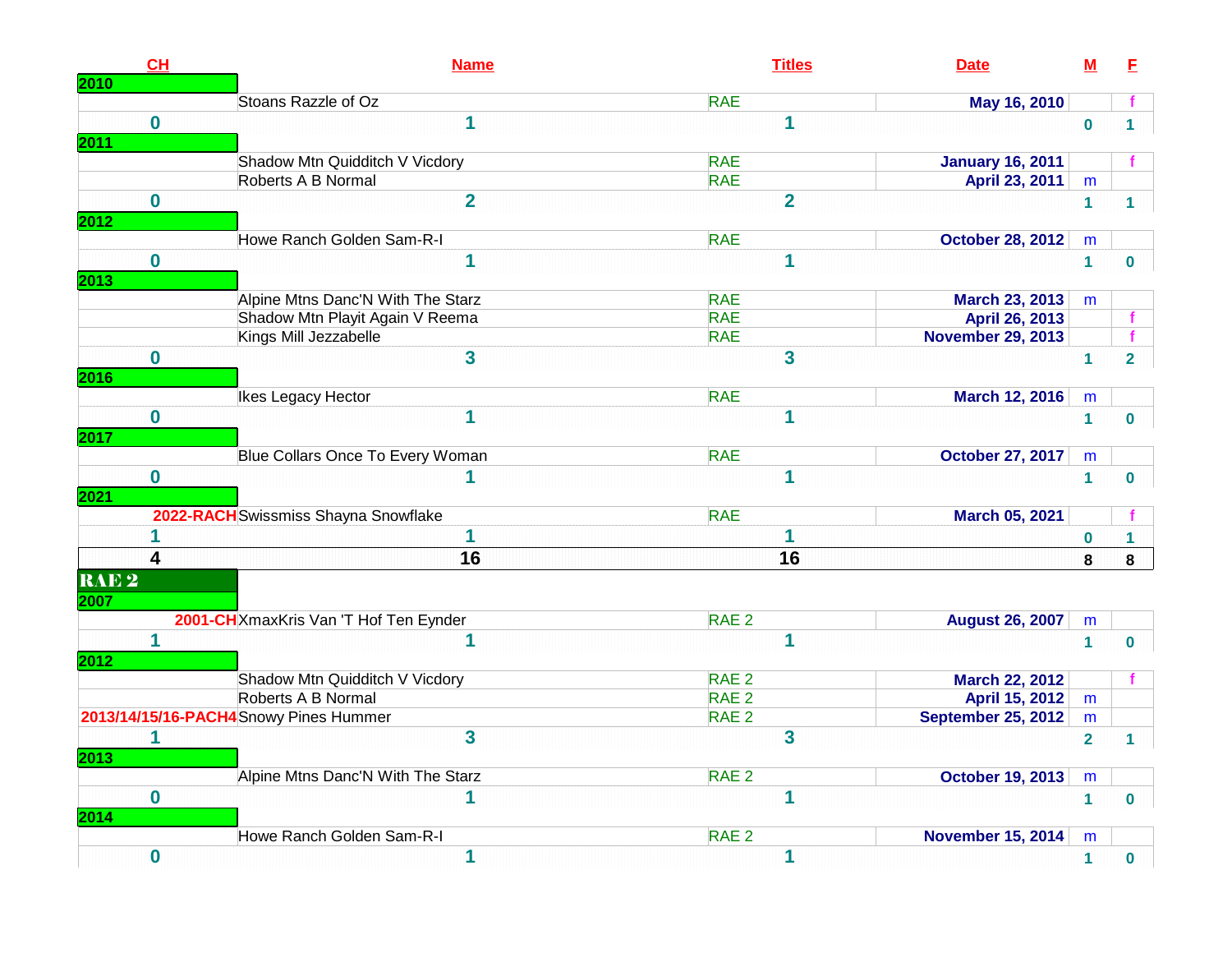| <b>2017</b>              | CL                      | <b>Name</b>                          | <b>Titles</b>    | <b>Date</b>               | $\underline{\mathsf{M}}$ | E            |
|--------------------------|-------------------------|--------------------------------------|------------------|---------------------------|--------------------------|--------------|
|                          |                         | Kings Mill Jezzabelle                | RAE <sub>2</sub> | March 11, 2017            |                          |              |
| 2018                     | $\bf{0}$                | 1                                    | 1                |                           | $\mathbf 0$              | $\mathbf{1}$ |
|                          |                         | Blue Collars Once To Every Woman     | RAE <sub>2</sub> | <b>September 18, 2018</b> | m                        |              |
|                          | $\bf{0}$                |                                      | 1                |                           | 1                        | $\mathbf 0$  |
|                          | $\overline{\mathbf{2}}$ | 8                                    | 8                |                           | 6                        | $\mathbf{2}$ |
| RAE <sub>3</sub>         |                         |                                      |                  |                           |                          |              |
| 2012                     |                         |                                      |                  |                           |                          |              |
|                          |                         | Shadow Mtn Quidditch V Vicdory       | RAE <sub>3</sub> | <b>October 22, 2012</b>   |                          |              |
| <b>2014</b>              | $\bf{0}$                | 1                                    | 1                |                           | $\bf{0}$                 |              |
|                          |                         | Roberts A B Normal                   | RAE <sub>3</sub> | <b>March 07, 2014</b>     | m                        |              |
| 2016                     | $\bf{0}$                | 1                                    | 1                |                           | 1                        | $\mathbf 0$  |
|                          |                         | Howe Ranch Golden Sam-R-I            | RAE <sub>3</sub> | <b>October 30, 2016</b>   | m                        |              |
|                          |                         | Alpine Mtns Danc'N With The Starz    | RAE <sub>3</sub> | <b>November 25, 2016</b>  | m                        |              |
| <b>2017</b>              | $\mathbf 0$             | $\overline{2}$                       | $\overline{2}$   |                           | $\overline{\mathbf{2}}$  | $\mathbf 0$  |
|                          |                         | Kings Mill Jezzabelle                | RAE <sub>3</sub> | <b>November 24, 2017</b>  |                          |              |
|                          | $\bf{0}$                | 1                                    |                  |                           | $\bf{0}$                 | 1            |
|                          | $\mathbf 0$             | 5                                    | 5                |                           | 3                        | $\mathbf{2}$ |
| RAE <sup>4</sup><br>2017 |                         |                                      |                  |                           |                          |              |
|                          |                         | Howe Ranch Golden Sam-R-I            | RAE <sub>4</sub> | <b>February 25, 2017</b>  | m                        |              |
|                          | $\bf{0}$                |                                      |                  |                           | 1                        | $\mathbf 0$  |
|                          | $\mathbf{0}$            | 1                                    | 1                |                           | 1                        | $\mathbf 0$  |
| RAE <sub>5</sub><br>2017 |                         |                                      |                  |                           |                          |              |
|                          |                         | Howe Ranch Golden Sam-R-I            | RAE <sub>5</sub> | <b>August 20, 2017</b>    | m                        |              |
|                          | $\bf{0}$                | 1                                    |                  |                           | 1                        | 0            |
|                          | $\boldsymbol{0}$        | 1                                    | 1                |                           | 1                        | $\mathbf 0$  |
| RAE <sub>2</sub><br>2021 |                         |                                      |                  |                           |                          |              |
|                          |                         | 2022-RACH Swissmiss Shayna Snowflake | RAE <sub>2</sub> | <b>November 06, 2021</b>  |                          |              |
|                          |                         | 1                                    |                  |                           | $\boldsymbol{0}$         | 1            |
|                          | $\mathbf 1$             | 1                                    | 1                |                           | $\pmb{0}$                | $\mathbf 1$  |
| <b>RATN</b><br>2014      |                         |                                      |                  |                           |                          |              |
|                          |                         | <b>Snowy Pines Tundra</b>            | <b>RATN</b>      | <b>February 08, 2014</b>  |                          |              |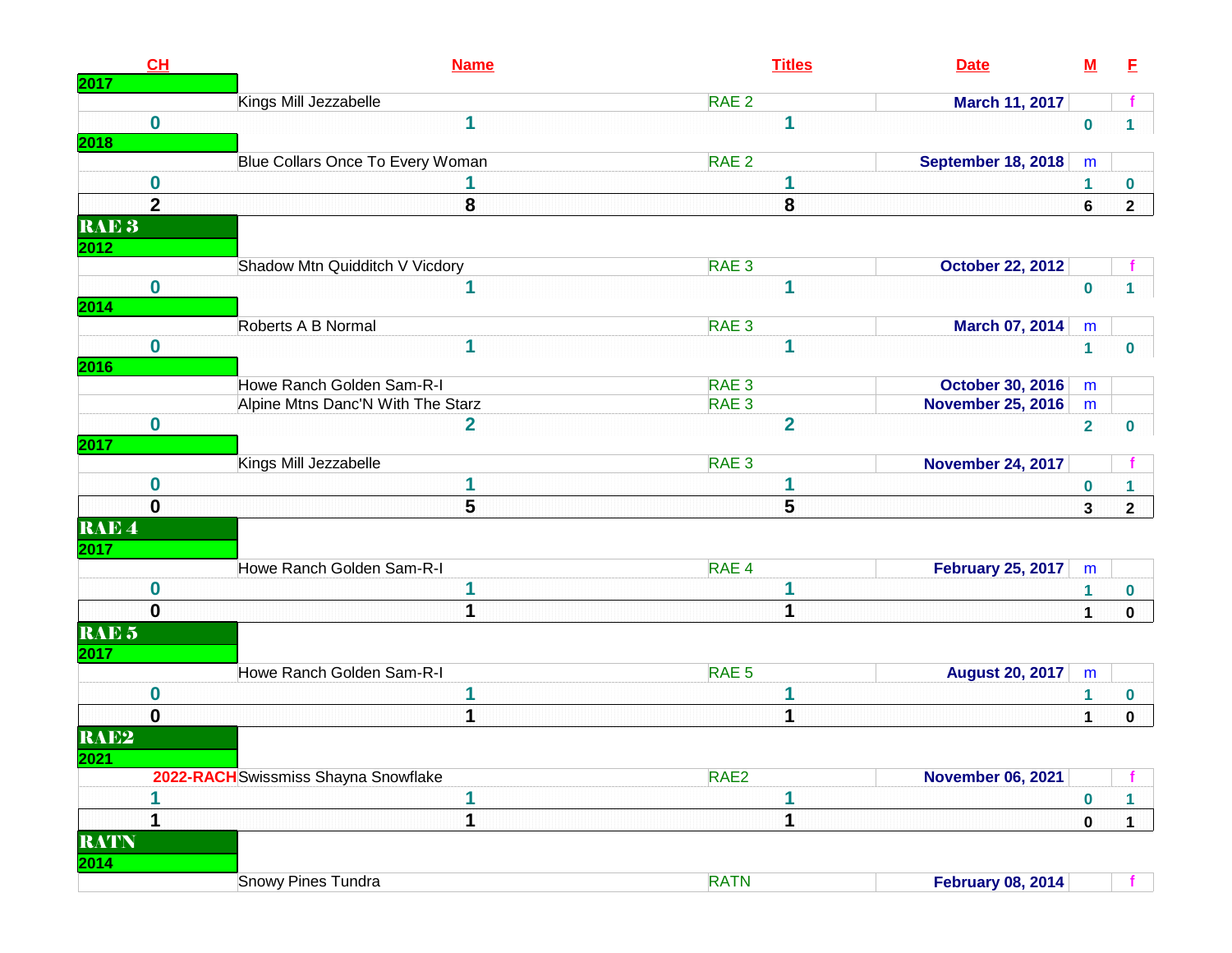| CL                                | <b>Name</b>                                                       | <b>Titles</b>          | <b>Date</b>                                    | $\underline{\mathbf{M}}$ | E                             |
|-----------------------------------|-------------------------------------------------------------------|------------------------|------------------------------------------------|--------------------------|-------------------------------|
|                                   | 2013/14/15/16-PACH4 Snowy Pines Hummer                            | <b>RATN</b>            | March 02, 2014                                 | m                        |                               |
|                                   | $\overline{2}$                                                    | $\overline{2}$         |                                                | 1                        | 1                             |
| 2015                              |                                                                   |                        |                                                |                          |                               |
|                                   | Brandau Ridge Takn A Walk Ur Heart                                | <b>RATN</b>            | <b>October 13, 2015</b>                        |                          |                               |
| $\bf{0}$                          |                                                                   | 1                      |                                                | $\bf{0}$                 | 1                             |
| 2021                              |                                                                   |                        |                                                |                          |                               |
|                                   | 2021-GCH/2020-CH Kudos Crown Royal V Regalbear                    | <b>RATN</b>            | <b>October 01, 2021</b>                        | m                        |                               |
|                                   |                                                                   |                        |                                                | 1                        | $\bf{0}$                      |
| $\overline{2}$                    | 4                                                                 | 4                      |                                                | $\mathbf{2}$             | $\overline{2}$                |
| <b>RATO</b>                       |                                                                   |                        |                                                |                          |                               |
| 2014                              |                                                                   |                        |                                                |                          |                               |
|                                   | 2013/14/15/16-PACH4 Snowy Pines Hummer                            | <b>RATO</b>            | April 27, 2014                                 | m                        |                               |
|                                   | Snowy Pines Tundra                                                | <b>RATO</b>            | <b>June 01, 2014</b>                           |                          |                               |
| 1                                 | $\overline{2}$                                                    | $\overline{2}$         |                                                | 1                        |                               |
| 2016                              |                                                                   |                        |                                                |                          |                               |
|                                   | Brandau Ridge Takn A Walk Ur Heart                                | <b>RATO</b>            | April 03, 2016                                 |                          |                               |
| $\bf{0}$                          |                                                                   | и                      |                                                | $\bf{0}$                 | 1                             |
| 2022                              |                                                                   |                        |                                                |                          |                               |
|                                   | 2021-GCH/2020-CH Kudos Crown Royal V Regalbear                    | <b>RATO</b>            | <b>February 12, 2022</b>                       | m                        |                               |
|                                   |                                                                   |                        |                                                | 1                        | $\bf{0}$                      |
| $\overline{2}$                    | 4                                                                 | 4                      |                                                | $\mathbf{2}$             | $\overline{2}$                |
| <b>RATS</b>                       |                                                                   |                        |                                                |                          |                               |
| 2014                              |                                                                   |                        |                                                |                          |                               |
|                                   | 2013/14/15/16-PACH4Snowy Pines Hummer                             | <b>RATS</b>            | <b>September 27, 2014</b>                      | m                        |                               |
|                                   |                                                                   |                        |                                                |                          |                               |
|                                   |                                                                   |                        |                                                |                          |                               |
|                                   |                                                                   | 1                      |                                                | 1                        |                               |
|                                   |                                                                   |                        |                                                |                          |                               |
|                                   | Brandau Ridge Takn A Walk Ur Heart                                | <b>RATS</b>            | <b>June 19, 2016</b>                           |                          |                               |
| 0                                 |                                                                   |                        |                                                | $\bf{0}$                 |                               |
|                                   | $\overline{\mathbf{2}}$                                           | $\mathbf{2}$           |                                                | $\mathbf 1$              |                               |
|                                   |                                                                   |                        |                                                |                          |                               |
|                                   |                                                                   |                        |                                                |                          |                               |
|                                   | Roberts It Is Babe Isn't It                                       | <b>RE</b>              | May 01, 2005                                   |                          |                               |
|                                   | Swissongs Nevada                                                  | <b>RE</b>              | <b>July 30, 2005</b>                           |                          |                               |
|                                   | Lil Jons Fremonts Finola                                          | <b>RE</b>              | <b>November 17, 2005</b>                       |                          |                               |
| 0                                 | 3                                                                 | 3                      |                                                | $\bf{0}$                 |                               |
|                                   |                                                                   |                        |                                                |                          |                               |
|                                   | 2001-CHXmaxKris Van 'T Hof Ten Eynder                             | <b>RE</b>              | <b>February 11, 2006</b>                       | m                        |                               |
| 2016<br><b>RE</b><br>2005<br>2006 | Fremonts Very Ve Vee Dee<br>2007-CH Eastgates Remember The Knight | <b>RE</b><br><b>RE</b> | <b>June 02, 2006</b><br><b>August 26, 2006</b> | m                        | $\bf{0}$<br>1<br>f<br>3<br>f. |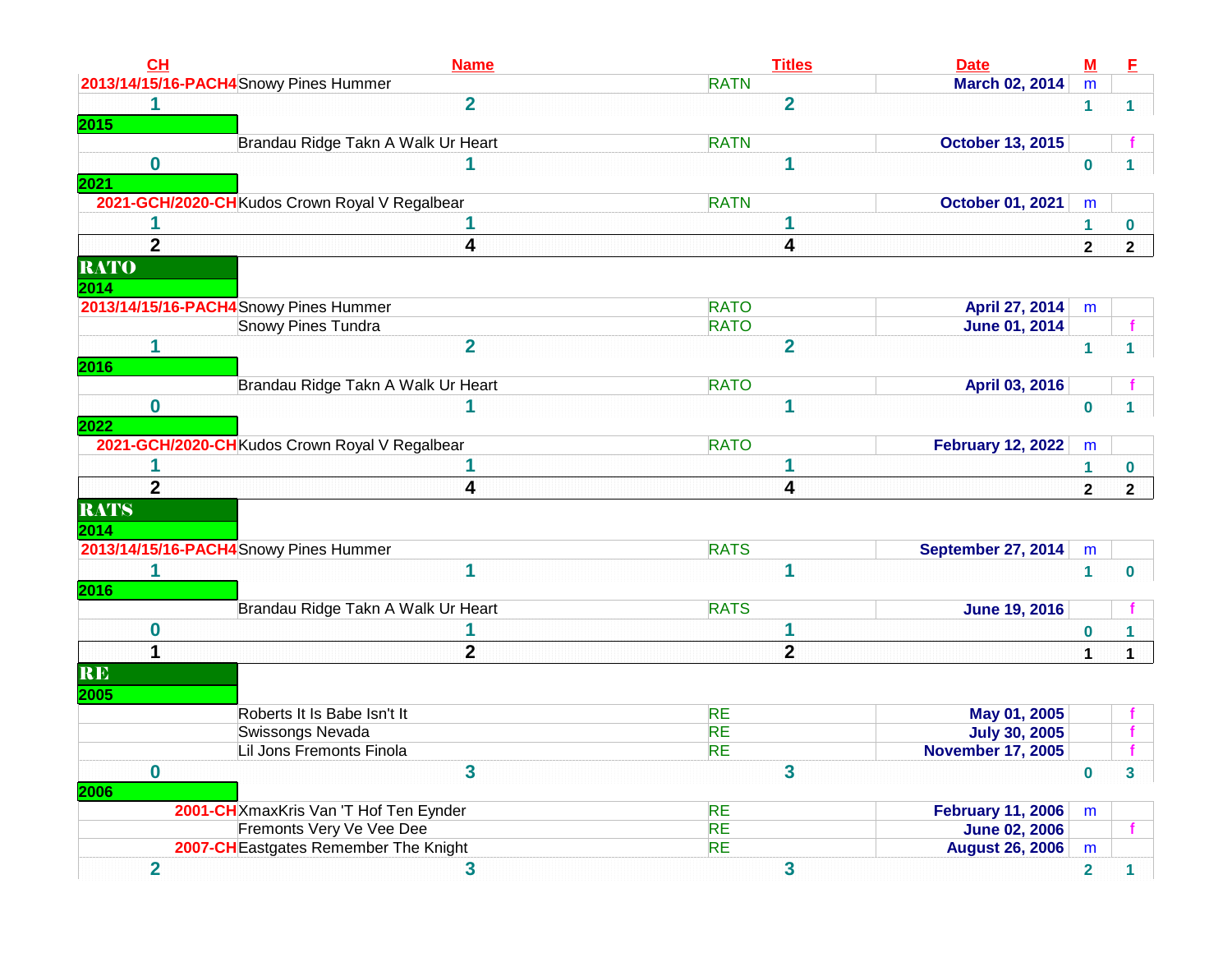| CH<br>2007       | <b>Name</b>                                       | <b>Titles</b>           | <b>Date</b>              | $\underline{\mathsf{M}}$ | Е              |
|------------------|---------------------------------------------------|-------------------------|--------------------------|--------------------------|----------------|
|                  | I Like Ike                                        | <b>RE</b>               | <b>March 10, 2007</b>    | m                        |                |
|                  | 2006-CH Vicdorys Indiana Bones                    | <b>RE</b>               | <b>March 24, 2007</b>    | m                        |                |
|                  | 2013/14/15/16-PACH4 Snowy Pines Hummer            | <b>RE</b>               | <b>October 11, 2007</b>  | m                        |                |
|                  | 2008-CH Fremonts Dinglehoofer                     | <b>RE</b>               | <b>October 13, 2007</b>  | m                        |                |
|                  | Echos Utmost                                      | <b>RE</b>               | <b>November 10, 2007</b> |                          |                |
| $\mathbf{3}$     | 5                                                 | 5                       |                          |                          |                |
| 2008             |                                                   |                         |                          | 4                        |                |
|                  | Save I Love Lucy With Nac                         | <b>RE</b>               | <b>March 29, 2008</b>    |                          |                |
| $\bf{0}$<br>2009 | 1                                                 | 1                       |                          | $\mathbf 0$              | 1              |
|                  | Stoans Razzle of Oz                               | <b>RE</b>               | <b>January 10, 2009</b>  |                          |                |
|                  | <b>Walter Buckles Berkley</b>                     | <b>RE</b>               | <b>February 01, 2009</b> | m                        |                |
|                  | Snowy Pines Tundra                                | <b>RE</b>               | <b>October 05, 2009</b>  |                          |                |
|                  | 2011-GCH/2008-CH Vicdorys Lump O'Coal             | <b>RE</b>               | <b>October 06, 2009</b>  | m                        |                |
|                  | 2008-CH Vicdorys Manhattan Transfer               | <b>RE</b>               | <b>October 24, 2009</b>  | m                        |                |
| $\overline{2}$   | 5                                                 | 5                       |                          |                          |                |
| 2010             |                                                   |                         |                          | $\overline{\mathbf{3}}$  | $\overline{2}$ |
|                  | Shadow Mtn Quidditch V Vicdory                    | <b>RE</b>               | <b>February 13, 2010</b> |                          |                |
|                  | 2011-GCH/2009-CH Shericks Diamond Rio Del Vicdory | <b>RE</b>               | April 11, 2010           |                          |                |
|                  | Roberts A B Normal                                | <b>RE</b>               | <b>November 06, 2010</b> | m                        |                |
| 1<br><b>2011</b> | 3                                                 | 3                       |                          | 1                        | $\overline{2}$ |
|                  | Howe Ranch Golden Sam-R-I                         | <b>RE</b>               | <b>November 20, 2011</b> | m                        |                |
| $\bf{0}$<br>2012 | 1                                                 | 1                       |                          | 1                        | $\bf{0}$       |
|                  | Shadow Mtn Playit Again V Reema                   | <b>RE</b>               | May 20, 2012             |                          |                |
|                  | Alpine Mtns Danc'N With The Starz                 | <b>RE</b>               | <b>July 29, 2012</b>     | m                        |                |
|                  | Kings Mill Jezzabelle                             | <b>RE</b>               | <b>December 28, 2012</b> |                          |                |
| $\bf{0}$         | 3                                                 | $\overline{\mathbf{3}}$ |                          | 1                        | $\overline{2}$ |
| 2013             |                                                   |                         |                          |                          |                |
|                  | 2011-CHKashis Captain Jack                        | <b>RE</b>               | April 26, 2013           | m                        |                |
|                  | Jamelles Porsche Is Going Places                  | <b>RE</b>               | September 14, 2013       |                          |                |
| 1<br>2014        | $\overline{2}$                                    | $\overline{2}$          |                          | 1                        |                |
|                  | Ikes Legacy Hector                                | <b>RE</b>               | <b>June 07, 2014</b>     | m                        |                |
|                  | Roaming Through The Snowflakes                    | <b>RE</b>               | <b>November 02, 2014</b> | m                        |                |
| $\mathbf 0$      | $\overline{\mathbf{2}}$                           | $\overline{2}$          |                          | $\overline{2}$           | $\bf{0}$       |
| 2015             |                                                   |                         |                          |                          |                |
|                  | 2018-CHMistihil Pollyanna Rules                   | <b>RE</b>               | <b>August 08, 2015</b>   |                          |                |
|                  | 2016-CH Summerlyns U R My Keb V Showme            | <b>RE</b>               | <b>October 09, 2015</b>  |                          |                |
| $\overline{2}$   | $\mathbf{2}$                                      | $\overline{2}$          |                          | $\bf{0}$                 | $\mathbf{2}$   |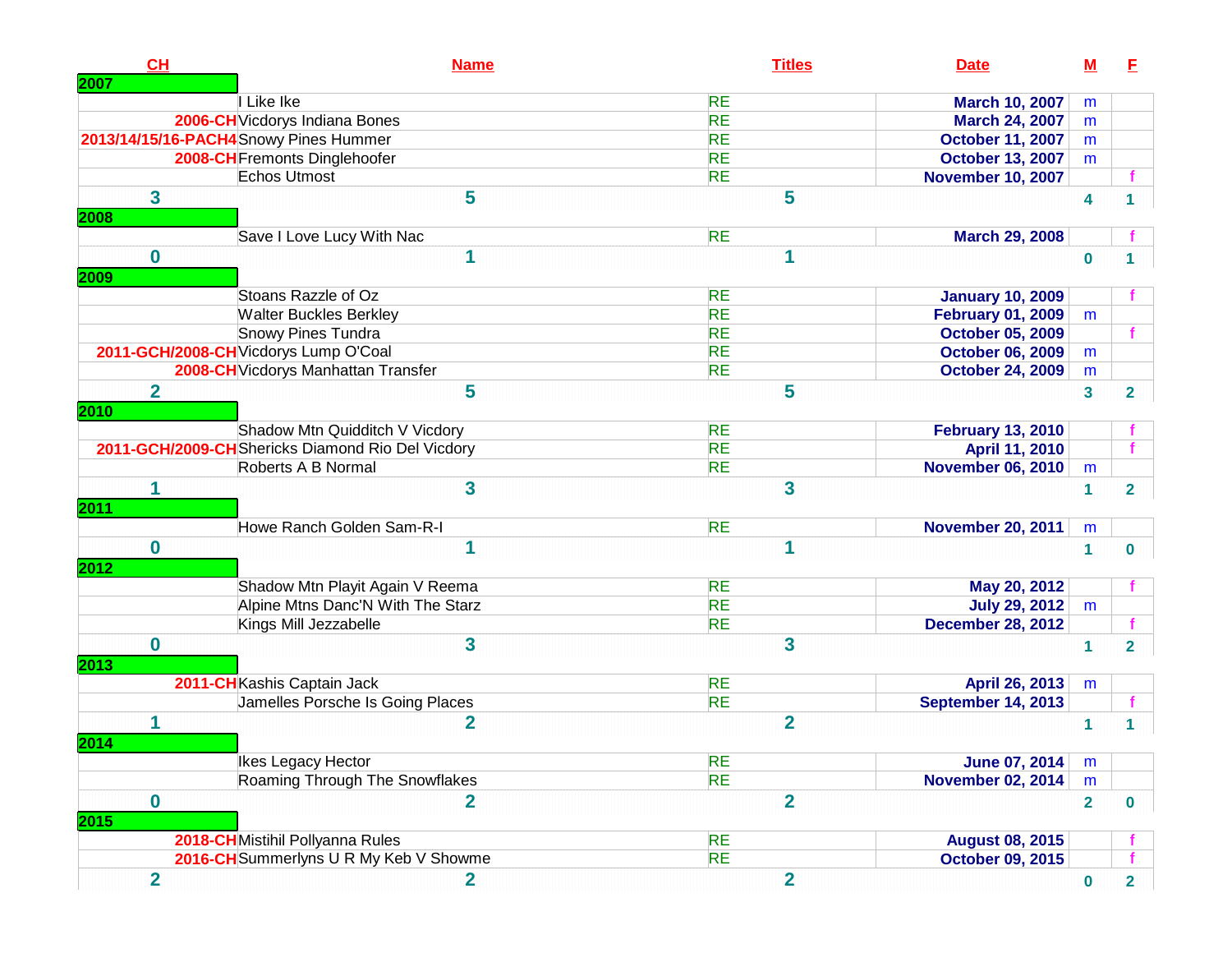| CH                      | <b>Name</b>                                                 | <b>Titles</b>  | <b>Date</b>               | <u>M</u>                | E                       |
|-------------------------|-------------------------------------------------------------|----------------|---------------------------|-------------------------|-------------------------|
| 2016                    | Blue Collars Once To Every Woman                            | <b>RE</b>      | <b>August 07, 2016</b>    | m                       |                         |
|                         | Subzero Workin' Man                                         | <b>RE</b>      | <b>October 06, 2016</b>   | m                       |                         |
| $\mathbf 0$             | $\overline{2}$                                              | $\overline{2}$ |                           | $\overline{2}$          |                         |
| 2019                    |                                                             |                |                           |                         | 0                       |
|                         | <b>Excaliburs Muse</b>                                      | <b>RE</b>      | <b>October 11, 2019</b>   |                         |                         |
| $\mathbf 0$             | 1                                                           | 1              |                           | $\bf{0}$                |                         |
| 2020                    |                                                             |                |                           |                         |                         |
|                         | My Penny From Heaven                                        | <b>RE</b>      | <b>February 23, 2020</b>  |                         |                         |
|                         | 2022-RACH Swissmiss Shayna Snowflake                        | <b>RE</b>      | <b>February 28, 2020</b>  |                         |                         |
|                         | $\overline{2}$                                              | $\overline{2}$ |                           | $\bf{0}$                | $\overline{\mathbf{2}}$ |
| 2021                    |                                                             |                |                           |                         |                         |
|                         | Snowy Pines Athena                                          | <b>RE</b>      | April 16, 2021            |                         |                         |
|                         | 2021-CHMistihil Stormy Weather By Rowdy                     | <b>RE</b>      | <b>July 25, 2021</b>      |                         |                         |
|                         | 2022-GCH/2021-CH Fuzzy Bears Amore'                         | <b>RE</b>      | <b>August 27, 2021</b>    | m                       |                         |
|                         | James P Sullivan                                            | <b>RE</b>      | <b>November 26, 2021</b>  | m                       |                         |
| $\overline{\mathbf{2}}$ | 4                                                           | 4              |                           | $\overline{2}$          | $\mathbf{2}$            |
| 14                      | 39                                                          | 39             |                           | 19                      | 20                      |
| RI                      |                                                             |                |                           |                         |                         |
| 2018                    |                                                             |                |                           |                         |                         |
|                         | 2021-CH Mistihil Stormy Weather By Rowdy                    | R <sub>l</sub> | <b>July 08, 2018</b>      |                         |                         |
|                         | 2015-GCH/2013-CHMistihil Over The Moon                      | R <sub>l</sub> | <b>October 20, 2018</b>   |                         |                         |
|                         | 2018-GCH/2014-CHMistihil Promises Promises Rules            | R <sub>l</sub> | <b>November 18, 2018</b>  |                         |                         |
|                         | 2017-GCH/2016-CH Starbrites Ellington V Cedar               | R <sub>l</sub> | <b>December 29, 2018</b>  | m                       |                         |
| 4                       | 4                                                           | 4              |                           | 1                       | 3                       |
| 2019                    |                                                             |                |                           |                         |                         |
|                         | 2017-GCH/2017-CH Westhavens When You Wish Upon A Star Heidi | R <sub>l</sub> | May 17, 2019              |                         |                         |
|                         | 2017-GCH/2015-CH Jeul Kreeks A Rockstar For Vicdory         | R <sub>l</sub> | <b>July 07, 2019</b>      |                         |                         |
|                         | My Penny From Heaven                                        | R <sub>l</sub> | <b>September 15, 2019</b> |                         |                         |
|                         | <b>Gliddens Country Singer</b>                              | R <sub>l</sub> | <b>November 02, 2019</b>  |                         |                         |
| $\overline{2}$          | 4                                                           | 4              |                           | $\bf{0}$                |                         |
| 2020                    |                                                             |                |                           |                         |                         |
|                         | 2022-GCH/2021-CH Fuzzy Bears Amore'                         | R <sub>l</sub> | <b>October 23, 2020</b>   | m                       |                         |
|                         | Snowy Pines Athena                                          | R <sub>l</sub> | <b>December 18, 2020</b>  |                         |                         |
| 1                       | $\overline{2}$                                              | $\overline{2}$ |                           | 1.                      |                         |
| 2021                    |                                                             |                |                           |                         |                         |
|                         | Twin Hickory Jokers 'R Wild                                 | R <sub>l</sub> | March 14, 2021            | m                       |                         |
|                         | James P Sullivan                                            | R <sub>l</sub> | April 13, 2021            | m                       |                         |
|                         | Brandau Ridge Takn A Walk Ur Heart                          | R <sub>l</sub> | <b>June 18, 2021</b>      |                         |                         |
|                         | 2021-GCH/2021-CHReemas Fuzzy And Blue                       | R <sub>l</sub> | <b>October 29, 2021</b>   | m                       |                         |
|                         | 2021-GCH/2018-CH Vonnakens Apollo                           | R <sub>l</sub> | <b>November 20, 2021</b>  | m                       |                         |
| $\overline{\mathbf{2}}$ | 5                                                           | 5              |                           | $\overline{\mathbf{4}}$ |                         |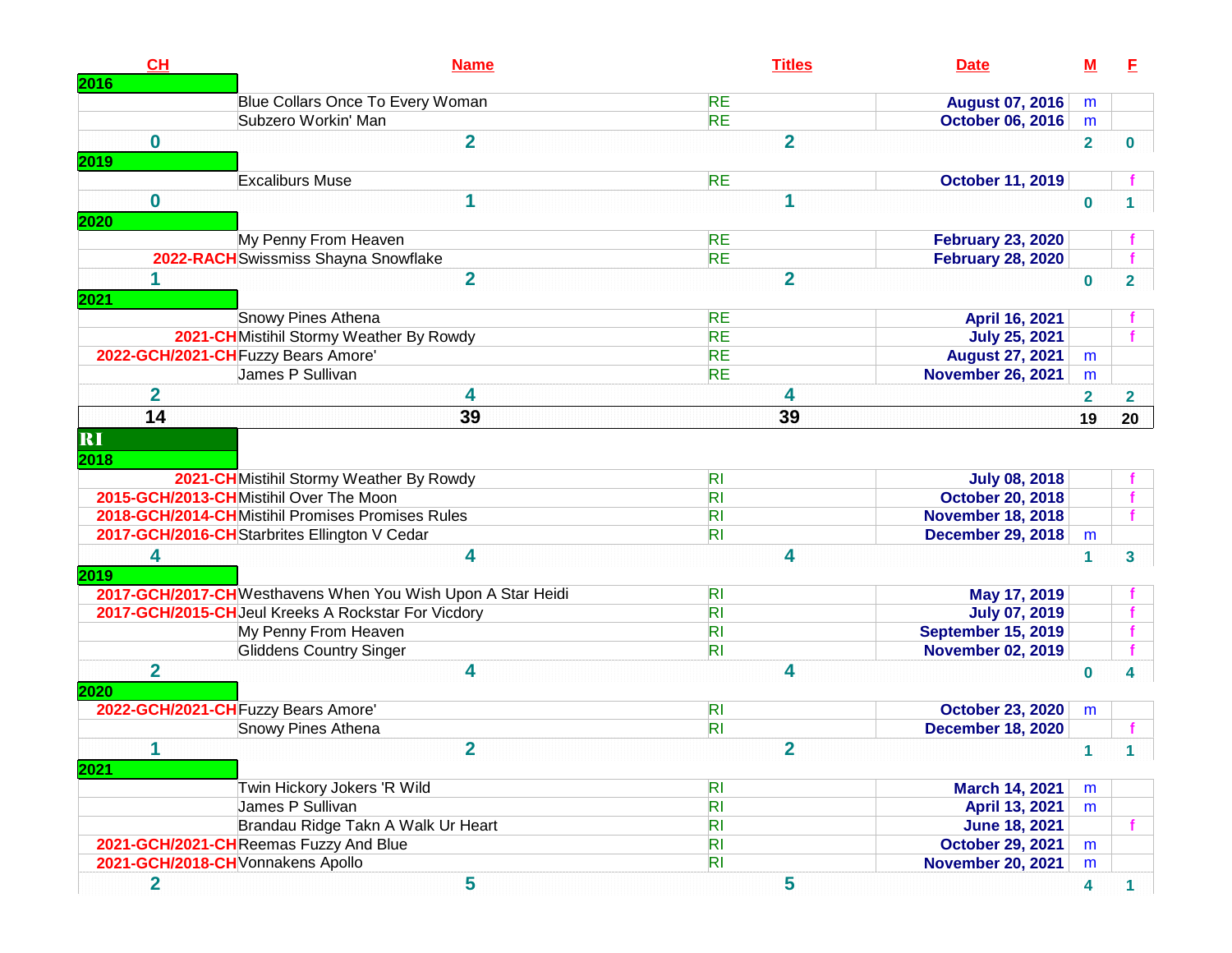|             | CH             | <b>Name</b>                                  | <b>Titles</b>   | <b>Date</b>                                | ${\bf M}$            | E               |
|-------------|----------------|----------------------------------------------|-----------------|--------------------------------------------|----------------------|-----------------|
| 2022        |                | Sadie Hunter                                 | R <sub>l</sub>  | <b>January 14, 2022</b>                    |                      |                 |
|             |                | 2016-GCH/2015-CH Kudos To Troopers Sonny Boy | R <sub>l</sub>  | <b>March 06, 2022</b>                      | m                    |                 |
|             |                | <b>Wild Turkey American Pie</b>              | R <sub>l</sub>  | <b>April 16, 2022</b>                      |                      |                 |
|             |                | 2022-GCH/2021-CH Vicdorys You'Re So Cold     | R <sub>l</sub>  | <b>April 24, 2022</b>                      |                      |                 |
|             | 2              | 4                                            | 4               |                                            | 1                    | $\mathbf{3}$    |
|             | 11             | 19                                           | 19              |                                            | $\overline{7}$       | 12 <sub>2</sub> |
| RM          |                |                                              |                 |                                            |                      |                 |
| 2018        |                |                                              |                 |                                            |                      |                 |
|             |                | Blue Collars Once To Every Woman             | <b>RM</b>       | <b>August 05, 2018</b>                     | m                    |                 |
|             | $\mathbf 0$    |                                              | 1               |                                            | $\blacktriangleleft$ | 0               |
| <b>2019</b> |                |                                              |                 |                                            |                      |                 |
|             |                | 2018-CHMistihil Pollyanna Rules              | <b>RM</b>       | April 26, 2019                             |                      |                 |
|             | 1              | 1                                            |                 |                                            | $\bf{0}$             |                 |
| 2021        |                |                                              |                 |                                            |                      |                 |
|             |                | 2022-RACH Swissmiss Shayna Snowflake         | <b>RM</b>       | <b>February 07, 2021</b>                   |                      |                 |
|             |                | 1                                            | 1               |                                            | $\bf{0}$             |                 |
| 2022        |                |                                              |                 |                                            |                      |                 |
|             |                | My Penny From Heaven                         | <b>RM</b>       | <b>February 26, 2022</b>                   |                      |                 |
|             | $\bf{0}$       | 1                                            |                 |                                            | $\bf{0}$             |                 |
|             | $\overline{2}$ | 4                                            | 4               |                                            | $\mathbf{1}$         | $\mathbf{3}$    |
| RM2         |                |                                              |                 |                                            |                      |                 |
| 2021        |                |                                              |                 |                                            |                      |                 |
|             |                | 2022-RACH Swissmiss Shayna Snowflake         | RM <sub>2</sub> | <b>October 23, 2021</b>                    |                      |                 |
|             |                | 1                                            |                 |                                            | $\bf{0}$             |                 |
|             | 1              |                                              |                 |                                            | 0                    | $\mathbf 1$     |
| RM3         |                |                                              |                 |                                            |                      |                 |
| 2022        |                |                                              |                 |                                            |                      |                 |
|             |                | 2022-RACH Swissmiss Shayna Snowflake         | RM <sub>3</sub> | <b>February 05, 2022</b>                   |                      |                 |
|             |                |                                              |                 |                                            | $\boldsymbol{0}$     |                 |
|             |                | 1                                            |                 |                                            | $\bf{0}$             | $\mathbf 1$     |
|             |                |                                              |                 |                                            |                      |                 |
| <b>RN</b>   |                |                                              |                 |                                            |                      |                 |
| 2005        |                |                                              | <b>RN</b>       |                                            |                      |                 |
|             |                | Swissongs Nevada<br>Lil Jons Fremonts Finola | <b>RN</b>       | <b>February 20, 2005</b><br>April 02, 2005 |                      |                 |
|             |                | Roberts It Is Babe Isn't It                  | <b>RN</b>       | April 08, 2005                             |                      |                 |
|             |                | Fremonts Very Ve Vee Dee                     | <b>RN</b>       | <b>June 05, 2005</b>                       |                      |                 |
|             |                | Alpine Banner                                | <b>RN</b>       | <b>September 11, 2005</b>                  |                      |                 |
|             |                | 2001-CHXmaxKris Van 'T Hof Ten Eynder        | <b>RN</b>       | <b>October 02, 2005</b>                    | m                    |                 |
|             |                | Elbas Carrina V Arrowhead                    | <b>RN</b>       | <b>October 21, 2005</b>                    |                      |                 |
|             |                | Stonecreeks Baltic Amber                     | <b>RN</b>       | <b>October 21, 2005</b>                    |                      |                 |
|             |                |                                              |                 |                                            |                      |                 |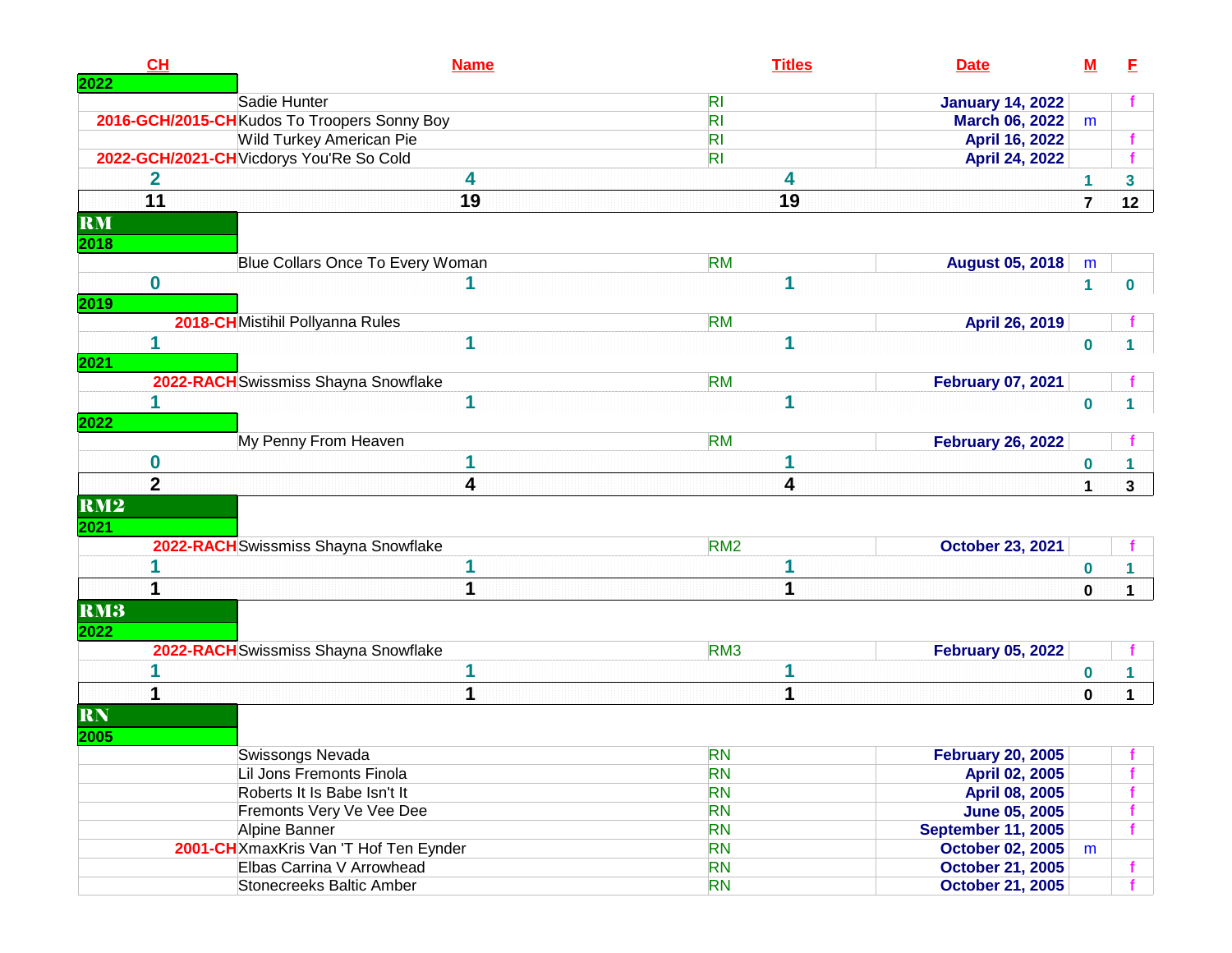| CH        | <b>Name</b>                             | <b>Titles</b> | <b>Date</b>              | $M$            | E |
|-----------|-----------------------------------------|---------------|--------------------------|----------------|---|
|           | 2002-CHAksalas Arie                     | <b>RN</b>     | <b>November 19, 2005</b> | m              |   |
|           | Blue Collars Energizer Bun E            | <b>RN</b>     | <b>December 04, 2005</b> |                |   |
|           | 2003-CH Blue Collars Etcetera Etc       | <b>RN</b>     | <b>December 04, 2005</b> |                |   |
| 3<br>2006 | 11                                      | 11            |                          | $\overline{2}$ | 9 |
|           | 2007-CH Eastgates Remember The Knight   | <b>RN</b>     | <b>February 04, 2006</b> | m              |   |
|           | 2002-CHAlmshaus Armani                  | <b>RN</b>     | <b>March 11, 2006</b>    | m              |   |
|           | 2002-CHNerthus Rebel Without A Cause    | <b>RN</b>     | <b>March 11, 2006</b>    | m              |   |
|           | 2006-CH Vicdorys Indiana Bones          | <b>RN</b>     | <b>March 26, 2006</b>    | m              |   |
|           | 2005-CHCherokee Rose Little Bogey Bo    | <b>RN</b>     | April 23, 2006           | m              |   |
|           | Sir Hennessy Cognac                     | <b>RN</b>     | April 23, 2006           | m              |   |
|           | Blue Ridge Hc's Micah                   | <b>RN</b>     | April 28, 2006           | m              |   |
|           | Dally Up Cowgirl                        | <b>RN</b>     | May 20, 2006             |                |   |
|           | 2006-CH Alta Vistas Highhope Vkings Row | <b>RN</b>     | May 21, 2006             |                |   |
|           | <b>Snowy Christmas Elf</b>              | <b>RN</b>     | <b>June 17, 2006</b>     | m              |   |
|           | Princess Gracee Elan                    | <b>RN</b>     | <b>June 25, 2006</b>     |                |   |
|           | Almandis Barney                         | <b>RN</b>     | <b>July 15, 2006</b>     | m              |   |
|           | I Like Ike                              | <b>RN</b>     | <b>July 15, 2006</b>     | m              |   |
|           | 2007-CH Matakiss Arickara V Morris      | <b>RN</b>     | <b>October 21, 2006</b>  |                |   |
|           | 2007-CH Echos Xtra Sweetie V Eddy       | <b>RN</b>     | <b>November 05, 2006</b> |                |   |
|           | Who Da Knews Biggie Red                 | <b>RN</b>     | <b>November 18, 2006</b> |                |   |
|           | Echos Utmost                            | <b>RN</b>     | <b>November 26, 2006</b> |                |   |
|           | Stoans Greta of Mabri                   | <b>RN</b>     | <b>November 29, 2006</b> |                |   |
| 8<br>2007 | 18                                      | 18            |                          | 10             | 8 |
|           | 2006-CHConifer Creek Zircon V Stoan     | <b>RN</b>     | <b>January 13, 2007</b>  |                |   |
|           | Sir Mac                                 | <b>RN</b>     | <b>January 14, 2007</b>  | m              |   |
|           | 2009-CHRevilos Quinella                 | <b>RN</b>     | <b>January 19, 2007</b>  |                |   |
|           | Almshaus Joshua Kool Diamond            | <b>RN</b>     | <b>March 10, 2007</b>    | m              |   |
|           | Save I Love Lucy With Nac               | <b>RN</b>     | <b>March 24, 2007</b>    |                |   |
|           | 2008-CH Fremonts Dinglehoofer           | <b>RN</b>     | March 31, 2007           | m              |   |
|           | 2005-CH Ambersand Sir Barrington        | <b>RN</b>     | May 04, 2007             | m              |   |
|           | <b>Cloud Nine Inspired Noelle</b>       | <b>RN</b>     | May 13, 2007             |                |   |
|           | Riverviews Li'l Dude Hall               | <b>RN</b>     | May 13, 2007             | m              |   |
|           | 2001-CH Bernegardens Payback            | <b>RN</b>     | May 18, 2007             |                |   |
|           | 2013/14/15/16-PACH4Snowy Pines Hummer   | <b>RN</b>     | <b>June 15, 2007</b>     | m              |   |
|           | 2010-GCH/2006-CH Vicdorys Julius Ceasar | <b>RN</b>     | <b>June 16, 2007</b>     | m              |   |
|           | 2007-CHShowme Ramz Cheerleader          | <b>RN</b>     | <b>June 22, 2007</b>     |                |   |
|           | 2007-CH Revilos Quincys Cover Girl      | <b>RN</b>     | <b>June 24, 2007</b>     |                |   |
|           | 2008-CH Vicdorys Manhattan Transfer     | <b>RN</b>     | <b>July 22, 2007</b>     | m              |   |
|           | 2006-CH Stoans D'Alice of Loramar       | <b>RN</b>     | <b>August 11, 2007</b>   |                |   |
|           | Stoans Yitzhak of T'Ace                 | <b>RN</b>     | <b>August 11, 2007</b>   | m              |   |
|           | <b>Prince Mooney</b>                    | <b>RN</b>     | <b>August 18, 2007</b>   | m              |   |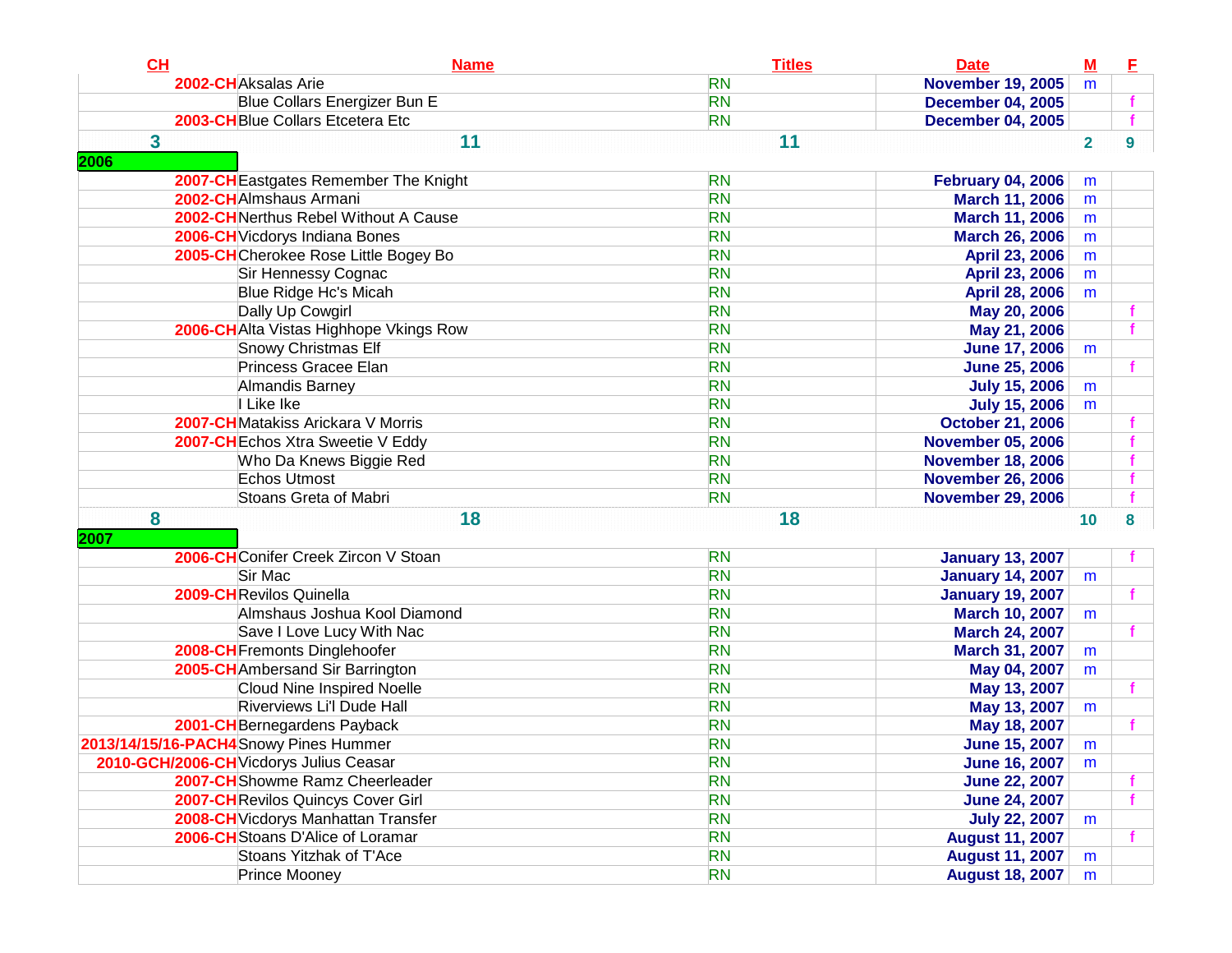| CL             | <b>Name</b>                                       | <b>Titles</b> | <b>Date</b>               | $\underline{\mathbf{M}}$ | E  |
|----------------|---------------------------------------------------|---------------|---------------------------|--------------------------|----|
|                | <b>Stars Dallas Ann</b>                           | <b>RN</b>     | <b>August 18, 2007</b>    |                          |    |
|                | 2004-CH Blue Collars Joliet Jake                  | <b>RN</b>     | <b>August 26, 2007</b>    | m                        |    |
|                | 2005-CHStoans Yum Yum of Mistihil                 | <b>RN</b>     | <b>August 26, 2007</b>    |                          |    |
|                | 2004-CH Vicdorys Golden Krugerrand                | <b>RN</b>     | September 24, 2007        |                          |    |
|                | 2011-GCH/2008-CH Vicdorys Lump O'Coal             | <b>RN</b>     | September 28, 2007        | m                        |    |
| 15             | 23                                                | 23            |                           | 12                       | 11 |
| 2008           |                                                   |               |                           |                          |    |
|                | 2007-CH Sleepyhollows Doozer V Voyager            | <b>RN</b>     | <b>January 21, 2008</b>   | m                        |    |
|                | <b>Stars Fortuitous Sequence of Events</b>        | <b>RN</b>     | <b>February 24, 2008</b>  | m                        |    |
|                | Almshaus Pandora                                  | <b>RN</b>     | <b>March 08, 2008</b>     |                          |    |
|                | Neumans Kandie Kane of Walnut                     | <b>RN</b>     | <b>March 29, 2008</b>     |                          |    |
|                | My Little Lady Leeza                              | <b>RN</b>     | <b>June 15, 2008</b>      |                          |    |
|                | Stoans Razzle of Oz                               | <b>RN</b>     | <b>June 15, 2008</b>      |                          |    |
|                | 2007-CH Subira Needless To Say                    | <b>RN</b>     | <b>August 03, 2008</b>    | m                        |    |
|                | Empty Kegs I-C-U-N-V Me                           | <b>RN</b>     | <b>August 15, 2008</b>    |                          |    |
|                | Shadow Mtn Oolala Blue Collar                     | <b>RN</b>     | <b>August 15, 2008</b>    |                          |    |
|                | <b>Walter Buckles Berkley</b>                     | <b>RN</b>     | <b>August 16, 2008</b>    | m                        |    |
|                | Eastgates Freckled Baroness                       | <b>RN</b>     | <b>September 12, 2008</b> |                          |    |
|                | <b>Snowy Pines Tundra</b>                         | <b>RN</b>     | <b>September 27, 2008</b> |                          |    |
|                | Sampson                                           | <b>RN</b>     | <b>October 04, 2008</b>   | m                        |    |
|                | Shadow Mtn Calif Rock Star                        | <b>RN</b>     | <b>December 27, 2008</b>  |                          |    |
|                | Shadow Mtn Quidditch V Vicdory                    | <b>RN</b>     | <b>December 28, 2008</b>  |                          |    |
| $\overline{2}$ | 15                                                | 15            |                           | 5                        | 10 |
| 2009           |                                                   |               |                           |                          |    |
|                | 2010-CH Stoans Naturally Nellie of Way            | <b>RN</b>     | <b>January 04, 2009</b>   |                          |    |
|                | 2010-CH Stoans Pearls And Lace V Winter           | <b>RN</b>     | <b>January 04, 2009</b>   |                          |    |
|                | 2010-GCH/2009-CHStoans Rupert of Oz               | <b>RN</b>     | <b>January 04, 2009</b>   | m                        |    |
|                | Majerus Mystic Benelli                            | <b>RN</b>     | <b>March 21, 2009</b>     |                          |    |
|                | Shadow Mtn Mr. Incredible                         | <b>RN</b>     | May 10, 2009              | m                        |    |
|                | 2005-CH Shadow Mtn Hot August Night               | <b>RN</b>     | May 17, 2009              | m                        |    |
|                | 2008-CH Woodhaven Dare You Go To Indo             | <b>RN</b>     | May 24, 2009              | m                        |    |
|                | 2007-CH Scandias Kendra Kings Mill                | <b>RN</b>     | May 26, 2009              |                          |    |
|                | 2009-CH Skydancers Mr. Universe                   | <b>RN</b>     | <b>June 06, 2009</b>      | m                        |    |
|                | 2010-CH Stoans Rowdy Buck of Oz                   | <b>RN</b>     | <b>July 11, 2009</b>      | m                        |    |
|                | 2011-GCH/2009-CH Shericks Diamond Rio Del Vicdory | <b>RN</b>     | <b>September 26, 2009</b> |                          |    |
|                | Echos Who's On First                              | <b>RN</b>     | <b>October 05, 2009</b>   | m                        |    |
|                | 2010-GCH/2006-CHAlta Vistas Billion Kilowatt      | <b>RN</b>     | <b>October 06, 2009</b>   | m                        |    |
|                | Shadow Mtn Playit Again V Reema                   | <b>RN</b>     | <b>October 06, 2009</b>   |                          |    |
|                | <b>Riverviews Gold Star</b>                       | <b>RN</b>     | <b>October 09, 2009</b>   | m                        |    |
|                | Stars Endeavor V Serpentina                       | <b>RN</b>     | <b>October 09, 2009</b>   | m                        |    |
|                | 2013-GCH/2009-CH Thunderhills Gentleman Jack      | <b>RN</b>     | <b>October 09, 2009</b>   | m                        |    |
|                | 2013-GCH/2009-CH Thunderhills Gentleman Jack      | <b>RN</b>     | <b>October 09, 2009</b>   | m                        |    |
|                | 2008-CHMistihil Lord Luva Duck                    | <b>RN</b>     | <b>November 14, 2009</b>  |                          |    |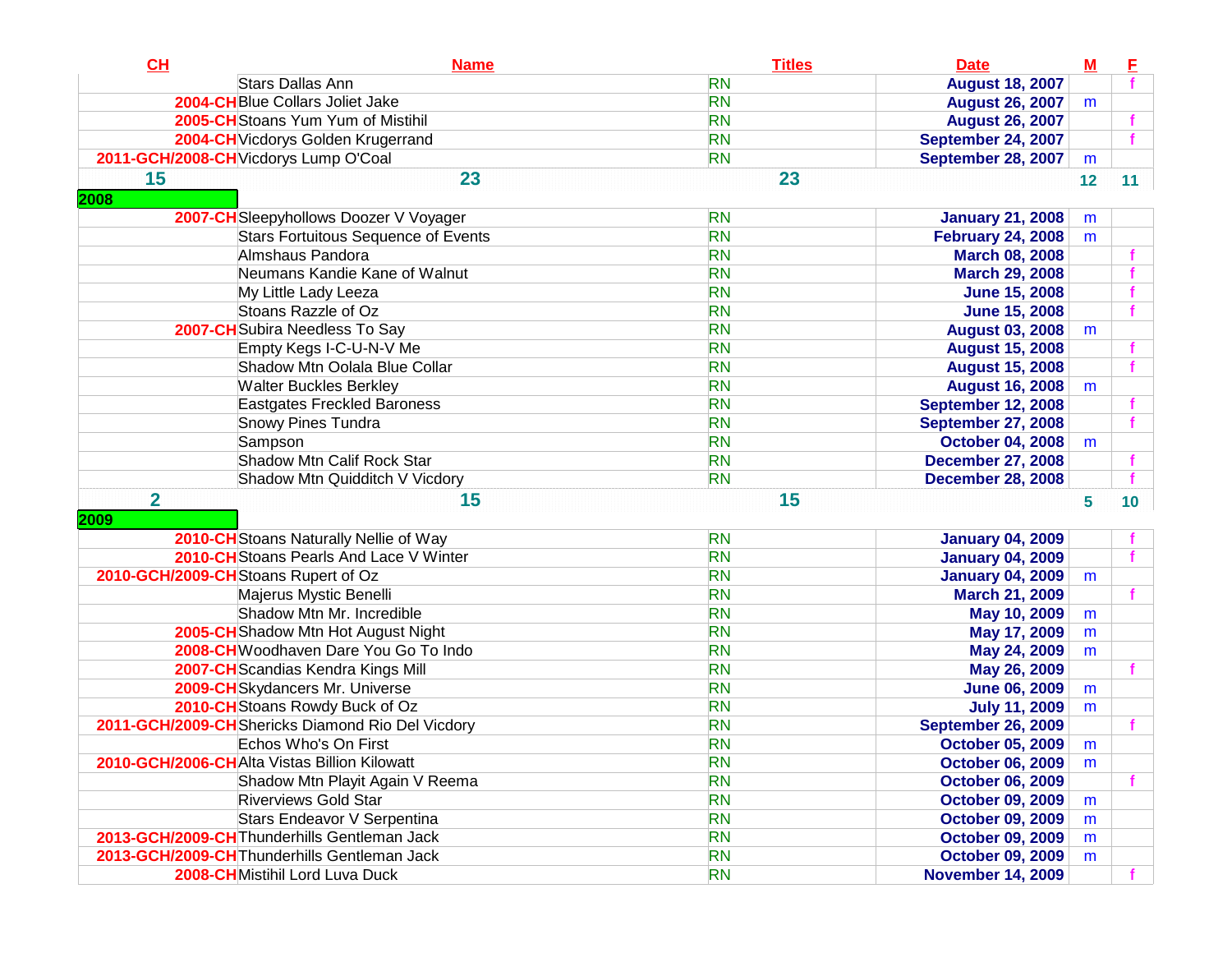| CH         | <b>Name</b>                                         | <b>Titles</b> | <b>Date</b>               | $M$              | E               |
|------------|-----------------------------------------------------|---------------|---------------------------|------------------|-----------------|
|            | 2010-CH Rainiers Rough Rider                        | <b>RN</b>     | <b>November 14, 2009</b>  | m                |                 |
|            | 2011-GCH/2004-CH Forever Kryskara Ace               | <b>RN</b>     | <b>December 04, 2009</b>  | m                |                 |
|            | 2011-GCH/2004-CH Forever Kryskara Ace               | <b>RN</b>     | <b>December 04, 2009</b>  | m                |                 |
| 16<br>2010 | 22                                                  | 22            |                           | 15               | $\mathbf{7}$    |
|            | Sleepyhollows Starstruck Voyage                     | <b>RN</b>     | <b>January 18, 2010</b>   |                  |                 |
|            | Stoans Tea 'N Biscotti of Luma                      | <b>RN</b>     | <b>January 31, 2010</b>   |                  |                 |
|            | 2009-CH Stoans Jeul of Vicdory                      | <b>RN</b>     | <b>February 07, 2010</b>  |                  |                 |
|            | Stoans One Hit Wonder of Yixy                       | <b>RN</b>     | <b>February 13, 2010</b>  | m                |                 |
|            | Alta Vistas Oklahoma Big Red                        | <b>RN</b>     | April 30, 2010            | m                |                 |
|            | 2009-CH Subira Alucian                              | <b>RN</b>     | April 30, 2010            | m                |                 |
|            | 2010-GCH/2009-CH Yukons Easy Trooper                | <b>RN</b>     | April 30, 2010            | m                |                 |
|            | <b>Gus Parr</b>                                     | <b>RN</b>     | May 16, 2010              | m                |                 |
|            | 2011-GCH/2010-CHSkydancers Man of Steel For Vicdory | <b>RN</b>     | May 22, 2010              | m                |                 |
|            | Roberts A B Normal                                  | <b>RN</b>     | May 30, 2010              | m                |                 |
|            | Stoans Vivaldi O'Vicdory                            | <b>RN</b>     | <b>August 27, 2010</b>    | m                |                 |
|            | Montana Mtns Quicksilver                            | <b>RN</b>     | <b>October 05, 2010</b>   |                  |                 |
|            | 2015-GCH/2009-CHMtn Home Raindrops On Roses         | <b>RN</b>     | <b>October 08, 2010</b>   |                  |                 |
|            | 2012-GCH/2011-CH Kings Mill Young At Heart          | <b>RN</b>     | <b>October 24, 2010</b>   | m                |                 |
| 6          | 14                                                  | 14            |                           | $\boldsymbol{9}$ | 5               |
| 2011       |                                                     |               |                           |                  |                 |
|            | Howe Ranch Golden Sam-R-I                           | <b>RN</b>     | <b>January 22, 2011</b>   | m                |                 |
|            | 2011-GCH/2010-CH Vicdorys Pretty In Pink Diamonds   | <b>RN</b>     | <b>February 06, 2011</b>  |                  |                 |
|            | Kirtons On-Target                                   | <b>RN</b>     | March 18, 2011            |                  |                 |
|            | Reema Amazn Promis V Shadow Mtn                     | <b>RN</b>     | April 29, 2011            |                  |                 |
|            | 2012-GCH/2009-CH Shadow Mtn Playboy Atlarge Reema   | <b>RN</b>     | May 21, 2011              | m                |                 |
|            | Alpine Mtns Danc'N With The Starz                   | <b>RN</b>     | May 22, 2011              | m                |                 |
|            | <b>Bentley Bailey</b>                               | <b>RN</b>     | <b>June 05, 2011</b>      | m                |                 |
|            | Ravels Suite Masterpiece                            | <b>RN</b>     | <b>July 10, 2011</b>      |                  |                 |
|            | 2011-GCH/2011-CHWinters Brooks & Dunn V Vicdory     | <b>RN</b>     | <b>August 14, 2011</b>    |                  |                 |
|            | 2011-GCH/2011-CH Winters Brooks & Dunn V Vicdory    | <b>RN</b>     | <b>August 14, 2011</b>    |                  |                 |
|            | 2011-CH Kashis Captain Jack                         | <b>RN</b>     | <b>September 13, 2011</b> | m                |                 |
|            | Melon City Highroller                               | <b>RN</b>     | <b>September 16, 2011</b> | m                |                 |
|            | Northpointes Havin' A Ball                          | <b>RN</b>     | <b>September 16, 2011</b> |                  |                 |
|            | 2012-GCH/2011-CHStoans Xena Anne De Peru            | <b>RN</b>     | <b>September 16, 2011</b> |                  |                 |
|            | 2012-CH Stoans Xusie Q De Peru                      | <b>RN</b>     | September 24, 2011        |                  |                 |
|            | 2013-CH Stoans Xabrina De Peru                      | <b>RN</b>     | <b>November 20, 2011</b>  |                  |                 |
|            | SGT. Peppers Doctor Robert                          | <b>RN</b>     | <b>December 10, 2011</b>  | m                |                 |
| 8          | 17                                                  | 17            |                           | $\overline{7}$   | 10 <sub>1</sub> |
| 2012       |                                                     |               |                           |                  |                 |
|            | 2012-CHShowme Anheuser Busch                        | <b>RN</b>     | <b>January 14, 2012</b>   |                  |                 |
|            | SGT. Peppers Wanna Be Your Man                      | <b>RN</b>     | <b>February 03, 2012</b>  | m                |                 |
|            | Cache Retreat Sky Walker H-N                        | <b>RN</b>     | March 31, 2012            |                  |                 |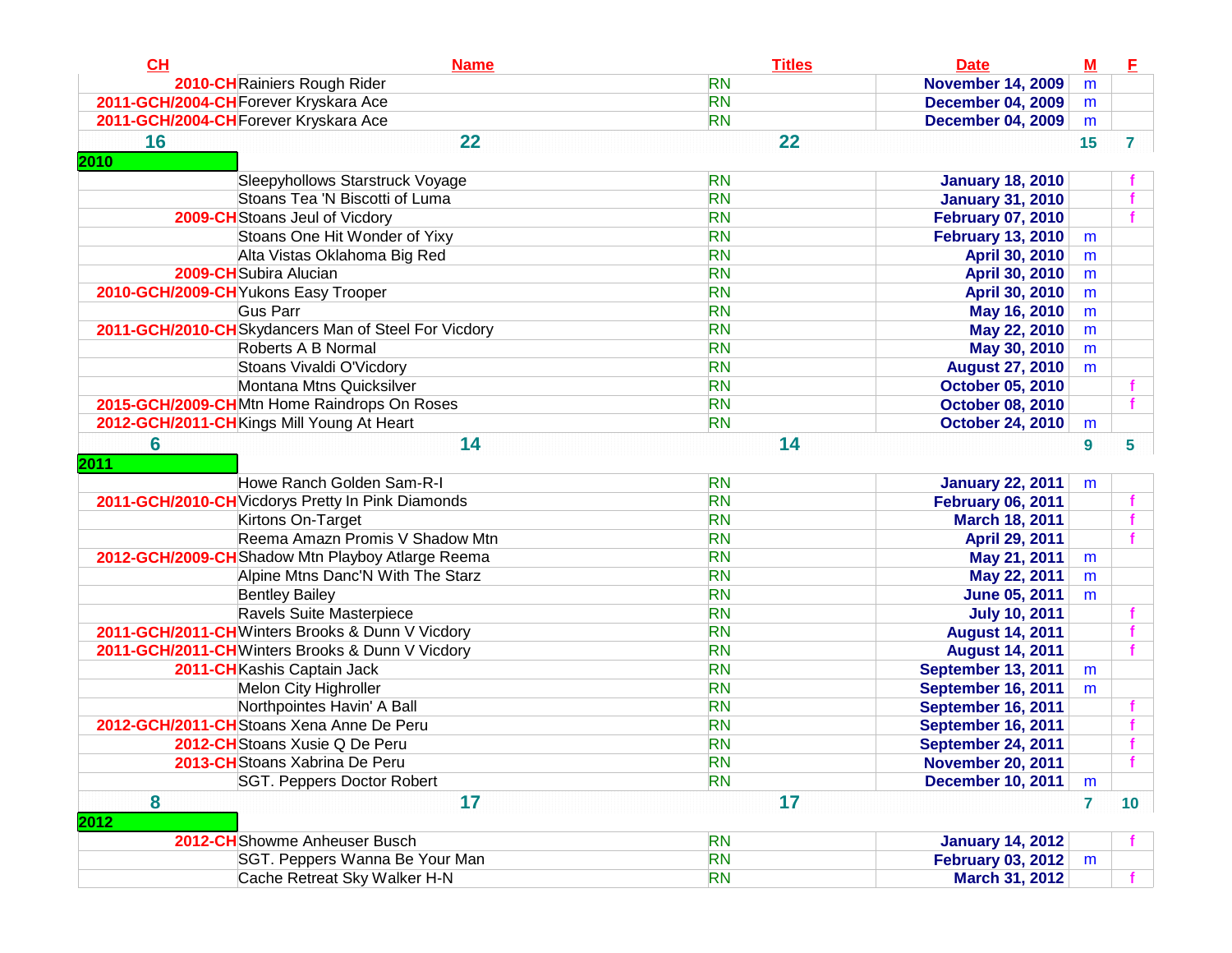| CL             | <b>Name</b>                                         | <b>Titles</b> | <b>Date</b>               | $M$                     | E                |
|----------------|-----------------------------------------------------|---------------|---------------------------|-------------------------|------------------|
|                | Fremonts One In A Million                           | <b>RN</b>     | April 01, 2012            |                         |                  |
|                | 2010-GCH/2008-CH Jamelles Aristocrat V Elba         | <b>RN</b>     | <b>July 07, 2012</b>      | m                       |                  |
|                | Jamelles Porsche Is Going Places                    | <b>RN</b>     | <b>August 25, 2012</b>    |                         |                  |
|                | Kings Mill Jezzabelle                               | <b>RN</b>     | <b>September 08, 2012</b> |                         | $\mathbf f$      |
|                | Scratch & Dents Soldier of Fortune                  | <b>RN</b>     | <b>October 28, 2012</b>   | m                       |                  |
| $\overline{2}$ | 8                                                   | 8             |                           | $\overline{\mathbf{3}}$ | 5                |
| 2013           |                                                     |               |                           |                         |                  |
|                | 2011-CH Skydancers Smooth Operator Noble Creek      | <b>RN</b>     | <b>March 08, 2013</b>     | m                       |                  |
|                | Ikes Legacy Hector                                  | <b>RN</b>     | <b>March 10, 2013</b>     | m                       |                  |
|                | 2013-GCH/2013-CHRock And Rolls Pinball Wizard       | <b>RN</b>     | <b>March 24, 2013</b>     | m                       |                  |
|                | Howe Ranch Korbel Gold                              | <b>RN</b>     | <b>March 29, 2013</b>     |                         |                  |
|                | 2016-CH Kings Mill Bradshaw                         | <b>RN</b>     | April 07, 2013            | m                       |                  |
|                | Roaming Through The Snowflakes                      | <b>RN</b>     | May 17, 2013              | m                       |                  |
|                | 2013-GCH/2012-CH Vicdorys Sparkling Pixie Dust      | <b>RN</b>     | May 18, 2013              |                         |                  |
|                | 2013-GCH/2012-CH Trademarks Aphrodite V Kashi       | <b>RN</b>     | <b>June 22, 2013</b>      |                         | f                |
|                | 2015-GCH/2013-CHMistihil Over The Moon              | <b>RN</b>     | <b>July 12, 2013</b>      |                         | f.               |
|                | Downeylees Welcome To The Jungle                    | <b>RN</b>     | <b>August 30, 2013</b>    | m                       |                  |
|                | 2015-GCH/2013-CHAmbersand Winds of Winter           | <b>RN</b>     | <b>November 09, 2013</b>  | m                       |                  |
|                | 2016-CH Lasquites Xantana V Lorenzo                 | <b>RN</b>     | <b>November 30, 2013</b>  |                         |                  |
| 8              | 12                                                  | 12            |                           | $\overline{7}$          | 5                |
| 2014           |                                                     |               |                           |                         |                  |
|                | 2018-CHMistihil Pollyanna Rules                     | <b>RN</b>     | <b>January 12, 2014</b>   |                         |                  |
|                | Lord Tonka Von Joslyn-Berner                        | <b>RN</b>     | <b>March 23, 2014</b>     | m                       |                  |
|                | <b>Melon City Understudy</b>                        | <b>RN</b>     | <b>March 23, 2014</b>     | m                       |                  |
|                | 2018-GCH/2014-CHMistihil Promises Promises Rules    | <b>RN</b>     | March 29, 2014            |                         |                  |
|                | Subzero Workin' Man                                 | <b>RN</b>     | May 26, 2014              | m                       |                  |
|                | West Winds Eyes On Stargazing Molly                 | <b>RN</b>     | May 31, 2014              |                         |                  |
|                | 2015-GCH/2014-CHCountry Haven Cleopatra V Kings Row | <b>RN</b>     | <b>June 27, 2014</b>      |                         |                  |
|                | 2013-CH Yukons Hogans Bernard                       | <b>RN</b>     | <b>July 18, 2014</b>      | m                       |                  |
|                | Lexus Mae                                           | <b>RN</b>     | <b>August 22, 2014</b>    |                         |                  |
|                | 2013-CH Excaliburs Lady of The Lake                 | <b>RN</b>     | September 10, 2014        |                         |                  |
|                | 2016-CH Summerlyns U R My Keb V Showme              | <b>RN</b>     | <b>October 11, 2014</b>   |                         |                  |
|                | <b>Excaliburs Muse</b>                              | <b>RN</b>     | <b>October 26, 2014</b>   |                         |                  |
|                | <b>Clementine Rose</b>                              | <b>RN</b>     | <b>November 15, 2014</b>  |                         | f                |
|                | 2014-CH Jamelles Music Man V Saundalin              | <b>RN</b>     | <b>November 29, 2014</b>  | m                       |                  |
| $\overline{7}$ | 14                                                  | 14            |                           | 5                       | $\boldsymbol{9}$ |
| 2015           |                                                     |               |                           |                         |                  |
|                | Agostis Rufus                                       | <b>RN</b>     | May 09, 2015              | m                       |                  |
|                | 2016-GCH/2015-CHKudos To Troopers Sonny Boy         | <b>RN</b>     | May 23, 2015              | m                       |                  |
|                | Blue Collars Once To Every Woman                    | <b>RN</b>     | <b>June 26, 2015</b>      | m                       |                  |
|                | 2014-CH Country Havens Deluxor of Kings Row         | <b>RN</b>     | <b>October 24, 2015</b>   | m                       |                  |
| $\overline{2}$ | 4                                                   | 4             |                           | 4                       | $\bf{0}$         |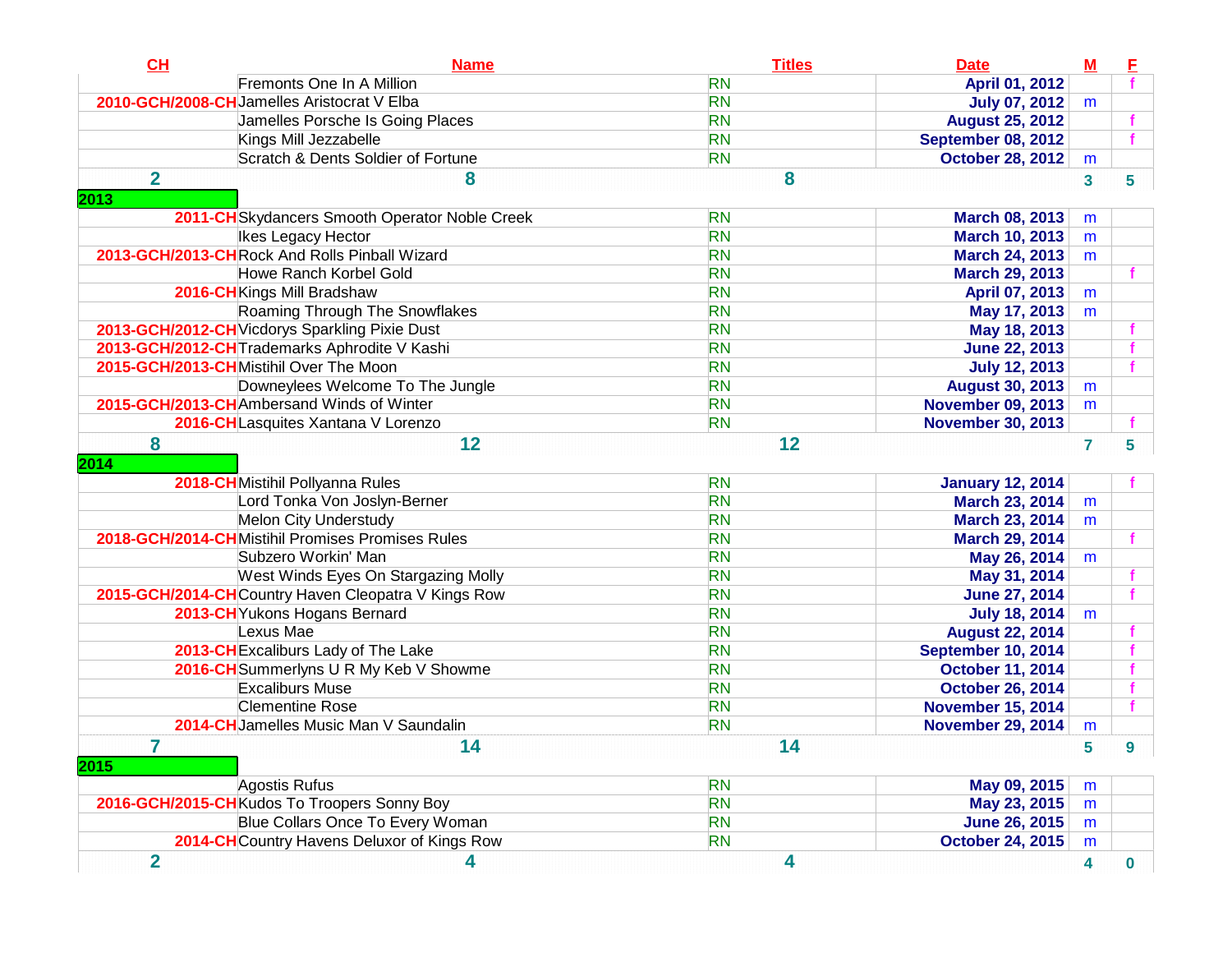| CH<br>2016                      | <b>Name</b>                                                | <b>Titles</b> | <b>Date</b>               | $\underline{\mathbf{M}}$ | E |
|---------------------------------|------------------------------------------------------------|---------------|---------------------------|--------------------------|---|
|                                 | 2016-CH Blue Collars Patriot Safe Harbor                   | <b>RN</b>     | <b>January 30, 2016</b>   | m                        |   |
|                                 | 2014-GCH/2014-CHKings Row Caesar V Country Haven           | <b>RN</b>     | <b>February 27, 2016</b>  | m                        |   |
|                                 | 2012-GCH/2010-CHKryskara Fools Gold                        | <b>RN</b>     | <b>February 27, 2016</b>  |                          |   |
|                                 | Who Dats Big Easy V Noble Crrek                            | <b>RN</b>     | March 13, 2016            | m                        |   |
|                                 | Woodcrest On A Slippery Slope Aspen                        | <b>RN</b>     | April 08, 2016            |                          |   |
|                                 | Brandau Ridge Takn A Walk Ur Heart                         | <b>RN</b>     | <b>September 01, 2016</b> |                          |   |
|                                 | 2017-GCH/2016-CH Starbrites Ellington V Cedar              | <b>RN</b>     | <b>November 06, 2016</b>  | m                        |   |
|                                 | Woodcrest Shout Out To Brooklyn NY                         | <b>RN</b>     | <b>November 19, 2016</b>  |                          |   |
| 4                               | 8                                                          | 8             |                           | 4                        | 4 |
| 2017                            |                                                            |               |                           |                          |   |
|                                 | Kma Minnow                                                 | <b>RN</b>     | <b>March 05, 2017</b>     | m                        |   |
|                                 | 2016-GCH/2015-CH Slatons Ticket To Ride                    | <b>RN</b>     | <b>March 18, 2017</b>     | m                        |   |
|                                 | Nebos Jenna V Arrowhead                                    | <b>RN</b>     | <b>June 19, 2017</b>      |                          |   |
| 2018-GCH/2017-CH Vicdorys Vixen |                                                            | <b>RN</b>     | <b>July 10, 2017</b>      |                          |   |
|                                 | Agostis Rufus                                              | <b>RN</b>     | <b>July 30, 2017</b>      | m                        |   |
|                                 | Ss Bernice                                                 | <b>RN</b>     | September 03, 2017        |                          |   |
|                                 | 2017-GCH/2015-CH Jeul Kreeks A Rockstar For Vicdory        | <b>RN</b>     | <b>October 21, 2017</b>   |                          |   |
|                                 | 2018-CH Stillstreams You'Re So Fine                        | <b>RN</b>     | <b>October 29, 2017</b>   | m                        |   |
| 4<br>2018                       | 8                                                          | 8             |                           | 4                        | 4 |
|                                 | 2014-GCH/2014-CH Vicdorys Unleash The Dark Knight          | <b>RN</b>     | <b>February 11, 2018</b>  | m                        |   |
|                                 | Howe Ranch Vera Godonkin                                   | <b>RN</b>     | <b>March 15, 2018</b>     |                          |   |
|                                 | 2021-CH Mistihil Stormy Weather By Rowdy                   | <b>RN</b>     | April 13, 2018            |                          |   |
|                                 | Sadie Hunter                                               | <b>RN</b>     | September 16, 2018        |                          |   |
|                                 | 2019-CH Story Books Olivia Twist                           | <b>RN</b>     | September 16, 2018        |                          |   |
|                                 | 2016-GCH/2016-CHElbas Aristo Presto                        | <b>RN</b>     | <b>November 01, 2018</b>  | m                        |   |
|                                 | 2022-RACH Swissmiss Shayna Snowflake                       | <b>RN</b>     | <b>November 17, 2018</b>  |                          |   |
|                                 | Cornerstones Intersteller Overdrive V Sunday               | <b>RN</b>     | <b>December 08, 2018</b>  | m                        |   |
| 5<br>2019                       | 8                                                          | 8             |                           | 3                        | 5 |
|                                 | My Penny From Heaven                                       | <b>RN</b>     | <b>February 24, 2019</b>  |                          |   |
|                                 | 2017-GCH/2017-CHWesthavens When You Wish Upon A Star Heidi | <b>RN</b>     | May 10, 2019              |                          |   |
|                                 | <b>Gliddens Country Singer</b>                             | <b>RN</b>     | <b>August 10, 2019</b>    |                          |   |
|                                 | Ramblewoods Cherise                                        | <b>RN</b>     | <b>October 11, 2019</b>   |                          |   |
|                                 | Shadow Mtn Etta At Last V Pater                            | <b>RN</b>     | <b>October 11, 2019</b>   |                          |   |
| 2020                            | 5                                                          | 5             |                           | $\bf{0}$                 | 5 |
|                                 | 2021-CH Vicdorys You Will Rise Jeul Kreek                  | <b>RN</b>     | <b>February 23, 2020</b>  |                          |   |
|                                 | 2017-GCH/2017-CH3g's Thunder On The Mountain               | <b>RN</b>     | May 15, 2020              | m                        |   |
|                                 | 2020-CH Thunder Kegs Au Hubert Accolade Du Hudson          | <b>RN</b>     | May 22, 2020              | m                        |   |
|                                 | 2021-CH Thunder Kegs Brave Journey                         | <b>RN</b>     | <b>July 10, 2020</b>      | m                        |   |
|                                 | Wild Turkey American Legend                                | <b>RN</b>     | <b>August 30, 2020</b>    | m                        |   |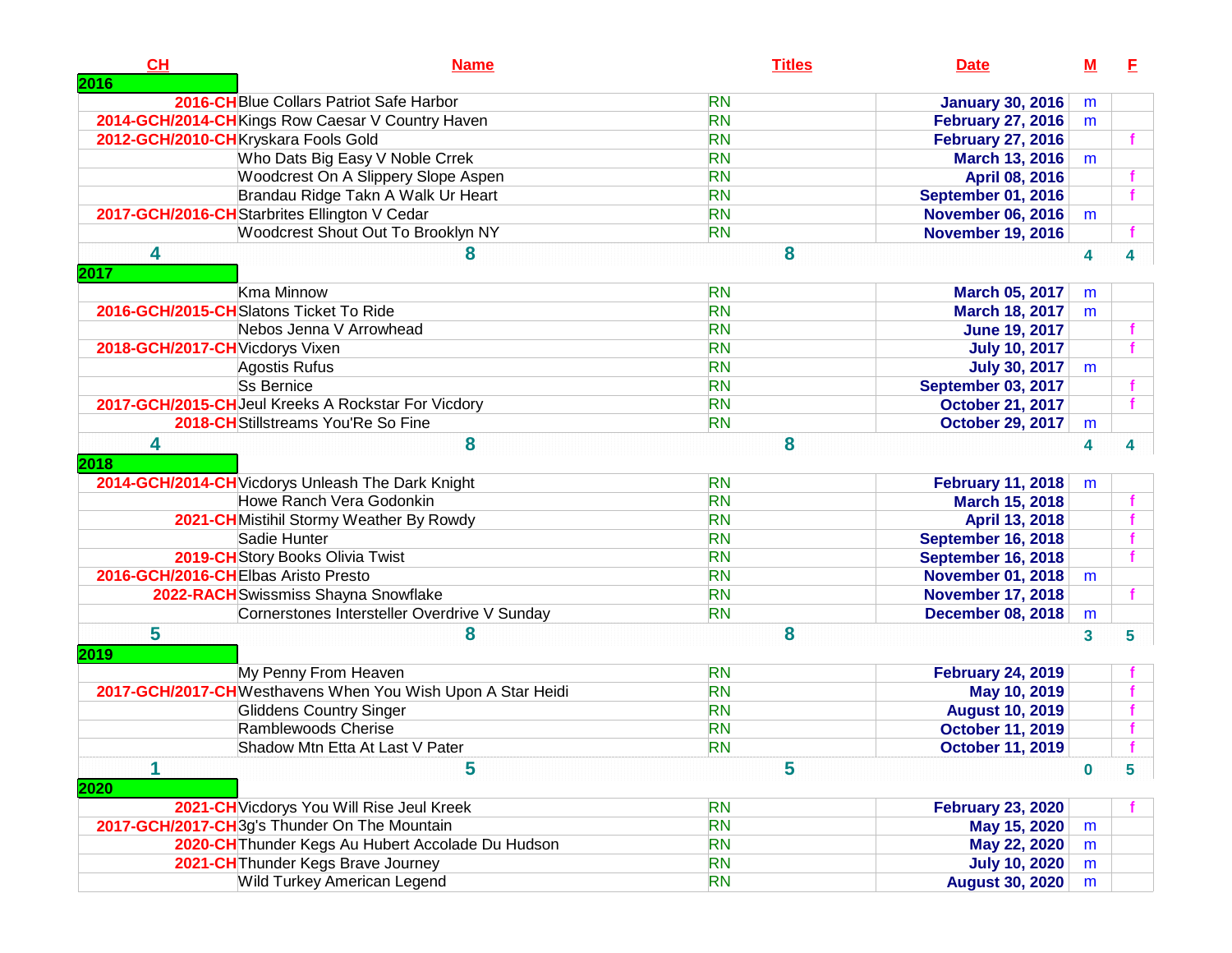| CL                                | <b>Name</b>                                    | <b>Titles</b>  | <b>Date</b>               | $M$            | E              |
|-----------------------------------|------------------------------------------------|----------------|---------------------------|----------------|----------------|
|                                   | 2022-GCH/2021-CH Fuzzy Bears Amore'            | <b>RN</b>      | <b>October 02, 2020</b>   | m              |                |
|                                   | <b>Snowy Pines Athena</b>                      | <b>RN</b>      | <b>October 30, 2020</b>   |                |                |
| 5                                 | 7                                              | $\overline{7}$ |                           | $5\phantom{a}$ | $\overline{2}$ |
| 2021                              |                                                |                |                           |                |                |
|                                   | James P Sullivan                               | <b>RN</b>      | <b>January 22, 2021</b>   | m              |                |
|                                   | Twin Hickory Jokers 'R Wild                    | <b>RN</b>      | <b>February 20, 2021</b>  | m              |                |
|                                   | 2022-GCH/2021-CH Vicdorys You'Re So Cold       | <b>RN</b>      | <b>February 21, 2021</b>  |                |                |
|                                   | 2021-GCH/2017-CHShadow Mtn Back To The Future  | <b>RN</b>      | <b>June 11, 2021</b>      | m              |                |
|                                   | Gliddens Sweet Surrender                       | <b>RN</b>      | <b>June 27, 2021</b>      | m              |                |
|                                   | Reema Blue Zydeco                              | <b>RN</b>      | <b>August 07, 2021</b>    | m              |                |
| 2021-GCH/2018-CH Vonnakens Apollo |                                                | <b>RN</b>      | <b>August 19, 2021</b>    | m              |                |
|                                   | 2021-GCH/2021-CH Reemas Fuzzy And Blue         | <b>RN</b>      | <b>August 27, 2021</b>    | m              |                |
|                                   | 2018-CH Shadow Mtn Big Bang                    | <b>RN</b>      | September 24, 2021        |                |                |
|                                   | 2021-GCH/2020-CH Kudos Crown Royal V Regalbear | <b>RN</b>      | <b>September 30, 2021</b> | m              |                |
|                                   | Wild Turkey American Pie                       | <b>RN</b>      | <b>September 30, 2021</b> |                |                |
| $6\phantom{1}6$                   | 11                                             | 11             |                           | $\bf{8}$       | $\overline{3}$ |
| 2022                              |                                                |                |                           |                |                |
|                                   | Cascades Avalanche At Paradise                 | <b>RN</b>      | April 02, 2022            |                |                |
| $\bf{0}$                          | 1                                              |                |                           | $\bf{0}$       |                |
| 102                               | 206                                            | 206            |                           | 103            | 103            |
| <b>SBA</b>                        |                                                |                |                           |                |                |
|                                   |                                                |                |                           |                |                |
| 2020                              |                                                |                |                           |                |                |
|                                   | Brandau Ridge Takn A Walk Ur Heart             | <b>SBA</b>     | <b>August 22, 2020</b>    |                |                |
| $\mathbf 0$                       | 1                                              | 1              |                           | $\mathbf{0}$   |                |
| 2021                              |                                                |                |                           |                |                |
|                                   | Rammus                                         | <b>SBA</b>     | <b>January 01, 2021</b>   | m              |                |
| $\bf{0}$                          | 1                                              | 1              |                           | $\mathbf{1}$   | 0              |
| $\mathbf{0}$                      | $\overline{2}$                                 | $\overline{2}$ |                           | $\mathbf 1$    | $\mathbf{1}$   |
| <b>SBAE</b>                       |                                                |                |                           |                |                |
| 2021                              |                                                |                |                           |                |                |
|                                   | Brandau Ridge Takn A Walk Ur Heart             | <b>SBAE</b>    | May 23, 2021              |                |                |
| $\mathbf 0$                       |                                                | 1              |                           | $\bf{0}$       | 1              |
| $\mathbf{0}$                      | 1                                              | 1              |                           |                |                |
|                                   |                                                |                |                           | $\mathbf{0}$   | $\mathbf 1$    |
| <b>SBE</b>                        |                                                |                |                           |                |                |
| 2021                              |                                                |                |                           |                |                |
|                                   | Brandau Ridge Takn A Walk Ur Heart             | <b>SBE</b>     | <b>October 23, 2021</b>   |                |                |
|                                   | Rammus                                         | <b>SBE</b>     | <b>November 21, 2021</b>  | m              |                |
| $\bf{0}$                          | 2                                              | $\mathbf{2}$   |                           | $\mathbf{1}$   | $\mathbf{1}$   |
| $\mathbf 0$                       | $\overline{\mathbf{2}}$                        | $\overline{2}$ |                           | $\mathbf{1}$   | $\mathbf{1}$   |
| <b>SBN</b>                        |                                                |                |                           |                |                |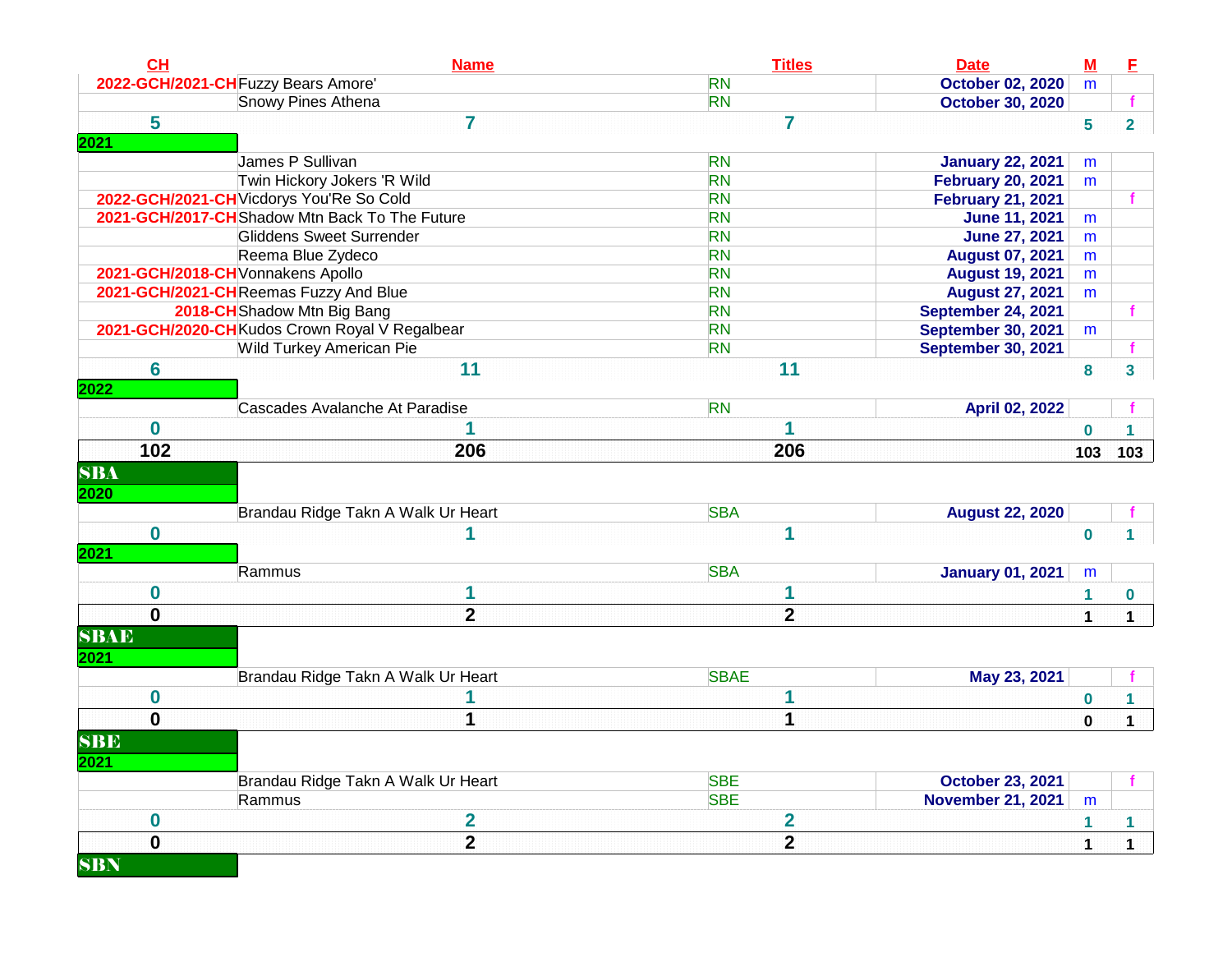|             | CL          |                                      | <b>Name</b>             |             | <b>Titles</b>           | <b>Date</b>              | <u>M</u>         | E                |
|-------------|-------------|--------------------------------------|-------------------------|-------------|-------------------------|--------------------------|------------------|------------------|
| 2018        |             | Brandau Ridge Takn A Walk Ur Heart   |                         | <b>SBN</b>  |                         | <b>February 24, 2018</b> |                  |                  |
|             |             | Ambersand Let Freedom Ring           |                         | <b>SBN</b>  |                         | <b>July 15, 2018</b>     |                  |                  |
|             | $\bf{0}$    |                                      | $\overline{2}$          |             | $\overline{2}$          |                          | $\mathbf 0$      | $\overline{2}$   |
| 2020        |             |                                      |                         |             |                         |                          |                  |                  |
|             |             | Rammus                               |                         | <b>SBN</b>  |                         | <b>November 07, 2020</b> | m                |                  |
|             | $\mathbf 0$ |                                      | 1                       |             | 1                       |                          | $\mathbf{1}$     | 0                |
| 2022        |             | 2022-RACH Swissmiss Shayna Snowflake |                         | <b>SBN</b>  |                         | April 02, 2022           |                  |                  |
|             |             |                                      | 1                       |             |                         |                          | $\boldsymbol{0}$ |                  |
|             | 1           |                                      | 4                       |             | 4                       |                          | $\mathbf{1}$     | $\mathbf{3}$     |
| <b>SBNE</b> |             |                                      |                         |             |                         |                          |                  |                  |
| 2019        |             |                                      |                         |             |                         |                          |                  |                  |
|             |             | Brandau Ridge Takn A Walk Ur Heart   |                         | <b>SBNE</b> |                         | May 04, 2019             |                  |                  |
|             | $\bf{0}$    |                                      |                         |             |                         |                          | $\bf{0}$         | $\mathbf{1}$     |
|             | $\mathbf 0$ |                                      | 1                       |             | 1                       |                          | $\pmb{0}$        | $\mathbf{1}$     |
| <b>SCA</b>  |             |                                      |                         |             |                         |                          |                  |                  |
| 2019        |             |                                      |                         |             |                         |                          |                  |                  |
|             |             | Brandau Ridge Takn A Walk Ur Heart   |                         | <b>SCA</b>  |                         | <b>February 09, 2019</b> |                  |                  |
|             | $\bf{0}$    |                                      |                         |             | 1                       |                          | $\bf{0}$         |                  |
| <b>2020</b> |             | Rammus                               |                         | <b>SCA</b>  |                         | <b>November 21, 2020</b> | m                |                  |
|             | $\bf{0}$    |                                      | 1                       |             | 1                       |                          | 1                |                  |
|             | $\bf{0}$    |                                      | $\mathbf{2}$            |             | $\mathbf{2}$            |                          | $\mathbf{1}$     | 0<br>$\mathbf 1$ |
| <b>SCAE</b> |             |                                      |                         |             |                         |                          |                  |                  |
| 2020        |             |                                      |                         |             |                         |                          |                  |                  |
|             |             | Brandau Ridge Takn A Walk Ur Heart   |                         | <b>SCAE</b> |                         | <b>August 22, 2020</b>   |                  |                  |
|             | $\bf{0}$    |                                      |                         |             |                         |                          | $\bf{0}$         |                  |
|             | $\mathbf 0$ |                                      | 1                       |             | 1                       |                          | $\pmb{0}$        | $\mathbf{1}$     |
| SCE         |             |                                      |                         |             |                         |                          |                  |                  |
| 2020        |             |                                      |                         |             |                         |                          |                  |                  |
|             |             | Brandau Ridge Takn A Walk Ur Heart   |                         | <b>SCE</b>  |                         | <b>October 10, 2020</b>  |                  |                  |
|             | $\bf{0}$    |                                      | 1                       |             | 1                       |                          | $\pmb{0}$        | 1                |
| 2021        |             | Rammus                               |                         | <b>SCE</b>  |                         | <b>December 12, 2021</b> | m                |                  |
|             | $\mathbf 0$ |                                      | 1                       |             | 1                       |                          | $\mathbf{1}$     | $\bf{0}$         |
|             | $\mathbf 0$ |                                      | $\overline{\mathbf{2}}$ |             | $\overline{\mathbf{2}}$ |                          | 1                | $\mathbf 1$      |
| <b>SCM</b>  |             |                                      |                         |             |                         |                          |                  |                  |
| <b>2021</b> |             |                                      |                         |             |                         |                          |                  |                  |
|             |             | Brandau Ridge Takn A Walk Ur Heart   |                         | <b>SCM</b>  |                         | <b>June 19, 2021</b>     |                  |                  |
|             |             |                                      |                         |             |                         |                          |                  |                  |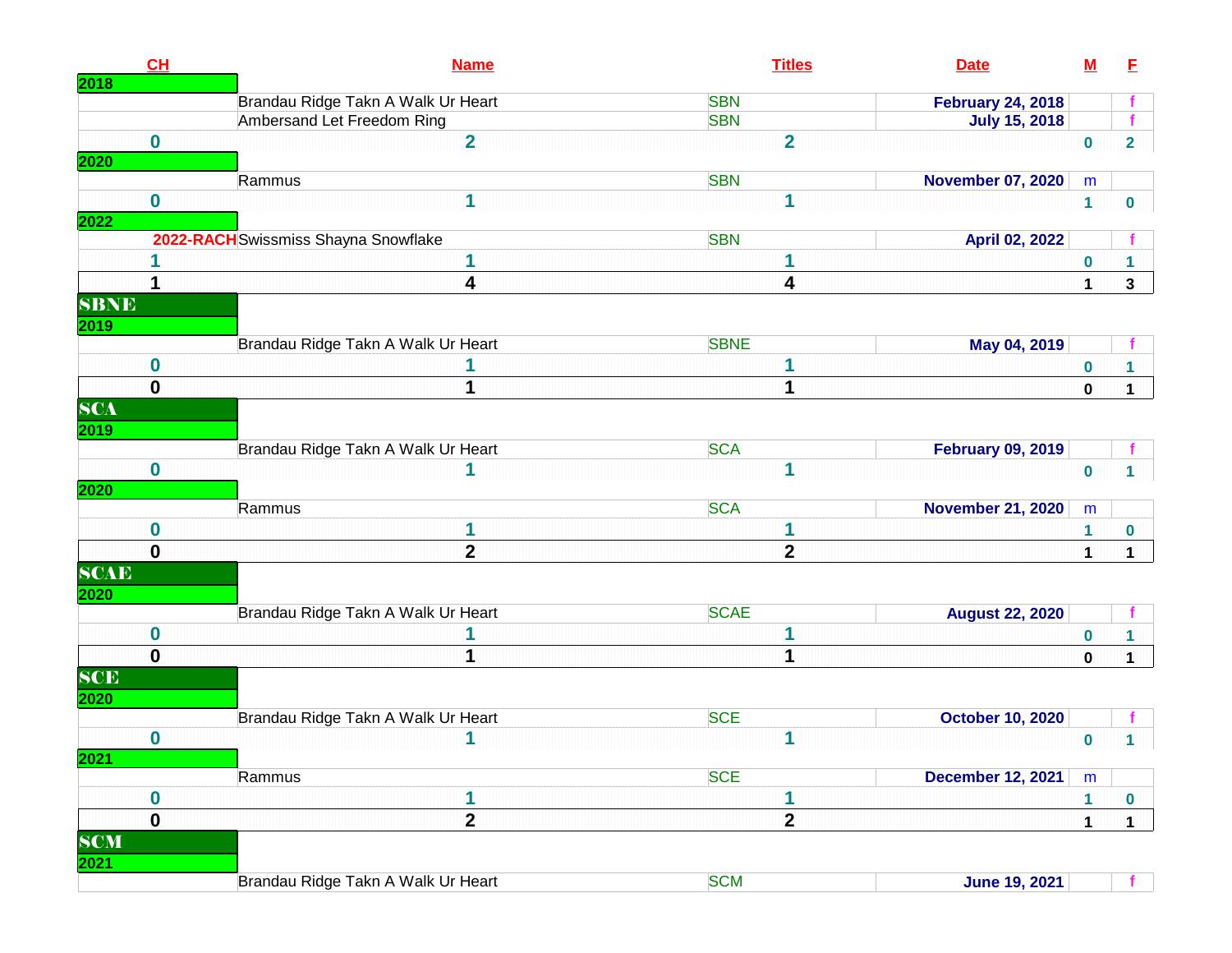|              | CL               | <b>Name</b>                                 | <b>Titles</b>           | <b>Date</b>              | <u>M</u>     | E            |
|--------------|------------------|---------------------------------------------|-------------------------|--------------------------|--------------|--------------|
|              | 0                |                                             |                         |                          | $\bf{0}$     | $\mathbf{1}$ |
|              | $\mathbf{0}$     |                                             |                         |                          | $\mathbf 0$  | $\mathbf 1$  |
| <b>SCME</b>  |                  |                                             |                         |                          |              |              |
| 2022         |                  |                                             |                         |                          |              |              |
|              |                  | Brandau Ridge Takn A Walk Ur Heart          | <b>SCME</b>             | <b>February 13, 2022</b> |              |              |
|              | $\bf{0}$         |                                             |                         |                          | $\bf{0}$     |              |
|              | $\mathbf 0$      |                                             | 1                       |                          | $\mathbf 0$  | $\mathbf{1}$ |
| <b>SCN</b>   |                  |                                             |                         |                          |              |              |
| 2017         |                  |                                             |                         |                          |              |              |
|              |                  | Brandau Ridge Takn A Walk Ur Heart          | <b>SCN</b>              | <b>November 18, 2017</b> |              |              |
|              | $\mathbf 0$      |                                             | 1                       |                          | $\bf{0}$     |              |
| 2018         |                  |                                             |                         |                          |              |              |
|              |                  | Ambersand Let Freedom Ring                  | <b>SCN</b>              | <b>July 15, 2018</b>     |              |              |
|              | $\bf{0}$         | 1                                           | 1                       |                          | $\bf{0}$     |              |
| 2020         |                  |                                             |                         |                          |              |              |
|              |                  | Rammus                                      | <b>SCN</b>              | <b>October 31, 2020</b>  | m            |              |
|              | $\bf{0}$         |                                             | 1                       |                          | $\mathbf{1}$ | 0            |
| 2022         |                  |                                             |                         |                          |              |              |
|              |                  | 2021-CHWild Turkey American Honey           | <b>SCN</b>              | <b>March 06, 2022</b>    |              |              |
|              |                  | 2021-GCH/2020-CHWild Turkey American Spirit | <b>SCN</b>              | <b>March 06, 2022</b>    | m            |              |
|              |                  | 2022-RACH Swissmiss Shayna Snowflake        | <b>SCN</b>              | April 02, 2022           |              |              |
|              | 3                | 3                                           | 3                       |                          | 1            | 2            |
|              | 3                | 6                                           | $6\phantom{1}$          |                          | $\mathbf{2}$ | 4            |
| <b>SCNE</b>  |                  |                                             |                         |                          |              |              |
| 2018         |                  |                                             |                         |                          |              |              |
|              |                  | Brandau Ridge Takn A Walk Ur Heart          | <b>SCNE</b>             | <b>October 27, 2018</b>  |              |              |
|              | 0                |                                             |                         |                          | $\bf{0}$     |              |
|              | 0                |                                             |                         |                          | $\pmb{0}$    | $\mathbf 1$  |
| <b>SDPRO</b> |                  |                                             |                         |                          |              |              |
| 2020         |                  |                                             |                         |                          |              |              |
|              |                  | Kudos Fits The Bill Regalbear               | <b>SDPRO</b>            | <b>August 16, 2020</b>   | m            |              |
|              | 0                |                                             |                         |                          | 1            | 0            |
|              | $\mathbf 0$      | 1                                           | 1                       |                          | 1            | $\pmb{0}$    |
| <b>SEA</b>   |                  |                                             |                         |                          |              |              |
| 2020         |                  |                                             |                         |                          |              |              |
|              |                  | Brandau Ridge Takn A Walk Ur Heart          | <b>SEA</b>              | <b>August 29, 2020</b>   |              |              |
|              |                  | Rammus                                      | <b>SEA</b>              | <b>November 21, 2020</b> | m            |              |
|              | $\boldsymbol{0}$ | $\overline{\mathbf{2}}$                     | $\overline{\mathbf{2}}$ |                          | 1            | $\mathbf{1}$ |
|              | $\mathbf 0$      | $\overline{2}$                              | $\overline{2}$          |                          |              |              |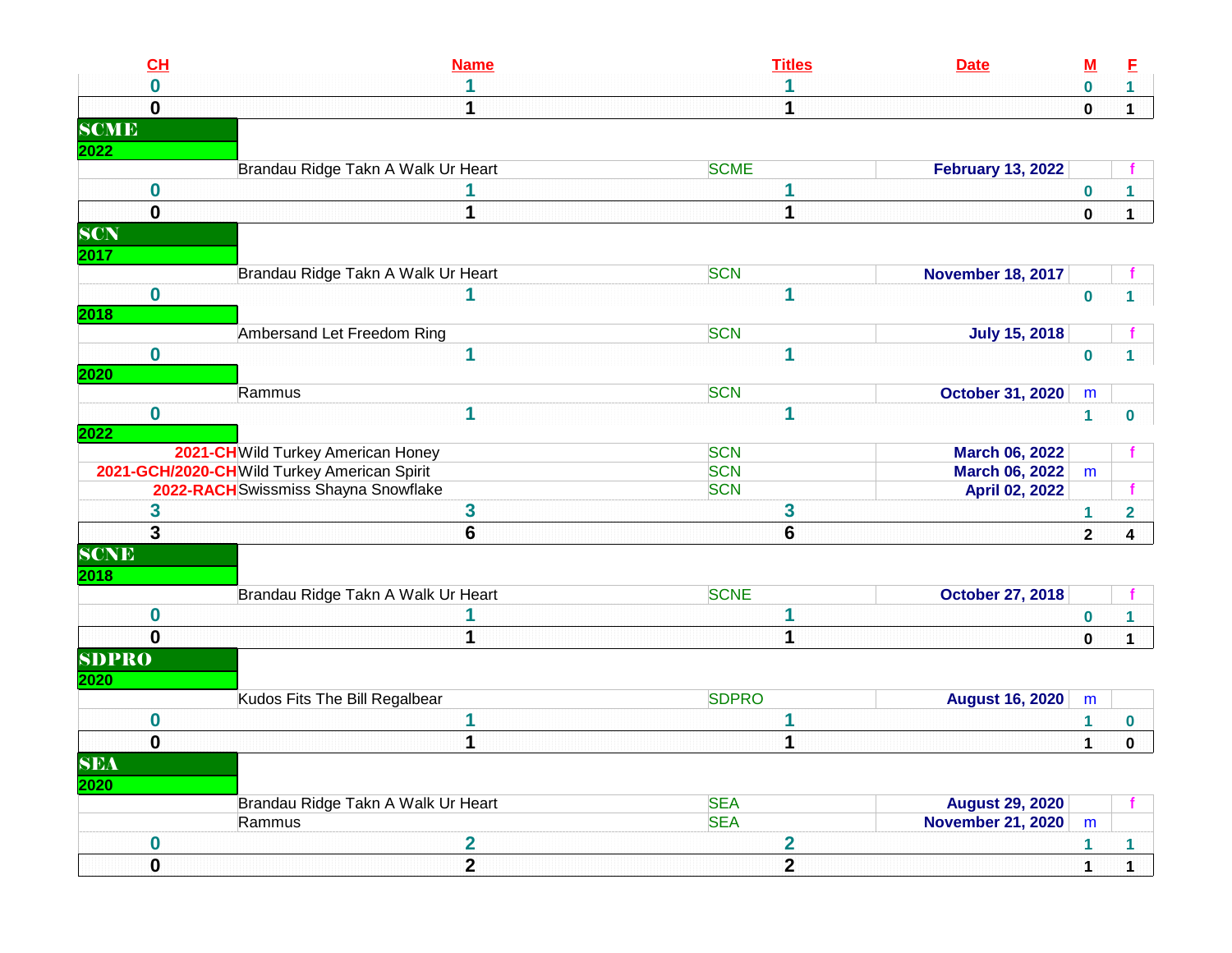|             | CL               | <b>Name</b>                          | <b>Titles</b>           | <b>Date</b>              | <u>M</u>         | E                       |
|-------------|------------------|--------------------------------------|-------------------------|--------------------------|------------------|-------------------------|
| <b>SEAE</b> |                  |                                      |                         |                          |                  |                         |
| 2021        |                  |                                      |                         |                          |                  |                         |
|             |                  | Brandau Ridge Takn A Walk Ur Heart   | <b>SEAE</b>             | May 23, 2021             |                  |                         |
|             | $\boldsymbol{0}$ |                                      | 1                       |                          | $\boldsymbol{0}$ |                         |
|             | $\mathbf 0$      | 1                                    | 1                       |                          | 0                | $\mathbf 1$             |
| <b>SEE</b>  |                  |                                      |                         |                          |                  |                         |
| <b>2021</b> |                  |                                      |                         |                          |                  |                         |
|             |                  | Rammus                               | <b>SEE</b>              | May 08, 2021             | ${\sf m}$        |                         |
|             |                  | Brandau Ridge Takn A Walk Ur Heart   | <b>SEE</b>              | <b>July 10, 2021</b>     |                  | f                       |
|             | $\boldsymbol{0}$ | 2                                    | $\overline{\mathbf{2}}$ |                          | 1                | 1.                      |
|             | $\mathbf 0$      | $\mathbf{2}$                         | $\mathbf{2}$            |                          | 1                | $\mathbf 1$             |
| <b>SEM</b>  |                  |                                      |                         |                          |                  |                         |
| 2021        |                  |                                      |                         |                          |                  |                         |
|             |                  | Brandau Ridge Takn A Walk Ur Heart   | <b>SEM</b>              | <b>November 06, 2021</b> |                  |                         |
|             | $\bf{0}$         |                                      | 1                       |                          | $\bf{0}$         | 1                       |
|             | $\mathbf 0$      | 1                                    | 1                       |                          | $\mathbf 0$      | $\mathbf 1$             |
| SEN         |                  |                                      |                         |                          |                  |                         |
| 2018        |                  |                                      |                         |                          |                  |                         |
|             |                  | 2022-RACH Swissmiss Shayna Snowflake | <b>SEN</b>              | <b>August 11, 2018</b>   |                  |                         |
|             |                  | Brandau Ridge Takn A Walk Ur Heart   | <b>SEN</b>              | <b>August 18, 2018</b>   |                  |                         |
|             | 1                | $\overline{\mathbf{2}}$              | $\overline{2}$          |                          | $\bf{0}$         | $\overline{\mathbf{2}}$ |
| 2020        |                  |                                      |                         |                          |                  |                         |
|             |                  | Rammus                               | <b>SEN</b>              | <b>February 22, 2020</b> | ${\sf m}$        |                         |
|             | $\bf{0}$         | 1                                    | 1                       |                          | 1                | $\bf{0}$                |
|             |                  | 3                                    | 3                       |                          | $\mathbf 1$      | $\mathbf{2}$            |
| <b>SENE</b> |                  |                                      |                         |                          |                  |                         |
| 2019        |                  |                                      |                         |                          |                  |                         |
|             |                  | Brandau Ridge Takn A Walk Ur Heart   | <b>SENE</b>             | May 04, 2019             |                  |                         |
|             | $\boldsymbol{0}$ |                                      | 1                       |                          | 0                | 1.                      |
|             | $\mathbf 0$      | 1                                    | 1                       |                          | $\bf{0}$         | $\mathbf 1$             |
| <b>SHDN</b> |                  |                                      |                         |                          |                  |                         |
| 2017        |                  |                                      |                         |                          |                  |                         |
|             |                  | Brandau Ridge Takn A Walk Ur Heart   | <b>SHDN</b>             | <b>November 19, 2017</b> |                  |                         |
|             | $\boldsymbol{0}$ | 1                                    | 1                       |                          | $\boldsymbol{0}$ | 1                       |
|             | $\bf{0}$         | 1                                    | 1                       |                          | $\pmb{0}$        | $\mathbf 1$             |
| <b>SIA</b>  |                  |                                      |                         |                          |                  |                         |
| <b>2019</b> |                  |                                      |                         |                          |                  |                         |
|             |                  | Brandau Ridge Takn A Walk Ur Heart   | <b>SIA</b>              | <b>March 30, 2019</b>    |                  |                         |
|             | $\boldsymbol{0}$ | 1                                    | 1                       |                          | $\mathbf 0$      | $\mathbf{1}$            |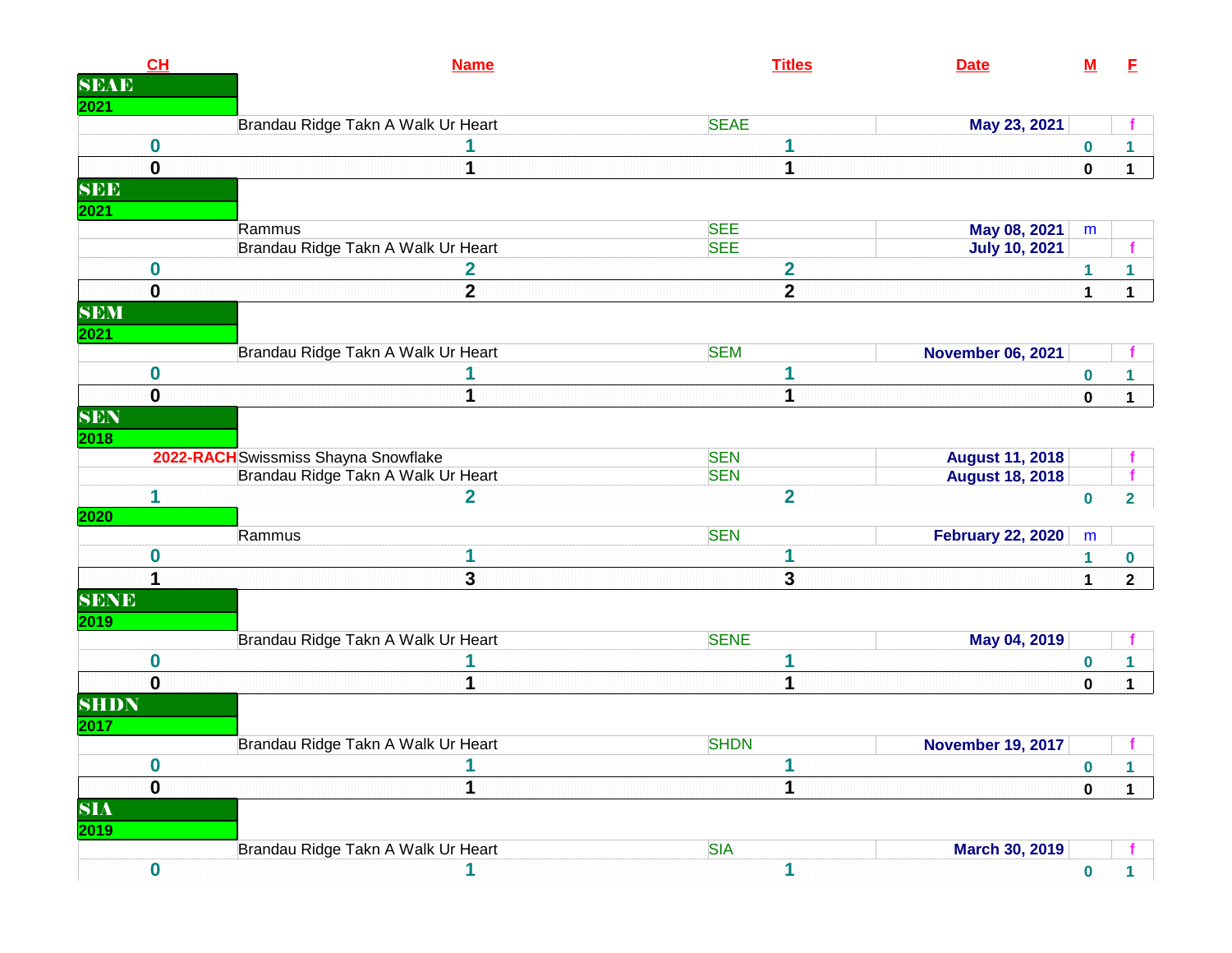| 2021        | CH               | <b>Name</b>                                 | <b>Titles</b>            | <b>Date</b>               | $\underline{\mathsf{M}}$ | E                       |
|-------------|------------------|---------------------------------------------|--------------------------|---------------------------|--------------------------|-------------------------|
|             |                  | Rammus                                      | <b>SIA</b>               | March 13, 2021            | m                        |                         |
|             | 0                |                                             | 1                        |                           | 1                        | $\bf{0}$                |
|             | $\mathbf{0}$     | $\overline{2}$                              | $\overline{2}$           |                           | $\mathbf{1}$             | $\mathbf 1$             |
| <b>SIAE</b> |                  |                                             |                          |                           |                          |                         |
| 2020        |                  |                                             |                          |                           |                          |                         |
|             |                  | Brandau Ridge Takn A Walk Ur Heart          | <b>SIAE</b>              | <b>August 29, 2020</b>    |                          |                         |
|             | $\bf{0}$         |                                             | 1                        |                           | $\boldsymbol{0}$         |                         |
|             | $\mathbf 0$      | 1                                           | 1                        |                           | $\mathbf 0$              | $\mathbf{1}$            |
| <b>SIE</b>  |                  |                                             |                          |                           |                          |                         |
| 2021        |                  |                                             |                          |                           |                          |                         |
|             |                  | Brandau Ridge Takn A Walk Ur Heart          | <b>SIE</b>               | <b>February 20, 2021</b>  |                          |                         |
|             |                  | Rammus                                      | <b>SIE</b>               | <b>December 18, 2021</b>  | m                        |                         |
|             | 0                | $\overline{\mathbf{2}}$                     | $\overline{2}$           |                           | 1                        | 1                       |
|             | $\mathbf 0$      | $\overline{2}$                              | $\mathbf{2}$             |                           | $\mathbf{1}$             | $\mathbf 1$             |
| <b>SIM</b>  |                  |                                             |                          |                           |                          |                         |
| 2022        |                  |                                             |                          |                           |                          |                         |
|             |                  | Brandau Ridge Takn A Walk Ur Heart          | <b>SIM</b>               | <b>February 12, 2022</b>  |                          |                         |
|             | $\bf{0}$         |                                             | 1                        |                           | $\pmb{0}$                |                         |
|             | $\mathbf 0$      |                                             | 1                        |                           | $\pmb{0}$                | $\mathbf 1$             |
| <b>SIN</b>  |                  |                                             |                          |                           |                          |                         |
| 2018        |                  |                                             |                          |                           |                          |                         |
|             |                  | Brandau Ridge Takn A Walk Ur Heart          | <b>SIN</b>               | <b>February 24, 2018</b>  |                          |                         |
|             |                  | Ambersand Let Freedom Ring                  | <b>SIN</b>               | <b>September 30, 2018</b> |                          |                         |
|             |                  | 2022-RACH Swissmiss Shayna Snowflake        | <b>SIN</b>               | <b>December 15, 2018</b>  |                          |                         |
|             | 1                | 3                                           | $\overline{\mathbf{3}}$  |                           | $\bf{0}$                 | 3                       |
| 2020        |                  |                                             |                          |                           |                          |                         |
|             |                  | Rammus                                      | <b>SIN</b>               | <b>November 07, 2020</b>  | m                        |                         |
|             | $\bf{0}$         | 1                                           | 1                        |                           | $\mathbf{1}$             | $\mathbf 0$             |
| 2022        |                  |                                             |                          |                           |                          |                         |
|             |                  | 2021-CH Wild Turkey American Honey          | <b>SIN</b><br><b>SIN</b> | <b>March 06, 2022</b>     |                          |                         |
|             |                  | 2021-GCH/2020-CHWild Turkey American Spirit |                          | <b>March 06, 2022</b>     | m                        |                         |
|             | 2                | $\overline{\mathbf{2}}$<br>$\overline{ }$   | $\overline{\mathbf{2}}$  |                           | 1                        |                         |
|             | $\mathbf{3}$     | O                                           | 6                        |                           | $\mathbf{2}$             | $\overline{\mathbf{4}}$ |
| <b>SINE</b> |                  |                                             |                          |                           |                          |                         |
| 2018        |                  |                                             |                          |                           |                          |                         |
|             |                  | Brandau Ridge Takn A Walk Ur Heart          | <b>SINE</b>              | <b>October 28, 2018</b>   |                          |                         |
|             | $\boldsymbol{0}$ | 1                                           | 1                        |                           | $\boldsymbol{0}$         | 1                       |
|             | $\mathbf 0$      | 1                                           | 1                        |                           | $\bf{0}$                 | $\mathbf 1$             |
| <b>SWA</b>  |                  |                                             |                          |                           |                          |                         |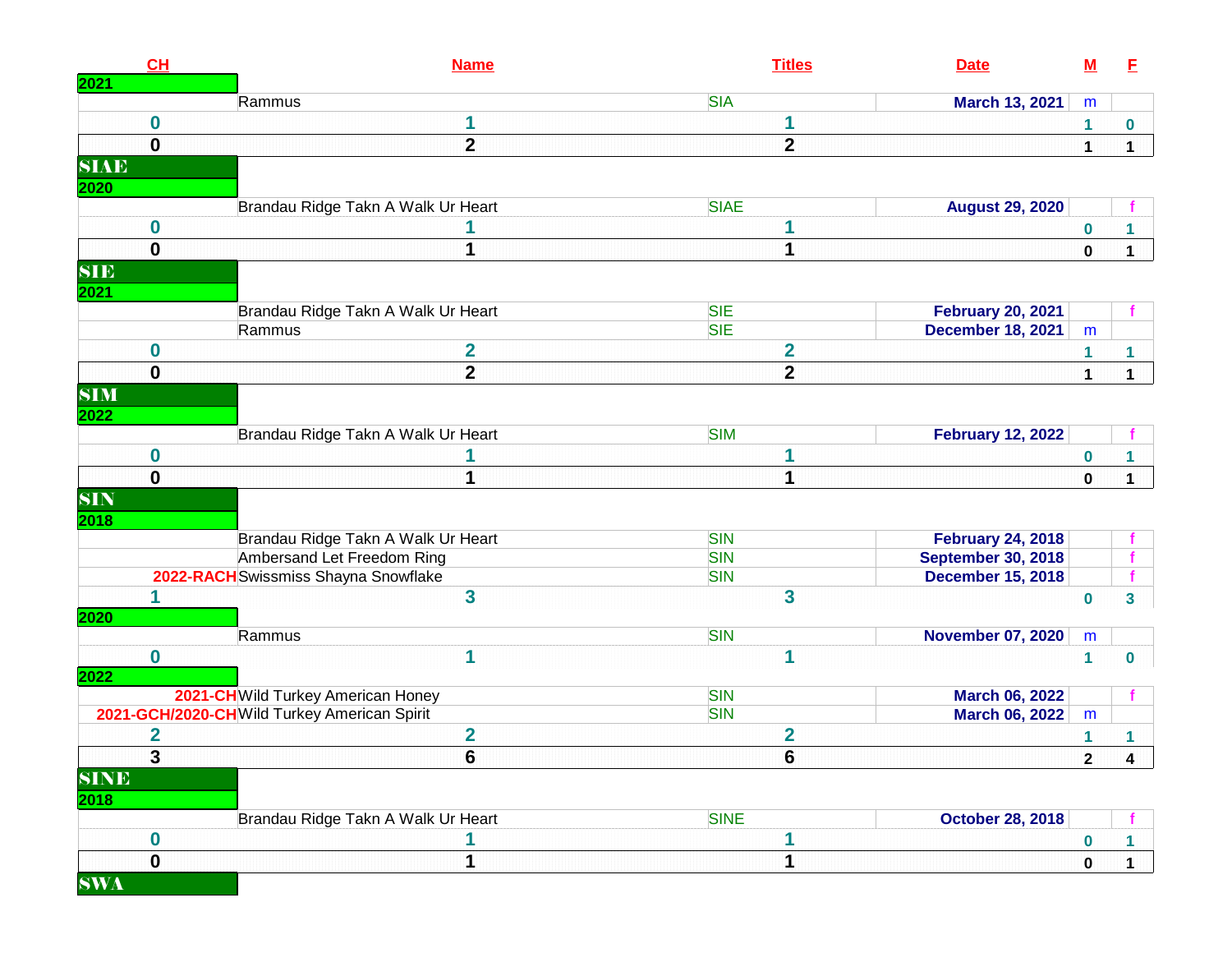|                                   | CH               | <b>Name</b>                            | <b>Titles</b>           | <b>Date</b>              | $\underline{\mathsf{M}}$ | E            |
|-----------------------------------|------------------|----------------------------------------|-------------------------|--------------------------|--------------------------|--------------|
| 2020                              |                  | Brandau Ridge Takn A Walk Ur Heart     | <b>SWA</b>              | <b>August 29, 2020</b>   |                          |              |
| 2021                              | $\bf{0}$         |                                        | 1                       |                          | $\bf{0}$                 | 1.           |
|                                   |                  | Rammus                                 | <b>SWA</b>              | <b>March 13, 2021</b>    | m                        |              |
|                                   | 0                | 1                                      | 1                       |                          | 1                        | 0            |
|                                   | $\mathbf 0$      | $\overline{\mathbf{2}}$                | $\mathbf{2}$            |                          | $\mathbf{1}$             | $\mathbf 1$  |
| <b>SWAE</b>                       |                  |                                        |                         |                          |                          |              |
| 2021                              |                  |                                        |                         |                          |                          |              |
|                                   |                  | Brandau Ridge Takn A Walk Ur Heart     | <b>SWAE</b>             | May 23, 2021             |                          |              |
|                                   | $\boldsymbol{0}$ |                                        | 1                       |                          | 0                        | 1            |
|                                   | $\mathbf 0$      | 1                                      | 1                       |                          | $\mathbf 0$              | $\mathbf{1}$ |
| <b>SWE</b><br>2021                |                  |                                        |                         |                          |                          |              |
|                                   |                  | Brandau Ridge Takn A Walk Ur Heart     | <b>SWE</b>              | <b>October 23, 2021</b>  |                          |              |
|                                   |                  | Rammus                                 | <b>SWE</b>              | <b>December 18, 2021</b> | m                        |              |
|                                   | 0                | $\overline{\mathbf{2}}$                | $\overline{\mathbf{2}}$ |                          | 1                        | 1            |
|                                   | $\mathbf 0$      | $\overline{2}$                         | $\overline{2}$          |                          | $\mathbf{1}$             | $\mathbf{1}$ |
| $\overline{\textbf{SWN}}$<br>2018 |                  |                                        |                         |                          |                          |              |
|                                   |                  | Brandau Ridge Takn A Walk Ur Heart     | <b>SWN</b>              | <b>August 18, 2018</b>   |                          |              |
| 2020                              | $\bf{0}$         | 1                                      | 1                       |                          | $\bf{0}$                 | 1.           |
|                                   |                  | Rammus                                 | <b>SWN</b>              | <b>November 07, 2020</b> | m                        |              |
| 2022                              | $\boldsymbol{0}$ | 1                                      | 1                       |                          | $\mathbf{1}$             | 0            |
|                                   |                  | 2022-RACH Swissmiss Shayna Snowflake   | <b>SWN</b>              | <b>April 02, 2022</b>    |                          |              |
|                                   |                  | 1                                      | 1                       |                          | 0                        |              |
|                                   |                  | 3                                      | 3                       |                          | $\mathbf{1}$             | $\mathbf{2}$ |
| <b>SWNE</b><br>2019               |                  |                                        |                         |                          |                          |              |
|                                   |                  | Brandau Ridge Takn A Walk Ur Heart     | <b>SWNE</b>             | May 04, 2019             |                          |              |
|                                   | $\bf{0}$         | 1                                      | 1                       |                          | 0                        | 1            |
|                                   | $\bf{0}$         | 1                                      | 1                       |                          | $\pmb{0}$                | $\mathbf 1$  |
| T2BP<br>2013                      |                  |                                        |                         |                          |                          |              |
|                                   |                  | 2013/14/15/16-PACH4 Snowy Pines Hummer | T <sub>2</sub> BP       | <b>February 17, 2013</b> | m                        |              |
|                                   |                  | 1                                      |                         |                          | 1                        | 0            |
|                                   |                  | 1                                      | 1                       |                          |                          | $\mathbf{0}$ |
|                                   |                  |                                        |                         |                          |                          |              |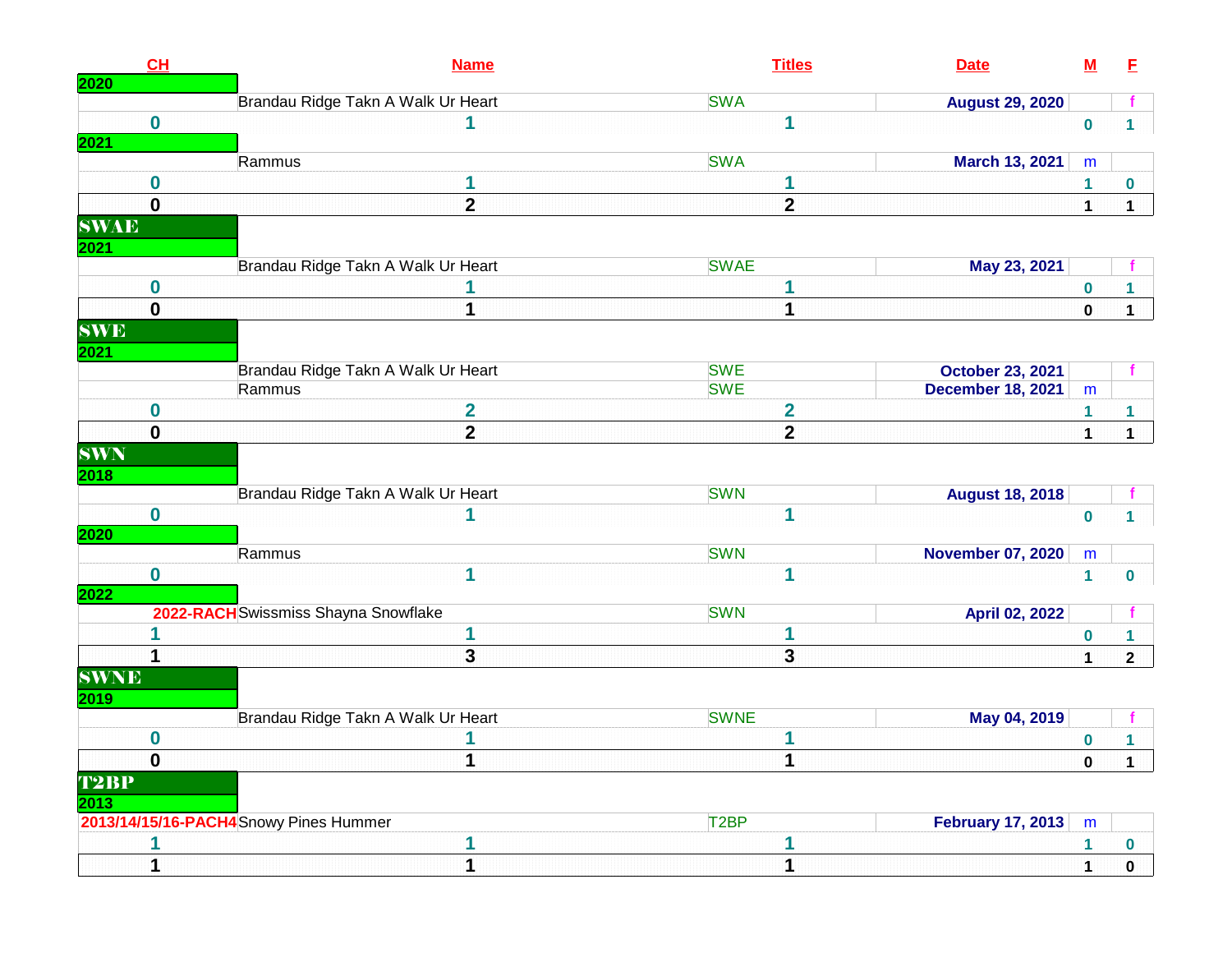| CH                       |                                        | <b>Name</b>             |                                | <b>Titles</b>           | <b>Date</b>               | $\underline{\mathsf{M}}$ | E              |
|--------------------------|----------------------------------------|-------------------------|--------------------------------|-------------------------|---------------------------|--------------------------|----------------|
| <b>T2BP</b> <sub>2</sub> |                                        |                         |                                |                         |                           |                          |                |
| 2013                     |                                        |                         |                                |                         |                           |                          |                |
|                          | 2013/14/15/16-PACH4 Snowy Pines Hummer |                         | T <sub>2</sub> BP <sub>2</sub> |                         | <b>September 01, 2013</b> | m                        |                |
|                          |                                        |                         |                                |                         |                           | 1                        | 0              |
| 1                        |                                        | 1                       |                                | 1                       |                           | $\overline{1}$           | $\mathbf 0$    |
| <b>T2BP3</b><br>2013     |                                        |                         |                                |                         |                           |                          |                |
|                          | 2013/14/15/16-PACH4 Snowy Pines Hummer |                         | T <sub>2</sub> BP <sub>3</sub> |                         | <b>December 13, 2013</b>  | m                        |                |
|                          |                                        |                         |                                |                         |                           | 1                        | 0              |
| 1                        |                                        | 1                       |                                | 1                       |                           | $\mathbf 1$              |                |
| <b>T2BP4</b><br>2014     |                                        |                         |                                |                         |                           |                          | $\mathbf 0$    |
|                          | 2013/14/15/16-PACH4 Snowy Pines Hummer |                         | T <sub>2</sub> BP <sub>4</sub> |                         | March 01, 2014            | m                        |                |
| 1                        |                                        |                         |                                | 1                       |                           | 1                        | 0              |
| 1                        |                                        | 1                       |                                | 1                       |                           | 1                        | $\mathbf 0$    |
| <b>T2BP 5</b><br>2014    |                                        |                         |                                |                         |                           |                          |                |
|                          | 2013/14/15/16-PACH4 Snowy Pines Hummer |                         | T <sub>2</sub> BP <sub>5</sub> |                         | <b>August 30, 2014</b>    | m                        |                |
|                          |                                        | 1                       |                                | 1                       |                           | 1                        | 0              |
|                          |                                        |                         |                                | 1                       |                           | 1                        | $\mathbf 0$    |
| <b>T2BP6</b><br>2016     |                                        |                         |                                |                         |                           |                          |                |
|                          | 2013/14/15/16-PACH4 Snowy Pines Hummer |                         | T2BP <sub>6</sub>              |                         | <b>January 16, 2016</b>   | m                        |                |
|                          |                                        |                         |                                |                         |                           | 1                        | 0              |
| 1                        |                                        | 1                       |                                | 1                       |                           | $\mathbf 1$              | $\mathbf 0$    |
| TD<br>1962               |                                        |                         |                                |                         |                           |                          |                |
|                          | Brandewijn Von Reiland                 |                         | TD                             |                         | September 08, 1962        |                          |                |
| $\bf{0}$<br>1967         |                                        | 1                       |                                | 1                       |                           | $\bf{0}$                 | $\mathbf 1$    |
|                          | Schon Hiedie Von Toro                  |                         | <b>TD</b>                      |                         | <b>October 07, 1967</b>   |                          |                |
| 0<br><mark>1971</mark>   |                                        | 1                       |                                | 1                       |                           | $\bf{0}$                 | $\mathbf 1$    |
|                          | Rit Bells Hackmatack V Hugo            |                         | TD                             |                         | <b>October 17, 1971</b>   |                          |                |
| $\mathbf 0$<br>1972      |                                        | 1                       |                                | 1                       |                           | $\bf{0}$                 | $\mathbf 1$    |
|                          | Mims Honey B of Heidi                  |                         | TD                             |                         | <b>February 27, 1972</b>  |                          |                |
|                          | <b>Goliard Emma Lou Falstaff</b>       |                         | TD                             |                         | <b>April 08, 1972</b>     |                          |                |
| $\mathbf 0$              |                                        | $\overline{\mathbf{2}}$ |                                | $\overline{\mathbf{2}}$ |                           | $\mathbf 0$              | $\overline{2}$ |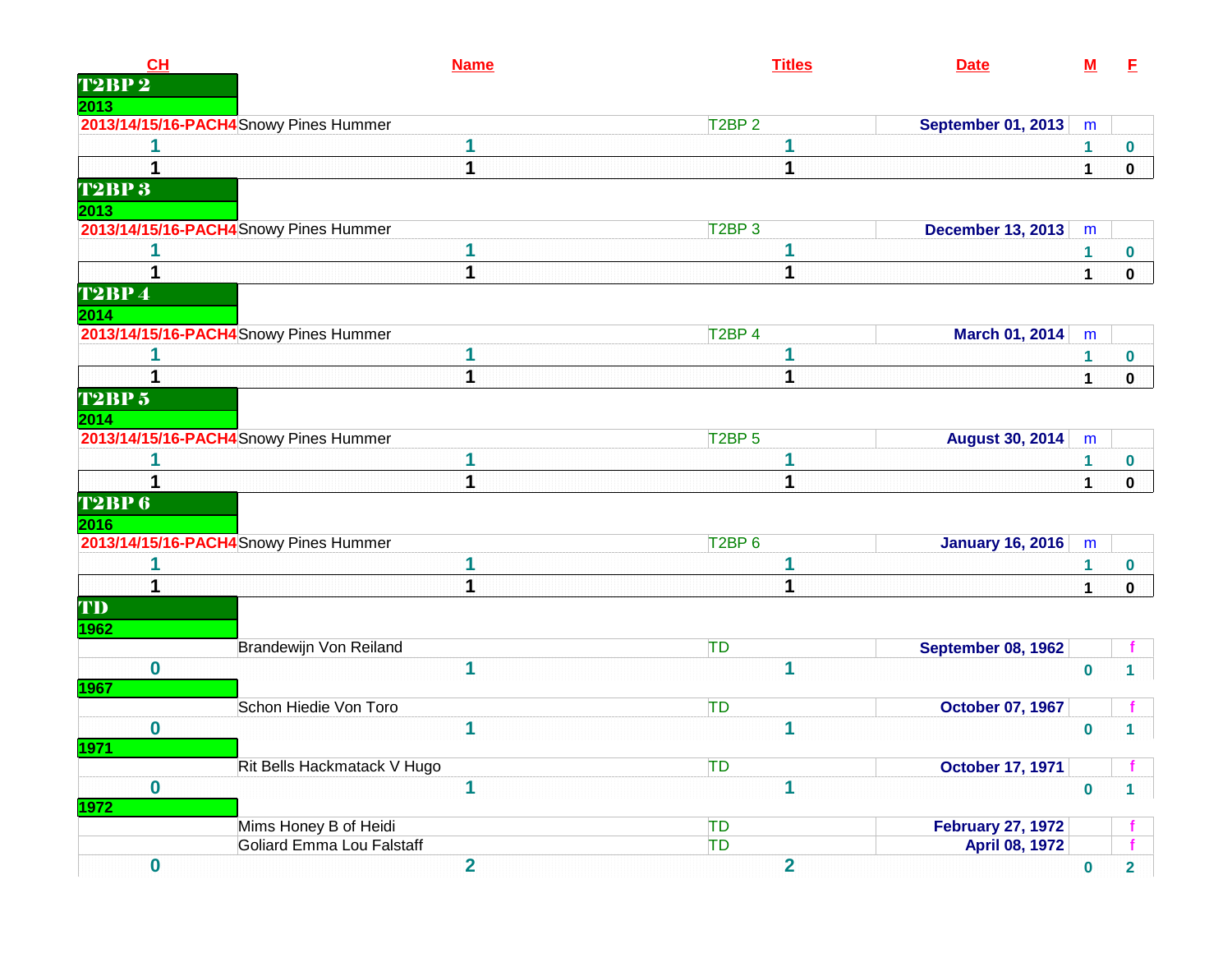| CH                         | <b>Name</b>                     | <b>Titles</b>          | <b>Date</b>                                         | $\underline{\mathsf{M}}$     | E                       |
|----------------------------|---------------------------------|------------------------|-----------------------------------------------------|------------------------------|-------------------------|
| 1974                       | Cianciolos Lucky Lucinda        | <b>TD</b>              | <b>October 06, 1974</b>                             |                              |                         |
|                            | Ludwig Van Beethoven            | TD                     | <b>October 13, 1974</b>                             | m                            |                         |
|                            | Sir Louies Lady Lollipop        | <b>TD</b>              | <b>October 13, 1974</b>                             |                              |                         |
| $\mathbf 0$<br>1975        | 3                               | 3                      |                                                     | 1                            | $\overline{\mathbf{2}}$ |
|                            | <b>Ryettes Shad</b>             | TD                     | <b>June 21, 1975</b>                                | m                            |                         |
|                            | 1976-CH Twin Oaks Cinnamon Bear | TD                     | <b>October 05, 1975</b>                             |                              |                         |
| 1<br>1976                  | $\overline{2}$                  | $\overline{2}$         |                                                     | $\mathbf{1}$                 | 1                       |
|                            | Lady Kathy Von Brandendale      | <b>TD</b>              | April 10, 1976                                      |                              |                         |
|                            | Frederick Von Hyden             | TD                     | May 30, 1976                                        | m                            |                         |
| $\mathbf 0$                | $\overline{\mathbf{2}}$         | $\overline{2}$         |                                                     | $\mathbf{1}$                 | 1                       |
| 1977                       |                                 |                        |                                                     |                              |                         |
|                            | George Oliver Bernardi          | <b>TD</b>              | <b>March 19, 1977</b>                               | m                            |                         |
| $\mathbf 0$<br><b>1978</b> | 1                               | 1                      |                                                     | $\mathbf{1}$                 | 0                       |
|                            | <b>Lovecrafts Nita Nicklus</b>  | TD                     | <b>August 20, 1978</b>                              |                              |                         |
| $\mathbf 0$                | 1                               | 1                      |                                                     | $\bf{0}$                     | 1                       |
| 1979                       | Twin Oaks Drummers Thunder      |                        |                                                     |                              |                         |
|                            | Saltys Happy Harry              | <b>TD</b><br><b>TD</b> | <b>October 27, 1979</b><br><b>November 18, 1979</b> | m                            |                         |
| $\mathbf 0$                | $\overline{2}$                  | $\overline{2}$         |                                                     | m<br>$\overline{\mathbf{2}}$ | $\bf{0}$                |
| 1981                       |                                 |                        |                                                     |                              |                         |
|                            | Shagg Barks Hamilton Too        | TD                     | March 01, 1981                                      | m                            |                         |
|                            | Twin Oaks Honey Bear            | <b>TD</b>              | April 12, 1981                                      |                              |                         |
| $\mathbf 0$<br>1982        | $\overline{2}$                  | $\overline{2}$         |                                                     | 1                            | 1                       |
|                            | Saltys Mitey Maus V Schwarzwald | TD                     | <b>November 21, 1982</b>                            | m                            |                         |
| $\mathbf 0$<br>1983        |                                 | 1                      |                                                     | 1                            | $\bf{0}$                |
|                            | Saltys Sherlok Bonz of Jay San  | <b>TD</b>              | <b>August 21, 1983</b>                              | m                            |                         |
| $\bf{0}$<br>1984           | 1                               | 1                      |                                                     | 1                            | $\bf{0}$                |
|                            | Saltys Little Lulu of Rosan     | TD                     | <b>August 19, 1984</b>                              |                              |                         |
| $\bf{0}$<br>1986           | 1                               | 1                      |                                                     | $\bf{0}$                     | 1                       |
|                            | Saltys Little Wendy             | <b>TD</b>              | April 06, 1986                                      |                              |                         |
| $\bf{0}$                   | 1                               | 1                      |                                                     | $\pmb{0}$                    | 1                       |
| <b>1988</b>                | Mar-Wils Markus Von Hyden       | TD                     | <b>June 15, 1988</b>                                | m                            |                         |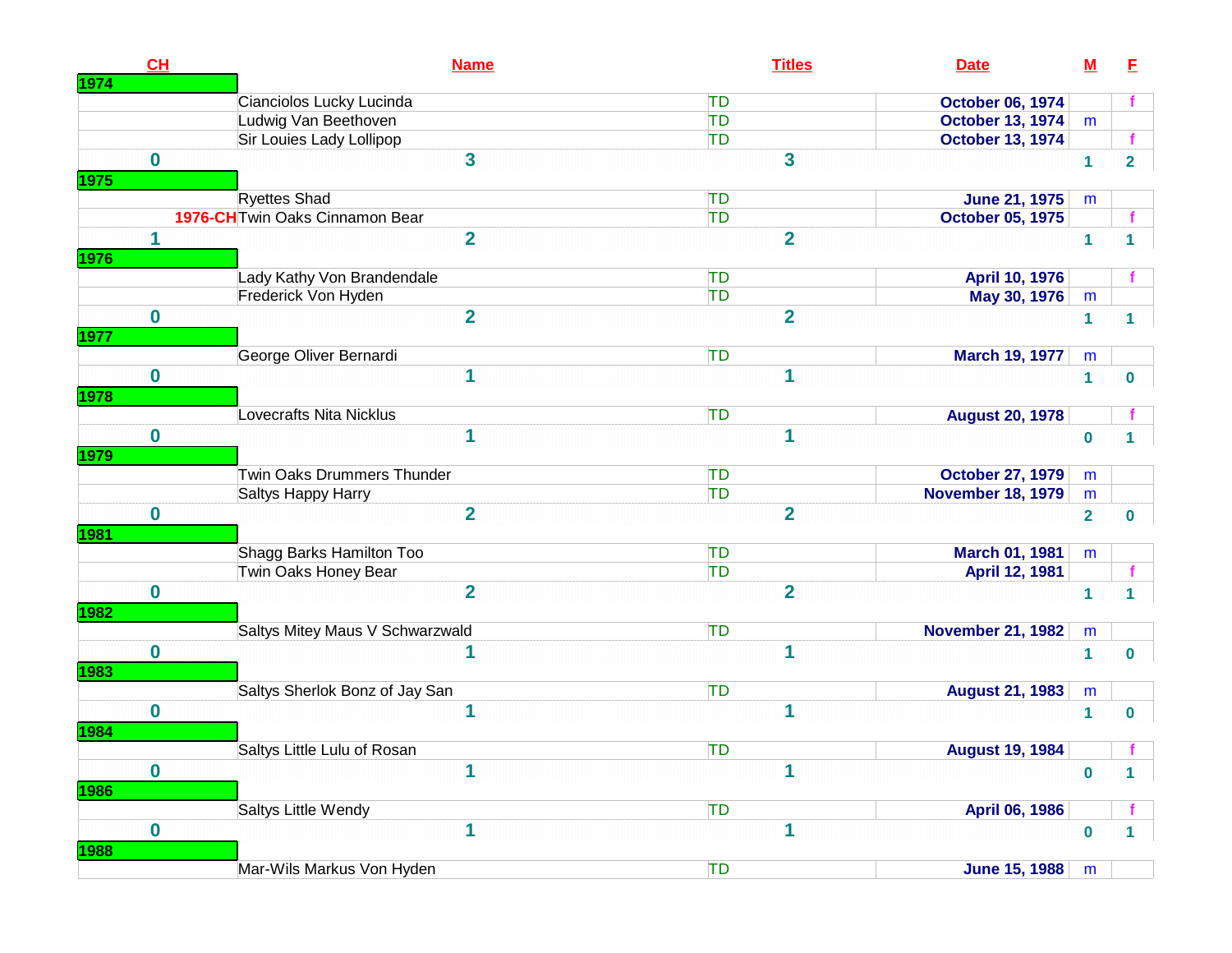|             | CH               | <b>Name</b>                             | <b>Titles</b>  | <b>Date</b>              | M              | E            |
|-------------|------------------|-----------------------------------------|----------------|--------------------------|----------------|--------------|
|             |                  | Selenas Sugarbaby                       | TD             | <b>October 30, 1988</b>  |                |              |
|             | $\mathbf{0}$     | $\overline{2}$                          | $\overline{2}$ |                          | $\mathbf{1}$   | $\mathbf 1$  |
| <b>1992</b> |                  |                                         |                |                          |                |              |
|             |                  | <b>1985-CH</b> Schnitzers Missing Link  | TD             | <b>October 24, 1992</b>  |                |              |
|             | 1                | 1                                       | 1              |                          | $\bf{0}$       |              |
| 1993        |                  |                                         |                |                          |                |              |
|             |                  | Amanda Elliott                          | TD             | <b>March 28, 1993</b>    |                |              |
|             |                  | Saltys Gentle Ben                       | TD             | <b>April 25, 1993</b>    |                |              |
|             | $\mathbf 0$      | $\overline{2}$                          | $\overline{2}$ |                          | $\mathbf 0$    | $\mathbf 1$  |
| 1994        |                  |                                         |                |                          |                |              |
|             |                  | Morris Calla Lily                       | TD             | <b>March 26, 1994</b>    |                |              |
|             | $\bf{0}$         | 1                                       | $\mathbf 1$    |                          | $\mathbf 0$    | 1            |
| 1995        |                  |                                         |                |                          |                |              |
|             |                  | <b>Belyns Ursula</b>                    | TD             | April 09, 1995           |                |              |
|             |                  | Sand Creeks Compadre Mont D'or          | TD             | May 07, 1995             | m              |              |
|             | $\mathbf 0$      | $\overline{2}$                          | $\overline{2}$ |                          | $\mathbf{1}$   | 1            |
| <b>1996</b> |                  |                                         |                |                          |                |              |
|             |                  | 1994-CH Story Books Legend V Sandcreek  | TD             | <b>April 20, 1996</b>    | m              |              |
|             | 1                |                                         | $\mathbf{1}$   |                          | $\mathbf{1}$   | 0            |
| <b>1998</b> |                  |                                         |                |                          |                |              |
|             |                  | 2000-CH Story Books Future V Sand Creek | TD             | April 09, 1998           | ${\sf m}$      |              |
|             | 1                | 1                                       | $\overline{1}$ |                          | $\overline{1}$ | $\mathbf{0}$ |
| 2001        |                  |                                         |                |                          |                |              |
|             |                  | Mandys Valentine Sassafrasie            | TD             | April 29, 2001           |                |              |
|             | $\mathbf 0$      | $\mathbf{1}$                            | $\mathbf{1}$   |                          | $\mathbf 0$    | 1            |
| 2002        |                  |                                         |                |                          |                |              |
|             |                  | <b>Echos Utmost</b>                     | TD             | March 03, 2002           |                |              |
|             |                  | 2001-CH XmaxKris Van 'T Hof Ten Eynder  | <b>TD</b>      | <b>November 24, 2002</b> | ${\sf m}$      |              |
|             | $\mathbf 1$      | $\overline{2}$                          | $\overline{2}$ |                          | $\mathbf{1}$   | $\mathbf 1$  |
| 2009        |                  |                                         |                |                          |                |              |
|             |                  | 2007-CH Echos Xtra Sweetie V Eddy       | TD             | <b>January 25, 2009</b>  |                |              |
|             | 1                | $\overline{\mathbf{1}}$                 | $\mathbf 1$    |                          | $\bf{0}$       |              |
| 2010        |                  |                                         |                |                          |                |              |
|             |                  | Stoans One Hit Wonder of Yixy           | <b>TD</b>      | <b>February 21, 2010</b> | m              |              |
|             | $\bf{0}$         | 1                                       | $\mathbf{1}$   |                          | $\mathbf{1}$   | $\mathbf 0$  |
| <b>2011</b> |                  |                                         |                |                          |                |              |
|             |                  | Shadow Mtn Playit Again V Reema         | TD             | <b>February 27, 2011</b> |                |              |
|             | $\boldsymbol{0}$ |                                         | 1              |                          | $\bf{0}$       |              |
|             | 6                | 38                                      | 38             |                          | 15             | 22           |
| TDX         |                  |                                         |                |                          |                |              |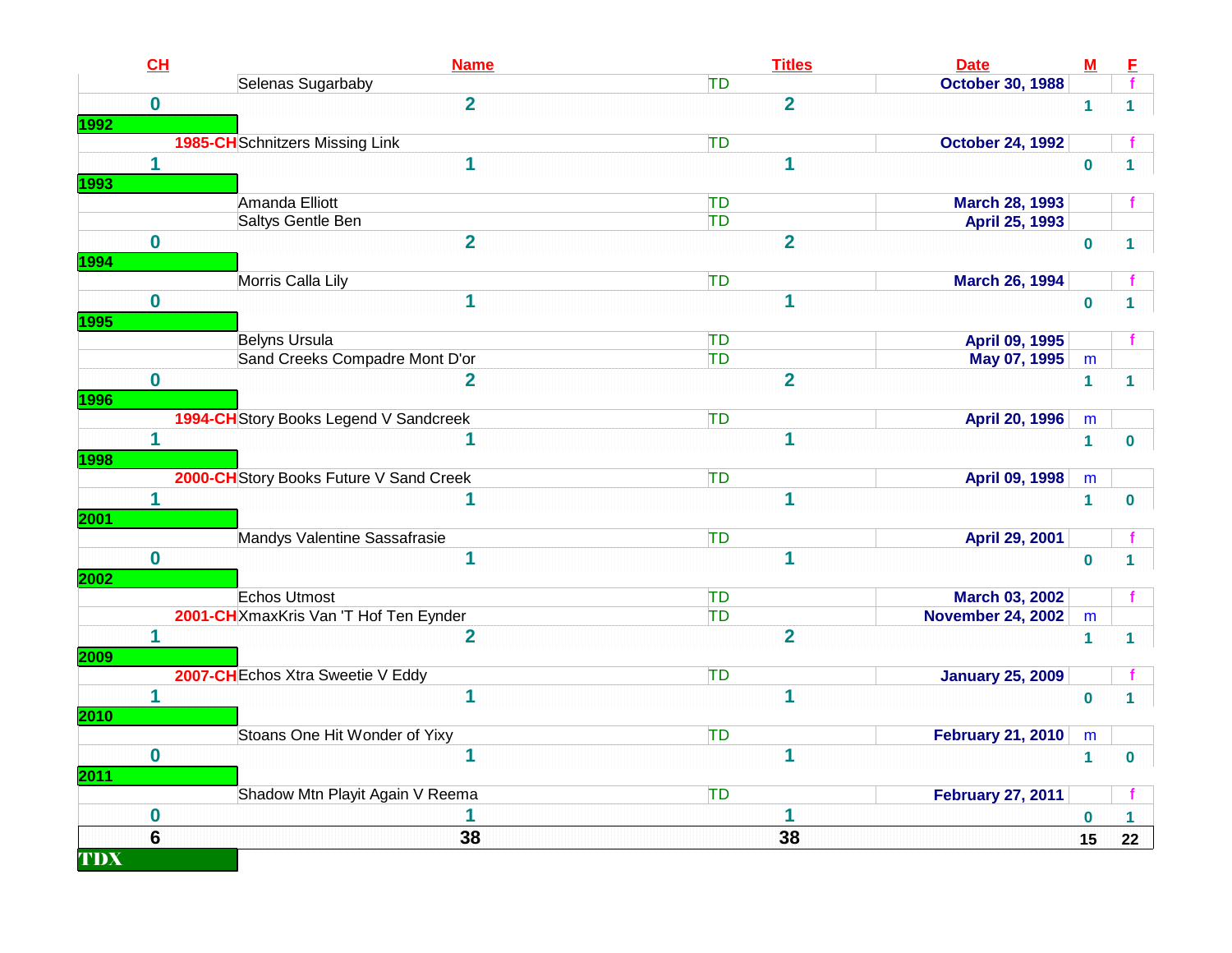| CH<br><b>1996</b>      | <b>Name</b>                               | <b>Titles</b>           | <b>Date</b>               | <u>M</u>                | E              |
|------------------------|-------------------------------------------|-------------------------|---------------------------|-------------------------|----------------|
|                        | Saltys Gentle Ben                         | <b>TDX</b>              | <b>February 25, 1996</b>  |                         |                |
| $\bf{0}$               | 1                                         | 1                       |                           | $\bf{0}$                | 0              |
| 2005                   | Echos Utmost                              | <b>TDX</b>              | <b>February 27, 2005</b>  |                         |                |
| $\mathbf{0}$           | 1                                         | 1                       |                           | $\bf{0}$                |                |
| 2013                   |                                           |                         |                           |                         |                |
|                        | Shadow Mtn Playit Again V Reema           | <b>TDX</b>              | March 03, 2013            |                         |                |
| $\bf{0}$               |                                           | 1                       |                           | $\mathbf 0$             | 1.             |
| $\mathbf{0}$           | 3                                         | $\overline{\mathbf{3}}$ |                           | $\mathbf{0}$            | $\overline{2}$ |
| ThD                    |                                           |                         |                           |                         |                |
| 2009                   |                                           |                         |                           |                         |                |
|                        | Henry Aldridge Webber                     | ThD                     | <b>September 15, 2009</b> | m                       |                |
|                        | Eastgates Drama Queen                     | ThD                     | <b>December 15, 2009</b>  |                         |                |
| $\mathbf{0}$           | $\overline{2}$                            | $\overline{2}$          |                           | $\overline{1}$          |                |
| 2010                   |                                           |                         |                           |                         |                |
|                        | Suds In The Bucket                        | <b>ThD</b>              | <b>December 31, 2010</b>  |                         |                |
| $\mathbf 0$            | 1                                         | 1                       |                           | $\mathbf 0$             |                |
| 2011                   |                                           |                         |                           |                         |                |
|                        | <b>Gus Parr</b>                           | ThD                     | <b>July 22, 2011</b>      | m                       |                |
|                        | <b>Westhavens Bee-Dazzled</b>             | ThD                     | <b>December 19, 2011</b>  |                         |                |
| $\mathbf 0$<br>2012    | $\overline{2}$                            | $\overline{2}$          |                           | $\mathbf{1}$            | $\mathbf{1}$   |
|                        | Dianes Markus of Portmeirion              | ThD                     | <b>March 21, 2012</b>     | m                       |                |
|                        | Revilos Gratitude                         | ThD                     | <b>August 26, 2012</b>    | ${\sf m}$               |                |
| $\mathbf{0}$           | $\overline{2}$                            | $\overline{2}$          |                           | $\overline{2}$          | $\bf{0}$       |
| 2013                   |                                           |                         |                           |                         |                |
|                        | Cache Retreat Sky Walker H-N              | ThD                     | <b>February 26, 2013</b>  |                         |                |
|                        | 2012-GCH/2011-CHKings Mill Young At Heart | ThD                     | <b>March 07, 2013</b>     | m                       |                |
|                        | Downeylees Welcome To The Jungle          | ThD                     | <b>November 22, 2013</b>  | m                       |                |
|                        | Montana Mtns Dance N Twist & Shout        | ThD                     | <b>November 30, 2013</b>  | m                       |                |
| 1                      | 4                                         | 4                       |                           | $\overline{\mathbf{3}}$ | 1              |
| 2014                   |                                           |                         |                           |                         |                |
|                        | 2015-GCH/2013-CHAmbersand Winds of Winter | <b>ThD</b>              | April 24, 2014            | m                       |                |
|                        | 2016-CH Kings Mill Bradshaw               | <b>ThD</b>              | <b>November 20, 2014</b>  | ${\sf m}$               |                |
| $\overline{2}$<br>2015 | $\overline{2}$                            | $\overline{2}$          |                           | $\overline{2}$          | $\mathbf{0}$   |
|                        | 2013-CH Yukons Hogans Bernard             | <b>ThD</b>              | <b>June 09, 2015</b>      | m                       |                |
|                        | Cache Retreat Friendly Ghost              | ThD                     | <b>December 01, 2015</b>  |                         |                |
| 1                      | $\overline{2}$                            | $\overline{2}$          |                           | $\mathbf{1}$            | 1              |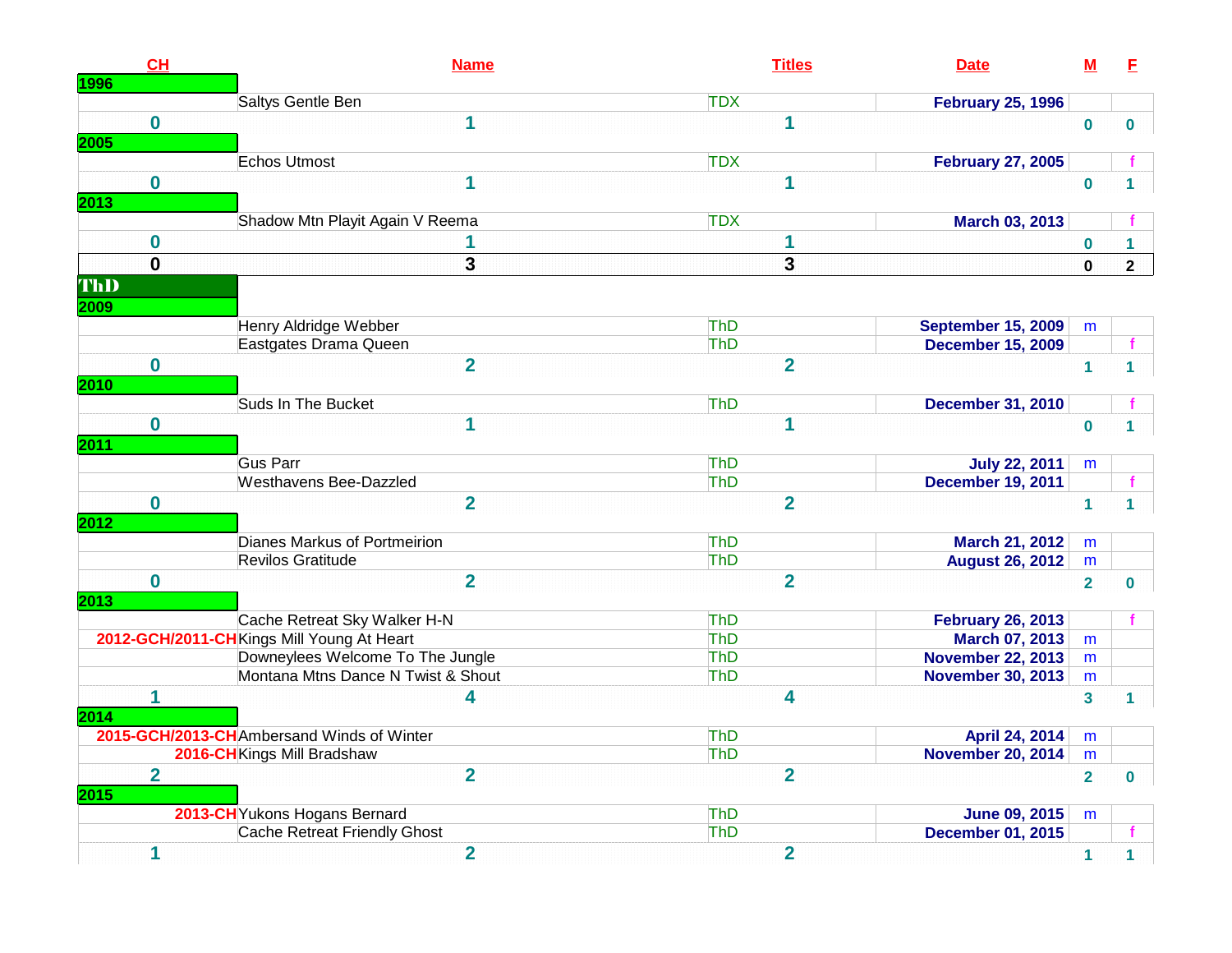| CH<br>2016   | <b>Name</b>                                 | <b>Titles</b>  | <b>Date</b>               | $\underline{\mathsf{M}}$ | E              |
|--------------|---------------------------------------------|----------------|---------------------------|--------------------------|----------------|
|              | Lasquites Jumpin' Jack Flash                | <b>ThD</b>     | <b>June 28, 2016</b>      | m                        |                |
|              | 2016-CH Summerlyns U R My Keb V Showme      | <b>ThD</b>     | <b>December 08, 2016</b>  |                          |                |
|              | 2                                           | $\overline{2}$ |                           | $\mathbf{1}$             | $\mathbf 1$    |
| 2017         |                                             |                |                           |                          |                |
|              | Skyviews Montana Miss Tuff Enough           | <b>ThD</b>     | <b>January 13, 2017</b>   |                          |                |
|              | Beowoff                                     | <b>ThD</b>     | <b>February 27, 2017</b>  | m                        |                |
|              | <b>Clementine Rose</b>                      | <b>ThD</b>     | May 03, 2017              |                          |                |
|              | Lasquites Ulysses V Denman                  | <b>ThD</b>     | <b>November 29, 2017</b>  | m                        |                |
| $\bf{0}$     | 4                                           | 4              |                           | $\overline{2}$           | $\overline{2}$ |
| 2018         |                                             |                |                           |                          |                |
|              | Alfalfa Perez                               | <b>ThD</b>     | April 27, 2018            | m                        |                |
|              | Who Dats Mia of Richards Court              | <b>ThD</b>     | <b>September 19, 2018</b> |                          |                |
| $\mathbf 0$  | $\overline{2}$                              | $\overline{2}$ |                           | $\mathbf{1}$             |                |
| 2019         |                                             |                |                           |                          |                |
|              | <b>Ryder Bonaventure</b>                    | <b>ThD</b>     | May 06, 2019              | m                        |                |
|              | <b>Howesound Renewed Gratitude</b>          | <b>ThD</b>     | <b>July 23, 2019</b>      | m                        |                |
|              | Howesound Quinn Elizabeth                   | <b>ThD</b>     | <b>August 02, 2019</b>    |                          |                |
| $\bf{0}$     | 3                                           | 3              |                           | $\overline{\mathbf{2}}$  |                |
| 5            | 26                                          | 26             |                           | 16                       | 10             |
| ThDA<br>2014 | Montana Mtns Dance N Twist & Shout          | <b>ThDA</b>    | <b>July 21, 2014</b>      | m                        |                |
|              | Eastgates Drama Queen                       | <b>ThDA</b>    | <b>October 16, 2014</b>   |                          |                |
|              | 2015-GCH/2013-CHAmbersand Winds of Winter   | <b>ThDA</b>    | <b>October 24, 2014</b>   | m                        |                |
|              | 3                                           | 3              |                           | $\overline{2}$           |                |
| 2016         |                                             |                |                           |                          |                |
|              | 2016-CH Skyviews Masquarade                 | <b>ThDA</b>    | <b>December 06, 2016</b>  |                          |                |
| 1            | 1                                           | 1              |                           | $\bf{0}$                 |                |
| 2017         |                                             |                |                           |                          |                |
|              | 2016-CH Kings Mill Bradshaw                 | <b>ThDA</b>    | May 10, 2017              | m                        |                |
| 1            | 1                                           | 1              |                           | 1                        | 0              |
| 2018         |                                             |                |                           |                          |                |
|              | <b>Clementine Rose</b>                      | <b>ThDA</b>    | <b>January 24, 2018</b>   |                          |                |
|              | 2015-GCH/2009-CHMtn Home Raindrops On Roses | ThDA           | <b>March 06, 2018</b>     |                          |                |
|              | Alfalfa Perez                               | ThDA           | April 30, 2018            | m                        |                |
|              | <b>Skyviews Montana Miss Tuff Enough</b>    | ThDA           | May 08, 2018              |                          |                |
| 1            | 4                                           | 4              |                           | $\mathbf{1}$             | 3 <sup>1</sup> |
| 2019         |                                             |                |                           |                          |                |
|              | Howesound Quinn Elizabeth                   | ThDA           | <b>December 02, 2019</b>  |                          |                |
|              | Who Dats Mia of Richards Court              | ThDA           | <b>December 10, 2019</b>  |                          |                |
|              |                                             |                |                           |                          |                |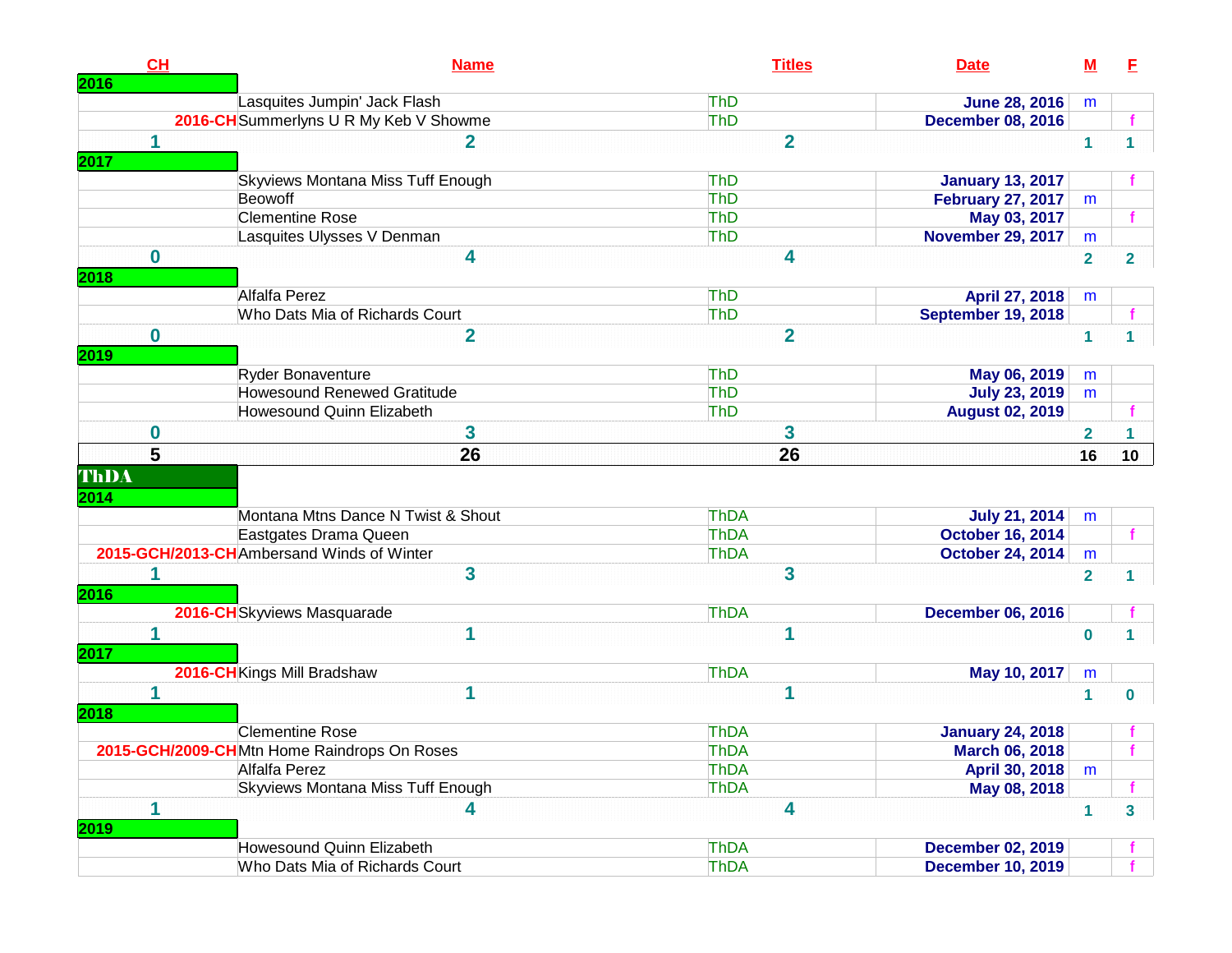| CL               | <b>Name</b>                                   | <b>Titles</b>  | <b>Date</b>              | <u>M</u>        | E                                                                |
|------------------|-----------------------------------------------|----------------|--------------------------|-----------------|------------------------------------------------------------------|
| $\bf{0}$         | $\overline{2}$                                | $\overline{2}$ |                          | $\mathbf 0$     | $2^{\circ}$                                                      |
|                  |                                               |                |                          |                 |                                                                  |
|                  | 2017-GCH/2016-CH Gliddens Yosminty Sam I Am   | ThDA           | <b>July 30, 2020</b>     | m               |                                                                  |
|                  | 1                                             | 1              |                          | 1               | 0                                                                |
| 5                | 12                                            | 12             |                          | $5\phantom{.0}$ | $\overline{7}$                                                   |
| ThDD             |                                               |                |                          |                 |                                                                  |
| 2015             |                                               |                |                          |                 |                                                                  |
|                  | Cache Retreat Sky Walker H-N                  | ThDD           | <b>February 02, 2015</b> |                 |                                                                  |
|                  | Revilos Gratitude                             | ThDD           | March 10, 2015           | m               |                                                                  |
| $\boldsymbol{0}$ | $\overline{2}$                                | $\overline{2}$ |                          | $\mathbf{1}$    | 1.                                                               |
|                  |                                               |                |                          |                 |                                                                  |
|                  | 2015-GCH/2013-CHAmbersand Winds of Winter     | ThDD           | May 27, 2016             | m               |                                                                  |
| 1                | 1                                             | 1              |                          | $\mathbf{1}$    | 0                                                                |
|                  |                                               |                |                          |                 |                                                                  |
|                  | Montana Mtns Dance N Twist & Shout            | ThDD           | September 28, 2017       | m               |                                                                  |
| $\bf{0}$         |                                               | 1              |                          | $\mathbf{1}$    | $\bf{0}$                                                         |
| 2022             |                                               |                |                          |                 |                                                                  |
|                  | <b>Howesound Renewed Gratitude</b>            | <b>THDD</b>    | <b>January 07, 2022</b>  | m               |                                                                  |
|                  |                                               |                |                          |                 |                                                                  |
|                  |                                               |                |                          |                 |                                                                  |
| 0                |                                               | 1              |                          | 1               |                                                                  |
| 1                | 5                                             | 5              |                          | 4               |                                                                  |
| ThDN             |                                               |                |                          |                 |                                                                  |
|                  |                                               |                |                          |                 |                                                                  |
|                  | 2013-GCH/2013-CHRock And Rolls Pinball Wizard | <b>ThDN</b>    | <b>July 23, 2014</b>     | m               |                                                                  |
|                  | 2013-CH Yukons Hogans Bernard                 | <b>ThDN</b>    | <b>August 04, 2014</b>   | m               |                                                                  |
|                  | Cache Retreat Friendly Ghost                  | <b>ThDN</b>    | <b>December 03, 2014</b> |                 |                                                                  |
| $\mathbf 2$      | $\overline{\mathbf{3}}$                       | 3              |                          | $\overline{2}$  |                                                                  |
| 2015             |                                               |                |                          |                 |                                                                  |
|                  | 2015-CH Who Dats Baron La Croix               | <b>ThDN</b>    | May 13, 2015             | m               |                                                                  |
|                  | Lasquites Jumpin' Jack Flash                  | <b>ThDN</b>    | <b>August 04, 2015</b>   | m               |                                                                  |
|                  | 2016-CHSkyviews Masquarade                    | <b>ThDN</b>    | <b>November 20, 2015</b> |                 |                                                                  |
|                  | 2016-CH Summerlyns U R My Keb V Showme        | <b>ThDN</b>    | <b>December 04, 2015</b> |                 |                                                                  |
| 3                | 4                                             | 4              |                          | $\overline{2}$  |                                                                  |
|                  |                                               |                |                          |                 |                                                                  |
| 2016             | <b>Skyviews Montana Miss Tuff Enough</b>      | <b>ThDN</b>    | April 05, 2016           |                 |                                                                  |
|                  | <b>Clementine Rose</b>                        | <b>ThDN</b>    | <b>October 26, 2016</b>  |                 |                                                                  |
|                  | Lasquites Ulysses V Denman                    | <b>ThDN</b>    | <b>December 06, 2016</b> | m               |                                                                  |
| $\bf{0}$         | $\mathbf{3}$                                  | 3              |                          |                 |                                                                  |
|                  |                                               |                |                          | $\mathbf{1}$    |                                                                  |
|                  | 2016-CHBelle Isles Precious V Hecca           | <b>ThDN</b>    | <b>January 13, 2017</b>  |                 | 0<br>$\mathbf 1$<br>1.<br>$\overline{2}$<br>f.<br>$\overline{2}$ |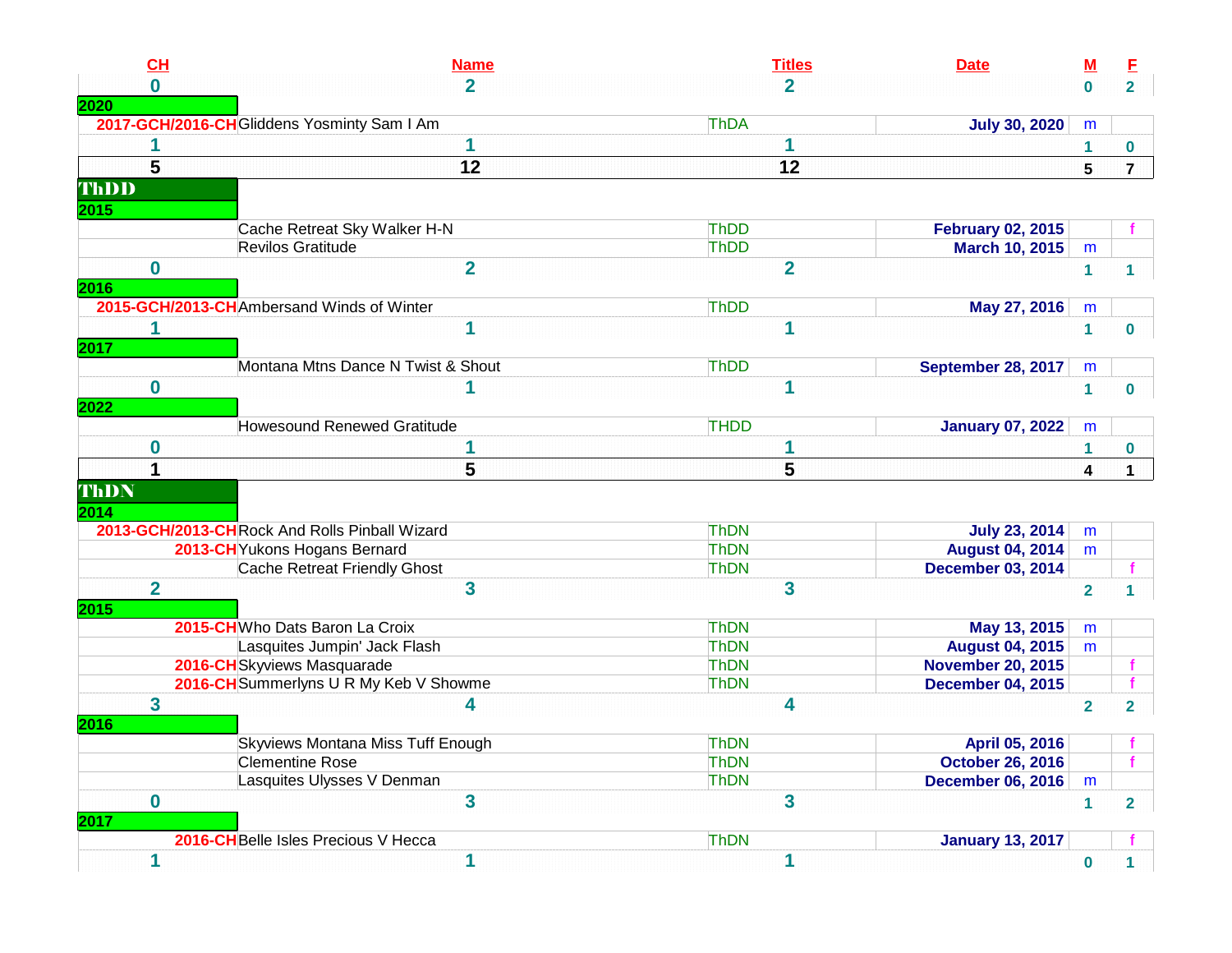| CH<br>2018              |                                                   | <b>Name</b>    |             | <b>Titles</b>  | <b>Date</b>               | $\underline{\mathsf{M}}$ | E            |
|-------------------------|---------------------------------------------------|----------------|-------------|----------------|---------------------------|--------------------------|--------------|
|                         | Shadow Mtn Bringer of Light                       |                | <b>ThDN</b> |                | May 08, 2018              | n                        |              |
|                         | Alpine Mtn Intriguing Trixie                      |                | <b>ThDN</b> |                | <b>October 22, 2018</b>   |                          |              |
| $\mathbf{0}$            |                                                   | $\overline{2}$ |             | $\overline{2}$ |                           | $\mathbf{1}$             | 1            |
| 2019                    |                                                   |                |             |                |                           |                          |              |
|                         | Shadow Mtn Fazzio V Regalbear                     |                | <b>ThDN</b> |                | <b>January 17, 2019</b>   | m                        |              |
|                         | 2017-CHLarge Paw Nika For Brandauridge            |                | ThDN        |                | <b>January 29, 2019</b>   |                          |              |
|                         | <b>Gliddens Country Singer</b>                    |                | ThDN        |                | <b>February 11, 2019</b>  |                          |              |
|                         | Slatons The Skys Piper Jett                       |                | <b>ThDN</b> |                | April 22, 2019            |                          |              |
|                         | <b>Howesound Renewed Gratitude</b>                |                | <b>ThDN</b> |                | May 21, 2019              | m                        |              |
|                         | Howesound Quinn Elizabeth                         |                | <b>ThDN</b> |                | May 23, 2019              |                          |              |
|                         |                                                   | 6              |             | 6              |                           | 2                        |              |
| $\overline{\mathbf{7}}$ |                                                   | 19             |             | 19             |                           | 8                        | 11           |
| ThDX                    |                                                   |                |             |                |                           |                          |              |
| 2014                    |                                                   |                |             |                |                           |                          |              |
|                         | Revilos Gratitude                                 |                | <b>ThDX</b> |                | <b>July 01, 2014</b>      | m                        |              |
| $\bf{0}$                |                                                   |                |             | 1              |                           | 1                        |              |
| 2015                    |                                                   |                |             |                |                           |                          | 0            |
|                         | 2015-GCH/2013-CHAmbersand Winds of Winter         |                | <b>ThDX</b> |                | April 11, 2015            | m                        |              |
|                         | Montana Mtns Dance N Twist & Shout                |                | <b>ThDX</b> |                | <b>September 24, 2015</b> | m                        |              |
| 1                       |                                                   | $\mathbf{2}$   |             | $\overline{2}$ |                           | $\overline{2}$           |              |
| 2018                    |                                                   |                |             |                |                           |                          | 0            |
|                         | 2016-CHSkyviews Masquarade                        |                | <b>ThDX</b> |                | April 19, 2018            |                          |              |
| 1                       |                                                   | 1              |             | 1              |                           | $\bf{0}$                 |              |
| 2020                    |                                                   |                |             |                |                           |                          |              |
|                         | Skyviews Montana Miss Tuff Enough                 |                | <b>ThDX</b> |                | <b>July 23, 2020</b>      |                          |              |
| $\bf{0}$                |                                                   |                |             | 1              |                           |                          |              |
| 2021                    |                                                   |                |             |                |                           | $\bf{0}$                 |              |
|                         | <b>Howesound Renewed Gratitude</b>                |                | <b>ThDX</b> |                | March 30, 2021            | m                        |              |
| $\bf{0}$                |                                                   |                |             | 1              |                           |                          |              |
| 2022                    |                                                   |                |             |                |                           | 1                        | $\mathbf{0}$ |
|                         | 2017-GCH/2016-CH Gliddens Yosminty Sam I Am       |                | <b>ThDX</b> |                | <b>March 29, 2022</b>     | m                        |              |
|                         |                                                   |                |             | 1              |                           |                          |              |
|                         |                                                   |                |             |                |                           |                          | 0            |
| $\mathbf{3}$            |                                                   | 7              |             | $\overline{7}$ |                           | 5                        | $\mathbf{2}$ |
| TKA                     |                                                   |                |             |                |                           |                          |              |
| 2017                    |                                                   |                |             |                |                           |                          |              |
|                         | 2011-GCH/2010-CH Vicdorys Pretty In Pink Diamonds |                | <b>TKA</b>  |                | <b>August 25, 2017</b>    |                          |              |
|                         | 2013/14/15/16-PACH4Snowy Pines Hummer             |                | <b>TKA</b>  |                | <b>October 20, 2017</b>   | ${\sf m}$                |              |
| $\overline{\mathbf{2}}$ |                                                   | $\overline{2}$ |             | $\overline{2}$ |                           | $\mathbf{1}$             | $\mathbf 1$  |
| 2018                    |                                                   |                |             |                |                           |                          |              |
|                         | Agostis Rufus                                     |                | <b>TKA</b>  |                | March 08, 2018            | m                        |              |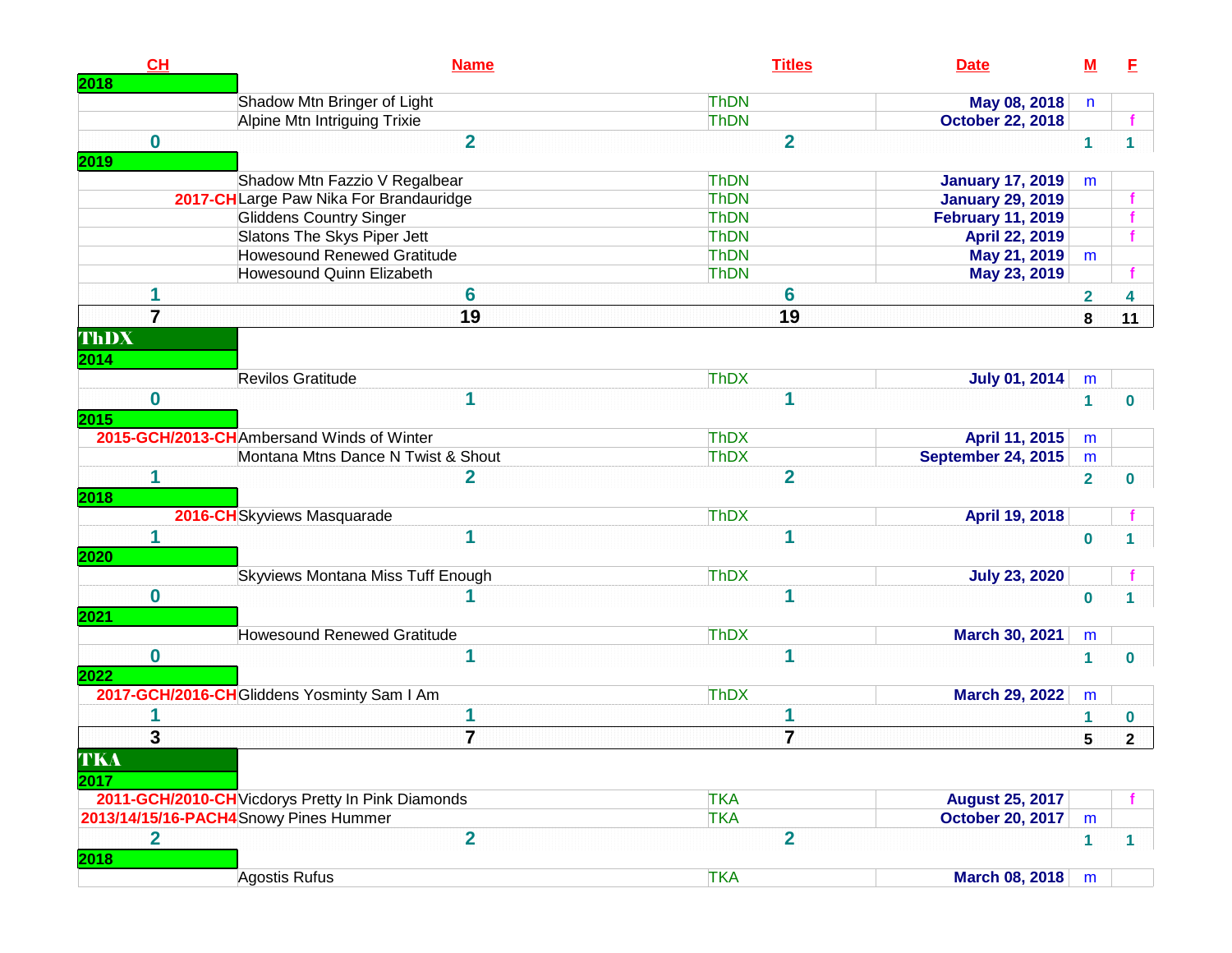| CL                     | <b>Name</b>                                       | <b>Titles</b>           | <b>Date</b>              | $\underline{\mathbf{M}}$ | E            |
|------------------------|---------------------------------------------------|-------------------------|--------------------------|--------------------------|--------------|
|                        | 2022-RACH Swissmiss Shayna Snowflake              | <b>TKA</b>              | April 05, 2018           |                          |              |
|                        | Sir Carson of Kramer Manor                        | <b>TKA</b>              | May 26, 2018             | m                        |              |
|                        | $\overline{\mathbf{3}}$                           | 3                       |                          | $\mathbf{2}$             |              |
| 2019                   | 2018-GCH/2018-CHSlatons Sweet Secret              | <b>TKA</b>              | <b>February 28, 2019</b> |                          |              |
|                        | <b>Howesound Renewed Gratitude</b>                | <b>TKA</b>              | <b>October 22, 2019</b>  | m                        |              |
| 1                      | $\overline{2}$                                    | $\overline{2}$          |                          | $\mathbf{1}$             |              |
| 2020                   | <b>Hicountry Shimmering Snowfall</b>              | <b>TKA</b>              | <b>January 22, 2020</b>  |                          |              |
|                        | Kudos Fits The Bill Regalbear                     | <b>TKA</b>              | April 15, 2020           | m                        |              |
|                        | James P Sullivan                                  | <b>TKA</b>              | May 22, 2020             | m                        |              |
|                        | 2020-CH Thunder Kegs Au Hubert Accolade Du Hudson | <b>TKA</b>              | May 27, 2020             | m                        |              |
|                        | 2022-GCH/2021-CH Fuzzy Bears Amore'               | <b>TKA</b>              | <b>June 02, 2020</b>     | m                        |              |
|                        | Snowy Pines Athena                                | <b>TKA</b>              | <b>June 10, 2020</b>     |                          |              |
|                        | 2020-CHMt Harmonys Lollygagging Around At Boarman | <b>TKA</b>              | <b>June 29, 2020</b>     |                          |              |
|                        | 2021-GCH/2020-CHKudos Crown Royal V Regalbear     | <b>TKA</b>              | <b>December 15, 2020</b> | m                        |              |
|                        | <b>Hicountry Monarch Marlo</b>                    | <b>TKA</b>              | <b>December 17, 2020</b> |                          |              |
| 4                      | 9                                                 | 9                       |                          | 5                        |              |
| 2021                   | Zen Laya                                          | <b>TKA</b>              | <b>July 29, 2021</b>     |                          |              |
|                        | Gliddens Sweet Surrender                          | <b>TKA</b>              | <b>November 11, 2021</b> | m                        |              |
| $\boldsymbol{0}$       | $\overline{2}$                                    | $\overline{\mathbf{2}}$ |                          |                          |              |
| 8                      | 18                                                | 18                      |                          | 1                        |              |
| TKE                    |                                                   |                         |                          | 10                       | 8            |
| 2020                   |                                                   |                         |                          |                          |              |
|                        | James P Sullivan                                  | <b>TKE</b>              | May 29, 2020             | m                        |              |
|                        | 2020-CH Thunder Kegs Au Hubert Accolade Du Hudson | <b>TKE</b>              | May 29, 2020             | m                        |              |
|                        | 2022-GCH/2021-CH Fuzzy Bears Amore'               | <b>TKE</b>              | <b>August 20, 2020</b>   | m                        |              |
| $\overline{2}$<br>2021 | 3                                                 | 3                       |                          | 3                        | $\bf{0}$     |
|                        | 2021-GCH/2020-CH Kudos Crown Royal V Regalbear    | <b>TKE</b>              | <b>June 21, 2021</b>     | m                        |              |
| 1                      | 1                                                 | 1                       |                          | 1                        | $\mathbf{0}$ |
| 2022                   | Kudos Fits The Bill Regalbear                     | <b>TKE</b>              | <b>January 21, 2022</b>  | m                        |              |
| $\bf{0}$               | 1                                                 | 1                       |                          |                          | $\bf{0}$     |
| 3                      | 5                                                 | 5                       |                          | 5                        | $\mathbf 0$  |
| TKI                    |                                                   |                         |                          |                          |              |
| 2017                   | 2011-GCH/2010-CH Vicdorys Pretty In Pink Diamonds | <b>TKI</b>              | <b>August 24, 2017</b>   |                          |              |
|                        | 2013/14/15/16-PACH4 Snowy Pines Hummer            | <b>TKI</b>              | <b>October 17, 2017</b>  | m                        |              |
| $\mathbf 2$            | $\overline{2}$                                    | $\overline{2}$          |                          | $\mathbf{1}$             | 1            |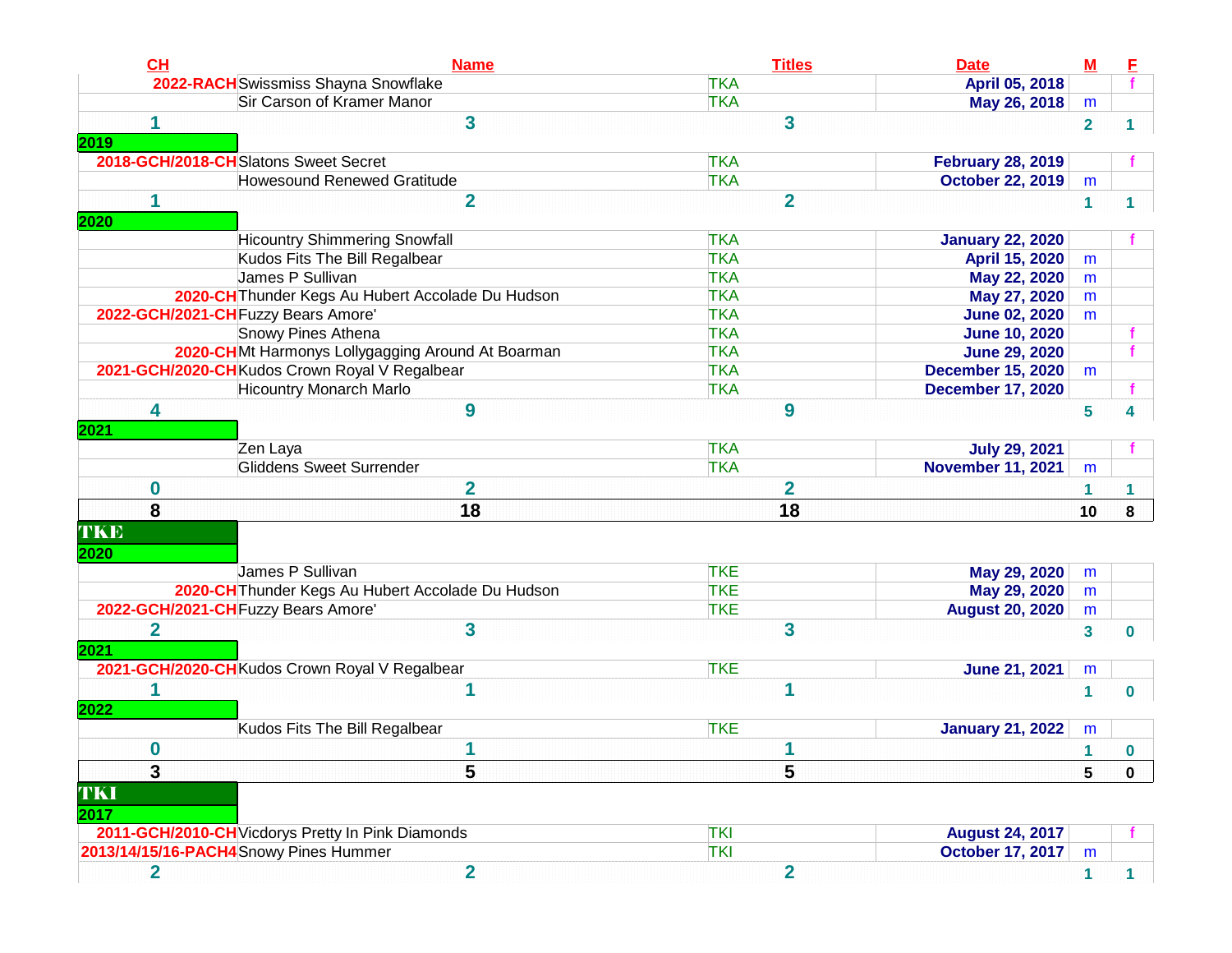| Sir Carson of Kramer Manor<br><b>TKI</b><br><b>February 28, 2018</b><br>m<br><b>TKI</b><br>Agostis Rufus<br><b>March 07, 2018</b><br>m<br>2022-RACH Swissmiss Shayna Snowflake<br><b>TKI</b><br>April 04, 2018<br>3<br>3<br>$\overline{2}$<br>2019<br>2018-GCH/2018-CHSlatons Sweet Secret<br><b>TKI</b><br><b>February 27, 2019</b><br>Sir S'Morris Taft Bain<br><b>TKI</b><br>May 15, 2019<br>m<br>2021-CH Mistihil Stormy Weather By Rowdy<br><b>TKI</b><br><b>July 15, 2019</b><br>2020-CH Kris Kountry Queen of Hearts V Poker<br><b>TKI</b><br><b>December 11, 2019</b><br>f<br>$\mathbf{3}$<br>4<br>4<br>1<br>$\overline{\mathbf{3}}$<br>2020<br>Kudos Fits The Bill Regalbear<br><b>TKI</b><br>April 15, 2020<br>m<br>Cache Retreat Eleanor of Thunder Keg<br><b>TKI</b><br>May 18, 2020<br>James P Sullivan<br><b>TKI</b><br>May 18, 2020<br>m<br>2018-CH Tinkerbells Sharp Shooter<br><b>TKI</b><br>May 18, 2020<br>m<br>2020-CH Thunder Kegs Au Hubert Accolade Du Hudson<br><b>TKI</b><br>May 26, 2020<br>m<br>2022-GCH/2021-CH Fuzzy Bears Amore'<br><b>TKI</b><br>May 29, 2020<br>m<br>Snowy Pines Athena<br><b>TKI</b><br><b>June 05, 2020</b><br>2020-CHMt Harmonys Lollygagging Around At Boarman<br><b>TKI</b><br><b>June 28, 2020</b><br>2021-GCH/2020-CHKudos Crown Royal V Regalbear<br><b>TKI</b><br><b>December 09, 2020</b><br>m<br><b>Hicountry Monarch Marlo</b><br><b>TKI</b><br><b>December 16, 2020</b><br>5<br>10<br>10<br>6<br>4<br>2021<br>Brandau Ridge Takn A Walk Ur Heart<br><b>TKI</b><br><b>February 19, 2021</b><br><b>TKI</b><br>Zen Laya<br><b>July 28, 2021</b><br><b>Gliddens Sweet Surrender</b><br><b>TKI</b><br><b>November 10, 2021</b><br>m<br>$\overline{\mathbf{3}}$<br>$\mathbf 0$<br>3<br>1<br>$\overline{2}$<br>2022<br>Brody Douglas Sampson of Hay Creek Saints & Danes<br><b>TKI</b><br><b>February 17, 2022</b><br>m<br>$\bf{0}$<br>1<br>$\mathbf 0$<br>1<br>$\overline{11}$<br>23<br>23<br>12<br>TKN<br>2017<br>2016-GCH/2015-CHSlatons Ticket To Ride<br><b>TKN</b><br>May 16, 2017<br>m<br><b>Blue Collars Mischief Maker</b><br><b>TKN</b><br>May 23, 2017<br><b>TKN</b><br>2016-CH Summerlyns U R My Keb V Showme<br><b>June 09, 2017</b><br>Brandau Ridge Takn A Walk Ur Heart<br><b>TKN</b><br><b>July 22, 2017</b><br><b>Clementine Rose</b><br><b>TKN</b><br><b>August 10, 2017</b> | CH<br>2018 | <b>Name</b> | <b>Titles</b> | <b>Date</b> | <u>M</u> | E  |
|-------------------------------------------------------------------------------------------------------------------------------------------------------------------------------------------------------------------------------------------------------------------------------------------------------------------------------------------------------------------------------------------------------------------------------------------------------------------------------------------------------------------------------------------------------------------------------------------------------------------------------------------------------------------------------------------------------------------------------------------------------------------------------------------------------------------------------------------------------------------------------------------------------------------------------------------------------------------------------------------------------------------------------------------------------------------------------------------------------------------------------------------------------------------------------------------------------------------------------------------------------------------------------------------------------------------------------------------------------------------------------------------------------------------------------------------------------------------------------------------------------------------------------------------------------------------------------------------------------------------------------------------------------------------------------------------------------------------------------------------------------------------------------------------------------------------------------------------------------------------------------------------------------------------------------------------------------------------------------------------------------------------------------------------------------------------------------------------------------------------------------------------------------------------------------------------------------------------------------------------------------------------------------------------------------------------------------------------------------|------------|-------------|---------------|-------------|----------|----|
|                                                                                                                                                                                                                                                                                                                                                                                                                                                                                                                                                                                                                                                                                                                                                                                                                                                                                                                                                                                                                                                                                                                                                                                                                                                                                                                                                                                                                                                                                                                                                                                                                                                                                                                                                                                                                                                                                                                                                                                                                                                                                                                                                                                                                                                                                                                                                       |            |             |               |             |          |    |
|                                                                                                                                                                                                                                                                                                                                                                                                                                                                                                                                                                                                                                                                                                                                                                                                                                                                                                                                                                                                                                                                                                                                                                                                                                                                                                                                                                                                                                                                                                                                                                                                                                                                                                                                                                                                                                                                                                                                                                                                                                                                                                                                                                                                                                                                                                                                                       |            |             |               |             |          |    |
|                                                                                                                                                                                                                                                                                                                                                                                                                                                                                                                                                                                                                                                                                                                                                                                                                                                                                                                                                                                                                                                                                                                                                                                                                                                                                                                                                                                                                                                                                                                                                                                                                                                                                                                                                                                                                                                                                                                                                                                                                                                                                                                                                                                                                                                                                                                                                       |            |             |               |             |          |    |
|                                                                                                                                                                                                                                                                                                                                                                                                                                                                                                                                                                                                                                                                                                                                                                                                                                                                                                                                                                                                                                                                                                                                                                                                                                                                                                                                                                                                                                                                                                                                                                                                                                                                                                                                                                                                                                                                                                                                                                                                                                                                                                                                                                                                                                                                                                                                                       |            |             |               |             |          |    |
|                                                                                                                                                                                                                                                                                                                                                                                                                                                                                                                                                                                                                                                                                                                                                                                                                                                                                                                                                                                                                                                                                                                                                                                                                                                                                                                                                                                                                                                                                                                                                                                                                                                                                                                                                                                                                                                                                                                                                                                                                                                                                                                                                                                                                                                                                                                                                       |            |             |               |             |          |    |
|                                                                                                                                                                                                                                                                                                                                                                                                                                                                                                                                                                                                                                                                                                                                                                                                                                                                                                                                                                                                                                                                                                                                                                                                                                                                                                                                                                                                                                                                                                                                                                                                                                                                                                                                                                                                                                                                                                                                                                                                                                                                                                                                                                                                                                                                                                                                                       |            |             |               |             |          |    |
|                                                                                                                                                                                                                                                                                                                                                                                                                                                                                                                                                                                                                                                                                                                                                                                                                                                                                                                                                                                                                                                                                                                                                                                                                                                                                                                                                                                                                                                                                                                                                                                                                                                                                                                                                                                                                                                                                                                                                                                                                                                                                                                                                                                                                                                                                                                                                       |            |             |               |             |          |    |
|                                                                                                                                                                                                                                                                                                                                                                                                                                                                                                                                                                                                                                                                                                                                                                                                                                                                                                                                                                                                                                                                                                                                                                                                                                                                                                                                                                                                                                                                                                                                                                                                                                                                                                                                                                                                                                                                                                                                                                                                                                                                                                                                                                                                                                                                                                                                                       |            |             |               |             |          |    |
|                                                                                                                                                                                                                                                                                                                                                                                                                                                                                                                                                                                                                                                                                                                                                                                                                                                                                                                                                                                                                                                                                                                                                                                                                                                                                                                                                                                                                                                                                                                                                                                                                                                                                                                                                                                                                                                                                                                                                                                                                                                                                                                                                                                                                                                                                                                                                       |            |             |               |             |          |    |
|                                                                                                                                                                                                                                                                                                                                                                                                                                                                                                                                                                                                                                                                                                                                                                                                                                                                                                                                                                                                                                                                                                                                                                                                                                                                                                                                                                                                                                                                                                                                                                                                                                                                                                                                                                                                                                                                                                                                                                                                                                                                                                                                                                                                                                                                                                                                                       |            |             |               |             |          |    |
|                                                                                                                                                                                                                                                                                                                                                                                                                                                                                                                                                                                                                                                                                                                                                                                                                                                                                                                                                                                                                                                                                                                                                                                                                                                                                                                                                                                                                                                                                                                                                                                                                                                                                                                                                                                                                                                                                                                                                                                                                                                                                                                                                                                                                                                                                                                                                       |            |             |               |             |          |    |
|                                                                                                                                                                                                                                                                                                                                                                                                                                                                                                                                                                                                                                                                                                                                                                                                                                                                                                                                                                                                                                                                                                                                                                                                                                                                                                                                                                                                                                                                                                                                                                                                                                                                                                                                                                                                                                                                                                                                                                                                                                                                                                                                                                                                                                                                                                                                                       |            |             |               |             |          |    |
|                                                                                                                                                                                                                                                                                                                                                                                                                                                                                                                                                                                                                                                                                                                                                                                                                                                                                                                                                                                                                                                                                                                                                                                                                                                                                                                                                                                                                                                                                                                                                                                                                                                                                                                                                                                                                                                                                                                                                                                                                                                                                                                                                                                                                                                                                                                                                       |            |             |               |             |          |    |
|                                                                                                                                                                                                                                                                                                                                                                                                                                                                                                                                                                                                                                                                                                                                                                                                                                                                                                                                                                                                                                                                                                                                                                                                                                                                                                                                                                                                                                                                                                                                                                                                                                                                                                                                                                                                                                                                                                                                                                                                                                                                                                                                                                                                                                                                                                                                                       |            |             |               |             |          |    |
|                                                                                                                                                                                                                                                                                                                                                                                                                                                                                                                                                                                                                                                                                                                                                                                                                                                                                                                                                                                                                                                                                                                                                                                                                                                                                                                                                                                                                                                                                                                                                                                                                                                                                                                                                                                                                                                                                                                                                                                                                                                                                                                                                                                                                                                                                                                                                       |            |             |               |             |          |    |
|                                                                                                                                                                                                                                                                                                                                                                                                                                                                                                                                                                                                                                                                                                                                                                                                                                                                                                                                                                                                                                                                                                                                                                                                                                                                                                                                                                                                                                                                                                                                                                                                                                                                                                                                                                                                                                                                                                                                                                                                                                                                                                                                                                                                                                                                                                                                                       |            |             |               |             |          |    |
|                                                                                                                                                                                                                                                                                                                                                                                                                                                                                                                                                                                                                                                                                                                                                                                                                                                                                                                                                                                                                                                                                                                                                                                                                                                                                                                                                                                                                                                                                                                                                                                                                                                                                                                                                                                                                                                                                                                                                                                                                                                                                                                                                                                                                                                                                                                                                       |            |             |               |             |          |    |
|                                                                                                                                                                                                                                                                                                                                                                                                                                                                                                                                                                                                                                                                                                                                                                                                                                                                                                                                                                                                                                                                                                                                                                                                                                                                                                                                                                                                                                                                                                                                                                                                                                                                                                                                                                                                                                                                                                                                                                                                                                                                                                                                                                                                                                                                                                                                                       |            |             |               |             |          |    |
|                                                                                                                                                                                                                                                                                                                                                                                                                                                                                                                                                                                                                                                                                                                                                                                                                                                                                                                                                                                                                                                                                                                                                                                                                                                                                                                                                                                                                                                                                                                                                                                                                                                                                                                                                                                                                                                                                                                                                                                                                                                                                                                                                                                                                                                                                                                                                       |            |             |               |             |          |    |
|                                                                                                                                                                                                                                                                                                                                                                                                                                                                                                                                                                                                                                                                                                                                                                                                                                                                                                                                                                                                                                                                                                                                                                                                                                                                                                                                                                                                                                                                                                                                                                                                                                                                                                                                                                                                                                                                                                                                                                                                                                                                                                                                                                                                                                                                                                                                                       |            |             |               |             |          |    |
|                                                                                                                                                                                                                                                                                                                                                                                                                                                                                                                                                                                                                                                                                                                                                                                                                                                                                                                                                                                                                                                                                                                                                                                                                                                                                                                                                                                                                                                                                                                                                                                                                                                                                                                                                                                                                                                                                                                                                                                                                                                                                                                                                                                                                                                                                                                                                       |            |             |               |             |          |    |
|                                                                                                                                                                                                                                                                                                                                                                                                                                                                                                                                                                                                                                                                                                                                                                                                                                                                                                                                                                                                                                                                                                                                                                                                                                                                                                                                                                                                                                                                                                                                                                                                                                                                                                                                                                                                                                                                                                                                                                                                                                                                                                                                                                                                                                                                                                                                                       |            |             |               |             |          |    |
|                                                                                                                                                                                                                                                                                                                                                                                                                                                                                                                                                                                                                                                                                                                                                                                                                                                                                                                                                                                                                                                                                                                                                                                                                                                                                                                                                                                                                                                                                                                                                                                                                                                                                                                                                                                                                                                                                                                                                                                                                                                                                                                                                                                                                                                                                                                                                       |            |             |               |             |          |    |
|                                                                                                                                                                                                                                                                                                                                                                                                                                                                                                                                                                                                                                                                                                                                                                                                                                                                                                                                                                                                                                                                                                                                                                                                                                                                                                                                                                                                                                                                                                                                                                                                                                                                                                                                                                                                                                                                                                                                                                                                                                                                                                                                                                                                                                                                                                                                                       |            |             |               |             |          |    |
|                                                                                                                                                                                                                                                                                                                                                                                                                                                                                                                                                                                                                                                                                                                                                                                                                                                                                                                                                                                                                                                                                                                                                                                                                                                                                                                                                                                                                                                                                                                                                                                                                                                                                                                                                                                                                                                                                                                                                                                                                                                                                                                                                                                                                                                                                                                                                       |            |             |               |             |          |    |
|                                                                                                                                                                                                                                                                                                                                                                                                                                                                                                                                                                                                                                                                                                                                                                                                                                                                                                                                                                                                                                                                                                                                                                                                                                                                                                                                                                                                                                                                                                                                                                                                                                                                                                                                                                                                                                                                                                                                                                                                                                                                                                                                                                                                                                                                                                                                                       |            |             |               |             |          |    |
|                                                                                                                                                                                                                                                                                                                                                                                                                                                                                                                                                                                                                                                                                                                                                                                                                                                                                                                                                                                                                                                                                                                                                                                                                                                                                                                                                                                                                                                                                                                                                                                                                                                                                                                                                                                                                                                                                                                                                                                                                                                                                                                                                                                                                                                                                                                                                       |            |             |               |             |          |    |
|                                                                                                                                                                                                                                                                                                                                                                                                                                                                                                                                                                                                                                                                                                                                                                                                                                                                                                                                                                                                                                                                                                                                                                                                                                                                                                                                                                                                                                                                                                                                                                                                                                                                                                                                                                                                                                                                                                                                                                                                                                                                                                                                                                                                                                                                                                                                                       |            |             |               |             |          | 11 |
|                                                                                                                                                                                                                                                                                                                                                                                                                                                                                                                                                                                                                                                                                                                                                                                                                                                                                                                                                                                                                                                                                                                                                                                                                                                                                                                                                                                                                                                                                                                                                                                                                                                                                                                                                                                                                                                                                                                                                                                                                                                                                                                                                                                                                                                                                                                                                       |            |             |               |             |          |    |
|                                                                                                                                                                                                                                                                                                                                                                                                                                                                                                                                                                                                                                                                                                                                                                                                                                                                                                                                                                                                                                                                                                                                                                                                                                                                                                                                                                                                                                                                                                                                                                                                                                                                                                                                                                                                                                                                                                                                                                                                                                                                                                                                                                                                                                                                                                                                                       |            |             |               |             |          |    |
|                                                                                                                                                                                                                                                                                                                                                                                                                                                                                                                                                                                                                                                                                                                                                                                                                                                                                                                                                                                                                                                                                                                                                                                                                                                                                                                                                                                                                                                                                                                                                                                                                                                                                                                                                                                                                                                                                                                                                                                                                                                                                                                                                                                                                                                                                                                                                       |            |             |               |             |          |    |
|                                                                                                                                                                                                                                                                                                                                                                                                                                                                                                                                                                                                                                                                                                                                                                                                                                                                                                                                                                                                                                                                                                                                                                                                                                                                                                                                                                                                                                                                                                                                                                                                                                                                                                                                                                                                                                                                                                                                                                                                                                                                                                                                                                                                                                                                                                                                                       |            |             |               |             |          |    |
|                                                                                                                                                                                                                                                                                                                                                                                                                                                                                                                                                                                                                                                                                                                                                                                                                                                                                                                                                                                                                                                                                                                                                                                                                                                                                                                                                                                                                                                                                                                                                                                                                                                                                                                                                                                                                                                                                                                                                                                                                                                                                                                                                                                                                                                                                                                                                       |            |             |               |             |          |    |
|                                                                                                                                                                                                                                                                                                                                                                                                                                                                                                                                                                                                                                                                                                                                                                                                                                                                                                                                                                                                                                                                                                                                                                                                                                                                                                                                                                                                                                                                                                                                                                                                                                                                                                                                                                                                                                                                                                                                                                                                                                                                                                                                                                                                                                                                                                                                                       |            |             |               |             |          |    |
| 2011-GCH/2010-CH Vicdorys Pretty In Pink Diamonds<br><b>TKN</b><br><b>August 23, 2017</b>                                                                                                                                                                                                                                                                                                                                                                                                                                                                                                                                                                                                                                                                                                                                                                                                                                                                                                                                                                                                                                                                                                                                                                                                                                                                                                                                                                                                                                                                                                                                                                                                                                                                                                                                                                                                                                                                                                                                                                                                                                                                                                                                                                                                                                                             |            |             |               |             |          |    |
| 2013/14/15/16-PACH4Snowy Pines Hummer<br><b>TKN</b><br>October 13, 2017<br>m                                                                                                                                                                                                                                                                                                                                                                                                                                                                                                                                                                                                                                                                                                                                                                                                                                                                                                                                                                                                                                                                                                                                                                                                                                                                                                                                                                                                                                                                                                                                                                                                                                                                                                                                                                                                                                                                                                                                                                                                                                                                                                                                                                                                                                                                          |            |             |               |             |          |    |
| 2016-CH Skyviews Masquarade<br><b>TKN</b><br><b>November 07, 2017</b>                                                                                                                                                                                                                                                                                                                                                                                                                                                                                                                                                                                                                                                                                                                                                                                                                                                                                                                                                                                                                                                                                                                                                                                                                                                                                                                                                                                                                                                                                                                                                                                                                                                                                                                                                                                                                                                                                                                                                                                                                                                                                                                                                                                                                                                                                 |            |             |               |             |          | f. |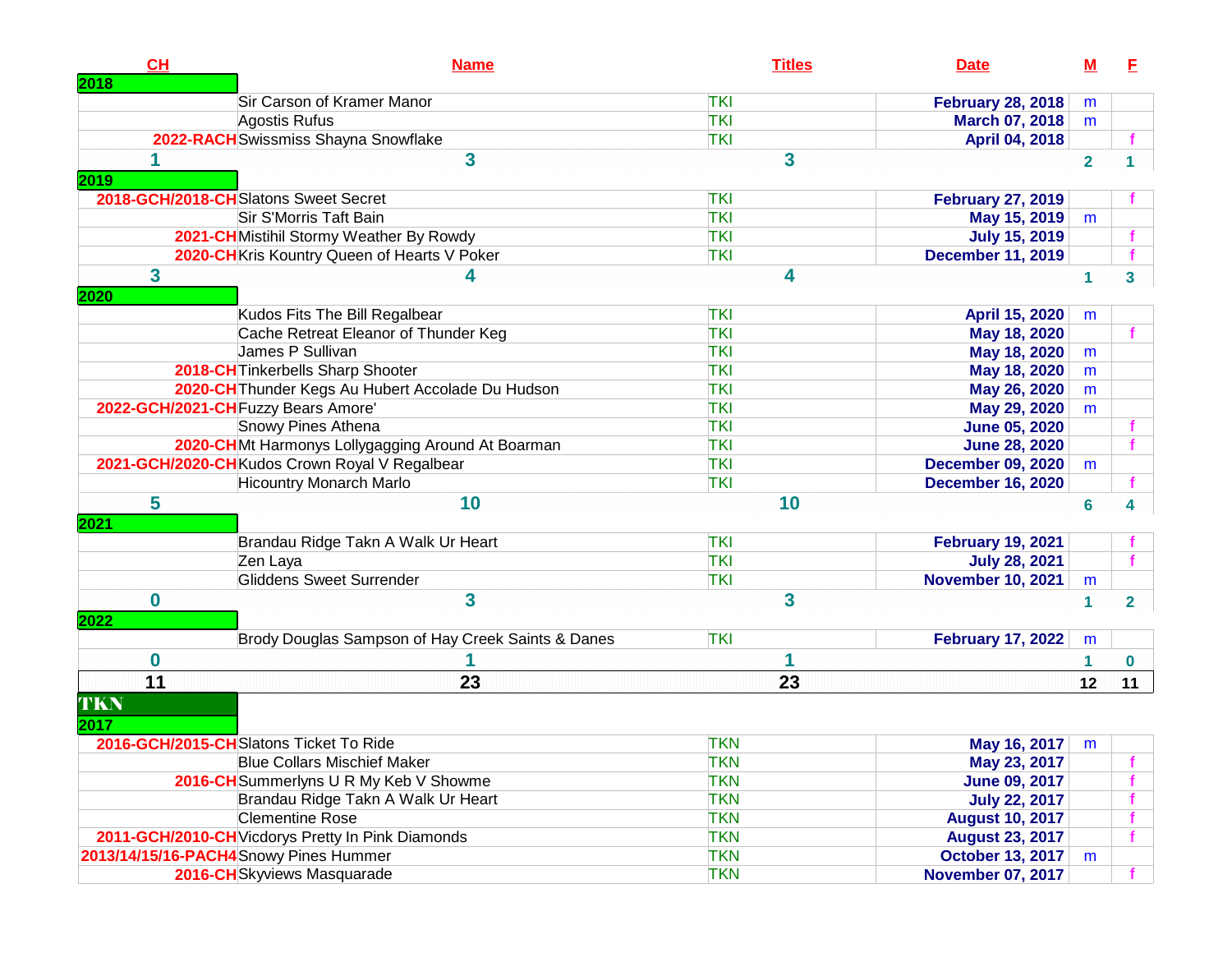| CL                                   | <b>Name</b>                                                 | <b>Titles</b> | <b>Date</b>              | $M$          | E                       |
|--------------------------------------|-------------------------------------------------------------|---------------|--------------------------|--------------|-------------------------|
| 5                                    | 8                                                           | 8             |                          | $\mathbf{2}$ | 6                       |
| 2018                                 |                                                             |               |                          |              |                         |
|                                      | 2018-GCH/2017-CHLasquites Xavier V Horace                   | <b>TKN</b>    | <b>January 19, 2018</b>  | m            |                         |
|                                      | Shadow Mtn Quidditch V Vicdory                              | <b>TKN</b>    | <b>January 25, 2018</b>  |              |                         |
|                                      | 2016-CH Kings Mill Hemie of Fuzzy Bear "Lola Mae"           | <b>TKN</b>    | <b>February 09, 2018</b> |              |                         |
|                                      | Sir Carson of Kramer Manor                                  | <b>TKN</b>    | <b>February 27, 2018</b> | m            |                         |
|                                      | 2017-GCH/2016-CH Gliddens Yosminty Sam I Am                 | <b>TKN</b>    | <b>March 01, 2018</b>    | m            |                         |
|                                      | Agostis Rufus                                               | <b>TKN</b>    | <b>March 06, 2018</b>    | m            |                         |
|                                      | 2022-RACH Swissmiss Shayna Snowflake                        | <b>TKN</b>    | April 03, 2018           |              |                         |
|                                      | 2017-GCH/2017-CH Westhavens When You Wish Upon A Star Heidi | <b>TKN</b>    | <b>August 03, 2018</b>   |              |                         |
|                                      | 2017-GCH/2016-CH Tinkerbells Genevieve V Santas Forest      | <b>TKN</b>    | <b>August 10, 2018</b>   |              |                         |
|                                      | 2018-CHMistihil Pollyanna Rules                             | <b>TKN</b>    | <b>August 14, 2018</b>   |              |                         |
|                                      | 2021-CH Mistihil Stormy Weather By Rowdy                    | <b>TKN</b>    | <b>August 14, 2018</b>   |              |                         |
| 8                                    | 11                                                          | 11            |                          | 4            | $\overline{7}$          |
| 2019                                 |                                                             |               |                          |              |                         |
|                                      | <b>Brendans Pixie Seuel</b>                                 | <b>TKN</b>    | <b>January 02, 2019</b>  | m            |                         |
| 2018-GCH/2018-CHSlatons Sweet Secret |                                                             | <b>TKN</b>    | <b>February 26, 2019</b> |              |                         |
|                                      | Sir S'Morris Taft Bain                                      | <b>TKN</b>    | May 14, 2019             | m            |                         |
|                                      | 2021-GCH/2020-CHKudos Crown Royal V Regalbear               | <b>TKN</b>    | <b>June 12, 2019</b>     | m            |                         |
|                                      | Oakridge Sailing Away To Sassys Place                       | <b>TKN</b>    | <b>June 21, 2019</b>     | m            |                         |
|                                      | Tinkerbells Reflectionofagoldenpatchv.Santasforest          | <b>TKN</b>    | <b>October 04, 2019</b>  | m            |                         |
|                                      | 2022-CH Skyviews Rags To Riches                             | <b>TKN</b>    | <b>October 09, 2019</b>  | m            |                         |
|                                      | 2017-GCH/2017-CHLasquites Yours Mine And Ours               | <b>TKN</b>    | <b>October 24, 2019</b>  | m            |                         |
|                                      | Kudos Fits The Bill Regalbear                               | <b>TKN</b>    | <b>November 12, 2019</b> | m            |                         |
|                                      | 2017-GCH/2016-CH Starbrites Ellington V Cedar               | <b>TKN</b>    | <b>November 12, 2019</b> | m            |                         |
|                                      | 2020-CH Thunder Kegs Au Hubert Accolade Du Hudson           | <b>TKN</b>    | <b>November 18, 2019</b> | m            |                         |
|                                      | 2020-CHMt Harmonys It's A Wonderful Life V Elba             | <b>TKN</b>    | <b>November 19, 2019</b> |              |                         |
|                                      | 2021-CH Thunder Kegs Brave Journey                          | <b>TKN</b>    | <b>November 19, 2019</b> | m            |                         |
|                                      | 2019-CH/2020-GCH Kris Kountry Big Blind V Poker             | <b>TKN</b>    | <b>December 04, 2019</b> | m            |                         |
|                                      | 2020-CH Kris Kountry Queen of Hearts V Poker                | <b>TKN</b>    | <b>December 10, 2019</b> |              |                         |
| 10                                   | 15                                                          | 15            |                          |              |                         |
|                                      |                                                             |               |                          | 12           | $\overline{\mathbf{3}}$ |
| 2020                                 |                                                             |               |                          |              |                         |
|                                      | <b>Shadow Nissley</b>                                       | <b>TKN</b>    | <b>January 03, 2020</b>  | m            |                         |
|                                      | Cache Retreat Eleanor of Thunder Keg                        | <b>TKN</b>    | <b>February 20, 2020</b> |              |                         |
|                                      | 2021-CH Vicdorys You Will Rise Jeul Kreek                   | <b>TKN</b>    | <b>February 20, 2020</b> |              |                         |
|                                      | 2022-GCH/2021-CH Vicdorys You'Re So Cold                    | <b>TKN</b>    | <b>February 20, 2020</b> |              |                         |
|                                      | 2017-GCH/2017-CH 3g's Thunder On The Mountain               | <b>TKN</b>    | <b>March 26, 2020</b>    | m            |                         |
|                                      | Empty Keg Wishes of Wisteria                                | <b>TKN</b>    | <b>March 26, 2020</b>    | m            |                         |
|                                      | <b>Hicountry Monarch Marlo</b>                              | <b>TKN</b>    | <b>April 20, 2020</b>    |              | f.                      |
|                                      | Who Dats Big Easy V Noble Crrek                             | <b>TKN</b>    | May 15, 2020             | m            |                         |
|                                      | James P Sullivan                                            | <b>TKN</b>    | May 17, 2020             | m            |                         |
|                                      | 2018-CH Tinkerbells Sharp Shooter                           | <b>TKN</b>    | May 17, 2020             | m            |                         |
|                                      | <b>Rafter Rock Sweet Pickles</b>                            | <b>TKN</b>    | May 18, 2020             |              |                         |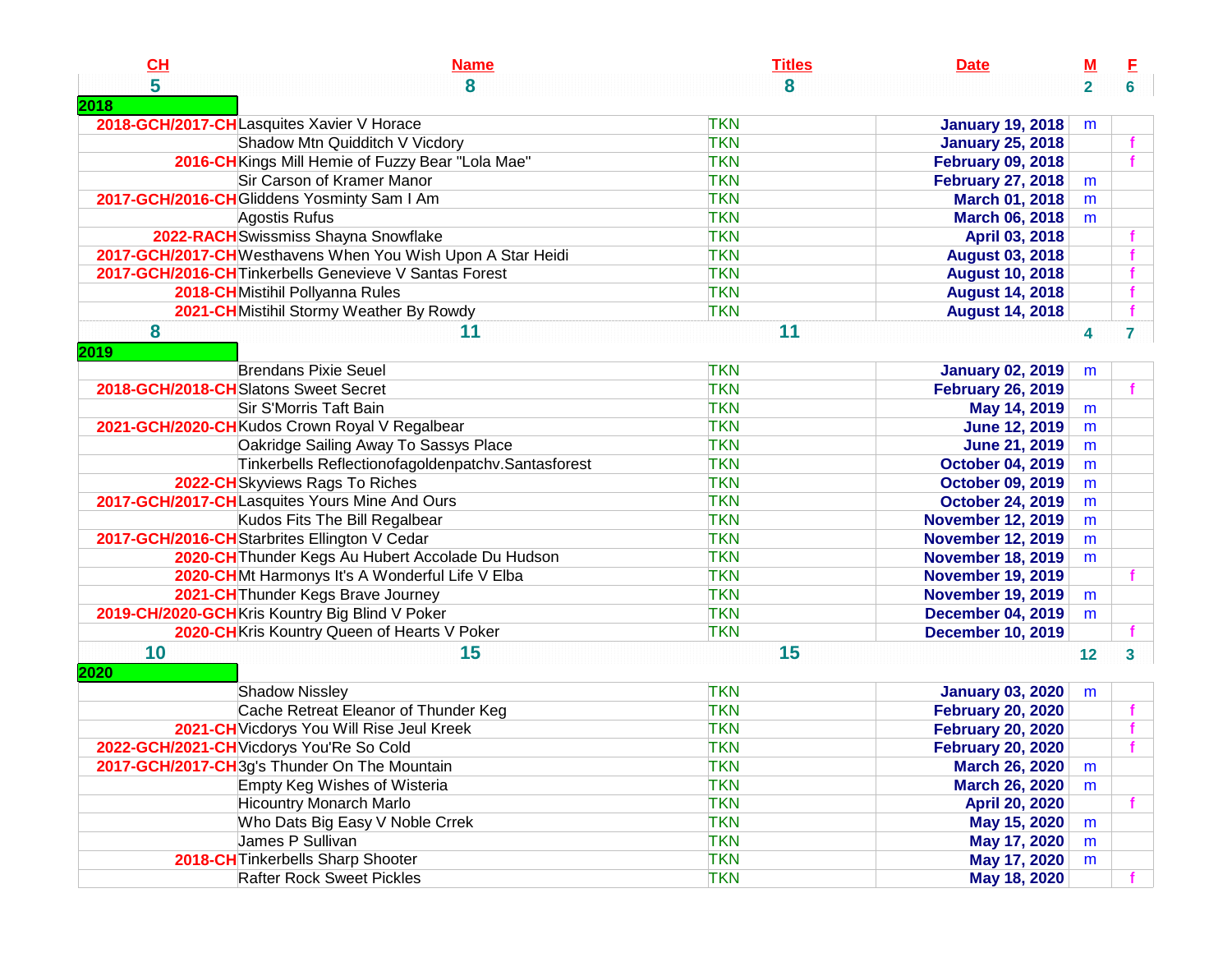| CL                      | <b>Name</b>                                           | <b>Titles</b>   | <b>Date</b>               | $\underline{\mathbf{M}}$ | E                       |
|-------------------------|-------------------------------------------------------|-----------------|---------------------------|--------------------------|-------------------------|
|                         | Rafter Rocks Top Gun                                  | <b>TKN</b>      | May 18, 2020              | m                        |                         |
|                         | Tinkerbells Burnin Hot Embers V Rafter Rock           | <b>TKN</b>      | May 18, 2020              |                          |                         |
|                         | <b>Halestorm Canyon</b>                               | <b>TKN</b>      | May 19, 2020              | m                        |                         |
|                         | 2022-GCH/2021-CH Fuzzy Bears Amore'                   | <b>TKN</b>      | May 28, 2020              | m                        |                         |
|                         | Snowy Pines Athena                                    | <b>TKN</b>      | <b>June 04, 2020</b>      |                          |                         |
|                         | Opdykes Holiday Hot Toddy                             | <b>TKN</b>      | <b>June 17, 2020</b>      |                          |                         |
|                         | 2018-GCH/2018-CHKris Kountry Poker Face               | <b>TKN</b>      | <b>June 19, 2020</b>      | m                        |                         |
|                         | 2020-CHMt Harmonys Lollygagging Around At Boarman     | <b>TKN</b>      | <b>June 27, 2020</b>      |                          |                         |
|                         | 2016-GCH/2014-CHNoble Creeks Don"T' Stop Believin     | <b>TKN</b>      | <b>July 09, 2020</b>      | m                        |                         |
|                         | 2020-CHLasquites Finnigan of Rolando                  | <b>TKN</b>      | <b>July 14, 2020</b>      | m                        |                         |
|                         | Sadie Hunter                                          | <b>TKN</b>      | <b>July 20, 2020</b>      |                          |                         |
|                         | 2021-GCH/2020-CHLone Cedars Desired Jeul of Rainier   | <b>TKN</b>      | <b>November 05, 2020</b>  |                          | $\mathbf{f}$            |
| 10<br>2021              | 23                                                    | 23              |                           | 12                       | 11                      |
|                         | Cache Retreat Class Act V Thunder Keg                 | <b>TKN</b>      | <b>January 15, 2021</b>   |                          |                         |
|                         | 2021-CH Thunder Kegs Ablaze V Hudson                  | <b>TKN</b>      | <b>February 02, 2021</b>  |                          |                         |
|                         | Pachaugs Jameson Bb Bradley                           | <b>TKN</b>      | <b>February 12, 2021</b>  | m                        |                         |
|                         | 2022-CH Noble Creek Back To The Future @ Cedar        | <b>TKN</b>      | <b>March 26, 2021</b>     | m                        |                         |
|                         | Zen Laya                                              | <b>TKN</b>      | <b>July 27, 2021</b>      |                          |                         |
|                         | 2021-CH Kris Kountry Kryskara "The Gambler" Von Joy   | <b>TKN</b>      | <b>July 29, 2021</b>      | m                        |                         |
|                         | Eidelkeits Avanture Ahead                             | <b>TKN</b>      | <b>August 25, 2021</b>    |                          |                         |
|                         | 2020-GCH/2019-CHJamelles To Sir With Love             | <b>TKN</b>      | <b>September 02, 2021</b> | m                        |                         |
|                         | Wk9 Don'T Trip Over That Block                        | <b>TKN</b>      | <b>September 27, 2021</b> | m                        |                         |
|                         | Gliddens Sweet Surrender                              | <b>TKN</b>      | <b>November 09, 2021</b>  | m                        |                         |
|                         | Mt. Harmonys Novelty Story                            | <b>TKN</b>      | <b>November 16, 2021</b>  | m                        |                         |
|                         | Pawprintacres Wk9 Go Step On A Lego                   | <b>TKN</b>      | <b>December 08, 2021</b>  | m                        |                         |
|                         | Cascades Avalanche At Paradise                        | <b>TKN</b>      | <b>December 10, 2021</b>  |                          |                         |
|                         | Hkj's Calm In The Storm                               | <b>TKN</b>      | <b>December 14, 2021</b>  |                          |                         |
| 4<br>2022               | 14                                                    | 14              |                           | 8                        | 6                       |
|                         | Nordogs Stoic Red Cedar V Empty Keg                   | <b>TKN</b>      | <b>January 07, 2022</b>   | m                        |                         |
|                         | 2020-CH Sandrimars Come Monday V Revilo               | <b>TKN</b>      | <b>January 22, 2022</b>   |                          |                         |
|                         | Brody Douglas Sampson of Hay Creek Saints & Danes     | <b>TKN</b>      | <b>February 17, 2022</b>  | m                        |                         |
|                         | 2021-GCH/2021-CHLasquites A Who Dat On The Ponderosa  | <b>TKN</b>      | <b>February 17, 2022</b>  | m                        |                         |
|                         | Masquerades Winston, Victory At All Cost V Zettersten | <b>TKN</b>      | <b>February 17, 2022</b>  | m                        |                         |
|                         | Thunder Kegs 'Cuz I Can                               | <b>TKN</b>      | <b>February 24, 2022</b>  |                          |                         |
| $\overline{\mathbf{2}}$ | $6\phantom{1}6$                                       | 6               |                           | 4                        | $\overline{\mathbf{2}}$ |
| 39<br>TKP               | $\overline{77}$                                       | $\overline{77}$ |                           | 42                       | 35 <sub>5</sub>         |
| 2017                    | 2011-GCH/2010-CH Vicdorys Pretty In Pink Diamonds     | <b>TKP</b>      | <b>August 28, 2017</b>    |                          |                         |
|                         |                                                       |                 |                           |                          |                         |
| 1                       | 1                                                     | 1               |                           | 0                        | 1                       |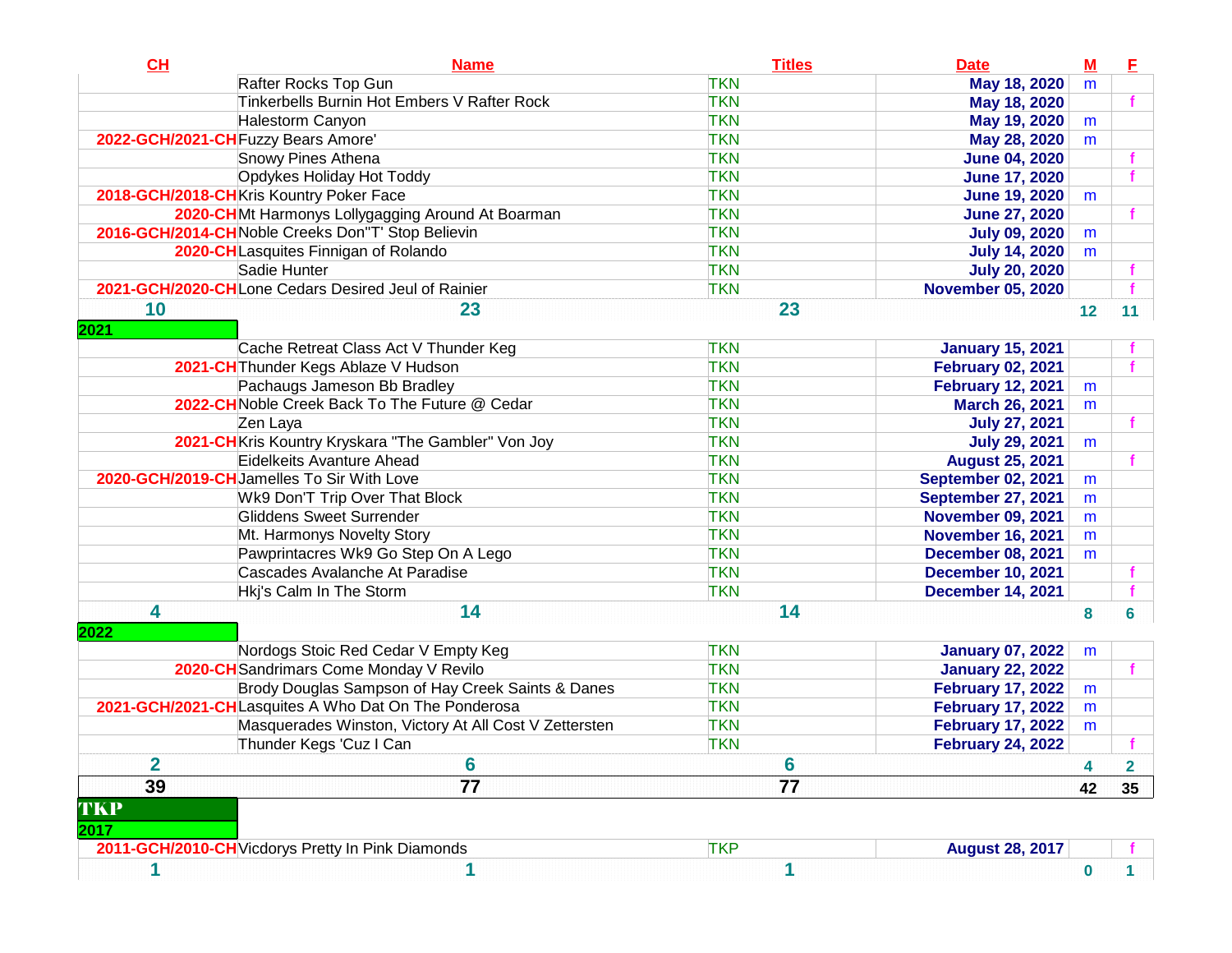| 2018                | CL                      | <b>Name</b>                                       | <b>Titles</b> | <b>Date</b>               | <u>M</u>     | E              |
|---------------------|-------------------------|---------------------------------------------------|---------------|---------------------------|--------------|----------------|
|                     |                         | Sir Carson of Kramer Manor                        | <b>TKP</b>    | May 27, 2018              | m            |                |
| 2020                | $\bf{0}$                | 1                                                 | 1             |                           | $\mathbf{1}$ | 0              |
|                     |                         | Kudos Fits The Bill Regalbear                     | <b>TKP</b>    | April 26, 2020            | m            |                |
|                     |                         | James P Sullivan                                  | <b>TKP</b>    | May 28, 2020              | m            |                |
|                     |                         | 2020-CH Thunder Kegs Au Hubert Accolade Du Hudson | <b>TKP</b>    | May 28, 2020              | m            |                |
|                     |                         | 2022-GCH/2021-CH Fuzzy Bears Amore'               | <b>TKP</b>    | <b>July 06, 2020</b>      | m            |                |
| 2021                | $\overline{\mathbf{2}}$ | 4                                                 | 4             |                           | 4            | 0              |
|                     |                         | 2021-GCH/2020-CH Kudos Crown Royal V Regalbear    | <b>TKP</b>    | <b>February 12, 2021</b>  | m            |                |
| 2022                | 1                       | 1                                                 | 1             |                           | $\mathbf{1}$ | 0              |
|                     |                         | 2022-RACH Swissmiss Shayna Snowflake              | <b>TKP</b>    | <b>January 08, 2022</b>   |              |                |
|                     |                         | 1                                                 | 1             |                           | 0            |                |
|                     | 5                       | 8                                                 | 8             |                           | 6            | $\mathbf{2}$   |
| <b>TQXP</b><br>2014 |                         |                                                   |               |                           |              |                |
|                     |                         | 2013/14/15/16-PACH4 Snowy Pines Hummer            | <b>TQXP</b>   | <b>October 26, 2014</b>   | m            |                |
|                     |                         | 1                                                 |               |                           | 1            | 0              |
|                     | 1                       | 1                                                 |               |                           | $\mathbf{1}$ | $\mathbf 0$    |
| UD<br>1961          |                         |                                                   |               |                           |              |                |
|                     |                         | Fellow Boy Morris                                 | <b>UD</b>     | <b>November 05, 1961</b>  | ${\sf m}$    |                |
| 1963                | $\bf{0}$                | 1                                                 | 1             |                           | $\mathbf{1}$ | 0              |
|                     |                         | <b>Tinka Belle</b>                                | <b>UD</b>     | <b>September 14, 1963</b> |              |                |
| 1964                | $\mathbf 0$             | 1                                                 | 1             |                           | $\mathbf 0$  | 1              |
|                     |                         | Sanctuary Woods Dream On                          | <b>UD</b>     | <b>July 26, 1964</b>      |              |                |
| 1968                | $\mathbf 0$             | 1                                                 | 1             |                           | $\mathbf 0$  | 1              |
|                     |                         | Schon Hiedie Von Toro                             | <b>UD</b>     | <b>July 28, 1968</b>      |              |                |
|                     |                         | Donbies Big Birtha                                | <b>UD</b>     | <b>September 28, 1968</b> |              |                |
|                     |                         | <b>Kessoplus Agustus Caesar</b>                   | <b>UD</b>     | <b>November 30, 1968</b>  | m            |                |
| <b>1969</b>         | $\mathbf 0$             | 3                                                 | 3             |                           | 1            | $\overline{2}$ |
|                     |                         | Chapel Hills Big Dumbo Sno                        | <b>UD</b>     | <b>October 19, 1969</b>   | m            |                |
| <b>1972</b>         | $\mathbf 0$             | 1                                                 | 1             |                           | 1            | $\mathbf 0$    |
|                     |                         | 1975-CHCherryacres Nicklus V Hyden                | <b>UD</b>     | <b>April 29, 1972</b>     | m            |                |
|                     |                         |                                                   |               |                           |              |                |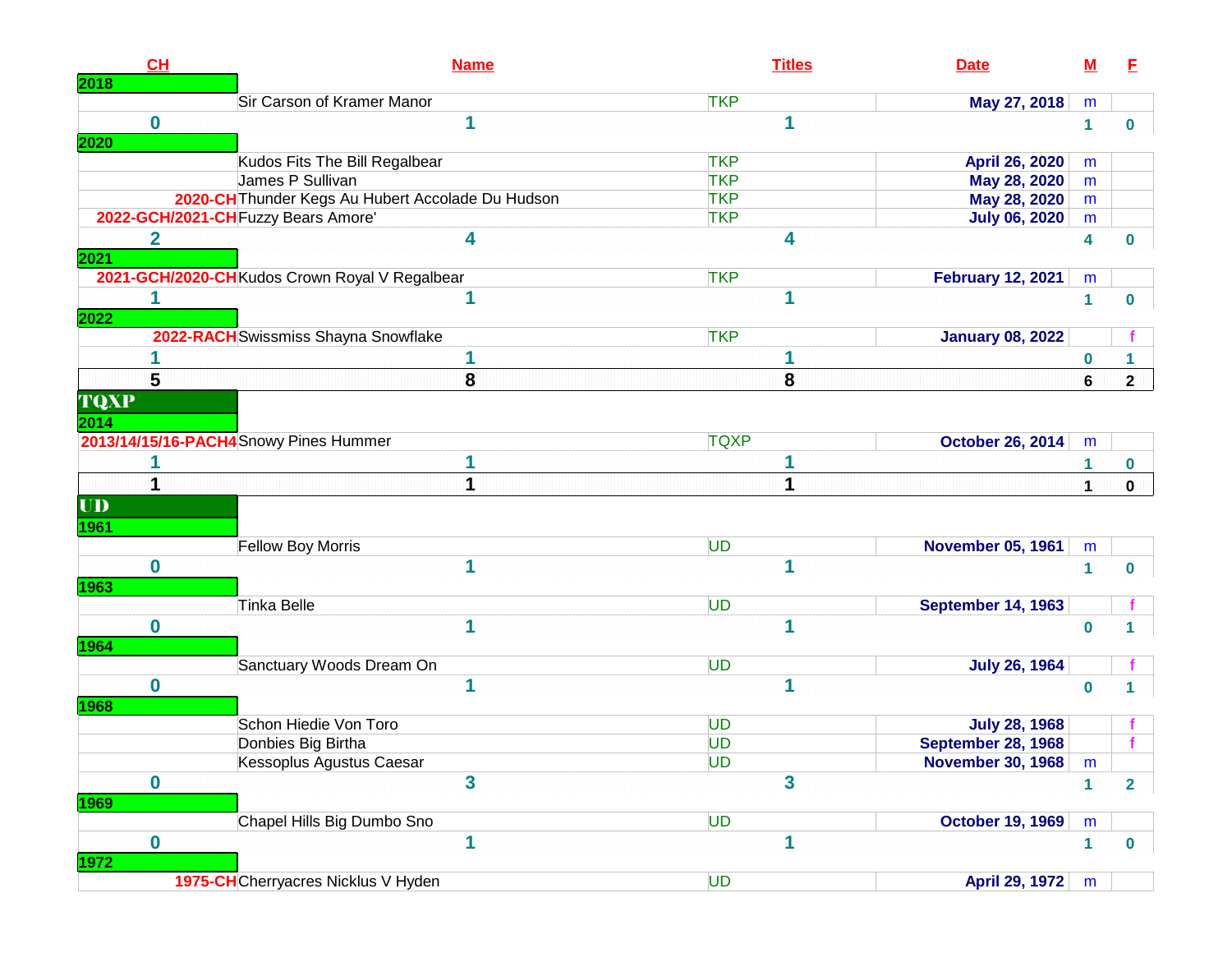| CL                      |                                 | <b>Name</b>    | <b>Titles</b><br><b>Date</b> | $M$                     | E              |
|-------------------------|---------------------------------|----------------|------------------------------|-------------------------|----------------|
|                         | 1969-CH Stoans Beau Zeau        | UD             | <b>September 10, 1972</b>    | m                       |                |
|                         | <b>Straw Barri Ginger</b>       | UD             | <b>October 14, 1972</b>      |                         | f              |
|                         | Ludwig Van Beethoven            | <b>UD</b>      | <b>November 18, 1972</b>     | m                       |                |
| $\overline{\mathbf{2}}$ |                                 | 4              | 4                            | $\mathbf{3}$            | 1.             |
| 1973                    |                                 |                |                              |                         |                |
|                         | Cypress Woods Sir Lancelot      | UD             | April 01, 1973               | m                       |                |
|                         | <b>Trina Grace</b>              | UD             | <b>June 24, 1973</b>         |                         |                |
|                         | Cavajones Lord Samson           | UD             | <b>November 18, 1973</b>     | m                       |                |
|                         | Sir Gaylord Fabacker            | UD             | <b>November 25, 1973</b>     | m                       |                |
| $\bf{0}$                |                                 | 4              | 4                            | $\mathbf{3}$            |                |
| 1974                    |                                 |                |                              |                         |                |
|                         | Taylors April Daisy V Palos     | UD             | <b>June 16, 1974</b>         |                         |                |
|                         | 1976-CH Twin Oaks Cinnamon Bear | <b>UD</b>      | <b>June 23, 1974</b>         |                         |                |
|                         | Christina Von Grindenwald       | <b>UD</b>      | <b>October 13, 1974</b>      |                         |                |
|                         | Mitzi Schariffe Von Breier      | <b>UD</b>      | <b>October 27, 1974</b>      |                         |                |
| 1                       |                                 | 4              | 4                            | $\bf{0}$                | 4              |
| 1975                    |                                 |                |                              |                         |                |
|                         | Baroness Elsa Von Vegas         | UD             | April 06, 1975               |                         |                |
|                         | Frederick Von Hyden             | UD             | April 25, 1975               | m                       |                |
|                         | Mistihil Turmwirt               | UD             | May 24, 1975                 |                         |                |
|                         | Peanuts Mighty Titan            | UD             | <b>November 23, 1975</b>     | m                       |                |
| $\mathbf 0$             |                                 | 4              | 4                            | $\overline{2}$          | $\overline{2}$ |
| 1976                    |                                 |                |                              |                         |                |
|                         | Miss Lightfoot                  | UD             | <b>June 26, 1976</b>         |                         |                |
|                         | Lady Kathy Von Brandendale      | UD             | <b>November 07, 1976</b>     |                         |                |
| $\bf{0}$                |                                 | $\overline{2}$ | $\overline{2}$               | $\bf{0}$                | $\overline{2}$ |
| 1977                    |                                 |                |                              |                         |                |
|                         | Baron Brandy Dandy Wray         | UD             | May 08, 1977                 | m                       |                |
|                         | George Oliver Bernardi          | UD             | May 08, 1977                 | m                       |                |
|                         | Lovecrafts Nita Nicklus         | UD             | May 15, 1977                 |                         |                |
|                         | Felicidads Tigger               | UD             | <b>July 10, 1977</b>         |                         |                |
|                         | Cianciolos Lucky Lucinda        | UD             | <b>October 01, 1977</b>      |                         |                |
|                         | Samantha Proud Sugar Bear       | UD             | <b>November 06, 1977</b>     |                         |                |
|                         | Saltys Happy Harry              | UD             | <b>December 04, 1977</b>     | m                       |                |
| $\boldsymbol{0}$        |                                 | 7              | 7                            | $\overline{\mathbf{3}}$ | 4              |
| 1978                    |                                 |                |                              |                         |                |
|                         | Miss Aggies Brandy Bernard      | UD             | April 23, 1978               |                         |                |
|                         | Twin Oaks Honey Bear            | UD             | <b>October 22, 1978</b>      |                         |                |
| $\bf{0}$                |                                 | $\overline{2}$ | $\overline{2}$               | $\bf{0}$                | $\overline{2}$ |
| 1979                    |                                 |                |                              |                         |                |
|                         | Mountain Brooks Sultan          | UD             | <b>June 23, 1979</b>         | m                       |                |
|                         | Markels Paddington Too          | <b>UD</b>      | <b>October 28, 1979</b>      | m                       |                |
|                         |                                 |                |                              |                         |                |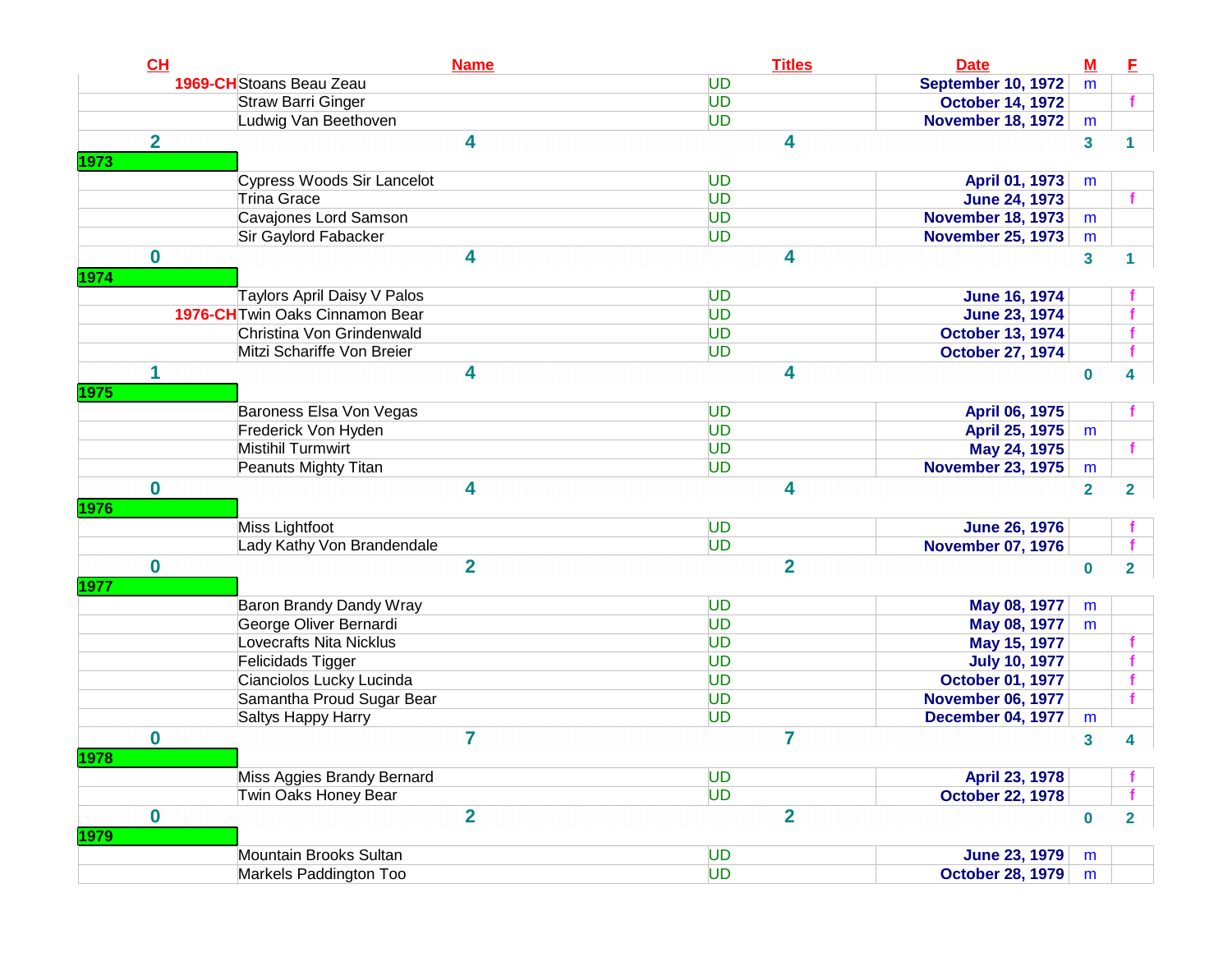| CL           | <b>Name</b>                         | <b>Titles</b><br><b>Date</b>           | <u>M</u>       |  |
|--------------|-------------------------------------|----------------------------------------|----------------|--|
| $\mathbf{0}$ | $\overline{2}$                      | $\overline{2}$                         | $\overline{2}$ |  |
|              |                                     |                                        |                |  |
|              | <b>Bennetts Little Misty</b>        | <b>UD</b><br>March 16, 1980            |                |  |
| $\mathbf 0$  | $\mathbf 1$                         | $\mathbf{1}$                           | $\bf{0}$       |  |
|              |                                     |                                        |                |  |
|              | Camelots Amy Moe B Mar-Don          | UD<br>April 25, 1981                   |                |  |
|              | <b>1981-CH</b> Schnitzers Kunstwerk | <b>UD</b><br>May 30, 1981              |                |  |
| $\mathbf 1$  | $\overline{2}$                      | $\overline{2}$                         | $\pmb{0}$      |  |
|              | Buena Vistas Uri Heathbell          | <b>UD</b><br>May 01, 1983              | m              |  |
|              | <b>Dutchess Saint Catherine</b>     | UD<br>May 14, 1983                     |                |  |
|              | Buena Vistas Valais V Bella         | <b>UD</b><br><b>September 10, 1983</b> |                |  |
|              | St. Johannas Taurus                 | UD<br>September 25, 1983               | m              |  |
|              | Mar-Dons Hope V Jack A Moe          | <b>UD</b><br><b>December 18, 1983</b>  |                |  |
| $\bf{0}$     | 5                                   | 5                                      | $\overline{2}$ |  |
|              |                                     |                                        |                |  |
|              | 1986-OTCH Highpoints Mundys Muse    | <b>UD</b><br>April 14, 1984            |                |  |
|              | Alpine Morning Mist                 | <b>UD</b><br>May 05, 1984              |                |  |
|              | D'Aosta Robin of Ashleigh           | <b>October 15, 1984</b><br><b>UD</b>   |                |  |
| 1            | $\overline{\mathbf{3}}$             | 3                                      | $\bf{0}$       |  |
|              | 1981-CH Excaliburs Lady Anastasia   | <b>UD</b><br>April 12, 1985            |                |  |
|              | Saints Kingdom Doppel Heart         | <b>UD</b><br><b>October 12, 1985</b>   |                |  |
| 1            | $\overline{2}$                      | $\overline{2}$                         | $\mathbf 0$    |  |
|              | 1986-CH Kings Row Snow Job          | <b>UD</b><br><b>June 22, 1986</b>      | m              |  |
| 1            | 1                                   | $\mathbf{1}$                           | $\mathbf{1}$   |  |
|              |                                     |                                        |                |  |
|              | Mar-Dons Prince Hamlet              | <b>UD</b><br><b>March 20, 1988</b>     | m              |  |
| $\mathbf 0$  | 1                                   | $\mathbf{1}$                           | $\mathbf{1}$   |  |
|              | Mar-Wils Markus Von Hyden           | UD<br>April 26, 1989                   | m              |  |
| $\mathbf 0$  | 1                                   | $\mathbf{1}$                           | $\mathbf{1}$   |  |
|              |                                     |                                        |                |  |
|              | <b>Excaliburs Dream Weaver</b>      | <b>UD</b><br><b>April 21, 1990</b>     |                |  |
|              | <b>Excaliburs Distinction</b>       | UD<br>May 20, 1990                     |                |  |
| $\bf{0}$     | $\overline{2}$                      | $\overline{2}$                         | $\mathbf 0$    |  |
|              | <b>Brandy Stations Lady Ashley</b>  | <b>UD</b><br><b>September 22, 1991</b> |                |  |
|              |                                     |                                        |                |  |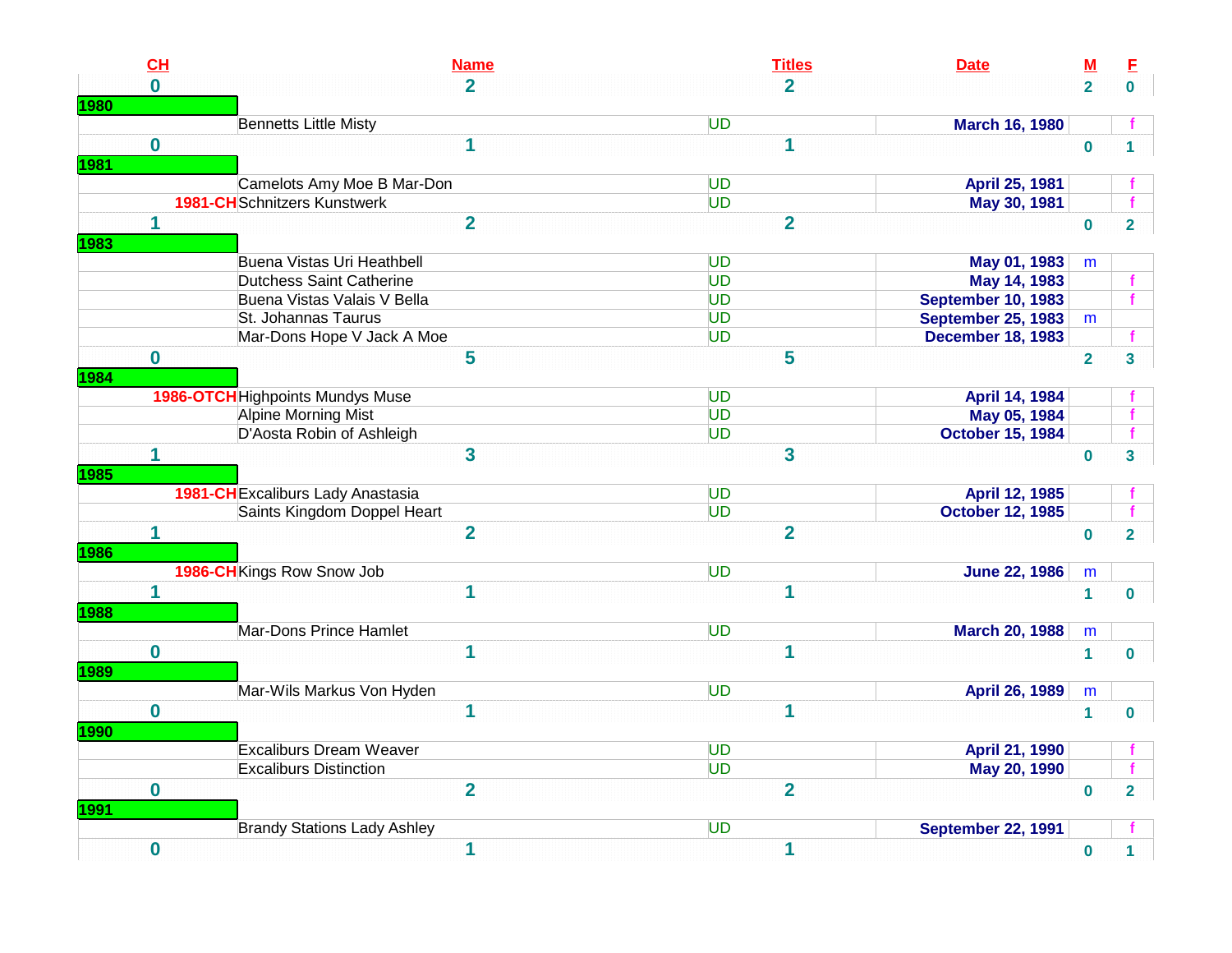|               | CH          | <b>Name</b>                            | <b>Titles</b><br><b>Date</b>         | $\underline{\mathsf{M}}$ | E            |
|---------------|-------------|----------------------------------------|--------------------------------------|--------------------------|--------------|
| <u> 1993 </u> |             | Mik-Lins Love V Hawkeye                | UD<br><b>November 21, 1993</b>       |                          |              |
| <b>1994</b>   | $\mathbf 0$ | 1                                      | 1                                    | $\mathbf 0$              |              |
|               |             | Dotties Frisky                         | UD<br>April 03, 1994                 |                          |              |
| <b>1997</b>   | $\mathbf 0$ | 1                                      | 1                                    | $\bf{0}$                 |              |
|               |             | Beethovens Born To Please              | UD<br><b>February 28, 1997</b>       | m                        |              |
|               |             | <b>Brandy Stations High Hope</b>       | <b>UD</b><br>April 05, 1997          |                          |              |
| <b>1998</b>   | $\bf{0}$    | $\overline{2}$                         | $\overline{2}$                       | $\mathbf{1}$             | 1            |
|               |             | Nerthus Chrissys Alpen Joy             | UD<br><b>October 25, 1998</b>        |                          |              |
| <u> 1999 </u> | $\bf{0}$    | 1                                      | 1                                    | $\bf{0}$                 |              |
|               |             | Almshaus Lily of The Valley            | UD<br><b>January 10, 1999</b>        |                          |              |
| 2000          | $\bf{0}$    | $\overline{\mathbf{1}}$                | $\overline{\mathbf{1}}$              | $\bf{0}$                 |              |
|               |             | Belyns Wendy Darlin                    | UD<br><b>November 25, 2000</b>       |                          |              |
|               |             | Nerthus Philys Chances R Good          | UD<br><b>July 05, 2002</b>           | m                        |              |
| <b>2001</b>   | $\bf{0}$    | $\overline{2}$                         | $\overline{2}$                       | 1                        | 1            |
|               |             | Roberts TBD                            | UD<br>April 27, 2001                 |                          |              |
| 2002          | $\bf{0}$    | 1                                      | 1                                    | $\bf{0}$                 |              |
|               |             | 2001-CH XmaxKris Van 'T Hof Ten Eynder | UD<br>April 27, 2002                 | m                        |              |
| 2003          | 1           | 1                                      | 1                                    | $\mathbf{1}$             | $\mathbf 0$  |
|               |             | Shanas Second Chance                   | UD<br><b>February 02, 2003</b>       |                          |              |
| <b>2004</b>   | $\mathbf 0$ | 1                                      | 1                                    | $\bf{0}$                 |              |
|               |             | <b>Echos Utmost</b>                    | UD<br><b>November 19, 2004</b>       |                          |              |
| <b>2010</b>   | $\bf{0}$    | 1                                      | $\mathbf 1$                          | $\bf{0}$                 |              |
|               |             | 2013/14/15/16-PACH4 Snowy Pines Hummer | UD<br><b>October 15, 2010</b>        | m                        |              |
| 2012          |             | 1                                      | 1                                    | $\mathbf{1}$             | $\mathbf{0}$ |
|               |             | Stoans One Hit Wonder of Yixy          | <b>UD</b><br><b>June 24, 2012</b>    | m                        |              |
| 2013          | $\mathbf 0$ | 1                                      | 1                                    | $\mathbf{1}$             | $\bf{0}$     |
|               |             | Shadow Mtn Playit Again V Reema        | <b>UD</b><br>May 31, 2013            |                          |              |
|               |             | Roberts A B Normal                     | <b>UD</b><br><b>October 18, 2013</b> | m                        |              |
|               |             |                                        |                                      |                          |              |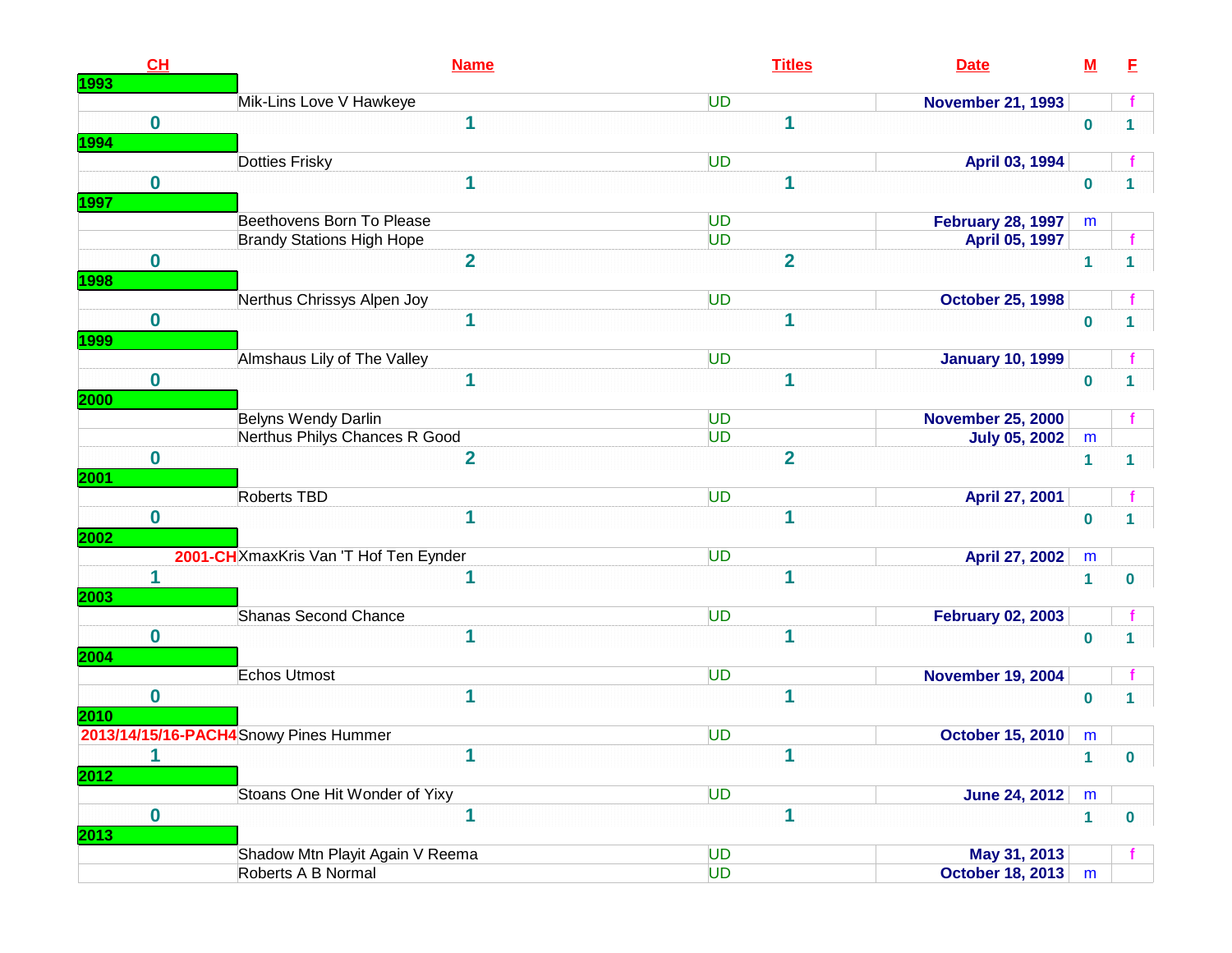| CL               | <b>Name</b>                            | <b>Titles</b>    | <b>Date</b>               | <u>M</u>       | E              |
|------------------|----------------------------------------|------------------|---------------------------|----------------|----------------|
| $\bf{0}$         | $\overline{2}$                         | $\overline{2}$   |                           | $\mathbf{1}$   | 1 <sup>1</sup> |
|                  |                                        |                  |                           |                |                |
|                  | <b>Excaliburs Muse</b>                 | UD               | <b>January 18, 2017</b>   |                |                |
| $\boldsymbol{0}$ | 1                                      | 1                |                           | $\pmb{0}$      | 1              |
| 9                | 72                                     | 72               |                           | 27             | 45             |
| <b>UDX</b>       |                                        |                  |                           |                |                |
|                  |                                        |                  |                           |                |                |
|                  | Nerthus Chrissys Alpen Joy             | <b>UDX</b>       | <b>September 26, 1999</b> |                |                |
| $\bf{0}$         | 1                                      | 1                |                           | $\bf{0}$       |                |
|                  | Nerthus Philys Chances R Good          | <b>UDX</b>       | March 16, 2003            | m              |                |
| $\mathbf 0$      | 1                                      | 1                |                           | $\mathbf{1}$   |                |
|                  |                                        |                  |                           |                | 0              |
|                  | 2001-CH XmaxKris Van 'T Hof Ten Eynder | <b>UDX</b>       | <b>July 24, 2004</b>      | m              |                |
| 1                | 1                                      | 1                |                           | $\mathbf{1}$   | 0              |
|                  |                                        |                  |                           |                |                |
|                  | Shadow Mtn Playit Again V Reema        | <b>UDX</b>       | March 21, 2014            |                |                |
| 0                | 1                                      |                  |                           | $\bf{0}$       | 1.             |
| 1                | 4                                      | 4                |                           | $\overline{2}$ | $\mathbf{2}$   |
| UDX2             |                                        |                  |                           |                |                |
|                  |                                        |                  |                           |                |                |
|                  | Nerthus Chrissys Alpen Joy             | UDX <sub>2</sub> | <b>October 13, 2001</b>   |                |                |
| 0                |                                        |                  |                           | $\pmb{0}$      | 1              |
| $\mathbf{0}$     | 1                                      | 1                |                           | $\mathbf 0$    | $\mathbf 1$    |
| <b>VCD 1</b>     |                                        |                  |                           |                |                |
|                  |                                        |                  |                           |                |                |
|                  | 2001-CH XmaxKris Van 'T Hof Ten Eynder | VCD <sub>1</sub> | <b>November 24, 2002</b>  | m              |                |
| 1                | 1                                      | 1                |                           | $\mathbf{1}$   | $\bf{0}$       |
|                  | Echos Utmost                           | VCD <sub>1</sub> | May 17, 2003              |                |                |
| $\bf{0}$         | 1                                      |                  |                           |                |                |
|                  | $\mathbf{2}$                           | $\mathbf{2}$     |                           | $\bf{0}$       | 1              |
|                  |                                        |                  |                           | $\mathbf{1}$   | $\mathbf 1$    |
| VCD <sub>2</sub> |                                        |                  |                           |                |                |
|                  | 2001-CH XmaxKris Van 'T Hof Ten Eynder | VCD <sub>2</sub> | <b>November 30, 2002</b>  | m              |                |
| 1                | 1                                      |                  |                           | $\mathbf{1}$   | $\mathbf 0$    |
|                  |                                        |                  |                           |                |                |
|                  | <b>Echos Utmost</b>                    | VCD <sub>2</sub> | May 30, 2004              |                |                |
| $\boldsymbol{0}$ | 1                                      |                  |                           | $\bf{0}$       | 1              |
|                  | $\overline{2}$                         | $\mathbf{2}$     |                           |                |                |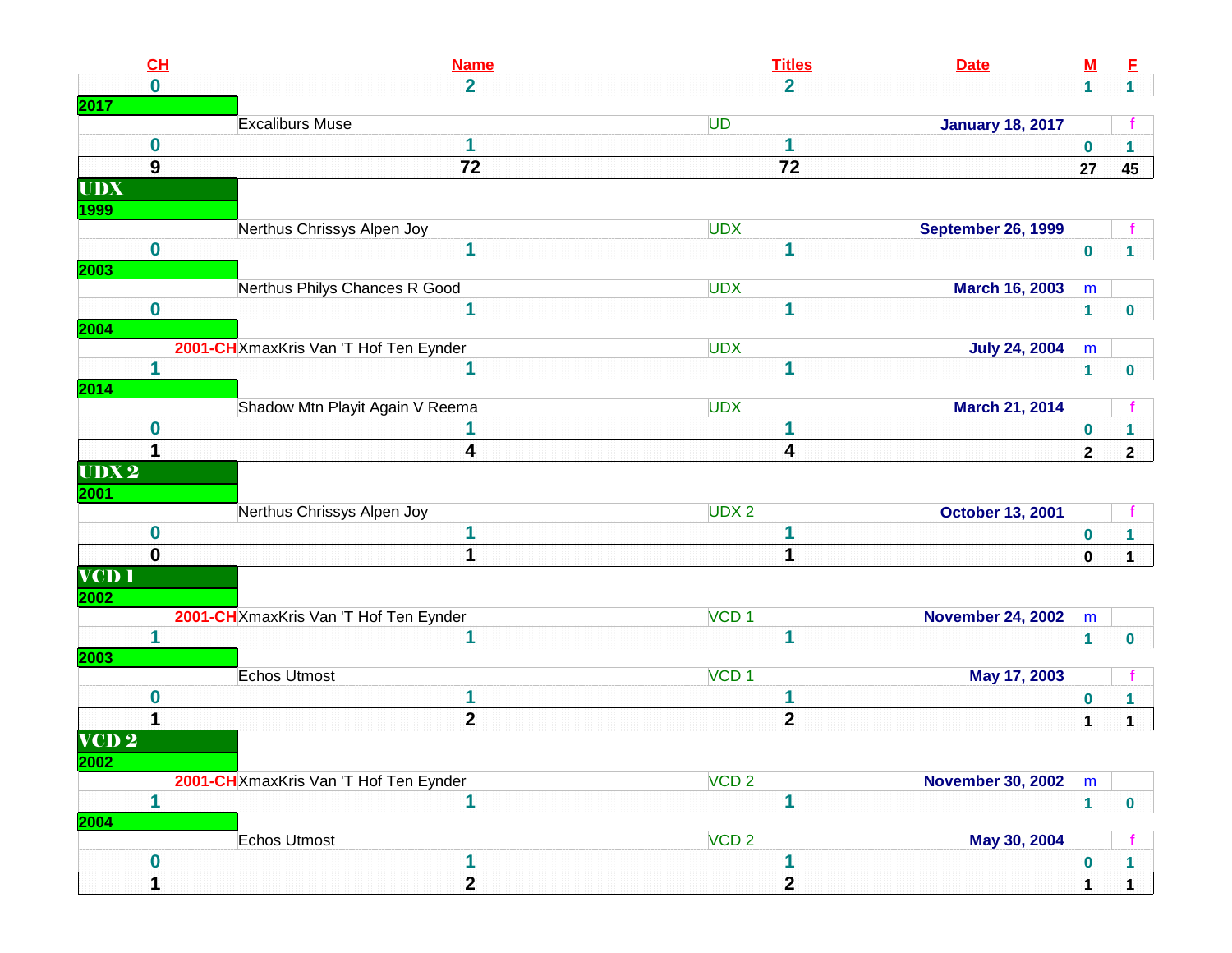| CH                      | <b>Name</b>                                       | <b>Titles</b>  | <b>Date</b>               | M            | E            |
|-------------------------|---------------------------------------------------|----------------|---------------------------|--------------|--------------|
| <b>VER</b>              |                                                   |                |                           |              |              |
| 2010                    |                                                   |                |                           |              |              |
|                         | 2013/14/15/16-PACH4Snowy Pines Hummer             | <b>VER</b>     | <b>June 17, 2010</b>      | m            |              |
| 1                       | 1                                                 | 1              |                           | $\mathbf{1}$ | 0            |
| 2014                    |                                                   |                |                           |              |              |
|                         | Shadow Mtn Playit Again V Reema                   | <b>VER</b>     | May 18, 2014              |              |              |
| $\bf{0}$                |                                                   |                |                           | 0            |              |
| $\overline{\mathbf{1}}$ | $\overline{2}$                                    | $\overline{2}$ |                           | 1            | 1.           |
| <b>VHMA</b>             |                                                   |                |                           |              |              |
| 2020                    |                                                   |                |                           |              |              |
|                         | 2022-GCH/2021-CH Fuzzy Bears Amore'               | <b>VHMA</b>    | <b>November 03, 2020</b>  | m            |              |
|                         | James P Sullivan                                  | <b>VHMA</b>    | <b>November 03, 2020</b>  | m            |              |
|                         | 2021-GCH/2020-CH Kudos Crown Royal V Regalbear    | <b>VHMA</b>    | <b>November 03, 2020</b>  | m            |              |
|                         | 2020-CH Thunder Kegs Au Hubert Accolade Du Hudson | <b>VHMA</b>    | <b>November 06, 2020</b>  | m            |              |
|                         | 2011-GCH/2010-CH Vicdorys Pretty In Pink Diamonds | <b>VHMA</b>    | <b>December 24, 2020</b>  |              |              |
| 4                       | 5                                                 | 5              |                           | 4            |              |
| 2021                    |                                                   |                |                           |              |              |
|                         | Delilah Smith                                     | <b>VHMA</b>    | <b>January 06, 2021</b>   |              |              |
|                         | 2021-CH Mistihil Stormy Weather By Rowdy          | <b>VHMA</b>    | April 26, 2021            |              |              |
|                         | Zen Laya                                          | <b>VHMA</b>    | <b>June 14, 2021</b>      |              |              |
| 1                       | 3                                                 | 3              |                           | 0            | 3            |
| 2022                    |                                                   |                |                           |              |              |
|                         | Cascades Avalanche At Paradise                    | <b>VHMA</b>    | <b>January 19, 2022</b>   |              |              |
|                         | 2018-CHMistihil Pollyanna Rules                   | <b>VHMA</b>    | <b>February 27, 2022</b>  |              |              |
| 1                       | $\overline{2}$                                    | $\overline{2}$ |                           | 0            | $\mathbf{2}$ |
| 6                       | 10                                                | 10             |                           | 4            |              |
|                         |                                                   |                |                           |              | 6            |
| <b>VHMP</b>             |                                                   |                |                           |              |              |
| 2020                    |                                                   |                |                           |              |              |
|                         | Cache Retreat Class Act V Thunder Keg             | <b>VHMP</b>    | <b>November 04, 2020</b>  |              |              |
| $\mathbf 0$             |                                                   | 1              |                           | $\bf{0}$     | 1            |
| 2021                    |                                                   |                |                           |              |              |
|                         | Cascades Avalanche At Paradise                    | <b>VHMP</b>    | April 22, 2021            |              |              |
| 0                       |                                                   |                |                           | 0            |              |
| $\pmb{0}$               | $\mathbf 2$                                       | $\mathbf 2$    |                           | 0            | $\mathbf{2}$ |
| <b>VSWB</b>             |                                                   |                |                           |              |              |
| 2021                    |                                                   |                |                           |              |              |
|                         | 2022-GCH/2021-CH Fuzzy Bears Amore'               | <b>VSWB</b>    | <b>August 09, 2021</b>    | m            |              |
|                         | James P Sullivan                                  | <b>VSWB</b>    | <b>August 10, 2021</b>    | m            |              |
|                         | 2020-CH Thunder Kegs Au Hubert Accolade Du Hudson | <b>VSWB</b>    | <b>August 12, 2021</b>    | m            |              |
|                         | 2021-GCH/2020-CH Kudos Crown Royal V Regalbear    | <b>VSWB</b>    | <b>August 13, 2021</b>    | m            |              |
|                         | Snowy Pines Athena                                | <b>VSWB</b>    | <b>September 03, 2021</b> |              |              |